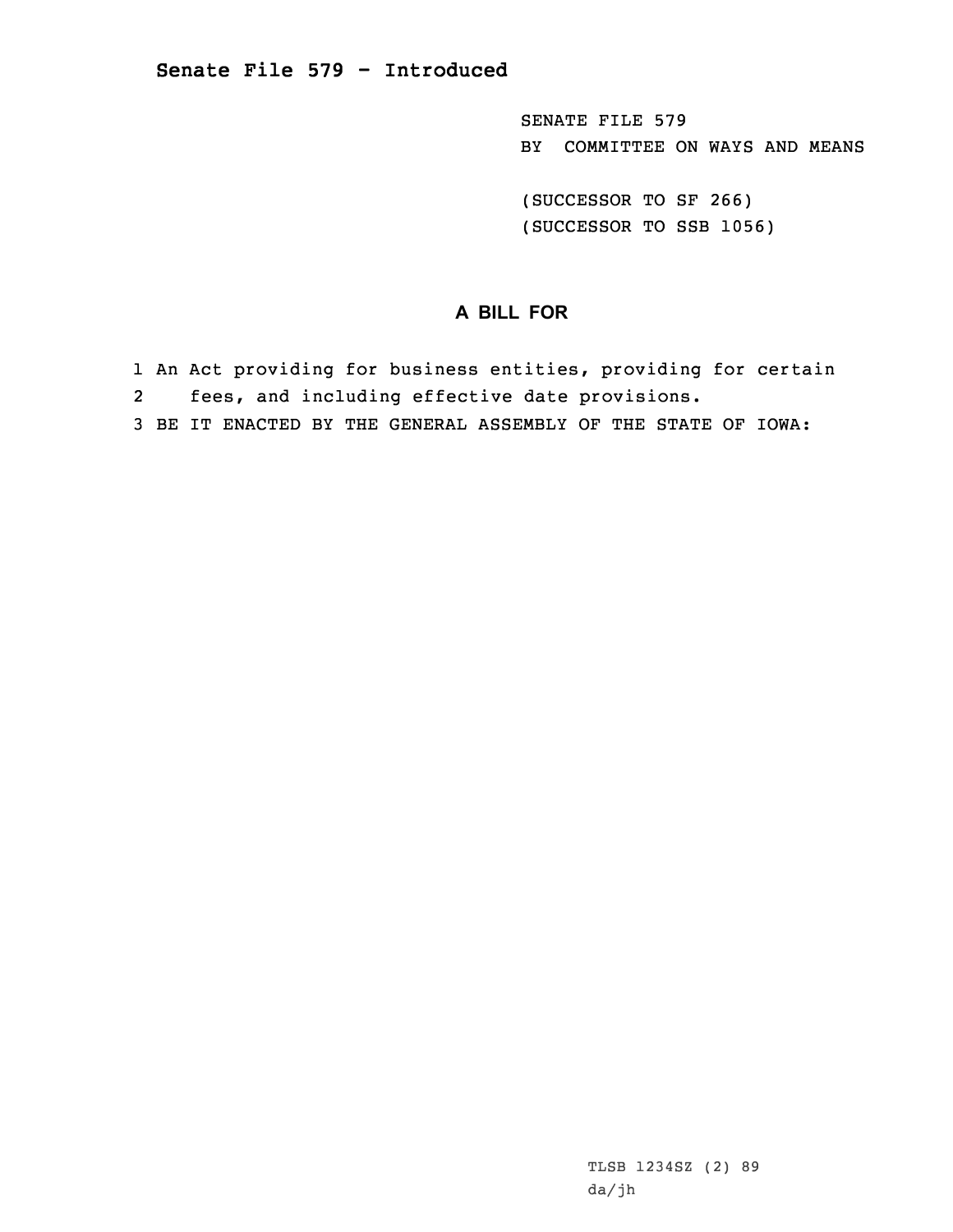1 DIVISION I  $\overline{2}$  FOR PROFIT CORPORATIONS 3 PART A 4 GENERAL PROVISIONS Section 1. Section 490.101, Code 2021, is amended by striking the section and inserting in lieu thereof the following: **490.101 Short title.** This chapter shall be known and may be cited as the *"Iowa Business Corporation Act"*. 11 Sec. 2. Section 490.120, Code 2021, is amended by striking the section and inserting in lieu thereof the following: **490.120 Requirements for documents —— extrinsic facts.** 14 1. <sup>A</sup> document must satisfy the requirements of this section, and of any other section that adds to or varies these requirements, to be entitled to filing by the secretary of 17 state. 2. This chapter must require or permit filing the document in the office of the secretary of state. 3. The document must contain the information required by this chapter and may contain other information. 22 4. The document must be typewritten or printed or, if electronically transmitted, it must be in <sup>a</sup> format that can be retrieved or reproduced in typewritten or printed form. 5. The document must be in the English language. <sup>A</sup> corporate name need not be in English if written in English letters or Arabic or Roman numerals, and the certificate of existence required of foreign corporations need not be in English if accompanied by <sup>a</sup> reasonably authenticated English translation. 6. Except as provided in section 490.1622, subsection 3, the document must be signed by any of the following: *a.* The chair of the board of directors of <sup>a</sup> domestic or foreign corporation, its president, or another of its officers. *b.* If directors have not been selected or the corporation

 $-1-$ 

LSB 1234SZ (2) 89 da/jh 1/275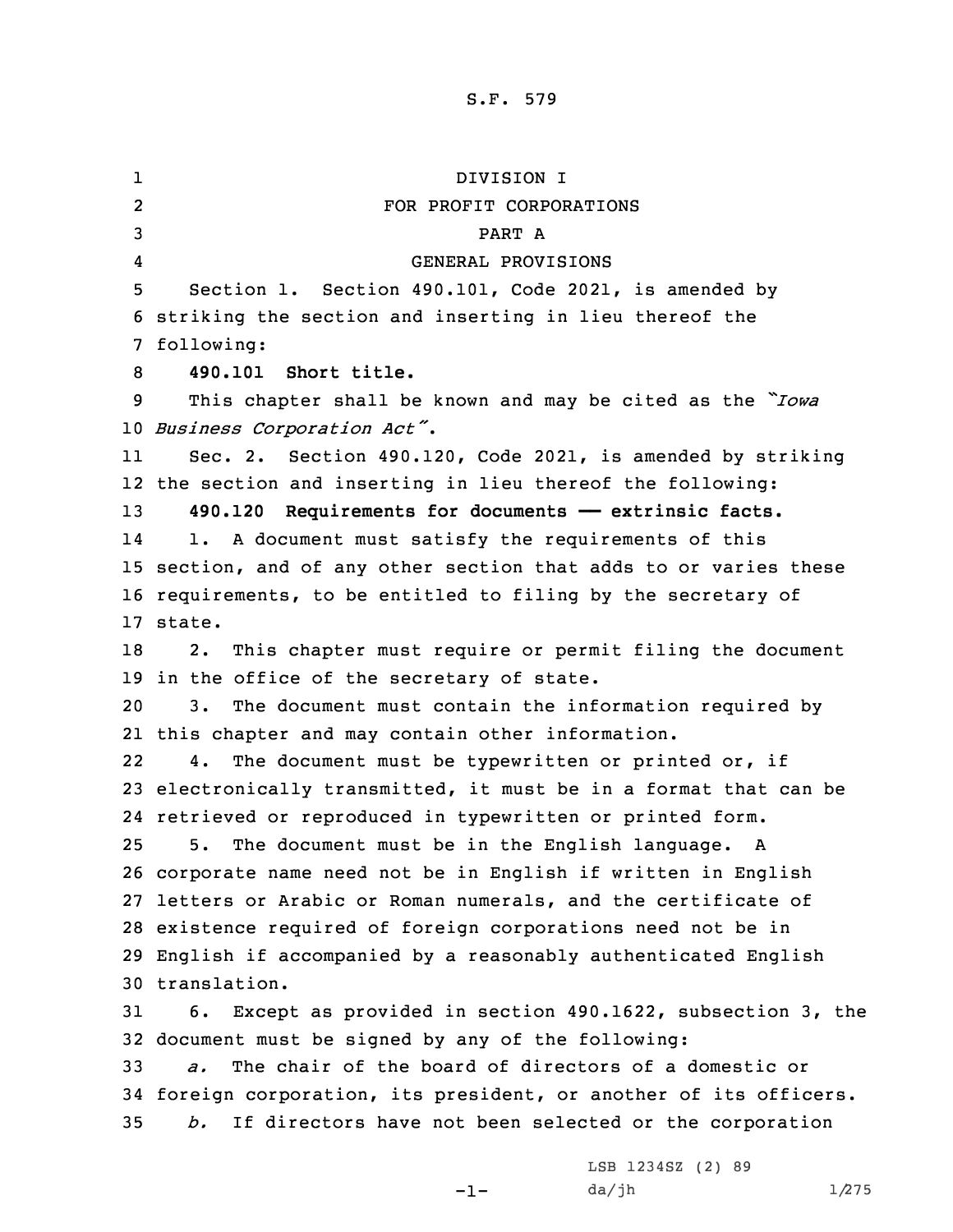1 has not been formed, by an incorporator.

2 *c.* If the corporation is in the hands of <sup>a</sup> receiver, 3 trustee, or other court-appointed fiduciary, by that fiduciary. 4 7. *a.* The person executing the document shall sign it <sup>5</sup> and state beneath or opposite the person's signature the <sup>6</sup> person's name and the capacity in which the document is signed. 7 The document may but need not contain <sup>a</sup> corporate seal, 8 attestation, acknowledgment, or verification.

9 *b.* The secretary of state may accept for filing <sup>a</sup> document 10 containing <sup>a</sup> copy of <sup>a</sup> signature, however made.

11 8. If the secretary of state has prescribed <sup>a</sup> mandatory 12 form for the document under section 490.121, subsection 1, the 13 document must be in or on the prescribed form.

14 9. The document must be delivered to the office of the secretary of state for filing. Delivery may be made by electronic transmission if and to the extent permitted by the secretary of state. If it is filed in typewritten or printed form and not transmitted electronically, the secretary of state may require one exact or conformed copy to be delivered with the document.

21 10. When the document is delivered to the office of the secretary of state for filing, the correct filing fee, and any franchise tax, license fee, or penalty required by this chapter or other law to be paid at the time of delivery for filing must be paid or provision for payment made in <sup>a</sup> manner permitted by the secretary of state.

 11. Whenever <sup>a</sup> provision of this chapter permits any of the terms of <sup>a</sup> plan or <sup>a</sup> filed document to be dependent on facts objectively ascertainable outside the plan or filed document, all of the following provisions apply:

31 *a.* The manner in which the facts will operate upon the terms 32 of the plan or filed document must be set forth in the plan or 33 filed document.

34 *b.* The facts may include any of the following:

35 (1) Any of the following that is available in <sup>a</sup> nationally

 $-2-$ 

LSB 1234SZ (2) 89 da/jh 2/275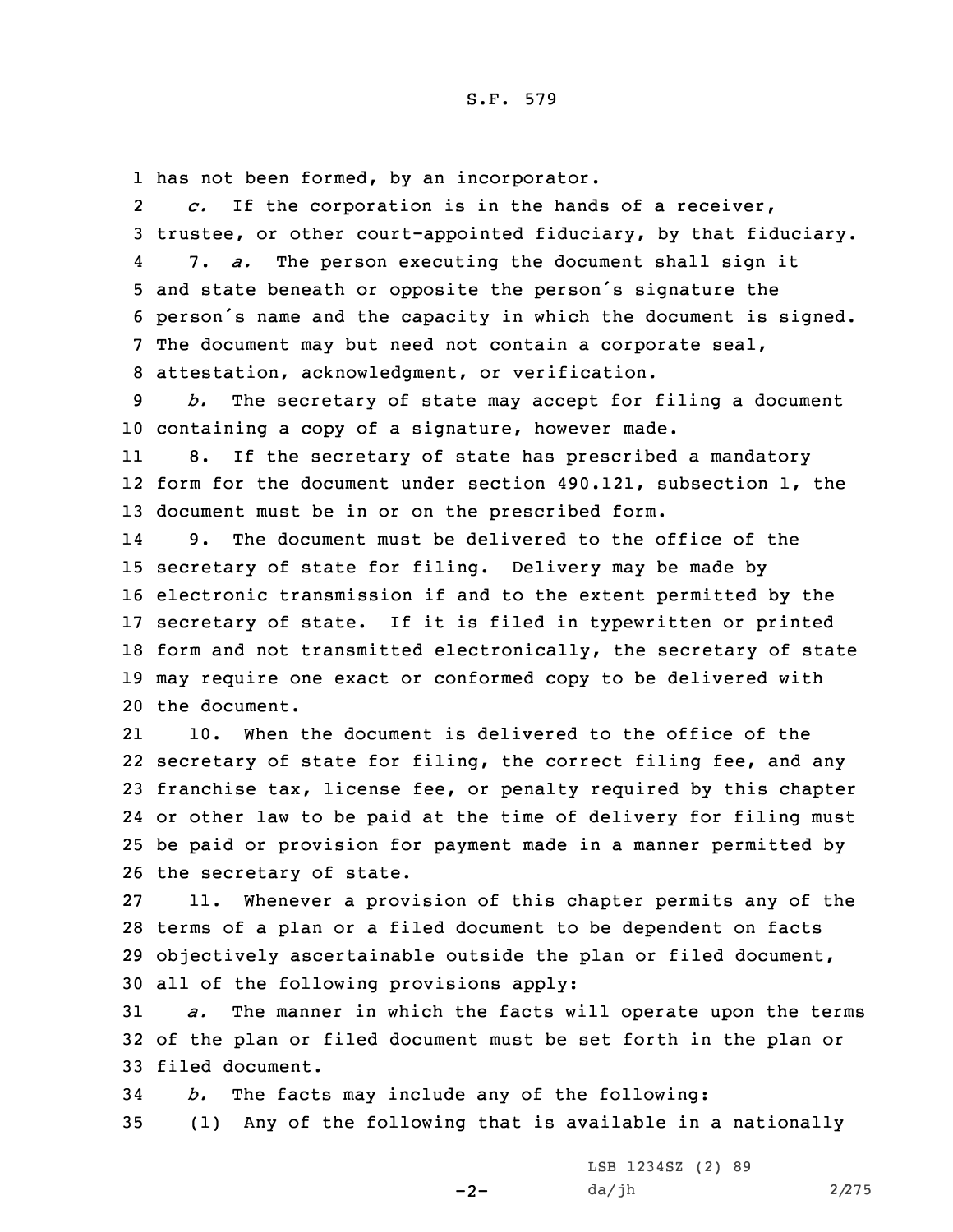recognized news or information medium either in print or electronically: statistical or market indices, market prices of any security or group of securities, interest rates, currency exchange rates, or similar economic or financial data. (2) <sup>A</sup> determination or action by any person or body, including the corporation or any other party to <sup>a</sup> plan or filed document. (3) The terms of, or actions taken under, an agreement to which the corporation is <sup>a</sup> party, or any other agreement or document. 11 *c.* As used in this subsection: 12 (1) *"Filed document"* means <sup>a</sup> document filed by the secretary of state under any provision of this chapter except subchapter XV or section 490.1622. (2) *"Plan"* means <sup>a</sup> plan of domestication, conversion, merger, or share exchange. *d.* The following provisions of <sup>a</sup> plan or filed document shall not be made dependent on facts outside the plan or filed document: (1) The name and address of any person required in <sup>a</sup> filed document. 22 (2) The registered office of any entity required in <sup>a</sup> filed document. 24 (3) The registered agent of any entity required in <sup>a</sup> filed document. (4) The number of authorized shares and designation of each class or series of shares. (5) The effective date of <sup>a</sup> filed document. (6) Any required statement in <sup>a</sup> filed document of the date on which the underlying transaction was approved or the manner in which that approval was given. *e.* If <sup>a</sup> provision of <sup>a</sup> filed document is made dependent on <sup>a</sup> fact ascertainable outside of the filed document, and that fact is neither ascertainable by reference to <sup>a</sup> source described in paragraph *"b"*, subparagraph (1), nor <sup>a</sup> document that is <sup>a</sup>

 $-3-$ 

LSB 1234SZ (2) 89 da/jh 3/275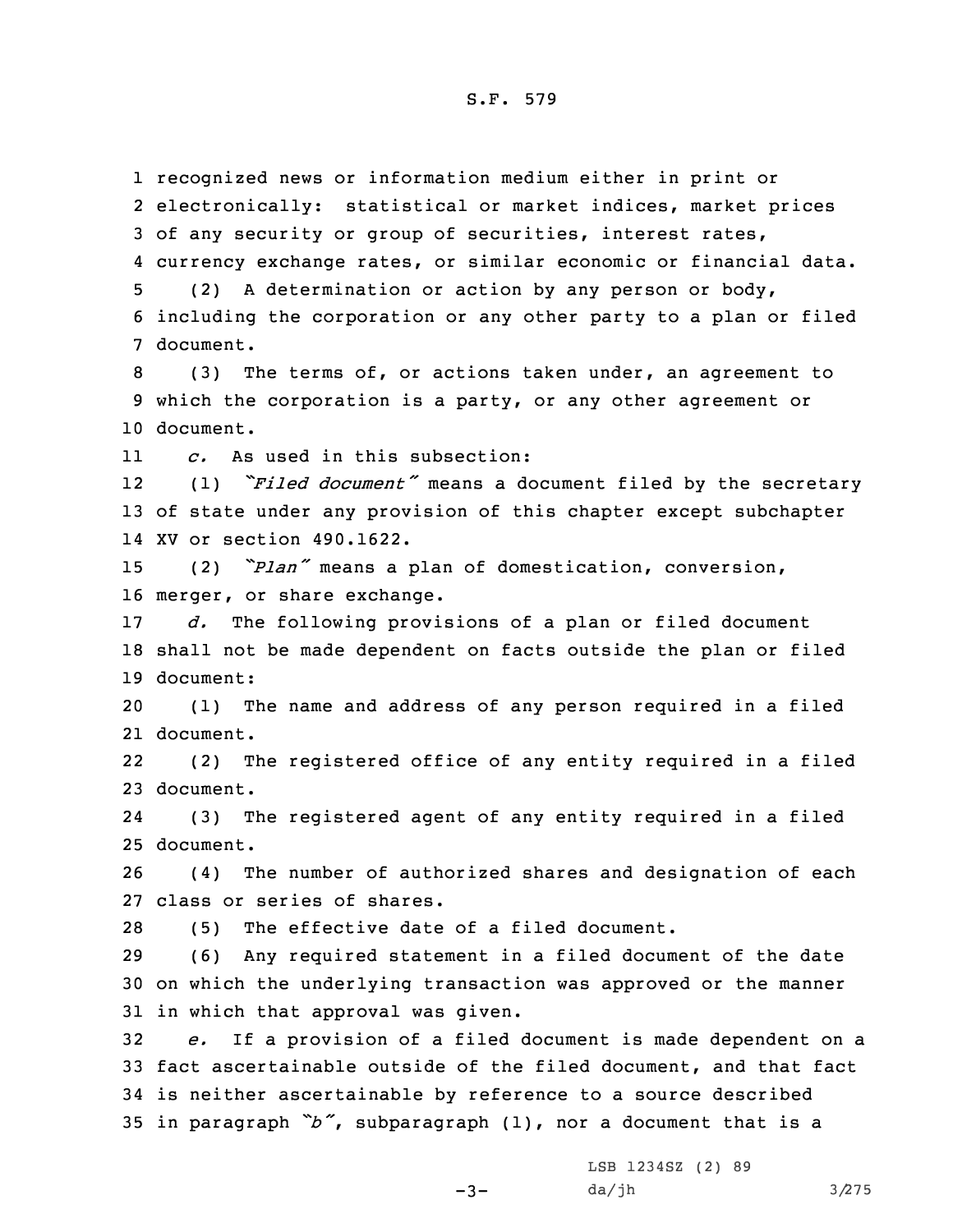matter of public record, and the affected shareholders have not received notice of the fact from the corporation, then the corporation shall file with the secretary of state articles of amendment to the filed document setting forth the fact promptly after the time when the fact referred to is first ascertainable or thereafter changes. Articles of amendment under this paragraph *"e"* are deemed to be authorized by the authorization of the original filed document to which they relate and may be filed by the corporation without further action by the board of directors or the shareholders.

11 Sec. 3. Section 490.121, Code 2021, is amended by striking 12 the section and inserting in lieu thereof the following: 13 **490.121 Forms.**

14 1. *a.* The secretary of state may prescribe and furnish on 15 request any of the following forms:

16 (1) An application for <sup>a</sup> certificate of existence or 17 certificate of registration.

<sup>18</sup> (2) <sup>A</sup> foreign corporation's registration statement.

<sup>19</sup> (3) <sup>A</sup> foreign corporation's statement of withdrawal.

<sup>20</sup> (4) <sup>A</sup> foreign corporation's transfer of registration 21 statement.

22(5) The biennial report required by section 490.1622.

23 *b.* If the secretary of state so requires, use of the forms 24 provided in paragraph *"a"* is mandatory.

 2. The secretary of state may prescribe and furnish on request forms for other documents required or permitted to be filed pursuant to this chapter but their use is not mandatory. Sec. 4. Section 490.122, Code 2021, is amended by striking the section and inserting in lieu thereof the following:

30 **490.122 Filing, service, and copying fees.**

31 1. The secretary of state shall collect the following fees 32 when the documents described in this [subsection](https://www.legis.iowa.gov/docs/code/2021/490.122.pdf) are delivered 33 to the secretary of state for filing:

34 DOCUMENT **FEE** 

|  |  |  |  |  | 35 a. Articles of incorporation  \$ 50 |  |  |  |
|--|--|--|--|--|----------------------------------------|--|--|--|
|--|--|--|--|--|----------------------------------------|--|--|--|

 $-4-$ 

LSB 1234SZ (2) 89  $da/jh$  4/275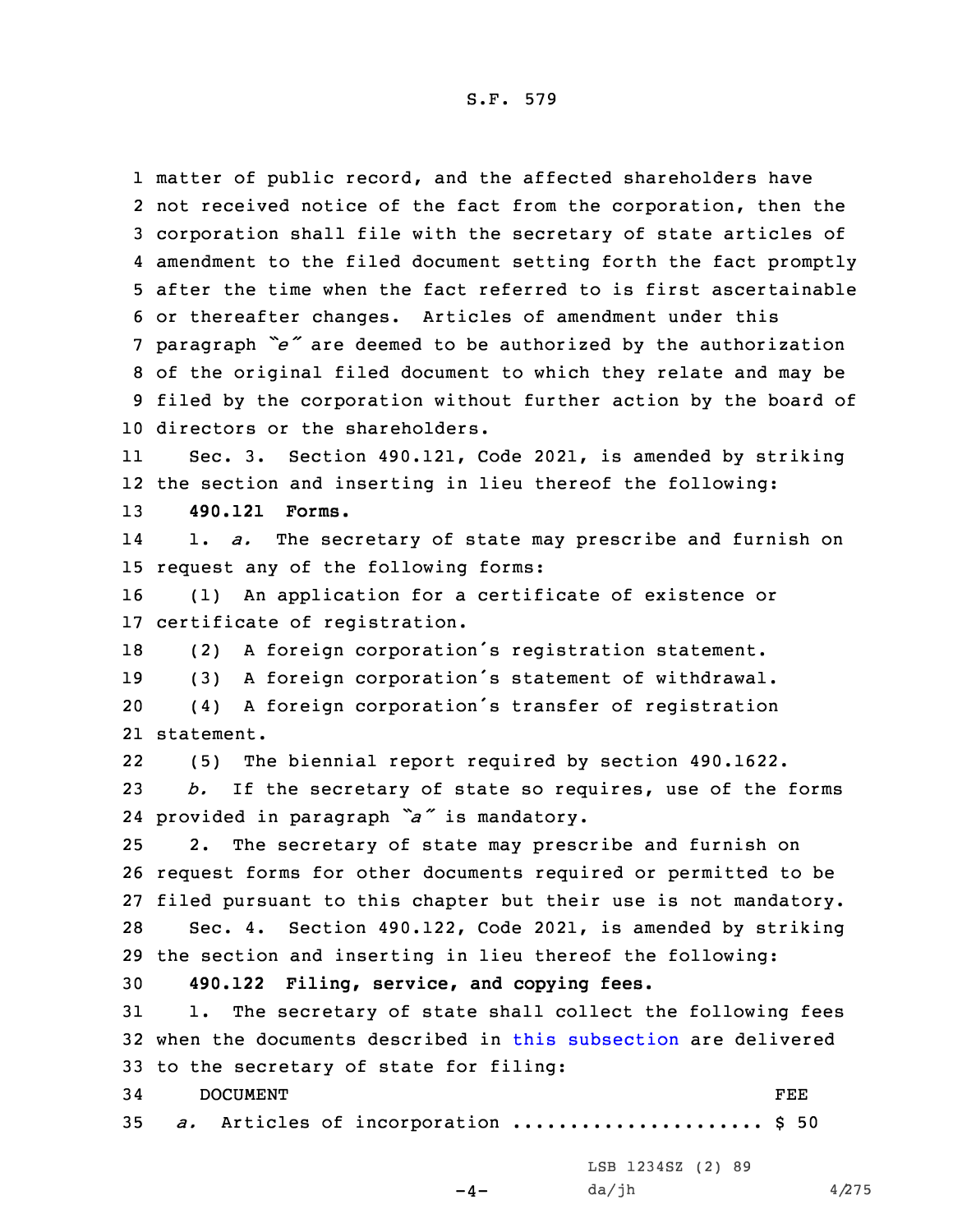1 *b.* Application for use of indistinguishable name ................................................. \$ 10 *c.* Application for reserved name .................. \$ 10 4 *d.* Notice of transfer of reserved name ............ \$ 10 *e.* Application for registered name .................. \$ 20 *f.* Application for renewal of registered name ................................................. \$ 20 *g.* Corporation's statement of change of registered agent or registered office or both ........ No fee *h.* Agent's statement of change of registered office for each affected corporation not to exceed a total of ........................................... No fee *i.* Agent's statement of resignation ............... No fee 14 *j.* Articles of domestication ...................... \$ 50 *k.* Articles of conversion ......................... \$ 50 *l.* Amendment of articles of incorporation ......... \$ 50 *m.* Restatement of articles of incorporation 18 with amendment of articles .............................. \$ 50 *n.* Restatement of articles of incorporation 20 without amendment of articles ........................... \$ 50 21 *o.* Articles of merger or share exchange ........... \$ 50 22 *p.* Articles of dissolution ........................ \$ 5 *q.* Articles of revocation of dissolution .......... \$ 5 24 *r.* Certificate of administrative dissolution ...... No fee *s.* Application for reinstatement following 26 administrative dissolution .............................. \$ 5 *t.* Certificate of reinstatement ................... No fee *u.* Certificate of judicial dissolution ............ No fee *v.* Foreign registration statement ................. \$ 100 *w.* Amendment of foreign registration statement ............................................ \$ 100 32 x. Statement of withdrawal ............................ \$ 10 *y.* Transfer of foreign registration statement ..... \$ 100 *z.* Notice of termination of registration .......... No fee *aa.* Articles of correction ........................ \$ 5

LSB 1234SZ (2) 89

 $-5-$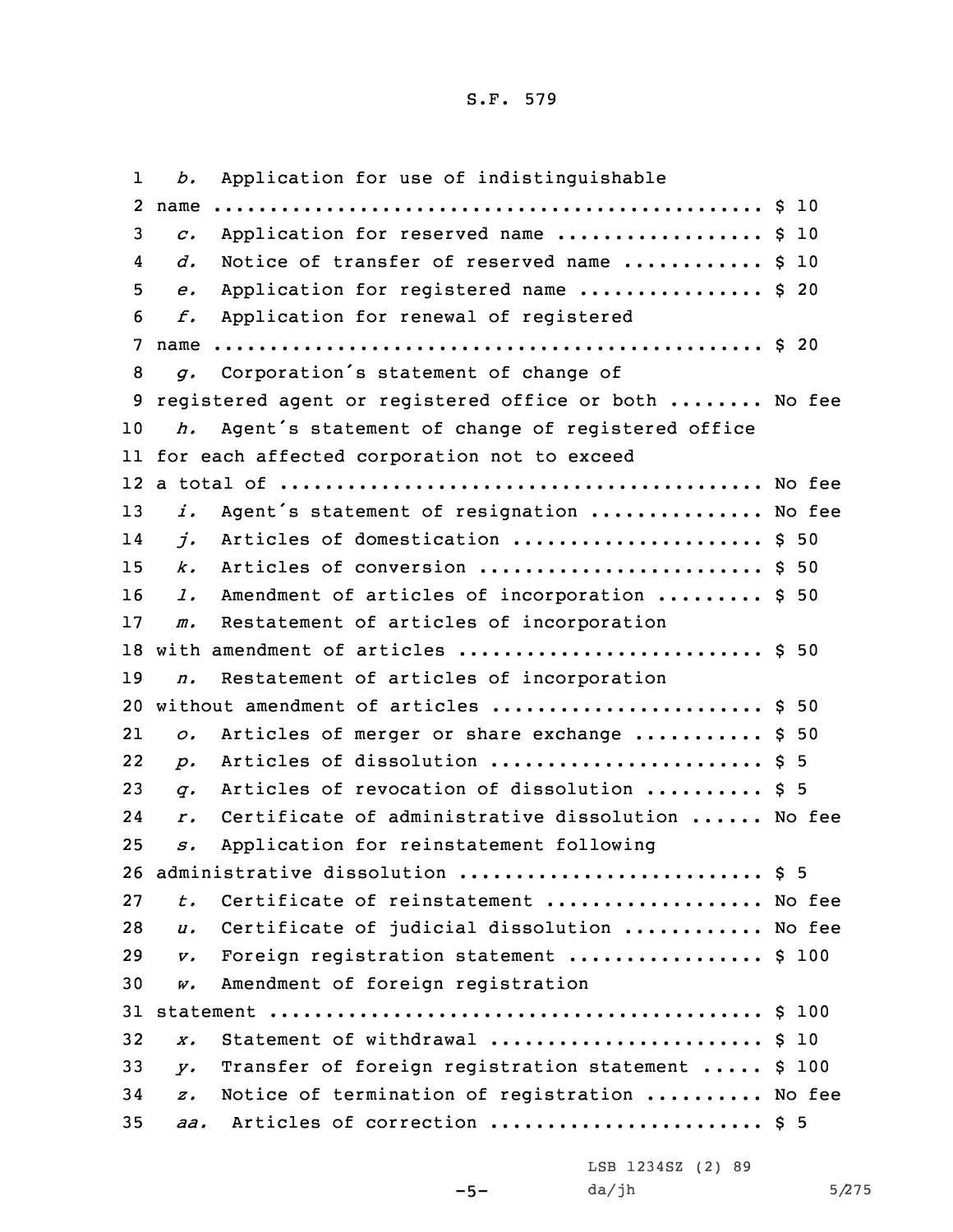1 *ab.* Articles of validation ........................ \$ 5 2 *ac.* Application for certificate of existence or registration.......................................... \$ 5 4 *ad.* Biennial report................................ \$ 60 *ae.* Any other document required or permitted to 6 be filed by this chapter ................................ \$ 5 2. The secretary of state shall collect <sup>a</sup> fee of five dollars each time process is served on the secretary of state under this chapter. The party to <sup>a</sup> proceeding causing service of process is entitled to recover this fee as costs if such party prevails in the proceeding. 12 3. The secretary of state shall collect the following fees for copying and certifying the copy of any filed document relating to <sup>a</sup> domestic or foreign corporation: *a.* One dollar <sup>a</sup> page for copying. *b.* Five dollars for the certificate. Sec. 5. Section 490.123, Code 2021, is amended by striking the section and inserting in lieu thereof the following: **490.123 Effective date of filed document.** 1. Except to the extent otherwise provided in section 490.124, subsection 3, and part E, <sup>a</sup> document accepted for filing is effective as follows: *a.* On the date and at the time of filing, as provided in section 490.125, subsection 2. *b.* On the date of filing and at the time specified in the document as its effective time, if later than the time under paragraph *"a"*. *c.* At <sup>a</sup> specified delayed effective date and time which shall not be more than ninety days after filing. *d.* If <sup>a</sup> delayed effective date is specified, but no time is specified, at 12:01 a.m. on the date specified, which shall not be more than ninety days after the date of filing. 2. If <sup>a</sup> filed document does not specify the time zone or place at which <sup>a</sup> date or time or both is to be determined, the date or time or both at which it becomes effective shall be

-6-

LSB 1234SZ (2) 89  $da/jh$  6/275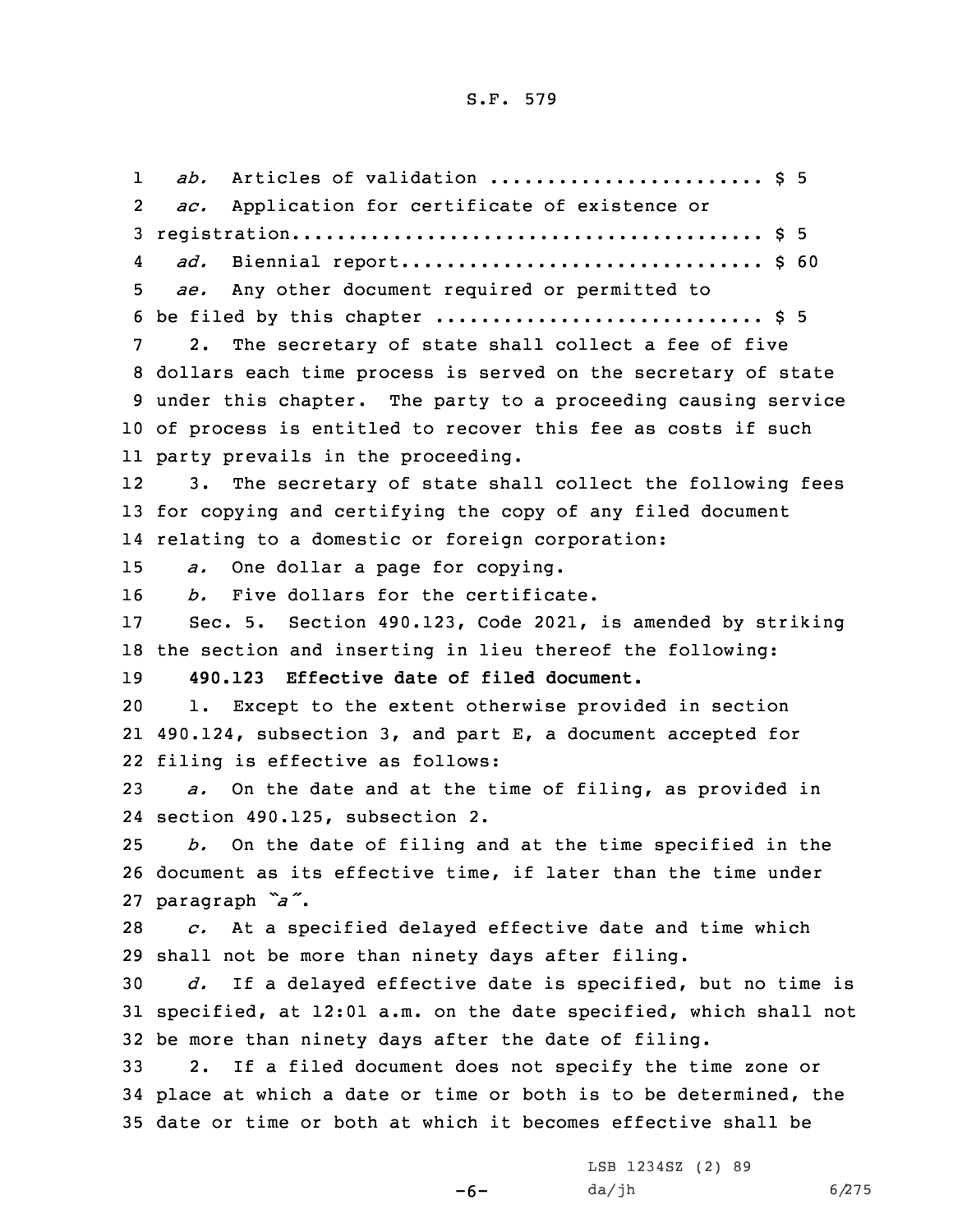1 those prevailing at the place of filing in this state.

2 Sec. 6. Section 490.124, Code 2021, is amended by striking 3 the section and inserting in lieu thereof the following:

4**490.124 Correcting filed document.**

5 1. <sup>A</sup> document filed by the secretary of state pursuant to 6 this chapter may be corrected if any of the following applies: 7 *a.* The document contains an inaccuracy.

8 *b.* The document was defectively signed, attested, sealed, 9 verified, or acknowledged.

10 *c.* The electronic transmission was defective.

11 2. <sup>A</sup> document is corrected by complying with all of the 12 following:

13 *a.* By preparing articles of correction that do all of the 14 following:

15 (1) Describe the document, including its filing date, or <sup>a</sup> 16 copy of the document is attached to the articles of correction.

17 (2) Specify the inaccuracy or defect to be corrected.

18 (3) Correct the inaccuracy or defect.

19 *b.* By delivering the articles of correction to the secretary 20 of state for filing.

21 3. Articles of correction are effective on the effective date of the document they correct except as to persons relying on the uncorrected document and adversely affected by the correction. As to those persons, articles of correction are effective when filed.

26 Sec. 7. Section 490.125, Code 2021, is amended by striking 27 the section and inserting in lieu thereof the following:

28 **490.125 Filing duty of secretary of state.**

29 1. If <sup>a</sup> document delivered to the office of the secretary of 30 state for filing satisfies the requirements of section 490.120, 31 the secretary of state shall file it.

 2. The secretary of state files <sup>a</sup> document by recording it as filed on the date and time of receipt. After filing <sup>a</sup> document, except the biennial report required by section 490.1622, and except as provided in section 490.503, the

 $-7-$ 

LSB 1234SZ (2) 89  $da/jh$  7/275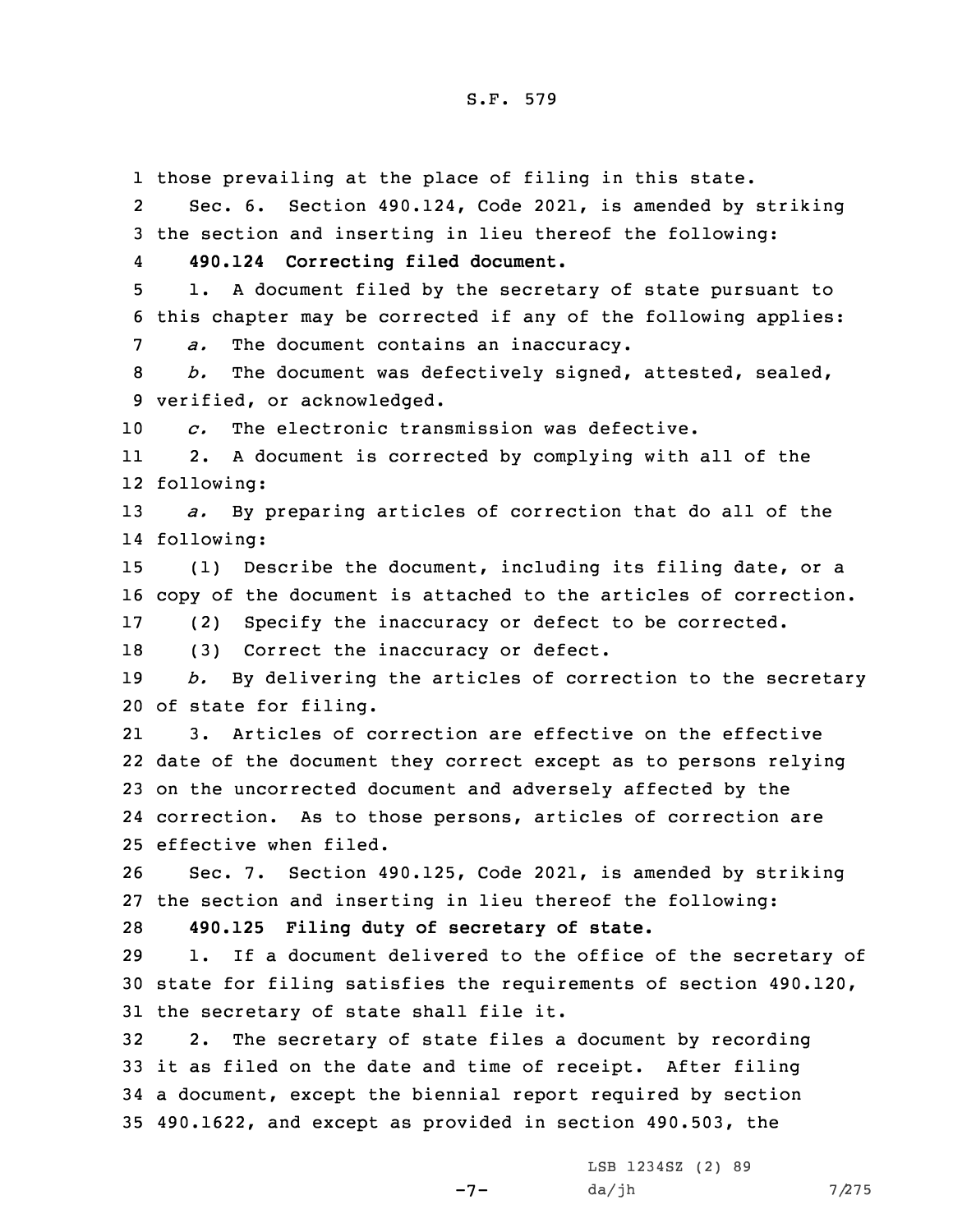1 secretary of state shall return to the person who delivered 2 the document for filing <sup>a</sup> copy of the document with an 3 acknowledgment of the date and time of filing.

4 3. If the secretary of state refuses to file <sup>a</sup> document, it shall be returned to the person who delivered the document for filing within five days after the document was delivered, together with <sup>a</sup> brief, written explanation of the reason for the refusal.

 4. The secretary of state's duty to file documents under this section is ministerial. The secretary of state's filing or refusing to file <sup>a</sup> document does not create <sup>a</sup> presumption of any of the following:

13 *a.* The document does or does not conform to the requirements 14 of this chapter.

15 *b.* The information contained in the document is correct or 16 incorrect.

17 Sec. 8. Section 490.126, Code 2021, is amended by striking 18 the section and inserting in lieu thereof the following:

<sup>19</sup> **490.126 Appeal from secretary of state's refusal to file** 20 **document.**

21 1. If the secretary of state refuses to file <sup>a</sup> document delivered for filing, the person that delivered the document for filing may petition the district court of the county where the corporation's principal office or, if none in this state, its registered office, is located to compel its filing. The document and the explanation of the secretary of state's refusal to file must be attached to the petition. The court may decide the matter in <sup>a</sup> summary proceeding.

 2. The court may order the secretary of state to file the document or take other action the court considers appropriate. 3. The court's final decision may be appealed as in other civil proceedings.

33 Sec. 9. Section 490.127, Code 2021, is amended by striking 34 the section and inserting in lieu thereof the following: 35 **490.127 Evidentiary effect of certified copy of filed**

> LSB 1234SZ (2) 89  $da/jh$  8/275

 $-8-$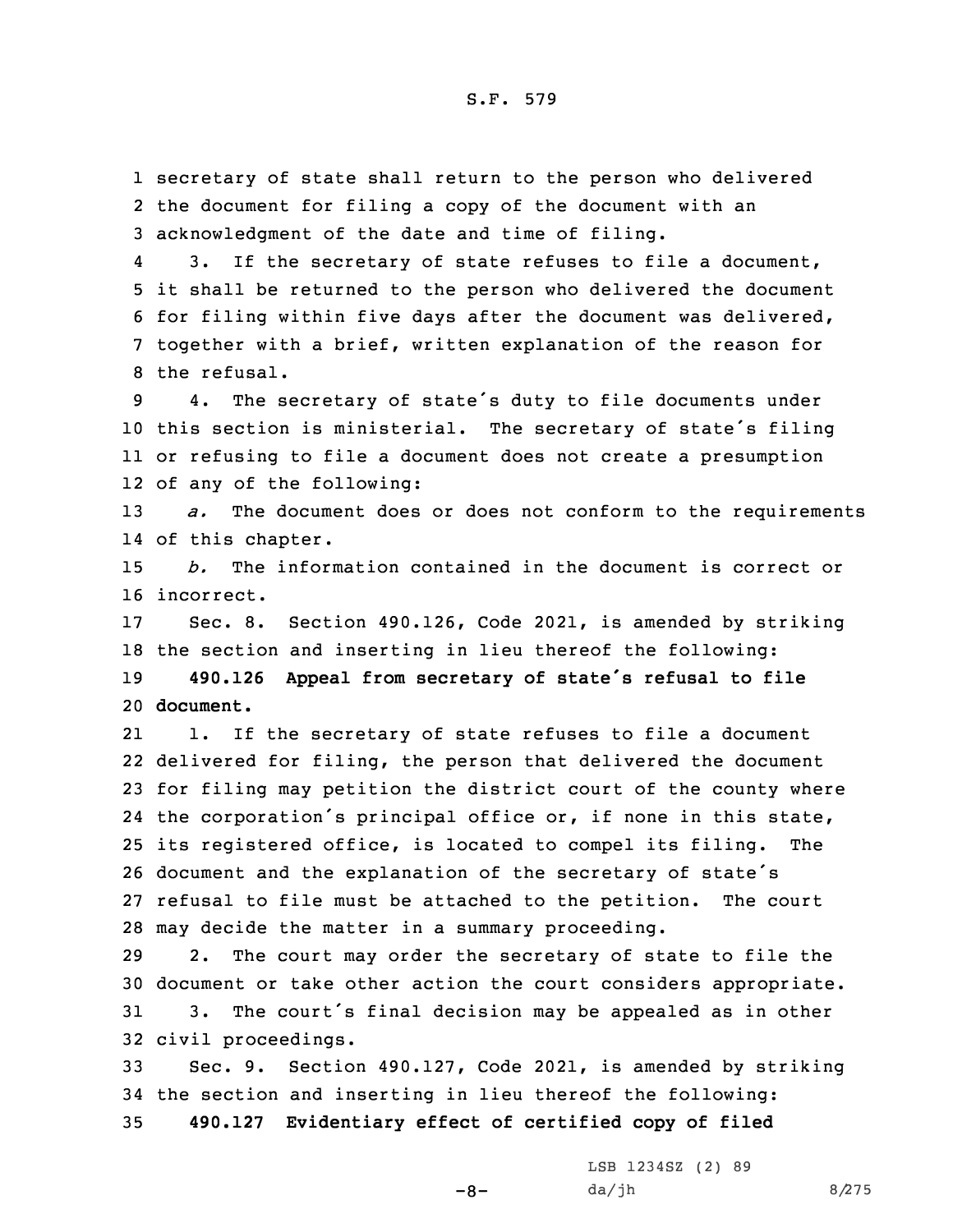**document.** 2 <sup>A</sup> certificate from the secretary of state delivered with <sup>a</sup> copy of <sup>a</sup> document filed by the secretary of state is conclusive evidence that the original document is on file with the secretary of state. Sec. 10. Section 490.128, Code 2021, is amended by striking the section and inserting in lieu thereof the following: **490.128 Certificate of existence or registration.** 1. Any person may apply to the secretary of state to furnish <sup>a</sup> certificate of existence for <sup>a</sup> domestic corporation or <sup>a</sup> certificate of registration for <sup>a</sup> foreign corporation. 12 2. A certificate of existence must set forth all of the following: 14 *a.* The domestic corporation's corporate name. *b.* That the domestic corporation is duly incorporated under the law of this state, the date of its incorporation, and the period of its duration if less than perpetual. *c.* That all fees, taxes, and penalties owed to this state have been paid, subject to all of the following: (1) Payment is reflected in the records of the secretary of 21 state. 22 (2) Nonpayment affects the existence of the domestic corporation. 24 *d.* That its most recent biennial report required by section 490.1622 has been filed by the secretary of state. *e.* That articles of dissolution have not been filed. *f.* That the corporation is not administratively dissolved and <sup>a</sup> proceeding is not pending under section 490.1421. *g.* Other facts of record in the office of the secretary of state that may be requested by the applicant. 3. <sup>A</sup> certificate of registration must set forth all of the following: *a.* The foreign corporation's name used in this state. *b.* That the foreign corporation is registered to do business in this state.

> LSB 1234SZ (2) 89 da/jh 9/275

 $-9-$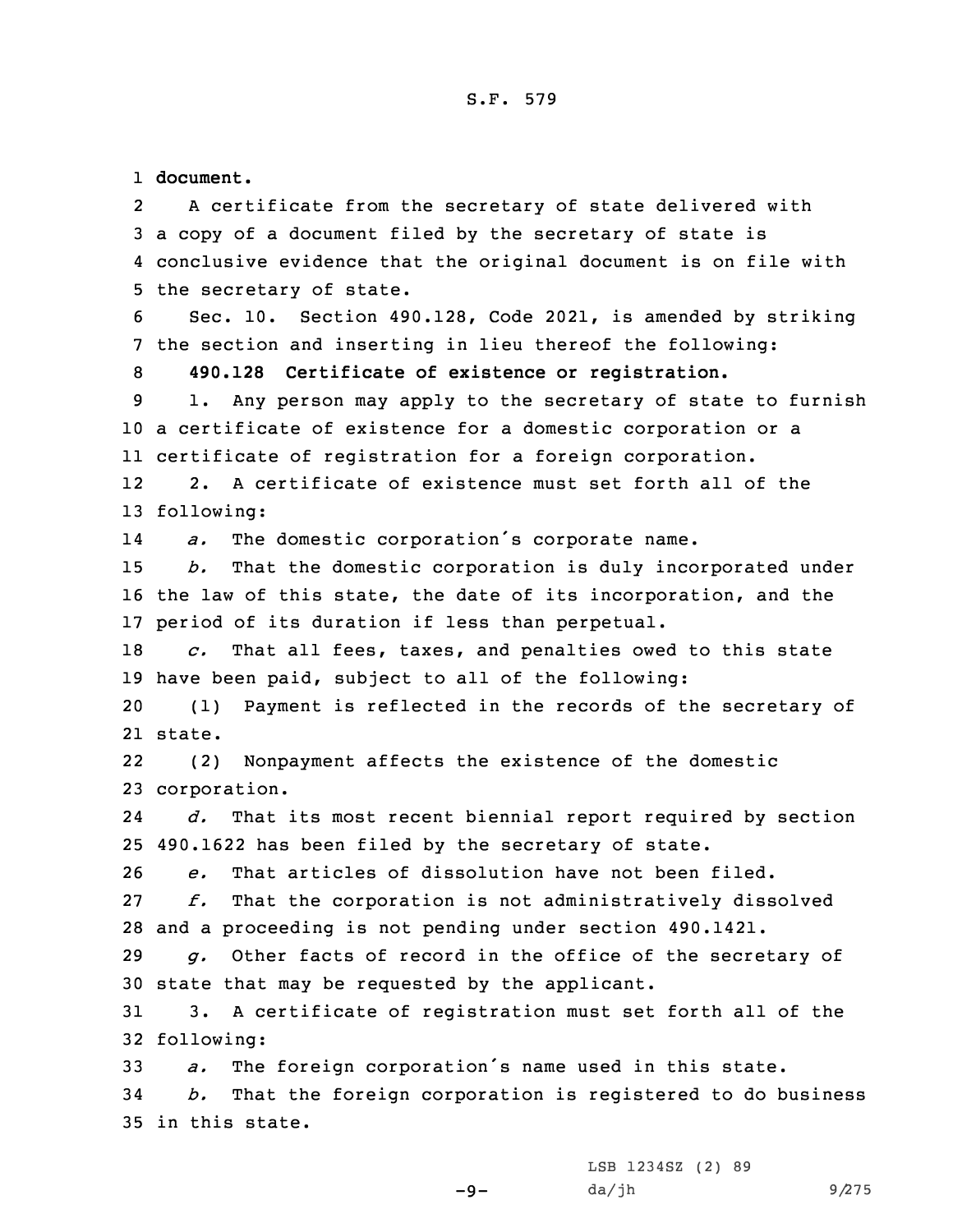1 *c.* That all fees, taxes, and penalties owed to this state 2 have been paid, subject to all of the following:

3 (1) Payment is reflected in the records of the secretary of 4 state.

5 (2) Nonpayment affects the registration of the foreign 6 corporation.

7 *d.* That its most recent biennial report required by section 8 490.1622 has been filed by the secretary of state.

9 *e.* Other facts of record in the office of the secretary of 10 state that may be requested by the applicant.

11 4. Subject to any qualification stated in the certificate, 12 <sup>a</sup> certificate of existence or registration issued by the 13 secretary of state may be relied upon as conclusive evidence of 14 the facts stated in the certificate.

15 Sec. 11. Section 490.129, Code 2021, is amended by striking 16 the section and inserting in lieu thereof the following:

17 **490.129 Penalty for signing false document.**

18 1. A person commits an offense by signing a document that 19 the person knows is false in any material respect with intent 20 that the document be delivered to the secretary of state for 21 filing.

22 2. An offense under this section is <sup>a</sup> serious misdemeanor 23 punishable by <sup>a</sup> fine of not to exceed one thousand dollars.

24 Sec. 12. Section 490.135, Code 2021, is amended by striking 25 the section and inserting in lieu thereof the following:

26 **490.135 Powers.**

27 The secretary of state has the power reasonably necessary to 28 perform the duties required of the secretary of state by this 29 chapter.

30 Sec. 13. Section 490.140, Code 2021, is amended by striking 31 the section and inserting in lieu thereof the following:

32 **490.140 Chapter definitions.**

33 As used in this chapter, unless otherwise specified: <sup>34</sup> 1. *"Articles of incorporation"* means the articles of

35 incorporation described in section 490.202, all amendments

 $-10-$ 

LSB 1234SZ (2) 89 da/jh 10/275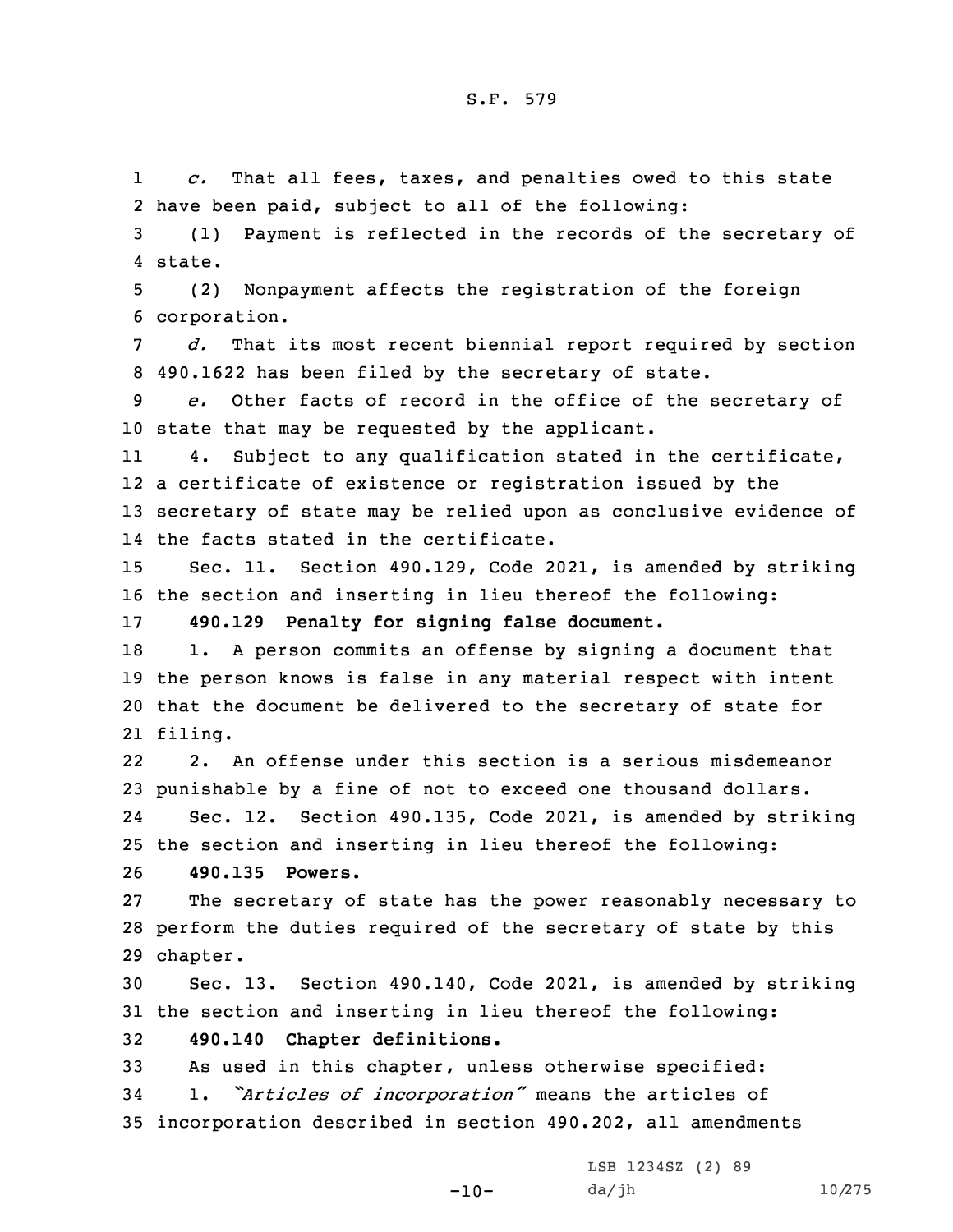to the articles of incorporation, and any other documents permitted or required to be delivered for filing by <sup>a</sup> domestic business corporation with the secretary of state under any provision of this chapter that modify, amend, supplement, restate, or replace the articles of incorporation. After an amendment of the articles of incorporation or any other document filed under this chapter that restates the articles of incorporation in their entirety, the articles of incorporation shall not include any prior documents. When used with respect to <sup>a</sup> foreign corporation or <sup>a</sup> domestic or foreign nonprofit corporation, the *"articles of incorporation"* of such an entity means the document of such entity that is equivalent to the articles of incorporation of <sup>a</sup> domestic business corporation. 14 2. *"Authorized shares"* means the shares of all classes <sup>a</sup> domestic or foreign corporation is authorized to issue. 3. *"Beneficial shareholder"* means <sup>a</sup> person who owns the beneficial interest in shares, which may be <sup>a</sup> record shareholder or <sup>a</sup> person on whose behalf shares are registered in the name of an intermediary or nominee.

<sup>20</sup> 4. *"Conspicuous"* means so written, displayed, or presented 21 that <sup>a</sup> reasonable person against whom the writing is to operate 22 should have noticed it.

 5. *"Cooperative association"* means an entity that is structured and operated on <sup>a</sup> cooperative basis pursuant to 26 U.S.C. §1381(a) and that meets the definitional requirements of an association as provided in 12 U.S.C. §1141j(a) or 7 U.S.C. 27 §291.

 6. *"Corporation"*, *"domestic corporation"*, *"business corporation"*, or *"domestic business corporation"* means <sup>a</sup> corporation for profit, which is not <sup>a</sup> foreign corporation, incorporated under this chapter.

 7. *"Deliver"* or *"delivery"* means any method of delivery used in conventional commercial practice, including delivery by hand, mail, commercial delivery, and, if authorized in accordance with section 490.141, by electronic transmission.

-11-

LSB 1234SZ (2) 89 da/jh 11/275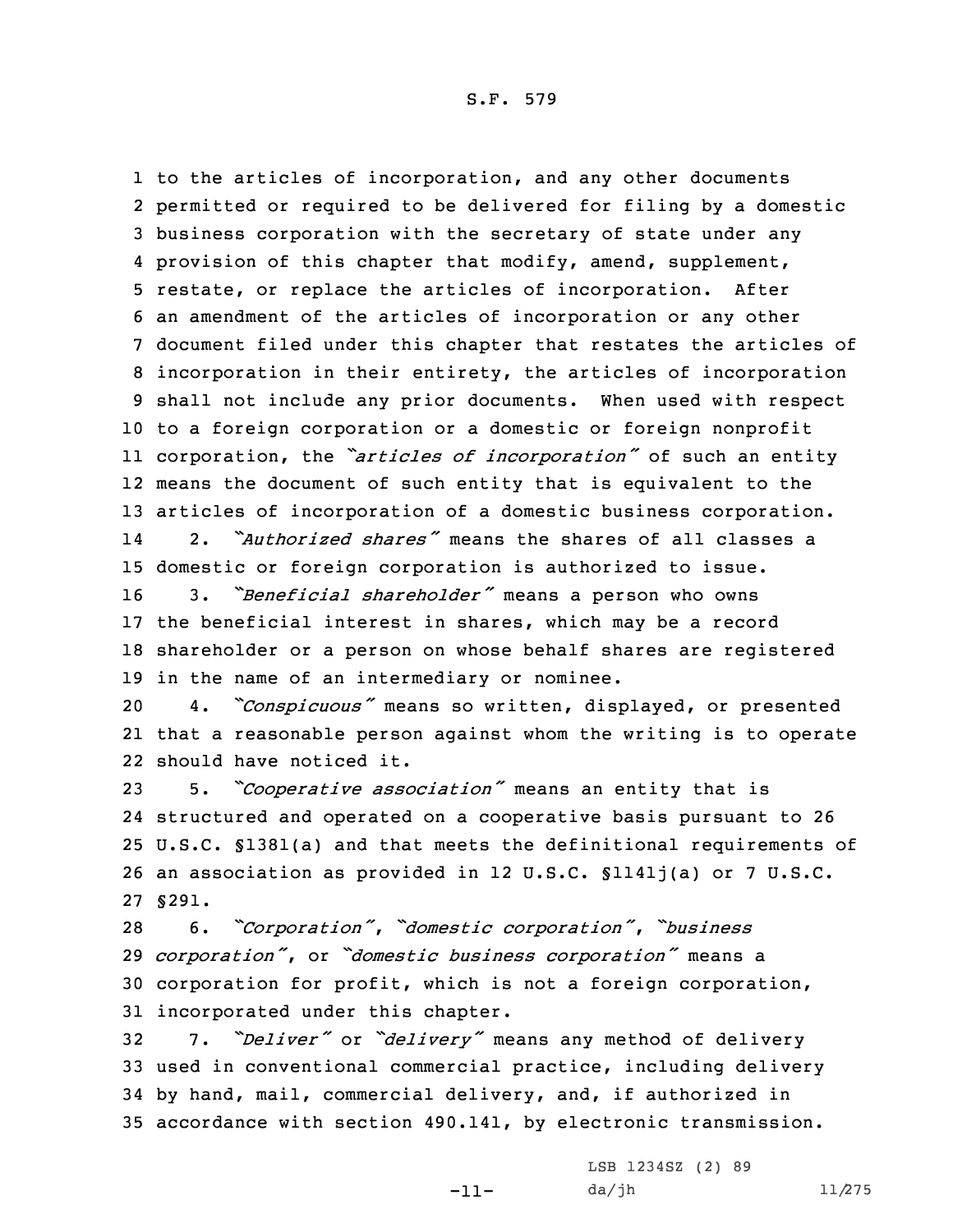1 8. *"Distribution"* means <sup>a</sup> direct or indirect transfer of cash or other property, except <sup>a</sup> corporation's own shares, or incurrence of indebtedness by <sup>a</sup> corporation to or for the benefit of its shareholders in respect of any of its shares. <sup>A</sup> distribution may be in the form of <sup>a</sup> payment of <sup>a</sup> dividend; <sup>a</sup> purchase, redemption, or other acquisition of shares; <sup>a</sup> distribution of indebtedness; <sup>a</sup> distribution in liquidation; or otherwise.

<sup>9</sup> 9. *"Document"* means any of the following:

10 *a.* <sup>A</sup> tangible medium on which information is inscribed, and 11 includes handwritten, typed, printed or similar instruments, 12 and copies of such instruments.

13 *b.* An electronic record.

14 10. *"Domestic"*, with respect to an entity, means an entity governed as to its internal affairs by the law of this state. 11. *"Effective date"*, when referring to <sup>a</sup> document accepted for filing by the secretary of state, means the time and date determined in accordance with section 490.123.

<sup>19</sup> 12. *"Electronic"* means relating to technology having 20 electrical, digital, magnetic, wireless, optical, 21 electromagnetic, or similar capabilities.

22 13. *"Electronic record"* means information that is stored in an electronic or other nontangible medium and is retrievable in paper form through an automated process used in conventional commercial practice, unless otherwise authorized in accordance with section 490.141, subsection 10.

 14. *"Electronic transmission"* or *"electronically transmitted"* means any form or process of communication not directly involving the physical transfer of paper or another tangible medium, which is all of the following:

31 *a.* Suitable for the retention, retrieval, and reproduction 32 of information by the recipient.

33 *b.* Retrievable in paper form by the recipient through an 34 automated process used in conventional commercial practice, 35 unless otherwise authorized in accordance with section 490.141,

-12-

LSB 1234SZ (2) 89 da/jh 12/275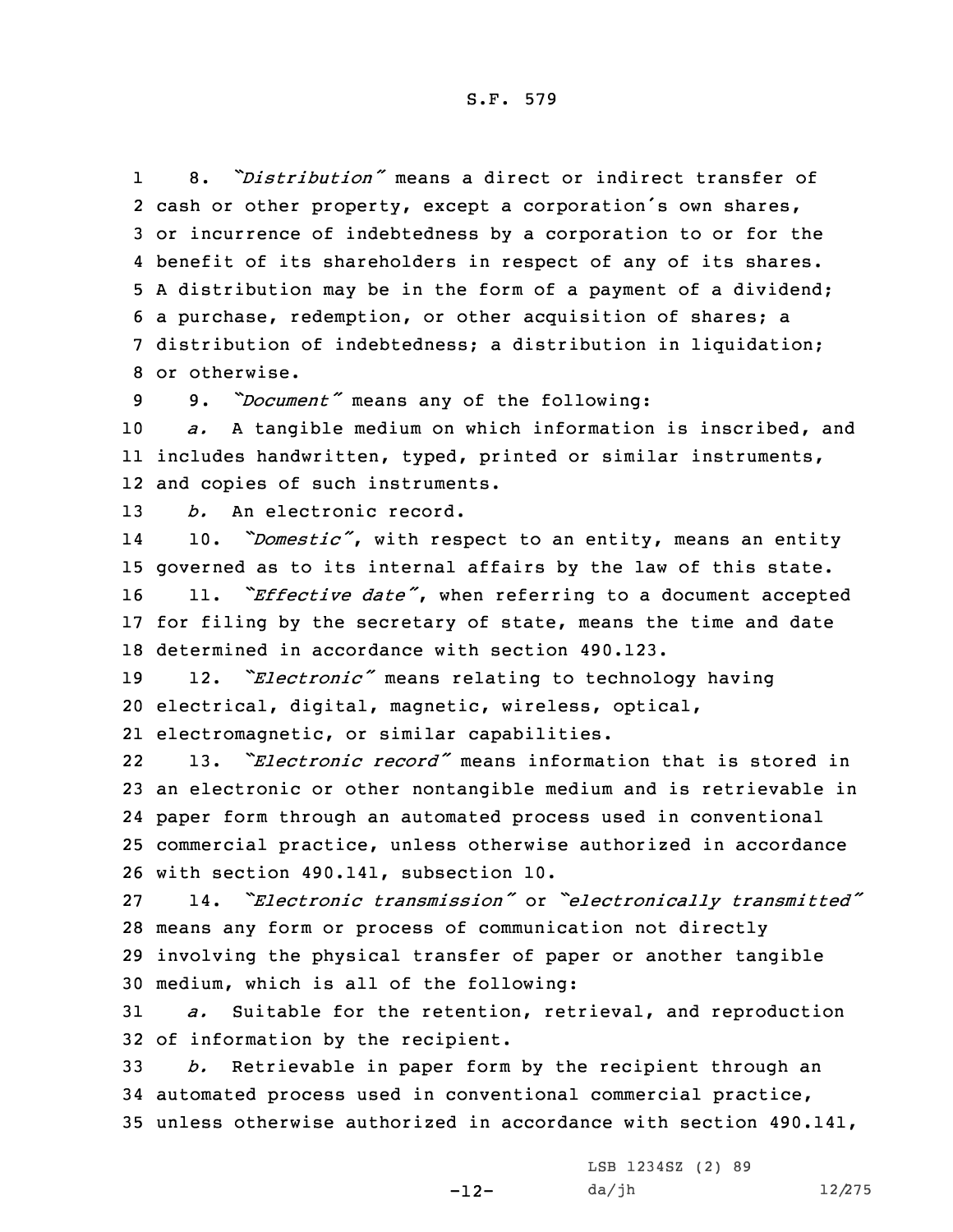1 subsection 10.

2 15. *"Eligible entity"* means <sup>a</sup> domestic or foreign 3 unincorporated entity or <sup>a</sup> domestic or foreign nonprofit 4 corporation.

 16. *"Eligible interests"* means interests or memberships. 17. *"Employee"* includes an officer but not <sup>a</sup> director. <sup>A</sup> director may accept duties that make the director also an employee.

 18. *"Entity"* includes <sup>a</sup> domestic and foreign business corporation; domestic and foreign nonprofit corporation; estate; trust; domestic and foreign unincorporated entity; and <sup>a</sup> state, the United States, and <sup>a</sup> foreign government.

<sup>13</sup> 19. *"Expenses"* means reasonable expenses of any kind, 14 including reasonable fees and expenses of counsel and experts, 15 that are incurred in connection with <sup>a</sup> matter.

 20. *"Filing entity"* means an unincorporated entity, other than <sup>a</sup> limited liability partnership, that is of <sup>a</sup> type that is created by filing <sup>a</sup> public organic record or is required to file <sup>a</sup> public organic record that evidences its creation.

<sup>20</sup> 21. *"Foreign"*, with respect to an entity, means an entity 21 governed as to its internal affairs by the organic law of <sup>a</sup> 22 jurisdiction other than this state.

 22. *"Foreign corporation"* or *"foreign business corporation"* means <sup>a</sup> corporation incorporated under <sup>a</sup> law other than the law of this state which would be <sup>a</sup> business corporation if incorporated under the law of this state.

 23. *"Foreign nonprofit corporation"* means <sup>a</sup> corporation incorporated under <sup>a</sup> law other than the law of this state which would be <sup>a</sup> nonprofit corporation if incorporated under the law of this state.

<sup>31</sup> 24. *"Foreign registration statement"* means the foreign 32 registration statement described in section 490.1503.

<sup>33</sup> 25. *"Governmental subdivision"* includes an authority, city, 34 county, district, and municipality.

<sup>35</sup> 26. *"Governor"* means any person under whose authority the

-13-

LSB 1234SZ (2) 89 da/jh 13/275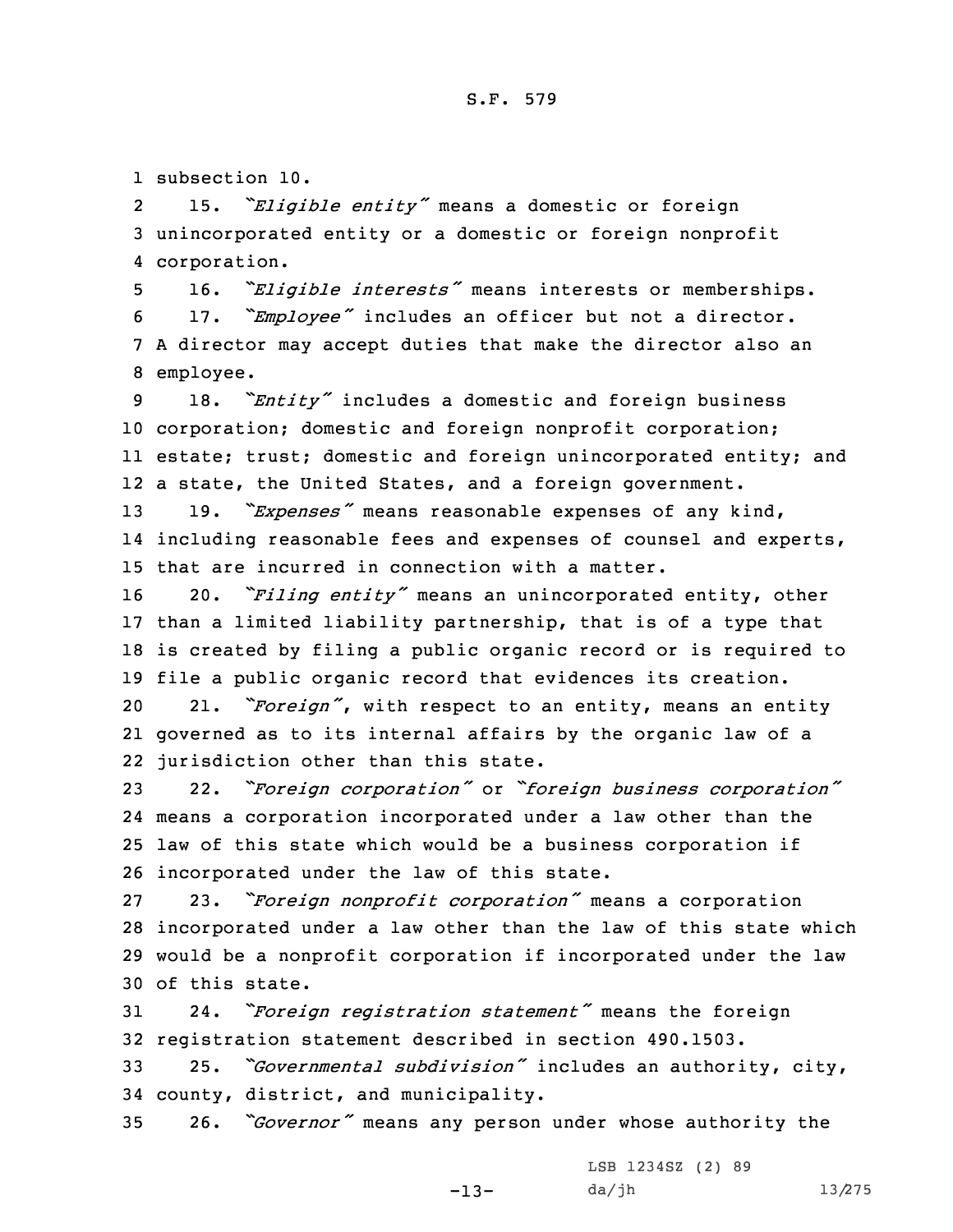1 powers of an entity are exercised and under whose direction the 2 activities and affairs of the entity are managed pursuant to 3 the organic law governing the entity and its organic rules.

4 27. *"Includes"* and *"including"* denote <sup>a</sup> partial definition 5 or <sup>a</sup> nonexclusive list.

<sup>6</sup> 28. *"Individual"* means <sup>a</sup> natural person.

<sup>7</sup> 29. *"Interest"* means either or both of the following rights 8 under the organic law governing an unincorporated entity:

9 *a.* The right to receive distributions from the entity either 10 in the ordinary course or upon liquidation.

11 *b.* The right to receive notice or vote on issues involving 12 its internal affairs, other than as an agent, assignee, proxy, 13 or person responsible for managing its business and affairs. 1430. *"Interest holder"* means <sup>a</sup> person who holds of record an

15 interest.

<sup>16</sup> 31. *a. "Interest holder liability"* means any of the 17 following:

 (1) Personal liability for <sup>a</sup> debt, obligation, or other liability of <sup>a</sup> domestic or foreign corporation or eligible entity that is imposed on <sup>a</sup> person by any of the following: 21 (a) Solely by reason of the person's status as <sup>a</sup> shareholder, member, or interest holder.

 (b) By the articles of incorporation of the domestic corporation or the organic rules of the eligible entity or foreign corporation that make one or more specified shareholders, members, or interest holders, or categories of shareholders, members, or interest holders, liable in their capacity as shareholders, members, or interest holders for all or specified liabilities of the corporation or eligible entity. (2) An obligation of <sup>a</sup> shareholder, member, or interest holder under the articles of incorporation of <sup>a</sup> domestic corporation or the organic rules of an eligible entity or foreign corporation to contribute to the entity.

<sup>34</sup> *b.* For purposes of paragraph *"a"*, except as otherwise 35 provided in the articles of incorporation of <sup>a</sup> domestic

 $-14-$ 

LSB 1234SZ (2) 89 da/jh 14/275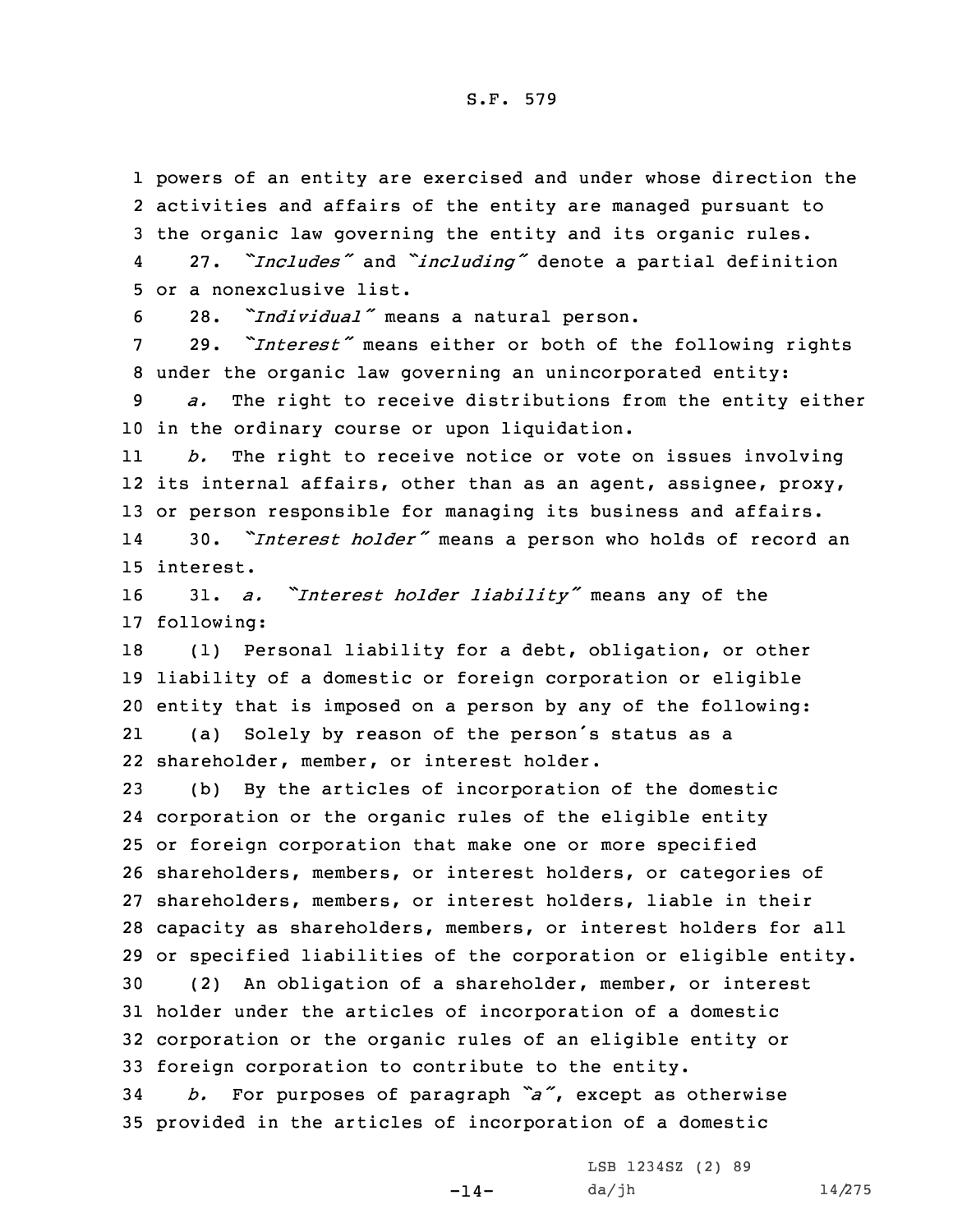corporation or the organic law or organic rules of an eligible entity or <sup>a</sup> foreign corporation, interest holder liability arises under paragraph *"a"*, subparagraph (1), when the corporation or eligible entity incurs the liability.

<sup>5</sup> 32. *"Jurisdiction of formation"* means the state or country 6 the law of which includes the organic law governing <sup>a</sup> domestic 7 or foreign corporation or eligible entity.

8 33. *"Means"* denotes an exhaustive definition.

<sup>9</sup> 34. *"Membership"* means the rights of <sup>a</sup> member in <sup>a</sup> domestic 10 or foreign nonprofit corporation.

11 35. *"Merger"* means <sup>a</sup> transaction pursuant to section 12 490.1102.

<sup>13</sup> 36. *"Nonfiling entity"* means an unincorporated entity that 14 is of <sup>a</sup> type that is not created by filing <sup>a</sup> public organic 15 record.

<sup>16</sup> 37. *"Nonprofit corporation"* or *"domestic nonprofit* <sup>17</sup> *corporation"* means <sup>a</sup> corporation incorporated under the laws of 18 this state and subject to the provisions of chapter 504.

<sup>19</sup> 38. *"Organic law"* means the statute governing the internal 20 affairs of <sup>a</sup> domestic or foreign business or nonprofit 21 corporation or unincorporated entity.

22 39. *"Organic rules"* means the public organic record and 23 private organic rules of <sup>a</sup> domestic or foreign corporation or 24 eligible entity.

 40. *"Person"* means <sup>a</sup> person as defined in section 4.1. 41. *"Principal office"* means the office, in or out of this state, so designated in the biennial report required by section 490.1622 or foreign registration statement where the principal executive offices of <sup>a</sup> domestic or foreign corporation are 30 located.

<sup>31</sup> 42. *a. "Private organic rules"* means any of the following: 32 (1) The bylaws of <sup>a</sup> domestic or foreign business or 33 nonprofit corporation.

34 (2) The rules, regardless of whether in writing, that govern 35 the internal affairs of an unincorporated entity, are binding

 $-15-$ 

LSB 1234SZ (2) 89 da/jh 15/275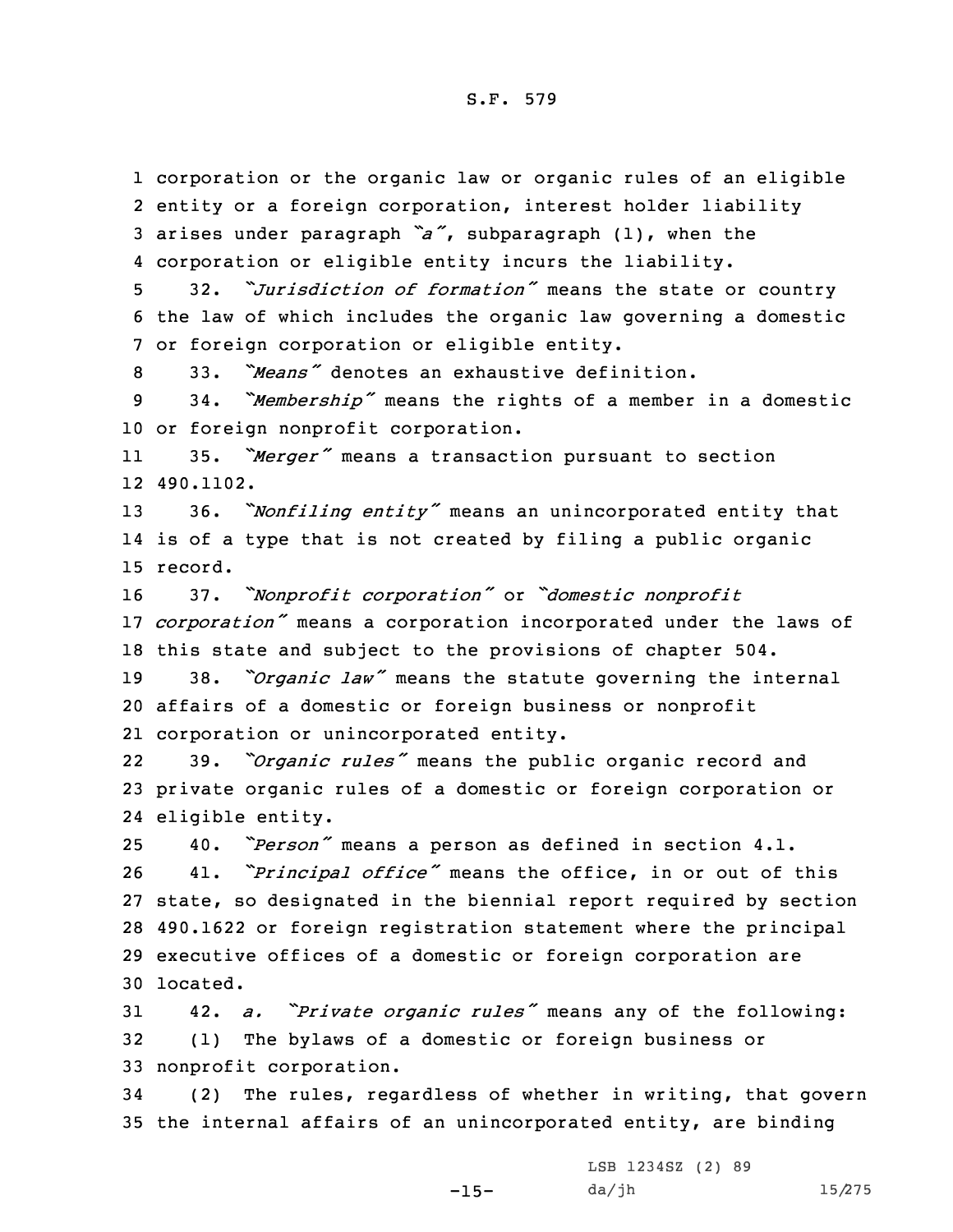1 on all of its interest holders, and are not part of its public 2 organic record, if any.

3 *b.* Where private organic rules have been amended or 4 restated, the term means the private organic rules as last 5 amended or restated.

<sup>6</sup> 43. *"Proceeding"* includes <sup>a</sup> civil suit and criminal, 7 administrative, and investigatory action.

<sup>8</sup> 44. *a. "Public organic record"* means any of the following: 9 (1) The articles of incorporation of <sup>a</sup> domestic or foreign 10 business or nonprofit corporation.

11 (2) The document, if any, the filing of which is required 12 to create an unincorporated entity, or which creates the 13 unincorporated entity and is required to be filed.

14 *b.* Where <sup>a</sup> public organic record has been amended or 15 restated, the term means the public organic record as last 16 amended or restated.

 45. *"Record date"* means the date fixed for determining the identity of the corporation's shareholders and their shareholdings for purposes of this chapter. Unless another time is specified when the record date is fixed, the determination shall be made as of the close of business at the principal office of the corporation on the date so fixed.

<sup>23</sup> 46. *"Record shareholder"* means any of the following: 24 *a.* The person in whose name shares are registered in the 25 records of the corporation.

 *b.* The person identified as the beneficial owner of shares in <sup>a</sup> beneficial ownership certificate pursuant to section 490.723 on file with the corporation to the extent of the rights granted by such certificate.

<sup>30</sup> 47. *"Registered foreign corporation"* means <sup>a</sup> foreign 31 corporation registered to do business in the state pursuant to 32 subchapter XV.

<sup>33</sup> 48. *"Secretary"* means the corporate officer to whom the 34 board of directors has delegated responsibility under section 35 490.840, subsection 3, to maintain the minutes of the meetings

-16-

LSB 1234SZ (2) 89 da/jh 16/275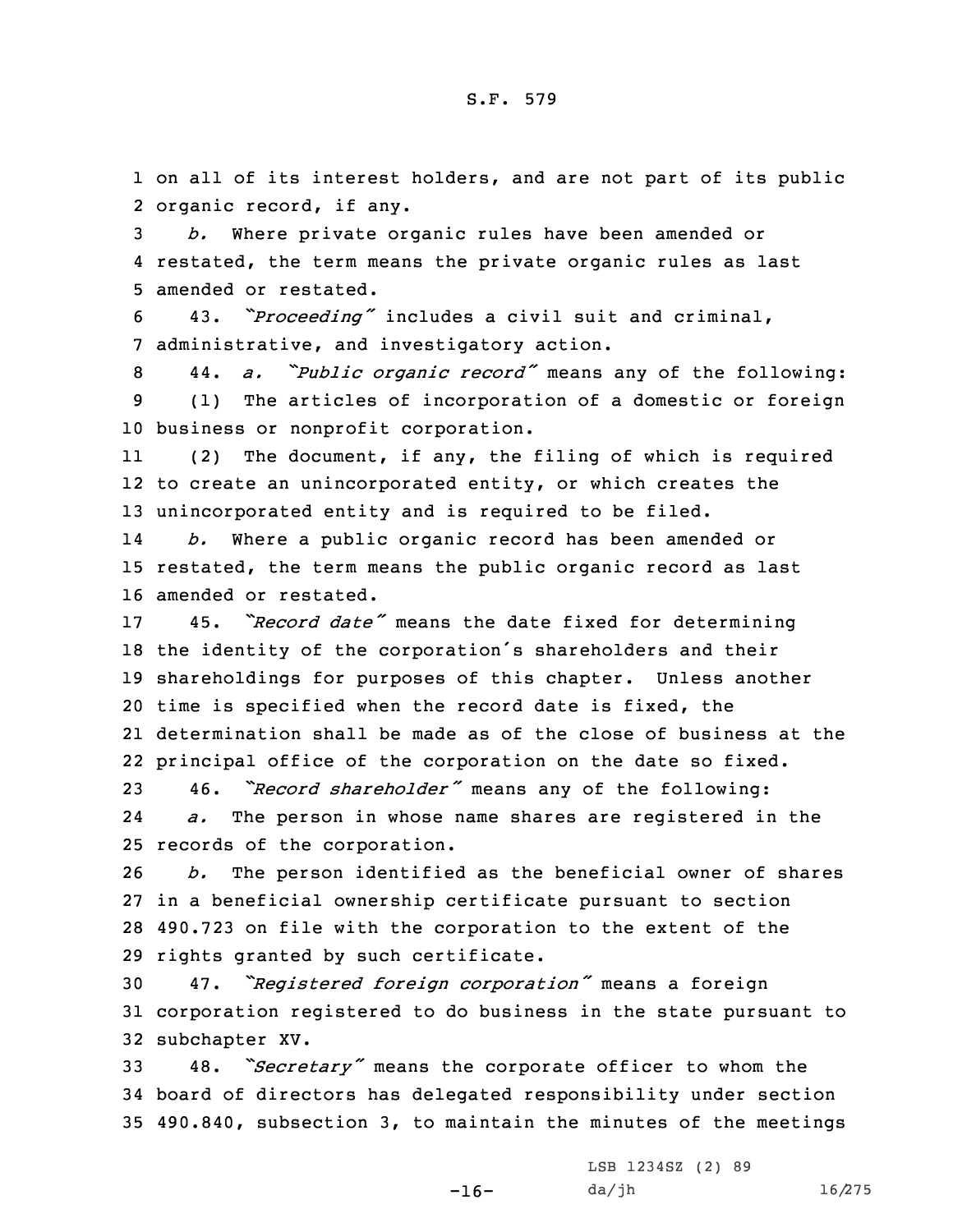1 of the board of directors and of the shareholders and for 2 authenticating records of the corporation.

<sup>3</sup> 49. *"Share exchange"* means <sup>a</sup> transaction pursuant to section 4 490.1103.

5 50. *"Shareholder"* means <sup>a</sup> record shareholder.

 51. *"Shares"* means the units into which the proprietary interests in <sup>a</sup> domestic or foreign corporation are divided. 52. *"Sign"* or *"signature"* means, with present intent to authenticate or adopt <sup>a</sup> document, doing any of the following: *a.* Executing or adopting <sup>a</sup> tangible symbol to <sup>a</sup> document, including any manual, facsimile, or conformed signature. 12 *b.* Attaching to or logically associating with an electronic 13 transmission an electronic sound, symbol, or process, and including an electronic signature in an electronic

15 transmission.

 53. *"State"*, when referring to <sup>a</sup> part of the United States, includes <sup>a</sup> state and commonwealth, and their agencies and governmental subdivisions, and <sup>a</sup> territory and insular possession, and their agencies and governmental subdivisions, of the United States.

21 54. *"Subscriber"* means <sup>a</sup> person who subscribes for shares in 22 <sup>a</sup> corporation, whether before or after incorporation.

<sup>23</sup> 55. *"Type of entity"* means <sup>a</sup> generic form of entity that is 24 any of the following:

25 *a.* Recognized at common law.

 *b.* Formed under an organic law, regardless of whether some entities formed under that law are subject to provisions of that law that create different categories of the form of 29 entity.

 56. *a. "Unincorporated entity"* means an organization or artificial legal person that either has <sup>a</sup> separate legal existence or has the power to acquire an estate in real property in its own name and that is not any of the following: (1) <sup>A</sup> domestic or foreign business or nonprofit corporation.

> LSB 1234SZ (2) 89 da/jh 17/275

-17-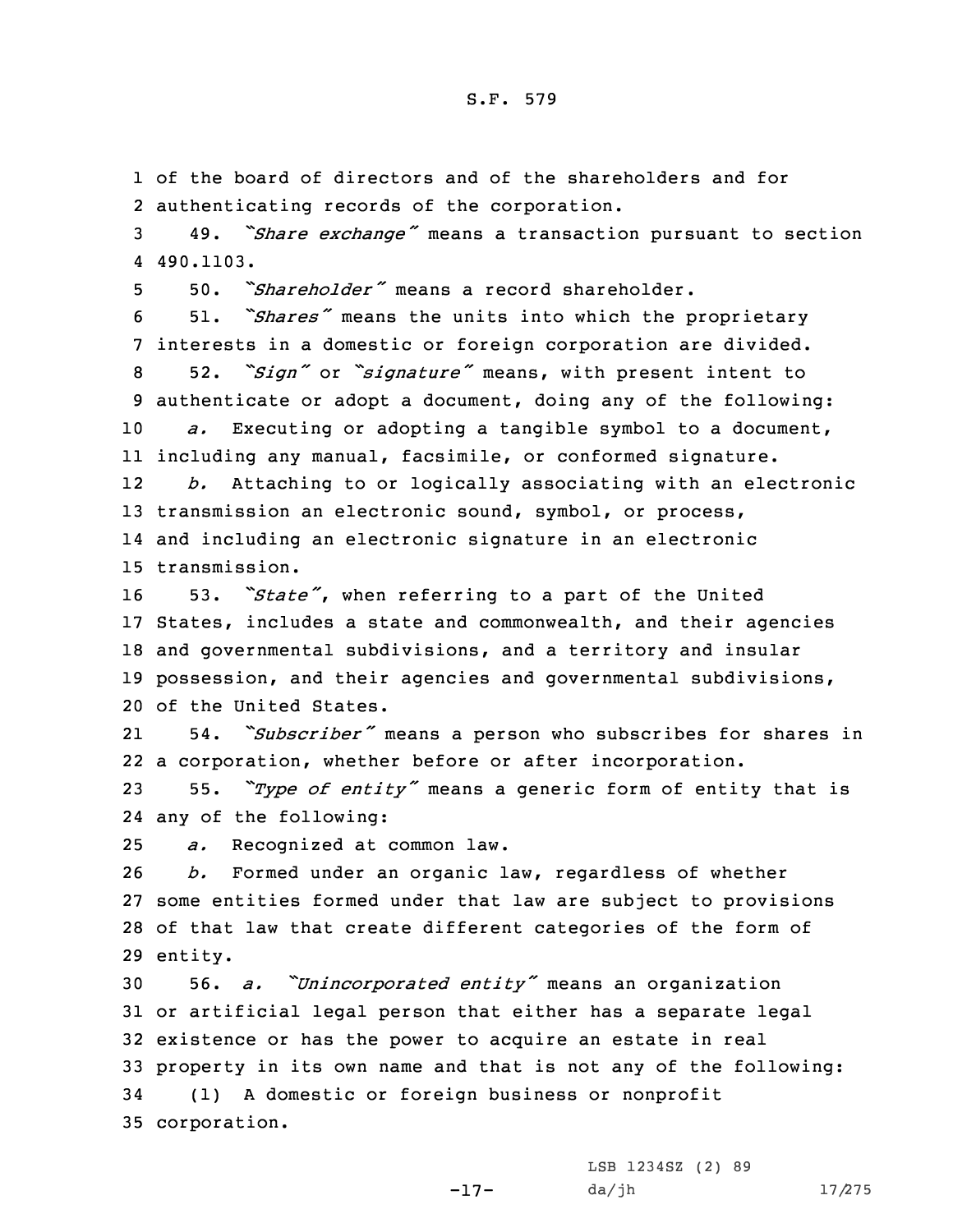1 (2) <sup>A</sup> series of <sup>a</sup> limited liability company or of another 2 type of entity.

3 (3) An estate.

4(4) A trust.

5 (5) <sup>A</sup> state, the United States, or foreign government.

 *b. "Unincorporated entity"* includes <sup>a</sup> general partnership, limited liability company, limited partnership, business trust, joint stock association, and unincorporated nonprofit association.

<sup>10</sup> 57. *"United States"* includes district, authority, bureau, 11 commission, department, and any other agency of the United 12 States.

 58. *"Unrestricted voting trust beneficial owner"* means, with respect to any shareholder rights, <sup>a</sup> voting trust beneficial owner whose entitlement to exercise the shareholder right in question is not inconsistent with the voting trust agreement. 59. *"Voting group"* means all shares of one or more

 classes or series that under the articles of incorporation or this chapter are entitled to vote and be counted together collectively on <sup>a</sup> matter at <sup>a</sup> meeting of shareholders. All shares entitled by the articles of incorporation or this chapter to vote generally on the matter are for that purpose <sup>a</sup> single voting group.

24 60. *"Voting power"* means the current power to vote in the 25 election of directors.

 61. *"Voting trust beneficial owner"* means an owner of <sup>a</sup> beneficial interest in shares of the corporation held in <sup>a</sup> voting trust established pursuant to section 490.730, subsection 1.

<sup>30</sup> 62. *"Writing"* or *"written"* means any information in the form 31 of a document.

32 Sec. 14. Section 490.141, Code 2021, is amended by striking 33 the section and inserting in lieu thereof the following:

34 **490.141 Notices and other communications.**

35 1. <sup>A</sup> notice under this chapter must be in writing unless

LSB 1234SZ (2) 89 da/jh 18/275

-18-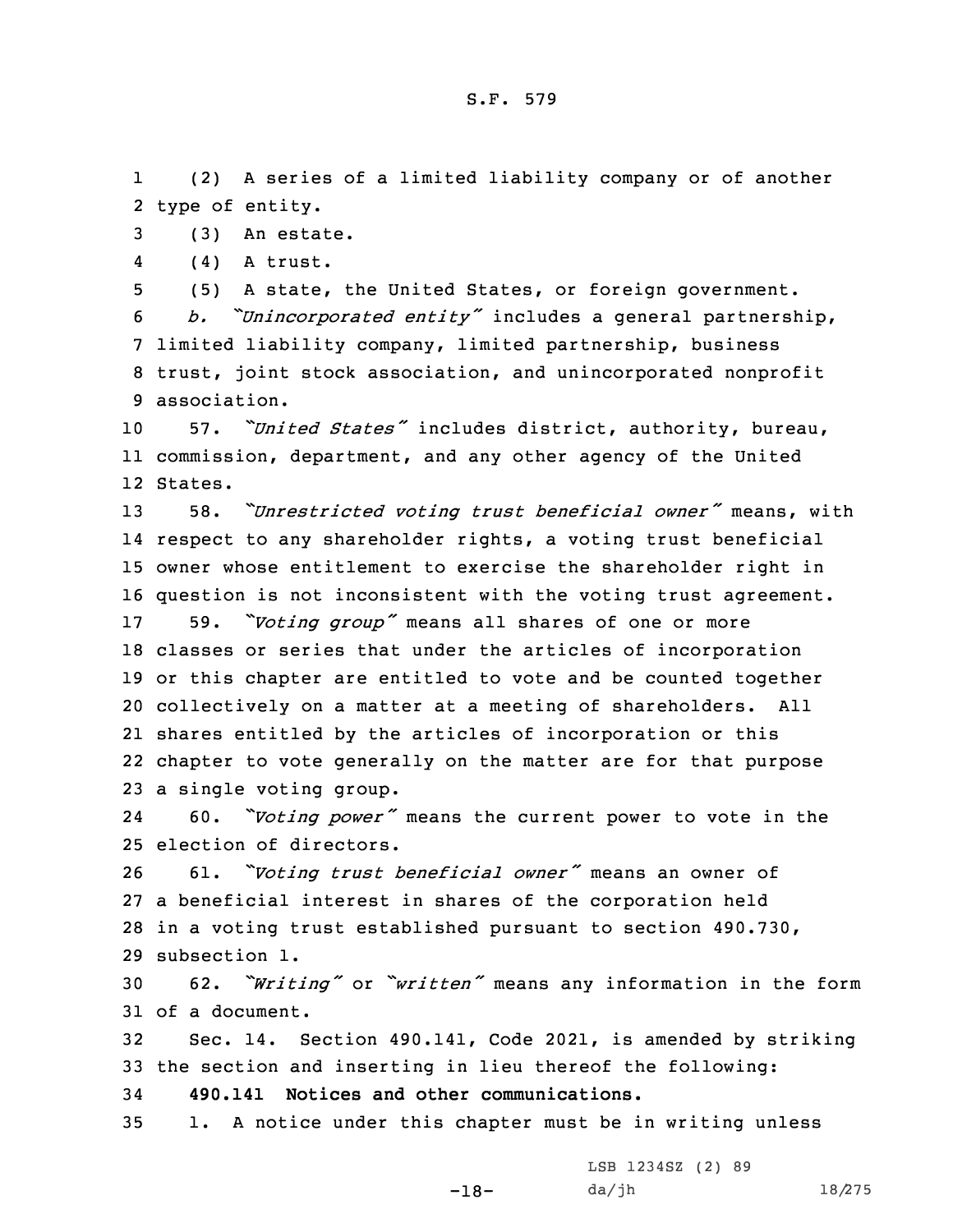oral notice is reasonable in the circumstances. Unless otherwise agreed between the sender and the recipient, words in <sup>a</sup> notice or other communication under this chapter must be in English.

 2. <sup>A</sup> notice or other communication may be given by any method of delivery, except that electronic transmissions must be in accordance with this section. If the methods of delivery are impracticable, <sup>a</sup> notice or other communication may be given by means of <sup>a</sup> broad nonexclusionary distribution to the public, which may include <sup>a</sup> newspaper of general circulation in the area where published; radio, television, or other form of public broadcast communication; or other methods of distribution that the corporation has previously identified to its shareholders.

 3. <sup>A</sup> notice or other communication to <sup>a</sup> domestic corporation or to <sup>a</sup> foreign corporation registered to do business in this state may be delivered to the corporation's registered agent at its registered office or to the secretary at the corporation's principal office shown in its most recent biennial report required by section 490.1622 or, in the case of <sup>a</sup> foreign corporation that has not yet delivered <sup>a</sup> biennial report, in its foreign registration statement.

23 4. <sup>A</sup> notice or other communication may be delivered by 24 electronic transmission if consented to by the recipient or if 25 authorized by subsection 10.

 5. Any consent under subsection 4 may be revoked by the person who consented by written or electronic notice to the person to whom the consent was delivered. Any such consent is deemed revoked if all of the following apply:

30 *a.* The corporation is unable to deliver two consecutive 31 electronic transmissions given by the corporation in accordance 32 with such consent.

33 *b.* Such inability becomes known to the secretary or an 34 assistant secretary or to the transfer agent, or other person 35 responsible for the giving of notice or other communications;

-19-

LSB 1234SZ (2) 89 da/jh 19/275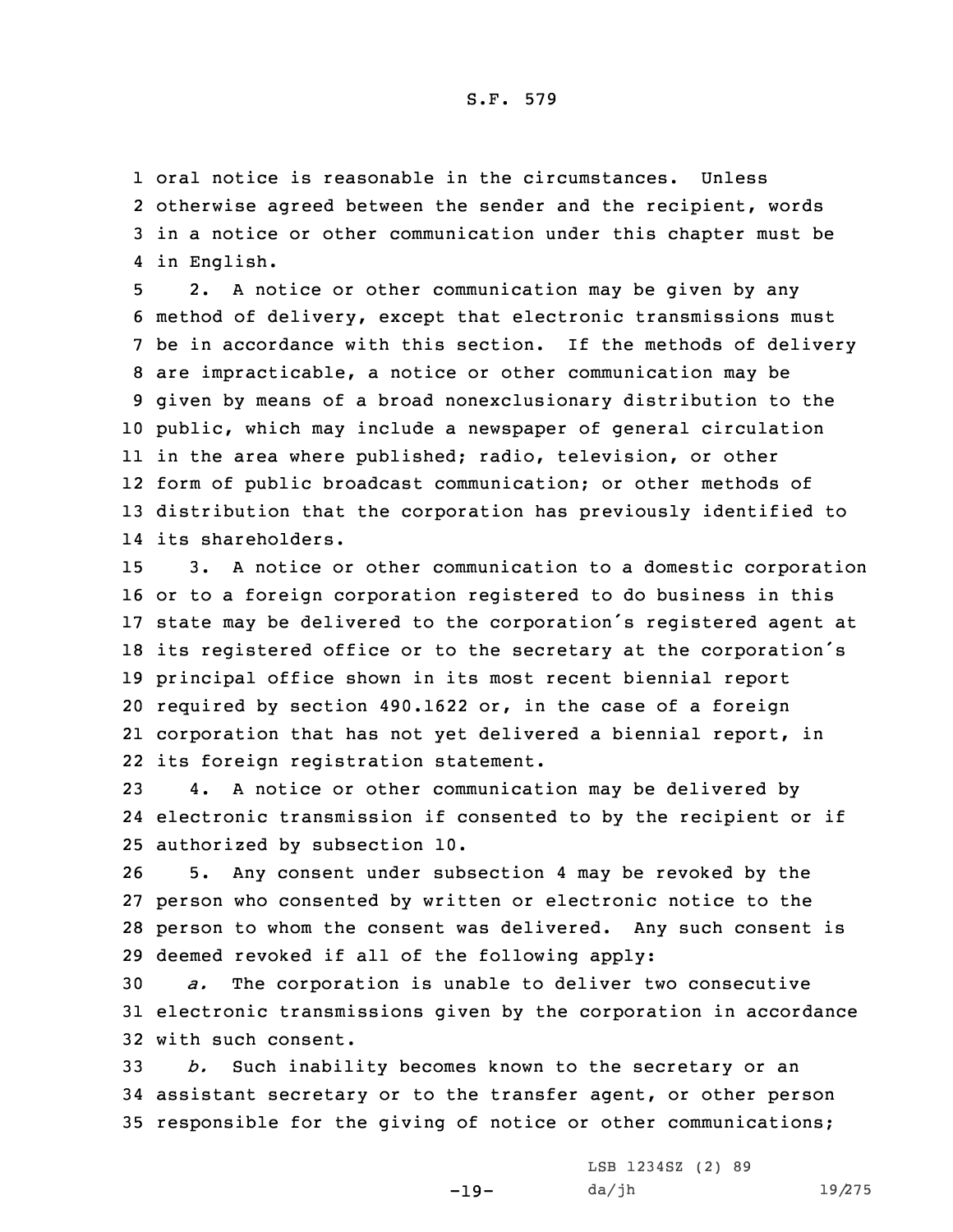1 provided, however, the inadvertent failure to treat such 2 inability as <sup>a</sup> revocation shall not invalidate any meeting or 3 other action.

4 6. Unless otherwise agreed between the sender and the 5 recipient, an electronic transmission is received when all of 6 the following apply:

 *a.* The electronic transmission enters an information processing system that the recipient has designated or uses for the purposes of receiving electronic transmissions or information of the type sent, and from which the recipient is able to retrieve the electronic transmission.

12 *b.* The electronic transmission is in <sup>a</sup> form capable of being 13 processed by that system.

14 7. Receipt of an electronic acknowledgment from an information processing system described in subsection 6, paragraph *"a"*, establishes that an electronic transmission was received but, by itself, does not establish that the content sent corresponds to the content received.

19 8. An electronic transmission is received under this 20 section even if no person is aware of its receipt.

21 9. <sup>A</sup> notice or other communication, if in <sup>a</sup> comprehensible form or manner, is effective at the earliest of the following: *a.* If in <sup>a</sup> physical form, the earliest of when it is actually received, or when it is left at any of the following: (1) <sup>A</sup> shareholder's address shown on the corporation's record of shareholders maintained by the corporation under section 490.1601, subsection 4.

<sup>28</sup> (2) <sup>A</sup> director's residence or usual place of business.

<sup>29</sup> (3) The corporation's principal office.

30 *b.* If mailed by postage prepaid and correctly addressed to <sup>a</sup> 31 shareholder, upon deposit in the United States mail.

 *c.* If mailed by United States mail postage prepaid and correctly addressed to <sup>a</sup> recipient other than <sup>a</sup> shareholder, the earliest of when it is actually received, or as follows: (1) If sent by registered or certified mail, return receipt

 $-20-$ 

LSB 1234SZ (2) 89 da/jh 20/275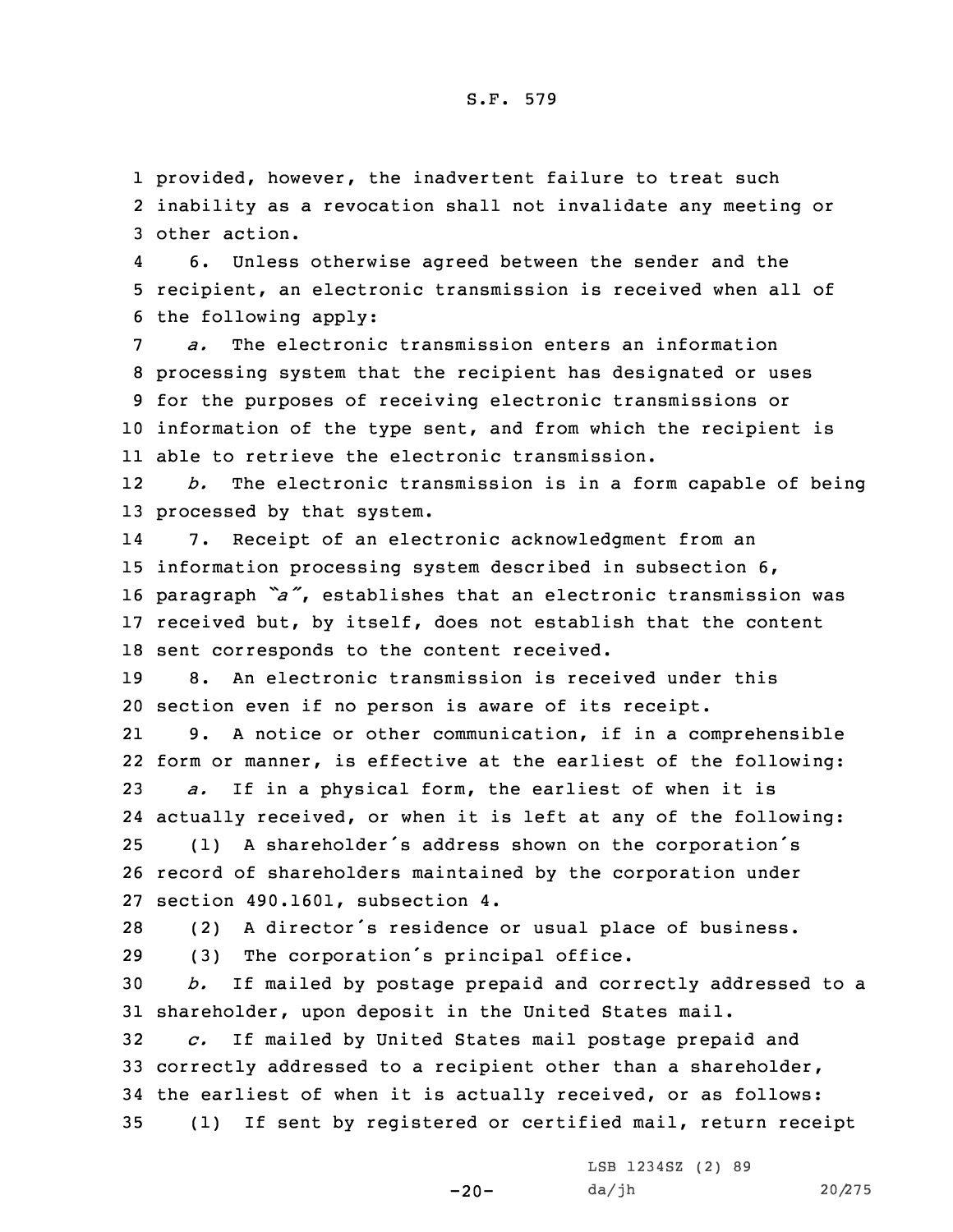1 requested, the date shown on the return receipt signed by or on 2 behalf of the addressee.

3 (2) Five days after it is deposited in the United States 4 mail.

5 *d.* If an electronic transmission, when it is received as 6 provided in subsection 6.

7 *e.* If oral, when communicated.

 10. <sup>A</sup> notice or other communication may be in the form of an electronic transmission that cannot be directly reproduced in paper form by the recipient through an automated process used in conventional commercial practice only if all of the following apply:

13 *a.* The electronic transmission is otherwise retrievable in 14 perceivable form.

15 *b.* The sender and the recipient have consented in writing to 16 the use of such form of electronic transmission.

 11. If this chapter prescribes requirements for notices or other communications in particular circumstances, those requirements govern. If articles of incorporation or bylaws prescribe requirements for notices or other communications, not inconsistent with this section or other provisions of this chapter, those requirements govern. The articles of incorporation or bylaws may authorize or require delivery of notices of meetings of directors by electronic transmission. 12. In the event that any provisions of this chapter are deemed to modify, limit, or supersede the federal Electronic Signatures in Global and National Commerce Act, 15 U.S.C. §§7001 et seq., the provisions of this chapter shall control to the maximum extent permitted by section 102(a)(2) of that federal Act.

 13. *a.* Whenever notice would otherwise be required to be given under any provision of this subchapter to <sup>a</sup> shareholder, such notice need not be given if any of the following apply: (1) Notices to the shareholders of two consecutive annual meetings, and all notices of meetings during the period between

-21-

LSB 1234SZ (2) 89 da/jh 21/275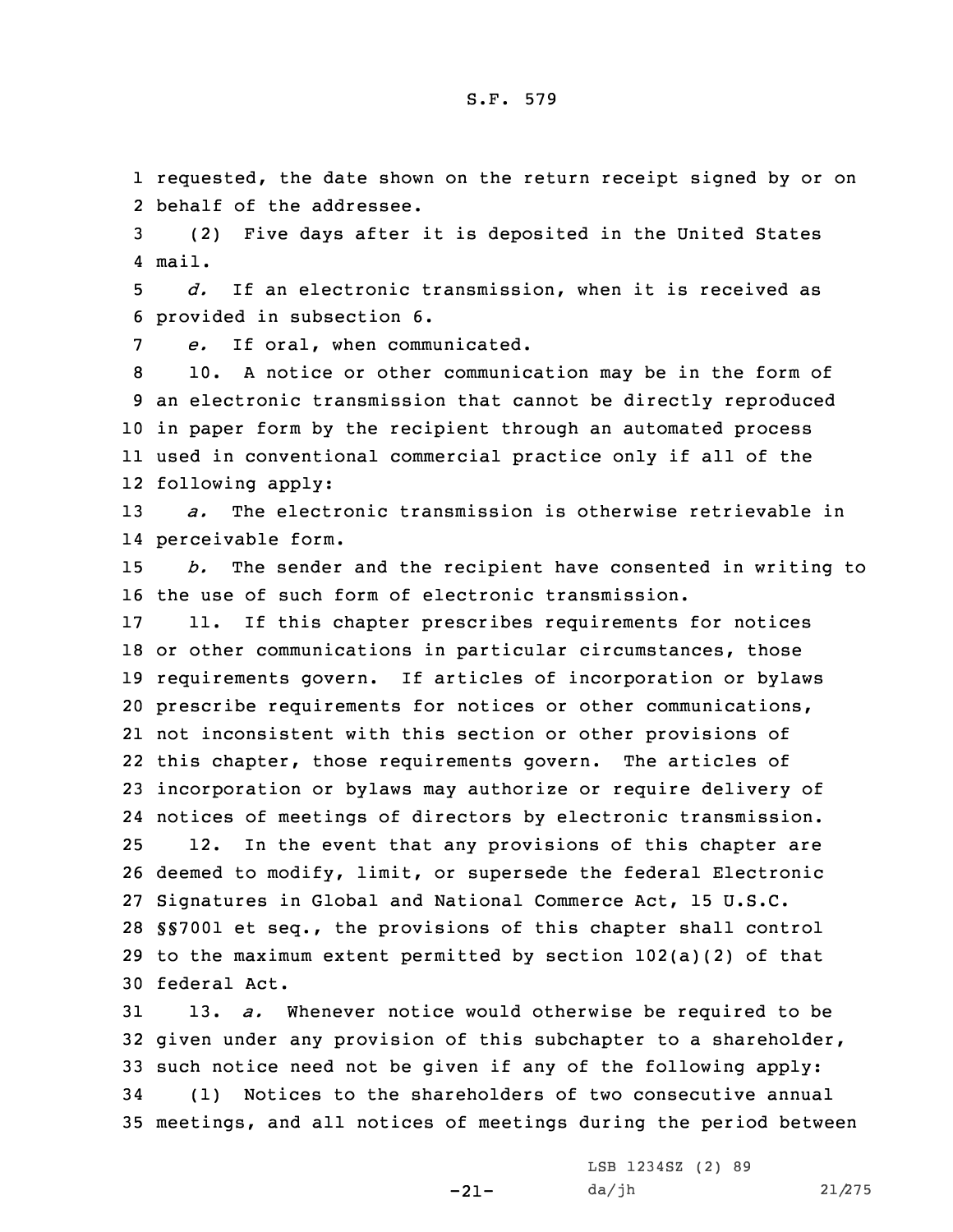such two consecutive annual meetings, have been sent to such shareholder at such shareholder's address as shown on the records of the corporation and have been returned undeliverable or could not be delivered.

 (2) All, but not less than two, payments of dividends on securities during <sup>a</sup> twelve-month period, or two consecutive payments of dividends on securities during <sup>a</sup> period of more than twelve months, have been sent to such shareholder at such shareholder's address as shown on the records of the corporation and have been returned undeliverable or could not be delivered.

12 *b.* If any such shareholder shall deliver to the corporation <sup>13</sup> <sup>a</sup> written notice setting forth such shareholder's then-current 14 address, the requirement that notice be given to such 15 shareholder shall be reinstated.

16 Sec. 15. Section 490.142, Code 2021, is amended by striking 17 the section and inserting in lieu thereof the following:

18 **490.142 Number of shareholders.**

19 1. For purposes of this chapter, any of the following <sup>20</sup> identified as <sup>a</sup> shareholder in <sup>a</sup> corporation's current record 21 of shareholders constitutes one shareholder:

22*a.* Three or fewer co-owners.

23 *b.* <sup>A</sup> corporation, partnership, trust, estate, or other 24 entity.

25 *c.* The trustees, guardians, custodians, or other fiduciaries 26 of <sup>a</sup> single trust, estate, or account.

 2. For purposes of this chapter, shareholdings registered in substantially similar names constitute one shareholder if it is reasonable to believe that the names represent the same 30 person.

31 Sec. 16. Section 490.143, Code 2021, is amended by striking 32 the section and inserting in lieu thereof the following:

33 **490.143 Qualified director.**

<sup>34</sup> 1. As used in this chapter, <sup>a</sup> *"qualified director"* means <sup>a</sup> 35 director who takes action, if at the time action is to be taken

-22-

LSB 1234SZ (2) 89 da/jh 22/275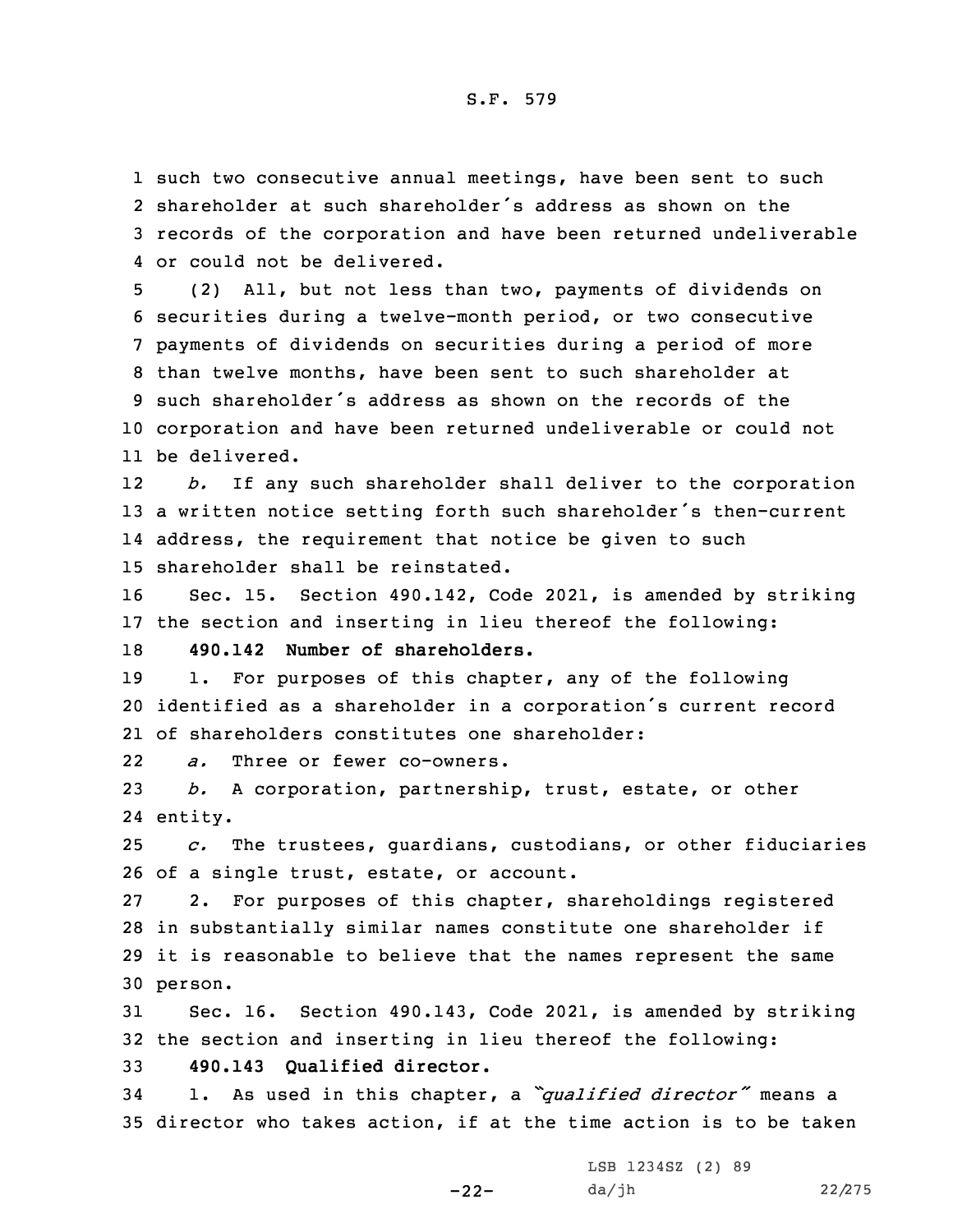1 any of the following applies:

2 *a.* Under section 490.202, subsection 2, paragraph *"f"*, is 3 not <sup>a</sup> director under any of the following circumstances:

4 (1) To whom the limitation or elimination of the duty of 5 an officer to offer potential business opportunities to the 6 corporation would apply.

7 (2) Has <sup>a</sup> material relationship with any other person to 8 whom the limitation or elimination described in subparagraph 9 (1) would apply.

10 *b.* Under section 490.744, does not have any of the 11 following:

12 (1) <sup>A</sup> material interest in the outcome of the proceeding. 13 (2) <sup>A</sup> material relationship with <sup>a</sup> person who has such an 14 interest.

15 *c.* Under section 490.853 or 490.855, all of the following 16 apply:

17 (1) The director is not <sup>a</sup> party to the proceeding.

 (2) The director is not <sup>a</sup> director as to whom <sup>a</sup> transaction is <sup>a</sup> director's conflicting interest transaction or who sought <sup>a</sup> disclaimer of the corporation's interest in <sup>a</sup> business opportunity under section 490.870, which transaction or disclaimer is challenged in the proceeding.

23 (3) The director does not have <sup>a</sup> material relationship with 24 <sup>a</sup> director described in either subparagraph (1) or (2).

25 *d.* Under section 490.862, the director is not any of the 26 following:

27 (1) <sup>A</sup> director as to whom the transaction is <sup>a</sup> director's 28 conflicting interest transaction.

29 (2) <sup>A</sup> director who has <sup>a</sup> material relationship with another <sup>30</sup> director as to whom the transaction is <sup>a</sup> director's conflicting 31 interest transaction.

32 *e.* Under section 490.870, is not <sup>a</sup> director who does any of 33 the following:

34 (1) Pursues or takes advantage of the business opportunity, 35 directly or indirectly through or on behalf of another person.

-23-

LSB 1234SZ (2) 89 da/jh 23/275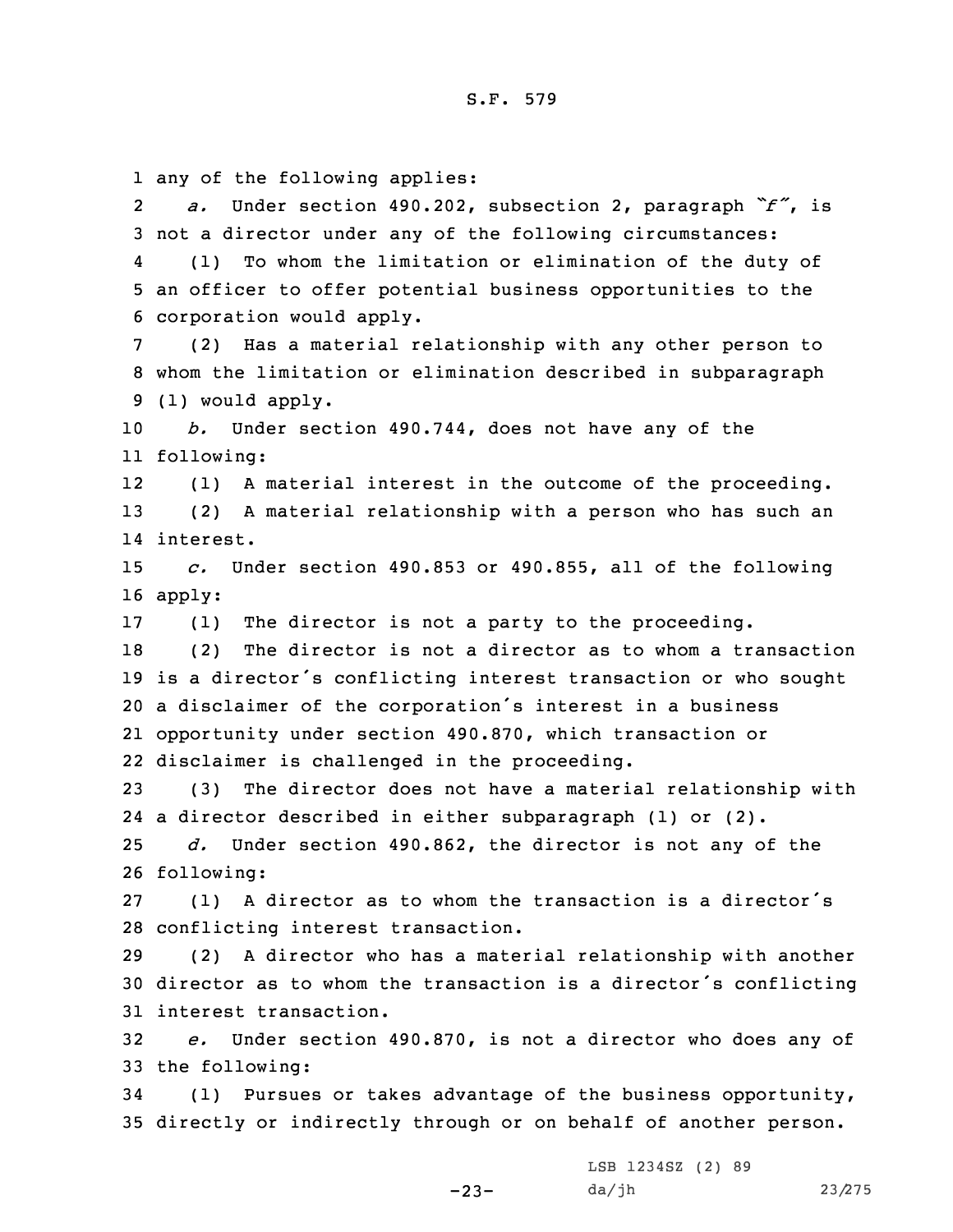1 (2) Has <sup>a</sup> material relationship with <sup>a</sup> director or officer 2 who pursues or takes advantage of the business opportunity, 3 directly, or indirectly through or on behalf of another person. 4 2. As used in this section, all of the following apply: <sup>5</sup> *a. "Material interest"* means an actual or potential

 benefit or detriment, other than one which would devolve on the corporation or the shareholders generally, that would reasonably be expected to impair the objectivity of the director's judgment when participating in the action to be 10 taken.

11 *b. "Material relationship"* means <sup>a</sup> familial, financial, 12 professional, employment, or other relationship that would 13 reasonably be expected to impair the objectivity of the 14 director's judgment when participating in the action to be 15 taken.

16 3. The presence of one or more of the following 17 circumstances shall not automatically prevent <sup>a</sup> director from 18 being <sup>a</sup> qualified director:

 *a.* Nomination or election of the director to the current board by any director who is not <sup>a</sup> qualified director with respect to the matter, or by any person that has <sup>a</sup> material relationship with that director, acting alone or participating with others.

24 *b.* Service as <sup>a</sup> director of another corporation of which <sup>a</sup> 25 director who is not <sup>a</sup> qualified director with respect to the 26 matter, or any individual who has <sup>a</sup> material relationship with 27 that director, is or was also <sup>a</sup> director.

 *c.* With respect to action to be taken under section 490.744, status as <sup>a</sup> named defendant, as <sup>a</sup> director against whom action is demanded, or as <sup>a</sup> director who approved the conduct being challenged.

32 Sec. 17. Section 490.144, Code 2021, is amended by striking 33 the section and inserting in lieu thereof the following: 34 **490.144 Householding.**

35 1. <sup>A</sup> corporation has delivered written notice or any

 $-24-$ 

LSB 1234SZ (2) 89 da/jh 24/275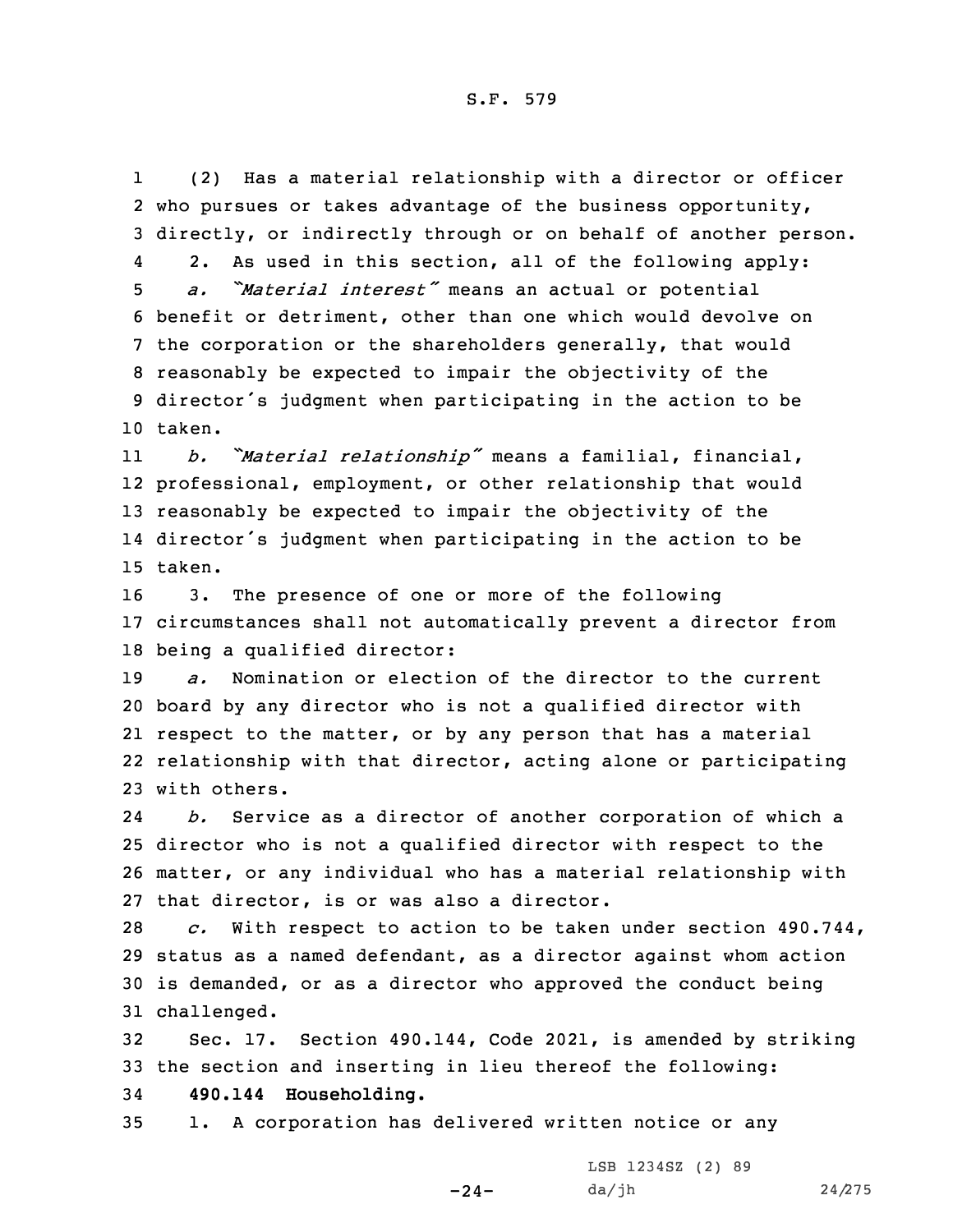1 other report or statement under this chapter, the articles of 2 incorporation, or the bylaws to all shareholders who share <sup>a</sup> 3 common address if all of the following apply:

4 *a.* The corporation delivers one copy of the notice, report, 5 or statement to the common address.

 *b.* The corporation addresses the notice, report, or statement to those shareholders either as <sup>a</sup> group or to each of those shareholders individually or to the shareholders in <sup>a</sup> form to which each of those shareholders has consented. *c.* Each of those shareholders consents to delivery of

11 <sup>a</sup> single copy of such notice, report, or statement to the 12 shareholders' common address.

13 2. Any such consent described in subsection 1, paragraph *"b"* or *"c"*, shall be revocable by any of such shareholders who deliver written notice of revocation to the corporation. If such written notice of revocation is delivered, the corporation shall begin providing individual notices, reports, or other statements to the revoking shareholder no later than thirty days after delivery of the written notice of revocation. 3. Any shareholder who fails to object by written notice to the corporation, within sixty days of written notice by the corporation of its intention to deliver single copies of notices, reports, or statements to shareholders who share <sup>a</sup> common address as permitted by subsection 1, shall be deemed to have consented to receiving such single copy at the common address; provided that the notice of intention explains that consent may be revoked and the method for revoking.

28 Sec. 18. NEW SECTION. **490.145 Part definitions.** 29 As used in this part:

 1. *"Corporate action"* means any action taken by or on behalf of the corporation, including any action taken by the incorporator, the board of directors, <sup>a</sup> committee of the board of directors, an officer or agent of the corporation, or the shareholders.

<sup>35</sup> 2. *"Date of the defective corporate action"* means the date

 $-25-$ 

LSB 1234SZ (2) 89 da/jh 25/275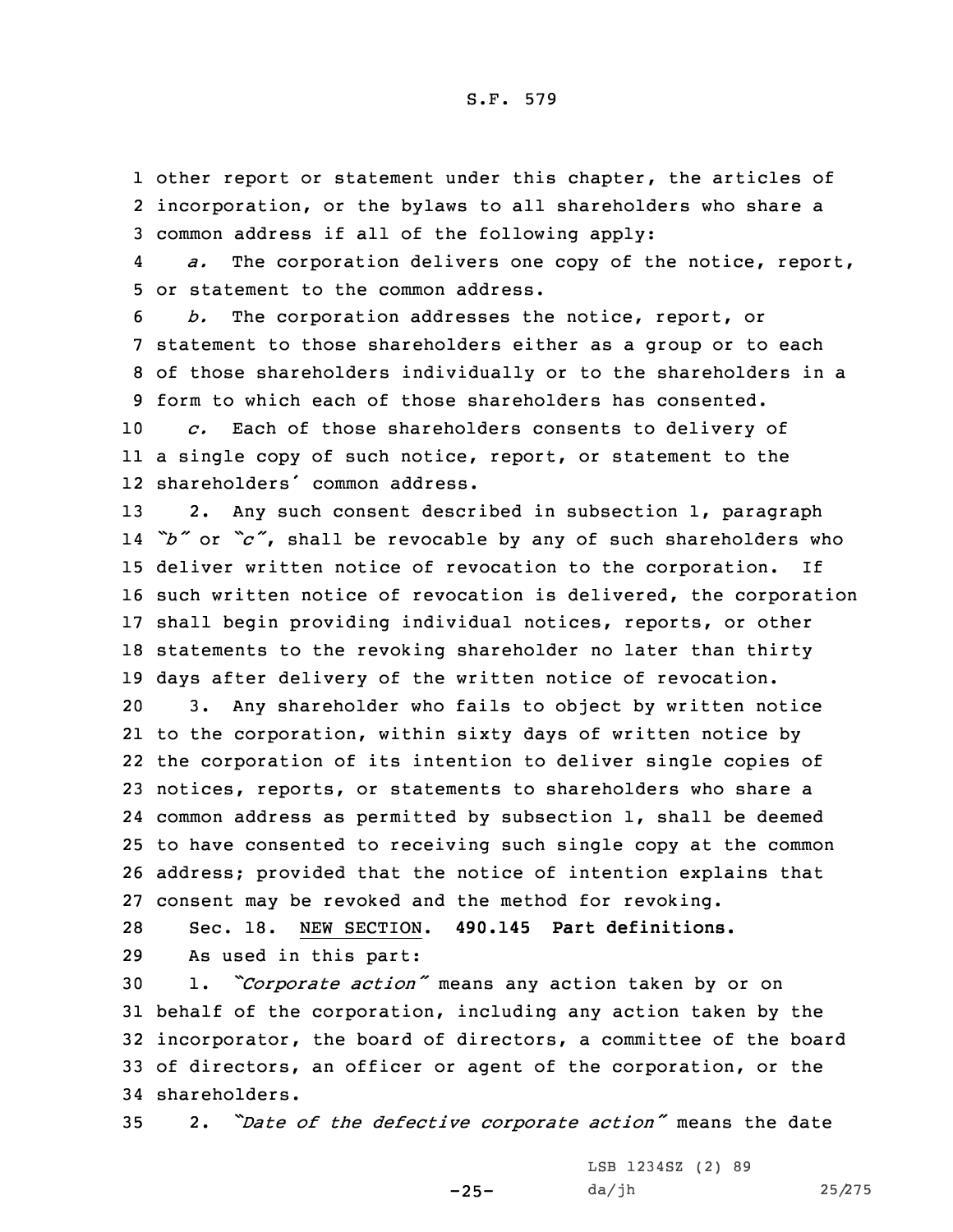1 or, if the defective corporate action occurred or may have occurred on more than one date, the range of dates, or the approximate date or range of dates, if the exact date or range of dates is unknown or not readily ascertainable, the defective corporate action was purported to have been taken.

 3. *"Defective corporate action"* means all of the following: *a.* Any corporate action purportedly taken that is, and at the time such corporate action was purportedly taken would have been, within the power of the corporation, but is void or voidable due to <sup>a</sup> failure of authorization.

11*b.* An overissue.

12 4. *"Failure of authorization"* means the failure to authorize, approve, or otherwise effect <sup>a</sup> corporate action in compliance with the provisions of this chapter, the articles of incorporation or bylaws, <sup>a</sup> corporate resolution, or any plan or agreement to which the corporation is <sup>a</sup> party, if and to the extent such failure would render such corporate action void or voidable.

<sup>19</sup> 5. *"Overissue"* means the purported issuance of any of the 20 following:

21 *a.* Shares of <sup>a</sup> class or series in excess of the number of 22 shares of <sup>a</sup> class or series the corporation has the power to 23 issue under section 490.601 at the time of such issuance.

24 *b.* Shares of any class or series that is not then authorized 25 for issuance by the articles of incorporation.

 6. *"Putative shares"* means the shares of any class or series, including shares issued upon exercise of rights, options, warrants or other securities convertible into shares of the corporation, or interests with respect to such shares, that were created or issued as <sup>a</sup> result of <sup>a</sup> defective corporate action, and any of the following applies:

32 *a.* But for any failure of authorization would constitute 33 valid shares.

34 *b.* Cannot be determined by the board of directors to be 35 valid shares.

 $-26-$ 

LSB 1234SZ (2) 89 da/jh 26/275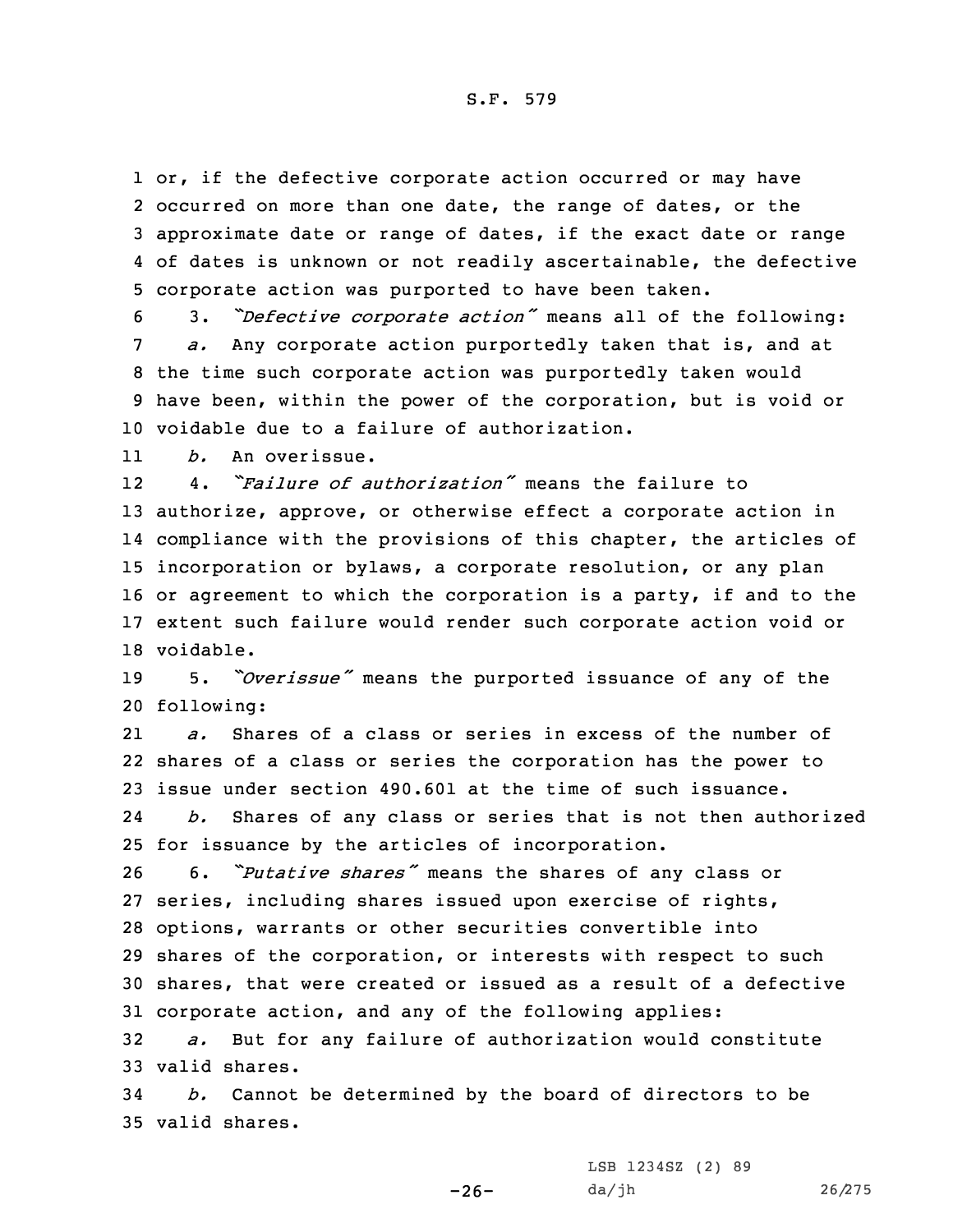1 7. *"Valid shares"* means the shares of any class or series 2 that have been duly authorized and validly issued in accordance 3 with this chapter, including as <sup>a</sup> result of ratification or 4 validation under this part.

<sup>5</sup> 8. *a. "Validation effective time"* with respect to any 6 defective corporate action ratified under this part means the 7 later of the following:

 (1) The time at which the ratification of the defective corporate action is approved by the shareholders, or if approval of shareholders is not required, the time at which the notice required by section 490.149 becomes effective in accordance with section 490.141.

13 (2) The time at which any articles of validation filed in 14 accordance with section 490.151 become effective.

15 *b.* The validation effective time shall not be affected by 16 the filing or pendency of <sup>a</sup> judicial proceeding under section 17 490.152 or otherwise, unless otherwise ordered by the court.

 Sec. 19. NEW SECTION. **490.146 Defective corporate actions.** 1. <sup>A</sup> defective corporate action shall not be void or voidable if ratified in accordance with section 490.147 or validated in accordance with section 490.152.

22 2. Ratification under section 490.147 or validation under section 490.152 shall not be deemed to be the exclusive means of ratifying or validating any defective corporate action, and the absence or failure of ratification in accordance with this part shall not, of itself, affect the validity or effectiveness of any corporate action properly ratified under common law or otherwise, nor shall it create <sup>a</sup> presumption that any such corporate action is or was <sup>a</sup> defective corporate action or void or voidable.

31 3. In the case of an overissue, putative shares shall be 32 valid shares effective as of the date originally issued or 33 purportedly issued upon any of the following:

-27-

34 *a.* The effectiveness under this part and under subchapter <sup>X</sup> 35 of an amendment to the articles of incorporation authorizing,

> LSB 1234SZ (2) 89 da/jh 27/275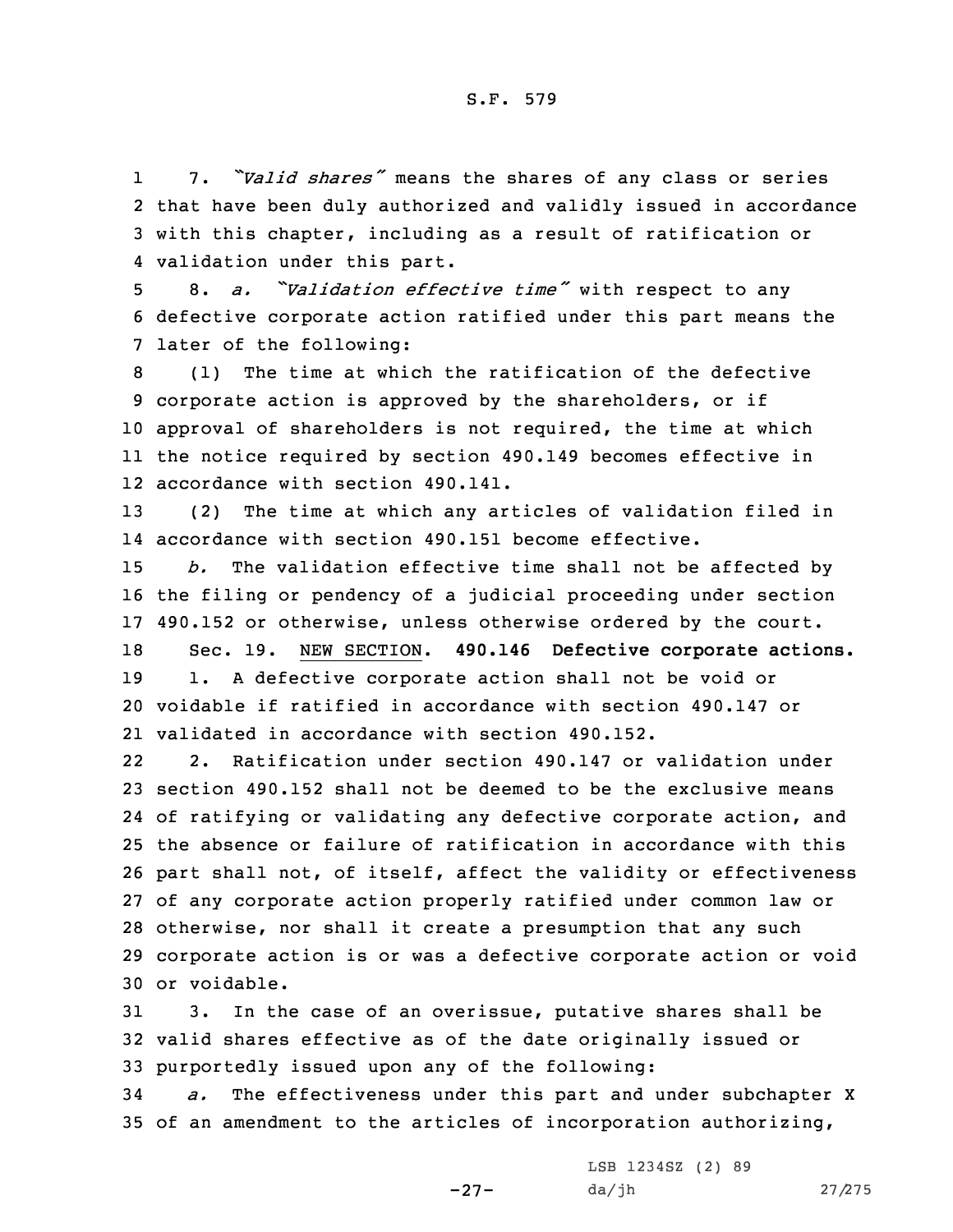1 designating, or creating such shares.

2 *b.* The effectiveness of any other corporate action under 3 this part ratifying the authorization, designation, or creation 4 of such shares.

5 Sec. 20. NEW SECTION. **490.147 Ratification of defective** 6 **corporate actions.**

 1. To ratify <sup>a</sup> defective corporate action under this section, other than the ratification of an election of the initial board of directors under subsection 2, the board of directors shall take action ratifying the action in accordance with section 490.148, stating all of the following:

12 *a.* The defective corporate action to be ratified and, if the 13 defective corporate action involved the issuance of putative 14 shares, the number and type of putative shares purportedly 15 issued.

16 *b.* The date of the defective corporate action.

17 *c.* The nature of the failure of authorization with respect 18 to the defective corporate action to be ratified.

19 *d.* That the board of directors approves the ratification of 20 the defective corporate action.

21 2. In the event that <sup>a</sup> defective corporate action to be ratified relates to the election of the initial board of directors of the corporation under section 490.205, subsection 1, paragraph *"b"*, <sup>a</sup> majority of the persons who, at the time of the ratification, are exercising the powers of directors may take an action stating all of the following:

27 *a.* The name of the person or persons who first took 28 action in the name of the corporation as the initial board of 29 directors of the corporation.

30 *b.* The earlier of the date on which such persons first 31 took such action or were purported to have been elected as the 32 initial board of directors.

33 *c.* That the ratification of the election of such person or 34 persons as the initial board of directors is approved.

-28-

35 3. If any provision of this chapter, the articles of

LSB 1234SZ (2) 89 da/jh 28/275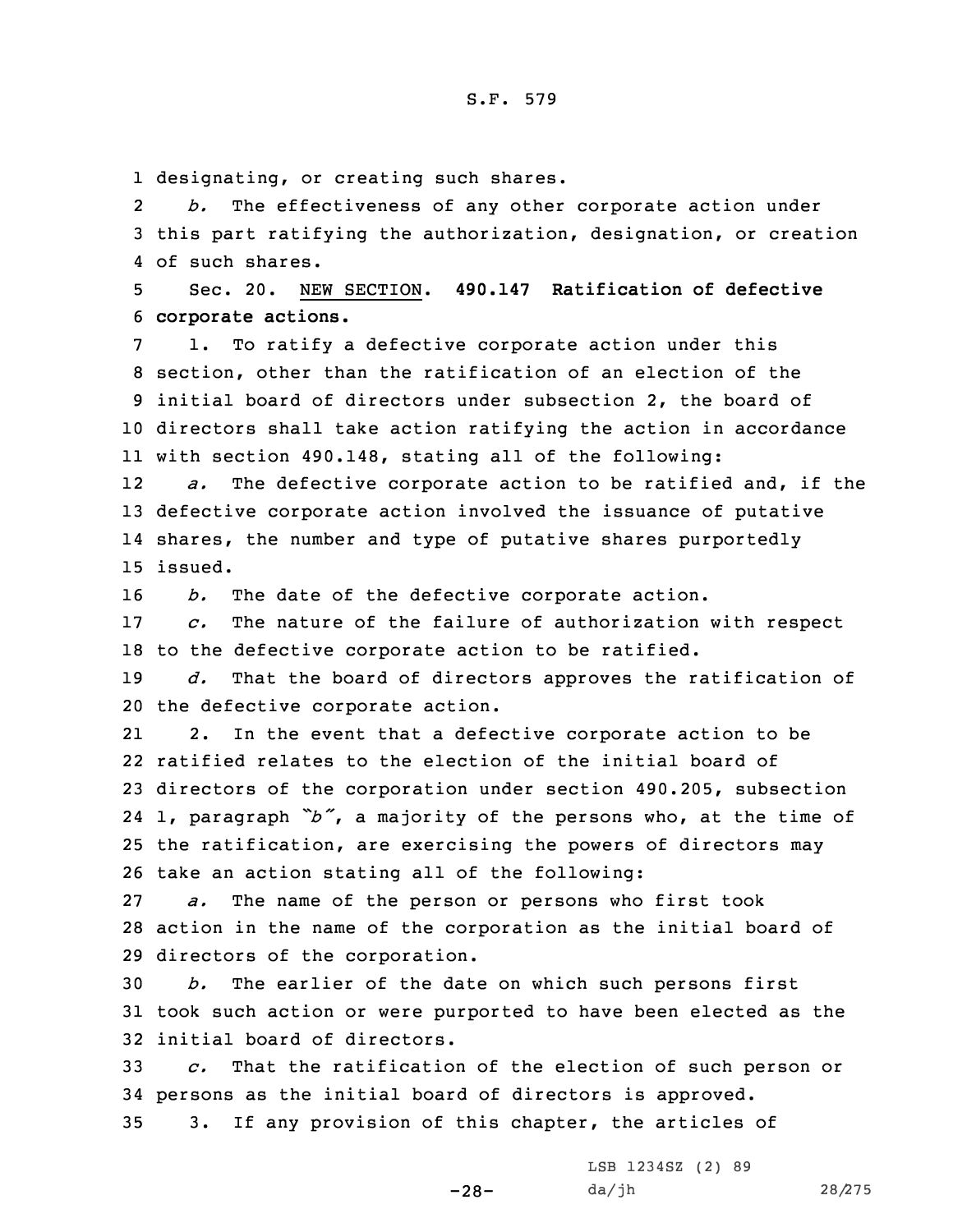incorporation or bylaws, any corporate resolution, or any plan or agreement to which the corporation is <sup>a</sup> party in effect at the time action under subsection 1 is taken requires shareholder approval or would have required shareholder approval at the date of the occurrence of the defective corporate action, the ratification of the defective corporate action approved in the action taken by the directors under subsection 1 shall be submitted to the shareholders for approval in accordance with section 490.148.

 4. Unless otherwise provided in the action taken by the board of directors under subsection 1, after the action by the board of directors has been taken and, if required, approved by the shareholders, the board of directors may abandon the ratification at any time before the validation effective time without further action of the shareholders.

 Sec. 21. NEW SECTION. **490.148 Action on ratification.** 1. The quorum and voting requirements applicable to <sup>a</sup> ratifying action by the board of directors under section 490.147, subsection 1, shall be the quorum and voting requirements applicable to the corporate action proposed to be ratified at the time such ratifying action is taken.

22 2. If the ratification of the defective corporate action requires approval by the shareholders under section 490.147, subsection 3, and if the approval is to be given at <sup>a</sup> meeting, the corporation shall notify each holder of valid and putative shares, regardless of whether entitled to vote, as of the record date for notice of the meeting and as of the date of the occurrence of defective corporate action, provided that notice shall not be required to be given to holders of valid or putative shares whose identities or addresses for notice cannot be determined from the records of the corporation. The notice must state that the purpose, or one of the purposes, of the meeting is to consider ratification of <sup>a</sup> defective corporate action and must be accompanied by all of the following: *a.* Either <sup>a</sup> copy of the action taken by the board of

 $-29-$ 

LSB 1234SZ (2) 89 da/jh 29/275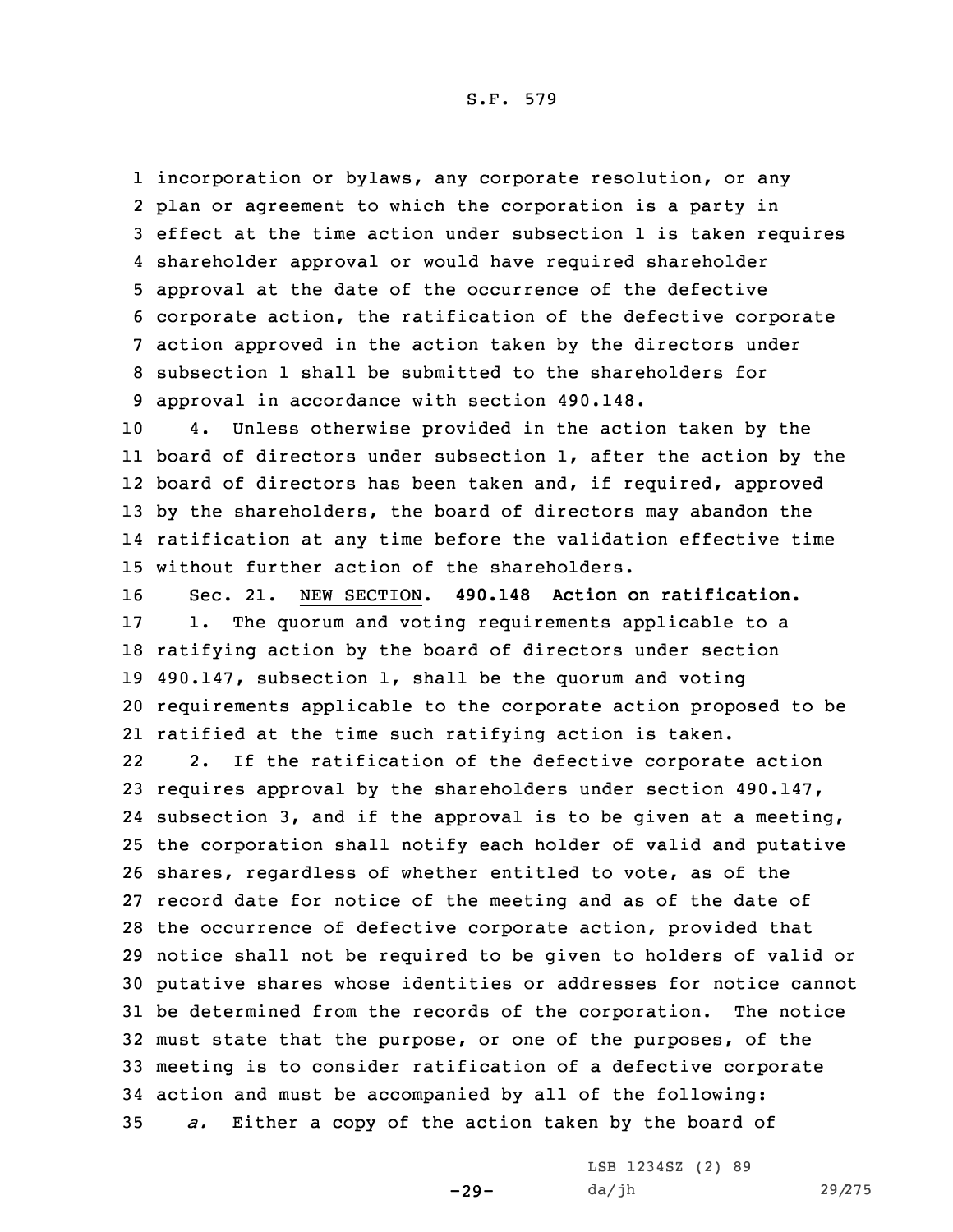1 directors in accordance with section 490.147, subsection 1, 2 or the information required by section 490.147, subsection 1, <sup>3</sup> paragraphs *"a"* through *"d"*.

4 *b.* <sup>A</sup> statement that any claim that the ratification of such defective corporate action and any putative shares issued as <sup>a</sup> result of such defective corporate action should not be effective, or should be effective only on certain conditions, shall be brought within one hundred twenty days from the applicable validation effective time.

 3. Except as provided in subsection 4, with respect to the voting requirements to ratify the election of <sup>a</sup> director, the quorum and voting requirements applicable to the approval by the shareholders required by section 490.147, subsection 3, shall be the quorum and voting requirements applicable to the corporate action proposed to be ratified at the time of such shareholder approval.

 4. The approval by shareholders to ratify the election of <sup>a</sup> director requires that the votes cast within the voting group favoring such ratification exceed the votes cast opposing such ratification of the election at <sup>a</sup> meeting at which <sup>a</sup> quorum is 21 present.

22 5. Putative shares on the record date for determining the shareholders entitled to vote on any matter submitted to shareholders under section 490.147, subsection 3, and without giving effect to any ratification of putative shares that becomes effective as <sup>a</sup> result of such vote, shall neither be entitled to vote nor counted for quorum purposes in any vote to approve the ratification of any defective corporate action. 6. If the approval under this section of putative shares would result in an overissue, in addition to the approval required by section 490.147, approval of an amendment to the articles of incorporation under subchapter <sup>X</sup> to increase the number of shares of an authorized class or series or to authorize the creation of <sup>a</sup> class or series of shares so there would be no overissue shall also be required.

 $-30-$ 

LSB 1234SZ (2) 89 da/jh 30/275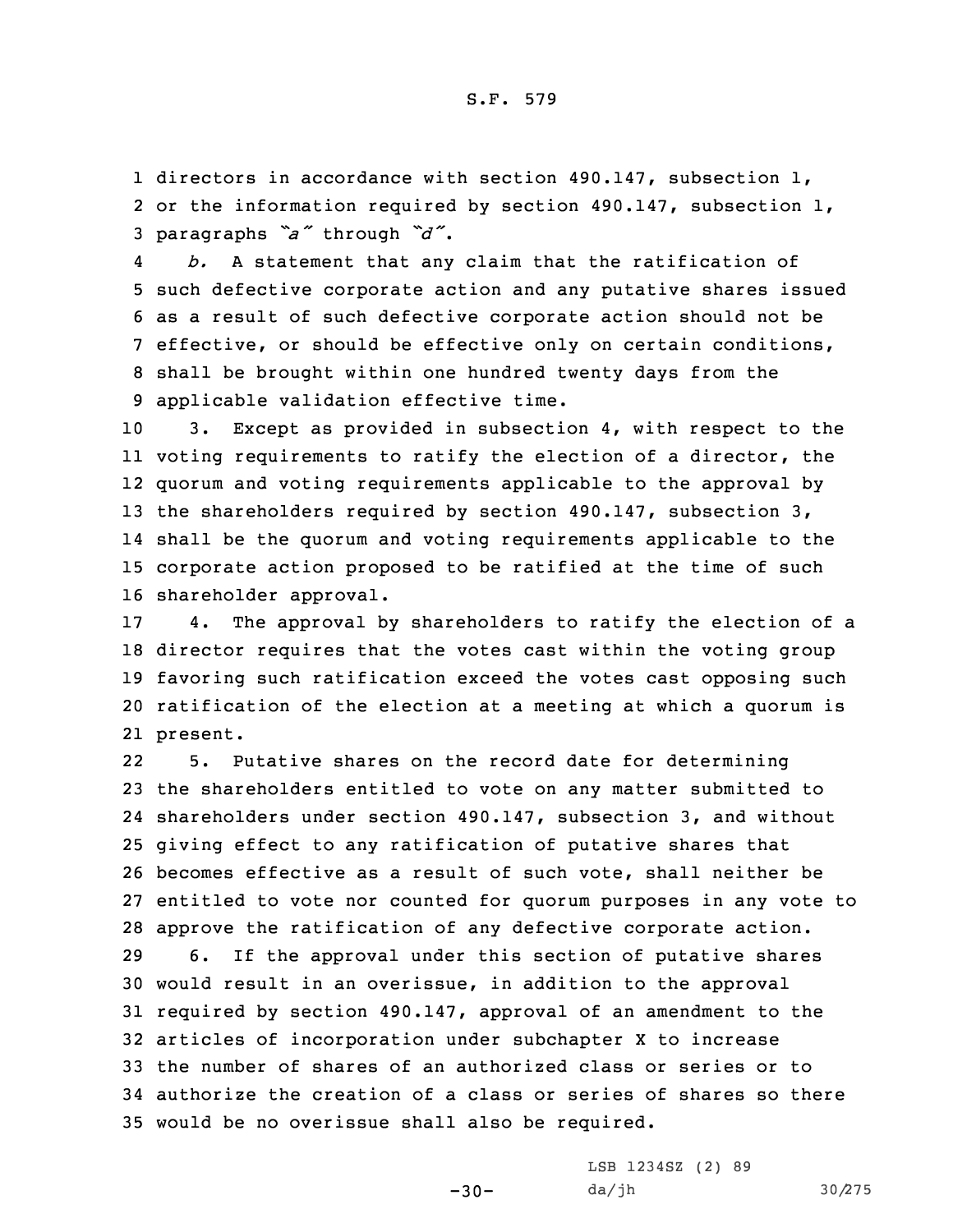1 Sec. 22. NEW SECTION. **490.149 Notice requirements.** 2 1. Unless shareholder approval is required under section 3 490.147, subsection 3, prompt notice of an action taken under 4 section 490.147 shall be given to each holder of valid and 5 putative shares, regardless of whether entitled to vote, as of 6 all of the following:

 *a.* The date of such action by the board of directors. *b.* The date of the defective corporate action ratified, provided that notice shall not be required to be given to holders of valid and putative shares whose identities or addresses for notice cannot be determined from the records of the corporation.

13 2. The notice must contain all of the following:

14 *a.* Either <sup>a</sup> copy of the action taken by the board of directors in accordance with section 490.147, subsection 1 or 2, or the information required by section 490.147, subsection 1, paragraphs *"a"* through *"d"*, or section 490.147, subsection 2, paragraphs *"a"* through *"c"*, as applicable.

 *b.* <sup>A</sup> statement that any claim that the ratification of the defective corporate action and any putative shares issued as <sup>a</sup> result of such defective corporate action should not be effective, or should be effective only on certain conditions, shall be brought within one hundred twenty days from the applicable validation effective time.

 3. No notice under this section is required with respect to any action required to be submitted to shareholders for approval under section 490.147, subsection 3, if notice is given in accordance with section 490.148, subsection 2.

 4. <sup>A</sup> notice required by this section may be given in any manner permitted by section 490.141 and, for any corporation subject to the reporting requirements of section 13 or 15(d) of the federal Securities Exchange Act of 1934, may be given by means of <sup>a</sup> filing or furnishing of such notice with the United States securities and exchange commission.

35 Sec. 23. NEW SECTION. **490.150 Effect of ratification.**

-31-

LSB 1234SZ (2) 89 da/jh 31/275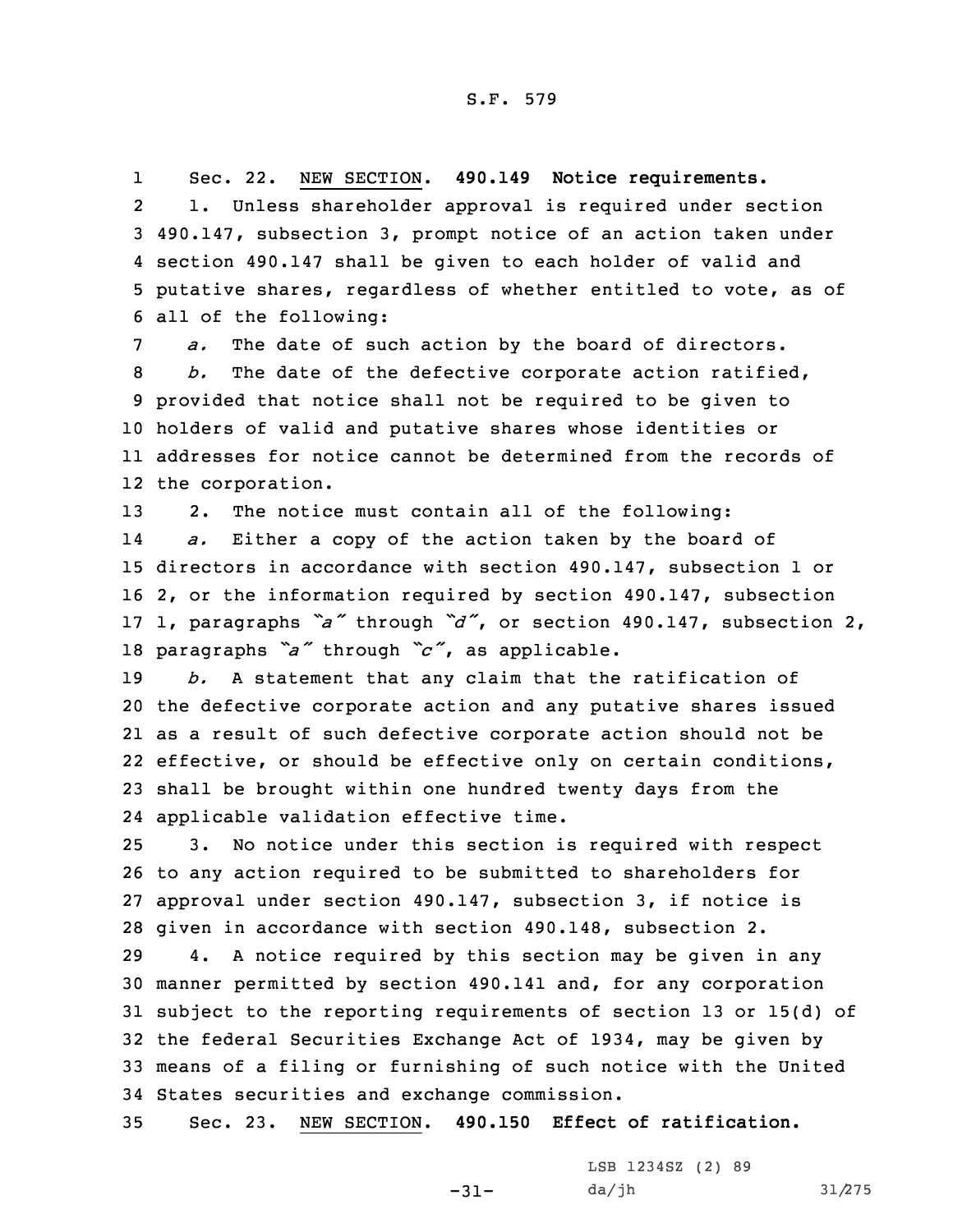1 From and after the validation effective time, and without 2 regard to the one hundred twenty-day period during which 3 <sup>a</sup> claim may be brought under section 490.152, all of the 4 following shall apply:

 1. Each defective corporate action ratified in accordance with section 490.147 shall not be void or voidable as <sup>a</sup> result of the failure of authorization identified in the action taken under section 490.147, subsection 1 or 2, and shall be deemed <sup>a</sup> valid corporate action effective as of the date of the defective corporate action.

11 2. The issuance of each putative share or fraction of <sup>a</sup> putative share purportedly issued pursuant to <sup>a</sup> defective corporate action identified in the action taken under section 490.147 shall not be void or voidable, and each such putative share or fraction of <sup>a</sup> putative share shall be deemed to be an identical share or fraction of <sup>a</sup> valid share as of the time it was purportedly issued.

 3. Any corporate action taken subsequent to the defective corporate action ratified in accordance with this part in reliance on such defective corporate action having been validly effected and any subsequent defective corporate action resulting directly or indirectly from such original defective corporate action shall be valid as of the time taken.

24Sec. 24. NEW SECTION. **490.151 Filings.**

 1. If the defective corporate action ratified under this part would have required under any other section of this chapter <sup>a</sup> filing in accordance with this chapter, then, regardless of whether <sup>a</sup> filing was previously made in respect of such defective corporate action and in lieu of <sup>a</sup> filing otherwise required by this chapter, the corporation shall file articles of validation in accordance with this section, and such articles of validation shall serve to amend or substitute for any other filing with respect to such defective corporate action required by this chapter.

35 2. The articles of validation must set forth all of the

-32-

LSB 1234SZ (2) 89 da/jh 32/275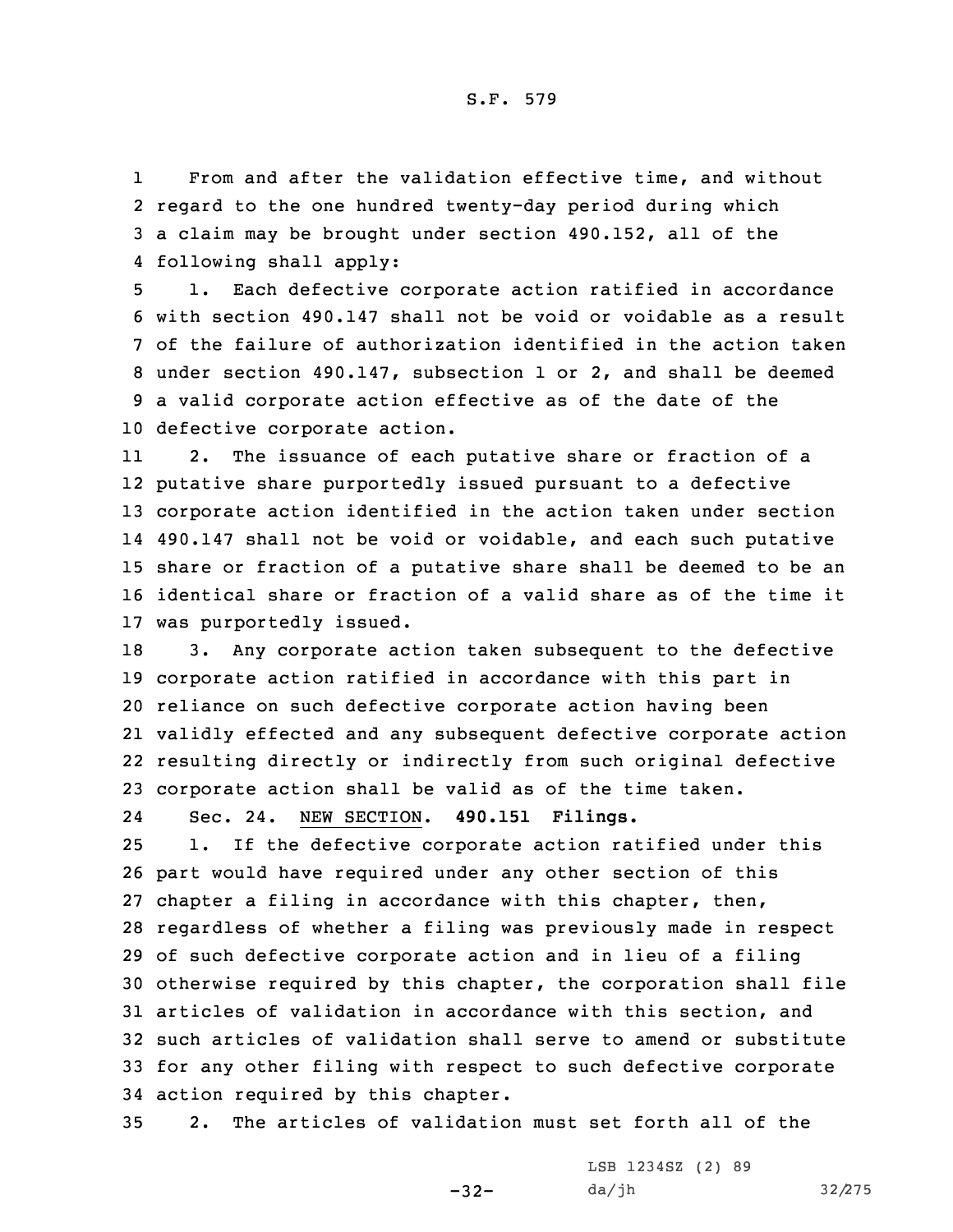1 following:

2 *a.* The defective corporate action that is the subject of the 3 articles of validation, including in the case of any defective 4 corporate action involving the issuance of putative shares, the 5 number and type of putative shares issued and the date or dates 6 upon which such putative shares were purported to have been 7 issued.

8 *b.* The date of the defective corporate action.

9 *c.* The nature of the failure of authorization in respect of 10 the defective corporate action.

11 *d.* <sup>A</sup> statement that the defective corporate action was ratified in accordance with section 490.147, including the date on which the board of directors ratified such defective corporate action and the date, if any, on which the shareholders approved the ratification of such defective corporate action.

17 *e.* The information required by subsection 3.

18 3. The articles of validation must also contain the 19 following information:

 *a.* If <sup>a</sup> filing was previously made in respect of the defective corporate action and no changes to such filing are required to give effect to the ratification of such defective corporate action in accordance with section 490.147, the articles of validation must set forth all of the following: (1) The name, title, and filing date of the filing previously made and any articles of correction to that filing. (2) <sup>A</sup> statement that <sup>a</sup> copy of the filing previously made, together with any articles of correction to that filing, is attached as an exhibit to the articles of validation.

 *b.* If <sup>a</sup> filing was previously made in respect of the defective corporate action and such filing requires any change to give effect to the ratification of such defective corporate action in accordance with section 490.147, the articles of validation must set forth all of the following:

-33-

35 (1) The name, title, and filing date of the filing

LSB 1234SZ (2) 89 da/jh 33/275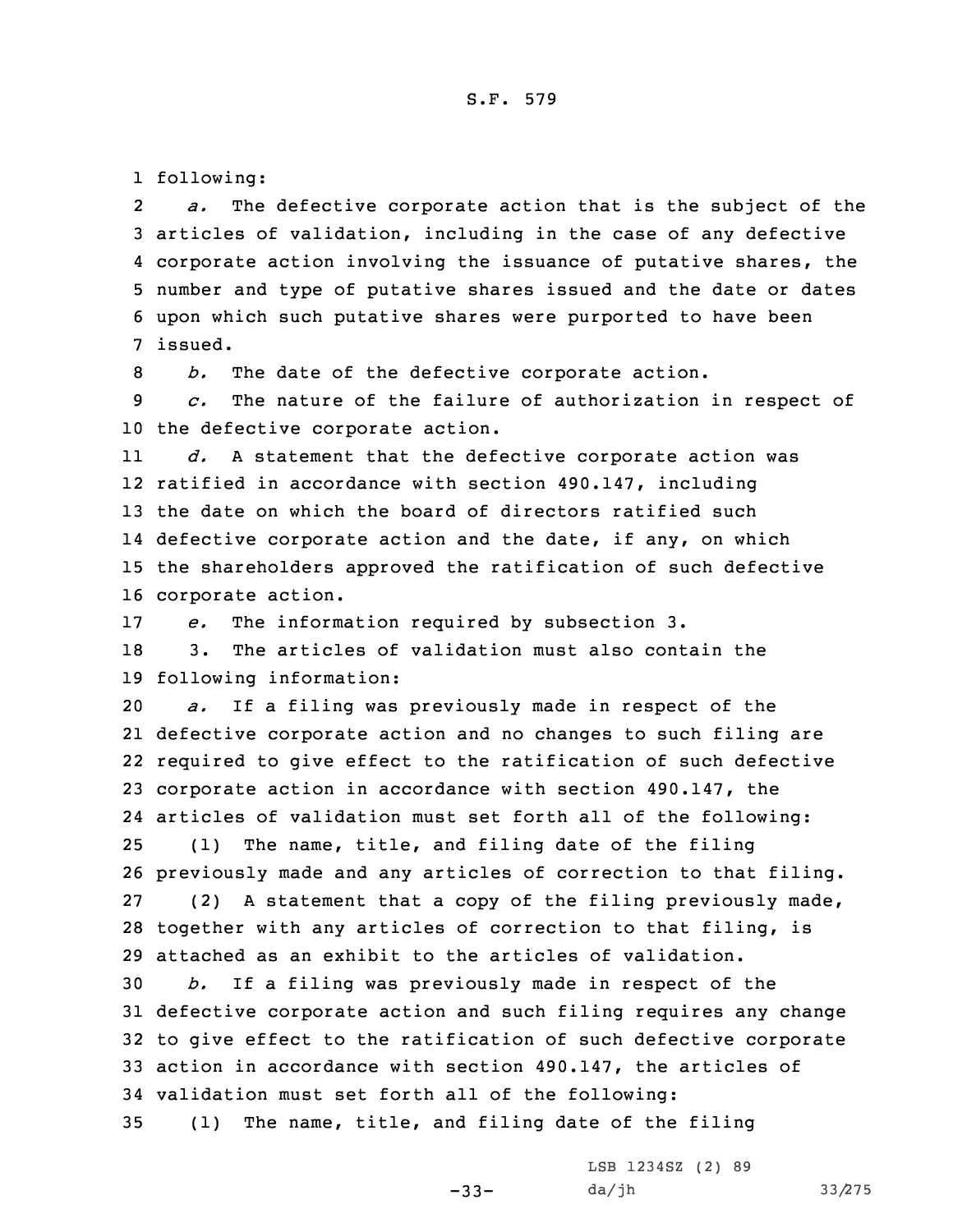previously made and any articles of correction to that filing. 2 (2) <sup>A</sup> statement that <sup>a</sup> filing containing all of the information required to be included under the applicable section or sections of this chapter to give effect to such defective corporate action is attached as an exhibit to the articles of validation.

7 (3) The date and time that such filing is deemed to have 8 become effective.

 *c.* If <sup>a</sup> filing was not previously made in respect of the defective corporate action and the defective corporate action ratified under section 490.147 would have required <sup>a</sup> filing under any other section of this chapter, the articles of validation must set forth all of the following:

14 (1) <sup>A</sup> statement that <sup>a</sup> filing containing all of the information required to be included under the applicable section or sections of this chapter to give effect to such defective corporate action is attached as an exhibit to the articles of validation.

19 (2) The date and time that such filing is deemed to have 20 become effective.

21 Sec. 25. NEW SECTION. **490.152 Judicial proceedings** 22 **regarding validity of corporate actions.**

 1. Upon application by the corporation, any successor entity to the corporation, <sup>a</sup> director of the corporation, any shareholder, beneficial shareholder, or unrestricted voting trust beneficial owner of the corporation, including any such shareholder, beneficial shareholder, or unrestricted voting trust beneficial owner as of the date of the defective corporate action ratified under section 490.147, or any other person claiming to be substantially and adversely affected by <sup>a</sup> ratification under section 490.147, the district court of the county where <sup>a</sup> corporation's principal office or, if none in this state, its registered office, is located may do all of the following:

35 *a.* Determine the validity and effectiveness of any corporate

 $-34-$ 

LSB 1234SZ (2) 89 da/jh 34/275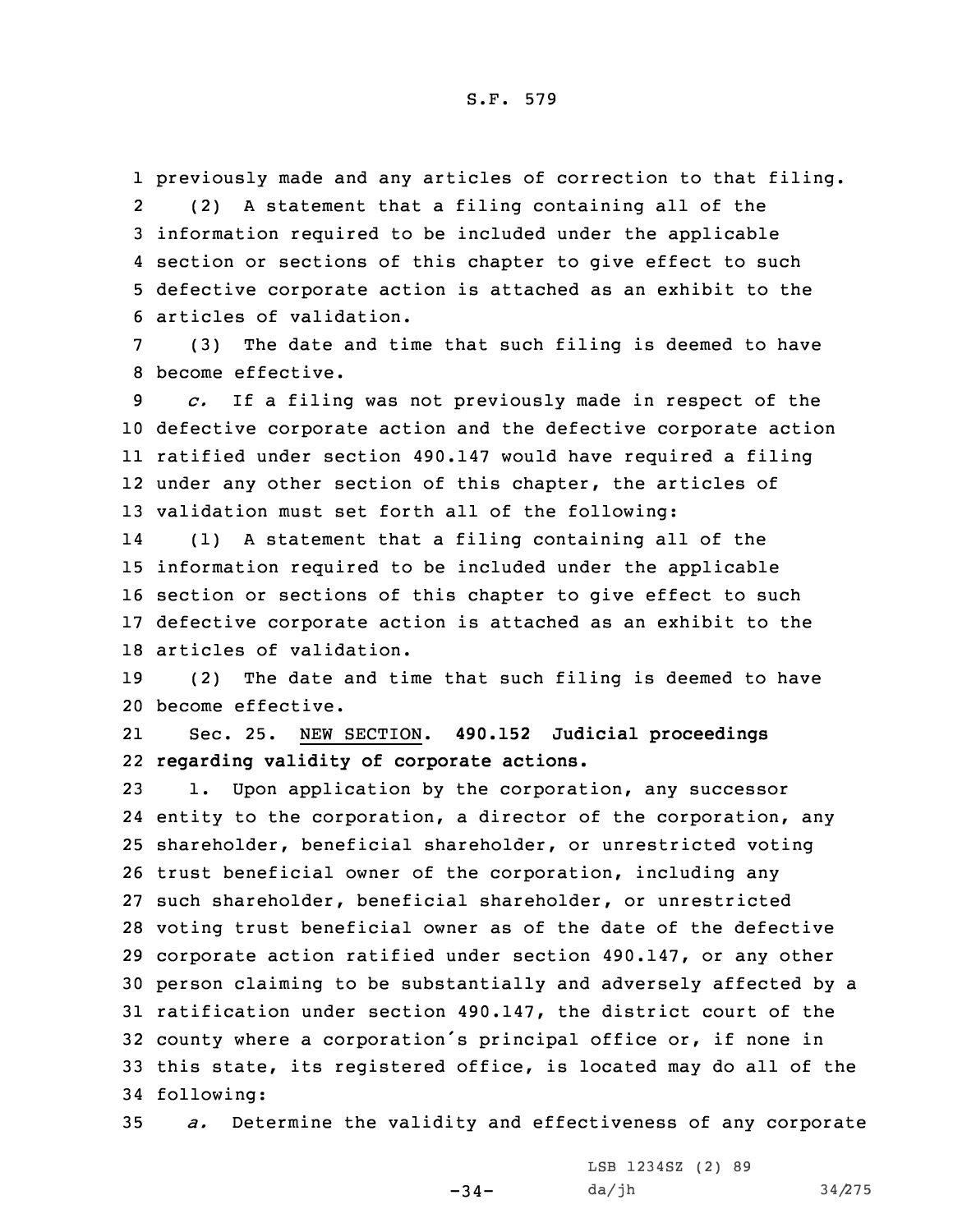1 action or defective corporate action.

2 *b.* Determine the validity and effectiveness of any 3 ratification under section 490.147.

4*c.* Determine the validity of any putative shares.

5 *d.* Modify or waive any of the procedures specified in 6 section 490.147 or 490.148 to ratify <sup>a</sup> defective corporate 7 action.

 2. In connection with an action under this section, the court may make such findings or orders, and take into account any factors or considerations, regarding such matters as it deems proper under the circumstances.

12 3. Service of process of the application under subsection 13 1 on the corporation may be made in any manner provided by statute of this state or by rule of the applicable court for service on the corporation, and no other party need be joined in order for the court to adjudicate the matter. In an action filed by the corporation, the court may require notice of the action to be provided to other persons specified by the court and permit such other persons to intervene in the action.

 4. Notwithstanding any other provision of this section or otherwise under applicable law, any action asserting that the ratification of any defective corporate action and any putative shares issued as <sup>a</sup> result of such defective corporate action should not be effective, or should be effective only on certain conditions, shall be brought within one hundred twenty days of the validation effective time.

27 Sec. 26. Section 490.201, Code 2021, is amended by striking 28 the section and inserting in lieu thereof the following: 29 **490.201 Incorporators.**

30 One or more persons may act as the incorporator or 31 incorporators of <sup>a</sup> corporation by delivering articles of 32 incorporation to the secretary of state for filing.

33 Sec. 27. Section 490.202, Code 2021, is amended by striking 34 the section and inserting in lieu thereof the following: 35 **490.202 Articles of incorporation.**

-35-

LSB 1234SZ (2) 89 da/jh 35/275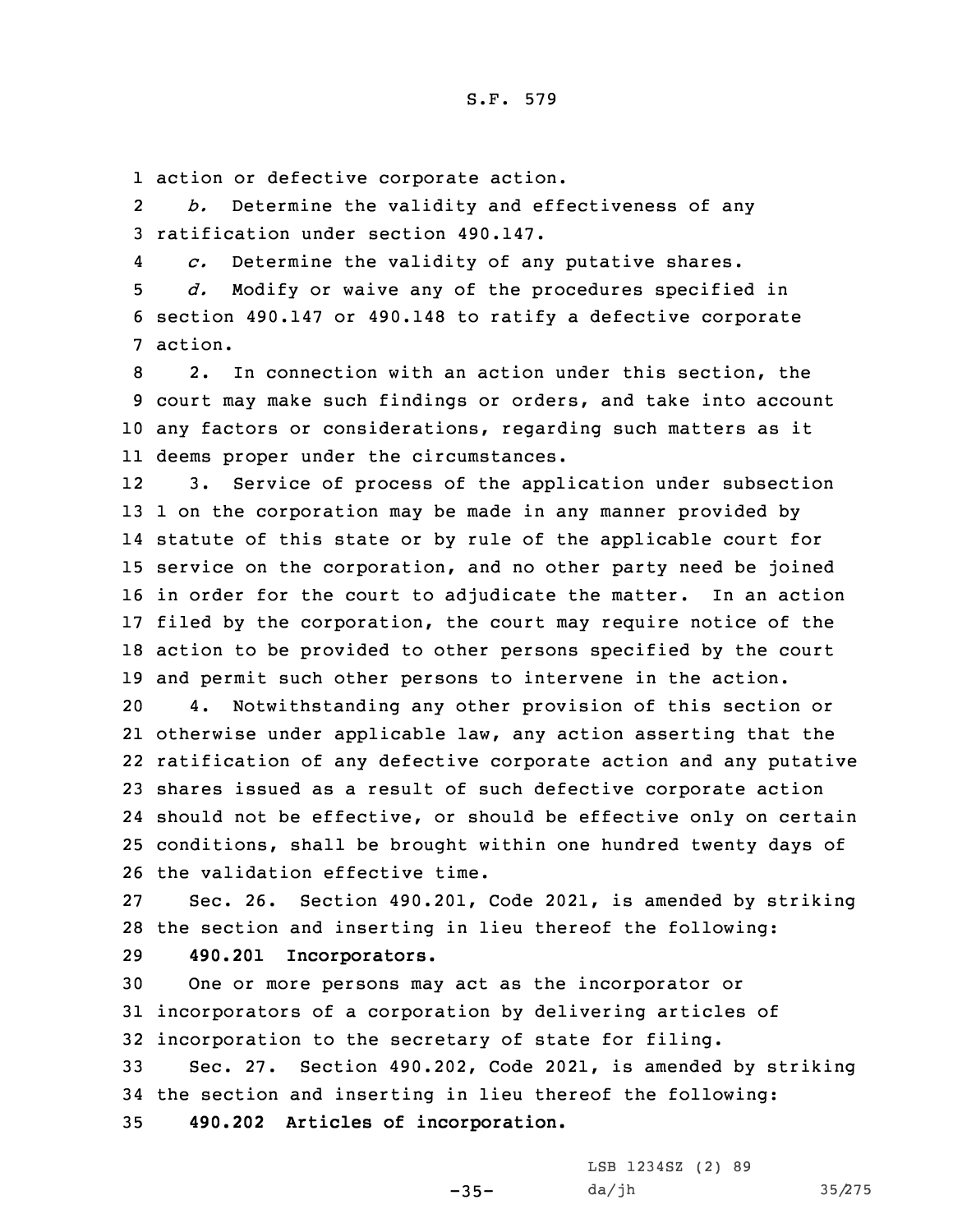1 1. The articles of incorporation must set forth all of the following: *a.* <sup>A</sup> corporate name for the corporation that satisfies the requirements of section 490.401. *b.* The number of shares the corporation is authorized to 6 issue. *c.* The street and mailing addresses of the corporation's initial registered office and the name of its initial registered agent at that office. *d.* The name and address of each incorporator. 11 2. The articles of incorporation may set forth any of the following: *a.* The names and addresses of the individuals who are to serve as the initial directors. *b.* Provisions not inconsistent with law regarding any of the following: (1) The purpose or purposes for which the corporation is organized. (2) Managing the business and regulating the affairs of the corporation. 21 (3) Defining, limiting, and regulating the powers of the corporation, its board of directors, and shareholders. (4) <sup>A</sup> par value for authorized shares or classes of shares. 24 (5) The imposition of interest holder liability on shareholders. *c.* Any provision that under this chapter is required or permitted to be set forth in the bylaws. *d.* <sup>A</sup> provision eliminating or limiting the liability of <sup>a</sup> director to the corporation or its shareholders for money damages for any action taken, or any failure to take any action, as <sup>a</sup> director, except liability for any of the

32 following:

33 (1) The amount of <sup>a</sup> financial benefit received by <sup>a</sup> director 34 to which the director is not entitled.

35 (2) An intentional infliction of harm on the corporation or

 $-36-$ 

LSB 1234SZ (2) 89 da/jh 36/275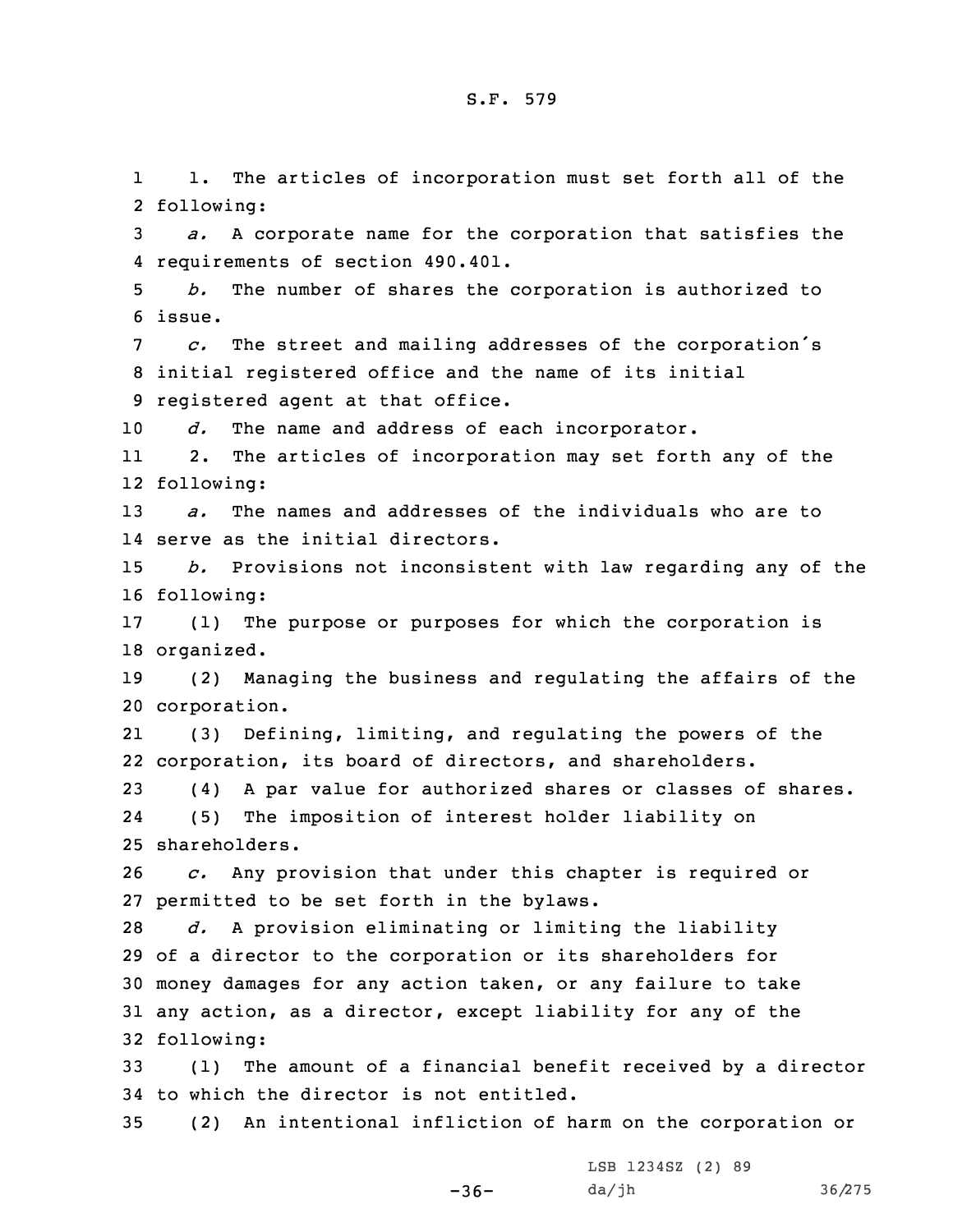1 the shareholders.

2(3) <sup>A</sup> violation of section 490.833.

3 (4) An intentional violation of criminal law.

4 *e.* <sup>A</sup> provision permitting or making obligatory indemnification of <sup>a</sup> director for liability, as defined in section 490.850, to any person for any action taken, or any failure to take any action, as <sup>a</sup> director, except liability for any of the following:

9 (1) Receipt of <sup>a</sup> financial benefit to which the director is 10 not entitled.

11 (2) An intentional infliction of harm on the corporation or 12 its shareholders.

13 (3) <sup>A</sup> violation of section 490.833.

14(4) An intentional violation of criminal law.

 *f.* <sup>A</sup> provision limiting or eliminating any duty of <sup>a</sup> director or any other person to offer the corporation the right to have or participate in any, or one or more classes or categories of, business opportunities, before the pursuit or taking of the opportunity by the director or other person; provided that any application of such <sup>a</sup> provision to an officer or <sup>a</sup> related person of that officer is subject to all of the following:

 (1) It also requires approval of that application by the board of directors, subsequent to the effective date of the provision, by action of qualified directors taken in compliance with the same procedures as are set forth in section 490.862. (2) It may be limited by the authorizing action of the 28 board.

29 3. The articles of incorporation need not set forth any of 30 the corporate powers enumerated in this chapter.

 4. Provisions of the articles of incorporation may be made dependent upon facts objectively ascertainable outside the articles of incorporation in accordance with section 490.120, subsection 11.

<sup>35</sup> 5. As used in this section, *"related person"* has the meaning

-37-

LSB 1234SZ (2) 89 da/jh 37/275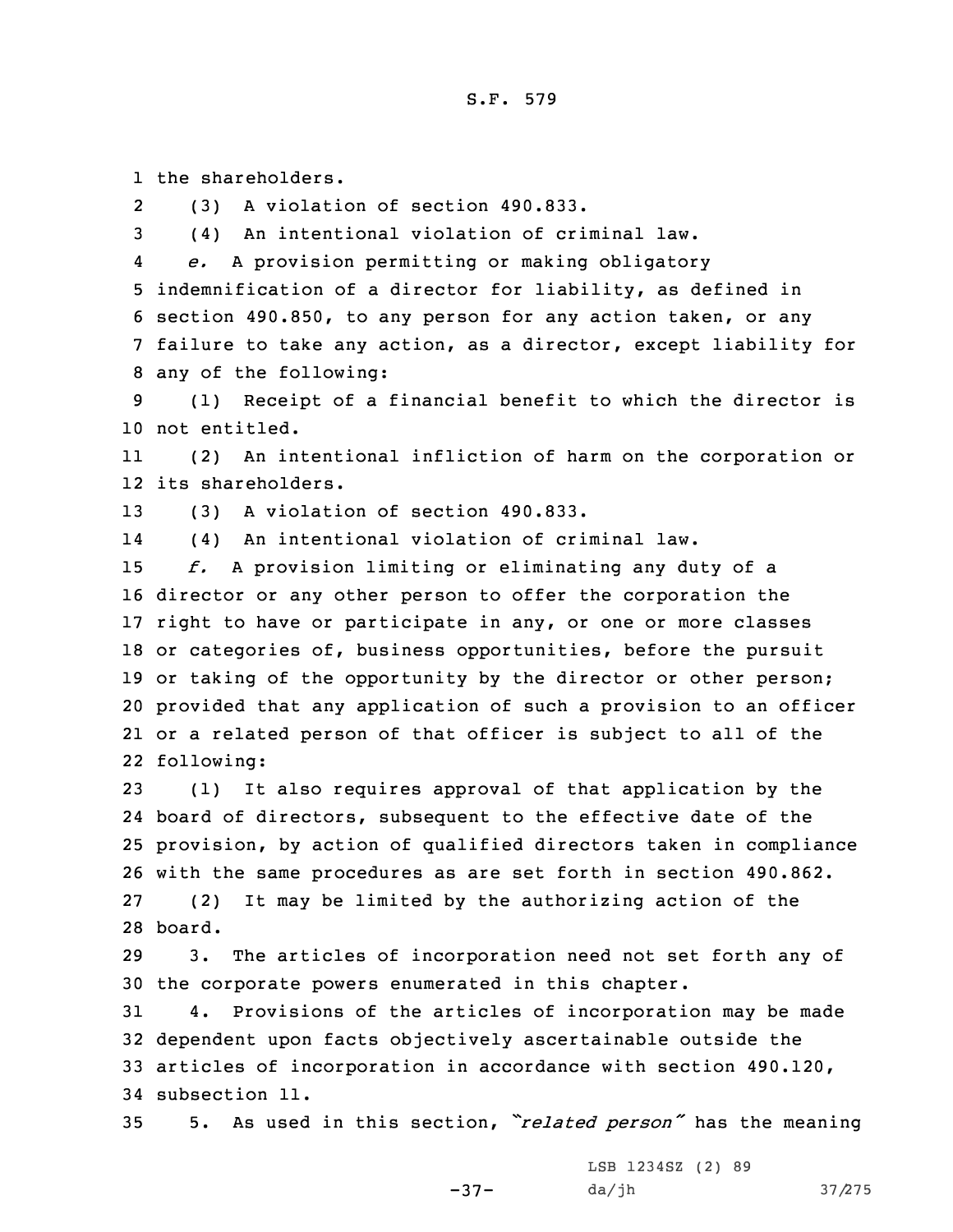1 specified in section 490.860.

2 Sec. 28. Section 490.203, Code 2021, is amended by striking 3 the section and inserting in lieu thereof the following: 4**490.203 Incorporation.**

5 1. Unless <sup>a</sup> delayed effective date is specified, the 6 corporate existence begins when the articles of incorporation 7 are filed.

 2. The secretary of state's filing of the articles of incorporation is conclusive proof that the incorporators satisfied all conditions precedent to incorporation except in <sup>a</sup> proceeding by the state to cancel or revoke the incorporation or involuntarily dissolve the corporation.

13 Sec. 29. Section 490.205, Code 2021, is amended by striking 14 the section and inserting in lieu thereof the following:

15 **490.205 Organization of corporation.**

16 1. After incorporation, the following shall apply: *a.* If initial directors are named in the articles of incorporation, the initial directors shall hold an organizational meeting, at the call of <sup>a</sup> majority of the directors, to complete the organization of the corporation by appointing officers, adopting bylaws, and carrying on any other business brought before the meeting.

 *b.* If initial directors are not named in the articles of incorporation, the incorporator or incorporators shall hold an organizational meeting at the call of <sup>a</sup> majority of the incorporators to do any of the following:

27 (1) Elect initial directors and complete the organization 28 of the corporation.

29 (2) Elect <sup>a</sup> board of directors who shall complete the 30 organization of the corporation.

 2. Action required or permitted by this chapter to be taken by incorporators at an organizational meeting may be taken without <sup>a</sup> meeting if the action taken is evidenced by one or more written consents describing the action taken and signed by each incorporator.

-38-

LSB 1234SZ (2) 89 da/jh 38/275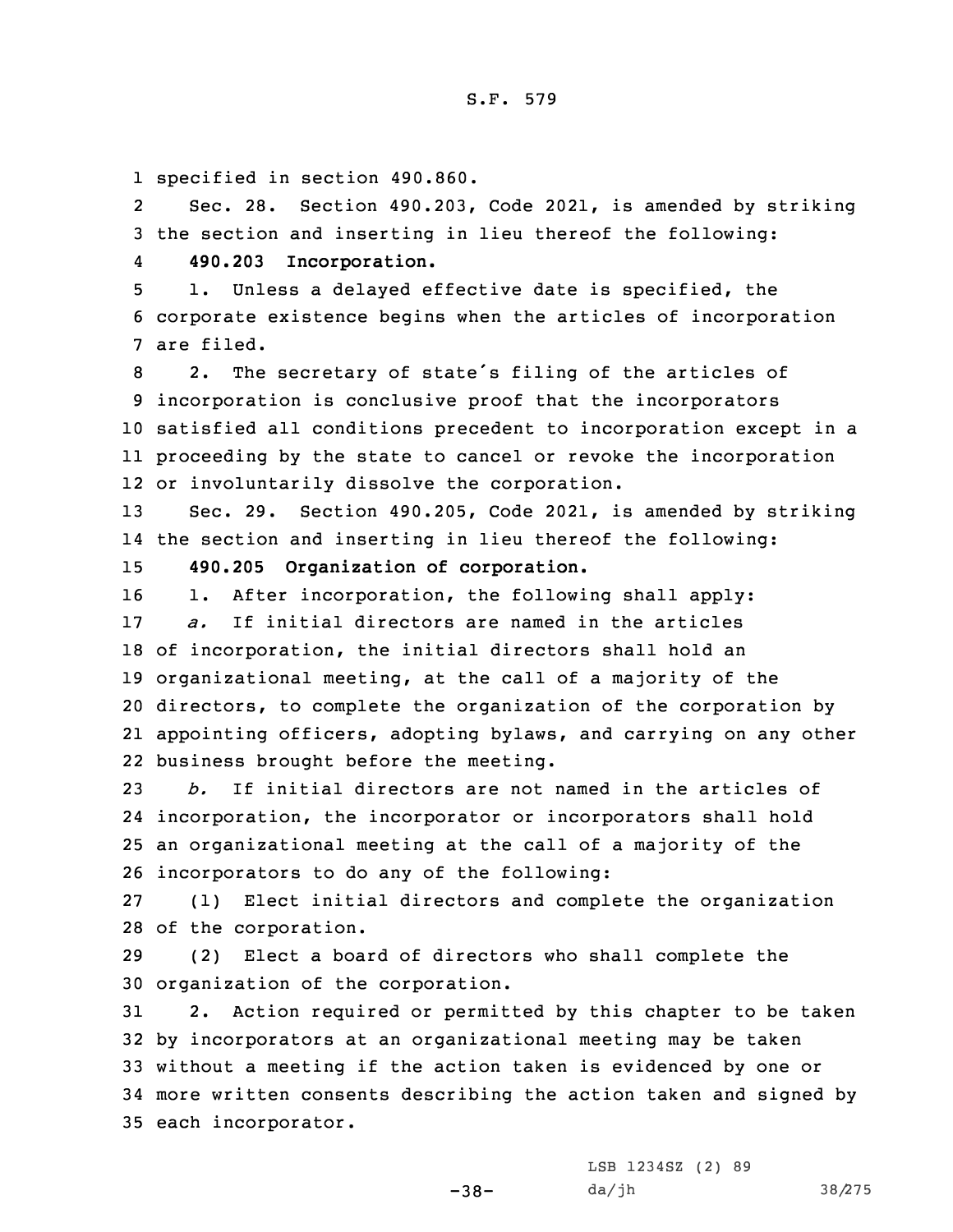1 3. An organizational meeting may be held in or out of this 2 state.

3 Sec. 30. Section 490.206, Code 2021, is amended by striking 4 the section and inserting in lieu thereof the following:

5 **490.206 Bylaws.**

6 1. The incorporators or board of directors of <sup>a</sup> corporation 7 shall adopt initial bylaws for the corporation.

8 2. The bylaws of <sup>a</sup> corporation may contain any provision 9 that is not inconsistent with law or the articles of 10 incorporation.

11 3. The bylaws may contain any of the following provisions: 12 *a.* <sup>A</sup> requirement that if the corporation solicits proxies 13 or consents with respect to an election of directors, the 14 corporation include in its proxy statement and any form 15 of its proxy or consent, to the extent and subject to such 16 procedures or conditions as are provided in the bylaws, one 17 or more individuals nominated by <sup>a</sup> shareholder in addition to 18 individuals nominated by the board of directors.

 *b.* <sup>A</sup> requirement that the corporation reimburse the expenses incurred by <sup>a</sup> shareholder in soliciting proxies or consents in connection with an election of directors, to the extent and subject to such procedures and conditions as are provided in the bylaws, provided that no bylaw so adopted shall apply to elections for which any record date precedes its adoption. 4. Notwithstanding section 490.1020, subsection 2,

 paragraph *"b"*, the shareholders in amending, repealing, or adopting <sup>a</sup> bylaw described in subsection 3 shall not limit the authority of the board of directors to amend or repeal any condition or procedure set forth in or to add any procedure or condition to such <sup>a</sup> bylaw to provide for <sup>a</sup> reasonable, practical, and orderly process.

32 Sec. 31. Section 490.207, Code 2021, is amended by striking 33 the section and inserting in lieu thereof the following:

34 **490.207 Emergency bylaws.**

35 1. Unless the articles of incorporation provide otherwise,

-39-

LSB 1234SZ (2) 89 da/jh 39/275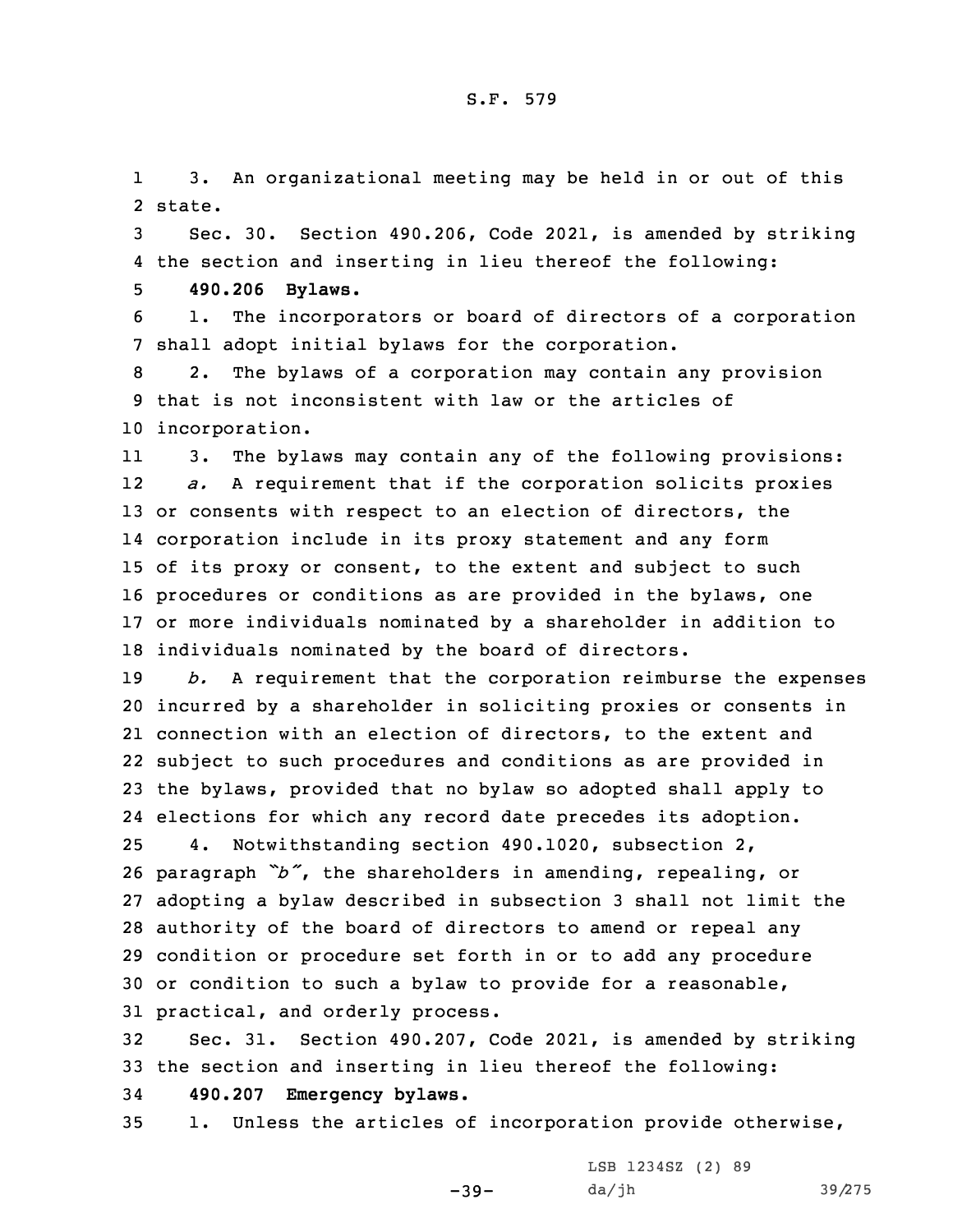S.F. 579

 the board of directors may adopt bylaws to be effective only in an emergency as defined in subsection 4. The emergency bylaws, which are subject to amendment or repeal by the shareholders, may make all provisions necessary for managing the corporation during the emergency, including any of the following:

6 *a.* Procedures for calling <sup>a</sup> meeting of the board of 7 directors.

8 *b.* Quorum requirements for the meeting.

 *c.* Designation of additional or substitute directors. 2. All provisions of the regular bylaws not inconsistent with the emergency bylaws remain effective during the emergency. The emergency bylaws are not effective after the emergency ends.

14 3. Corporate action taken in good faith in accordance with 15 the emergency bylaws has all of the following effects: 16 *a.* The action binds the corporation.

17 *b.* The action shall not be used to impose liability on <sup>a</sup> 18 director, officer, employee, or agent of the corporation.

19 4. An emergency exists for purposes of this section if <sup>a</sup> 20 quorum of the board of directors cannot readily be assembled 21 because of some catastrophic event.

22 Sec. 32. NEW SECTION. **490.208 Forum selection provisions.** 1. The articles of incorporation or bylaws may require that any or all internal corporate claims shall be brought exclusively in any specified court or courts of this state and, if so specified, in any additional courts in this state or in any other jurisdictions with which the corporation has <sup>a</sup> reasonable relationship.

 2. <sup>A</sup> provision of the articles of incorporation or bylaws adopted under subsection 1 shall not have the effect of conferring jurisdiction on any court or over any person or claim, and shall not apply if none of the courts specified by such provision has the requisite personal and subject matter jurisdiction. If the court or courts of this state specified in <sup>a</sup> provision adopted under subsection 1 do not

> LSB 1234SZ (2) 89 da/jh 40/275

 $-40-$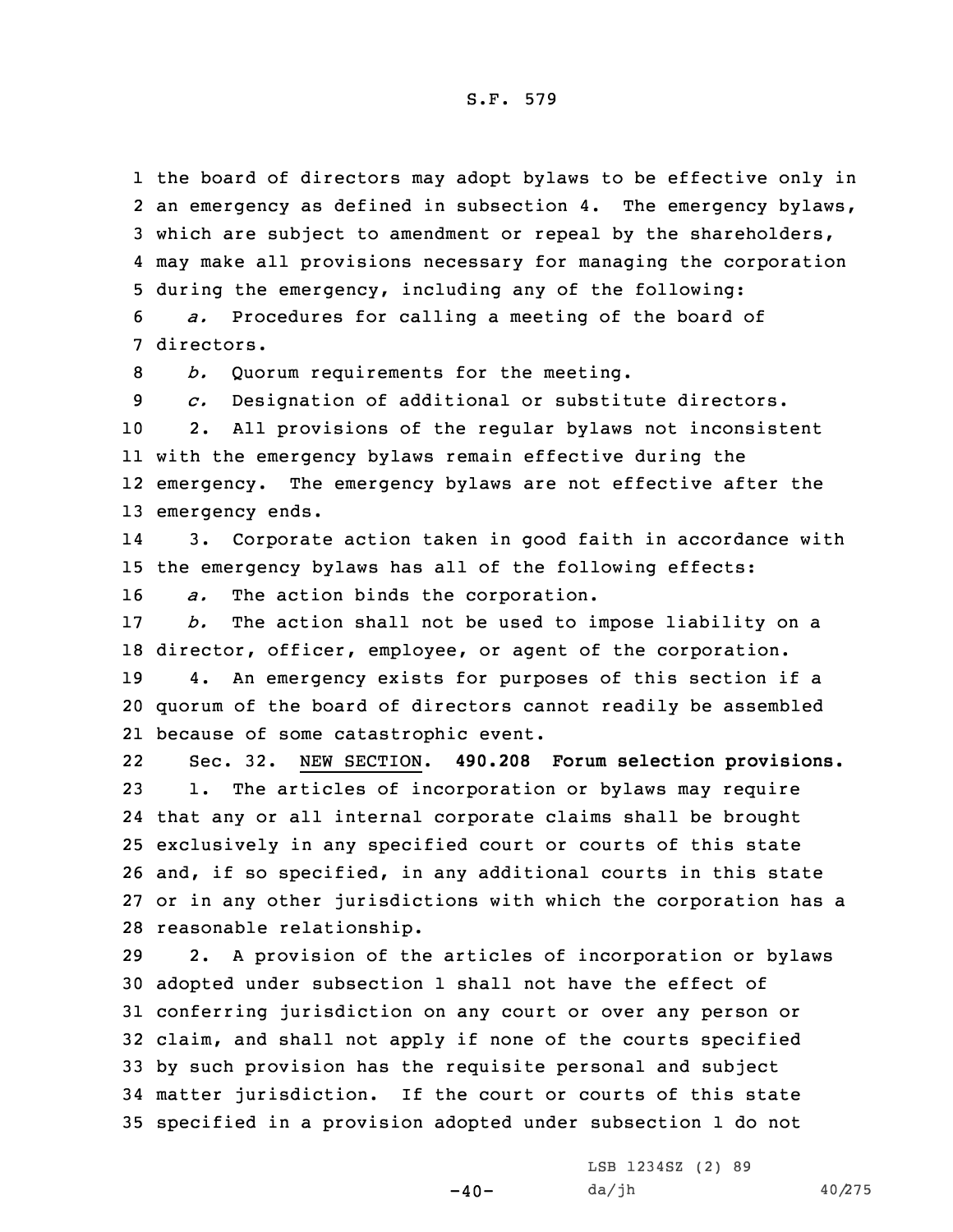have the requisite personal and subject matter jurisdiction and another court of this state does have such jurisdiction, then the internal corporate claim may be brought in such other court of this state, notwithstanding that such other court of this state is not specified in such provision, and in any other court specified in such provision that has the requisite jurisdiction.

 3. No provision of the articles of incorporation or bylaws may prohibit bringing an internal corporate claim in the courts of this state or require such claims to be determined by arbitration.

12 4. *"Internal corporate claim"* means, for the purposes of 13 this section, any of the following:

14 *a.* Any claim that is based upon <sup>a</sup> violation of <sup>a</sup> duty 15 under the laws of this state by <sup>a</sup> current or former director, 16 officer, or shareholder in such capacity.

17 *b.* Any derivative action or proceeding brought on behalf of 18 the corporation.

19 *c.* Any action asserting <sup>a</sup> claim arising pursuant to any 20 provision of this chapter or the articles of incorporation or 21 bylaws.

22 *d.* Any action asserting <sup>a</sup> claim governed by the internal <sup>23</sup> affairs doctrine that is not included in paragraphs *"a"* through 24 *"c"*.

25 Sec. 33. NEW SECTION. **490.209 Foreign-trade zone** 26 **corporation.**

 <sup>A</sup> corporation may be organized under the laws of this state for the purpose of establishing, operating, and maintaining <sup>a</sup> foreign-trade zone as defined in 19 U.S.C. §81(a). <sup>A</sup> corporation organized for the purposes set forth in this section has all powers necessary or convenient for applying for <sup>a</sup> grant of authority to establish, operate, and maintain <sup>a</sup> foreign-trade zone under 19 U.S.C. §81(a) et seq., and regulations promulgated under that law, and for establishing, operating, and maintaining <sup>a</sup> foreign-trade zone pursuant to

 $-41-$ 

LSB 1234SZ (2) 89 da/jh 41/275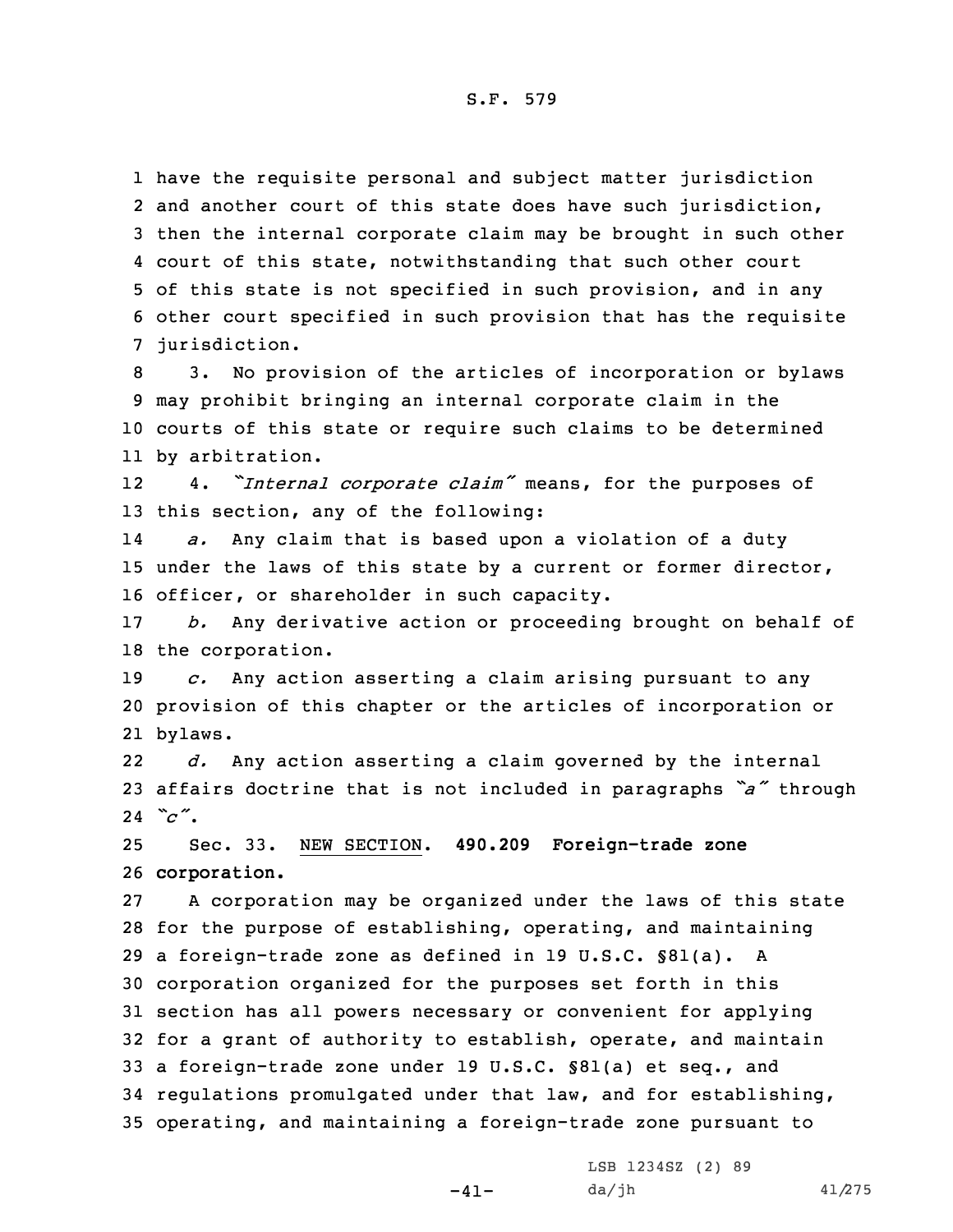1 that grant of authority.

2 Sec. 34. Section 490.302, Code 2021, is amended by striking 3 the section and inserting in lieu thereof the following:

4**490.302 General powers.**

 Unless its articles of incorporation provide otherwise, every corporation has perpetual duration and succession in its corporate name and has the same powers as an individual to do all things necessary or convenient to carry out its business and affairs, including the power to do all of the following: 1. Sue and be sued, complain, and defend in its corporate 11 name.

12 2. Have <sup>a</sup> corporate seal, which may be altered at will, and 13 to use it, or <sup>a</sup> facsimile of it, by impressing or affixing it or 14 in any other manner reproducing it.

 3. Make and amend bylaws, not inconsistent with its articles of incorporation or with the laws of this state, for managing the business and regulating the affairs of the corporation. 4. Purchase, receive, lease, or otherwise acquire, and own, hold, improve, use, and otherwise deal with, real or personal property, or any legal or equitable interest in property, wherever located.

22 5. Sell, convey, mortgage, pledge, lease, exchange, and 23 otherwise dispose of all or any part of its property. 24 6. Purchase, receive, subscribe for, or otherwise acquire, 25 own, hold, vote, use, sell, mortgage, lend, pledge, or 26 otherwise dispose of, and deal in and with shares or other 27 interests in, or obligations of, any other entity.

 7. Make contracts and guarantees, incur liabilities, borrow money, issue its notes, bonds, and other securities and obligations, which may be convertible into or include the option to purchase other securities of the corporation, and secure any of its obligations by mortgage or pledge of any of its property, franchises, or income.

34 8. Lend money, invest and reinvest its funds, and receive 35 and hold real and personal property as security for repayment.

 $-42-$ 

LSB 1234SZ (2) 89 da/jh 42/275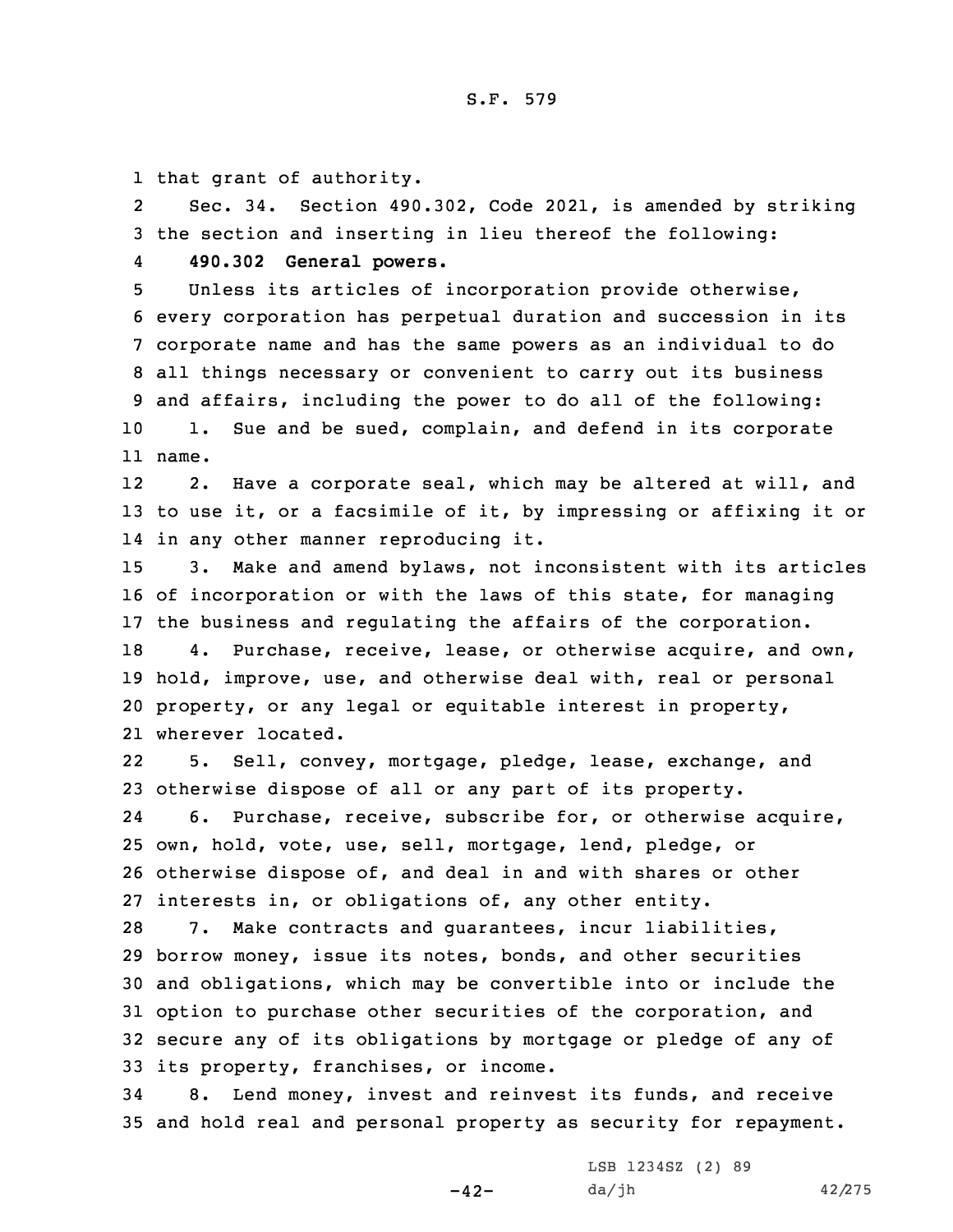1 9. Be <sup>a</sup> promoter, partner, member, associate, or manager of 2 any partnership, joint venture, trust, or other entity.

3 10. Conduct its business, locate offices, and exercise the 4 powers granted by this chapter within or without this state.

5 11. Elect directors and appoint officers, employees, and 6 agents of the corporation, define their duties, fix their 7 compensation, and lend them money and credit.

 12. Pay pensions and establish pension plans, pension trusts, profit sharing plans, share bonus plans, share option plans, and benefit or incentive plans for any or all of its current or former directors, officers, employees, and agents. 12 13. Make donations for the public welfare or for charitable, scientific, or educational purposes.

14 14. Transact any lawful business that will aid governmental 15 policy.

16 15. Make payments or donations, or do any other act, not 17 inconsistent with law, that furthers the business and affairs 18 of the corporation.

19 Sec. 35. Section 490.303, Code 2021, is amended by striking 20 the section and inserting in lieu thereof the following:

21**490.303 Emergency powers.**

22 1. In anticipation of or during an emergency as defined in 23 subsection 4, the board of directors of <sup>a</sup> corporation may do 24 all of the following:

25 *a.* Modify lines of succession to accommodate the incapacity 26 of any director, officer, employee, or agent.

27 *b.* Relocate the principal office, designate alternative 28 principal offices or regional offices, or authorize the 29 officers to do so.

30 2. During an emergency as defined in subsection 4, unless 31 emergency bylaws provide otherwise:

32 *a.* Notice of <sup>a</sup> meeting of the board of directors need be 33 given only to those directors whom it is practicable to reach 34 and may be given in any practicable manner.

35 *b.* One or more officers of the corporation present at <sup>a</sup>

 $-43-$ 

LSB 1234SZ (2) 89 da/jh 43/275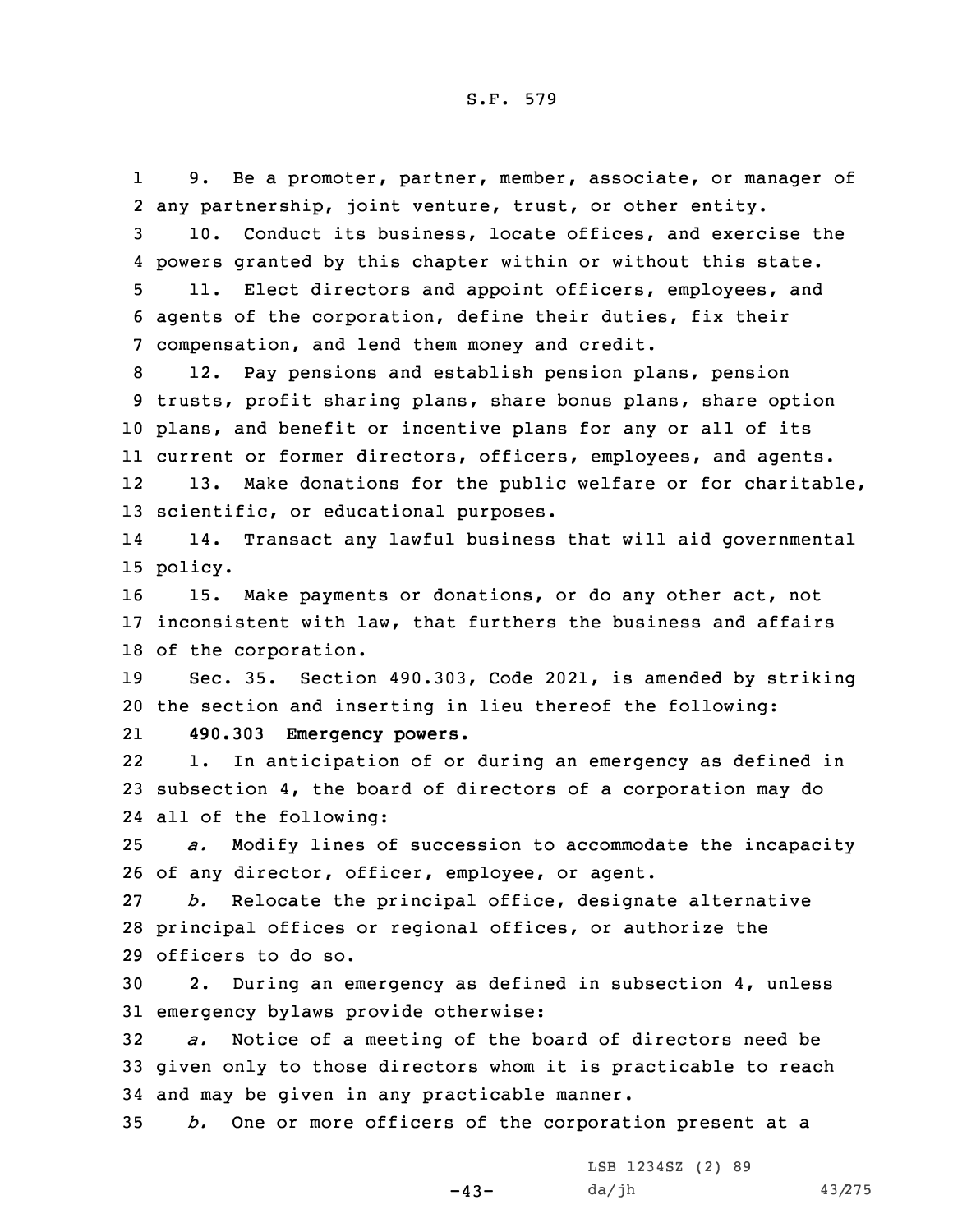S.F. 579

1 meeting of the board of directors may be deemed to be directors 2 for the meeting, in order of rank and within the same rank in 3 order of seniority, as necessary to achieve <sup>a</sup> quorum.

4 3. Corporate action taken in good faith during an emergency 5 under this section to further the ordinary business affairs of 6 the corporation shall both:

7 *a.* Bind the corporation.

8 *b.* Not be used to impose liability on <sup>a</sup> corporate director, 9 officer, employee, or agent.

10 4. An emergency exists for purposes of this section if <sup>a</sup> 11 quorum of the board of directors cannot readily be assembled 12 because of some catastrophic event.

13 Sec. 36. Section 490.401, Code 2021, is amended by striking 14 the section and inserting in lieu thereof the following:

15 **490.401 Corporate name.**

 1. <sup>A</sup> corporate name is subject to all of the following: *a.* It must contain the word "corporation", "incorporated", "company", or "limited", or the abbreviation "corp.", "inc.", "co.", or "ltd.", or words or abbreviations of like import in another language.

21 *b.* It must not contain language stating or implying that 22 the corporation is organized for <sup>a</sup> purpose other than that 23 permitted by section 490.301 and its articles of incorporation. 24 2. Except as authorized by subsections 3 and 4, <sup>a</sup> corporate 25 name must be distinguishable upon the records of the secretary 26 of state from all of the following:

 *a.* The corporate name of <sup>a</sup> corporation incorporated in this state which is not administratively dissolved, or if such corporation has been administratively dissolved, within five years after the effective date of dissolution.

31 *b.* <sup>A</sup> corporate name reserved or registered under section 32 490.402 or 490.403 or any similar provision of the law of this 33 state.

34 *c.* The name of <sup>a</sup> foreign corporation registered to do 35 business in this state or an alternate name adopted by <sup>a</sup>

 $-44-$ 

LSB 1234SZ (2) 89 da/jh 44/275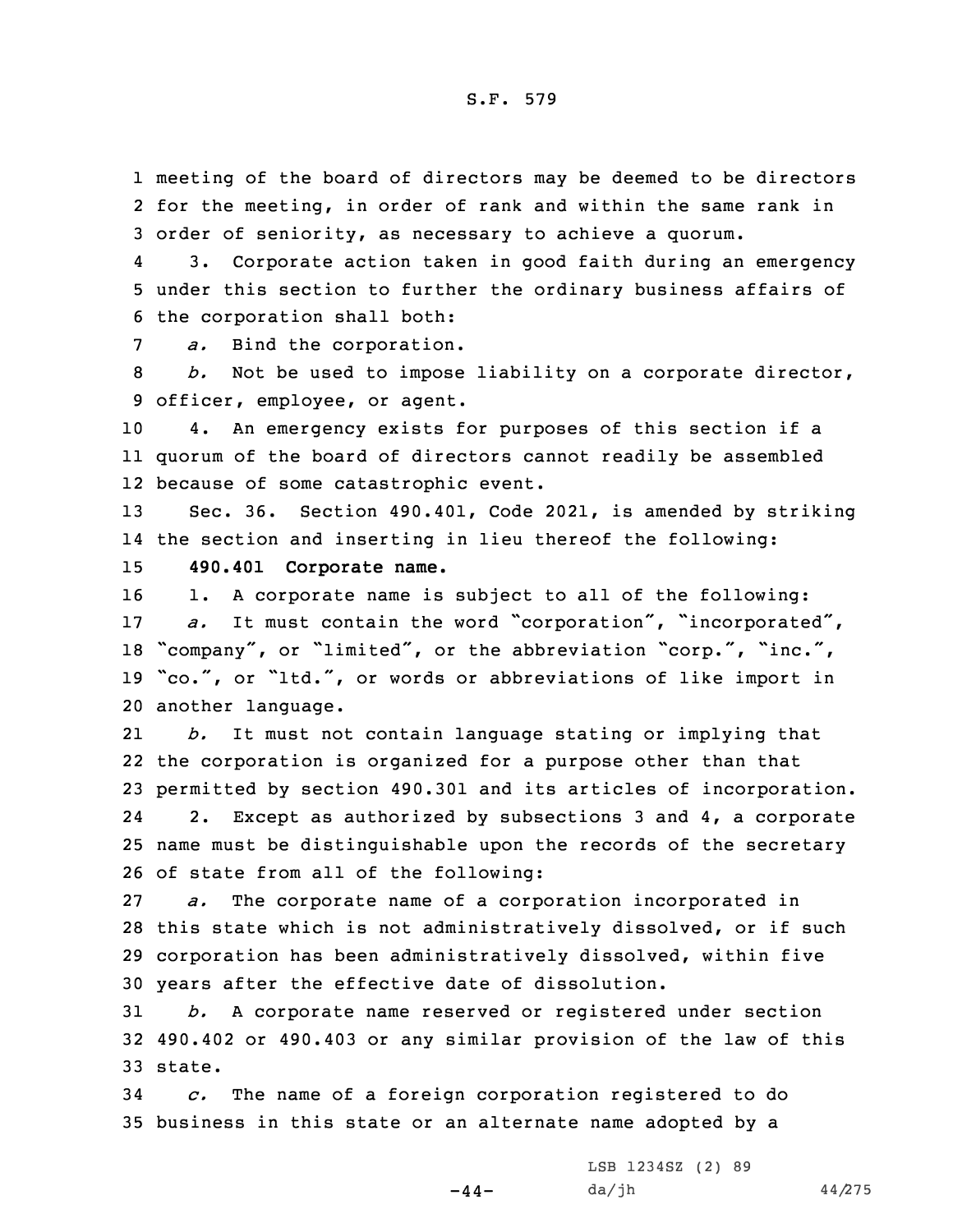1 foreign corporation registered to do business in this state 2 because its corporate name is unavailable.

3 *d.* The corporate name of <sup>a</sup> nonprofit corporation 4 incorporated in this state which is not administratively 5 dissolved.

 *e.* The name of <sup>a</sup> foreign nonprofit corporation registered to do business in this state or an alternate name adopted by <sup>a</sup> foreign nonprofit corporation registered to conduct activities in this state because its real name is unavailable.

10 *f.* The name of <sup>a</sup> domestic filing entity which is not 11 administratively dissolved.

12 *g.* The name of <sup>a</sup> foreign unincorporated entity registered 13 to do business in this state or an alternate name adopted by 14 such an entity registered to conduct activities in this state 15 because its real name is unavailable.

16 *h.* <sup>A</sup> name reserved, registered, or protected as follows: 17 (1) For <sup>a</sup> limited liability partnership, section 486A.1001 18 or 486A.1002.

19 (2) For <sup>a</sup> limited partnership, section 488.108, 488.109, or 20 488.810.

21 (3) For <sup>a</sup> business corporation, this section, or section 22 490.402, 490.403, or 490.1422.

23 (4) For <sup>a</sup> limited liability company under chapter 489, 24 section 489.108, 489.109, or 489.706.

25 (5) For <sup>a</sup> nonprofit corporation, section 504.401, 504.402, 26 504.403, or 504.1423.

 3. <sup>A</sup> corporation may apply to the secretary of state for authorization to use <sup>a</sup> name that is not distinguishable upon the secretary of state's records from one or more of the names described in subsection 2. The secretary of state shall authorize use of the name applied for if any of the following conditions apply:

33 *a.* The other corporation or unincorporated entity consents 34 to the use in writing and submits an undertaking in form 35 satisfactory to the secretary of state to change its name to <sup>a</sup>

 $-45-$ 

LSB 1234SZ (2) 89 da/jh 45/275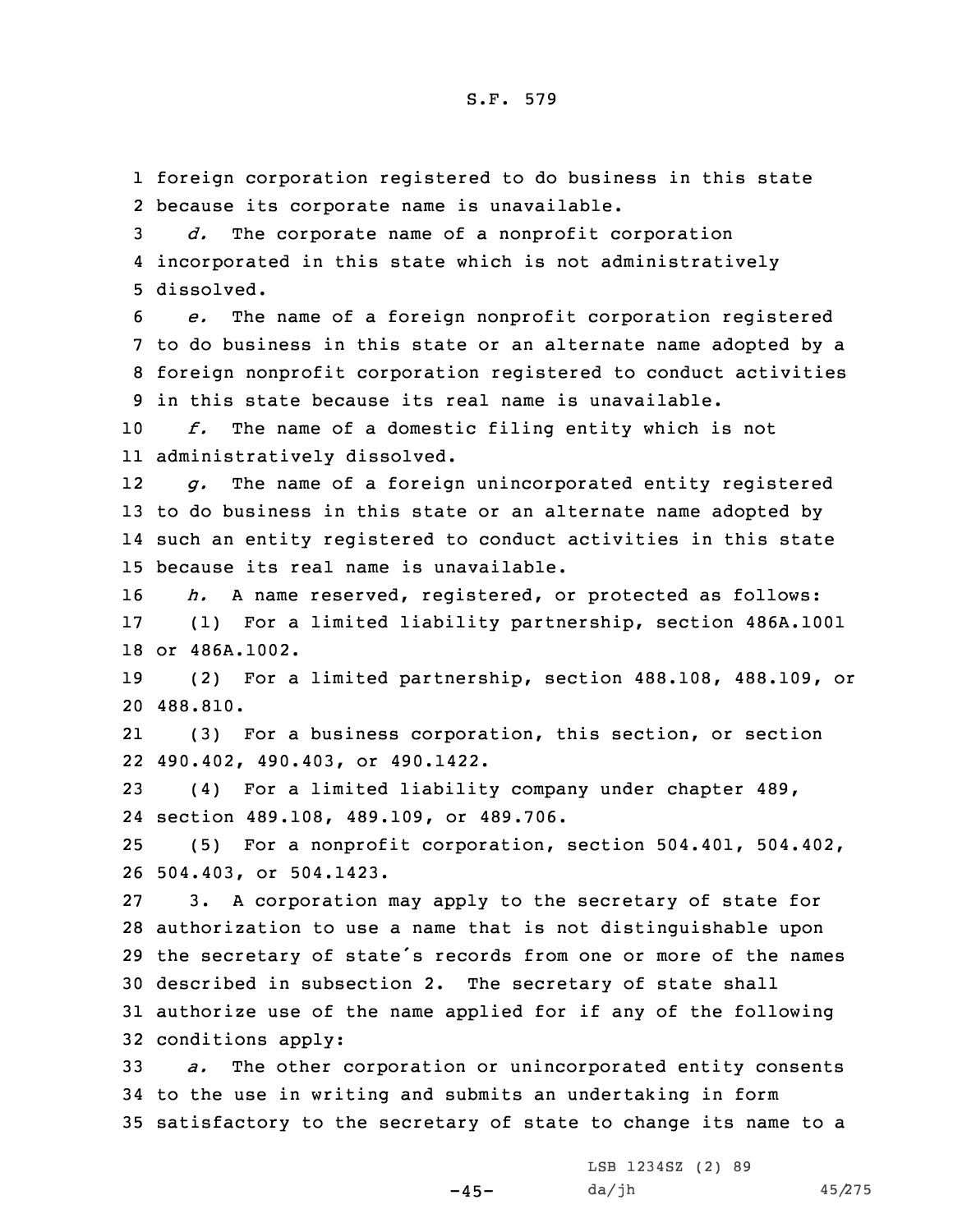1 name that is distinguishable upon the records of the secretary 2 of state from the name of the applying corporation.

 *b.* The applicant delivers to the secretary of state <sup>a</sup> certified copy of the final judgment of <sup>a</sup> court of competent jurisdiction establishing the applicant's right to use the name applied for in this state.

 4. <sup>A</sup> corporation may use the name, including the fictitious name, of another domestic or foreign corporation that is used in this state if the other corporation is incorporated or authorized to transact business in this state and the proposed user corporation submits documentation to the satisfaction of the secretary of state establishing any of the following conditions:

14*a.* Has merged with the other corporation.

15 *b.* Has been formed by reorganization of the other 16 corporation.

 *c.* Has acquired all or substantially all of the assets, including the corporate name, of the other corporation. 5. This chapter does not control the use of fictitious names; however, if <sup>a</sup> corporation or <sup>a</sup> foreign corporation uses <sup>a</sup> fictitious name in this state, it shall deliver to the secretary of state for filing <sup>a</sup> copy of the resolution of its board of directors, certified by its secretary, adopting the fictitious name.

25 Sec. 37. Section 490.402, Code 2021, is amended by striking 26 the section and inserting in lieu thereof the following:

27 **490.402 Reserved name.**

 1. <sup>A</sup> person may reserve the exclusive use of <sup>a</sup> corporate name, including <sup>a</sup> fictitious or alternate name for <sup>a</sup> foreign corporation whose corporate name is not available, by delivering an application to the secretary of state for filing. The application must set forth the name and address of the applicant and the name proposed to be reserved. If the secretary of state finds that the corporate name applied for is available, the secretary of state shall reserve the name for

 $-46-$ 

LSB 1234SZ (2) 89 da/jh 46/275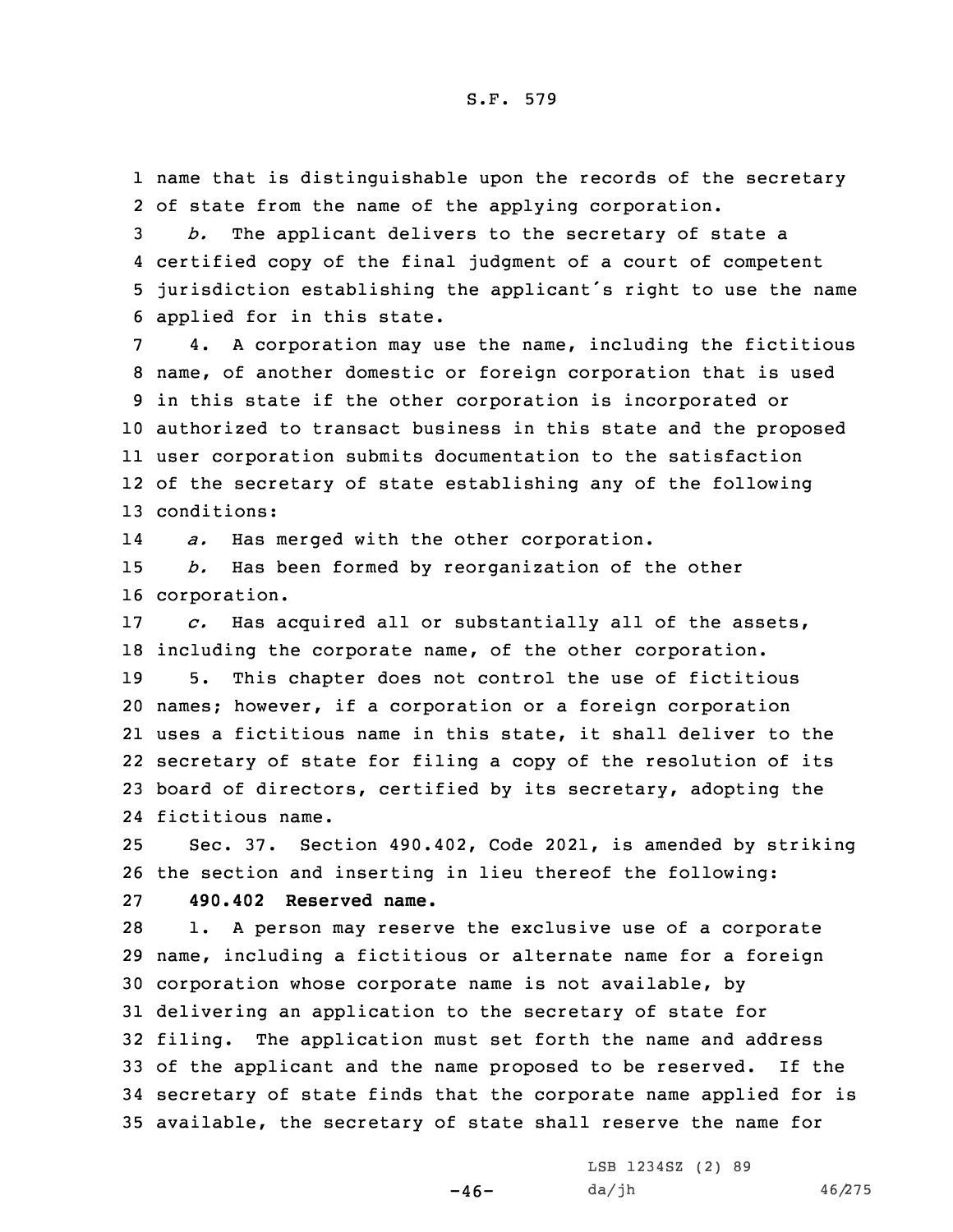1 the applicant's exclusive use for <sup>a</sup> nonrenewable one hundred 2 twenty-day period.

 2. The owner of <sup>a</sup> reserved corporate name may transfer the reservation to another person by delivering to the secretary of state <sup>a</sup> signed notice of the transfer that states the name and address of the transferee.

Sec. 38. Section 490.403, Code 2021, is amended by striking 8 the section and inserting in lieu thereof the following:

9 **490.403 Registered name.**

 1. <sup>A</sup> foreign corporation may register its corporate name, or its corporate name with the addition of any word or abbreviation listed in section 490.401, subsection 1, paragraph *"a"*, if necessary for the corporate name to comply with section 490.401, subsection 1, paragraph *"a"*, if the name is distinguishable upon the records of the secretary of state from the corporate names that are not available under section 490.401, subsection 2.

 2. <sup>A</sup> foreign corporation registers its corporate name, or its corporate name with any addition permitted by subsection 1, by delivering to the secretary of state for filing an application that complies with all of the following:

22 *a.* Sets forth that name, the state or country and date of 23 its incorporation, and <sup>a</sup> brief description of the nature of the 24 business which is to be conducted in this state.

25 *b.* Is accompanied by <sup>a</sup> certificate of existence, or <sup>a</sup> 26 document of similar import, from the state or country of 27 incorporation.

<sup>28</sup> 3. The name is registered for the applicant's exclusive 29 use upon the effective date of the application and for the 30 remainder of the calendar year, unless renewed.

 4. <sup>A</sup> foreign corporation whose name registration is effective may renew it for successive years by delivering to the secretary of state for filing <sup>a</sup> renewal application, which complies with the requirements of subsection 2, between October 1 and December 31 of the preceding year. The renewal

 $-47-$ 

LSB 1234SZ (2) 89 da/jh 47/275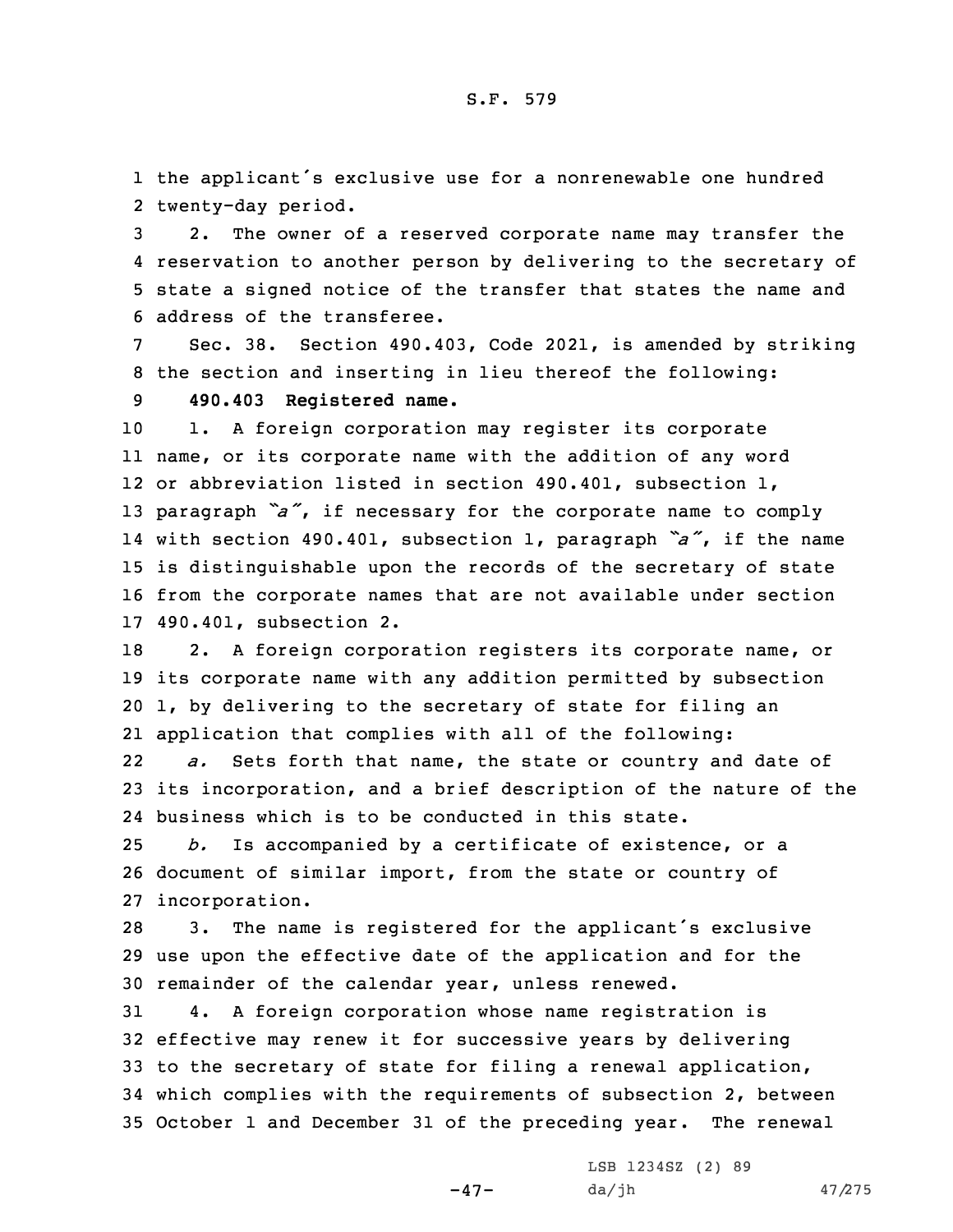1 application when filed renews the registration for the 2 following calendar year.

3 5. *a.* <sup>A</sup> foreign corporation whose name registration is 4 effective may thereafter do any of the following:

5 (1) Register to do business as <sup>a</sup> foreign corporation under 6 the registered name, if it complies with section 490.401, <sup>7</sup> subsection 1, paragraph *"b"*.

8 (2) Consent in writing to the use of that name by <sup>a</sup> domestic 9 corporation thereafter incorporated under this chapter or by 10 another foreign corporation.

11 *b.* The registration terminates when the domestic corporation 12 is incorporated or the foreign corporation registers to do 13 business under that name.

14 Sec. 39. Section 490.501, Code 2021, is amended by striking 15 the section and inserting in lieu thereof the following:

16 **490.501 Registered office and agent of domestic and** 17 **registered foreign corporations.**

18 1. Each corporation shall continuously maintain in this 19 state all of the following:

20 *a.* <sup>A</sup> registered office that may be the same as any of its 21 places of business.

22 *b.* <sup>A</sup> registered agent, which may be any of the following: 23 (1) An individual who resides in this state and whose 24 business office is identical with the registered office.

 (2) <sup>A</sup> domestic or foreign corporation or eligible entity whose business office is identical with the registered office and, in the case of <sup>a</sup> foreign corporation or foreign eligible entity, is registered to do business in this state.

<sup>29</sup> 2. As used in this subchapter, *"corporation"* means both <sup>a</sup> 30 domestic corporation and <sup>a</sup> registered foreign corporation.

31 Sec. 40. Section 490.502, Code 2021, is amended by striking 32 the section and inserting in lieu thereof the following:

33 **490.502 Change of registered office or registered agent.** 34 1. <sup>A</sup> corporation may change its registered office or 35 registered agent by delivering to the secretary of state

 $-48-$ 

LSB 1234SZ (2) 89 da/jh 48/275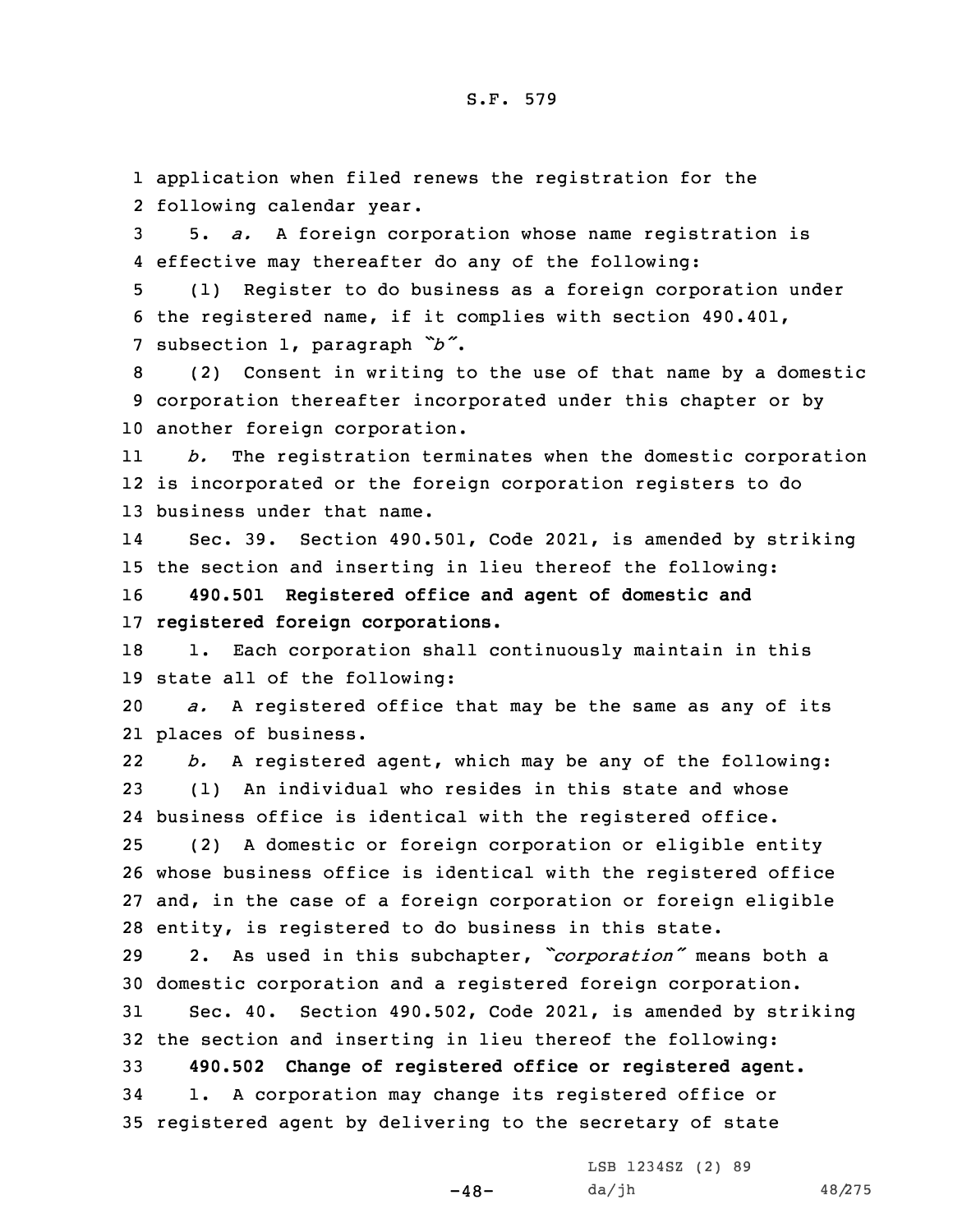1 for filing <sup>a</sup> statement of change that sets forth all of the 2 following:

3 *a.* The name of the corporation.

4 *b.* The street and mailing addresses of its current 5 registered office.

6 *c.* If the current registered office is to be changed, the 7 street and mailing addresses of the new registered office.

8 *d.* The name of its current registered agent.

 *e.* If the current registered agent is to be changed, the name of the new registered agent and the new agent's written consent, either on the statement or attached to it, to the appointment.

13 *f.* That after the change or changes are made, the street and 14 mailing addresses of its registered office and of the business 15 office of its registered agent will be identical.

 2. If the street or mailing address of <sup>a</sup> registered agent's business office changes, the agent shall change the street or mailing address of the registered office of any corporation for which the agent is the registered agent by delivering <sup>a</sup> signed written notice of the change to the corporation and delivering to the secretary of state for filing <sup>a</sup> signed statement that complies with the requirements of subsection 1 and states that the corporation has been notified of the change.

24 3. If <sup>a</sup> registered agent changes the registered agent's business address to another place, the registered agent may change the business address and the address of the registered agent by filing <sup>a</sup> statement as required in subsection 2 for each corporation, or <sup>a</sup> single statement for all corporations named in the notice, except that it need be signed only by the registered agent and need not be responsive to subsection 1, paragraph *"e"*, and must recite that <sup>a</sup> copy of the statement has been mailed to each corporation named in the notice.

33 4. <sup>A</sup> corporation may also change its registered office or 34 registered agent in its biennial report as provided in section 35 490.1622.

 $-49-$ 

LSB 1234SZ (2) 89 da/jh 49/275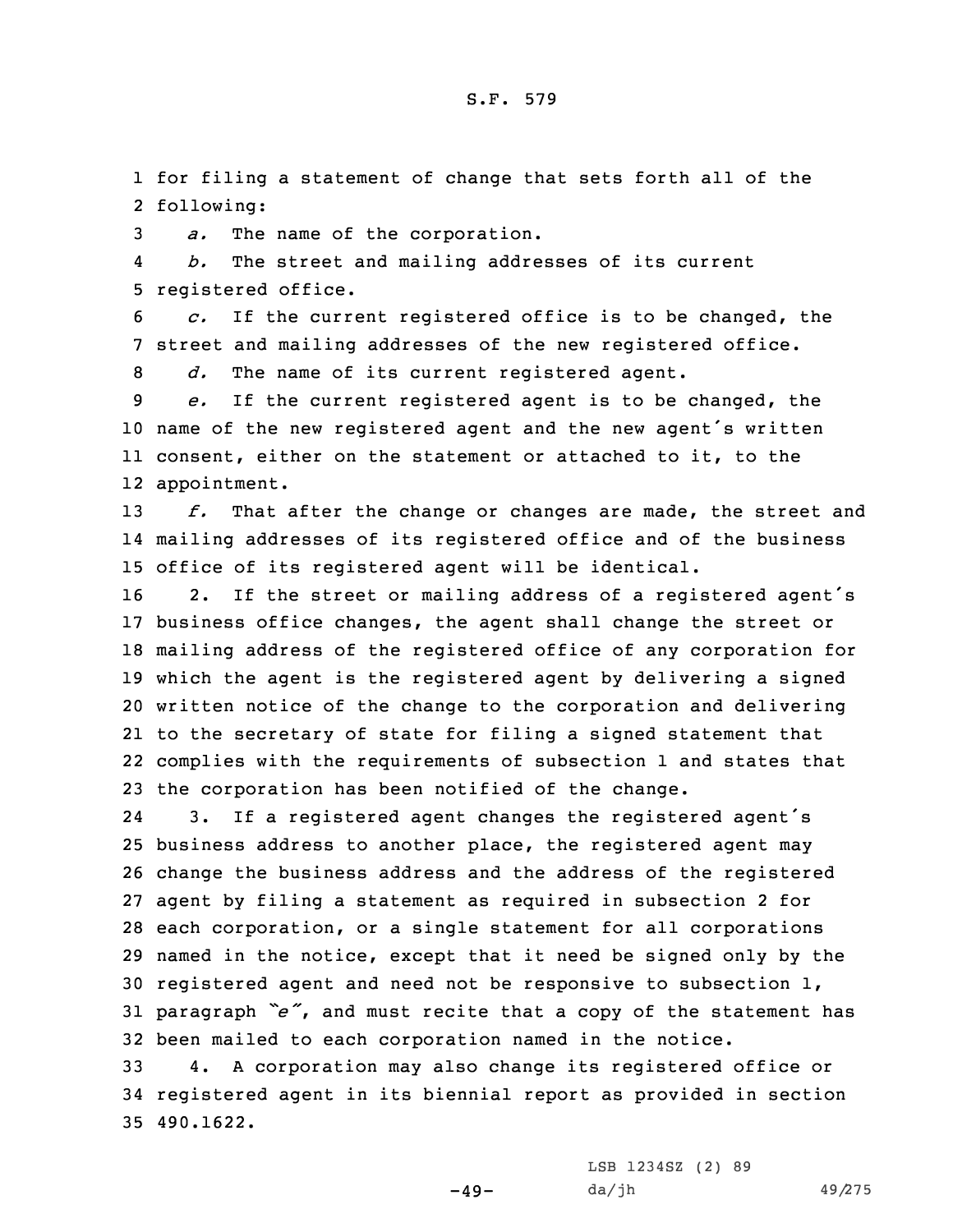1 Sec. 41. Section 490.503, Code 2021, is amended by striking 2 the section and inserting in lieu thereof the following:

3 **490.503 Resignation of registered agent.**

 1. <sup>A</sup> registered agent may resign as agent for <sup>a</sup> corporation 5 by delivering to the secretary of state for filing <sup>a</sup> statement

6 of resignation signed by the agent which shall state all of the 7 following:

8 *a.* The name of the corporation.

9 *b.* The name of the agent.

4

10 *c.* The agent resigns from serving as registered agent for 11 the corporation.

12 *d.* The address of the corporation to which the agent will 13 deliver the notice required by subsection 3.

14 2. <sup>A</sup> statement of resignation takes effect on the earlier 15 of the following:

16 *a.* 12:01 a.m. on the thirty-first day after the day on which 17 it is filed by the secretary of state.

18 *b.* The designation of <sup>a</sup> new registered agent for the 19 corporation.

20 3. <sup>A</sup> registered agent promptly shall deliver to the 21 corporation notice of the date on which <sup>a</sup> statement of 22 resignation was delivered to the secretary of state for filing.

 4. When <sup>a</sup> statement of resignation takes effect, the person that resigned ceases to have responsibility under this chapter for any matter thereafter tendered to it as agent for the corporation. The resignation does not affect any contractual rights the corporation has against the agent or that the agent has against the corporation.

29 5. <sup>A</sup> registered agent may resign with respect to <sup>a</sup> 30 corporation regardless of whether the corporation is in good 31 standing.

32 Sec. 42. Section 490.504, Code 2021, is amended by striking 33 the section and inserting in lieu thereof the following: 34 **490.504 Service on corporation.**

<sup>35</sup> 1. <sup>A</sup> corporation's registered agent is the corporation's

 $-50-$ 

LSB 1234SZ (2) 89 da/jh 50/275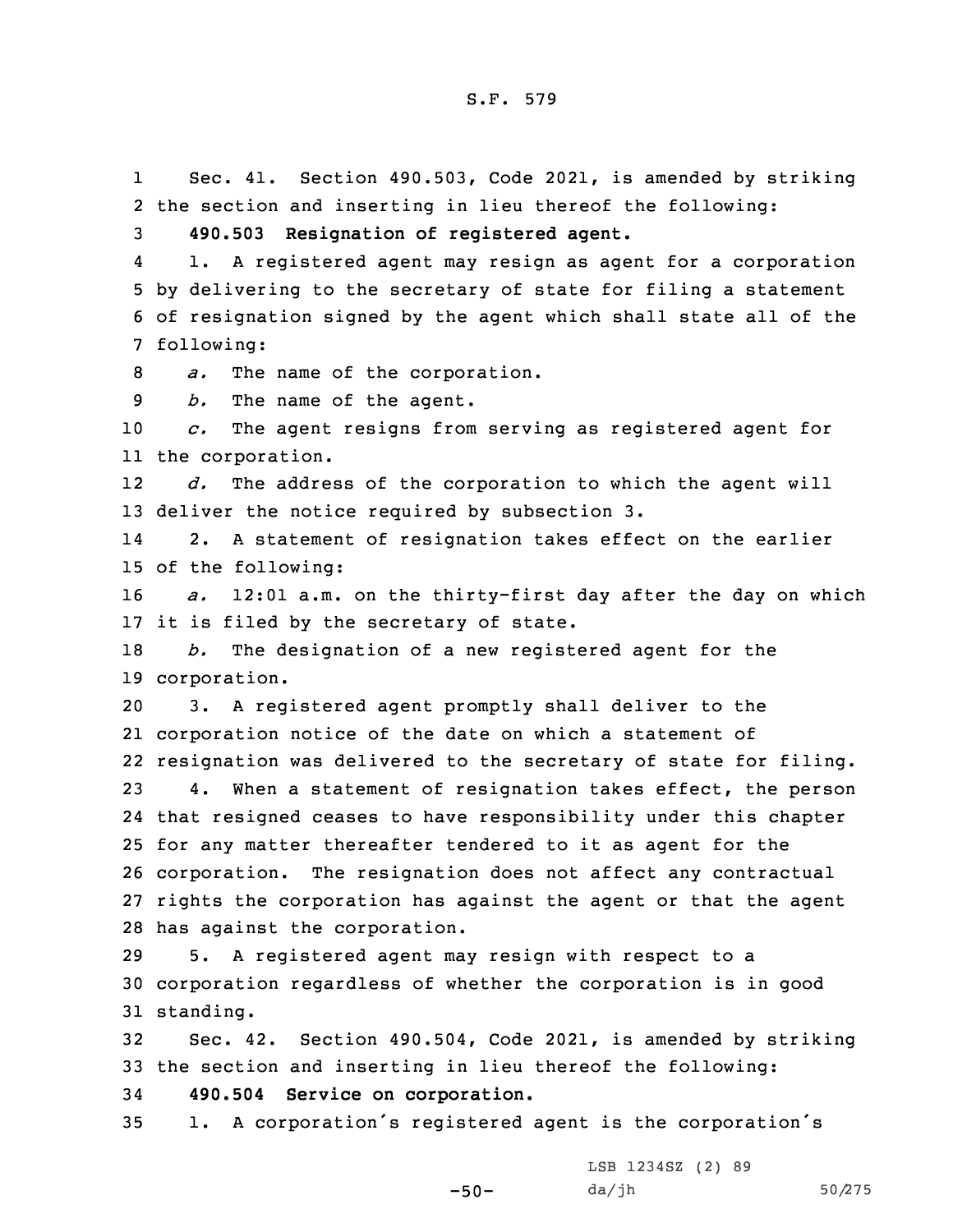1 agent for service of process, notice, or demand required or 2 permitted by law to be served on the corporation.

 2. If <sup>a</sup> corporation has no registered agent, or the agent cannot with reasonable diligence be served, the corporation may be served by registered or certified mail, return receipt requested, addressed to the secretary at the corporation's principal office. Service is perfected under this subsection at the earliest of the following:

9 *a.* The date the corporation receives the mail.

10 *b.* The date shown on the return receipt, if signed on behalf 11 of the corporation.

12 *c.* Five days after its deposit in the United States mail, 13 as evidenced by the postmark, if mailed postpaid and correctly 14 addressed.

15 3. *a.* The secretary of state shall be an agent of the 16 corporation upon whom process, notice, or demand may be served, 17 if any of the following applies:

18 (1) The process, notice, or demand cannot be served on <sup>a</sup> 19 corporation pursuant to subsection 1 or 2.

 (2) The process, notice, or demand is to be served on <sup>a</sup> registered foreign corporation that has withdrawn its registration pursuant to section 490.1507 or 490.1509, or the registration of which has been terminated pursuant to section 490.1511.

 *b.* Service of any process, notice, or demand on the secretary of state as agent for <sup>a</sup> corporation may be made by delivering to the secretary of state duplicate copies of the process, notice, or demand. If process, notice, or demand is served on the secretary of state, the secretary of state shall forward one of the copies by registered or certified mail, return receipt requested, to the corporation at the last address shown in the records of the secretary of state. Service is effected under this subsection at the earliest of the following:

35 (1) The date the corporation receives the process, notice,

-51-

LSB 1234SZ (2) 89 da/jh 51/275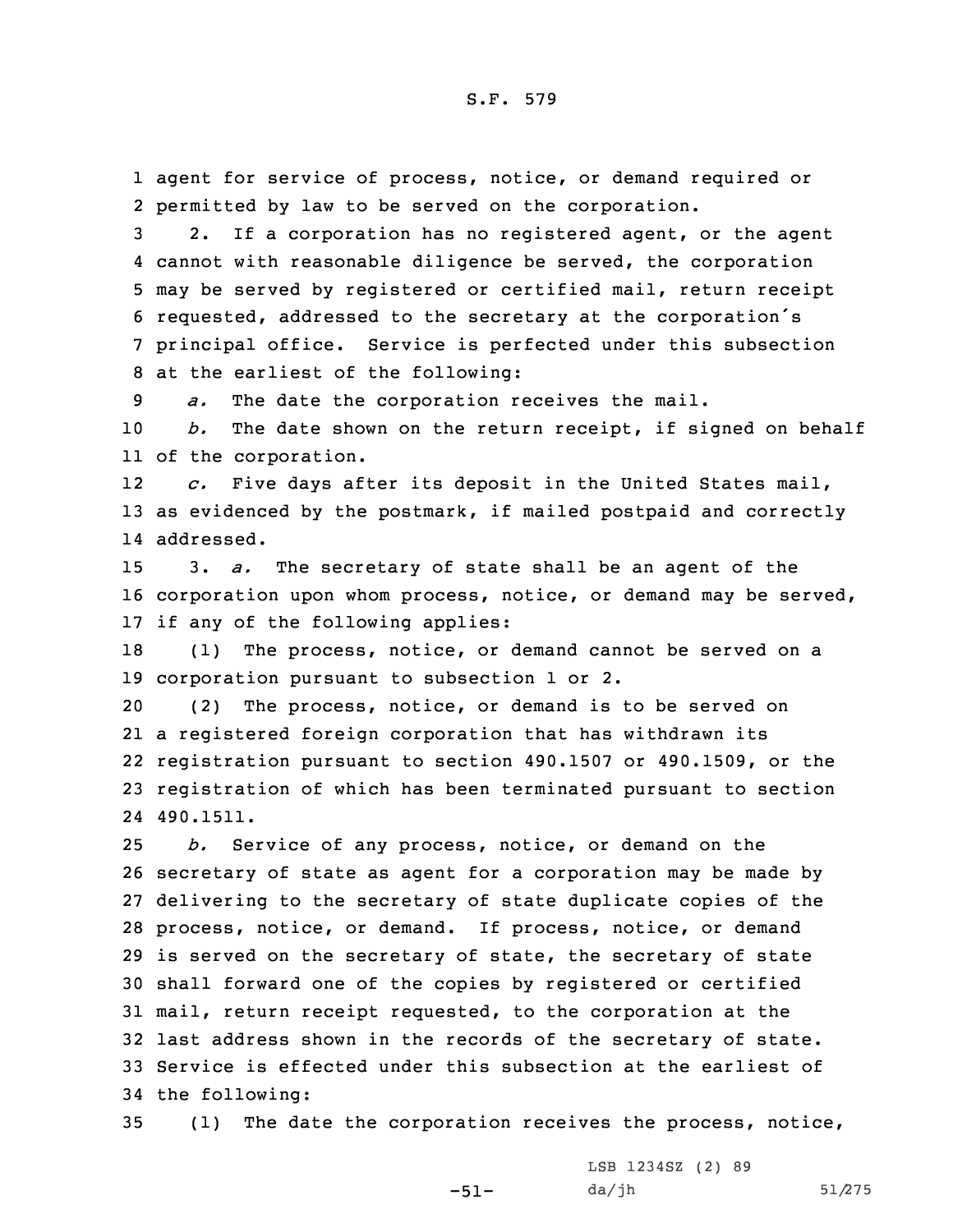1 or demand.

2 (2) The date shown on the return receipt, if signed on 3 behalf of the corporation.

4 (3) Five days after the process, notice, or demand is 5 deposited with the United States mail by the secretary of 6 state.

7 4. This section does not prescribe the only means, or 8 necessarily the required means, of serving <sup>a</sup> corporation.

9 Sec. 43. Section 490.601, Code 2021, is amended by striking 10 the section and inserting in lieu thereof the following:

11**490.601 Authorized shares.**

12 1. The articles of incorporation must set forth any classes of shares and series of shares within <sup>a</sup> class, and the number of shares of each class and series, that the corporation is authorized to issue. If more than one class or series of shares is authorized, the articles of incorporation must prescribe <sup>a</sup> distinguishing designation for each class or series and, before the issuance of shares of <sup>a</sup> class or series, describe the terms, including the preferences, rights, and limitations of that class or series. Except to the extent varied as permitted by this section, all shares of <sup>a</sup> class or series must have terms, including preferences, rights, and limitations that are identical with those of other shares of the same class or series.

25 2. The articles of incorporation must authorize all of the 26 following:

27 *a.* One or more classes or series of shares that together 28 have full voting rights.

 *b.* One or more classes or series of shares, which may be the same class, classes, or series as those with voting rights, that together are entitled to receive the net assets of the corporation upon dissolution.

33 3. The articles of incorporation may authorize one or more 34 classes or series of shares that have any of the following 35 characteristics:

-52-

LSB 1234SZ (2) 89 da/jh 52/275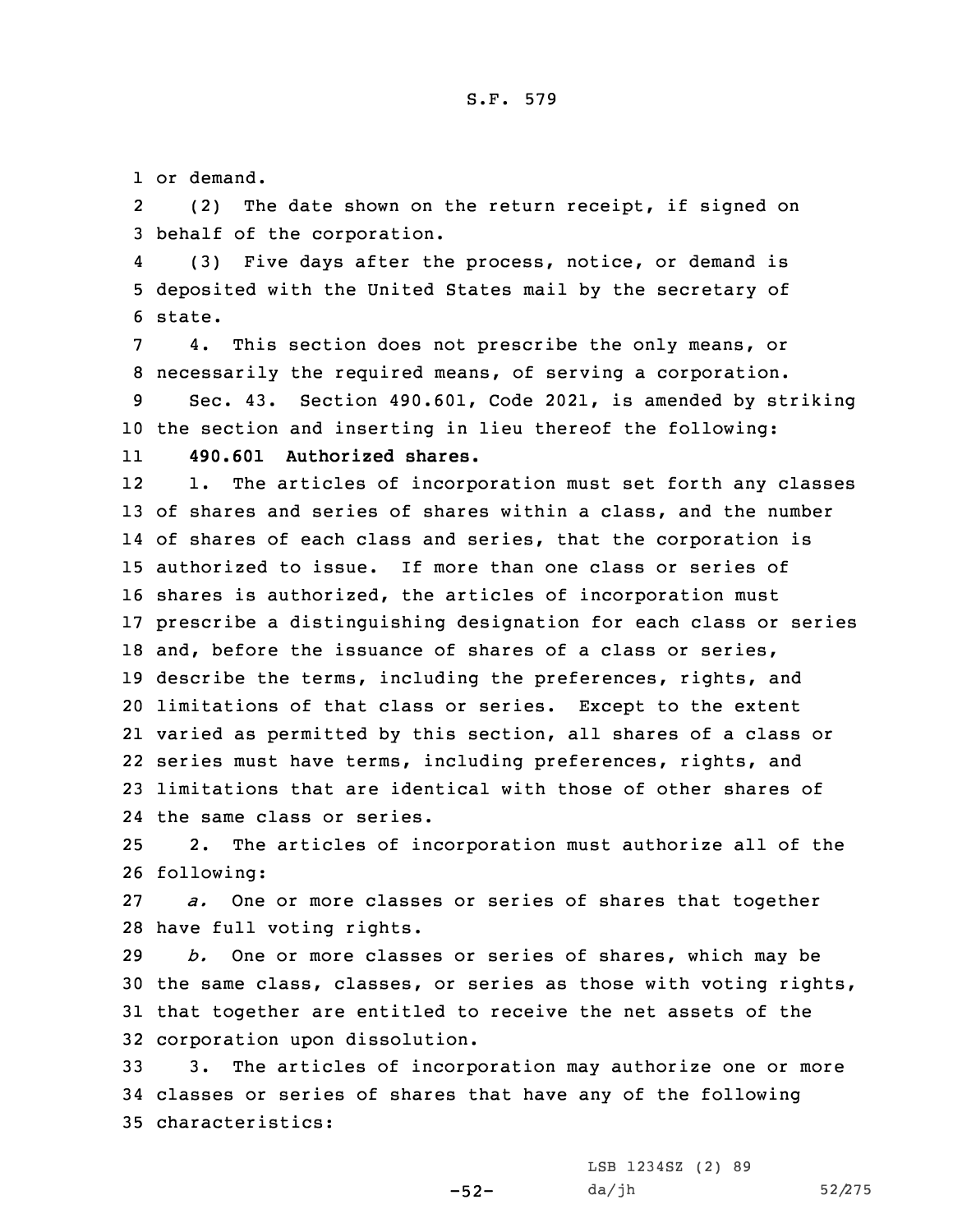1 *a.* Have special, conditional, or limited voting rights, or 2 no right to vote, except to the extent otherwise provided by 3 this chapter.

4 *b.* Are redeemable or convertible as specified in the 5 articles of incorporation in any of the following ways:

6 (1) At the option of the corporation, the shareholder, or 7 another person or upon the occurrence of <sup>a</sup> specified event.

8 (2) For cash, indebtedness, securities, or other property. 9 (3) At prices and in amounts specified or determined in 10 accordance with <sup>a</sup> formula.

11 *c.* Entitle the holders to distributions calculated in 12 any manner, including dividends that may be cumulative, 13 noncumulative, or partially cumulative.

14 *d.* Have preference over any other class or series of shares 15 with respect to distributions, including distributions upon the 16 dissolution of the corporation.

17 4. The terms of shares may be made dependent upon facts 18 objectively ascertainable outside the articles of incorporation 19 in accordance with section 490.120, subsection 11.

20 5. Any of the terms of shares may vary among holders of the 21 same class or series so long as such variations are expressly 22 set forth in the articles of incorporation.

23 6. The description of the preferences, rights, and 24 limitations of classes or series of shares in subsection 3 is 25 not exhaustive.

26 Sec. 44. Section 490.602, Code 2021, is amended by striking 27 the section and inserting in lieu thereof the following: 28 **490.602 Terms of class or series determined by board of**

29 **directors.**

30 1. If the articles of incorporation so provide, the board 31 of directors is authorized, without shareholder approval, to 32 do any of the following:

33 *a.* Classify any unissued shares into one or more classes or 34 into one or more series within <sup>a</sup> class.

-53-

35 *b.* Reclassify any unissued shares of any class into one

LSB 1234SZ (2) 89 da/jh 53/275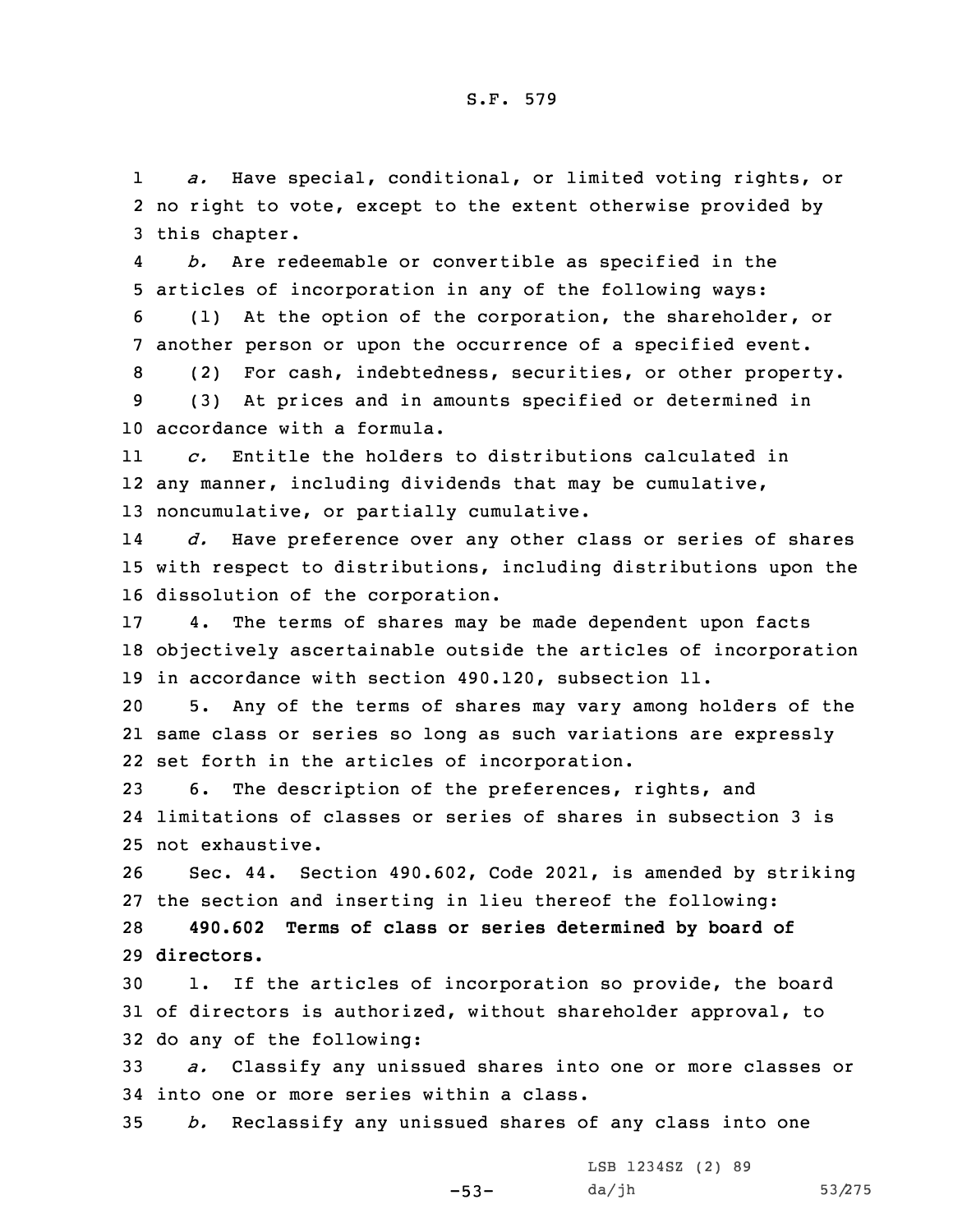1 or more classes or into one or more series within one or more 2 classes.

3 *c.* Reclassify any unissued shares of any series of any class 4 into one or more classes or into one or more series within <sup>a</sup> 5 class.

 2. If the board of directors acts pursuant to subsection 1, it shall determine the terms, including the preferences, rights, and limitations, to the same extent permitted under section 490.601, of any of the following:

10 *a.* Any class of shares before the issuance of any shares of 11 that class.

12 *b.* Any series within <sup>a</sup> class before the issuance of any 13 shares of that series.

14 3. Before issuing any shares of <sup>a</sup> class or series created 15 under this section, the corporation shall deliver to the 16 secretary of state for filing articles of amendment setting 17 forth the terms determined under subsection 1.

18 Sec. 45. Section 490.603, Code 2021, is amended by striking 19 the section and inserting in lieu thereof the following:

20 **490.603 Issued and outstanding shares.**

21 1. <sup>A</sup> corporation may issue the number of shares of each 22 class or series authorized by the articles of incorporation. 23 Shares that are issued are outstanding shares until they are 24 reacquired, redeemed, converted, or canceled.

25 2. The reacquisition, redemption, or conversion of 26 outstanding shares is subject to the limitations of subsection 27 3 and to section 490.640.

 3. At all times that shares of the corporation are outstanding, one or more shares that together have full voting rights and one or more shares that together are entitled to receive the net assets of the corporation upon dissolution must be outstanding.

33 Sec. 46. Section 490.604, Code 2021, is amended by striking 34 the section and inserting in lieu thereof the following: 35 **490.604 Fractional shares.**

> LSB 1234SZ (2) 89 da/jh 54/275

-54-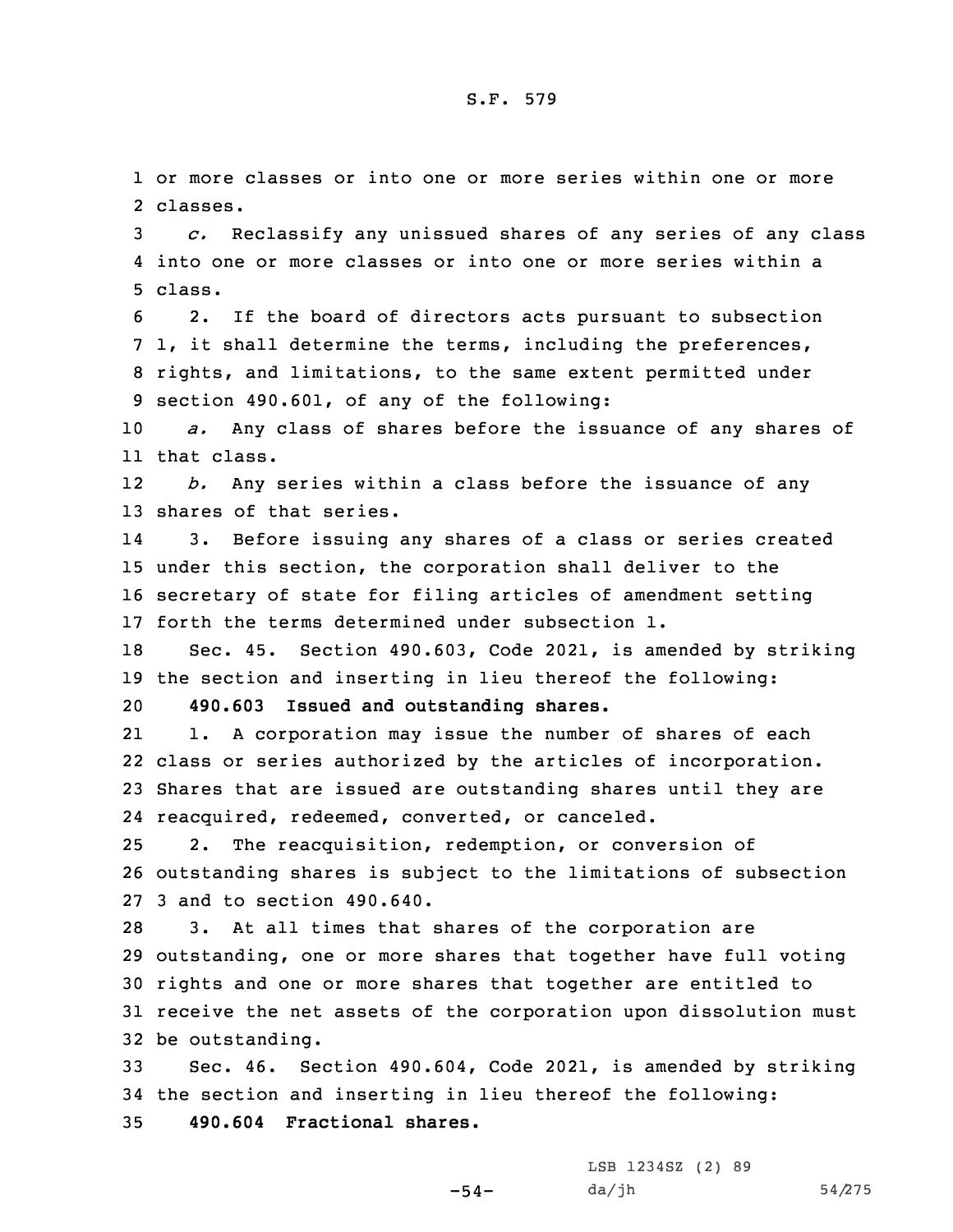1 1. <sup>A</sup> corporation may issue fractions of <sup>a</sup> share or in lieu 2 of doing so may do any of the following:

3 *a.* Pay in cash the value of fractions of <sup>a</sup> share.

4 *b.* Issue scrip in registered or bearer form entitling the 5 holder to receive <sup>a</sup> full share upon surrendering enough scrip 6 to equal <sup>a</sup> full share.

7 *c.* Arrange for disposition of fractional shares by the 8 holders of such shares.

9 2. Each certificate representing scrip must be <sup>10</sup> conspicuously labeled "scrip" and must contain the information 11 required by section 490.625, subsection 2.

12 3. The holder of <sup>a</sup> fractional share is entitled to exercise 13 the rights of a shareholder, including the rights to vote, 14 to receive dividends, and to receive distributions upon 15 dissolution. The holder of scrip is not entitled to any of 16 these rights unless the scrip provides for them.

 4. The board of directors may authorize the issuance of scrip subject to any condition, including any of the following: *a.* That the scrip will become void if not exchanged for full shares before <sup>a</sup> specified date.

21 *b.* That the shares for which the scrip is exchangeable may 22 be sold and the proceeds paid to the scripholders.

23 Sec. 47. Section 490.620, Code 2021, is amended by striking 24 the section and inserting in lieu thereof the following:

25 **490.620 Subscription for shares before incorporation.**

 1. <sup>A</sup> subscription for shares entered into before incorporation is irrevocable for six months unless the subscription agreement provides <sup>a</sup> longer or shorter period or all the subscribers agree to revocation.

 2. The board of directors may determine the payment terms of subscriptions for shares that were entered into before incorporation, unless the subscription agreement specifies them. <sup>A</sup> call for payment by the board of directors must be uniform so far as practicable as to all shares of the same class or series, unless the subscription agreement specifies

-55-

LSB 1234SZ (2) 89 da/jh 55/275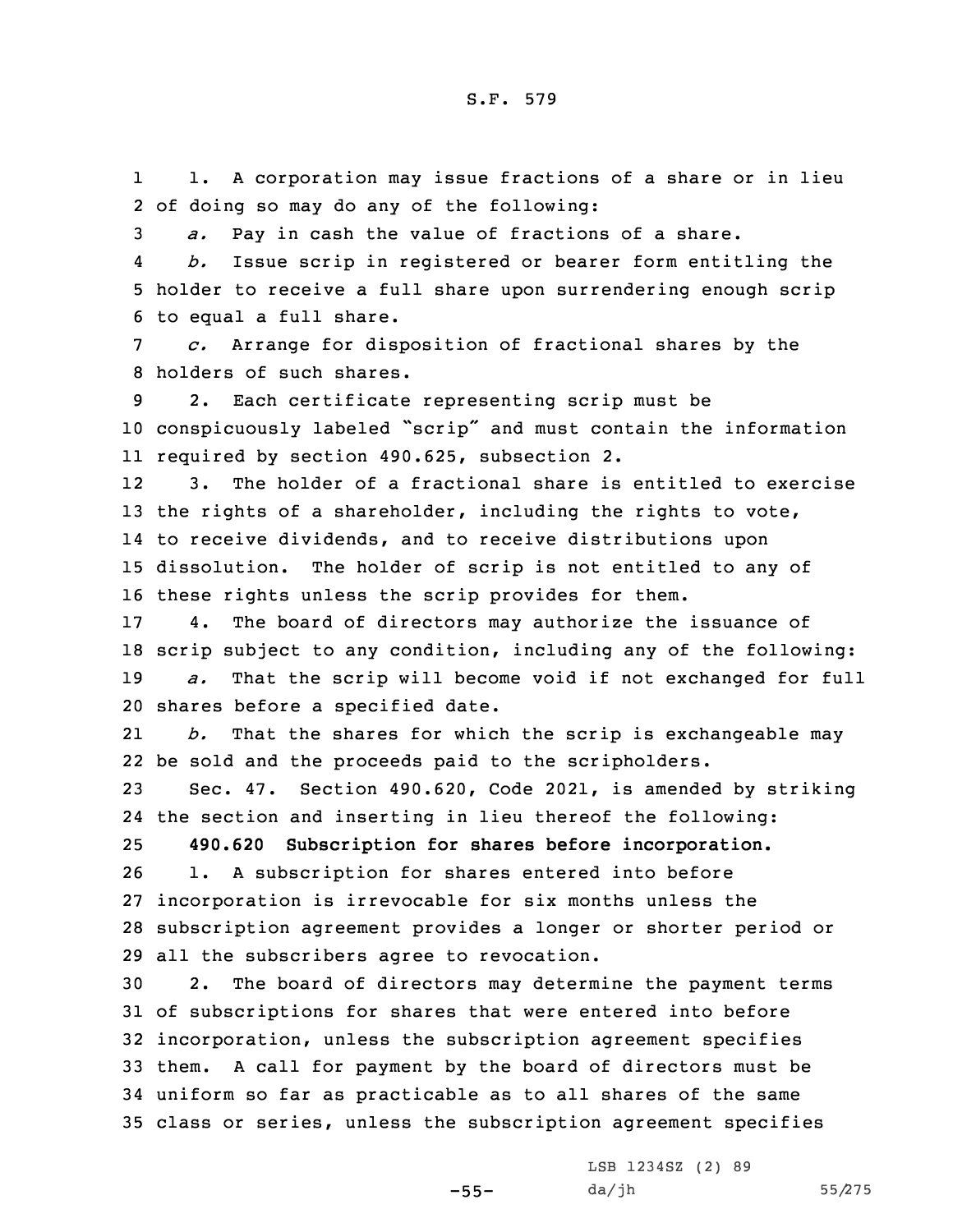1 otherwise.

2 3. Shares issued pursuant to subscriptions entered into 3 before incorporation are fully paid and nonassessable when 4 the corporation receives the consideration specified in the 5 subscription agreement.

 4. If <sup>a</sup> subscriber defaults in payment of cash or property under <sup>a</sup> subscription agreement entered into before incorporation, the corporation may collect the amount owed as any other debt. Alternatively, unless the subscription agreement provides otherwise, the corporation may rescind the agreement and may sell the shares if the debt remains unpaid for more than twenty days after the corporation delivers <sup>a</sup> written demand for payment to the subscriber.

14 5. <sup>A</sup> subscription agreement entered into after 15 incorporation is <sup>a</sup> contract between the subscriber and the 16 corporation subject to section 490.621.

17 Sec. 48. Section 490.621, Code 2021, is amended by striking 18 the section and inserting in lieu thereof the following:

19 **490.621 Issuance of shares.**

20 1. The powers granted in this section to the board of 21 directors may be reserved to the shareholders by the articles 22 of incorporation.

 2. The board of directors may authorize shares to be issued for consideration consisting of any tangible or intangible property or benefit to the corporation, including cash, promissory notes, services performed, contracts for services to be performed, or other securities of the corporation.

 3. Before the corporation issues shares, the board of directors shall determine that the consideration received or to be received for shares to be issued is adequate. That determination by the board of directors is conclusive insofar as the adequacy of consideration for the issuance of shares relates to whether the shares are validly issued, fully paid, and nonassessable.

35 4. When the corporation receives the consideration for

-56-

LSB 1234SZ (2) 89 da/jh 56/275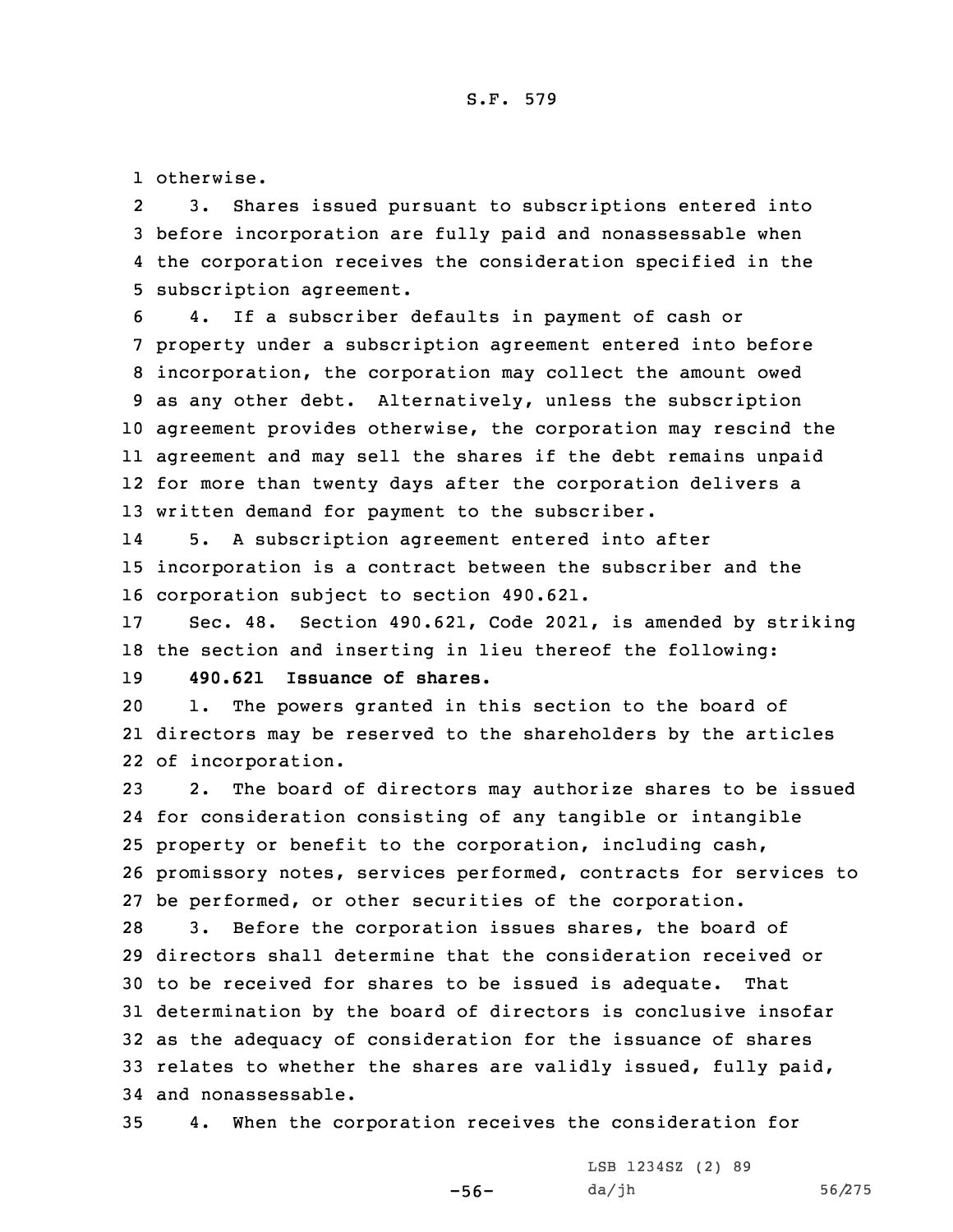1 which the board of directors authorized the issuance of shares, the shares issued therefor are fully paid and nonassessable. 5. The corporation may place in escrow shares issued for <sup>a</sup> contract for future services or benefits or <sup>a</sup> promissory note, or make other arrangements to restrict the transfer of the shares, and may credit distributions in respect of the shares against their purchase price, until the services are performed, the benefits are received, or the note is paid. If the services are not performed, the benefits are not received, or the note is not paid, the shares escrowed or restricted and the distributions credited may be canceled in whole or part. 12 6. *a.* An issuance of shares or other securities convertible into or rights exercisable for shares in <sup>a</sup> transaction or <sup>a</sup> series of integrated transactions requires approval of the shareholders, at <sup>a</sup> meeting at which <sup>a</sup> quorum consisting of <sup>a</sup> majority, or such greater number as the articles of incorporation may prescribe, of the votes entitled to be cast on the matter exists, if all of the following conditions are satisfied:

20 (1) The shares, other securities, or rights are to be issued 21 for consideration other than cash or cash equivalents.

22 (2) The voting power of shares that are issued and issuable as <sup>a</sup> result of the transaction or series of integrated transactions will comprise more than twenty percent of the voting power of the shares of the corporation that were outstanding immediately before the transaction.

27 *b.* For purposes of this subsection, the following shall 28 apply:

 (1) For purposes of determining the voting power of shares issued and issuable as <sup>a</sup> result of <sup>a</sup> transaction or series of integrated transactions, the voting power of shares or other securities convertible into or rights exercisable for shares shall be the greater of the following:

34 (a) The voting power of the shares to be issued.

35 (b) The voting power of the shares that would be outstanding

-57-

LSB 1234SZ (2) 89 da/jh 57/275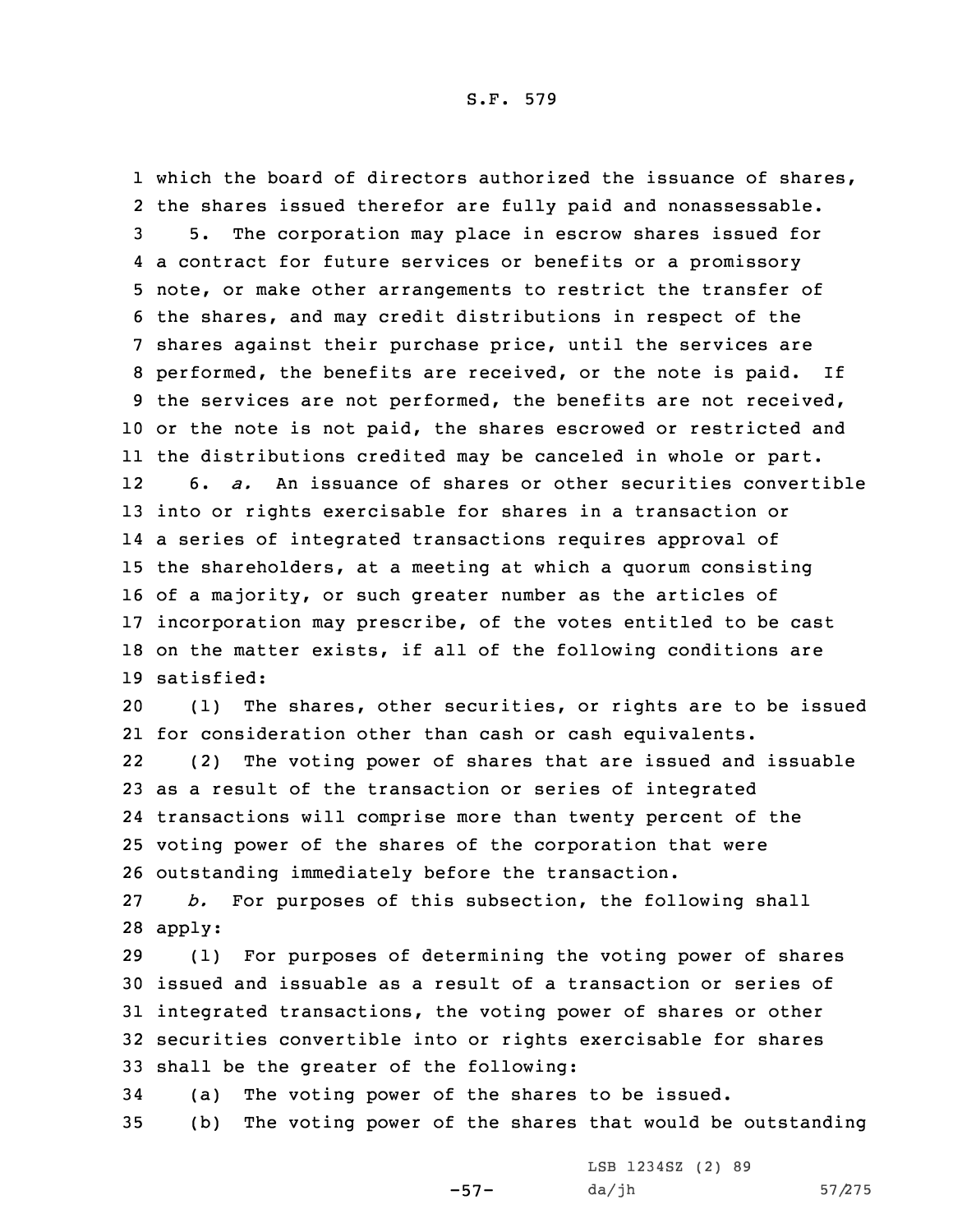S.F. 579

1 after giving effect to the conversion of convertible shares and 2 other securities and the exercise of rights to be issued.

3 (2) <sup>A</sup> series of transactions is integrated only if 4 consummation of one transaction is made contingent on 5 consummation of one or more of the other transactions.

6 Sec. 49. Section 490.622, Code 2021, is amended by striking 7 the section and inserting in lieu thereof the following:

8 **490.622 Liability of shareholders.**

 1. <sup>A</sup> purchaser from <sup>a</sup> corporation of the corporation's own shares is not liable to the corporation or its creditors with respect to the shares except to pay the consideration for which the shares were authorized to be issued or specified in the subscription agreement.

14 2. <sup>A</sup> shareholder of <sup>a</sup> corporation is not personally liable 15 for any liabilities of the corporation, including liabilities 16 arising from acts of the corporation, subject to the following 17 exceptions:

18 *a.* To the extent provided in <sup>a</sup> provision of the articles 19 of incorporation permitted by section 490.202, subsection 2, <sup>20</sup> paragraph *"b"*, subparagraph (5).

21 *b.* <sup>A</sup> shareholder may become personally liable by reason of 22 the shareholder's own acts or conduct.

23 Sec. 50. Section 490.623, Code 2021, is amended by striking 24 the section and inserting in lieu thereof the following:

25 **490.623 Share dividends.**

 1. Unless the articles of incorporation provide otherwise, shares may be issued pro rata and without consideration to the corporation's shareholders or to the shareholders of one or more classes or series of shares. An issuance of shares under this subsection is <sup>a</sup> share dividend.

31 2. Shares of one class or series shall not be issued as <sup>a</sup> 32 share dividend in respect of shares of another class or series 33 unless one or more of the following conditions are met:

34 *a.* The articles of incorporation so authorize.

35 *b.* <sup>A</sup> majority of the votes entitled to be cast by the class

-58-

LSB 1234SZ (2) 89 da/jh 58/275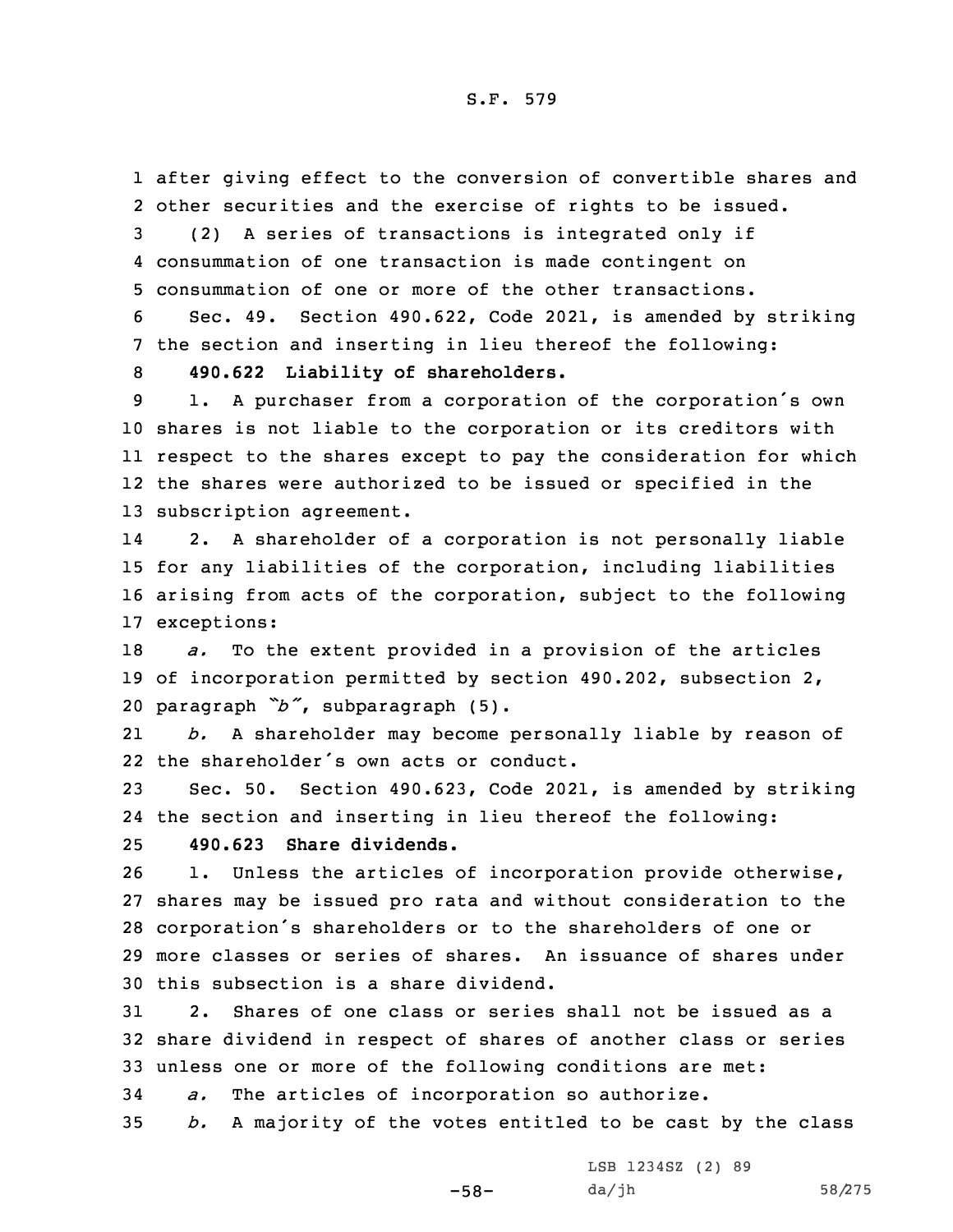1 or series to be issued approve the issue.

2 *c.* There are no outstanding shares of the class or series 3 to be issued.

4 3. The board of directors may fix the record date for determining shareholders entitled to <sup>a</sup> share dividend, which date shall not be retroactive. If the board of directors does not fix the record date for determining shareholders entitled to <sup>a</sup> share dividend, the record date is the date the board of directors authorizes the share dividend.

10 Sec. 51. Section 490.624, Code 2021, is amended by striking 11 the section and inserting in lieu thereof the following:

12**490.624 Share rights, options, warrants, and awards.**

13 1. A corporation may issue rights, options, or warrants for the purchase of shares or other securities of the corporation. The board of directors shall determine the terms and conditions upon which the rights, options, or warrants are issued and the terms, including the consideration for which the shares or other securities are to be issued. The authorization by the board of directors for the corporation to issue such rights, options, or warrants constitutes authorization of the issuance of the shares or other securities for which the rights, options, or warrants are exercisable.

23 2. The terms and conditions of such rights, options, or 24 warrants may include restrictions or conditions that do any of 25 the following:

 *a.* Preclude or limit the exercise, transfer, or receipt of such rights, options, or warrants by any person or persons owning or offering to acquire <sup>a</sup> specified number or percentage of the outstanding shares or other securities of the corporation or by any transferee or transferees of any such person or persons.

32 *b.* Invalidate or void such rights, options, or warrants 33 held by any such person or persons or any such transferee or 34 transferees.

35 3. The board of directors may authorize one or more officers

-59-

LSB 1234SZ (2) 89 da/jh 59/275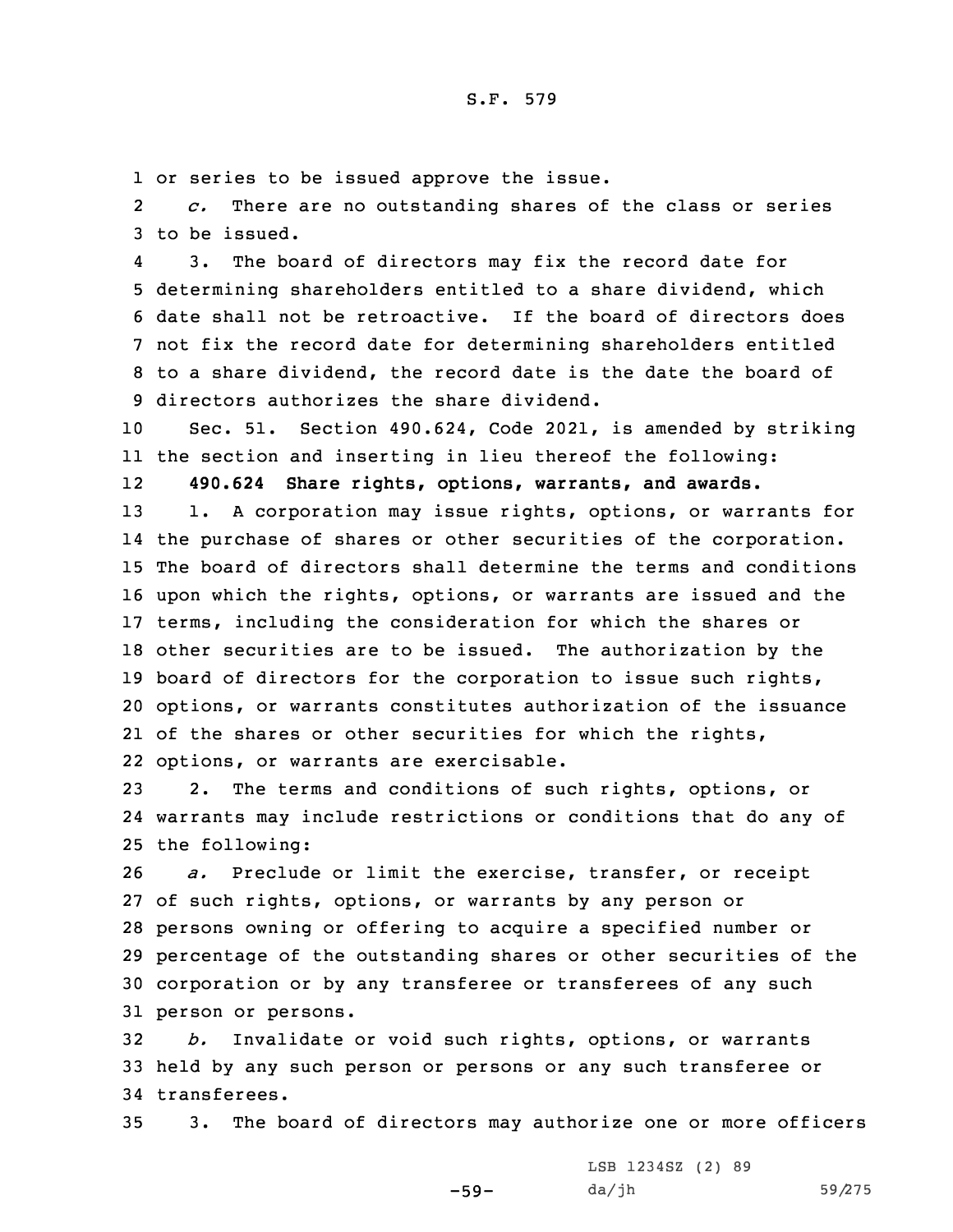1 to do any of the following:

2 *a.* Designate the recipients of rights, options, warrants, 3 or other equity compensation awards that involve the issuance 4 of shares.

 *b.* Determine, within an amount and subject to any other limitations established by the board of directors and, if applicable, the shareholders, the number of such rights, options, warrants, or other equity compensation awards and the terms of such rights, options, warrants, or awards to be received by the recipients, provided that an officer shall not use such authority to designate the officer or any other persons as the board of directors may specify as <sup>a</sup> recipient of such rights, options, warrants, or other equity compensation 14 awards.

15 Sec. 52. Section 490.625, Code 2021, is amended by striking 16 the section and inserting in lieu thereof the following:

17 **490.625 Form and content of certificates.**

18 1. Shares may, but need not, be represented by certificates. Unless this chapter or another statute expressly provides otherwise, the rights and obligations of shareholders are identical regardless of whether their shares are represented by certificates.

23 2. At <sup>a</sup> minimum, each share certificate must state on its 24 face all of the following:

25 *a.* The name of the corporation and that it is organized 26 under the law of this state.

27 *b.* The name of the person to whom issued.

28 *c.* The number and class of shares and the designation of the 29 series, if any, the certificate represents.

 3. *a.* If the corporation is authorized to issue different classes of shares or series of shares within <sup>a</sup> class, the front or back of each certificate must summarize all of the following:

34 (1) The preferences, rights, and limitations applicable to 35 each class and series.

> LSB 1234SZ (2) 89 da/jh 60/275

 $-60-$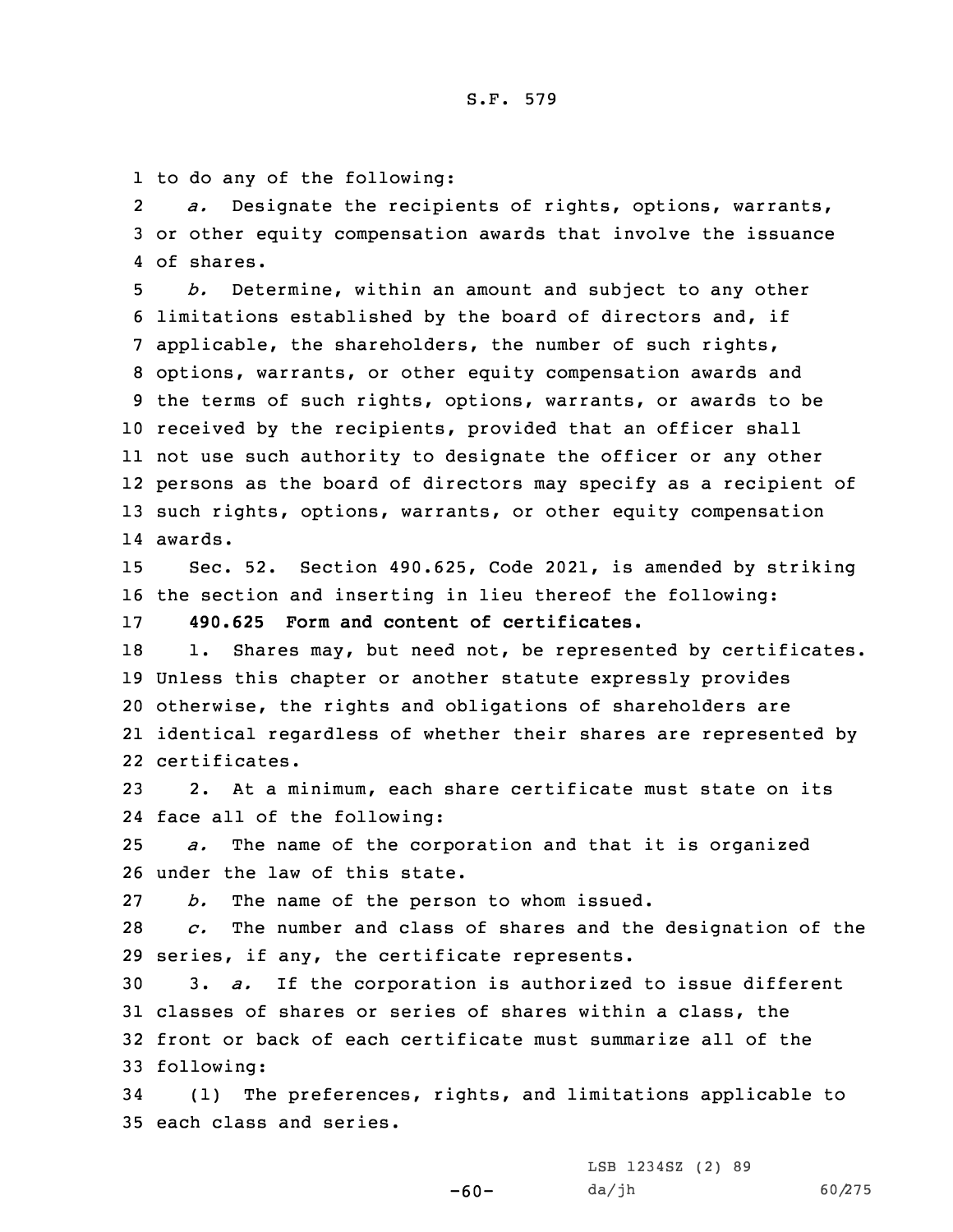S.F. 579

1 (2) Any variations in preferences, rights, and limitations 2 among the holders of the same class or series.

3 (3) The authority of the board of directors to determine the 4 terms of future classes or series.

 *b.* Alternatively, each certificate may state conspicuously on its front or back that the corporation will furnish the shareholder this information on request in writing and without 8 charge.

9 4. Each share certificate must be signed by two officers 10 designated in the bylaws.

11 5. If the person who signed <sup>a</sup> share certificate no longer 12 holds office when the certificate is issued, the certificate 13 is nevertheless valid.

14 Sec. 53. Section 490.626, Code 2021, is amended by striking 15 the section and inserting in lieu thereof the following: 16 **490.626 Shares without certificates.**

 1. Unless the articles of incorporation or bylaws provide otherwise, the board of directors of <sup>a</sup> corporation may authorize the issuance of some or all of the shares of any or all of its classes or series without certificates. The authorization does not affect shares already represented by certificates until they are surrendered to the corporation.

 2. Within <sup>a</sup> reasonable time after the issuance or transfer of shares without certificates, the corporation shall deliver to the shareholder <sup>a</sup> written statement of the information required on certificates by section 490.625, subsections 2 and 3, and, if applicable, section 490.627.

28 Sec. 54. Section 490.627, Code 2021, is amended by striking 29 the section and inserting in lieu thereof the following:

30 **490.627 Restriction on transfer of shares.**

 1. The articles of incorporation, the bylaws, an agreement among shareholders, or an agreement between shareholders and the corporation may impose restrictions on the transfer or registration of transfer of shares of the corporation. A restriction does not affect shares issued before the

-61-

LSB 1234SZ (2) 89 da/jh 61/275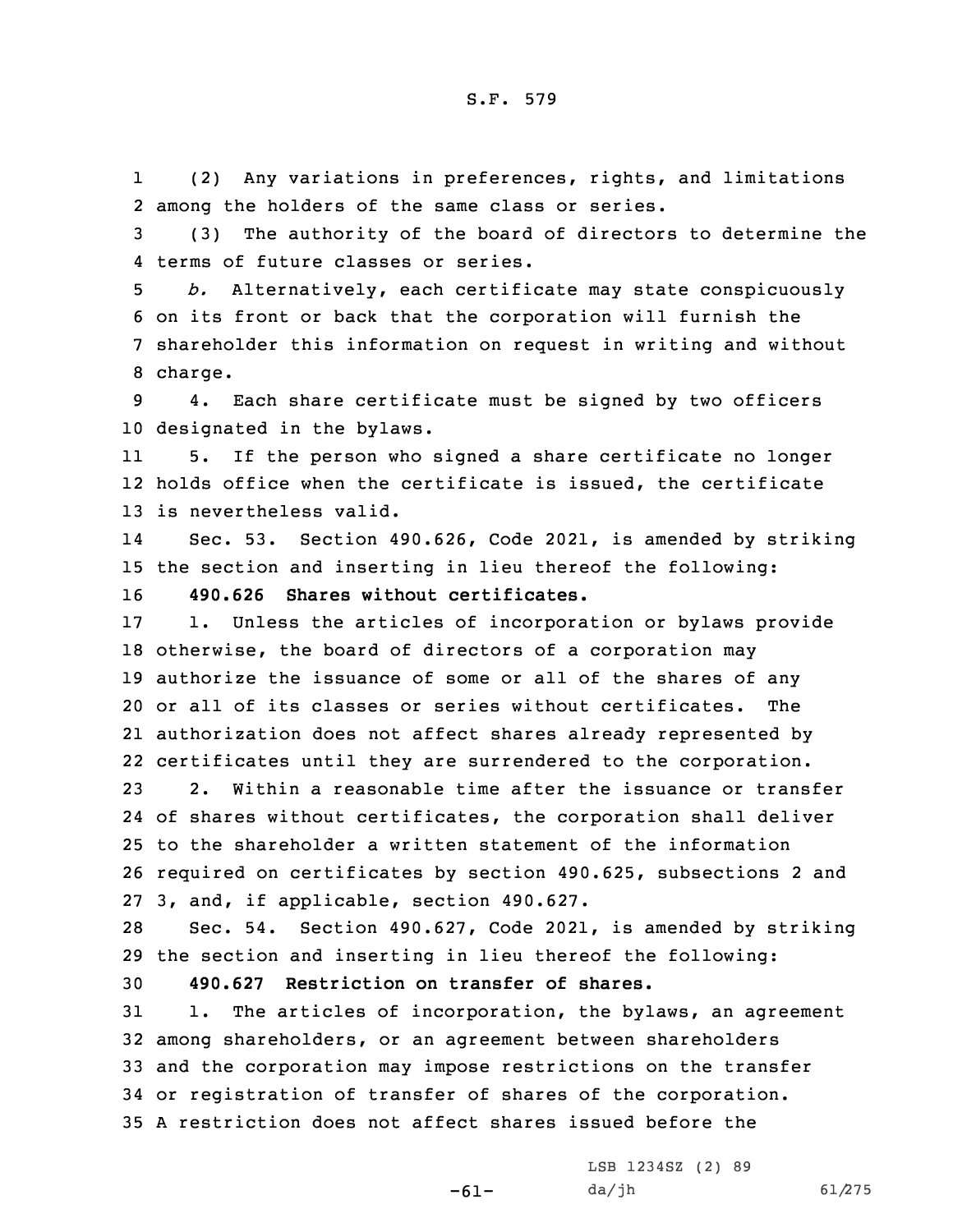1 restriction was adopted unless the holders of the shares are 2 parties to the restriction agreement or voted in favor of the 3 restriction.

4 2. <sup>A</sup> restriction on the transfer or registration of transfer of shares is valid and enforceable against the holder or <sup>a</sup> transferee of the holder if the restriction is authorized by this section and its existence is noted conspicuously on the front or back of the certificate or is contained in the information statement required by section 490.626, subsection 2. Unless so noted, or contained, <sup>a</sup> restriction is not enforceable against <sup>a</sup> person without knowledge of the restriction.

 3. <sup>A</sup> restriction on the transfer or registration of transfer of shares is authorized for any of the following purposes: *a.* To maintain the corporation's status when it is dependent on the number or identity of its shareholders.

17 *b.* To preserve exemptions under federal or state securities 18 law.

19 *c.* For any other reasonable purpose.

20 4. <sup>A</sup> restriction on the transfer or registration of transfer 21 of shares may do any of the following:

22 *a.* Obligate the shareholder first to offer the corporation 23 or other persons, separately, consecutively, or simultaneously, 24 an opportunity to acquire the restricted shares.

25 *b.* Obligate the corporation or other persons, separately, 26 consecutively, or simultaneously, to acquire the restricted 27 shares.

 *c.* Require the corporation, the holders of any class or series of its shares, or other persons to approve the transfer of the restricted shares, if the requirement is not manifestly unreasonable.

32 *d.* Prohibit the transfer of the restricted shares to 33 designated persons or classes of persons, if the prohibition 34 is not manifestly unreasonable.

<sup>35</sup> 5. As used in this section, *"shares"* includes <sup>a</sup> security

 $-62-$ 

LSB 1234SZ (2) 89 da/jh 62/275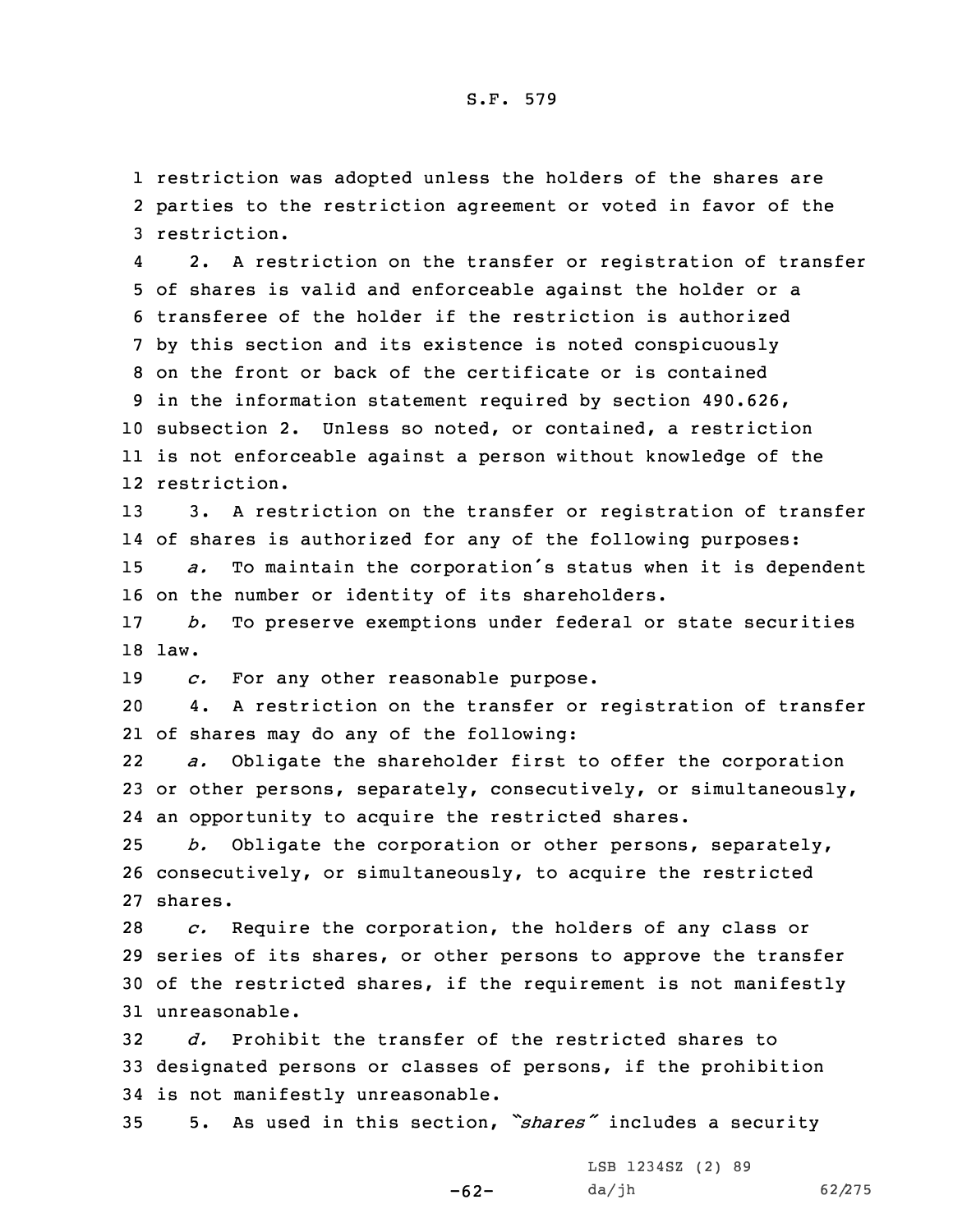1 convertible into or carrying <sup>a</sup> right to subscribe for or 2 acquire shares.

3 Sec. 55. Section 490.630, Code 2021, is amended by striking 4 the section and inserting in lieu thereof the following:

<sup>5</sup> **490.630 Shareholders' preemptive rights.**

6 1. The shareholders of <sup>a</sup> corporation do not have <sup>a</sup> <sup>7</sup> preemptive right to acquire the corporation's unissued shares 8 except to the extent the articles of incorporation so provide.

 2. <sup>A</sup> statement included in the articles of incorporation that "the corporation elects to have preemptive rights", or words of similar effect, means that the following principles apply except to the extent the articles of incorporation expressly provide otherwise:

14 *a.* The shareholders of the corporation have <sup>a</sup> preemptive right, granted on uniform terms and conditions prescribed by the board of directors to provide <sup>a</sup> fair and reasonable opportunity to exercise the right, to acquire proportional amounts of the corporation's unissued shares upon the decision of the board of directors to issue them.

20 *b.* <sup>A</sup> preemptive right may be waived by <sup>a</sup> shareholder. <sup>A</sup> 21 waiver evidenced by <sup>a</sup> writing is irrevocable even though it is 22 not supported by consideration.

23 *c.* There is no preemptive right with respect to any of the 24 following:

25 (1) Shares issued as compensation to directors, officers, 26 employees, or agents of the corporation, its subsidiaries, or 27 its affiliates.

 (2) Shares issued to satisfy conversion or option rights created to provide compensation to directors, officers, employees, or agents of the corporation, its subsidiaries, or its affiliates.

32 (3) Shares authorized in the articles of incorporation 33 that are issued within six months from the effective date of 34 incorporation.

-63-

35 (4) Shares sold otherwise than for cash.

LSB 1234SZ (2) 89 da/jh 63/275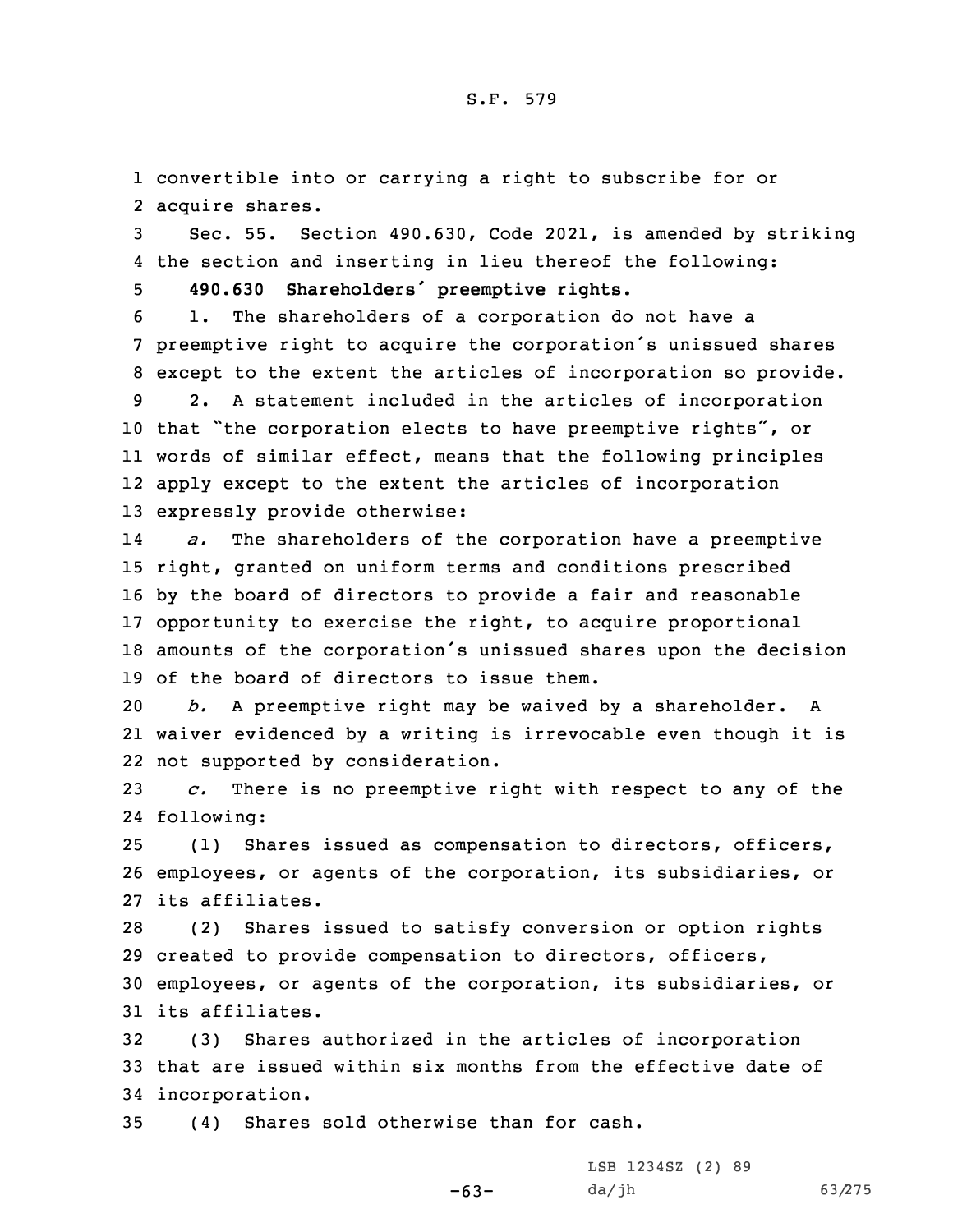1 *d.* Holders of shares of any class or series without voting 2 power but with preferential rights to distributions have no 3 preemptive rights with respect to shares of any class or 4 series.

 *e.* Holders of shares of any class or series with voting power but without preferential rights to distributions have no preemptive rights with respect to shares of any class or series with preferential rights to distributions unless the shares with preferential rights are convertible into or carry <sup>a</sup> right to subscribe for or acquire the shares without preferential 11 rights.

12 *f.* Shares subject to preemptive rights that are not acquired by shareholders may be issued to any person for <sup>a</sup> period of one year after being offered to shareholders at <sup>a</sup> consideration set by the board of directors that is not lower than the consideration set for the exercise of preemptive rights. An offer at <sup>a</sup> lower consideration or after the expiration of one year is subject to the shareholders' preemptive rights.

<sup>19</sup> 3. As used in this section, *"shares"* includes <sup>a</sup> security 20 convertible into or carrying <sup>a</sup> right to subscribe for or 21 acquire shares.

22 Sec. 56. Section 490.640, Code 2021, is amended by striking 23 the section and inserting in lieu thereof the following:

24**490.640 Distribution to shareholders.**

 1. <sup>A</sup> board of directors may authorize and the corporation may make distributions to its shareholders subject to restriction by the articles of incorporation and the limitation in subsection 3.

 2. The board of directors may fix the record date for determining shareholders entitled to <sup>a</sup> distribution, which date shall not be retroactive. If the board of directors does not fix <sup>a</sup> record date for determining shareholders entitled to <sup>a</sup> distribution, other than one involving <sup>a</sup> purchase, redemption, or other acquisition of the corporation's shares, the record date is the date the board of directors authorizes

-64-

LSB 1234SZ (2) 89 da/jh 64/275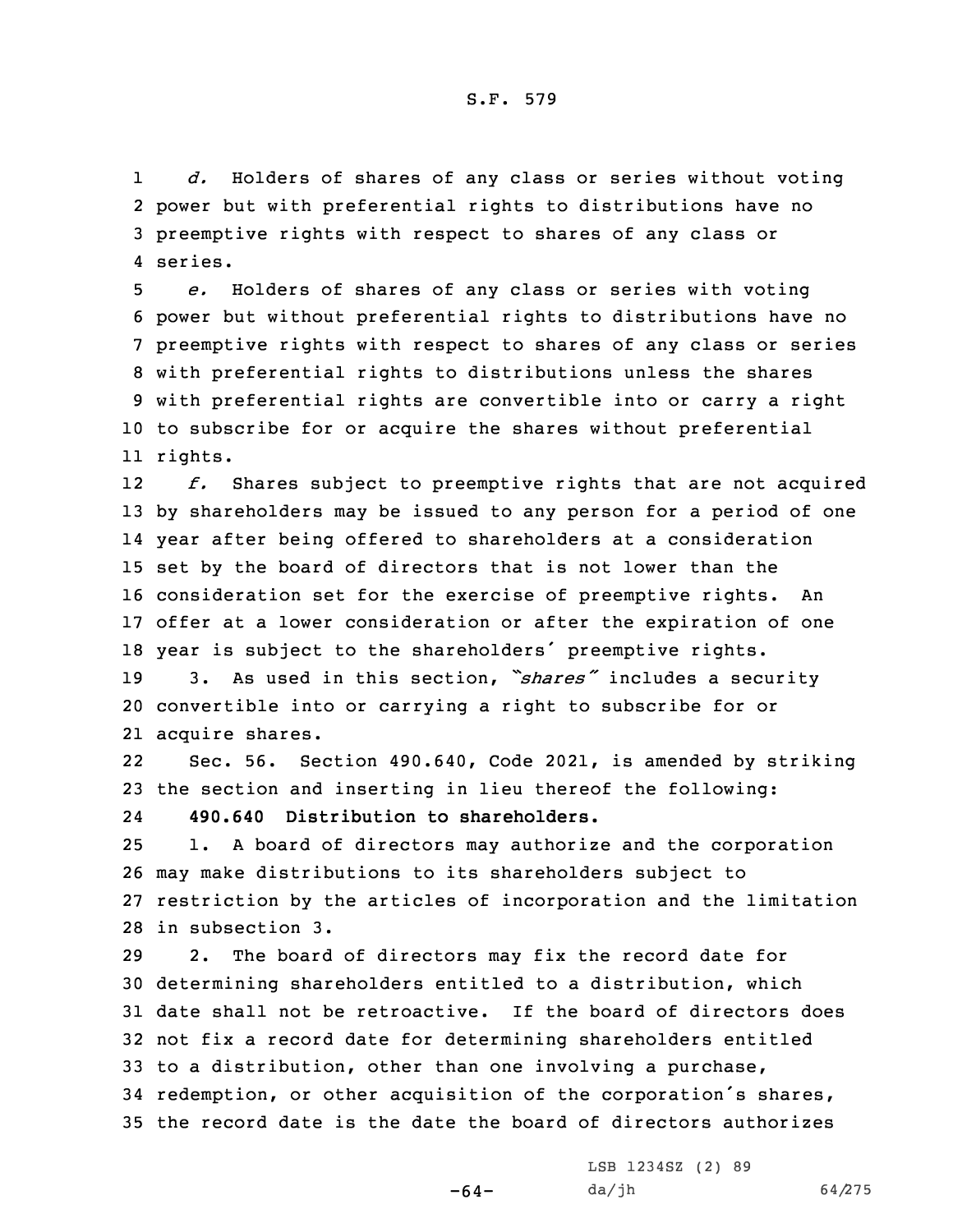1 the distribution.

2 3. <sup>A</sup> distribution shall not be made if, after giving it 3 effect, any of the following would result:

4 *a.* The corporation would not be able to pay its debts as 5 they become due in the usual course of business.

 *b.* The corporation's total assets would be less than the sum of its total liabilities plus, unless the articles of incorporation permit otherwise, the amount that would be needed, if the corporation were to be dissolved at the time of the distribution, to satisfy the preferential rights upon dissolution of shareholders whose preferential rights are superior to those receiving the distribution.

 4. The board of directors may base <sup>a</sup> determination that <sup>a</sup> distribution is not prohibited under subsection 3 either on financial statements prepared on the basis of accounting practices and principles that are reasonable in the circumstances or on <sup>a</sup> fair valuation or other method that is reasonable in the circumstances.

19 5. Except as provided in subsection 7, the effect of <sup>a</sup> 20 distribution under subsection 3 is measured as follows:

21 *a.* In the case of distribution by purchase, redemption, 22 or other acquisition of the corporation's shares, as of the 23 earlier of the following:

24 (1) The date cash or other property is transferred or debt 25 to <sup>a</sup> shareholder is incurred by the corporation.

26 (2) The date the shareholder ceases to be <sup>a</sup> shareholder with 27 respect to the acquired shares.

28 *b.* In the case of any other distribution of indebtedness, as 29 of the date the indebtedness is distributed.

30 *c.* In all other cases, as of the following:

31 (1) The date the distribution is authorized if the payment 32 occurs within one hundred twenty days after the date of 33 authorization.

34 (2) The date the payment is made if it occurs more than one 35 hundred twenty days after the date of authorization.

-65-

LSB 1234SZ (2) 89 da/jh 65/275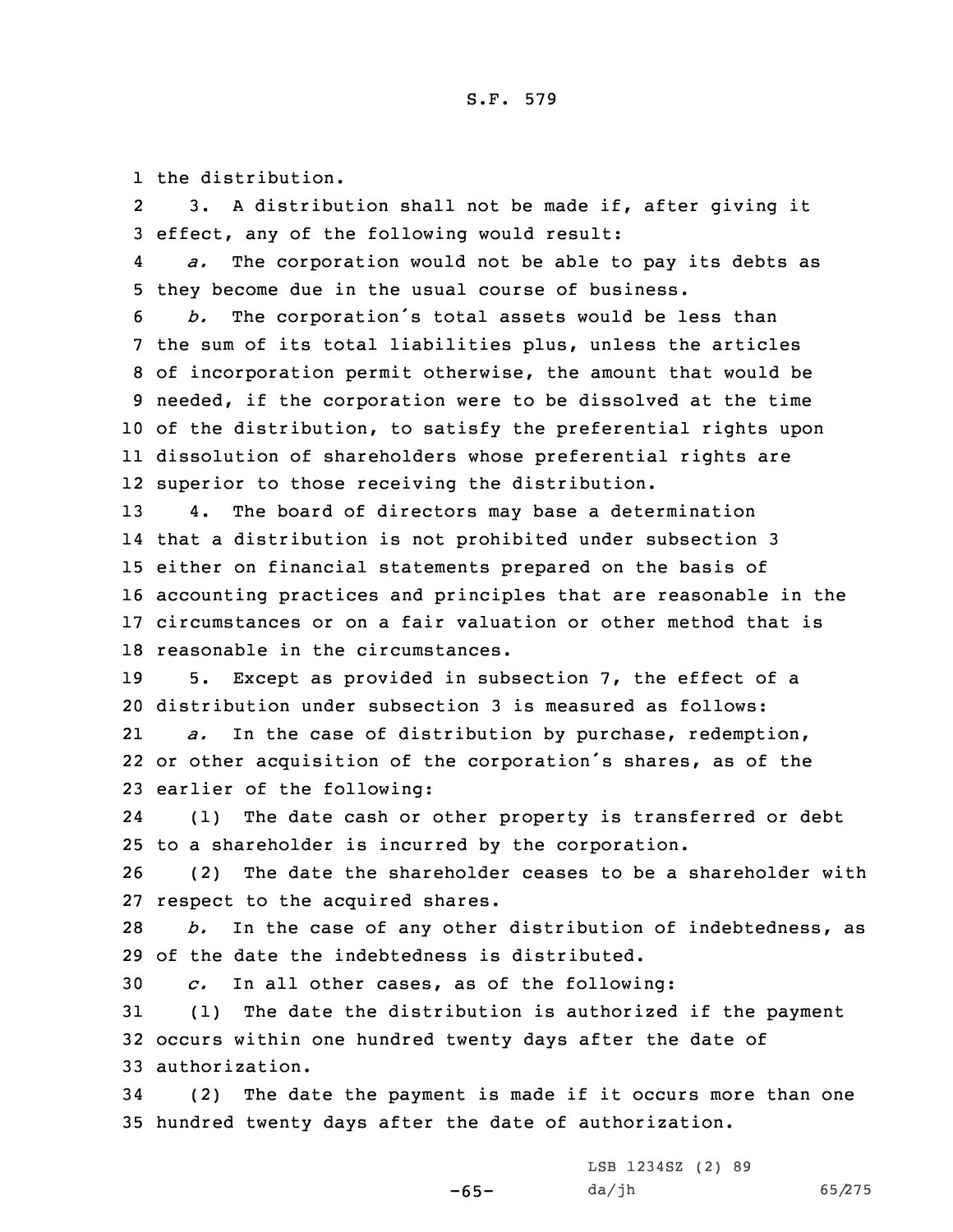1 6. <sup>A</sup> corporation's indebtedness to <sup>a</sup> shareholder incurred by reason of <sup>a</sup> distribution made in accordance with this section is at parity with the corporation's indebtedness to its general, unsecured creditors except to the extent subordinated by agreement.

 7. Indebtedness of <sup>a</sup> corporation, including indebtedness issued as <sup>a</sup> distribution, is not considered <sup>a</sup> liability for purposes of determinations under subsection 3 if its terms provide that payment of principal and interest are made only if and to the extent that payment of <sup>a</sup> distribution to shareholders could then be made under this section. If such indebtedness is issued as <sup>a</sup> distribution, each payment of principal or interest is treated as <sup>a</sup> distribution, the effect of which is measured on the date the payment is actually made. 8. This section shall not apply to distributions in liquidation under subchapter XIV.

17 Sec. 57. Section 490.701, Code 2021, is amended by striking 18 the section and inserting in lieu thereof the following: 19 **490.701 Annual meeting.**

 1. Unless directors are elected by written consent in lieu of an annual meeting as permitted by section 490.704, <sup>a</sup> corporation shall hold <sup>a</sup> meeting of shareholders annually, at <sup>a</sup> time stated in or fixed in accordance with the bylaws, at which directors shall be elected.

 2. Unless the board of directors determines to hold the meeting solely by means of remote communication in accordance with section 490.709, subsection 3, annual meetings may be held as follows:

29 *a.* In or out of this state at the place stated in or fixed 30 in accordance with the bylaws.

31 *b.* If no place is stated in or fixed in accordance with the <sup>32</sup> bylaws, at the corporation's principal office.

33 3. The failure to hold an annual meeting at the time stated <sup>34</sup> in or fixed in accordance with <sup>a</sup> corporation's bylaws does not 35 affect the validity of any corporate action.

-66-

LSB 1234SZ (2) 89 da/jh 66/275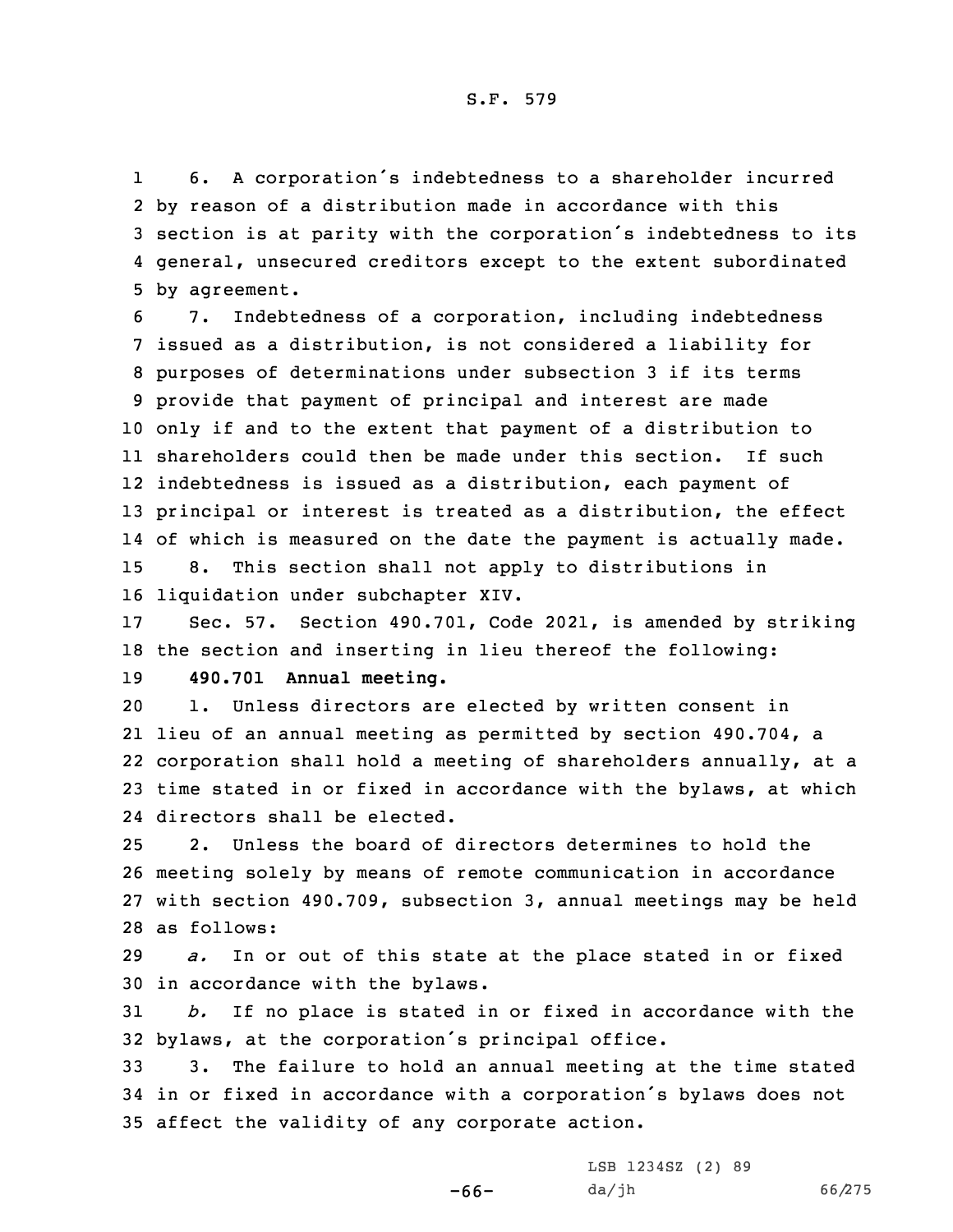1 Sec. 58. Section 490.702, subsections 1 through 4, Code 2 2021, are amended by striking the subsections and inserting in 3 lieu thereof the following:

4 1. Except as provided in subsection 5, <sup>a</sup> corporation shall 5 hold <sup>a</sup> special meeting of shareholders upon the occurrence of 6 any of the following:

7 *a.* On call of its board of directors or the person or 8 persons authorized to do so by the articles of incorporation 9 or bylaws.

 *b.* If the shareholders holding at least ten percent of all the votes entitled to be cast on an issue proposed to be considered at the proposed special meeting sign, date, and deliver to the corporation one or more written demands for the meeting describing the purpose or purposes for which it is to be held, provided that the articles of incorporation may fix <sup>a</sup> lower percentage or <sup>a</sup> higher percentage not exceeding twenty-five percent of all the votes entitled to be cast on any issue proposed to be considered. Unless otherwise provided in the articles of incorporation, <sup>a</sup> written demand for <sup>a</sup> special meeting may be revoked by <sup>a</sup> writing to that effect received by the corporation before the receipt by the corporation of demands sufficient in number to require the holding of <sup>a</sup> special meeting.

24 2. If not otherwise fixed under section 490.703 or 490.707, the record date for determining shareholders entitled to demand <sup>a</sup> special meeting shall be the first date on which <sup>a</sup> signed shareholder demand is delivered to the corporation. No written demand for <sup>a</sup> special meeting shall be effective unless, within sixty days of the earliest date on which such <sup>a</sup> demand delivered to the corporation as required by this section was signed, written demands signed by shareholders holding at least the percentage of votes specified in or fixed in accordance with subsection 1, paragraph *"b"*, have been delivered to the corporation.

35 3. Unless the board of directors determines to hold the

-67-

LSB 1234SZ (2) 89 da/jh 67/275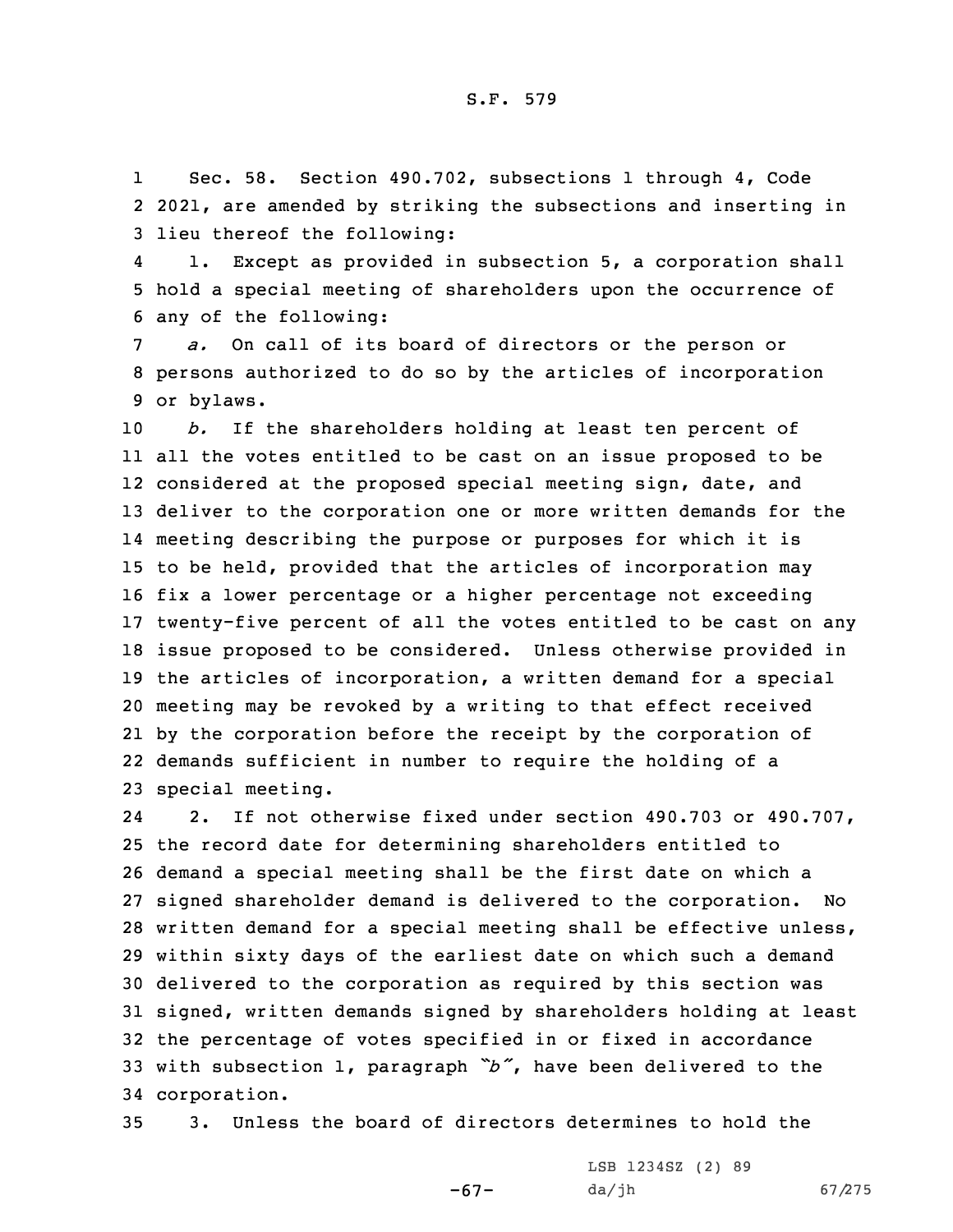1 meeting solely by remote participation in accordance with 2 section 490.709, subsection 3, special meetings of shareholders 3 may be held as follows:

4 *a.* In or out of this state at the place stated in or fixed 5 in accordance with the bylaws.

6 *b.* If no place is so stated in or fixed in accordance with <sup>7</sup> the bylaws, at the corporation's principal office.

8 4. Only business within the purpose or purposes described in 9 the meeting notice required by section 490.705, subsection 3, 10 may be conducted at <sup>a</sup> special meeting of shareholders.

11 Sec. 59. Section 490.702, subsection 5, Code 2021, is 12 amended to read as follows:

13 5. Notwithstanding [subsections](https://www.legis.iowa.gov/docs/code/2021/490.702.pdf) 1 through 4, a public 14 corporation that has <sup>a</sup> class of equity securities registered 15 pursuant to section 12 of the federal Securities Exchange Act 16 of 1934 is required to hold <sup>a</sup> special meeting only upon the 17 occurrence of either any of the following:

18 *a.* On call of its board of directors or the person or 19 persons authorized to call <sup>a</sup> special meeting by the articles of 20 incorporation or bylaws.

21 *b.* If the holders of at least fifty percent of all the votes 22 entitled to be cast on any issue proposed to be considered at 23 the proposed special meeting sign, date, and deliver to the 24 corporation's secretary one or more written demands for the 25 meeting describing the purpose or purposes for which it is to 26 be held.

27 Sec. 60. Section 490.703, Code 2021, is amended by striking 28 the section and inserting in lieu thereof the following:

29 **490.703 Court-ordered meeting.**

 1. The district court of the county where <sup>a</sup> corporation's principal office, or, if none in this state, its registered office, is located may summarily order <sup>a</sup> meeting to be held pursuant to any of the following:

34 *a.* On application of any shareholder of the corporation if 35 an annual meeting was not held or action by written consent in

-68-

LSB 1234SZ (2) 89 da/jh 68/275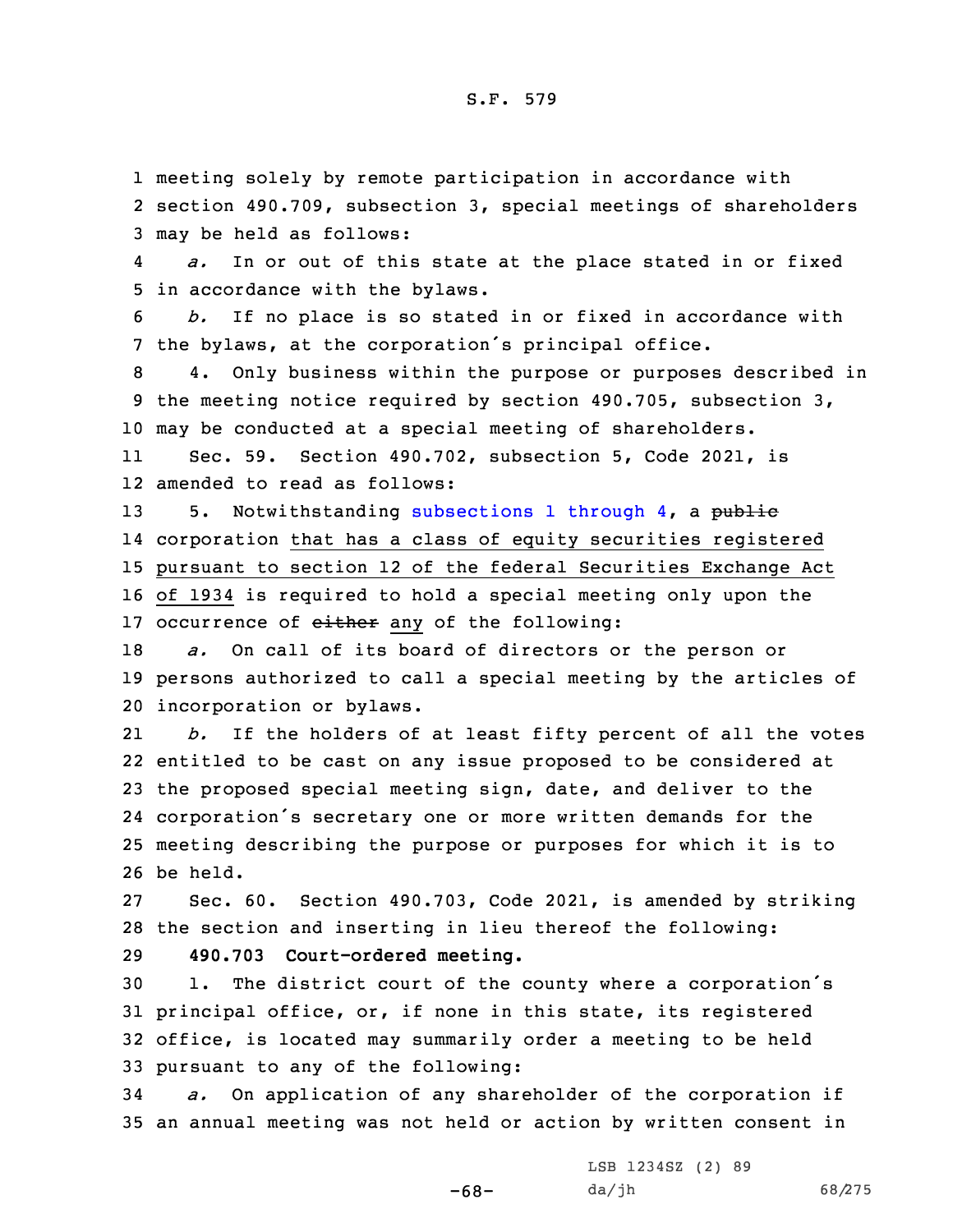1 lieu of an annual meeting did not become effective within the 2 earlier of six months after the end of the corporation's fiscal 3 year or fifteen months after its last annual meeting.

4 *b.* On application of one or more shareholders who signed <sup>a</sup> 5 demand for <sup>a</sup> special meeting valid under section 490.702 if any 6 of the following applies:

7 (1) Notice of the special meeting was not given within 8 thirty days after the first day on which the requisite number 9 of such demands have been delivered to the corporation.

10 (2) The special meeting was not held in accordance with the 11 notice.

12 2. The court may fix the time and place of the meeting, 13 determine the shares entitled to participate in the meeting, specify <sup>a</sup> record date or dates for determining shareholders entitled to notice of and to vote at the meeting, prescribe the form and content of the meeting notice, fix the quorum required for specific matters to be considered at the meeting, or direct that the shares represented at the meeting constitute <sup>a</sup> quorum for action on those matters, and enter other orders necessary to accomplish the purpose or purposes of the meeting.

21 3. For purposes of subsection 1, paragraph *"a"*, 22 "*shareholder"* means <sup>a</sup> record shareholder, <sup>a</sup> beneficial 23 shareholder, and an unrestricted voting trust beneficial owner. 24 Sec. 61. Section 490.704, Code 2021, is amended by striking 25 the section and inserting in lieu thereof the following: 26 **490.704 Action without meeting.**

 1. Unless otherwise provided in the articles of incorporation, any action required or permitted by this chapter to be taken at <sup>a</sup> shareholders' meeting may be taken without <sup>a</sup> meeting or vote, and, except as provided in subsection 5, without prior notice, if one or more written consents bearing the date of signature and describing the action taken are signed by the holders of outstanding shares having not less than ninety percent of the votes entitled to be cast at <sup>a</sup> meeting at which all shares entitled to vote on the action were

-69-

LSB 1234SZ (2) 89 da/jh 69/275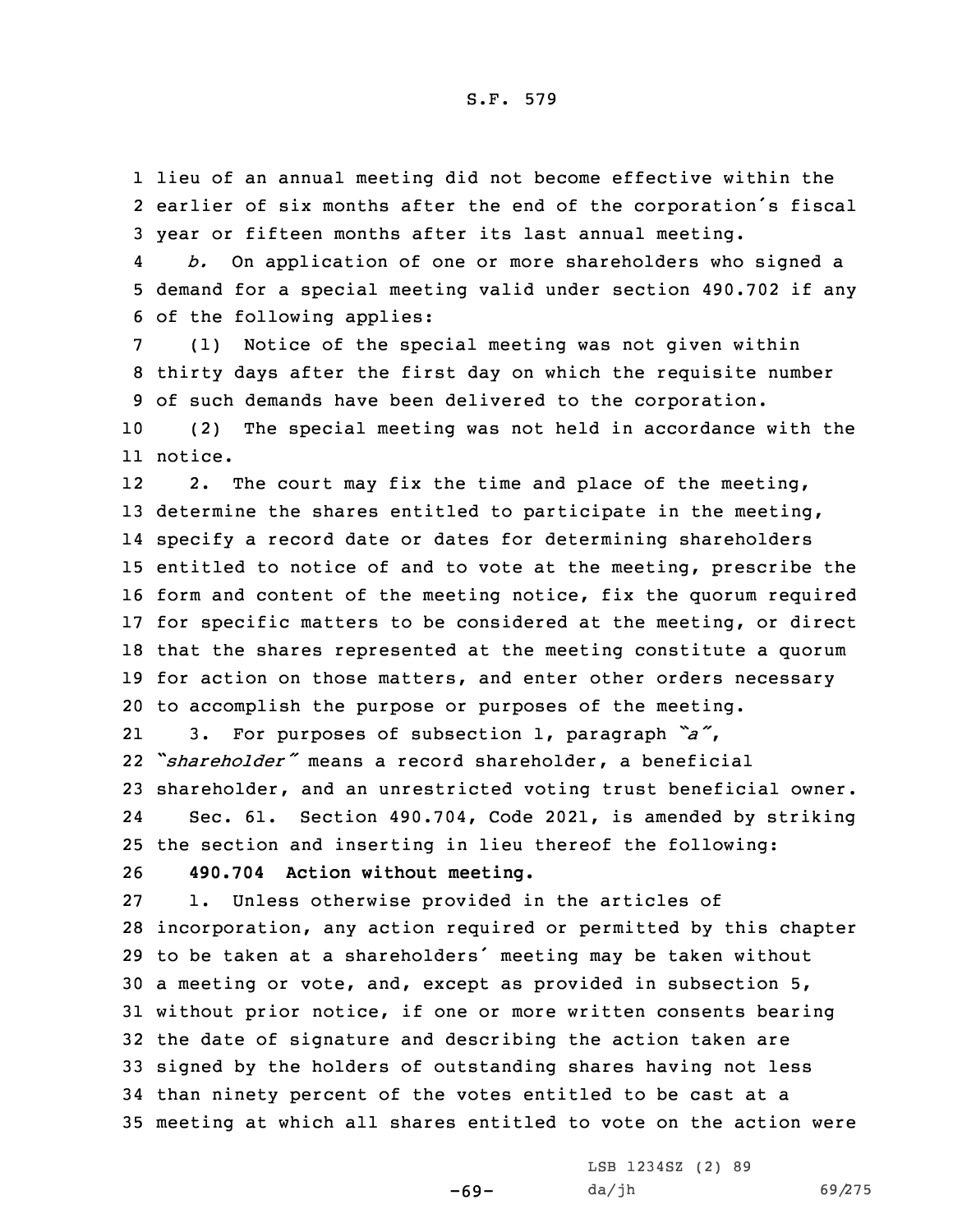present and voted, and are delivered to the corporation for inclusion in the minutes or filing with the corporate records. 2. Except in the case of <sup>a</sup> corporation that has <sup>a</sup> class of equity securities registered pursuant to section 12 of the federal Securities Exchange Act of 1934, the articles of incorporation may provide that any action required or permitted by this chapter to be taken at <sup>a</sup> shareholders' meeting may be taken without <sup>a</sup> meeting, and without prior notice, if consents in writing setting forth the action so taken are signed by the holders of outstanding shares having not less than the minimum number of votes that would be required to authorize or take the action at <sup>a</sup> meeting at which all shares entitled 13 to vote on the action were present and voted. However, if a corporation's articles of incorporation authorize shareholders to cumulate their votes when electing directors pursuant to section 490.728, directors shall not be elected by less than unanimous written consent. A written consent must bear the date of signature of the shareholder who signs the consent and be delivered to the corporation for filing by the corporation with the minutes or corporate records.

21 3. If not otherwise fixed under section 490.707 and if prior action by the board of directors is not required respecting the action to be taken without <sup>a</sup> meeting, the record date for determining the shareholders entitled to take action without <sup>a</sup> meeting shall be the first date on which <sup>a</sup> signed written consent is delivered to the corporation. If not otherwise fixed under section 490.707, and if prior action by the board of directors is required respecting the action to be taken without <sup>a</sup> meeting, the record date shall be the close of business on the day the resolution of the board of directors taking such prior action is adopted. No written consent shall be effective to take the corporate action referred to therein unless, within sixty days of the earliest date on which <sup>a</sup> consent delivered to the corporation as required by this section was signed, written consents signed by sufficient

 $-70-$ 

LSB 1234SZ (2) 89 da/jh 70/275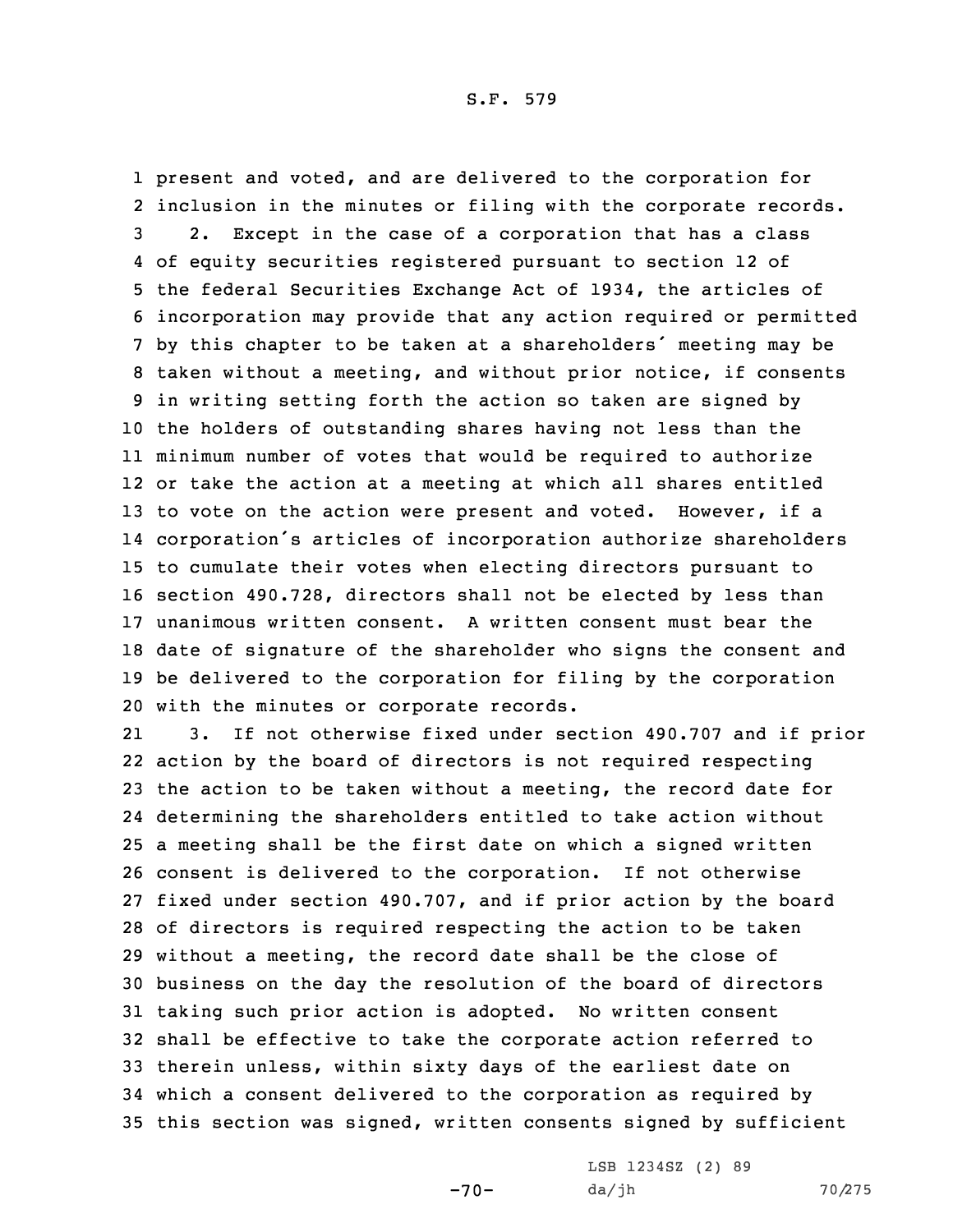shareholders to take the action have been delivered to the corporation. <sup>A</sup> written consent may be revoked by <sup>a</sup> writing to that effect delivered to the corporation before unrevoked written consents sufficient in number to take the corporate action have been delivered to the corporation.

 4. <sup>A</sup> consent signed pursuant to the provisions of this section has the effect of <sup>a</sup> vote taken at <sup>a</sup> meeting and may be described as such in any document. Unless the articles of incorporation, bylaws, or <sup>a</sup> resolution of the board of directors provides for <sup>a</sup> reasonable delay to permit tabulation of written consents, the action taken by written consent shall be effective when written consents signed by sufficient shareholders to take the action have been delivered to the corporation.

 5. *a.* If this chapter requires that notice of <sup>a</sup> proposed action be given to nonvoting shareholders and the action is to be taken by written consent of the voting shareholders, the corporation shall give its nonvoting shareholders written notice of the action not more than ten days after any of the following:

21 (1) Written consents sufficient to take the action have been 22 delivered to the corporation.

23 (2) Such later date that tabulation of consents is completed 24 pursuant to an authorization under subsection 4.

 *b.* The notice must reasonably describe the action taken and contain or be accompanied by the same material that, under any provision of this chapter, would have been required to be sent to nonvoting shareholders in <sup>a</sup> notice of <sup>a</sup> meeting at which the proposed action would have been submitted to the shareholders for action.

 6. *a.* If action is taken by less than unanimous written consent of the voting shareholders, the corporation shall give its nonconsenting voting shareholders written notice of the action not more than ten days after any of the following: (1) Written consents sufficient to take the action have been

-71-

LSB 1234SZ (2) 89 da/jh 71/275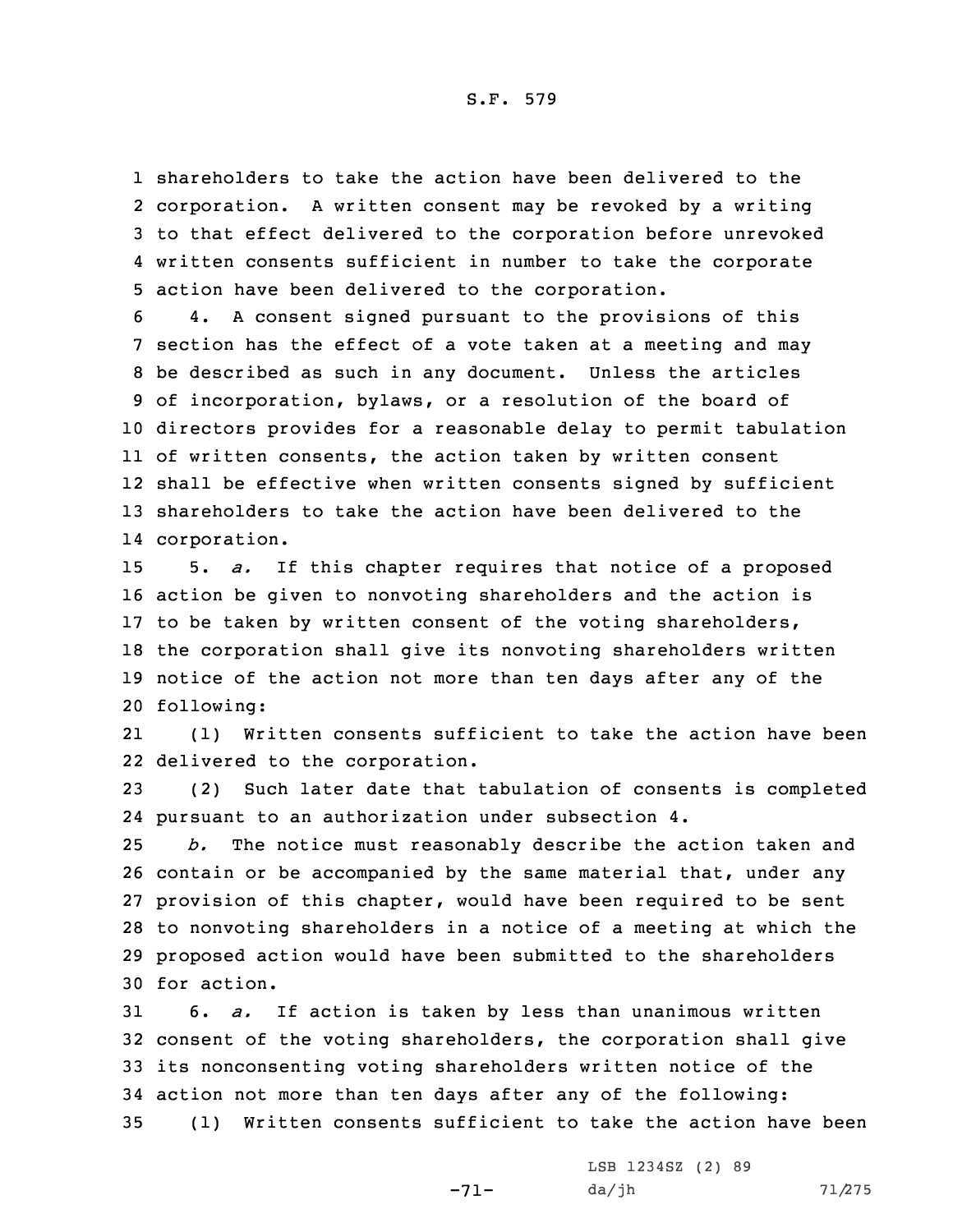1 delivered to the corporation.

2 (2) Such later date that tabulation of consents is completed 3 pursuant to an authorization under subsection 4.

4 *b.* The notice must reasonably describe the action taken 5 and contain or be accompanied by the same material that, under 6 any provision of this chapter, would have been required to be 7 sent to voting shareholders in <sup>a</sup> notice of <sup>a</sup> meeting at which 8 the action would have been submitted to the shareholders for 9 action.

 7. The notice requirements in subsections 5 and 6 shall not delay the effectiveness of actions taken by written consent, and <sup>a</sup> failure to comply with such notice requirements shall not invalidate actions taken by written consent, provided that this subsection shall not be deemed to limit judicial power to fashion any appropriate remedy in favor of <sup>a</sup> shareholder adversely affected by <sup>a</sup> failure to give such notice within the required time period.

18 Sec. 62. Section 490.705, Code 2021, is amended by striking 19 the section and inserting in lieu thereof the following: 20 **490.705 Notice of meeting.**

21 1. <sup>A</sup> corporation shall notify shareholders of the date, time, and place of each annual and special shareholders' meeting no fewer than ten nor more than sixty days before the meeting date. If the board of directors has authorized participation by means of remote communication pursuant to section 490.709 for holders of any class or series of shares, the notice to the holders of such class or series of shares must describe the means of remote communication to be used. The notice must include the record date for determining the shareholders entitled to vote at the meeting, if such date is different from the record date for determining shareholders entitled to notice of the meeting. Unless this chapter or the articles of incorporation require otherwise, the corporation is required to give notice only to shareholders entitled to vote at the meeting as of the record date for determining the

-72-

LSB 1234SZ (2) 89 da/jh 72/275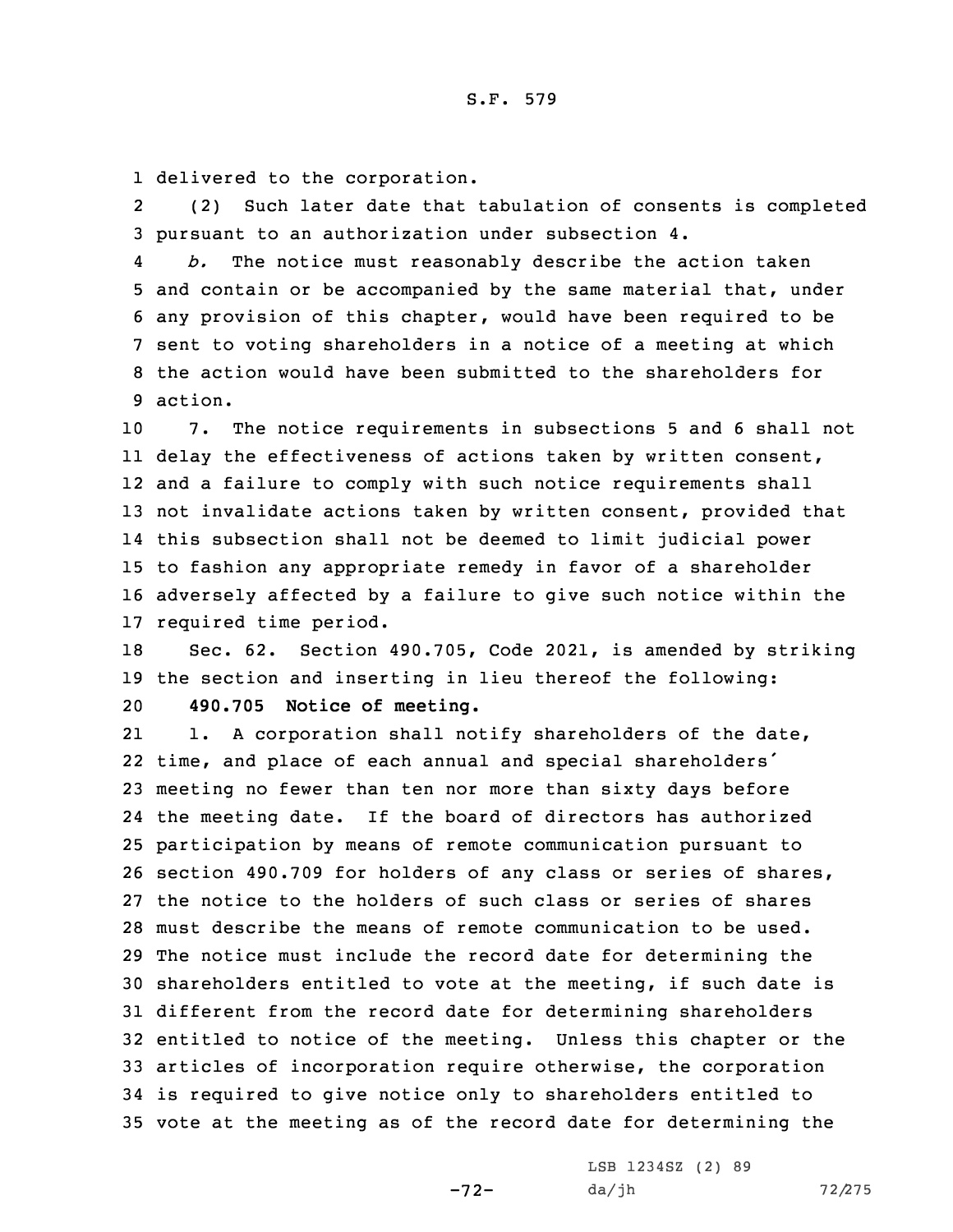1 shareholders entitled to notice of the meeting.

2 2. Unless this chapter or the articles of incorporation 3 require otherwise, the notice of an annual meeting of 4 shareholders need not include <sup>a</sup> description of the purpose or 5 purposes for which the meeting is called.

6 3. Notice of <sup>a</sup> special meeting of shareholders must include 7 <sup>a</sup> description of the purpose or purposes for which the meeting 8 is called.

 4. If not otherwise fixed under section 490.703 or 490.707, the record date for determining shareholders entitled to notice of and to vote at an annual or special shareholders' meeting is the day before the first notice is delivered to shareholders. 5. Unless the bylaws require otherwise, if an annual or special shareholders' meeting is adjourned to <sup>a</sup> different date, time, or place, if any, notice need not be given of the new date, time, or place, if any, if the new date, time, or place, if any, is announced at the meeting before adjournment. However, if <sup>a</sup> new record date for the adjourned meeting is or must be fixed under section 490.707, notice of the adjourned meeting shall be given under this section to shareholders entitled to vote at such adjourned meeting as of the record date fixed for notice of such adjourned meeting.

23 Sec. 63. Section 490.706, Code 2021, is amended by striking 24 the section and inserting in lieu thereof the following:

25 **490.706 Waiver of notice.**

 1. <sup>A</sup> shareholder may waive any notice required by this chapter, or the articles of incorporation or bylaws, before or after the date and time stated in the notice. The waiver must be in writing, be signed by the shareholder entitled to the notice, and be delivered to the corporation for filing by the corporation with the minutes or corporate records.

<sup>32</sup> 2. <sup>A</sup> shareholder's attendance at <sup>a</sup> meeting does all of the 33 following:

34 *a.* Waives objection to lack of notice or defective notice 35 of the meeting, unless the shareholder at the beginning of the

-73-

LSB 1234SZ (2) 89 da/jh 73/275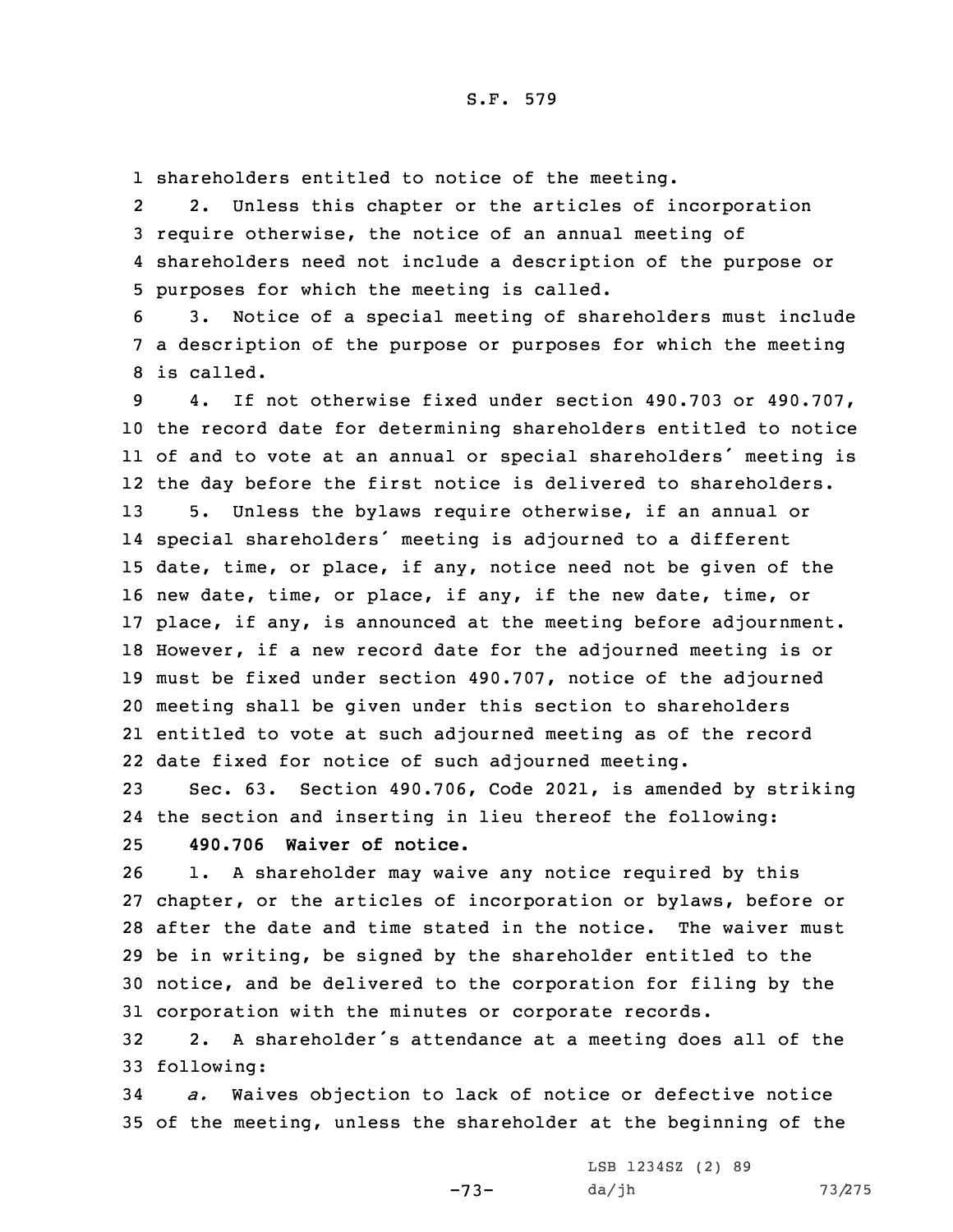1 meeting objects to holding the meeting or transacting business 2 at the meeting.

 *b.* Waives objection to consideration of <sup>a</sup> particular matter at the meeting that is not within the purpose or purposes described in the meeting notice, unless the shareholder objects to considering the matter when it is presented.

7 Sec. 64. Section 490.707, Code 2021, is amended by striking 8 the section and inserting in lieu thereof the following:

9 **490.707 Record date for meeting.**

 1. The bylaws may fix or provide the manner of fixing the record date or dates for one or more voting groups to determine the shareholders entitled to notice of <sup>a</sup> shareholders' meeting, to demand <sup>a</sup> special meeting, to vote, or to take any other action. If the bylaws do not fix or provide for fixing <sup>a</sup> record date, the board of directors may fix the record date.

16 2. A record date fixed under this section shall not be more 17 than seventy days before the meeting or action requiring <sup>a</sup> 18 determination of shareholders and shall not be retroactive.

 3. A determination of shareholders entitled to notice of or to vote at <sup>a</sup> shareholders' meeting is effective for any adjournment of the meeting unless the board of directors fixes <sup>a</sup> new record date or dates, which it shall do if the meeting is adjourned to <sup>a</sup> date more than one hundred twenty days after the date fixed for the original meeting.

 4. If <sup>a</sup> court orders <sup>a</sup> meeting adjourned to <sup>a</sup> date more than one hundred twenty days after the date fixed for the original meeting, it may provide that the original record date or dates continue in effect or it may fix <sup>a</sup> new record date or dates. 5. The record date or dates for <sup>a</sup> shareholders' meeting fixed by or in the manner provided in the bylaws or by the board of directors shall be the record date for determining shareholders entitled both to notice of and to vote at the shareholders' meeting unless, in the case of <sup>a</sup> record date fixed by the board of directors and to the extent not prohibited by the bylaws, the board, at the time it fixes the

-74-

LSB 1234SZ (2) 89 da/jh 74/275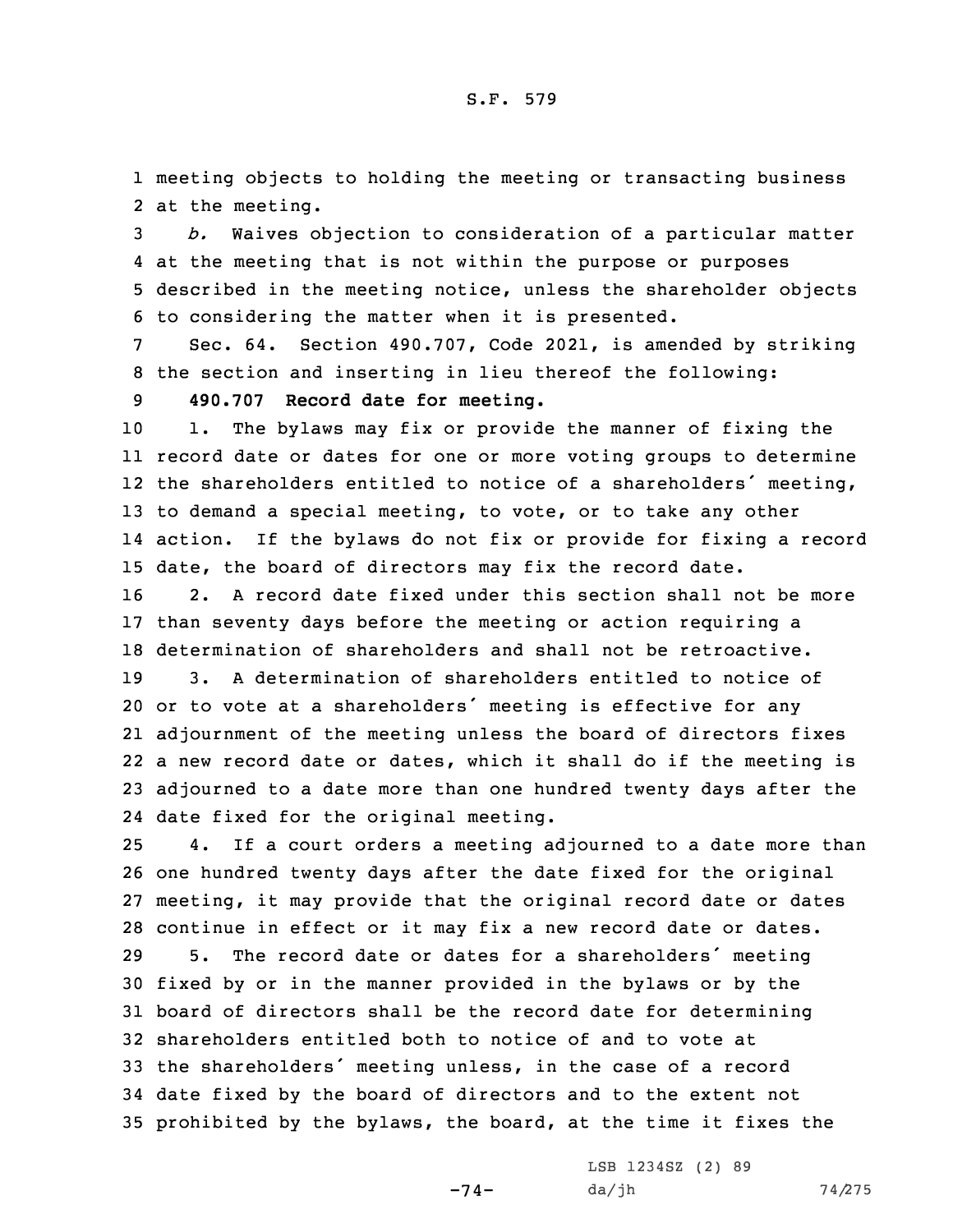S.F. 579

1 record date for shareholders entitled to notice of the meeting, 2 fixes <sup>a</sup> later record date on or before the date of the meeting 3 to determine the shareholders entitled to vote at the meeting. 4 Sec. 65. Section 490.708, Code 2021, is amended by striking 5 the section and inserting in lieu thereof the following:

6 **490.708 Conduct of meeting.**

 1. At each meeting of shareholders, <sup>a</sup> chair shall preside. The chair shall be appointed as provided in the bylaws or, in the absence of such provision, by the board of directors. 2. The chair, unless the articles of incorporation or bylaws provide otherwise, shall determine the order of business and shall have the authority to establish rules for the conduct of the meeting.

14 3. Any rules adopted for, and the conduct of, the meeting 15 shall be fair to shareholders.

 4. The chair of the meeting shall announce at the meeting when the polls close for each matter voted upon. If no announcement is made, the polls shall be deemed to have closed upon the final adjournment of the meeting. After the polls close, no ballots, proxies, or votes nor any revocations or changes to such ballots, proxies, or votes may be accepted. 22 Sec. 66. Section 490.709, Code 2021, is amended by striking the section and inserting in lieu thereof the following:

24**490.709 Remote participation in shareholders' meetings.**

 1. Shareholders of any class or series of shares may participate in any meeting of shareholders by means of remote communication to the extent the board of directors authorizes such participation for such class or series. Participation as <sup>a</sup> shareholder by means of remote communication shall be subject to such guidelines and procedures as the board of directors adopts, and shall be in conformity with subsection 2.

 2. Shareholders participating in <sup>a</sup> shareholders' meeting by means of remote communication shall be deemed present and may vote at such <sup>a</sup> meeting if the corporation has implemented reasonable measures to do all of the following:

-75-

LSB 1234SZ (2) 89 da/jh 75/275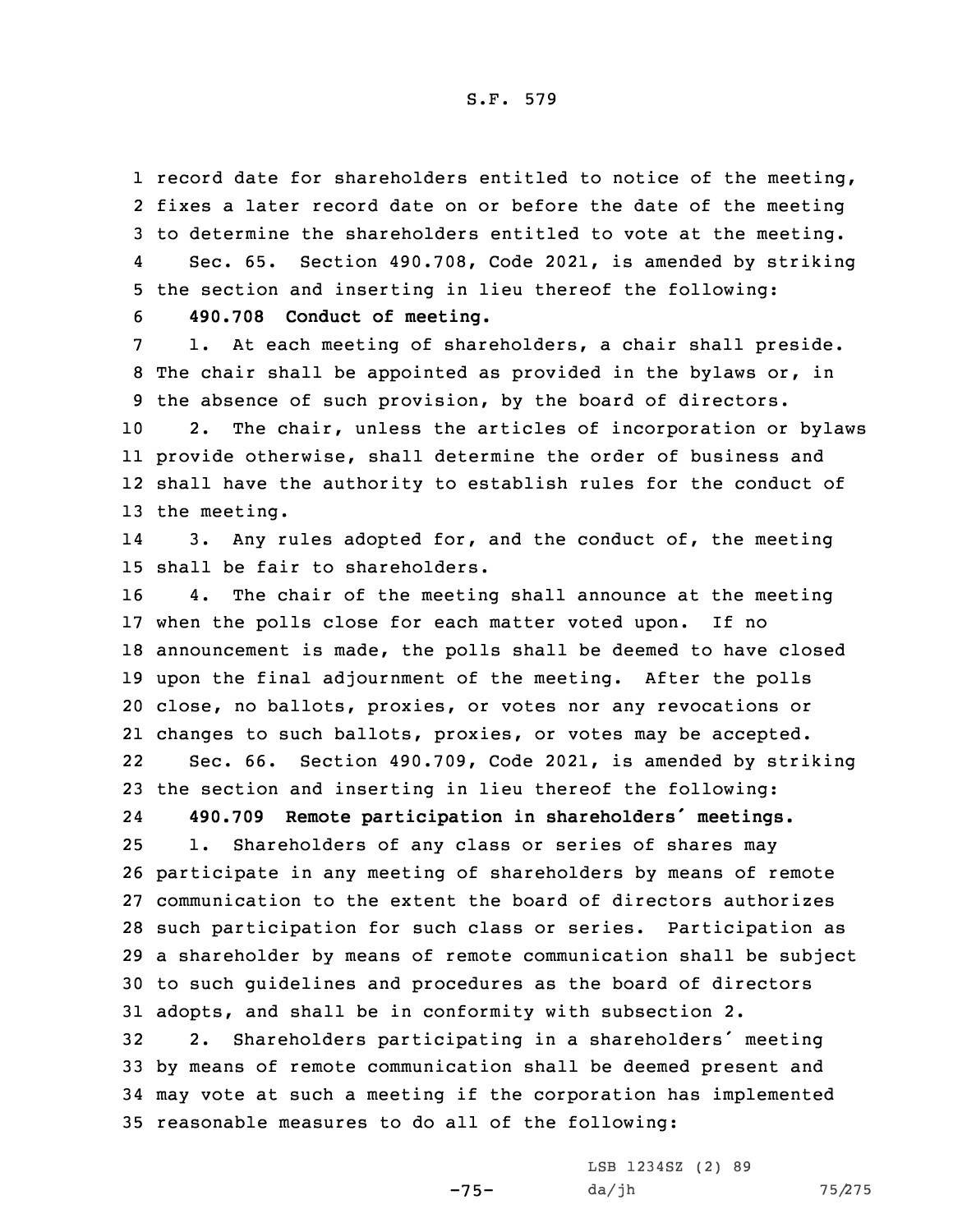1 *a.* Verify that each person participating remotely as <sup>a</sup> 2 shareholder is <sup>a</sup> shareholder.

 *b.* Provide such shareholders <sup>a</sup> reasonable opportunity to participate in the meeting and to vote on matters submitted to the shareholders, including an opportunity to communicate, and to read or hear the proceedings of the meeting, substantially concurrently with such proceedings.

 3. Unless the bylaws require the meeting of shareholders to be held at <sup>a</sup> place, the board of directors may determine that any meeting of shareholders shall not be held at any place and shall instead be held solely by means of remote communication, but only if the corporation implements the measures specified in subsection 2.

14 Sec. 67. Section 490.720, Code 2021, is amended by striking 15 the section and inserting in lieu thereof the following: <sup>16</sup> **490.720 Shareholders' list for meeting.**

 1. After fixing <sup>a</sup> record date for <sup>a</sup> meeting, <sup>a</sup> corporation shall prepare an alphabetical list of the names of all its shareholders who are entitled to notice of <sup>a</sup> shareholders' meeting. If the board of directors fixes <sup>a</sup> different record date under section 490.707, subsection 5, to determine the shareholders entitled to vote at the meeting, <sup>a</sup> corporation also shall prepare an alphabetical list of the names of all its shareholders who are entitled to vote at the meeting. <sup>A</sup> list must be arranged by voting group and within each voting group by class or series of shares, and show the address of and number of shares held by each shareholder. Nothing contained in this subsection shall require the corporation to include on such list the electronic mail address or other electronic contact information of <sup>a</sup> shareholder.

 2. *a.* The shareholders' list for notice shall be available for inspection by any shareholder, beginning two business days after notice of the meeting is given for which the list was prepared and continuing through the meeting. The shareholders' list for notice shall be made available at any

-76-

LSB 1234SZ (2) 89 da/jh 76/275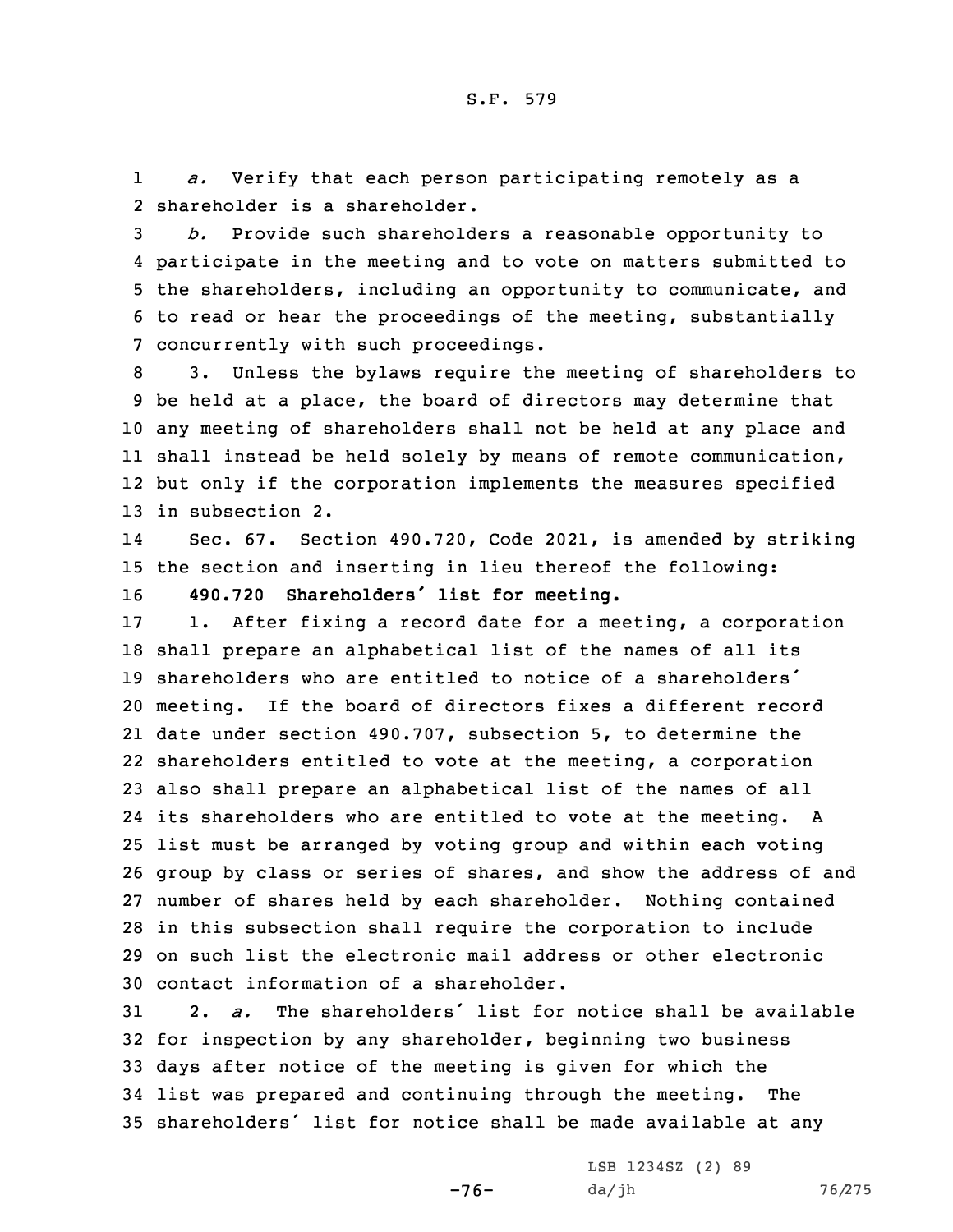1 of the following:

2 (1) The corporation's principal office or at <sup>a</sup> place 3 identified in the meeting notice in the city where the meeting 4 will be held.

 (2) <sup>A</sup> reasonably accessible electronic network, provided that the information required to gain access to such list is provided with the notice of the meeting. In the event that the corporation determines to make the list available on an electronic network, the corporation may take reasonable steps to ensure that such information is available only to shareholders of the corporation.

12 *b.* <sup>A</sup> shareholders' list for voting shall be similarly available for inspection promptly after the record date for voting. <sup>A</sup> shareholder, or the shareholder's agent or attorney, is entitled on written demand to inspect and, subject to the requirements of section 490.1602, subsection 3, to copy <sup>a</sup> list, during regular business hours and at the shareholder's expense, during the period it is available for inspection.

 3. If the meeting is to be held at <sup>a</sup> place, the corporation shall make the list of shareholders entitled to vote available at the meeting, and any shareholder, or the shareholder's agent or attorney, is entitled to inspect the list at any time during the meeting or any adjournment. If the meeting is to be held solely by means of remote communication, then such list shall also be open to such inspection during the meeting on <sup>a</sup> reasonably accessible electronic network, and the information required to access such list shall be provided with the notice of the meeting.

 4. If the corporation refuses to allow <sup>a</sup> shareholder, or the shareholder's agent or attorney, to inspect <sup>a</sup> shareholders' list before or at the meeting, or copy <sup>a</sup> list as permitted by subsection 2, the district court of the county where <sup>a</sup> corporation's principal office or, if none in this state, its registered office, is located, on application of the shareholder, may summarily order the inspection or copying at

-77-

LSB 1234SZ (2) 89 da/jh 77/275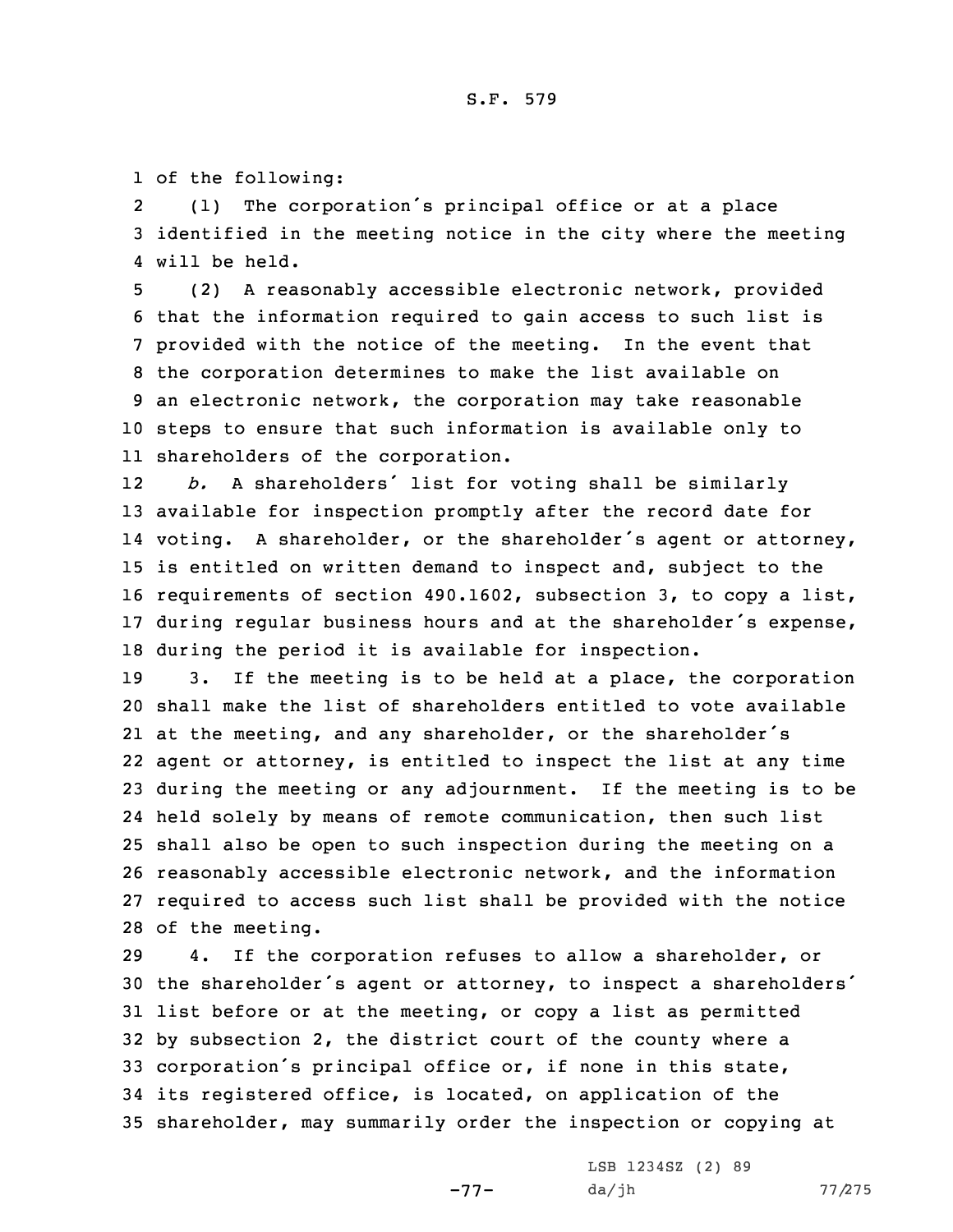## S.F. 579

1 the corporation's expense and may postpone the meeting for 2 which the list was prepared until the inspection or copying is 3 complete.

4 5. Refusal or failure to prepare or make available the <sup>5</sup> shareholders' list does not affect the validity of action taken 6 at the meeting.

7 Sec. 68. Section 490.721, Code 2021, is amended by striking 8 the section and inserting in lieu thereof the following:

9 **490.721 Voting entitlement of shares.**

 1. Except as provided in subsections 2 and 4 or unless the articles of incorporation provide otherwise, each outstanding share, regardless of class or series, is entitled to one vote on each matter voted on at <sup>a</sup> shareholders' meeting. Only shares are entitled to vote.

 2. Shares of <sup>a</sup> corporation are not entitled to vote if they are owned by or otherwise belong to the corporation directly, or indirectly through an entity of which <sup>a</sup> majority of the voting power is held directly or indirectly by the corporation or which is otherwise controlled by the corporation.

 3. Shares held by the corporation in <sup>a</sup> fiduciary capacity for the benefit of any person are entitled to vote unless they are held for the benefit of, or otherwise belong to, the corporation directly, or indirectly through an entity of which <sup>a</sup> majority of the voting power is held directly or indirectly by the corporation or which is otherwise controlled by the corporation.

 4. Redeemable shares are not entitled to vote after delivery of written notice of redemption is effective and <sup>a</sup> sum sufficient to redeem the shares has been deposited with <sup>a</sup> bank, trust company, or other financial institution under an irrevocable obligation to pay the holders the redemption price on surrender of the shares.

<sup>33</sup> 5. As used in this section, *"voting power"* means the current 34 power to vote in the election of directors of <sup>a</sup> corporation or 35 to elect, select, or appoint governors of another entity.

> LSB 1234SZ (2) 89 da/jh 78/275

-78-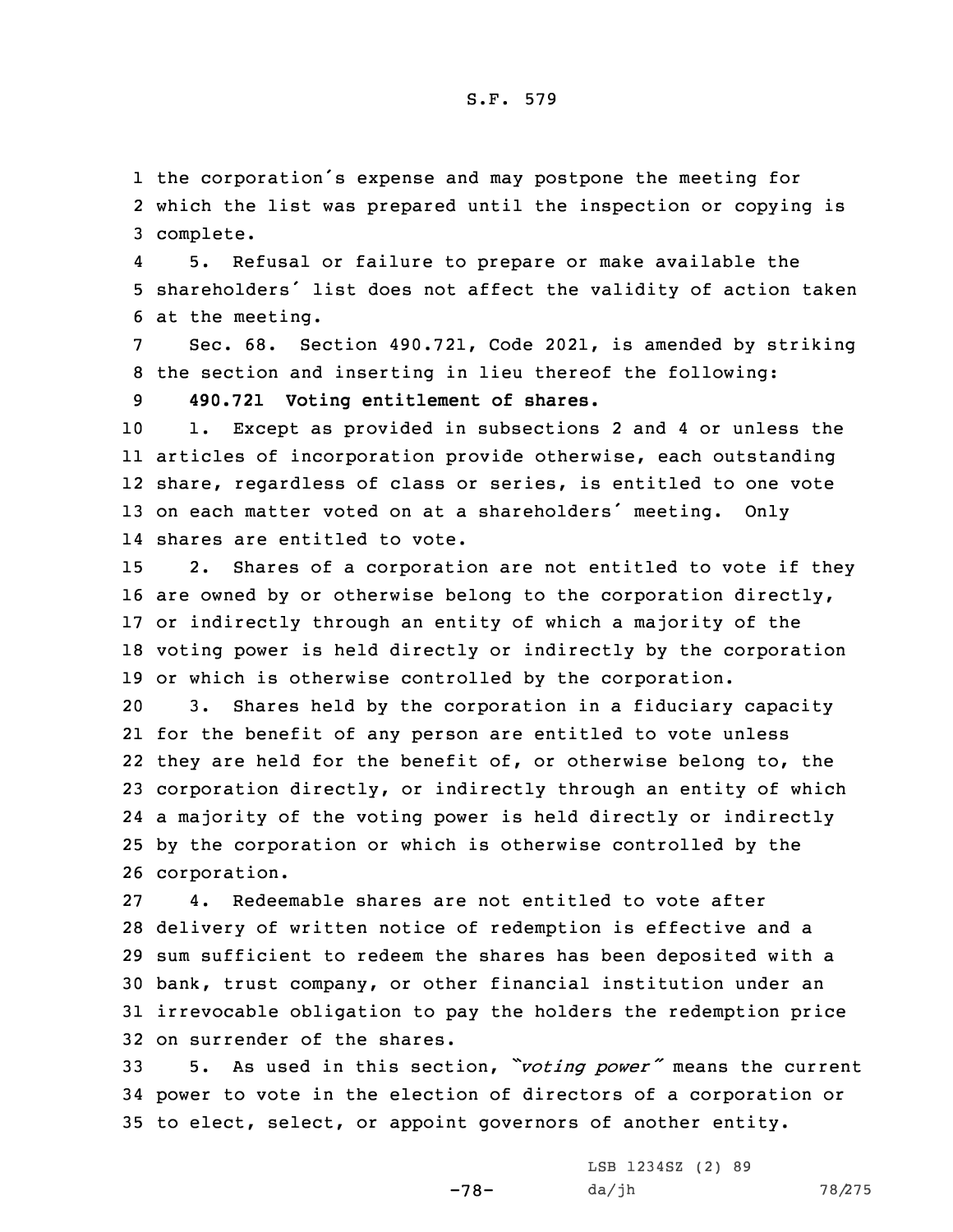1 Sec. 69. Section 490.722, Code 2021, is amended by striking 2 the section and inserting in lieu thereof the following:

3 **490.722 Proxies.**

4 1. <sup>A</sup> shareholder may vote the shareholder's shares in person 5 or by proxy.

 2. <sup>A</sup> shareholder, or the shareholder's agent or attorney-in-fact, may appoint <sup>a</sup> proxy to vote or otherwise act for the shareholder by signing an appointment form, or by an electronic transmission. An electronic transmission must contain or be accompanied by information from which the recipient can determine the date of the transmission and that the transmission was authorized by the sender or the sender's agent or attorney-in-fact.

14 3. An appointment of <sup>a</sup> proxy is effective when <sup>a</sup> signed appointment form or an electronic transmission of the appointment is received by the inspector of election or the officer or agent of the corporation authorized to count votes. An appointment is valid for the term provided in the appointment form, and, if no term is provided, is valid for eleven months unless the appointment is irrevocable under subsection 4.

22 4. An appointment of <sup>a</sup> proxy is revocable unless the appointment form or electronic transmission states that it is irrevocable and the appointment is coupled with an interest. Appointments coupled with an interest include, but are not limited to, the appointment of any of the following:

27 *a.* <sup>A</sup> pledgee.

28 *b.* <sup>A</sup> person who purchased or agreed to purchase the shares. 29 *c.* <sup>A</sup> creditor of the corporation who extended the 30 corporation credit under terms requiring the appointment.

31 *d.* An employee of the corporation whose employment contract 32 requires the appointment.

33 *e.* <sup>A</sup> party to <sup>a</sup> voting agreement created under section 34 490.731.

35 5. The death or incapacity of the shareholder appointing

-79-

LSB 1234SZ (2) 89 da/jh 79/275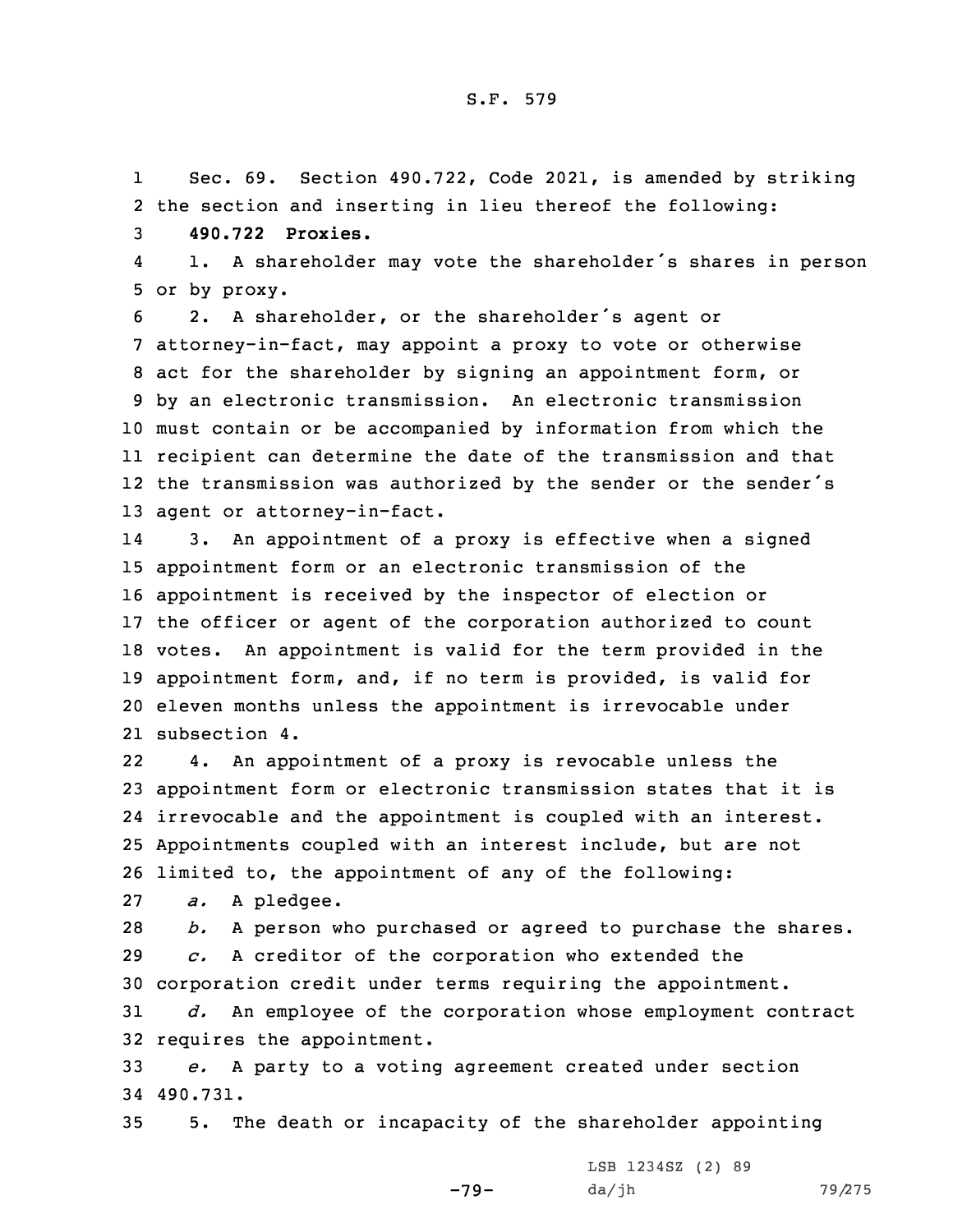<sup>a</sup> proxy does not affect the right of the corporation to accept the proxy's authority unless notice of the death or incapacity is received by the secretary or other officer or agent authorized to tabulate votes before the proxy exercises the proxy's authority under the appointment.

6 6. An appointment made irrevocable under subsection 4 7 is revoked when the interest with which it is coupled is 8 extinguished.

 7. Unless it otherwise provides, an appointment made irrevocable under subsection 4 continues in effect after <sup>a</sup> transfer of the shares and <sup>a</sup> transferee takes subject to the appointment, except that <sup>a</sup> transferee for value of shares subject to an irrevocable appointment may revoke the appointment if the transferee did not know of its existence when acquiring the shares and the existence of the irrevocable appointment was not noted conspicuously on the certificate representing the shares or on the information statement for shares without certificates.

 8. Subject to section 490.724 and to any express limitation on the proxy's authority stated in the appointment form or electronic transmission, <sup>a</sup> corporation is entitled to accept the proxy's vote or other action as that of the shareholder making the appointment.

24 Sec. 70. Section 490.723, Code 2021, is amended by striking 25 the section and inserting in lieu thereof the following:

26 **490.723 Shares held by intermediaries and nominees.**

 1. <sup>A</sup> corporation's board of directors may establish <sup>a</sup> procedure under which <sup>a</sup> person on whose behalf shares are registered in the name of an intermediary or nominee may elect to be treated by the corporation as the record shareholder by filing with the corporation <sup>a</sup> beneficial ownership certificate. The terms, conditions, and limitations of this treatment shall be specified in the procedure. To the extent such person is treated under such procedure as having rights or privileges that the record shareholder otherwise would have, the record

-80-

LSB 1234SZ (2) 89 da/jh 80/275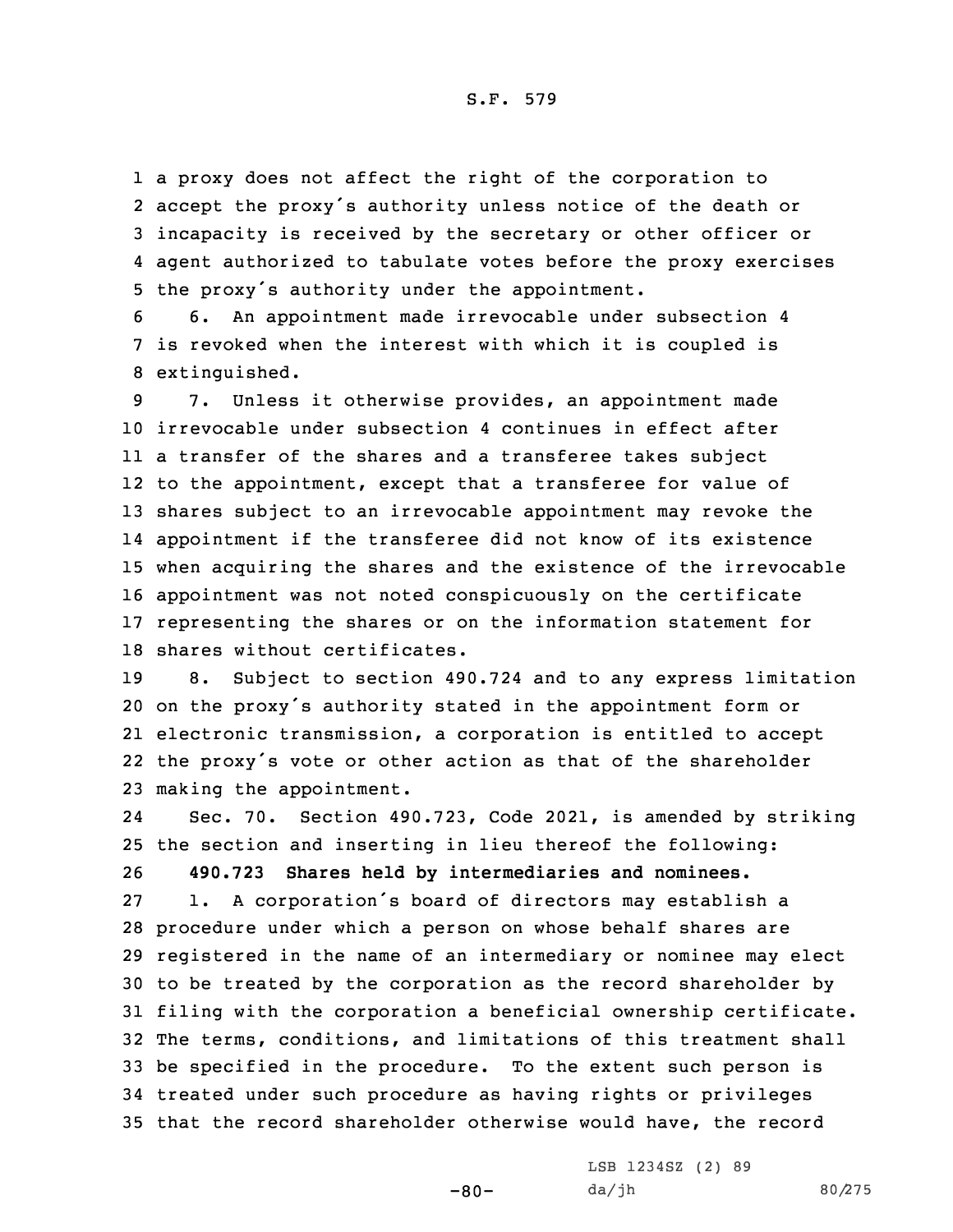1 shareholder shall not have those rights or privileges.

22. The procedure must specify all of the following:

3 *a.* The types of intermediaries or nominees to which it 4 applies.

5 *b.* The rights or privileges that the corporation recognizes 6 in <sup>a</sup> person with respect to whom <sup>a</sup> beneficial ownership 7 certificate is filed.

 *c.* The manner in which the procedure is selected which must include that the beneficial ownership certificate be signed or assented to by or on behalf of the record shareholder and the person on whose behalf the shares are held.

12 *d.* The information that must be provided when the procedure 13 is selected.

14 *e.* The period for which selection of the procedure is 15 effective.

16 *f.* Requirements for notice to the corporation with respect 17 to the arrangement.

18 *g.* The form and contents of the beneficial ownership 19 certificate.

20 3. The procedure may specify any other aspects of the rights 21 and duties created by the filing of <sup>a</sup> beneficial ownership 22 certificate.

23 Sec. 71. Section 490.724, Code 2021, is amended by striking 24 the section and inserting in lieu thereof the following:

25 **490.724 Acceptance of votes and other instruments.**

 1. If the name signed on <sup>a</sup> vote, ballot, consent, waiver, shareholder demand, or proxy appointment corresponds to the name of <sup>a</sup> shareholder, the corporation, if acting in good faith, is entitled to accept the vote, ballot, consent, waiver, shareholder demand, or proxy appointment and give it effect as the act of the shareholder.

 2. If the name signed on <sup>a</sup> vote, ballot, consent, waiver, shareholder demand, or proxy appointment does not correspond to the name of its shareholder, the corporation, if acting in good faith, is nevertheless entitled to accept the vote, ballot,

-81-

```
LSB 1234SZ (2) 89
da/jh 81/275
```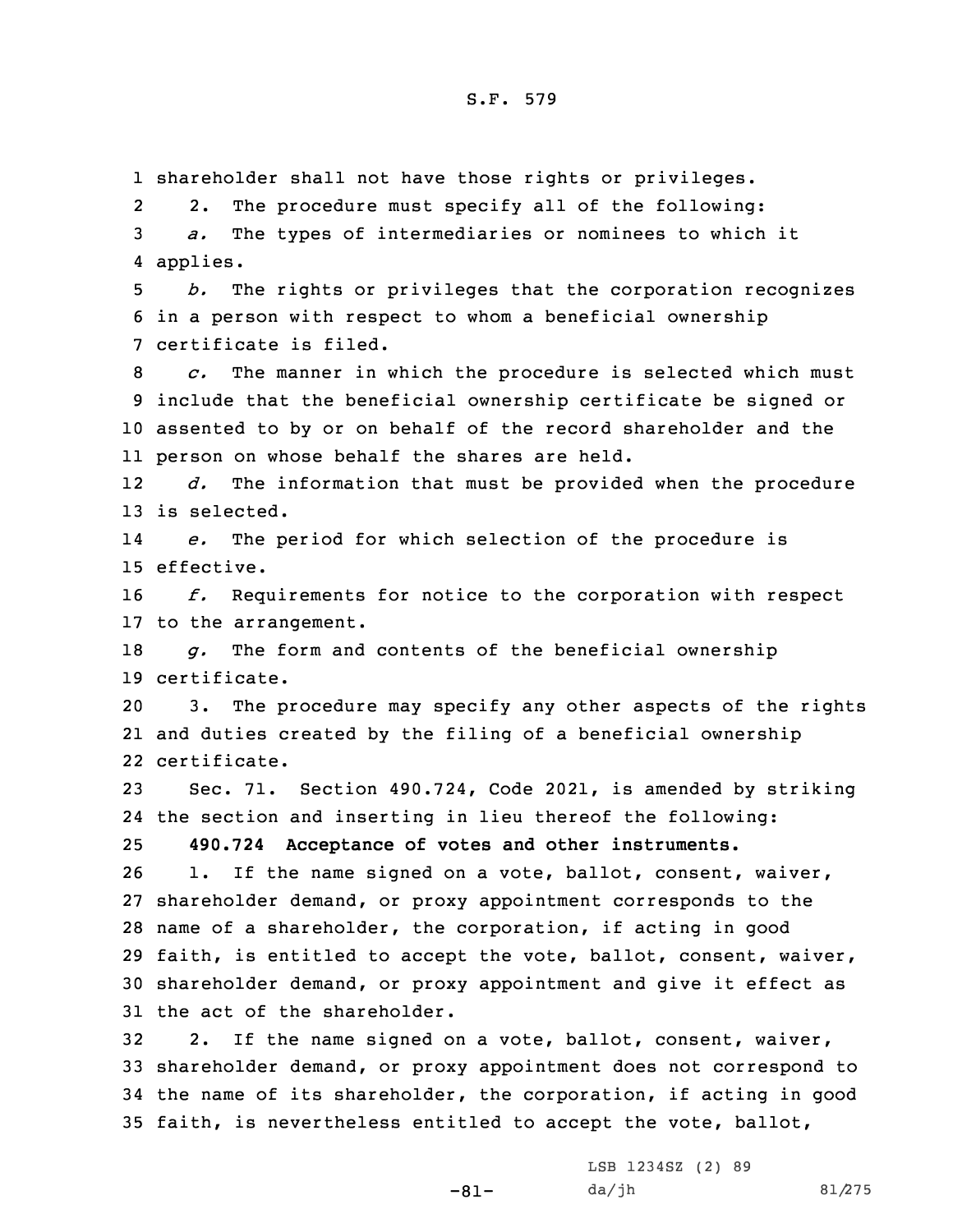1 consent, waiver, shareholder demand, or proxy appointment and 2 give it effect as the act of the shareholder if any of the 3 following applies:

4 *a.* The shareholder is an entity and the name signed purports 5 to be that of an officer or agent of the entity.

 *b.* The name signed purports to be that of an administrator, executor, guardian, or conservator representing the shareholder and, if the corporation requests, evidence of fiduciary status acceptable to the corporation has been presented with respect to the vote, ballot, consent, waiver, shareholder demand, or proxy appointment.

12 *c.* The name signed purports to be that of <sup>a</sup> receiver or trustee in bankruptcy of the shareholder and, if the corporation requests, evidence of this status acceptable to the corporation has been presented with respect to the vote, ballot, consent, waiver, shareholder demand, or proxy appointment.

 *d.* The name signed purports to be that of <sup>a</sup> pledgee, beneficial owner, or attorney-in-fact of the shareholder and, if the corporation requests, evidence acceptable to the corporation of the signatory's authority to sign for the shareholder has been presented with respect to the vote, ballot, consent, waiver, shareholder demand, or proxy appointment.

 *e.* Two or more persons are the shareholder as co-tenants or fiduciaries and the name signed purports to be the name of at least one of the co-owners and the person signing appears to be acting on behalf of all the co-owners.

 3. The corporation is entitled to reject <sup>a</sup> vote, ballot, consent, waiver, shareholder demand, or proxy appointment if the person authorized to accept or reject such instrument, acting in good faith, has reasonable basis for doubt about the validity of the signature on it or about the signatory's authority to sign for the shareholder.

35 4. Neither the corporation or any person authorized by it,

 $-82-$ 

LSB 1234SZ (2) 89 da/jh 82/275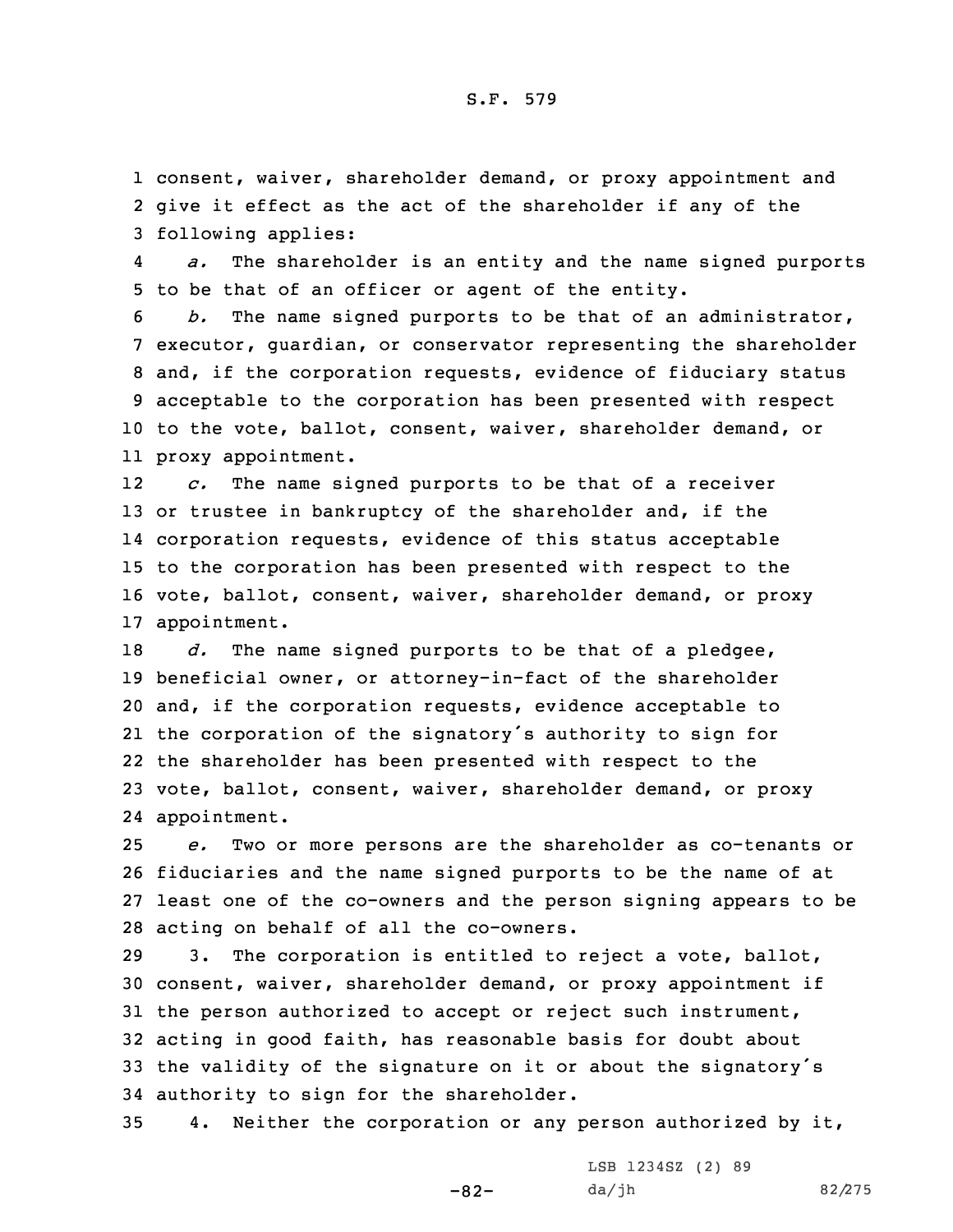S.F. 579

 nor an inspector of election appointed under section 490.729, that accepts or rejects <sup>a</sup> vote, ballot, consent, waiver, shareholder demand, or proxy appointment in good faith and in accordance with the standards of this section or section 490.722, subsection 2, is liable in damages to the shareholder for the consequences of the acceptance or rejection.

 5. Corporate action based on the acceptance or rejection of <sup>a</sup> vote, ballot, consent, waiver, shareholder demand, or proxy appointment under this section is valid unless <sup>a</sup> court of competent jurisdiction determines otherwise.

11 6. If an inspector of election has been appointed under section 490.729, the inspector of election also has the authority to request information and make determinations under subsections 1, 2, and 3. Any determination made by the inspector of election under those subsections is controlling. Sec. 72. Section 490.725, Code 2021, is amended by striking the section and inserting in lieu thereof the following:

 **490.725 Quorum and voting requirements for voting groups.** 1. Shares entitled to vote as <sup>a</sup> separate voting group may take action on <sup>a</sup> matter at <sup>a</sup> meeting only if <sup>a</sup> quorum of those shares exists with respect to that matter. Unless the articles of incorporation or bylaws provide otherwise, shares representing <sup>a</sup> majority of the votes entitled to be cast on the matter by the voting group constitutes <sup>a</sup> quorum of that voting group for action on that matter. Whenever this chapter requires <sup>a</sup> particular quorum for <sup>a</sup> specified action, the articles of incorporation shall not provide for <sup>a</sup> lower quorum. 28 2. Once a share is represented for any purpose at a meeting, it is deemed present for quorum purposes for the remainder of the meeting and for any adjournment of that meeting unless <sup>a</sup> new record date is or must be fixed for that adjourned meeting. 3. If <sup>a</sup> quorum exists, action on <sup>a</sup> matter, other than the election of directors, by <sup>a</sup> voting group is approved if the votes cast within the voting group favoring the action exceed the votes cast opposing the action, unless the articles of

-83-

LSB 1234SZ (2) 89 da/jh 83/275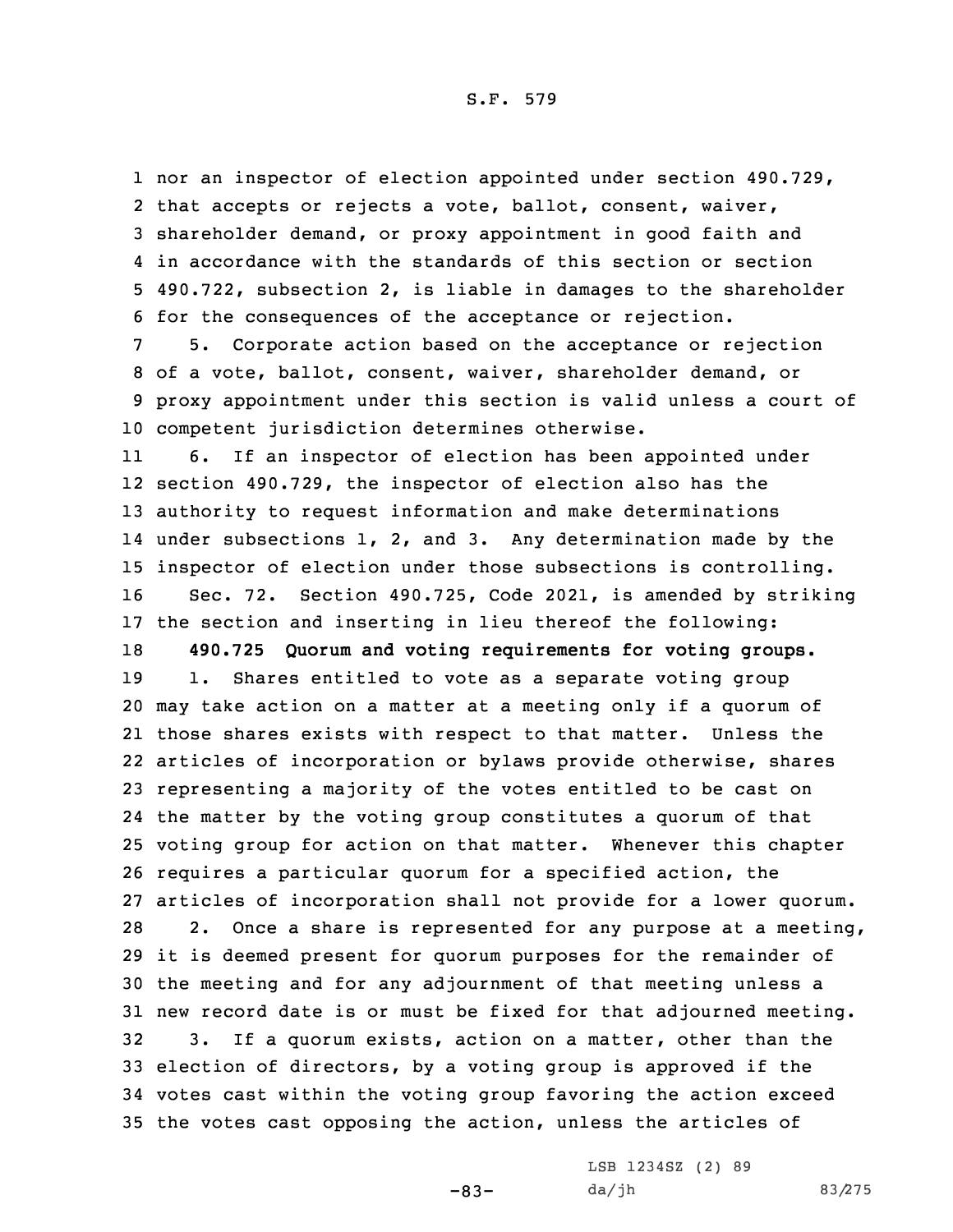1 incorporation require <sup>a</sup> greater number of affirmative votes.

2 4. An amendment of the articles of incorporation adding, 3 changing, or deleting <sup>a</sup> quorum or voting requirement for <sup>a</sup> 4 voting group greater than specified in subsection 1 or 3 is 5 governed by section 490.727.

 5. The election of directors is governed by section 490.728. 6. Whenever <sup>a</sup> provision of this chapter provides for voting of classes or series as separate voting groups, the rules provided in section 490.1004, subsection 3, for amendments of the articles of incorporation apply to that provision.

11 Sec. 73. Section 490.726, Code 2021, is amended by striking 12 the section and inserting in lieu thereof the following:

13 **490.726 Action by single or multiple voting groups.**

14 1. If the articles of incorporation or this chapter provide 15 for voting by <sup>a</sup> single voting group on <sup>a</sup> matter, action on 16 that matter is taken when voted upon by that voting group as 17 provided in section 490.725.

18 2. If the articles of incorporation or this chapter provide 19 for voting by two or more voting groups on a matter, action on that matter is taken only when voted upon by each of those voting groups counted separately as provided in section 490.725. Action may be taken by different voting groups on <sup>a</sup> matter at different times.

24 Sec. 74. Section 490.727, Code 2021, is amended by striking 25 the section and inserting in lieu thereof the following:

26 **490.727 Modifying quorum or voting requirements.**

 An amendment to the articles of incorporation or bylaws that adds, changes, or deletes <sup>a</sup> quorum or voting requirement shall meet the same quorum requirement and be adopted by the same vote and voting groups required to take action under the quorum and voting requirements then in effect or proposed to be adopted, whichever is greater.

33 Sec. 75. Section 490.728, Code 2021, is amended by striking 34 the section and inserting in lieu thereof the following:

 $-84-$ 

35 **490.728 Voting for directors —— cumulative voting.**

LSB 1234SZ (2) 89 da/jh 84/275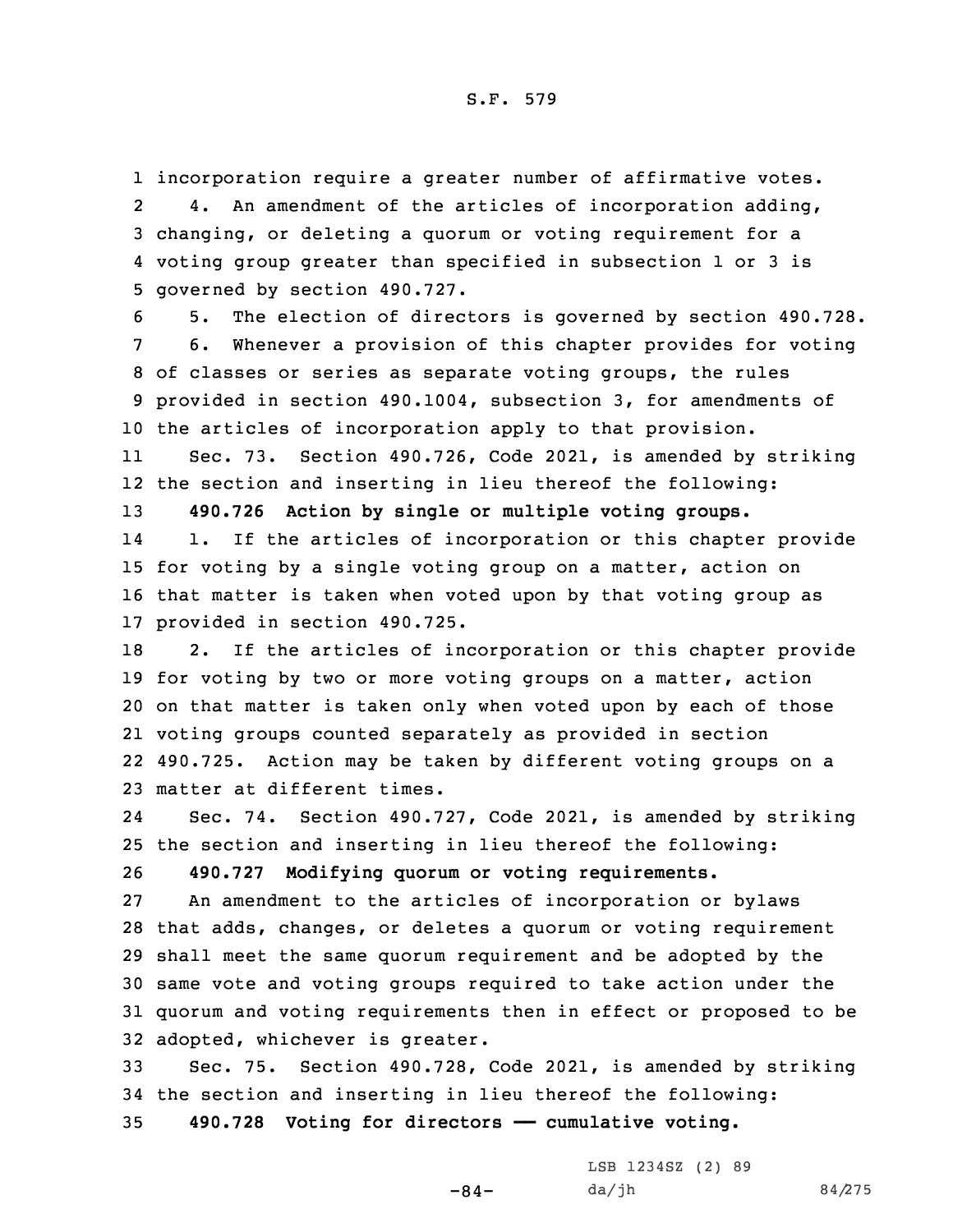1 1. Unless otherwise provided in the articles of 2 incorporation, directors are elected by <sup>a</sup> plurality of the 3 votes cast by the shares entitled to vote in the election at <sup>a</sup> 4 meeting at which <sup>a</sup> quorum is present.

5 2. Shareholders do not have <sup>a</sup> right to cumulate their votes 6 for directors unless the articles of incorporation so provide.

 3. <sup>A</sup> statement included in the articles of incorporation that "[all] [a designated voting group of] shareholders are entitled to cumulate their votes for directors", or words of similar import, means that the shareholders designated are entitled to multiply the number of votes they are entitled to cast by the number of directors for whom they are entitled to vote and cast the product for <sup>a</sup> single candidate or distribute the product among two or more candidates.

15 4. Shares otherwise entitled to vote cumulatively shall not 16 be voted cumulatively at <sup>a</sup> particular meeting unless any of the 17 following applies:

18 *a.* The meeting notice or proxy statement accompanying 19 the notice states conspicuously that cumulative voting is 20 authorized.

21 *b.* <sup>A</sup> shareholder who has the right to cumulate the shareholder's votes gives notice to the corporation not less than forty-eight hours before the time set for the meeting of the shareholder's intent to cumulate votes during the meeting, and if one shareholder gives this notice all other shareholders in the same voting group participating in the election are entitled to cumulate their votes without giving further notice. Sec. 76. Section 490.729, Code 2021, is amended by striking the section and inserting in lieu thereof the following:

30 **490.729 Inspectors of election.**

 1. <sup>A</sup> corporation that has <sup>a</sup> class of equity securities registered pursuant to section 12 of the federal Securities Exchange Act of 1934 shall, and any other corporation may, appoint one or more inspectors to act at <sup>a</sup> meeting of shareholders in connection with determining voting results.

 $-85-$ 

LSB 1234SZ (2) 89 da/jh 85/275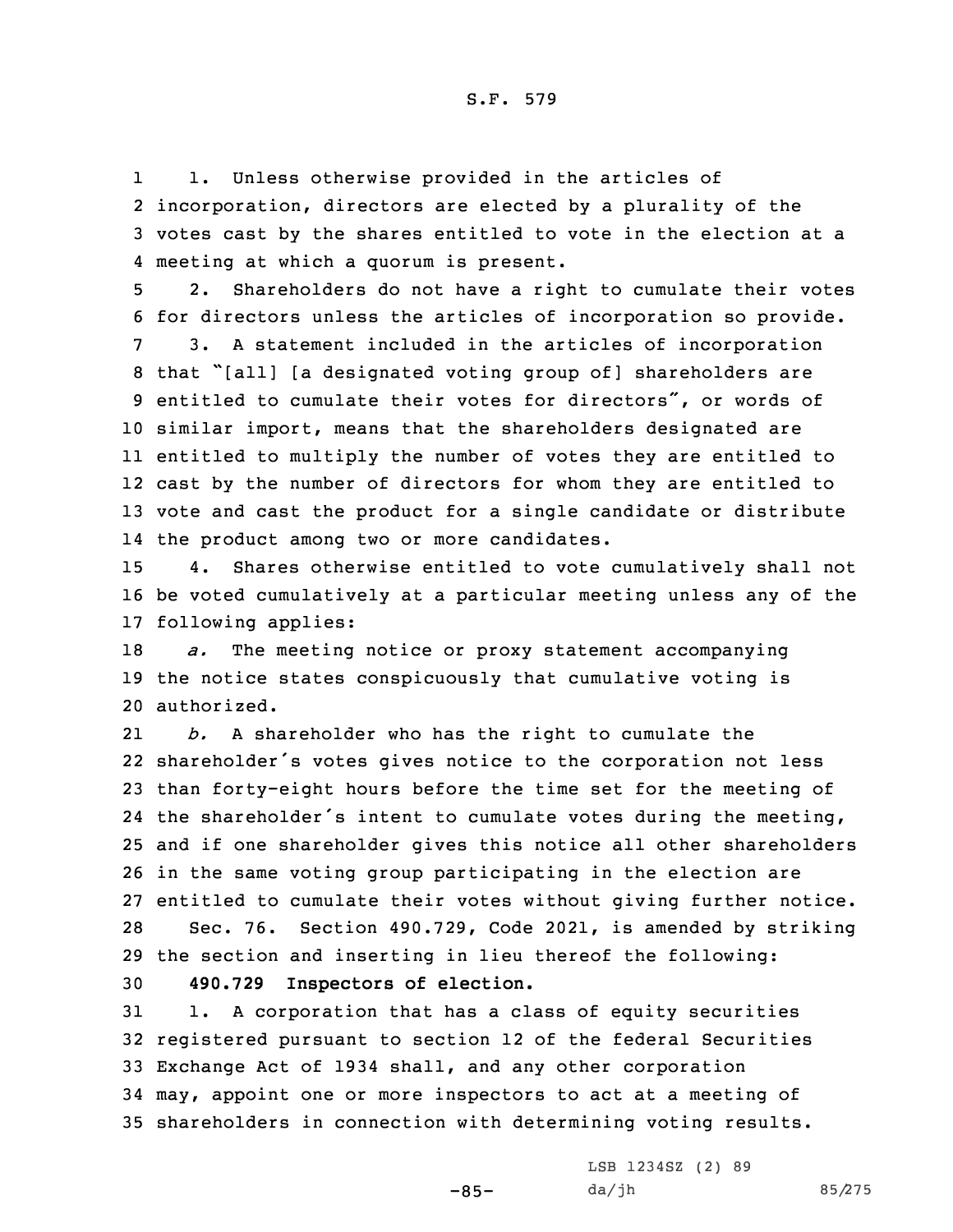S.F. 579

 Each inspector shall verify in writing that the inspector will faithfully execute the duties of inspector with strict impartiality and according to the best of the inspector's ability. An inspector may be an officer or employee of the corporation. The inspectors may appoint or retain other persons to assist the inspectors in the performance of the duties of inspector under subsection 2, and may rely on information provided by such persons and other persons, including those appointed to tabulate votes, unless the inspectors believe reliance is unwarranted. 11 2. The inspectors shall do all of the following: 12 *a.* Ascertain the number of shares outstanding and the voting power of each. 14 *b.* Determine the shares represented at <sup>a</sup> meeting. *c.* Determine the validity of proxy appointments and ballots. *d.* Count all votes. *e.* Make <sup>a</sup> written report of the results. 3. In performing their duties, the inspectors may examine any of the following: *a.* The proxy appointment forms and any other information provided in accordance with section 490.722, subsection 2. 22 *b.* Any envelope or related writing submitted with those appointment forms. 24 *c.* Any ballots. *d.* Any evidence or other information specified in section 26 490.724. *e.* The relevant books and records of the corporation relating to its shareholders and their entitlement to vote, including any securities position list provided by <sup>a</sup> depository clearing agency. 4. *a.* The inspectors also may consider other information that they believe is relevant and reliable for the purpose of performing any of the duties assigned to them pursuant to subsection 2, including for all of the following purposes: (1) Evaluating inconsistent, incomplete, or erroneous

-86-

LSB 1234SZ (2) 89 da/jh 86/275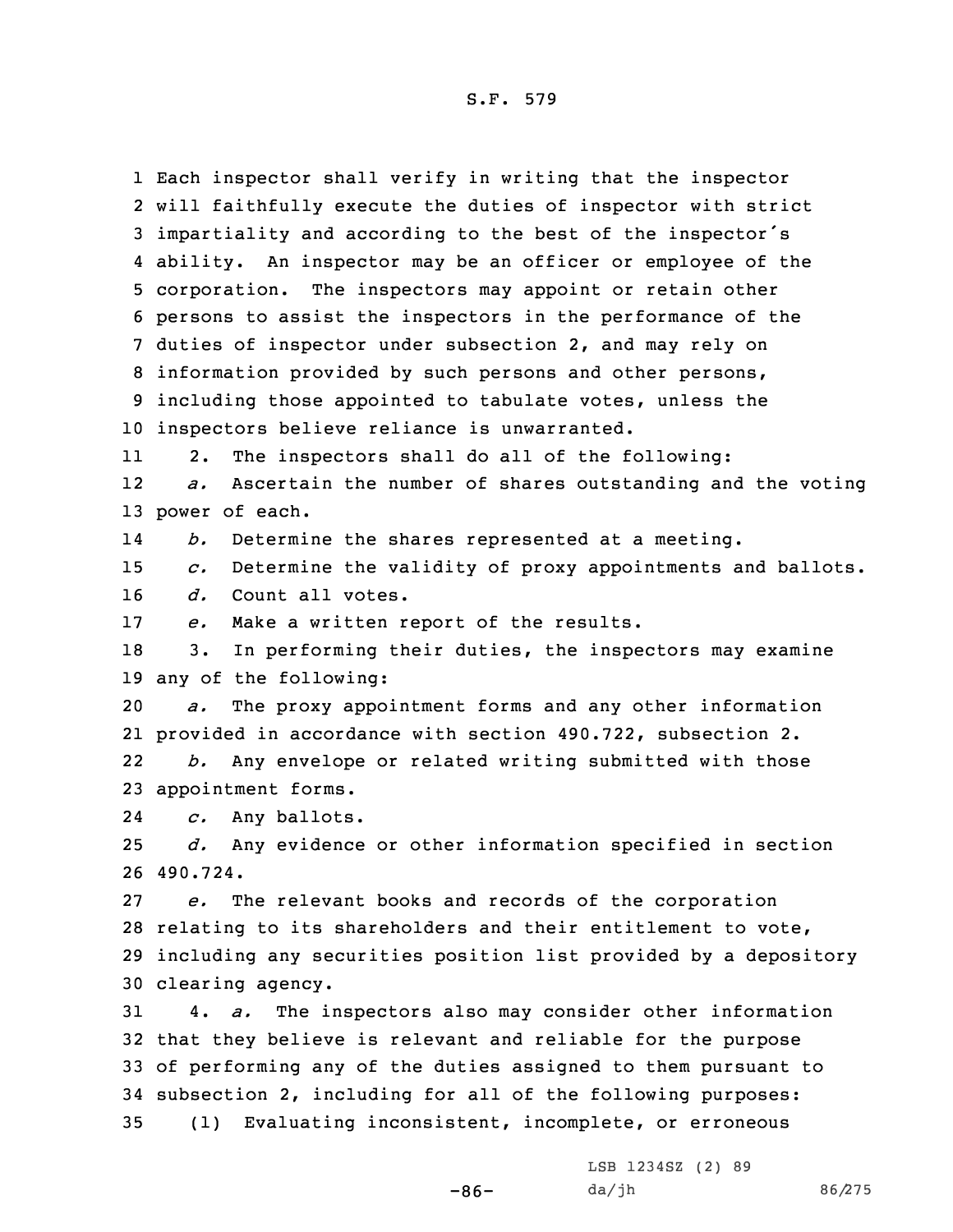1 information.

2 (2) Reconciling information submitted on behalf of banks, 3 brokers, their nominees, or similar persons that indicates 4 more votes being cast than <sup>a</sup> proxy authorized by the record 5 shareholder is entitled to cast.

 *b.* If the inspectors consider other information allowed by this subsection, they shall in their report under subsection 2 specify the information considered by them, including the purpose or purposes for which the information was considered, the person or persons from whom they obtained the information, when the information was obtained, the means by which the information was obtained, and the basis for the inspectors' belief that such information is relevant and reliable.

14 5. Determinations of law by the inspectors of election are 15 subject to de novo review by <sup>a</sup> court in <sup>a</sup> proceeding under 16 section 490.749 or other judicial proceeding.

17 Sec. 77. Section 490.730, Code 2021, is amended by striking 18 the section and inserting in lieu thereof the following: 19 **490.730 Voting trusts.**

 1. One or more shareholders may create <sup>a</sup> voting trust, conferring on <sup>a</sup> trustee the right to vote or otherwise act for them, by signing an agreement setting out the provisions of the trust, which may include anything consistent with its purpose, and transferring their shares to the trustee. When <sup>a</sup> voting trust agreement is signed, the trustee shall prepare <sup>a</sup> list of the names and addresses of all voting trust beneficial owners, together with the number and class of shares each transferred to the trust, and deliver copies of the list and agreement to the corporation at its principal office.

30 2. <sup>A</sup> voting trust becomes effective on the date the first <sup>31</sup> shares subject to the trust are registered in the trustee's 32 name.

-87-

33 3. Limits, if any, on the duration of <sup>a</sup> voting trust shall 34 be as set forth in the voting trust. <sup>A</sup> voting trust that became 35 effective between December 31, 1989, and June 30, 2014, both

> LSB 1234SZ (2) 89 da/jh 87/275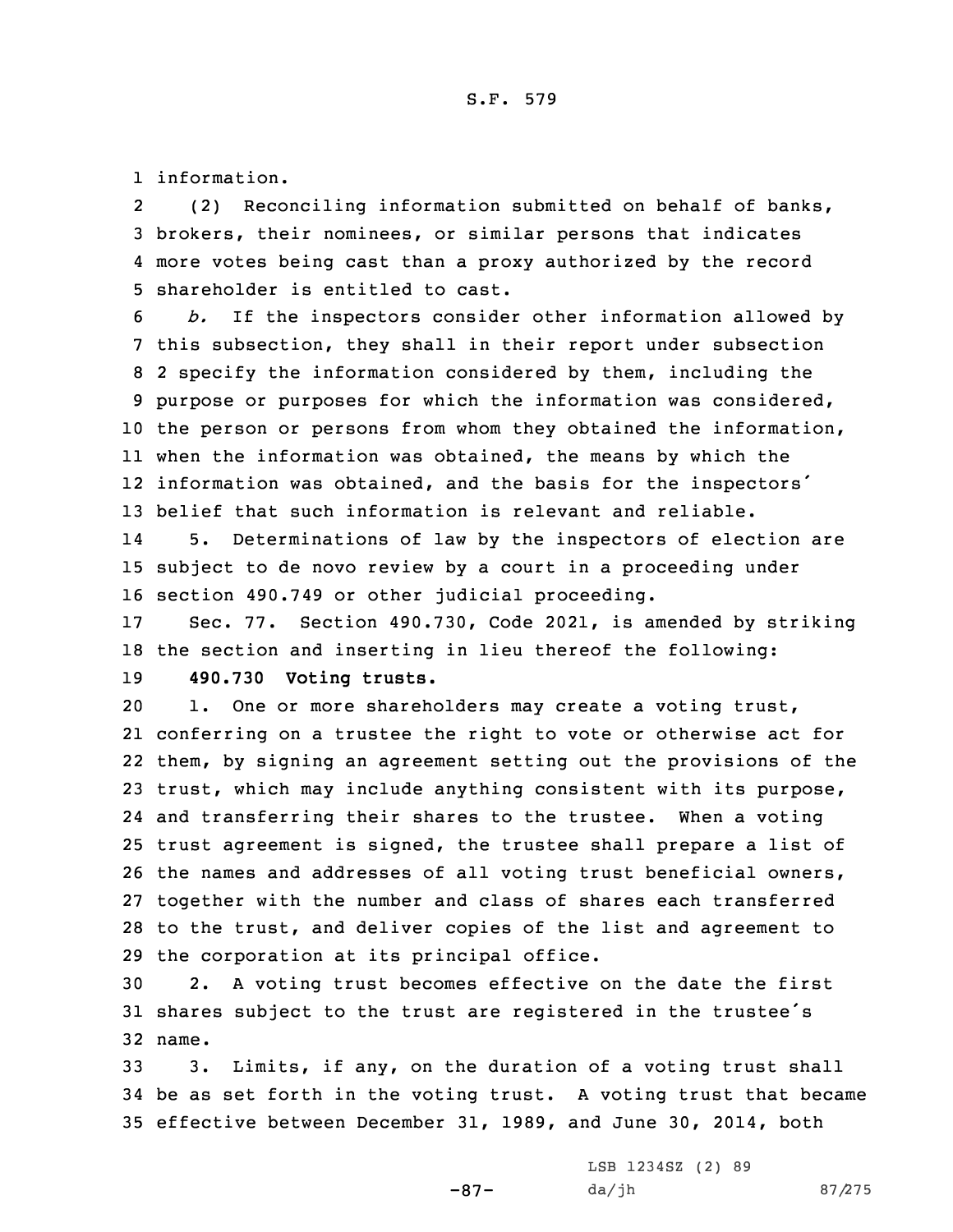dates inclusive, is governed by the provisions of this section concerning duration then in effect, unless the voting trust is amended to provide otherwise by unanimous agreement of the parties to the voting trust.

5 Sec. 78. Section 490.731, Code 2021, is amended by striking 6 the section and inserting in lieu thereof the following:

7 **490.731 Voting agreement.**

 1. Two or more shareholders may provide for the manner in which they will vote their shares by signing an agreement for that purpose. <sup>A</sup> voting agreement created under this section is not subject to the provisions of section 490.730.

12 2. <sup>A</sup> voting agreement created under this section is 13 specifically enforceable.

14 Sec. 79. Section 490.732, Code 2021, is amended by striking 15 the section and inserting in lieu thereof the following: 16 **490.732 Shareholder agreement.**

 1. An agreement among the shareholders of <sup>a</sup> corporation that complies with this section is effective among the shareholders and the corporation even though it is inconsistent with one or more other provisions of this chapter in that it does any of the following:

22 *a.* Eliminates the board of directors or restricts the 23 discretion or powers of the board of directors.

24 *b.* Governs the authorization or making of distributions, 25 regardless of whether they are in proportion to ownership of 26 shares, subject to the limitations in section 490.640.

27 *c.* Establishes who shall be directors or officers of the 28 corporation, or their terms of office or manner of selection 29 or removal.

 *d.* Governs, in general or in regard to specific matters, the exercise or division of voting power by or between the shareholders and directors or by or among any of them, including use of weighted voting rights or director proxies. *e.* Establishes the terms and conditions of any agreement for the transfer or use of property or the provision of services

-88-

LSB 1234SZ (2) 89 da/jh 88/275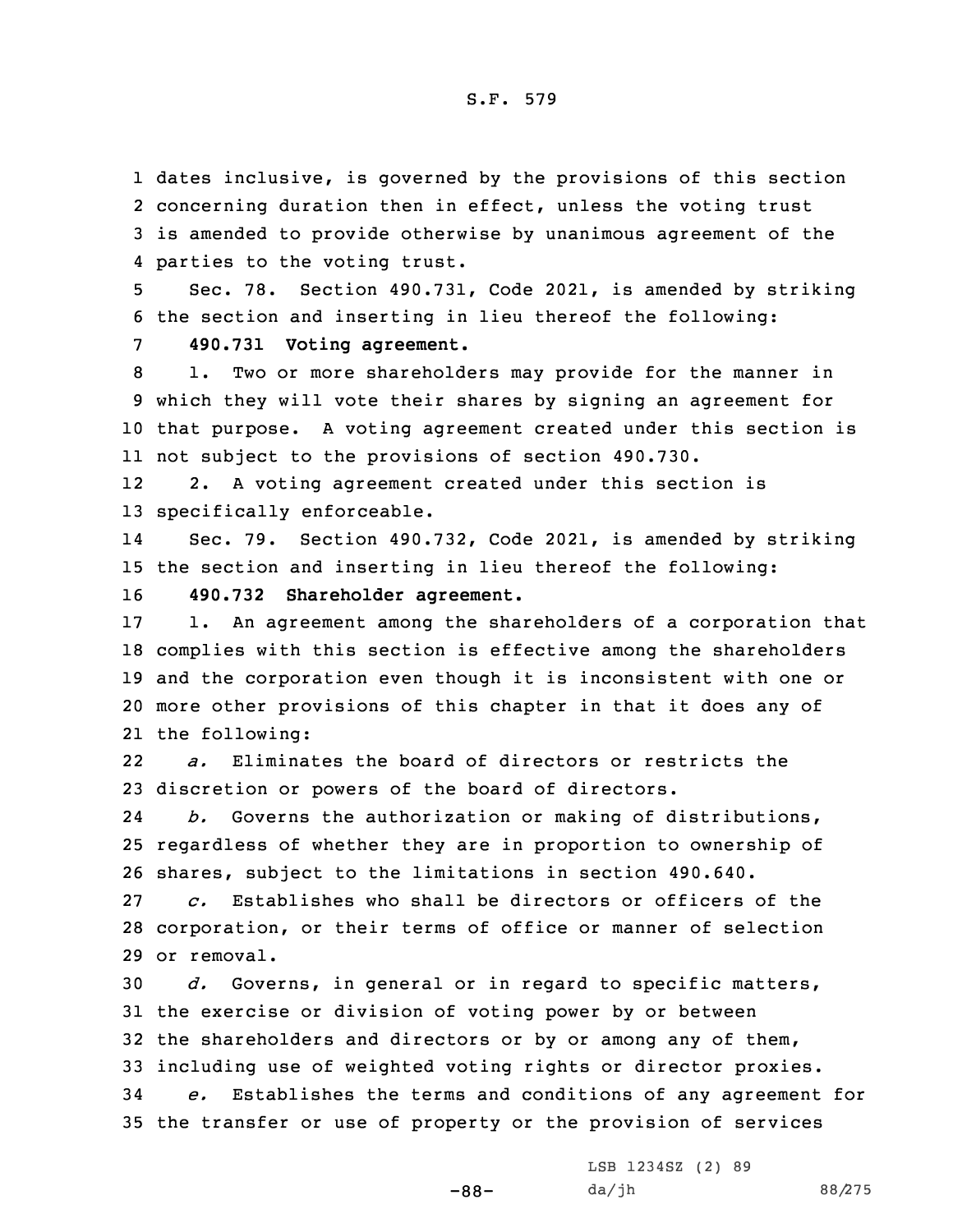1 between the corporation and any shareholder, director, officer, 2 or employee of the corporation, or among any of them.

 *f.* Transfers to one or more shareholders or other persons all or part of the authority to exercise the corporate powers or to manage the business and affairs of the corporation, including the resolution of any issue about which there exists <sup>a</sup> deadlock among directors or shareholders.

8 *g.* Requires dissolution of the corporation at the request 9 of one or more of the shareholders or upon the occurrence of <sup>a</sup> 10 specified event or contingency.

11 *h.* Otherwise governs the exercise of the corporate powers or 12 the management of the business and affairs of the corporation 13 or the relationship among the shareholders, the directors, and 14 the corporation, or among any of them, and is not contrary to 15 public policy.

16 2. An agreement authorized by this section shall satisfy all 17 of the following requirements:

18 *a.* Be as set forth in any of the following:

19 (1) The articles of incorporation or bylaws and approved by 20 all persons who are shareholders at the time of the agreement.

21 (2) <sup>A</sup> written agreement that is signed by all persons who 22 are shareholders at the time of the agreement and is made known 23 to the corporation.

24 *b.* Be subject to amendment only by all persons who are 25 shareholders at the time of the amendment, unless the agreement 26 provides otherwise.

 3. The existence of an agreement authorized by this section shall be noted conspicuously on the front or back of each certificate for outstanding shares or on the information statement required by section 490.626, subsection 2. If at the time of the agreement the corporation has shares outstanding represented by certificates, the corporation shall recall the outstanding certificates and issue substitute certificates that comply with this subsection. The failure to note the existence of the agreement on the certificate or information statement

-89-

LSB 1234SZ (2) 89 da/jh 89/275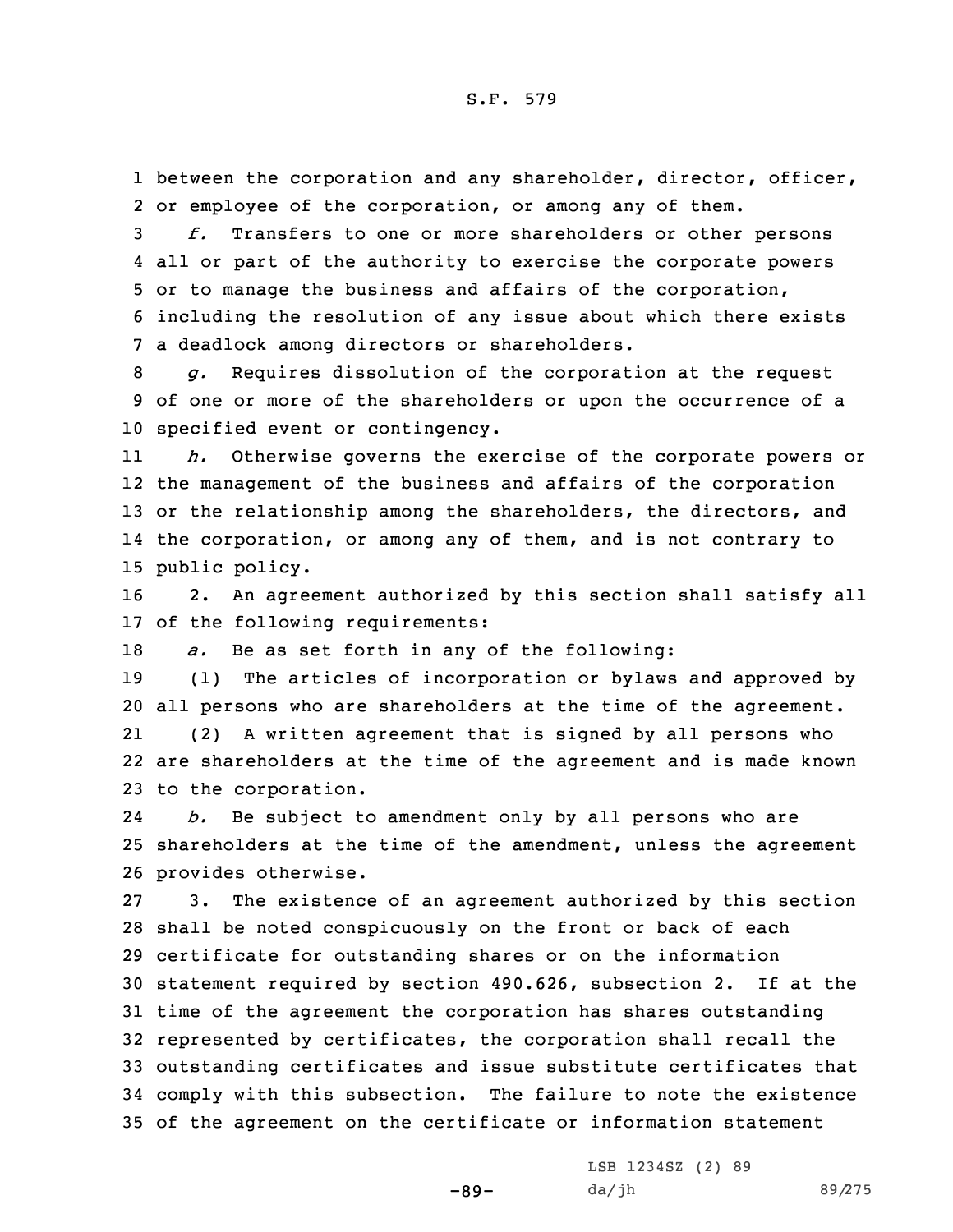shall not affect the validity of the agreement or any action taken pursuant to it. Any purchaser of shares who, at the time of purchase, did not have knowledge of the existence of the agreement shall be entitled to rescission of the purchase. <sup>A</sup> purchaser shall be deemed to have knowledge of the existence of the agreement if its existence is noted on the certificate or information statement for the shares in compliance with this subsection and, if the shares are not represented by <sup>a</sup> certificate, the information statement is delivered to the purchaser at or before the time of purchase of the shares. An action to enforce the right of rescission authorized by this subsection shall be commenced within the earlier of ninety days after discovery of the existence of the agreement or two years after the time of purchase of the shares.

 4. If the agreement ceases to be effective for any reason, the board of directors may, if the agreement is contained or referred to in the corporation's articles of incorporation or bylaws, adopt an amendment to the articles of incorporation or bylaws, without shareholder action, to delete the agreement and any references to it.

21 5. An agreement authorized by this section that limits the discretion or powers of the board of directors shall relieve the directors of, and impose upon the person or persons in whom such discretion or powers are vested, liability for acts or omissions imposed by law on directors to the extent that the discretion or powers of the directors are limited by the agreement.

 6. The existence or performance of an agreement authorized by this section shall not be <sup>a</sup> ground for imposing personal liability on any shareholder for the acts or debts of the corporation even if the agreement or its performance treats the corporation as if it were <sup>a</sup> partnership or results in failure to observe the corporate formalities otherwise applicable to the matters governed by the agreement.

35 7. Incorporators or subscribers for shares may act as

-90-

LSB 1234SZ (2) 89 da/jh 90/275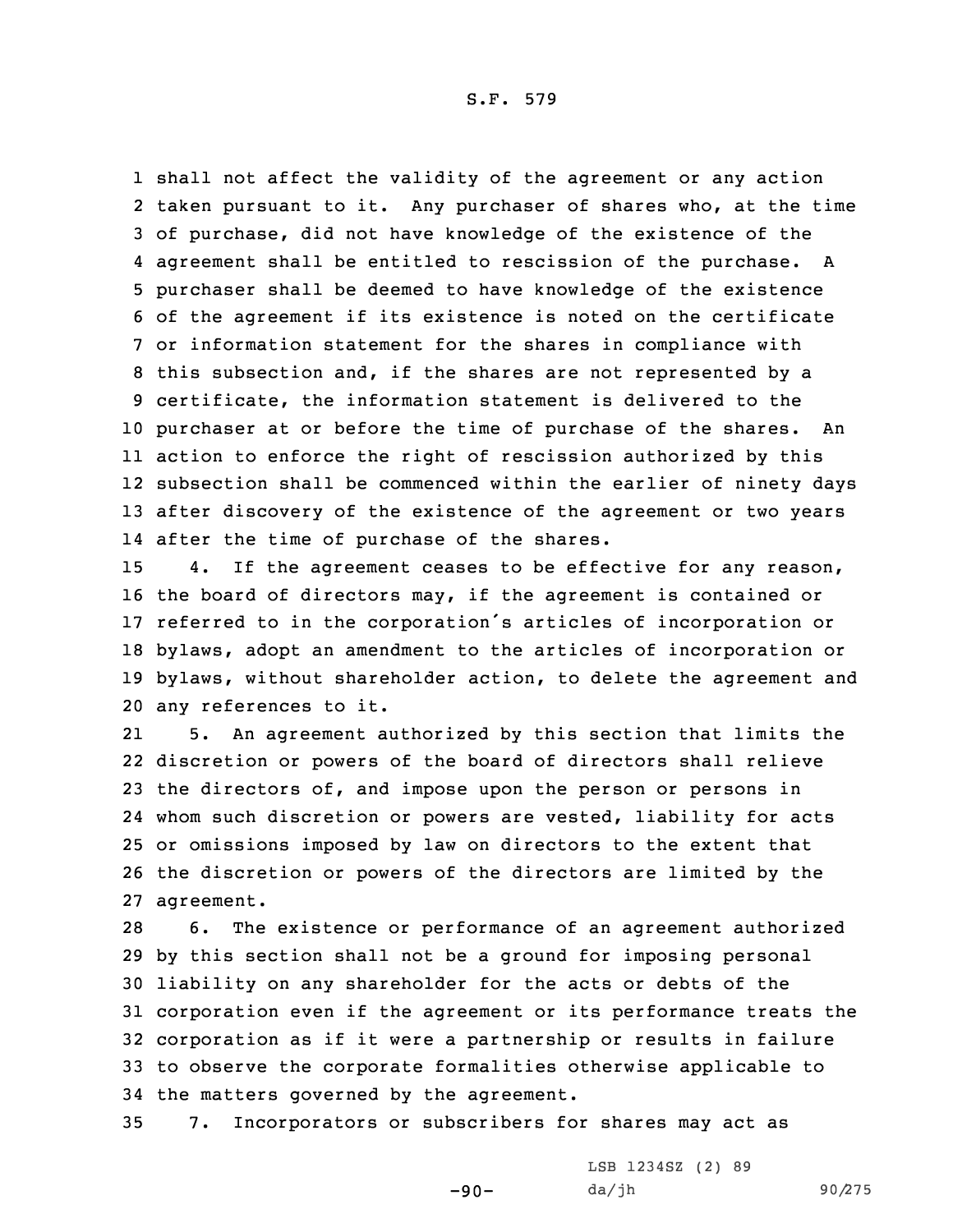1 shareholders with respect to an agreement authorized by this 2 section if no shares have been issued when the agreement is 3 made.

4 8. Limits, if any, on the duration of an agreement authorized by this section must be set forth in the agreement. An agreement that became effective between January 1, 2003, and June 30, 2014, both dates inclusive, unless the agreement provided otherwise, remains governed by the provisions of this section concerning duration then in effect.

10 Sec. 80. Section 490.740, Code 2021, is amended by striking 11 the section and inserting in lieu thereof the following:

12**490.740 Part definitions.**

13 As used in this part:

14 1. *"Derivative proceeding"* means <sup>a</sup> civil suit in the right 15 of <sup>a</sup> domestic corporation or, to the extent provided in section 16 490.747, in the right of <sup>a</sup> foreign corporation.

 2. *"Shareholder"* means <sup>a</sup> record shareholder, <sup>a</sup> beneficial shareholder, and an unrestricted voting trust beneficial owner. Sec. 81. Section 490.743, Code 2021, is amended by striking the section and inserting in lieu thereof the following:

21**490.743 Stay of proceedings.**

22 If the corporation commences an inquiry into the allegations 23 made in the demand or complaint, the court may stay any 24 derivative proceeding for such period as the court deems 25 appropriate.

26 Sec. 82. Section 490.744, Code 2021, is amended by striking 27 the section and inserting in lieu thereof the following: 28 **490.744 Dismissal.**

 1. <sup>A</sup> derivative proceeding shall be dismissed by the court on motion by the corporation if one of the groups specified in subsection 2 or 5 has determined in good faith, after conducting <sup>a</sup> reasonable inquiry upon which its conclusions are based, that the maintenance of the derivative proceeding is not in the best interests of the corporation. <sup>A</sup> corporation moving to dismiss on this basis shall submit in support of the

-91-

LSB 1234SZ (2) 89 da/jh 91/275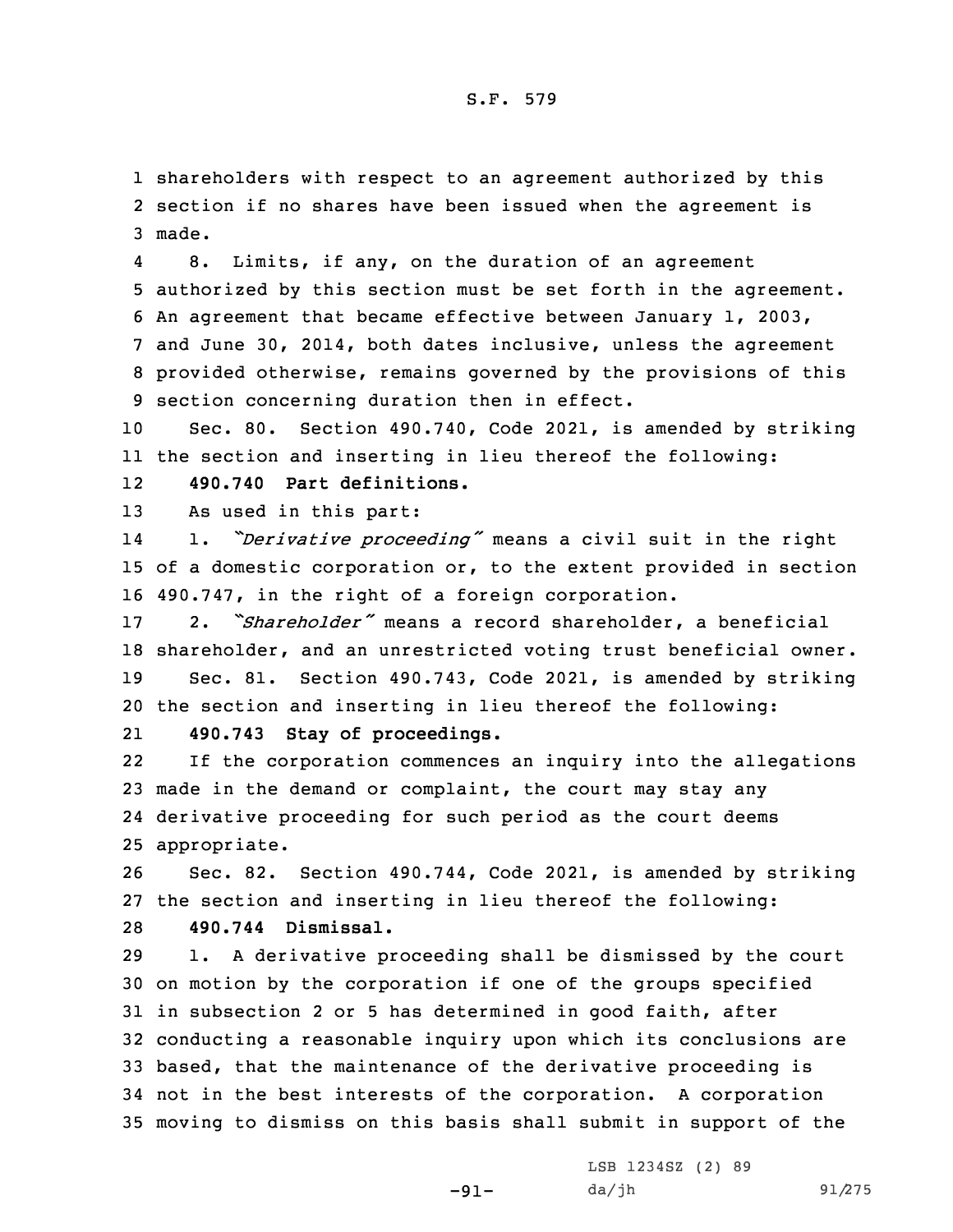1 motion <sup>a</sup> short and concise statement of the reasons for its 2 determination.

3 2. Unless <sup>a</sup> panel is appointed pursuant to subsection 5, 4 the determination in subsection 1 shall be made by any of the 5 following:

6 *a.* <sup>A</sup> majority vote of qualified directors present at <sup>a</sup> 7 meeting of the board of directors if the qualified directors 8 constitute <sup>a</sup> quorum.

 *b.* <sup>A</sup> majority vote of <sup>a</sup> committee consisting of two or more qualified directors appointed by majority vote of qualified directors present at <sup>a</sup> meeting of the board of directors, regardless of whether such qualified directors constitute <sup>a</sup> 13 quorum.

14 3. *a.* If <sup>a</sup> derivative proceeding is commenced after 15 <sup>a</sup> determination has been made rejecting <sup>a</sup> demand by <sup>a</sup> 16 shareholder, the complaint shall allege with particularity 17 facts establishing any of the following:

18 (1) That <sup>a</sup> majority of the board of directors did not 19 consist of qualified directors at the time the determination 20 was made.

21 (2) That the requirements of subsection 1 have not been met. 22 *b.* All discovery and other proceedings shall be stayed 23 during the pendency of any motion to dismiss unless the 24 court finds upon the motion of any party that particularized 25 discovery is necessary to preserve evidence or prevent undue 26 prejudice to that party.

 4. If <sup>a</sup> majority of the board of directors consisted of qualified directors at the time the determination was made, the plaintiff shall have the burden of proving that the requirements of subsection 1 have not been met; if not, the corporation shall have the burden of proving that the requirements of subsection 1 have been met.

33 5. Upon motion by the corporation, the court may appoint 34 <sup>a</sup> panel of one or more individuals to make <sup>a</sup> determination 35 whether the maintenance of the derivative proceeding is in the

-92-

LSB 1234SZ (2) 89 da/jh 92/275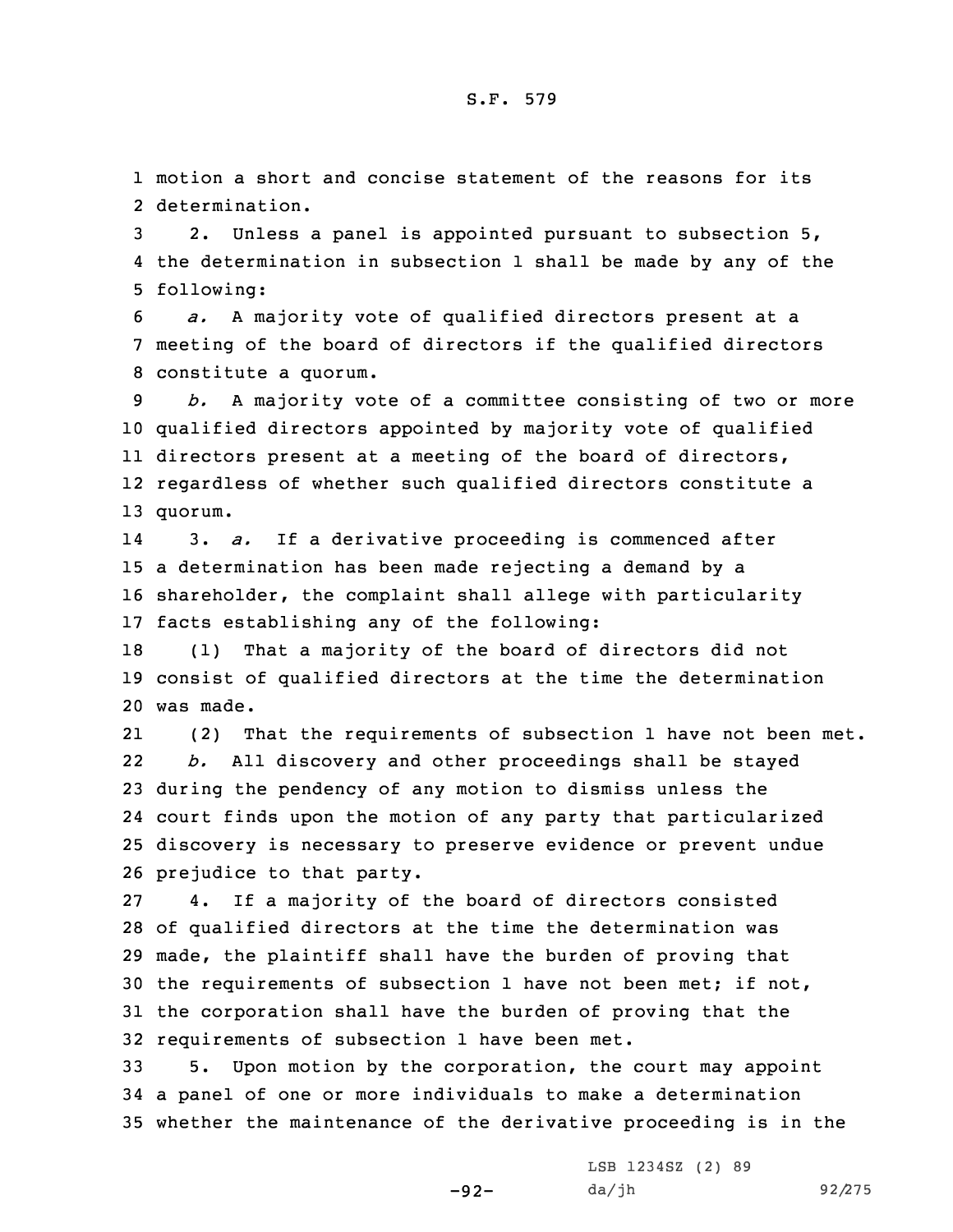1 best interests of the corporation. In such case, the plaintiff 2 shall have the burden of proving that the requirements of 3 subsection 1 have not been met.

4 Sec. 83. Section 490.745, Code 2021, is amended by striking 5 the section and inserting in lieu thereof the following:

6 **490.745 Discontinuance or settlement.**

 <sup>A</sup> derivative proceeding shall not be discontinued or settled without the court's approval. If the court determines that <sup>a</sup> proposed discontinuance or settlement will substantially affect the interests of the corporation's shareholders or <sup>a</sup> class or series of shareholders, the court shall direct that notice be given to the shareholders affected.

13 Sec. 84. Section 490.746, Code 2021, is amended by striking 14 the section and inserting in lieu thereof the following:

15 **490.746 Payment of expenses.**

16 On termination of the derivative proceeding, the court may 17 do any of the following:

18 1. Order the corporation to pay the plaintiff's expenses 19 incurred in the proceeding if it finds that the proceeding has 20 resulted in <sup>a</sup> substantial benefit to the corporation.

21 2. Order the plaintiff to pay any defendant's expenses 22 incurred in defending the proceeding if it finds that the 23 proceeding was commenced or maintained without reasonable cause 24 or for an improper purpose.

<sup>25</sup> 3. Order <sup>a</sup> party to pay an opposing party's expenses 26 incurred because of the filing of <sup>a</sup> pleading, motion, or other 27 paper, if it finds that any of the following apply:

 *a.* The pleading, motion, or other paper was not well grounded in fact, after reasonable inquiry, or warranted by existing law or <sup>a</sup> good faith argument for the extension, modification, or reversal of existing law.

32 *b.* The pleading, motion, or other paper was interposed for 33 an improper purpose, such as to harass or cause unnecessary 34 delay or needless increase in the cost of litigation.

35 Sec. 85. Section 490.748, Code 2021, is amended by striking

-93-

LSB 1234SZ (2) 89 da/jh 93/275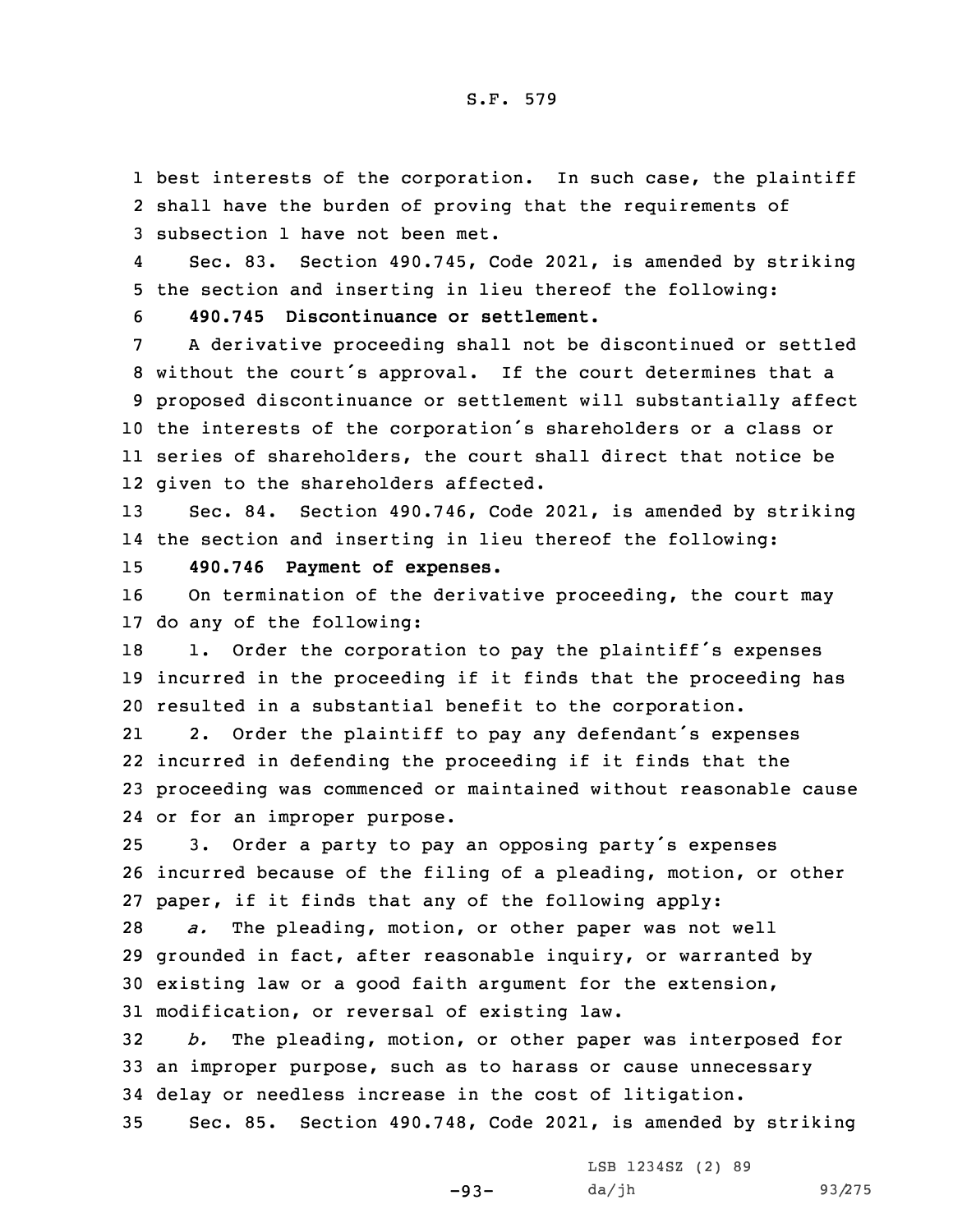the section and inserting in lieu thereof the following: 2 **490.748 Shareholder action to appoint custodian or receiver.** 1. The district court of the county where <sup>a</sup> corporation's principal office or, if none in this state, its registered office, is located may appoint one or more persons to be custodians, or, if the corporation is insolvent, to be receivers, of and for <sup>a</sup> corporation in <sup>a</sup> proceeding by <sup>a</sup> shareholder where it is established that any of the following 9 applies:

 *a.* The directors are deadlocked in the management of the corporate affairs, the shareholders are unable to break the deadlock, and irreparable injury to the corporation is threatened or being suffered.

14 *b.* The directors or those in control of the corporation are 15 acting fraudulently and irreparable injury to the corporation 16 is threatened or being suffered.

 2. *a.* The district court may issue injunctions, appoint <sup>a</sup> temporary custodian or temporary receiver with all the powers and duties the district court directs, take other action to preserve the corporate assets wherever located, and carry on the business of the corporation until <sup>a</sup> full hearing is held. 22 *b.* The district court shall hold <sup>a</sup> full hearing, after notifying all parties to the proceeding and any interested persons designated by the district court, before appointing <sup>a</sup>

25 custodian or receiver.

26 *c.* The district court has jurisdiction over the corporation 27 and all of its property, wherever located.

 3. The district court may appoint an individual or domestic or foreign corporation, registered to do business in this state, as <sup>a</sup> custodian or receiver and may require the custodian or receiver to post bond, with or without sureties, in an amount the district court directs.

33 4. The district court shall describe the powers and duties 34 of the custodian or receiver in its appointing order, which may 35 be amended from time to time. Among other powers, all of the

-94-

LSB 1234SZ (2) 89 da/jh 94/275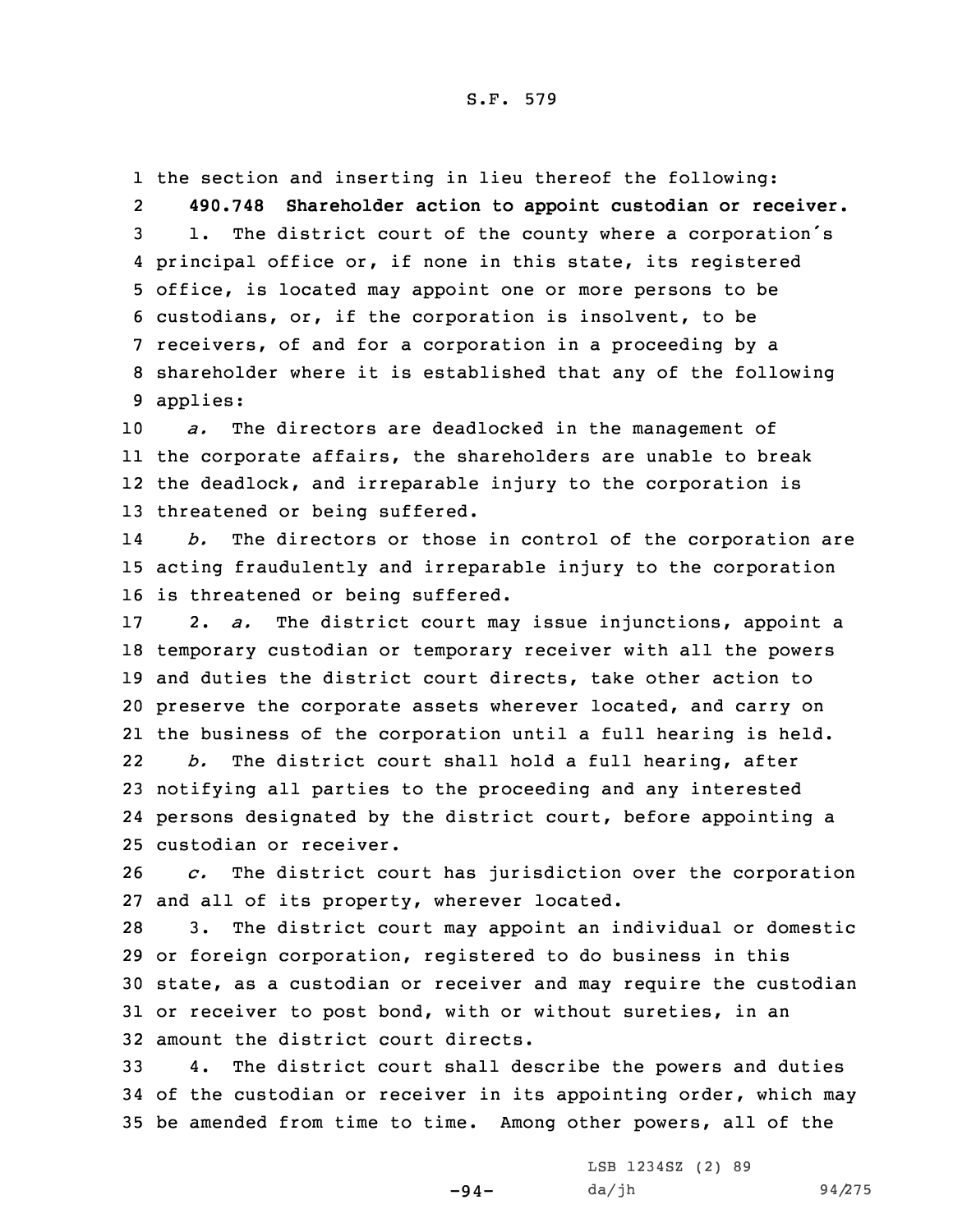1 following apply:

2 *a.* <sup>A</sup> custodian may exercise all of the powers of the 3 corporation, through or in place of its board of directors, to 4 the extent necessary to manage the business and affairs of the 5 corporation.

6 *b.* <sup>A</sup> receiver may do any of the following:

7 (1) Dispose of all or any part of the assets of the 8 corporation wherever located, at <sup>a</sup> public or private sale, if 9 authorized by the district court.

10 (2) Sue and defend in the receiver's own name as receiver in 11 all courts of this state.

12 5. The district court during <sup>a</sup> custodianship may 13 redesignate the custodian <sup>a</sup> receiver, and during <sup>a</sup> receivership 14 may redesignate the receiver <sup>a</sup> custodian, if doing so is in the 15 best interests of the corporation.

 6. The district court from time to time during the custodianship or receivership may order compensation paid and expense disbursements or reimbursements made to the custodian or receiver from the assets of the corporation or proceeds from the sale of its assets.

21 7. As used in this section, *"shareholder"* means <sup>a</sup> record 22 shareholder, <sup>a</sup> beneficial shareholder, and an unrestricted 23 voting trust beneficial owner.

24 Sec. 86. NEW SECTION. **490.749 Judicial determination of corporate offices and review of elections and shareholder votes.** 1. Upon application of or in <sup>a</sup> proceeding commenced by <sup>a</sup> person specified in subsection 2, the district court of the county where the corporation's principal office or, if none in this state, its registered office, is located may determine all of the following:

31 *a.* The result or validity of the election, appointment, 32 removal, or resignation of <sup>a</sup> director or officer of the 33 corporation.

34 *b.* The right of an individual to hold the office of director 35 or officer of the corporation.

> LSB 1234SZ (2) 89 da/jh 95/275

-95-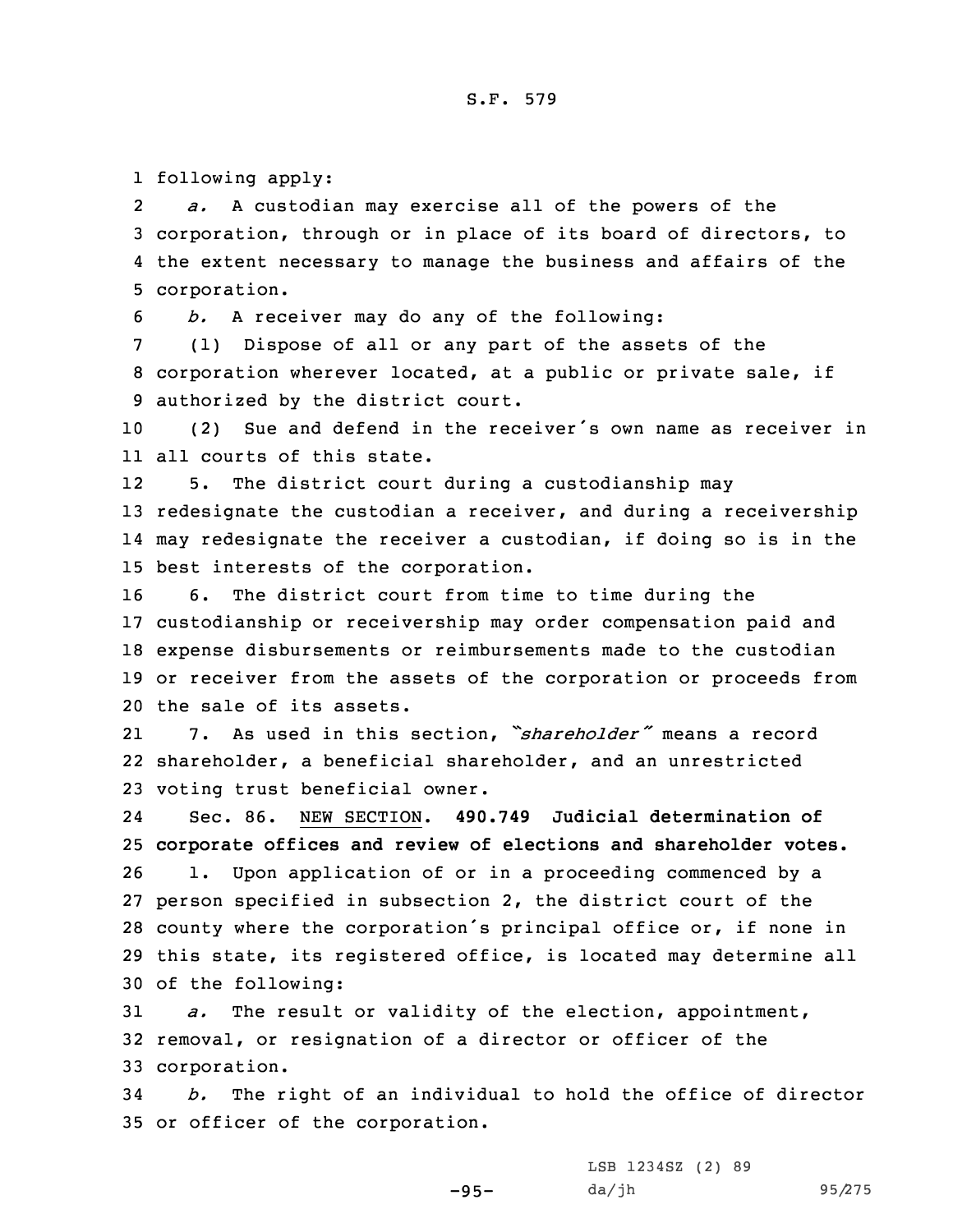1 *c.* The result or validity of any vote by the shareholders 2 of the corporation.

3 *d.* The right of <sup>a</sup> director to membership on <sup>a</sup> committee of 4 the board of directors.

 *e.* The right of <sup>a</sup> person to nominate or an individual to be nominated as <sup>a</sup> candidate for election or appointment as <sup>a</sup> director of the corporation, and any right under <sup>a</sup> bylaw adopted pursuant to section 490.206, subsection 3, or any comparable right under any provision of the articles of incorporation, contract, or applicable law.

11 2. An application or proceeding pursuant to subsection 1 may 12 be filed or commenced by any of the following persons:

13 *a.* The corporation.

14 *b.* Any record shareholder, beneficial shareholder, or unrestricted voting trust beneficial owner of the corporation. *c.* <sup>A</sup> director of the corporation, an individual claiming the office of director, or <sup>a</sup> director whose membership on <sup>a</sup> committee of the board of directors is contested, in each case who is seeking <sup>a</sup> determination of <sup>a</sup> right to such office or membership.

21 *d.* An officer of the corporation or an individual claiming 22 to be an officer of the corporation, in each case who is 23 seeking <sup>a</sup> determination of <sup>a</sup> right to such office.

24 *e.* <sup>A</sup> person claiming <sup>a</sup> right covered by subsection 1, paragraph *"e"*, and who is seeking <sup>a</sup> determination of such right. 3. In connection with any application or proceeding under subsection 1, the following shall be named as defendants, unless such person made the application or commenced the proceeding:

30 *a.* The corporation.

31 *b.* Any individual whose right to office or membership on <sup>a</sup> 32 committee of the board of directors is contested.

33 *c.* Any individual claiming the office or membership at 34 issue.

35 *d.* Any person claiming <sup>a</sup> right covered by subsection 1,

-96-

LSB 1234SZ (2) 89 da/jh 96/275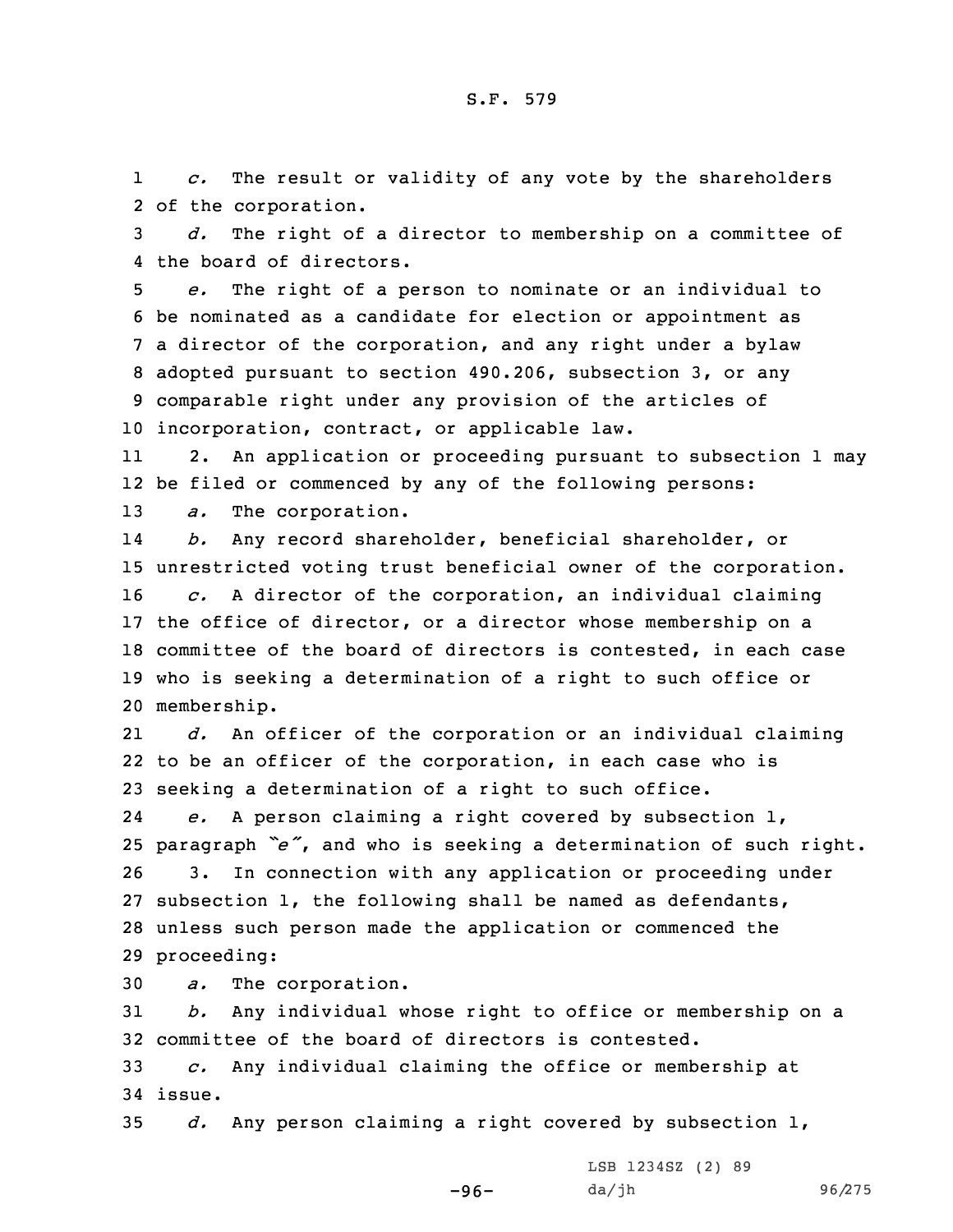1 paragraph *"e"*, that is at issue.

2 4. In connection with any application or proceeding under subsection 1, service of process may be made upon each of the persons specified in subsection 3, by any of the following: *a.* Service of process on the corporation addressed to such person in any manner provided by statute of this state or by rule of the applicable court for service on the corporation. *b.* Service of process on the person in any manner provided by statute of this state or by rule of the applicable court. 5. When service of process is made upon <sup>a</sup> person other than the corporation by service upon the corporation pursuant to subsection 4, paragraph *"a"*, the plaintiff and the corporation or its registered agent shall promptly provide written notice of such service, together with copies of all process and the application or complaint, to the person at the person's last known residence or business address, or as permitted by statute of this state or by rule of the applicable court.

 6. In connection with any application or proceeding under subsection 1, the court shall dispose of the application or proceeding on an expedited basis and also may do any of the following:

22 *a.* Order such additional or further notice as the court 23 deems proper under the circumstances.

24 *b.* Order that additional persons be joined as parties to the proceeding if the court determines that such joinder is necessary for <sup>a</sup> just adjudication of matters before the court. *c.* Order an election or meeting be held in accordance with the provisions of section 490.703, subsection 2, or otherwise. *d.* Appoint <sup>a</sup> master to conduct an election or meeting. *e.* Enter temporary, preliminary, or permanent injunctive 31 relief.

 *f.* Resolve solely for the purpose of this proceeding any legal or factual issues necessary for the resolution of any of the matters specified in subsection 1, including the right and power of persons claiming to own shares to vote at any meeting

-97-

LSB 1234SZ (2) 89 da/jh 97/275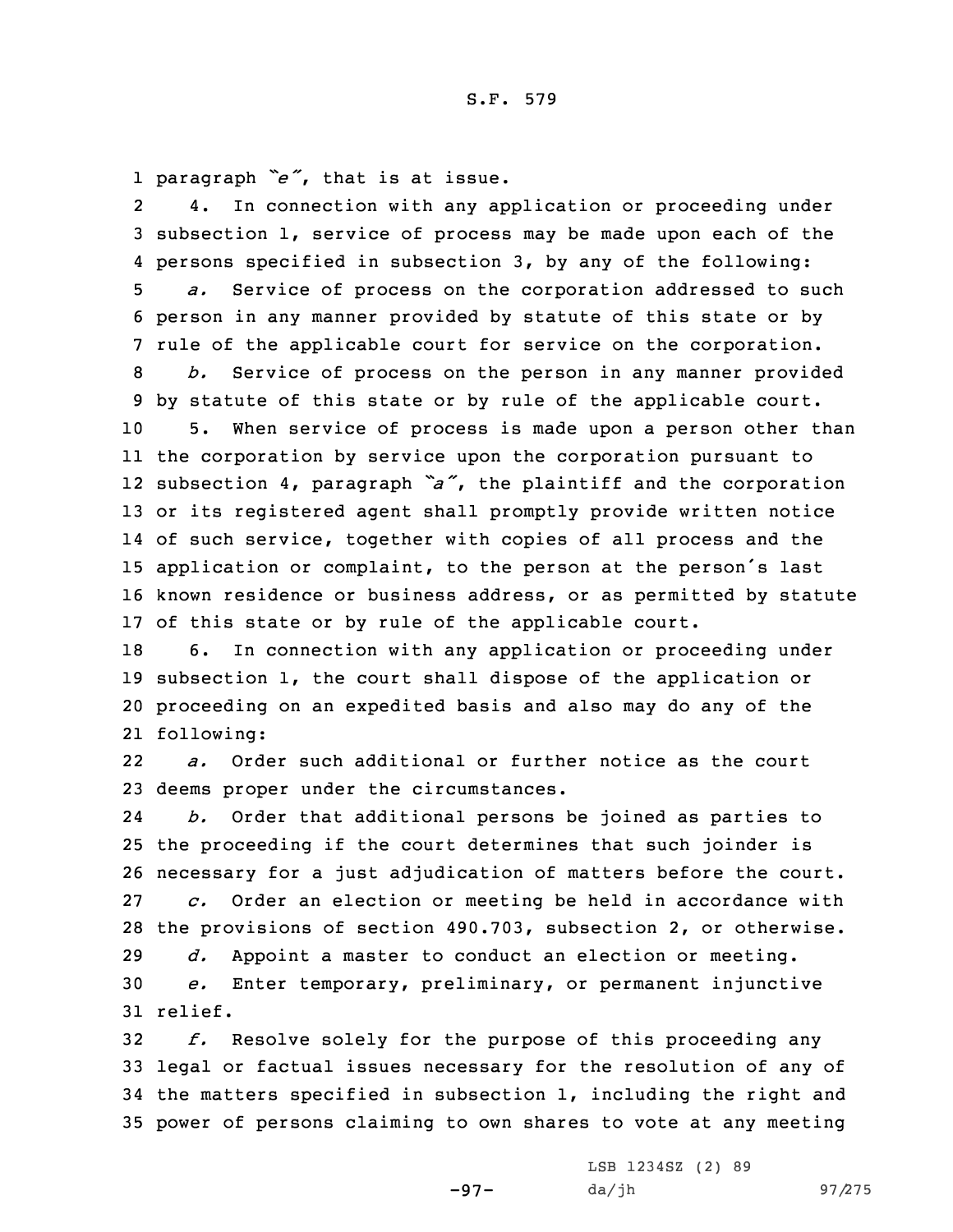1 of the shareholders.

2 *g.* Order such other relief as the court determines is 3 equitable, just, and proper.

4 7. It is not necessary to make shareholders <sup>a</sup> party to <sup>a</sup> proceeding or application pursuant to this section unless the shareholder is <sup>a</sup> required defendant under subsection 3, paragraph *"d"*, relief is sought against the shareholder individually, or the court orders joinder pursuant to subsection 6, paragraph *"b"*.

 8. Nothing in this section limits, restricts, or abolishes the subject matter jurisdiction or powers of the court as existed before the enactment of this section, and an application or proceeding pursuant to this section is not the exclusive remedy or proceeding available with respect to the matters specified in subsection 1.

16 Sec. 87. Section 490.801, Code 2021, is amended by striking 17 the section and inserting in lieu thereof the following:

 **490.801 Requirement for and functions of board of directors.** 1. Except as may be provided in an agreement authorized under section 490.732, each corporation shall have <sup>a</sup> board of directors.

22 2. Except as may be provided in an agreement authorized under section 490.732, and subject to any limitation in the articles of incorporation permitted by section 490.202, subsection 2, all corporate powers shall be exercised by or under the authority of the board of directors, and the business and affairs of the corporation shall be managed by or under the direction, and subject to the oversight, of the board of directors.

30 Sec. 88. Section 490.802, Code 2021, is amended by striking 31 the section and inserting in lieu thereof the following: 32 **490.802 Qualifications of directors.**

33 1. The articles of incorporation or bylaws may prescribe 34 qualifications for directors or for nominees for directors. 35 Qualifications must be reasonable as applied to the corporation

-98-

LSB 1234SZ (2) 89 da/jh 98/275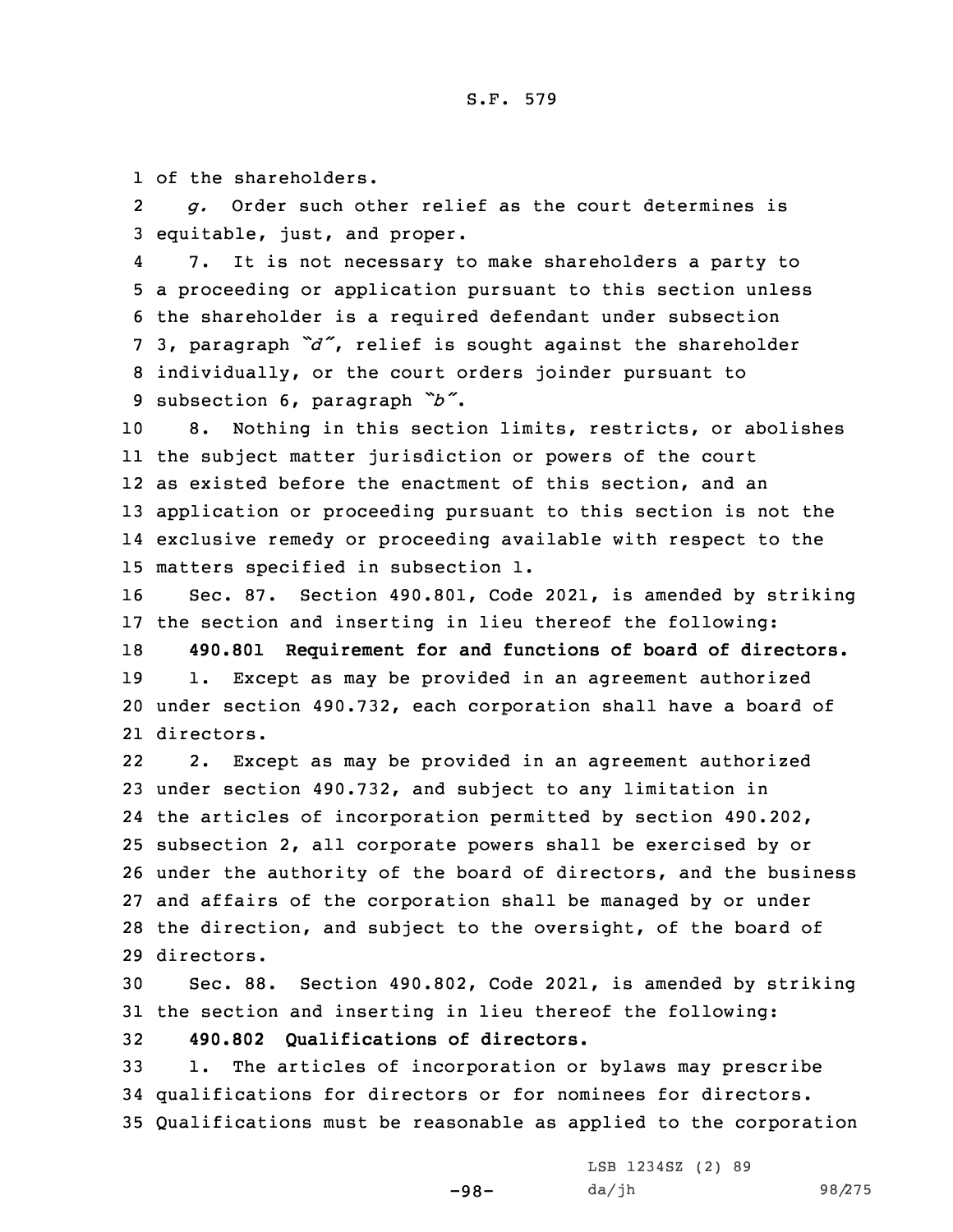1 and be lawful.

2 2. <sup>A</sup> requirement that is based on <sup>a</sup> past, prospective, or current action, or expression of opinion, by <sup>a</sup> nominee or director that could limit the ability of <sup>a</sup> nominee or director to discharge his or her duties as <sup>a</sup> director is not <sup>a</sup> permissible qualification under this section. Notwithstanding the foregoing, qualifications may include not being or having been subject to specified criminal, civil, or regulatory sanctions or not having been removed as <sup>a</sup> director by judicial action or for cause.

11 3. A director need not be <sup>a</sup> resident of this state or <sup>a</sup> 12 shareholder unless the articles of incorporation or bylaws so 13 prescribe.

14 4. <sup>A</sup> qualification for nomination for director prescribed before <sup>a</sup> person's nomination shall apply to such person at the time of nomination. <sup>A</sup> qualification for nomination for director prescribed after <sup>a</sup> person's nomination shall not apply to such person with respect to such nomination.

 5. <sup>A</sup> qualification for director prescribed before <sup>a</sup> director has been elected or appointed may apply only at the time an individual becomes <sup>a</sup> director or may apply during <sup>a</sup> director's term. <sup>A</sup> qualification prescribed after <sup>a</sup> director has been elected or appointed shall not apply to that director before the end of that director's term.

25 Sec. 89. Section 490.803, Code 2021, is amended by striking 26 the section and inserting in lieu thereof the following:

27 **490.803 Number and election of directors.**

28 1. A board of directors shall consist of one or more 29 individuals, with the number specified in or fixed in 30 accordance with the articles of incorporation or bylaws.

31 2. The number of directors may be increased or decreased 32 from time to time by amendment to, or in the manner provided 33 in, the articles of incorporation or bylaws.

34 3. Directors are elected at the first annual shareholders' <sup>35</sup> meeting and at each annual shareholders' meeting thereafter

-99-

LSB 1234SZ (2) 89 da/jh 99/275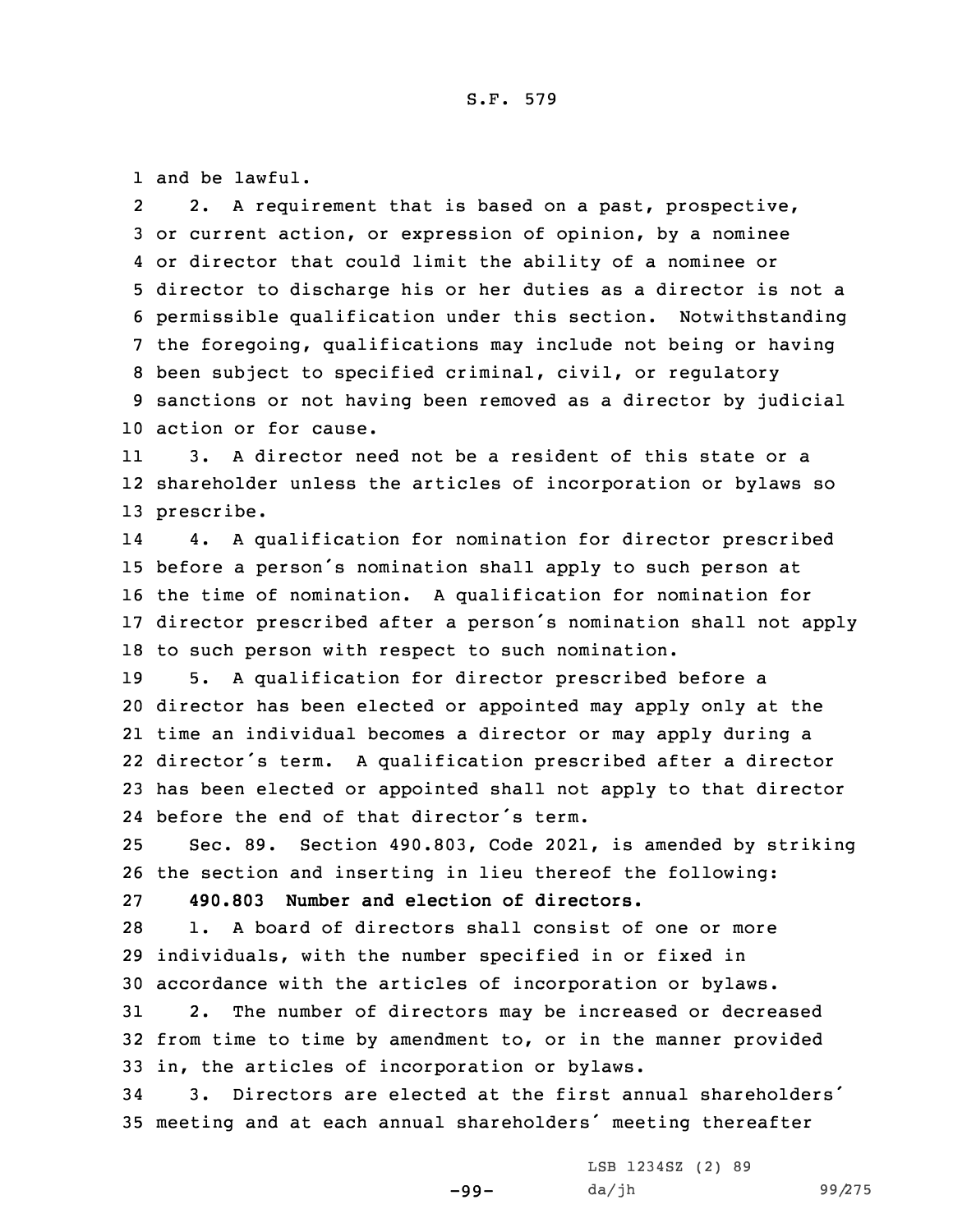1 unless elected by written consent in lieu of an annual meeting 2 as permitted by section 490.704 or unless their terms are 3 staggered under section 490.806.

4 Sec. 90. Section 490.804, Code 2021, is amended by striking 5 the section and inserting in lieu thereof the following:

6 **490.804 Election of directors by certain classes of series** 7 **of shares.**

 If the articles of incorporation or action by the board of directors pursuant to section 490.602 authorize dividing the shares into classes or series, the articles of incorporation may also authorize the election of all or <sup>a</sup> specified number of directors by the holders of one or more authorized classes or series of shares. <sup>A</sup> class or series, or multiple classes or series, of shares entitled to elect one or more directors is <sup>a</sup> separate voting group for purposes of the election of directors.

17 Sec. 91. Section 490.805, Code 2021, is amended by striking 18 the section and inserting in lieu thereof the following:

19 **490.805 Terms of directors generally.**

20 1. The terms of the initial directors of <sup>a</sup> corporation 21 expire at the first shareholders' meeting at which directors 22 are elected.

 2. *a.* The terms of all other directors expire at the next, or if their terms are staggered in accordance with section 490.806, at the applicable second or third, annual shareholders' meeting following their election.

27 *b.* Paragraph *"a"* does not apply in any of the following 28 circumstances:

29 (1) To the extent provided in section 490.1022 if <sup>a</sup> bylaw 30 electing to be governed by that section is in effect.

31 (2) <sup>A</sup> shorter term is specified in the articles of 32 incorporation in the event of <sup>a</sup> director nominee failing to 33 receive <sup>a</sup> specified vote for election.

34 3. A decrease in the number of directors does not shorten 35 an incumbent director's term.

-100-

LSB 1234SZ (2) 89 da/jh 100/275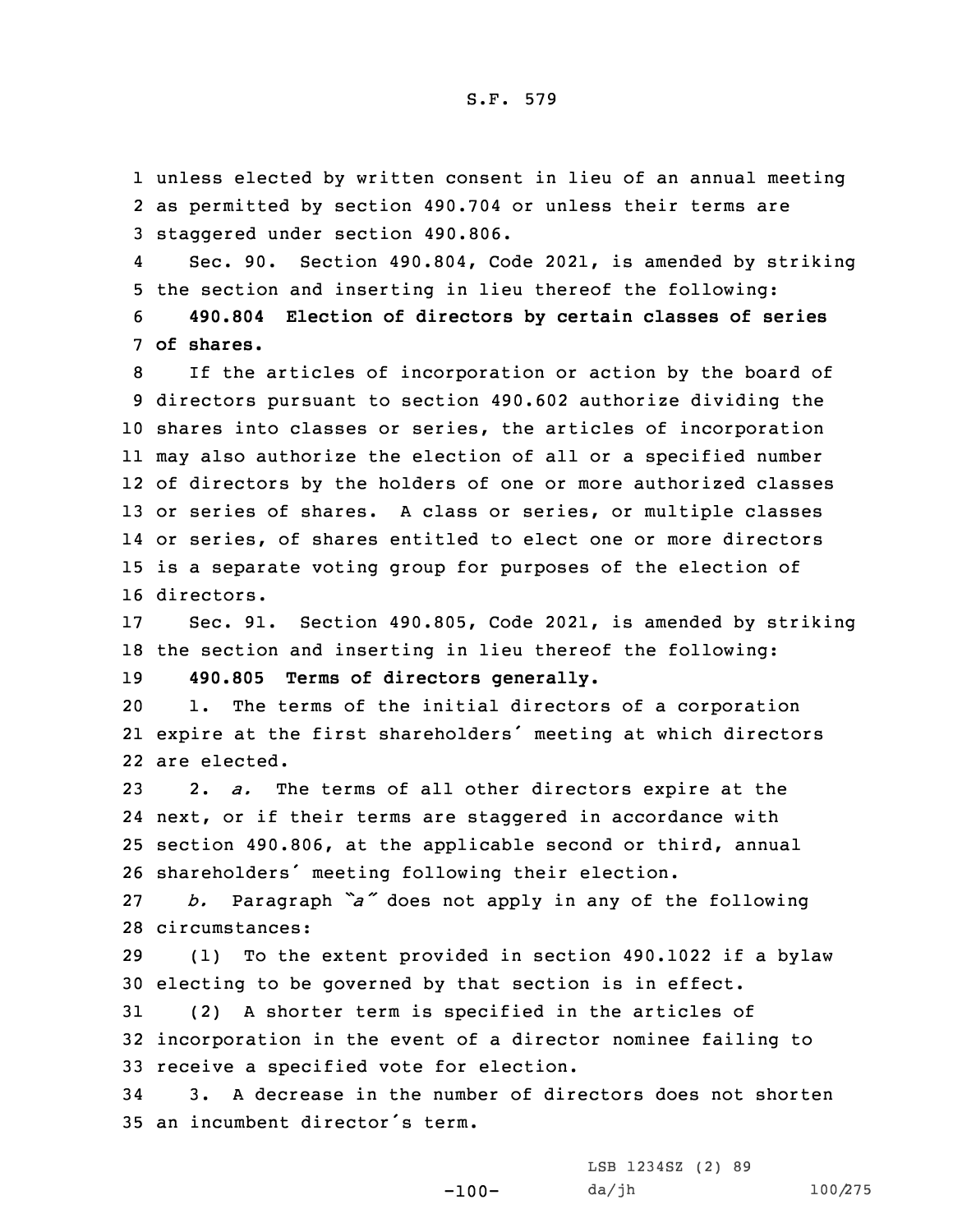1 4. The term of <sup>a</sup> director elected to fill <sup>a</sup> vacancy expires 2 at the next shareholders' meeting at which directors are 3 elected.

4 5. Except to the extent otherwise provided in the articles of incorporation or under section 490.1022, if <sup>a</sup> bylaw electing to be governed by that section is in effect, despite the expiration of <sup>a</sup> director's term, the director continues to serve until the director's successor is elected and qualifies or there is <sup>a</sup> decrease in the number of directors.

10 Sec. 92. Section 490.806, Code 2021, is amended by striking 11 the section and inserting in lieu thereof the following: 12**490.806 Staggered terms for directors.**

 The articles of incorporation may provide for staggering the terms of directors by dividing the total number of directors into two or three groups, with each group containing one-half or one-third of the total, as near as may be practicable. In that event, the terms of directors in the first group expire at the first annual shareholders' meeting after their election, the terms of the second group expire at the second annual shareholders' meeting after their election, and the terms of the third group, if any, expire at the third annual shareholders' meeting after their election. At each annual shareholders' meeting held thereafter, directors shall be elected for <sup>a</sup> term of two years or three years, as the case may be, to succeed those whose terms expire.

26 Sec. 93. Section 490.807, Code 2021, is amended by striking 27 the section and inserting in lieu thereof the following: 28 **490.807 Resignation of directors.**

29 1. <sup>A</sup> director may resign at any time by delivering <sup>a</sup> written 30 notice of resignation to the board of directors or its chair, 31 or to the secretary.

 2. <sup>A</sup> resignation is effective as provided in section 490.141, subsection 9, unless the resignation provides for <sup>a</sup> delayed effectiveness, including effectiveness determined upon <sup>a</sup> future event or events. <sup>A</sup> resignation that is conditioned

-101-

LSB 1234SZ (2) 89 da/jh 101/275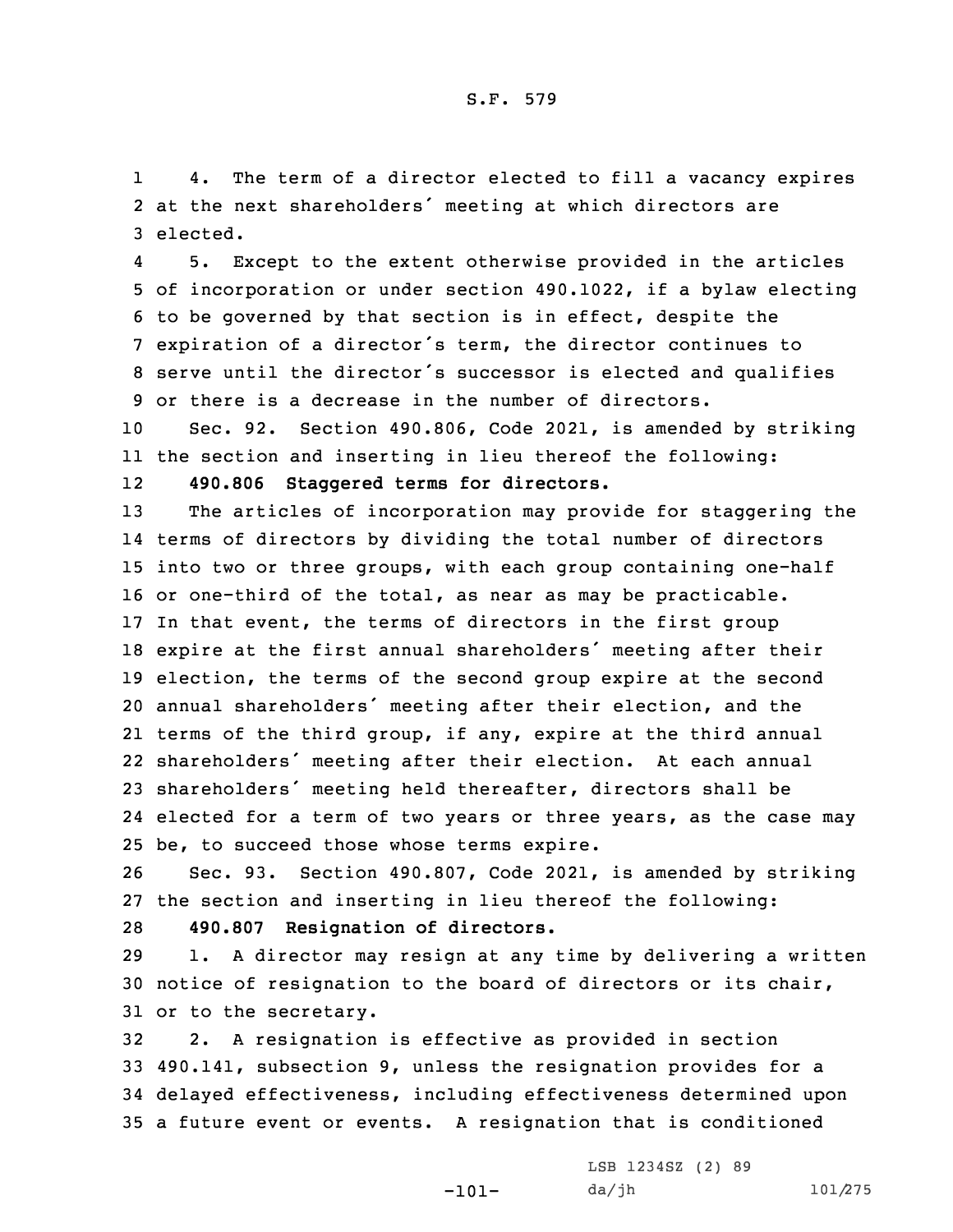1 upon failing to receive <sup>a</sup> specified vote for election as <sup>a</sup> 2 director may provide that it is irrevocable.

3 Sec. 94. Section 490.808, Code 2021, is amended by striking 4 the section and inserting in lieu thereof the following:

5 **490.808 Removal of directors by shareholders.**

6 1. The shareholders may remove one or more directors with or 7 without cause unless the articles of incorporation provide that 8 directors may be removed only for cause.

9 2. If <sup>a</sup> director is elected by <sup>a</sup> voting group of 10 shareholders, only the shareholders of that voting group may 11 participate in the vote to remove that director.

12 3. <sup>A</sup> director may be removed if the number of votes cast to remove exceeds the number of votes cast not to remove the director, except to the extent the articles of incorporation or bylaws require <sup>a</sup> greater number. However, if cumulative voting is authorized, <sup>a</sup> director shall not be removed if, in the case of <sup>a</sup> meeting, the number of votes sufficient to elect the director under cumulative voting is voted against removal and, if action is taken by less than unanimous written consent, voting shareholders entitled to the number of votes sufficient to elect the director under cumulative voting do not consent to the removal.

 4. <sup>A</sup> director may be removed by the shareholders only at <sup>a</sup> meeting called for the purpose of removing the director, and the meeting notice must state that removal of the director is <sup>a</sup> purpose of the meeting.

27 Sec. 95. Section 490.809, Code 2021, is amended by striking 28 the section and inserting in lieu thereof the following:

 **490.809 Removal of directors by judicial proceeding.** 1. The district court of the county where <sup>a</sup> corporation's principal office or, if none in this state, its registered office, is located may remove <sup>a</sup> director from office or may order other relief, including barring the director from reelection for <sup>a</sup> period prescribed by the court, in <sup>a</sup> proceeding commenced by or in the right of the corporation if

-102-

LSB 1234SZ (2) 89 da/jh 102/275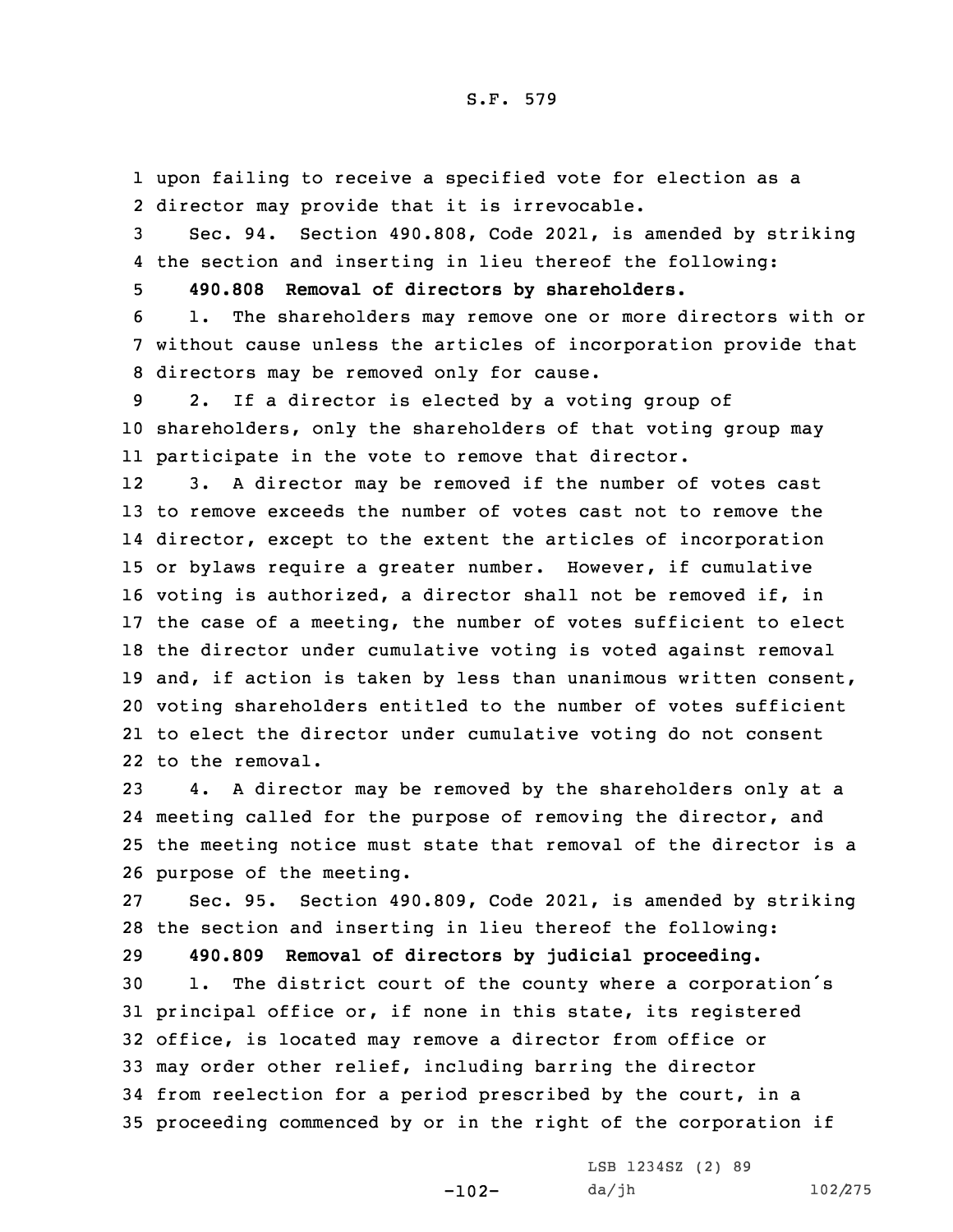1 the court finds that all of the following apply:

2 *a.* The director engaged in fraudulent conduct with respect 3 to the corporation or its shareholders, grossly abused the 4 position of director, or intentionally inflicted harm on the 5 corporation.

<sup>6</sup> *b.* Considering the director's course of conduct and the 7 inadequacy of other available remedies, removal or such other 8 relief would be in the best interest of the corporation.

9 2. <sup>A</sup> shareholder proceeding on behalf of the corporation 10 under subsection 1 shall comply with all of the requirements of 11 subchapter VII, part D, except section 490.741, subsection 1.

12 Sec. 96. Section 490.810, Code 2021, is amended by striking 13 the section and inserting in lieu thereof the following:

14**490.810 Vacancy on board of directors.**

15 1. Unless the articles of incorporation provide otherwise, if <sup>a</sup> vacancy occurs on <sup>a</sup> board of directors, including <sup>a</sup> vacancy resulting from an increase in the number of directors, the vacancy may be filled in any of the following manners:

19 *a.* The shareholders may fill the vacancy.

20 *b.* The board of directors may fill the vacancy.

21 *c.* If the directors remaining in office are less than <sup>a</sup> 22 quorum, they may fill the vacancy by the affirmative vote of <sup>a</sup> 23 majority of all the directors remaining in office.

24 2. If the vacant office was held by <sup>a</sup> director elected by <sup>a</sup> voting group of shareholders, only the holders of shares of that voting group are entitled to vote to fill the vacancy if it is filled by the shareholders, and only the remaining directors elected by that voting group, even if less than <sup>a</sup> quorum, are entitled to fill the vacancy if it is filled by the directors.

 3. <sup>A</sup> vacancy that will occur at <sup>a</sup> specific later date, by reason of <sup>a</sup> resignation effective at <sup>a</sup> later date under section 490.807, subsection 2, or otherwise, may be filled before the vacancy occurs but the new director shall not take office until the vacancy occurs.

> LSB 1234SZ (2) 89 da/jh 103/275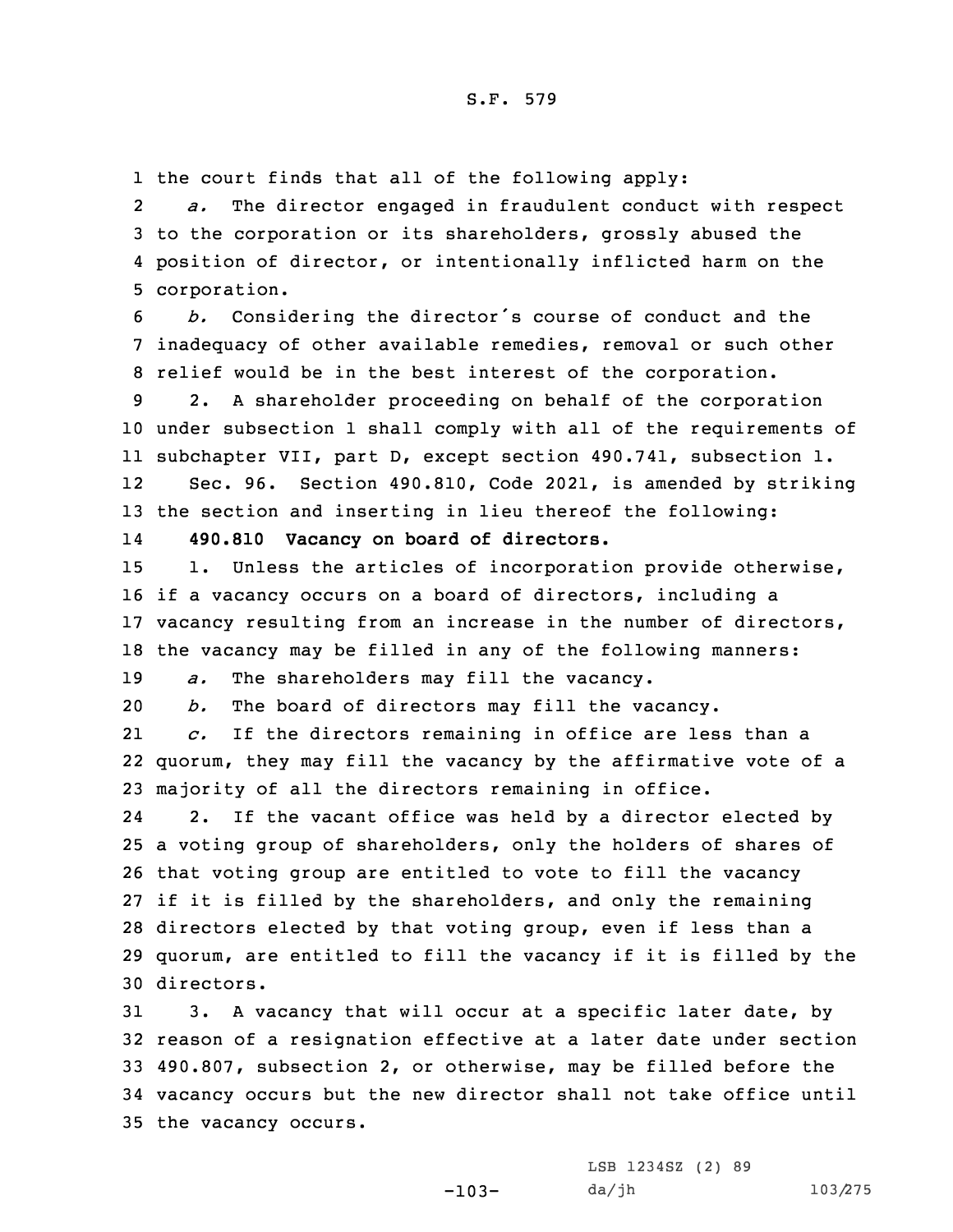1 Sec. 97. Section 490.820, Code 2021, is amended by striking 2 the section and inserting in lieu thereof the following:

3 **490.820 Meetings.**

4 1. The board of directors may hold regular or special 5 meetings in or out of this state.

 2. Unless restricted by the articles of incorporation or bylaws, any director may participate in any meeting of the board of directors through the use of any means of communication by which all directors participating may simultaneously hear each other during the meeting. <sup>A</sup> director participating in <sup>a</sup> meeting by this means is deemed to be present in person at the meeting.

13 Sec. 98. Section 490.821, Code 2021, is amended by striking 14 the section and inserting in lieu thereof the following: 15 **490.821 Action without meeting.**

16 1. Except to the extent that the articles of incorporation or bylaws require that action by the board of directors be taken at <sup>a</sup> meeting, action required or permitted by this chapter to be taken by the board of directors may be taken without <sup>a</sup> meeting if each director signs <sup>a</sup> consent describing the action to be taken and delivers it to the corporation. 22 2. Action taken under this section is the act of the board of directors when one or more consents signed by all the directors are delivered to the corporation. The consent may specify the time at which the action taken is to be effective. <sup>A</sup> director's consent may be withdrawn by <sup>a</sup> revocation signed by the director and delivered to the corporation before delivery to the corporation of unrevoked written consents signed by all the directors.

30 3. <sup>A</sup> consent signed under this section has the effect of 31 action taken at <sup>a</sup> meeting of the board of directors and may be 32 described as such in any document.

33 Sec. 99. Section 490.822, Code 2021, is amended by striking 34 the section and inserting in lieu thereof the following: 35 **490.822 Notice of meeting.**

> -104- LSB 1234SZ (2) 89 da/jh 104/275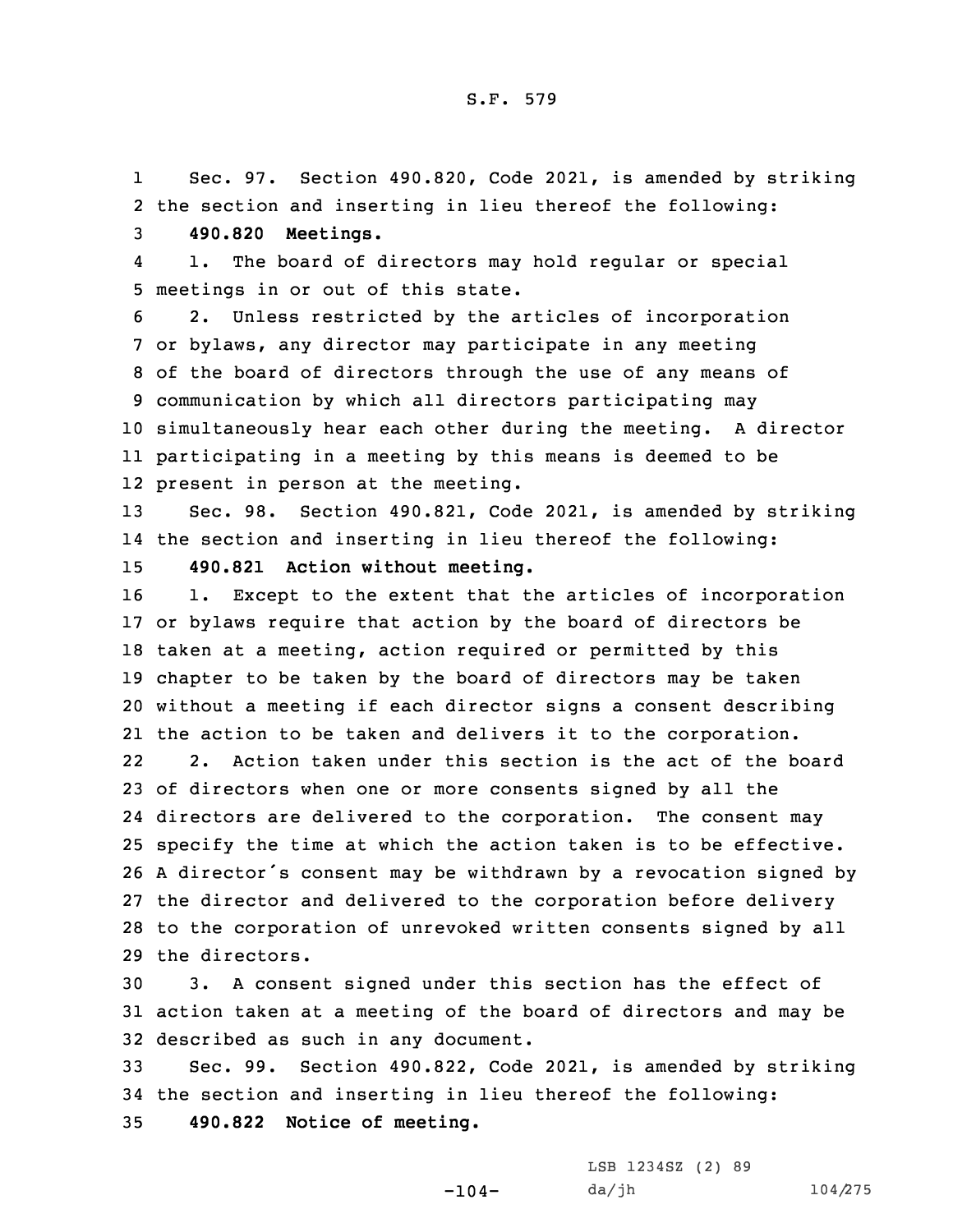1 1. Unless the articles of incorporation or bylaws provide 2 otherwise, regular meetings of the board of directors may be 3 held without notice of the date, time, place, or purpose of the 4 meeting.

 2. Unless the articles of incorporation or bylaws provide for <sup>a</sup> longer or shorter period, special meetings of the board of directors shall be preceded by at least two days' notice of the date, time, and place of the meeting. The notice need not describe the purpose of the special meeting unless required by the articles of incorporation or bylaws.

11 Sec. 100. Section 490.823, Code 2021, is amended by striking 12 the section and inserting in lieu thereof the following:

13 **490.823 Waiver of notice.**

14 1. <sup>A</sup> director may waive any notice required by this chapter, the articles of incorporation, or the bylaws before or after the date and time stated in the notice. Except as provided by subsection 2, the waiver must be in writing, signed by the director entitled to the notice, and delivered to the corporation for filing by the corporation with the minutes or corporate records.

21 2. <sup>A</sup> director's attendance at or participation in <sup>a</sup> meeting 22 waives any required notice to the director of the meeting 23 unless all of the following apply:

24 *a.* The director at the beginning of the meeting, or promptly 25 upon arrival, objects to holding the meeting or transacting 26 business at the meeting.

27 *b.* The director does not, after objecting, vote for or 28 assent to action taken at the meeting.

29 Sec. 101. Section 490.824, Code 2021, is amended by striking 30 the section and inserting in lieu thereof the following:

31 **490.824 Quorum and voting.**

 1. Unless the articles of incorporation or bylaws provide for <sup>a</sup> greater or lesser number, or unless otherwise expressly provided in this chapter, <sup>a</sup> quorum of <sup>a</sup> board of directors consists of <sup>a</sup> majority of the number of directors specified in

-105-

LSB 1234SZ (2) 89 da/jh 105/275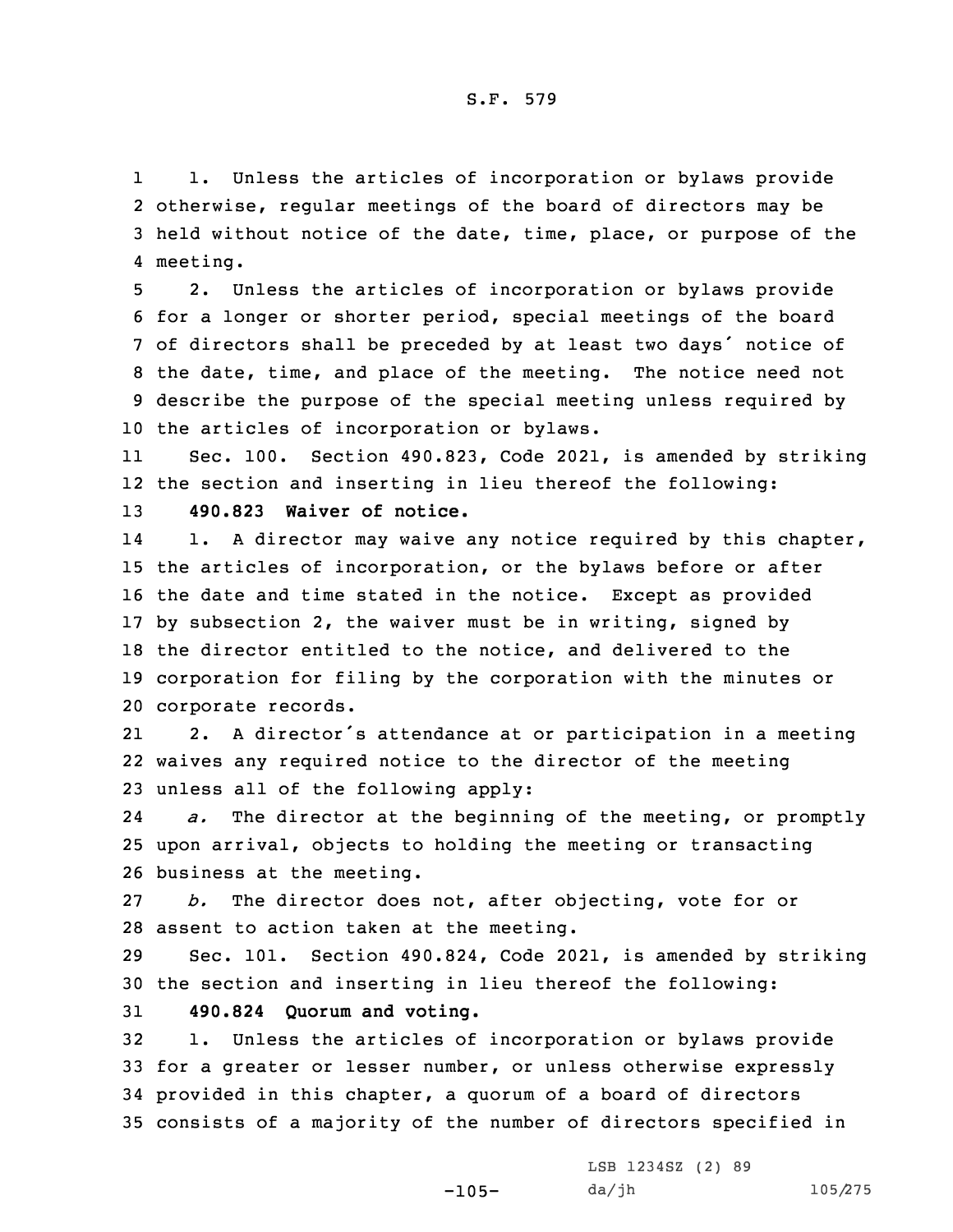1 or fixed in accordance with the articles of incorporation or 2 bylaws.

 2. The quorum of the board of directors specified in or fixed in accordance with the articles of incorporation or bylaws shall not consist of less than one-third of the specified or fixed number of directors.

 3. If <sup>a</sup> quorum is present when <sup>a</sup> vote is taken, the affirmative vote of <sup>a</sup> majority of directors present is the act of the board of directors unless the articles of incorporation or bylaws require the vote of <sup>a</sup> greater number of directors or unless otherwise expressly provided in this chapter.

12 4. *a.* <sup>A</sup> director who is present at <sup>a</sup> meeting of the board 13 of directors or <sup>a</sup> committee when corporate action is taken is 14 deemed to have assented to the action taken unless one or more 15 of the following occurs:

16 (1) The director objects at the beginning of the meeting, or 17 promptly upon arrival, to holding it or transacting business 18 at the meeting.

19 (2) The dissent or abstention from the action taken is 20 entered in the minutes of the meeting.

21 (3) The director delivers written notice of the director's 22 dissent or abstention to the presiding officer of the meeting 23 before its adjournment or to the corporation immediately after 24 adjournment of the meeting.

25 *b.* The right of dissent or abstention is not available to <sup>a</sup> 26 director who votes in favor of the action taken.

27 Sec. 102. Section 490.825, Code 2021, is amended by striking 28 the section and inserting in lieu thereof the following:

29 **490.825 Committees of the board.**

 1. Unless this chapter, the articles of incorporation, or the bylaws provide otherwise, <sup>a</sup> board of directors may establish one or more board committees composed exclusively of one or more directors to perform functions of the board of directors.

-106-

35 2. *a.* The establishment of <sup>a</sup> board committee and

LSB 1234SZ (2) 89 da/jh 106/275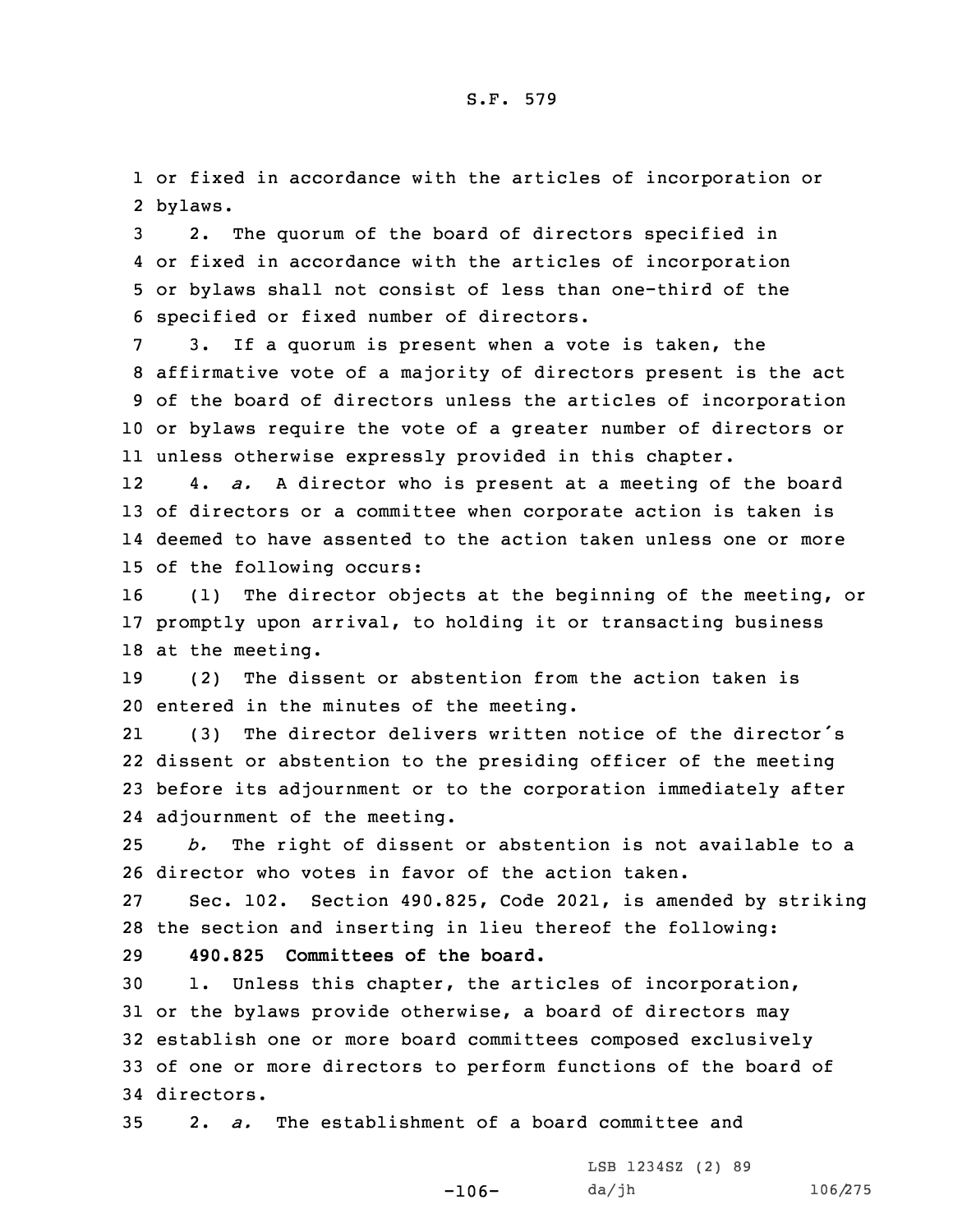1 appointment of members to it shall be approved by the greater 2 of the following:

3 (1) <sup>A</sup> majority of all the directors in office when the 4 action is taken.

5 (2) The number of directors required by the articles of 6 incorporation or bylaws to take action under section 490.824. <sup>7</sup> *b.* Paragraph *"a"* applies unless, in either case, this

8 chapter or the articles of incorporation provide otherwise. 9 3. Sections 490.820 through 490.824 apply to board

10 committees and their members.

11 4. <sup>A</sup> board committee may exercise the powers of the board of directors under section 490.801, to the extent specified by the board of directors or in the articles of incorporation or bylaws, except that <sup>a</sup> board committee shall not do any of the following:

16 *a.* Authorize or approve distributions, except according to 17 <sup>a</sup> formula or method, or within limits, prescribed by the board 18 of directors.

19 *b.* Approve or propose to shareholders action that this 20 chapter requires be approved by shareholders.

21 *c.* Fill vacancies on the board of directors or, subject to 22 subsection 5, on any board committees.

23 *d.* Adopt, amend, or repeal bylaws.

24 5. The board of directors may appoint one or more directors as alternate members of any board committee to replace any absent or disqualified member during the member's absence or disqualification. If the articles of incorporation, the bylaws, or the resolution creating the board committee so provide, the member or members present at any board committee meeting and not disqualified from voting may, by unanimous action, appoint another director to act in place of an absent or disqualified member during that member's absence or disqualification.

34 Sec. 103. Section 490.830, Code 2021, is amended by striking 35 the section and inserting in lieu thereof the following:

-107-

LSB 1234SZ (2) 89 da/jh 107/275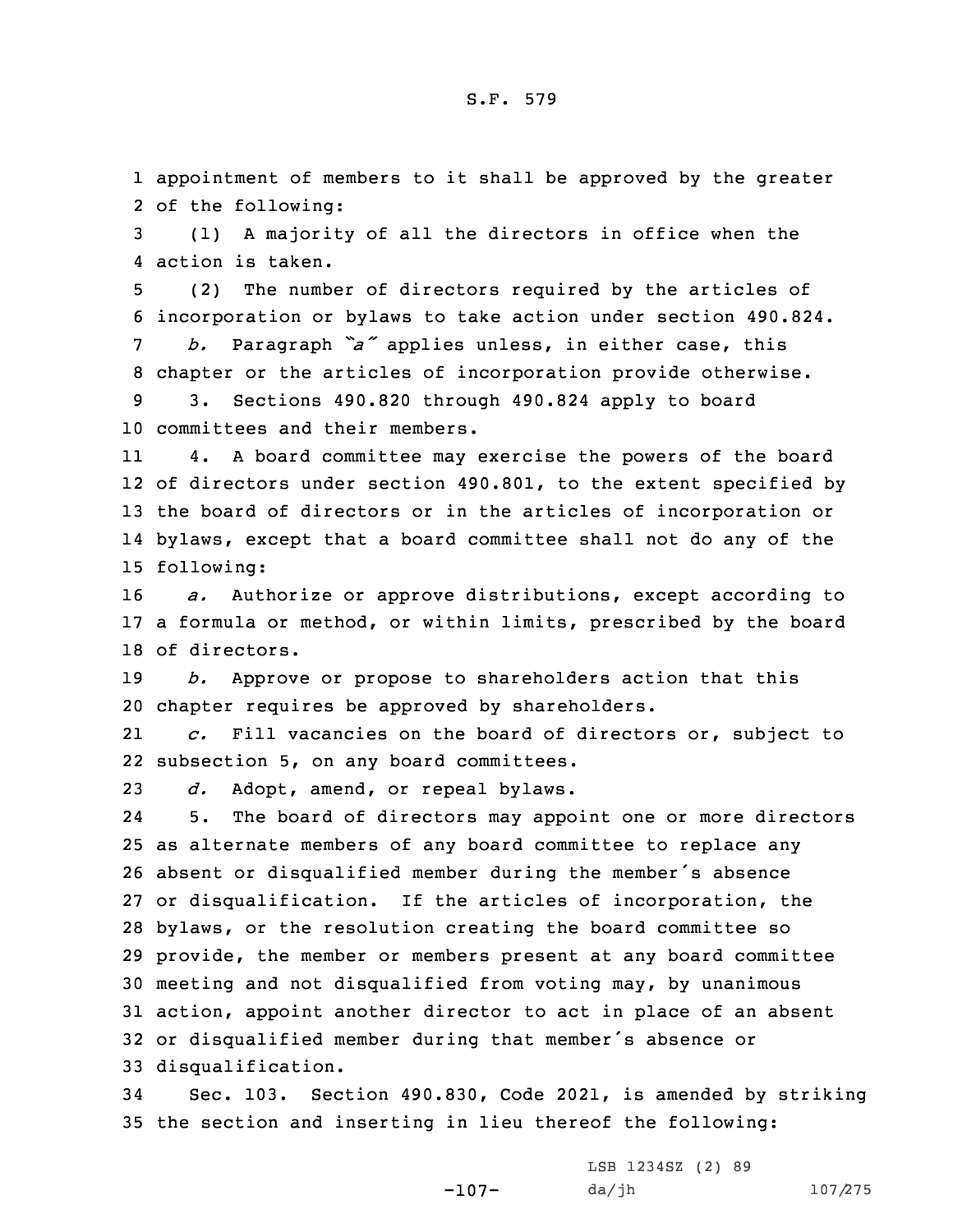1**490.830 Standards of conduct for directors.**

2 1. Each member of the board of directors, when discharging 3 the duties of <sup>a</sup> director, shall act in conformity with all of 4 the following:

5 *a.* In good faith.

6 *b.* In <sup>a</sup> manner the director reasonably believes to be in the 7 best interests of the corporation.

 2. The members of the board of directors or <sup>a</sup> board committee, when becoming informed in connection with their decision-making function or devoting attention to their oversight function, shall discharge their duties with the care that <sup>a</sup> person in <sup>a</sup> like position would reasonably believe appropriate under similar circumstances.

14 3. In discharging board or board committee duties, <sup>a</sup> director shall disclose, or cause to be disclosed, to the other board or committee members information which the director knows is not already known by them but known by the director to be material to the discharge of their decision-making or oversight functions, except that disclosure is not required to the extent that the director reasonably believes that doing so would violate <sup>a</sup> duty imposed under law, <sup>a</sup> legally enforceable obligation of confidentiality, or <sup>a</sup> professional ethics rule.

 4. In discharging board or board committee duties, <sup>a</sup> director who does not have knowledge that makes reliance unwarranted is entitled to rely on the performance by any of the persons specified in subsection 6, paragraph *"a"* or *"c"*, to whom the board may have delegated, formally or informally by course of conduct, the authority or duty to perform one or more of the board's functions that are delegable under applicable 30 law.

 5. In discharging board or board committee duties, <sup>a</sup> director who does not have knowledge that makes reliance unwarranted is entitled to rely on information, opinions, reports, or statements, including financial statements and other financial data, prepared or presented by any of the

-108-

LSB 1234SZ (2) 89 da/jh 108/275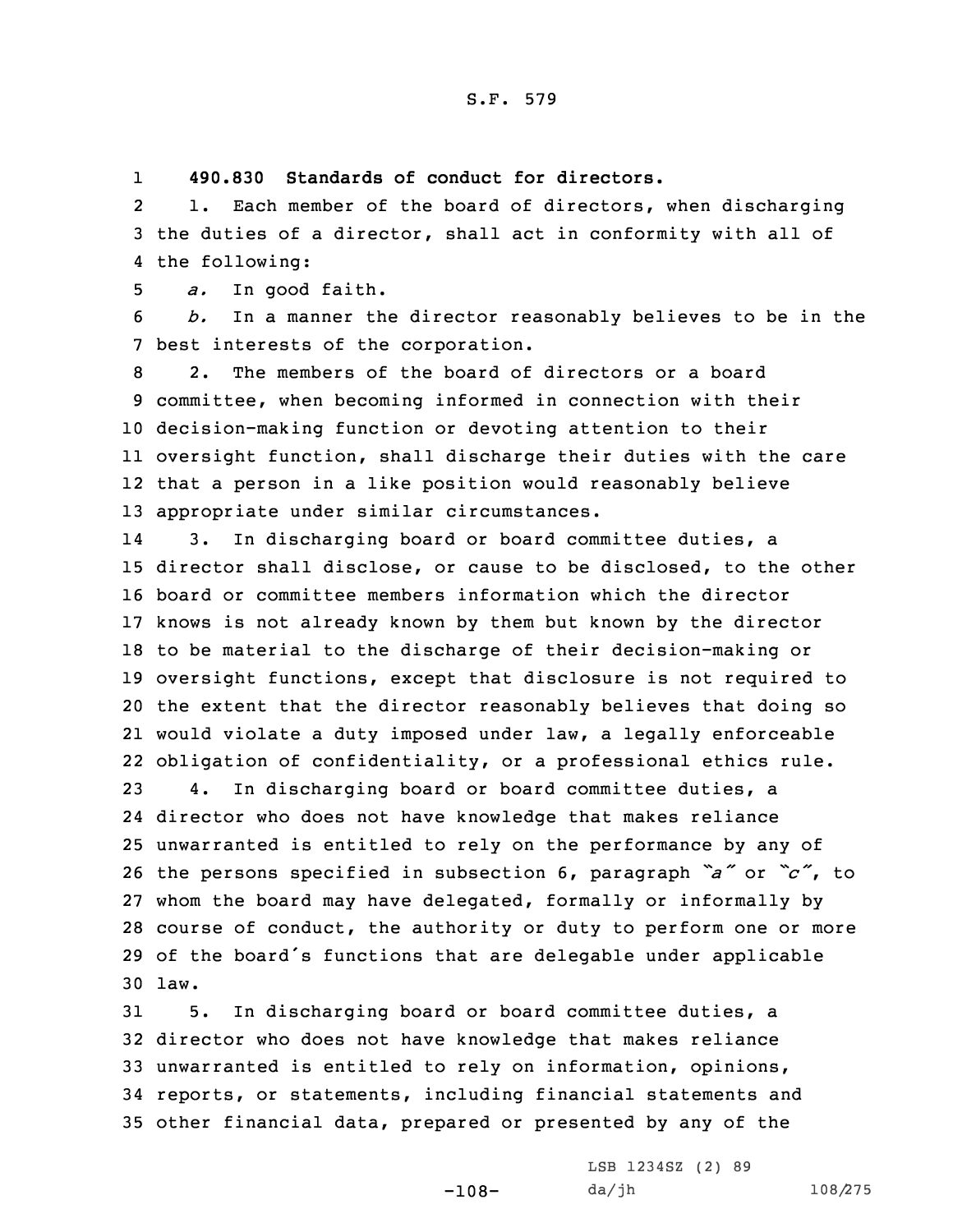1 persons specified in subsection 6.

2 6. <sup>A</sup> director is entitled to rely, in accordance with 3 subsection 4 or 5, on any of the following:

4 *a.* One or more officers or employees of the corporation whom 5 the director reasonably believes to be reliable and competent 6 in the functions performed or the information, opinions, 7 reports, or statements provided.

 *b.* Legal counsel, public accountants, or other persons retained by the corporation as to matters involving skills or expertise the director reasonably believes are any of the following:

12 (1) Matters within the particular person's professional or 13 expert competence.

14 (2) Matters as to which the particular person merits 15 confidence.

16 *c.* A board committee of which the director is not <sup>a</sup> member 17 if the director reasonably believes the committee merits 18 confidence.

19 Sec. 104. Section 490.831, Code 2021, is amended by striking 20 the section and inserting in lieu thereof the following:

21**490.831 Standards of liability for directors.**

22 1. <sup>A</sup> director shall not be liable to the corporation or its shareholders for any decision to take or not to take action, or any failure to take any action, as <sup>a</sup> director, unless the party asserting liability in <sup>a</sup> proceeding establishes all of the following:

27 *a.* No defense interposed by the director based on any of the 28 following precludes liability:

29 (1) <sup>A</sup> provision in the articles of incorporation authorized <sup>30</sup> by section 490.202, subsection 2, paragraph *"d"* or *"f"*.

31 (2) The protection afforded by section 490.861 for action 32 taken in compliance with section 490.862 or section 490.863.

33 (3) The protection afforded by section 490.870.

34 *b.* That the challenged conduct consisted or was the result 35 of any of the following:

LSB 1234SZ (2) 89

-109-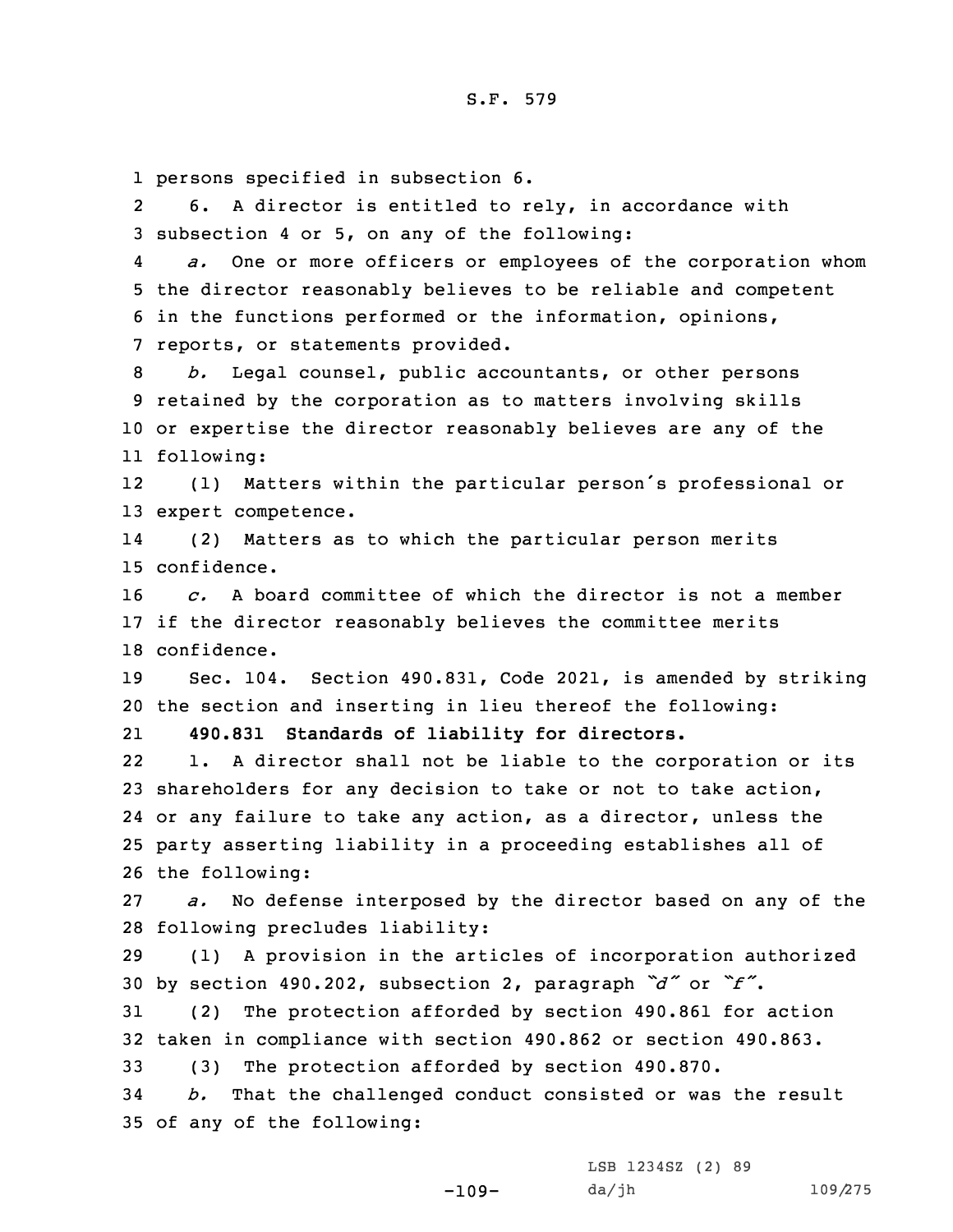1(1) Action not in good faith.

2 (2) <sup>A</sup> decision that satisfies any of the following: 3 (a) That which the director did not reasonably believe to be 4 in the best interests of the corporation.

5 (b) As to which the director was not informed to an 6 extent the director reasonably believed appropriate in the 7 circumstances.

 (3) <sup>A</sup> lack of objectivity due to the director's familial, financial, or business relationship with, or <sup>a</sup> lack of independence due to the director's domination or control by, another person having <sup>a</sup> material interest in the challenged conduct, which also meets all of the following criteria:

 (a) Which relationship or which domination or control could reasonably be expected to have affected the director's judgment respecting the challenged conduct in <sup>a</sup> manner adverse to the corporation.

 (b) After <sup>a</sup> reasonable expectation to such effect has been established, the director shall not have established that the challenged conduct was reasonably believed by the director to be in the best interests of the corporation.

21 (4) <sup>A</sup> sustained failure of the director to devote attention to ongoing oversight of the business and affairs of the corporation, or <sup>a</sup> failure to devote timely attention, by making, or causing to be made, appropriate inquiry, when particular facts and circumstances of significant concern materialize that would alert <sup>a</sup> reasonably attentive director to the need for such inquiry.

 (5) Receipt of <sup>a</sup> financial benefit to which the director was not entitled or any other breach of the director's duties to deal fairly with the corporation and its shareholders that is actionable under applicable law.

32 2. *a.* The party seeking to hold the director liable for 33 money damages shall also have the burden of establishing all 34 of the following:

35 (1) That harm to the corporation or its shareholders has

-110-

LSB 1234SZ (2) 89 da/jh 110/275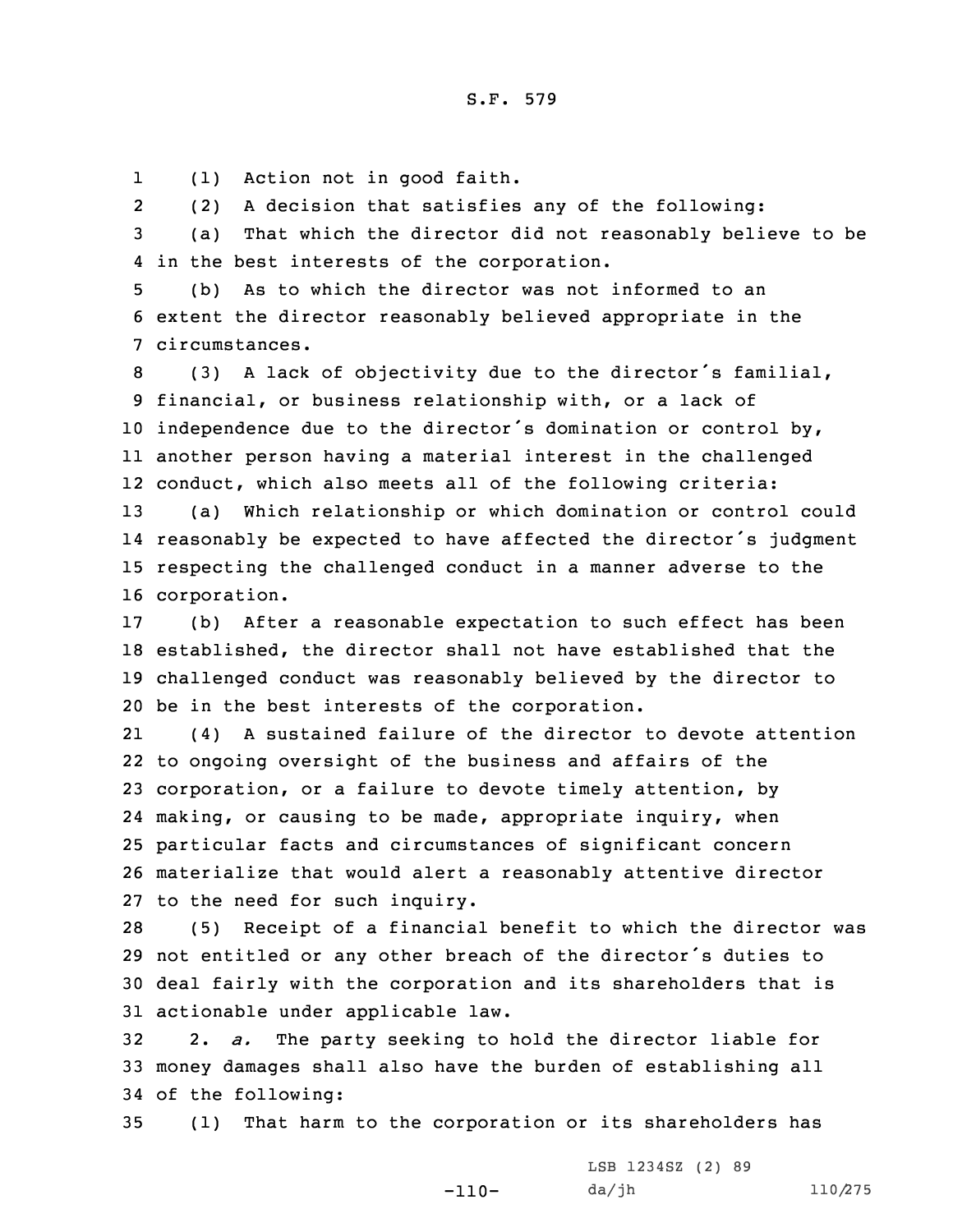1 been suffered.

2 (2) The harm suffered was proximately caused by the <sup>3</sup> director's challenged conduct.

4 *b.* <sup>A</sup> party seeking to hold the director liable for other money payment under <sup>a</sup> legal remedy, such as compensation for the unauthorized use of corporate assets, shall also have whatever persuasion burden may be called for to establish that the payment sought is appropriate in the circumstances.

 *c.* <sup>A</sup> party seeking to hold the director liable for other money payment under an equitable remedy, such as profit recovery by or disgorgement to the corporation, shall also have whatever persuasion burden may be called for to establish that the equitable remedy sought is appropriate in the circumstances.

 3. This section shall not do any of the following: *a.* In any instance where fairness is at issue, such as consideration of the fairness of <sup>a</sup> transaction to the corporation under section 490.861, subsection 2, paragraph *"c"*, alter the burden of proving the fact or lack of fairness otherwise applicable.

21 *b.* Alter the fact or lack of liability of <sup>a</sup> director 22 under another section of this chapter, such as the provisions 23 governing the consequences of an unlawful distribution under 24 section 490.833 or <sup>a</sup> transactional interest under section 25 490.861.

26 *c.* Affect any rights to which the corporation or <sup>a</sup> 27 shareholder may be entitled under another statute of this state 28 or the United States.

29 Sec. 105. Section 490.833, Code 2021, is amended by striking 30 the section and inserting in lieu thereof the following:

 **490.833 Directors' liability for unlawful distributions.** 1. A director who votes for or assents to <sup>a</sup> distribution in excess of what may be authorized and made pursuant to section 490.640, subsection 1, or section 490.1409, subsection 1, is personally liable to the corporation for the amount of the

-111-

```
LSB 1234SZ (2) 89
da/jh 111/275
```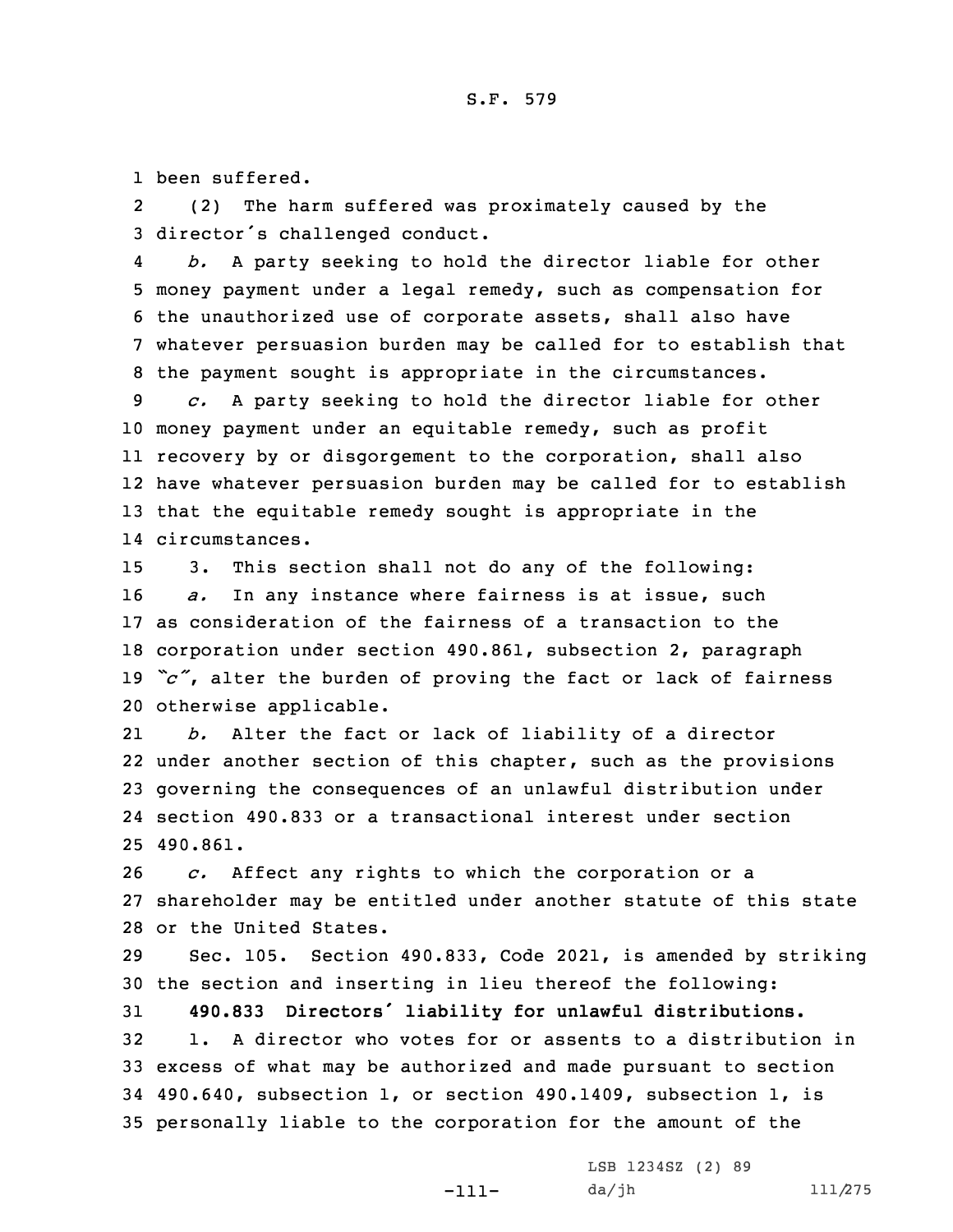distribution that exceeds what could have been distributed without violating section 490.640, subsection 1, or section 490.1409, subsection 1, if the party asserting liability establishes that when taking the action the director did not comply with section 490.830.

6 2. A director held liable under subsection 1 for an unlawful 7 distribution is entitled to all of the following:

8 *a.* Contribution from every other director who could be held 9 liable under subsection 1 for the unlawful distribution.

 *b.* Recoupment from each shareholder of the prorata portion of the amount of the unlawful distribution the shareholder accepted, knowing the distribution was made in violation of section 490.640, subsection 1, or section 490.1409, subsection 14 1.

15 3. *a.* <sup>A</sup> proceeding to enforce the liability of <sup>a</sup> director 16 under subsection 1 is barred unless it is commenced within two 17 years after any of the following:

18 (1) The date on which the effect of the distribution was 19 measured under section 490.640, subsection 5 or 8.

20 (2) The date as of which the violation of section 490.640, 21 subsection 1, occurred as the consequence of disregard of <sup>a</sup> 22 restriction in the articles of incorporation.

23 (3) The date on which the distribution of assets to 24 shareholders under section 490.1409, subsection 1, was made. 25 *b.* <sup>A</sup> proceeding to enforce contribution or recoupment

26 under subsection 2 is barred unless it is commenced within 27 one year after the liability of the claimant has been finally 28 adjudicated under subsection 1.

29 Sec. 106. Section 490.840, Code 2021, is amended by striking 30 the section and inserting in lieu thereof the following:

31 **490.840 Officers.**

32 1. <sup>A</sup> corporation has the officers described in its bylaws 33 or appointed by the board of directors in accordance with the 34 bylaws.

35 2. The board of directors may elect individuals to fill one

-112-

LSB 1234SZ (2) 89 da/jh 112/275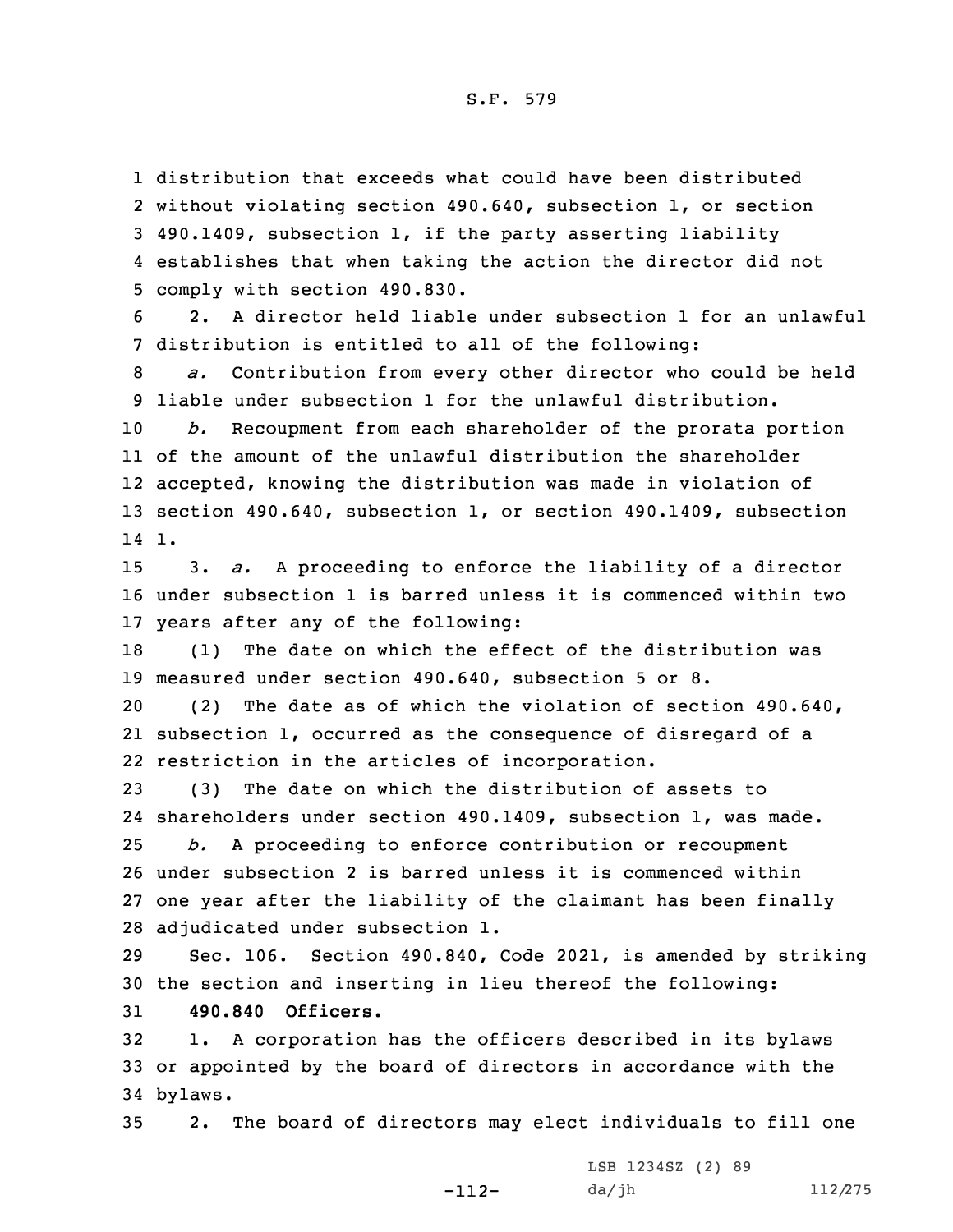1 or more offices of the corporation. An officer may appoint one 2 or more officers if authorized by the bylaws or the board of 3 directors.

4 3. The bylaws or the board of directors shall assign to an 5 officer responsibility for maintaining and authenticating the 6 records of the corporation required to be kept under section 7 490.1601, subsection 1.

8 4. The same individual may simultaneously hold more than one 9 office in <sup>a</sup> corporation.

10 Sec. 107. Section 490.842, Code 2021, is amended by striking 11 the section and inserting in lieu thereof the following:

12**490.842 Standards of conduct for officers.**

13 1. An officer, when performing in such capacity, has the 14 duty to act in conformity with all of the following:

15 *a.* In good faith.

16 *b.* With the care that <sup>a</sup> person in <sup>a</sup> like position would 17 reasonably exercise under similar circumstances.

18 *c.* In <sup>a</sup> manner the officer reasonably believes to be in the 19 best interests of the corporation.

20 2. The duty of an officer includes the obligation to do all 21 of the following:

22 *a.* Inform the superior officer to whom, or the board of directors or the board committee to which, the officer reports of information about the affairs of the corporation known to the officer, within the scope of the officer's functions, and known to the officer to be material to such superior officer, board, or committee.

 *b.* Inform the officer's superior officer, or another appropriate person within the corporation, or the board of directors, or <sup>a</sup> board committee, of any actual or probable material violation of law involving the corporation or material breach of duty to the corporation by an officer, employee, or agent of the corporation, that the officer believes has occurred or is likely to occur.

<sup>35</sup> 3. In discharging the officer's duties, an officer who does

LSB 1234SZ (2) 89 da/jh 113/275

-113-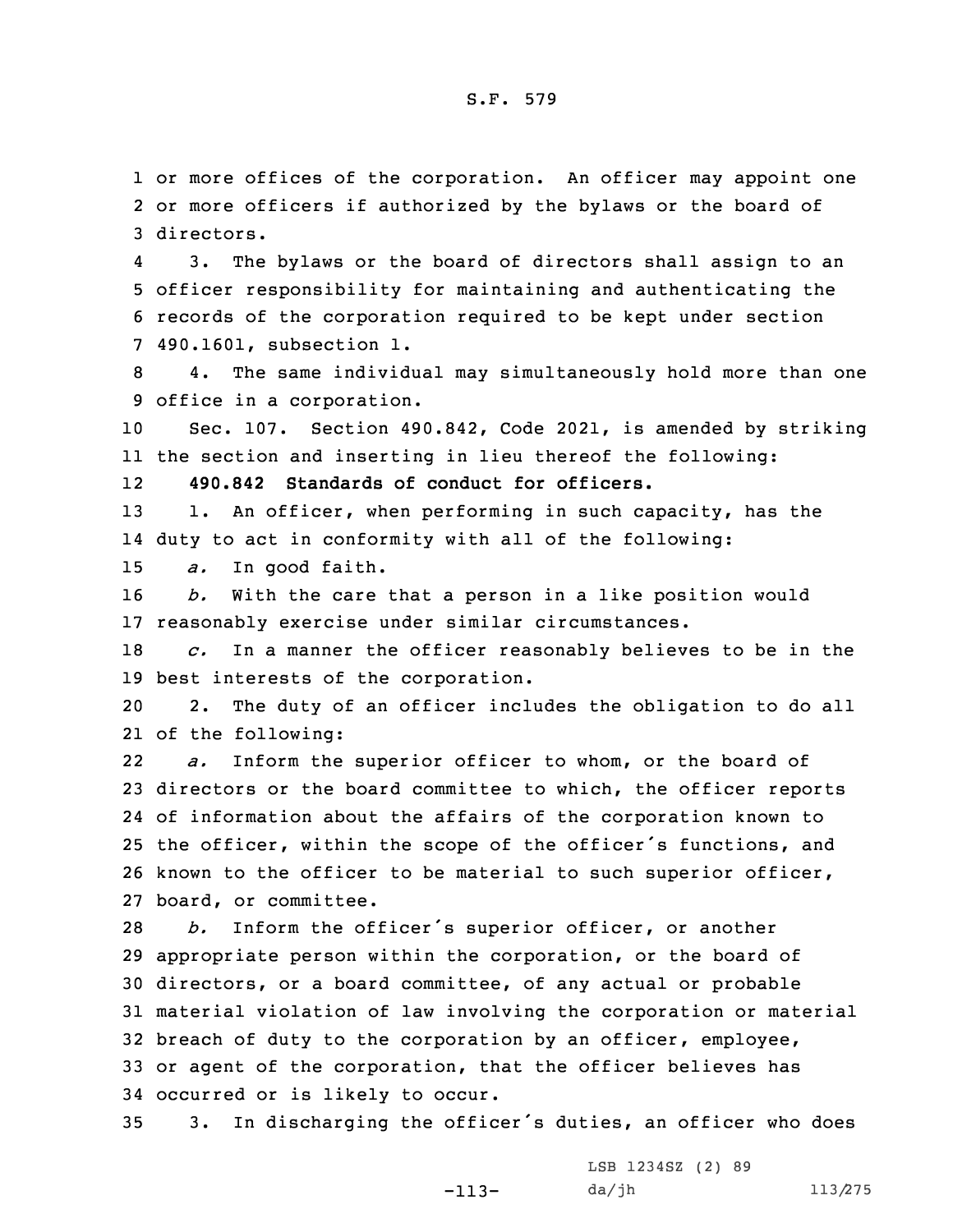1 not have knowledge that makes reliance unwarranted is entitled 2 to rely on any of the following:

 *a.* The performance of properly delegated responsibilities by one or more employees of the corporation whom the officer reasonably believes to be reliable and competent in performing the responsibilities delegated.

 *b.* Information, opinions, reports, or statements, including financial statements and other financial data, prepared or presented by one or more employees of the corporation whom the officer reasonably believes to be reliable and competent in the matters presented or by legal counsel, public accountants, or other persons retained by the corporation as to matters involving skills or expertise the officer reasonably believes are any of the following:

<sup>15</sup> (1) Matters within the particular person's professional or 16 expert competence.

17 (2) Matters as to which the particular person merits 18 confidence.

 4. An officer shall not be liable to the corporation or its shareholders for any decision to take or not to take action, or any failure to take any action, as an officer, if the duties of the office are performed in compliance with this section. Whether an officer who does not comply with this section shall have liability will depend in such instance on applicable law, including those principles of section 490.831 that have relevance.

27 Sec. 108. Section 490.843, Code 2021, is amended by striking 28 the section and inserting in lieu thereof the following:

29 **490.843 Resignation and removal of officers.**

 1. An officer may resign at any time by delivering <sup>a</sup> written notice to the board of directors, or its chair, or to the appointing officer or the secretary. <sup>A</sup> resignation is effective as provided in section 490.141, subsection 9, unless the notice provides for <sup>a</sup> delayed effectiveness, including effectiveness determined upon <sup>a</sup> future event or events. If

-114-

LSB 1234SZ (2) 89 da/jh 114/275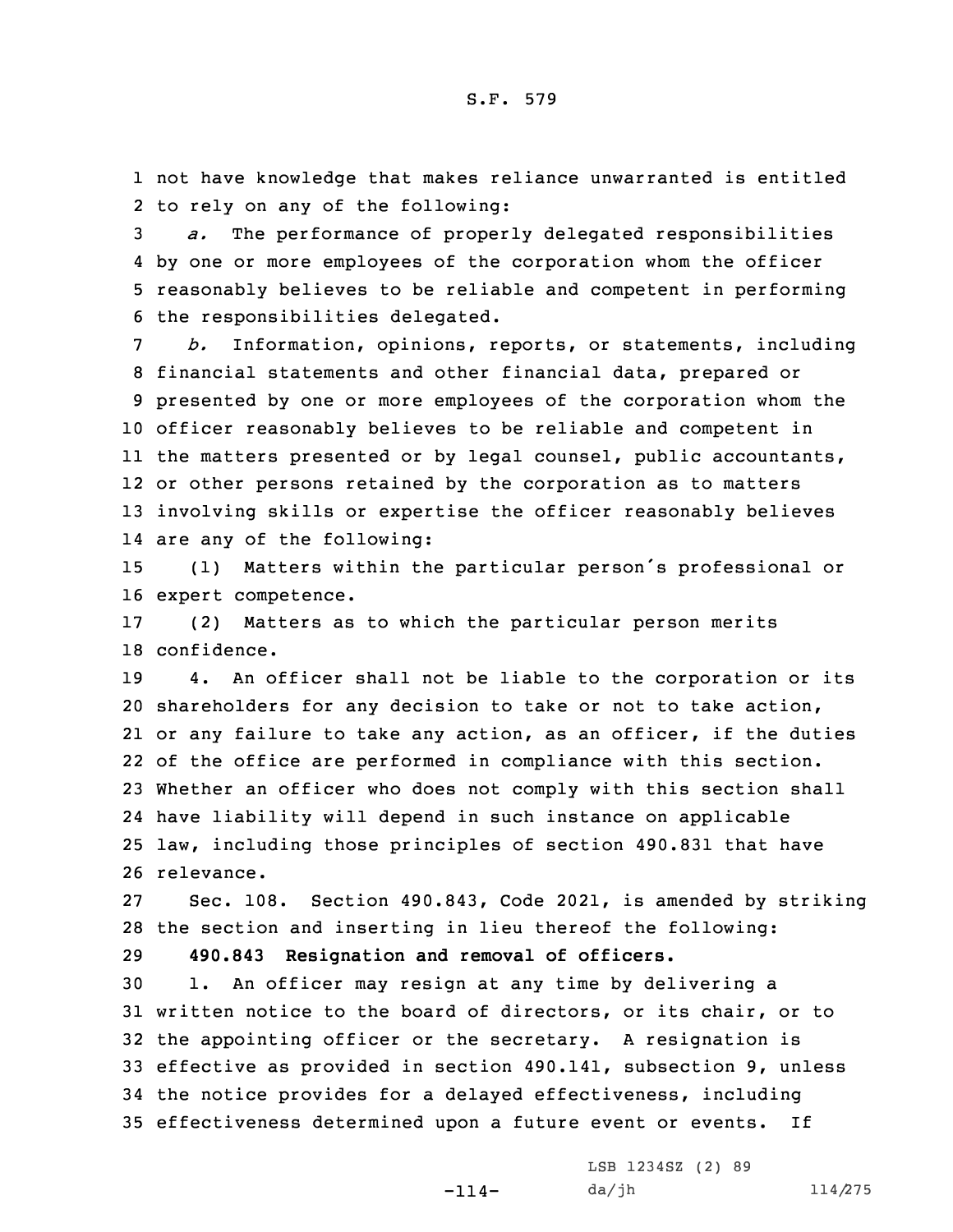effectiveness of <sup>a</sup> resignation is stated to be delayed and the 2 board of directors or the appointing officer accepts the delay, the board of directors or the appointing officer may fill the pending vacancy before the delayed effectiveness but the new officer shall not take office until the vacancy occurs.

6 2. An officer may be removed at any time with or without 7 cause by any of the following:

8 *a.* The board of directors.

9 *b.* The appointing officer, unless the bylaws or the board 10 of directors provide otherwise.

11 *c.* Any other officer if authorized by the bylaws or the 12 board of directors.

<sup>13</sup> 3. As used in this section, *"appointing officer"* means the 14 officer, including any successor to that officer, who appointed 15 the officer resigning or being removed.

16 Sec. 109. Section 490.844, Code 2021, is amended by striking 17 the section and inserting in lieu thereof the following:

18 **490.844 Contract rights of officers.**

19 1. The election or appointment of an officer does not itself 20 create contract rights.

21 2. An officer's removal does not affect the officer's 22 contract rights, if any, with the corporation. An officer's <sup>23</sup> resignation does not affect the corporation's contract rights, 24 if any, with the officer.

25 Sec. 110. Section 490.850, Code 2021, is amended by striking 26 the section and inserting in lieu thereof the following:

27 **490.850 Part definitions.**

28 As used in this part:

<sup>29</sup> 1. *"Corporation"* includes any domestic or foreign 30 predecessor entity of <sup>a</sup> corporation in <sup>a</sup> merger.

 2. *"Director"* or *"officer"* means an individual who is or was <sup>a</sup> director or officer, respectively, of <sup>a</sup> corporation or who, while <sup>a</sup> director or officer of the corporation, is or was serving at the corporation's request as <sup>a</sup> director, officer, manager, partner, trustee, employee, or agent of

-115-

LSB 1234SZ (2) 89 da/jh 115/275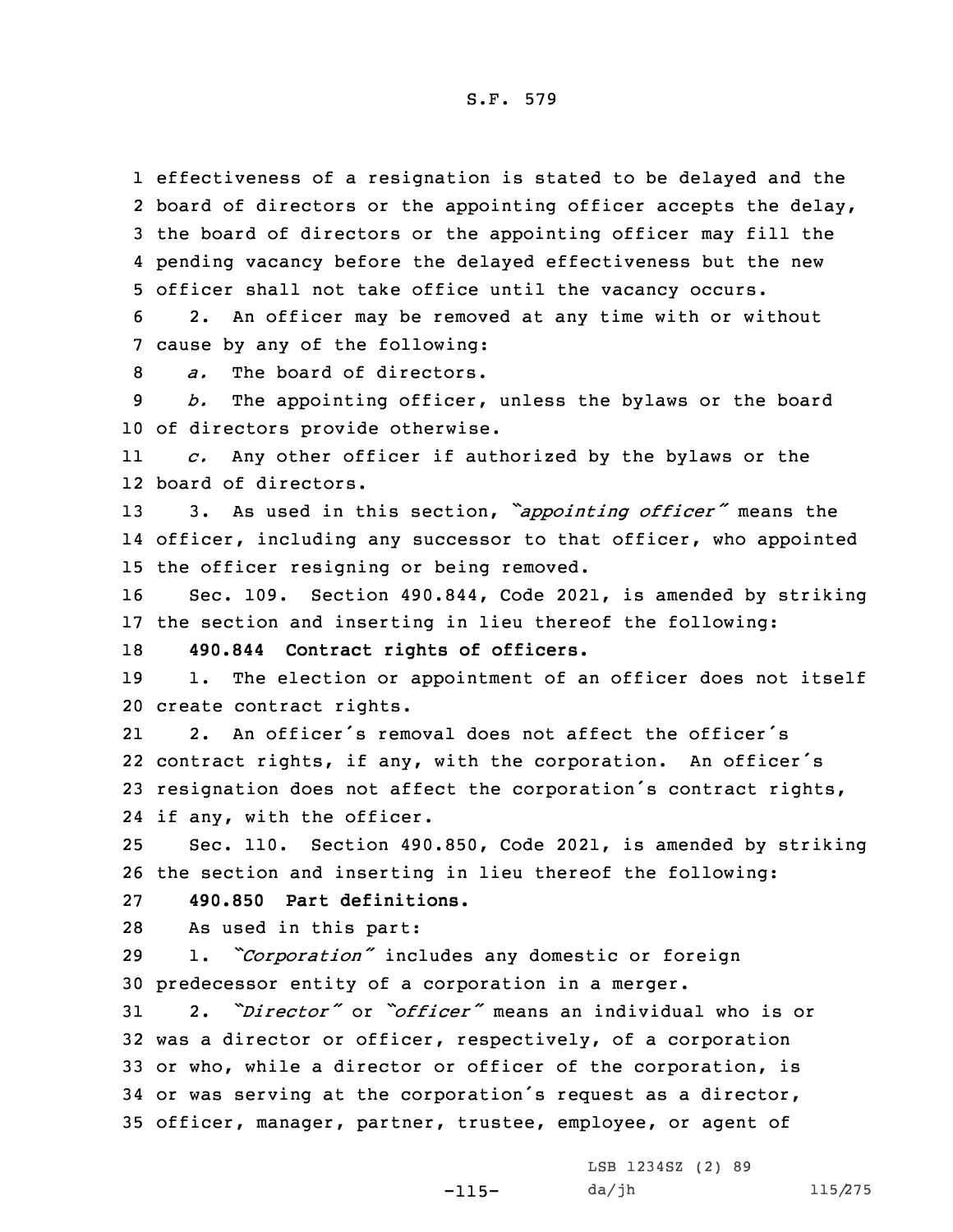S.F. 579

 another entity or employee benefit plan. <sup>A</sup> director or officer is considered to be serving an employee benefit plan at the corporation's request if the individual's duties to the corporation also impose duties on, or otherwise involve services by, the individual to the plan or to participants in or beneficiaries of the plan. *"Director"* or *"officer"* includes, unless the context requires otherwise, the estate or personal representative of <sup>a</sup> director or officer.

 3. *"Liability"* means the obligation to pay <sup>a</sup> judgment, settlement, penalty, fine, including an excise tax assessed with respect to an employee benefit plan, or expenses incurred with respect to <sup>a</sup> proceeding.

<sup>13</sup> 4. *a. "Official capacity"* means the following: 14(1) When used with respect to <sup>a</sup> director, the office of

15 director in <sup>a</sup> corporation. 16 (2) When used with respect to an officer, as contemplated

17 in section 490.856, the office in <sup>a</sup> corporation held by the 18 officer.

<sup>19</sup> *b. "Official capacity"* does not include service for any 20 other domestic or foreign corporation or any joint venture, 21 trust, employee benefit plan, or other entity.

22 5. *"Party"* means an individual who was, is, or is threatened 23 to be made <sup>a</sup> defendant or respondent in <sup>a</sup> proceeding.

24 6. *"Proceeding"* means any threatened, pending, or completed 25 action, suit, or proceeding, whether civil, criminal, 26 administrative, arbitrative, or investigative and whether 27 formal or informal.

28 Sec. 111. Section 490.851, Code 2021, is amended by striking 29 the section and inserting in lieu thereof the following:

30 **490.851 Permissible indemnification.**

 1. Except as otherwise provided in this section, <sup>a</sup> corporation may indemnify an individual who is <sup>a</sup> party to <sup>a</sup> proceeding because the individual is <sup>a</sup> director against liability incurred in the proceeding if any of the following 35 apply:

-116-

LSB 1234SZ (2) 89 da/jh 116/275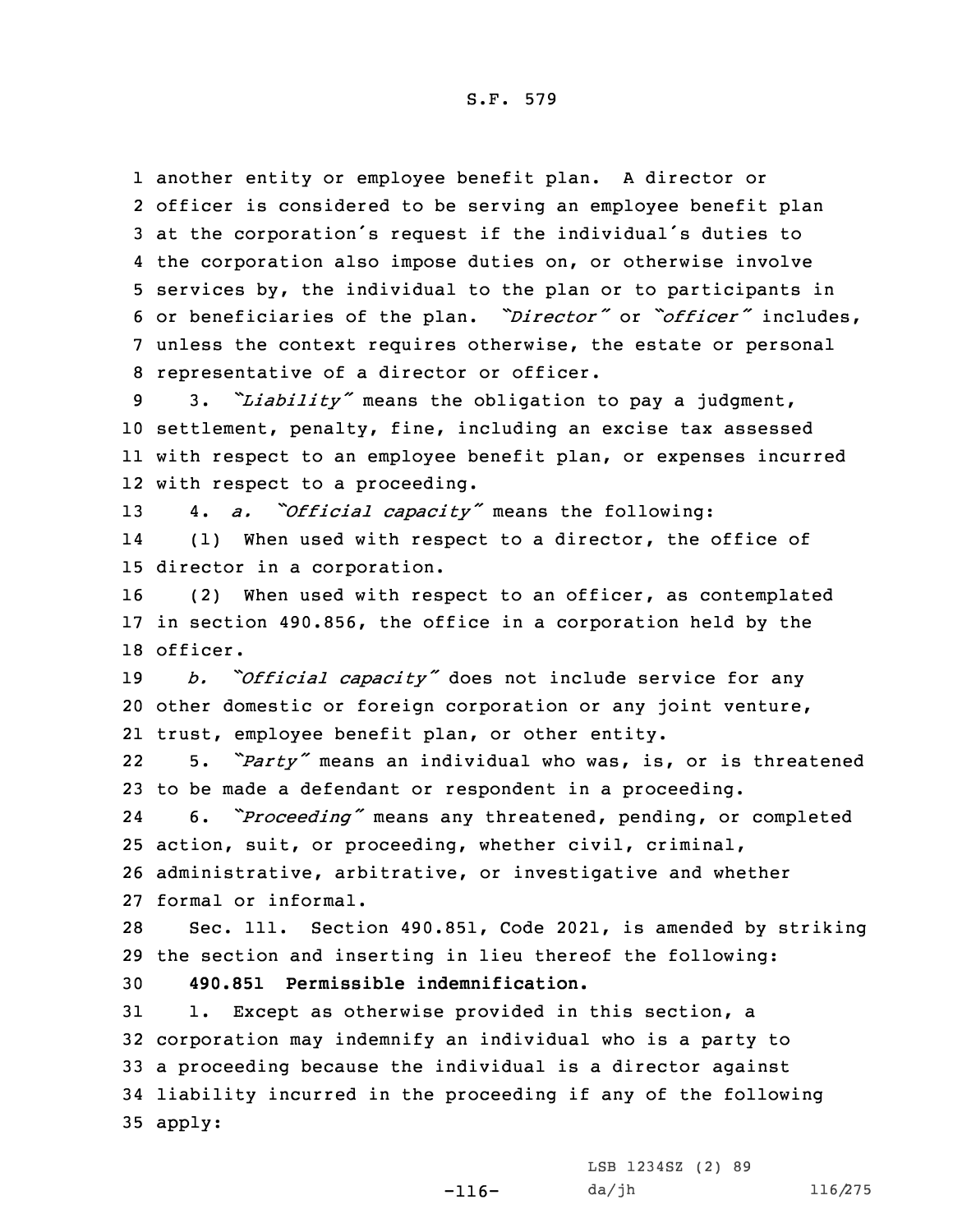1*a.* All of the following apply:

2(1) The director's conduct was in good faith.

3 (2) The director reasonably believed:

4 (a) In the case of conduct in an official capacity, that 5 the director's conduct was in the best interests of the 6 corporation.

<sup>7</sup> (b) In all other cases, that the director's conduct was at 8 least not opposed to the best interests of the corporation.

9 (3) In the case of any criminal proceeding, the director 10 had no reasonable cause to believe the director's conduct was 11 unlawful.

12 *b.* The director engaged in conduct for which broader 13 indemnification has been made permissible or obligatory under <sup>a</sup> 14 provision of the articles of incorporation, as authorized by <sup>15</sup> section 490.202, subsection 2, paragraph *"e"*.

16 2. A director's conduct with respect to an employee benefit plan for <sup>a</sup> purpose the director reasonably believed to be in the interests of the participants in, and the beneficiaries 19 of, the plan is conduct that satisfies the requirement of subsection 1, paragraph *"a"*, subparagraph (2), subparagraph division (b).

22 3. The termination of <sup>a</sup> proceeding by judgment, order, settlement, or conviction, or upon <sup>a</sup> plea of nolo contendere or its equivalent, is not, of itself, determinative that the director did not meet the relevant standard of conduct described in this section.

27 4. Unless ordered by <sup>a</sup> court under section 490.854, <sup>28</sup> subsection 1, paragraph *"c"*, <sup>a</sup> corporation shall not indemnify <sup>a</sup> 29 director in any of the following circumstances:

 *a.* In connection with <sup>a</sup> proceeding by or in the right of the corporation, except for expenses incurred in connection with the proceeding if it is determined that the director has met the relevant standard of conduct under subsection 1.

34 *b.* In connection with any proceeding with respect to conduct 35 for which the director was adjudged liable on the basis of

> LSB 1234SZ (2) 89 da/jh 117/275

-117-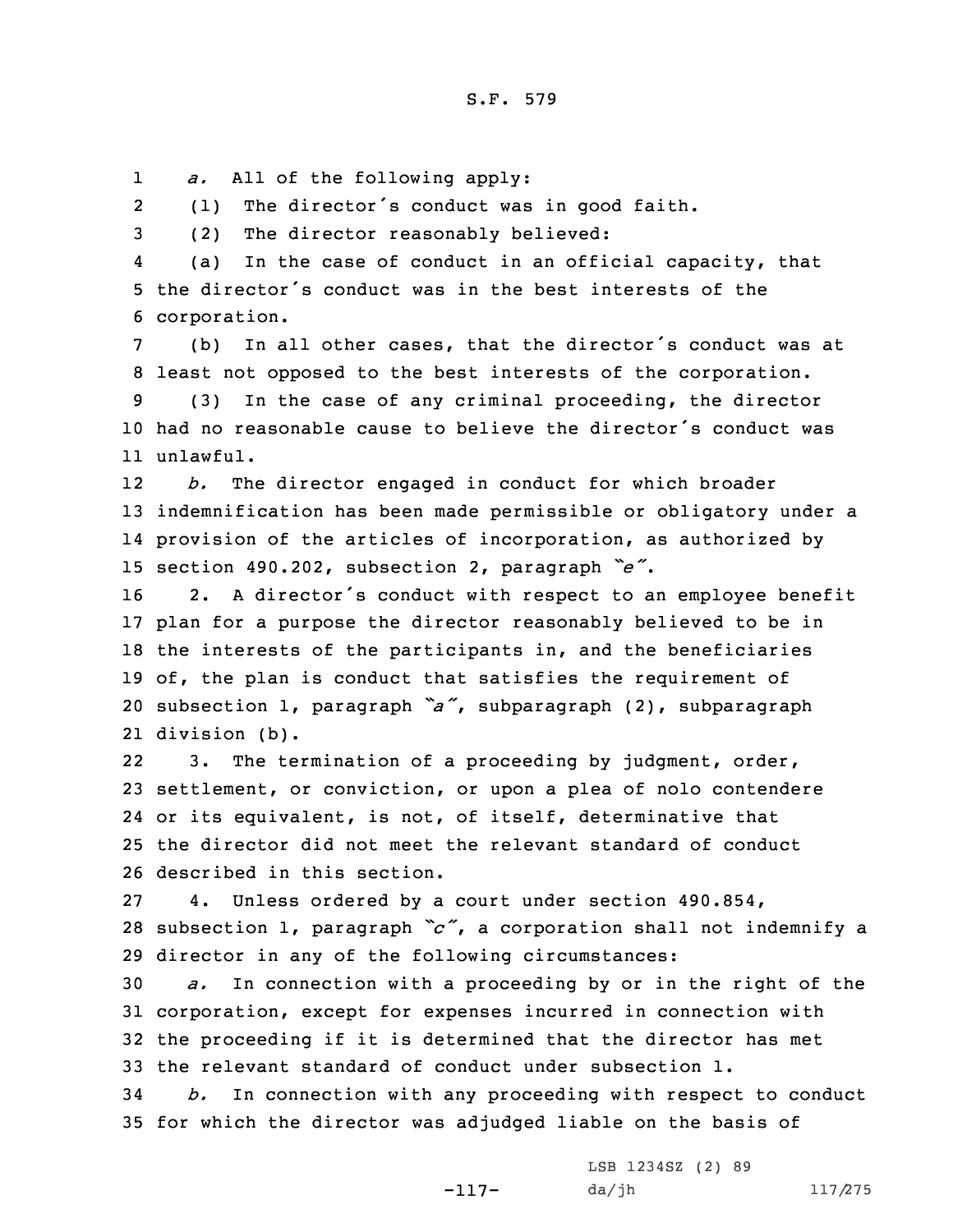1 receiving <sup>a</sup> financial benefit to which the director was not 2 entitled, regardless of whether it involved action in the <sup>3</sup> director's official capacity.

4 Sec. 112. Section 490.852, Code 2021, is amended by striking 5 the section and inserting in lieu thereof the following:

6 **490.852 Mandatory indemnification.**

 <sup>A</sup> corporation shall indemnify <sup>a</sup> director who was wholly successful, on the merits or otherwise, in the defense of any proceeding to which the director was <sup>a</sup> party because the director is or was <sup>a</sup> director of the corporation against expenses incurred by the director in connection with the proceeding.

13 Sec. 113. Section 490.853, Code 2021, is amended by striking 14 the section and inserting in lieu thereof the following:

15 **490.853 Advance for expenses.**

16 1. A corporation may, before final disposition of a proceeding, advance funds to pay for or reimburse expenses incurred in connection with the proceeding by an individual who is <sup>a</sup> party to the proceeding because that individual is <sup>a</sup> director, if the director delivers to the corporation <sup>a</sup> signed written undertaking of the director to repay any funds advanced and all of the following apply:

23 *a.* The director is not entitled to mandatory indemnification 24 under section 490.852.

 *b.* It is ultimately determined under section 490.854 or 490.855 that the director is not entitled to indemnification. 2. The undertaking required by subsection 1 must be an unlimited general obligation of the director but need not be secured and may be accepted without reference to the financial ability of the director to make repayment.

31 3. Authorizations under this section shall be made by any 32 of the following:

33 *a.* By the board of directors as follows:

34 (1) If there are two or more qualified directors, by <sup>a</sup> 35 majority vote of all of the qualified directors, <sup>a</sup> majority

-118-

LSB 1234SZ (2) 89 da/jh 118/275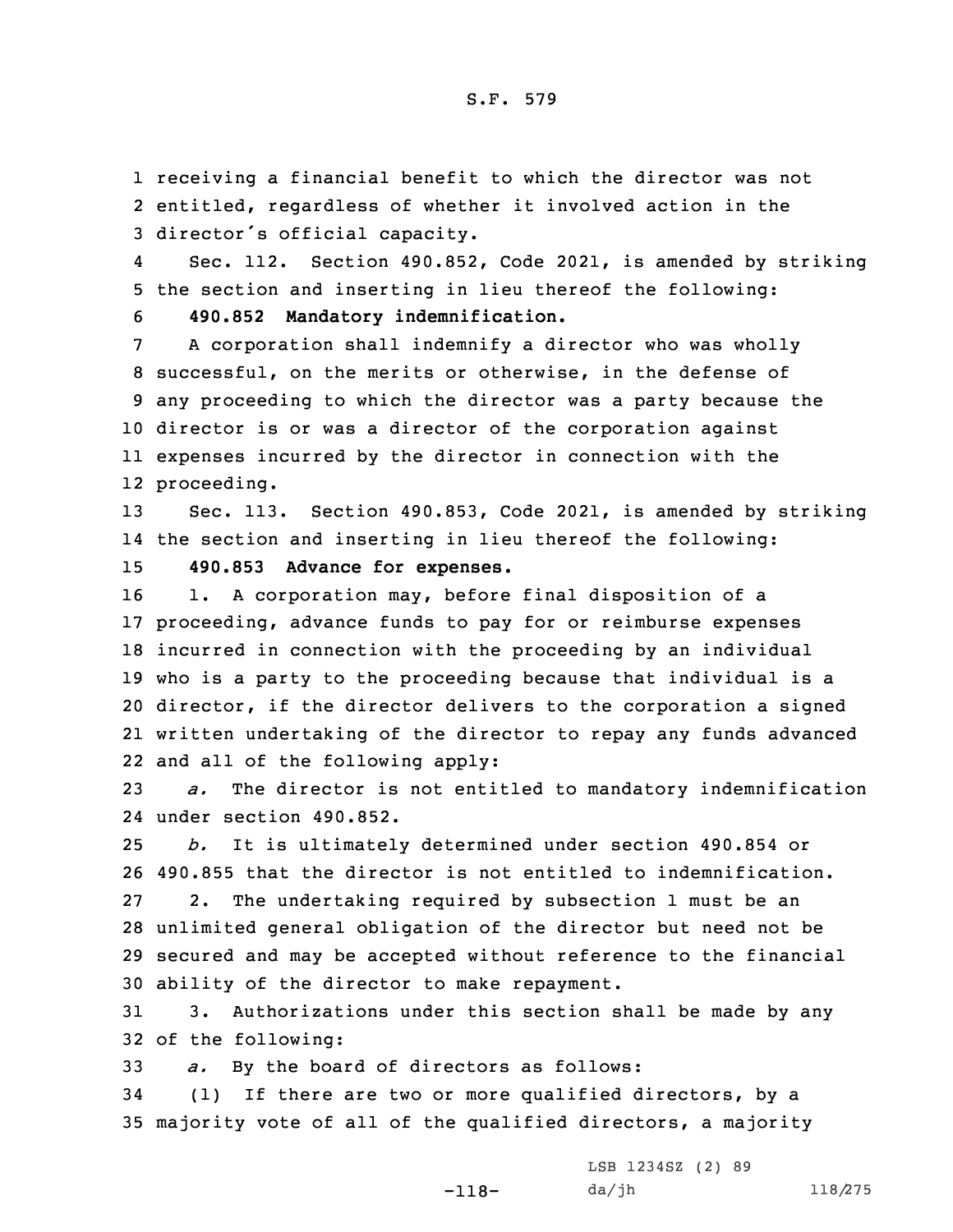1 of whom shall for such purpose constitute <sup>a</sup> quorum, or by <sup>a</sup> 2 majority of the members of <sup>a</sup> committee consisting solely of two 3 or more qualified directors appointed by such <sup>a</sup> vote.

4 (2) If there are fewer than two qualified directors, by the vote necessary for action by the board of directors in accordance with section 490.824, subsection 3, in which authorization directors who are not qualified directors may participate.

9 *b.* By the shareholders, but shares owned by or voted under 10 the control of <sup>a</sup> director who at the time is not <sup>a</sup> qualified 11 director shall not be voted on the authorization.

12 Sec. 114. Section 490.854, Code 2021, is amended by striking 13 the section and inserting in lieu thereof the following: 14 **490.854 Court-ordered indemnification and advance for** 15 **expenses.**

 1. <sup>A</sup> person who is <sup>a</sup> party to <sup>a</sup> proceeding because the person is <sup>a</sup> director may apply for indemnification or an advance for expenses to the court conducting the proceeding or to another court of competent jurisdiction. After receipt of an application and after giving any notice it considers necessary, the court shall do any of the following:

22 *a.* Order indemnification if the court determines that the 23 director is entitled to mandatory indemnification under section 24 490.852.

 *b.* Order indemnification or advance for expenses if the court determines that the director is entitled to indemnification or advance for expenses pursuant to <sup>a</sup> provision authorized by section 490.858, subsection 1.

29 *c.* (1) Order indemnification or advance for expenses if the 30 court determines, in view of all the relevant circumstances, 31 that it is fair and reasonable to do any of the following:

32 (a) Indemnify the director.

33 (b) Advance expenses to the director.

34 (2) The court shall order indemnification or advance for 35 expenses, even if in the case of subparagraph (1), subparagraph

-119-

LSB 1234SZ (2) 89 da/jh 119/275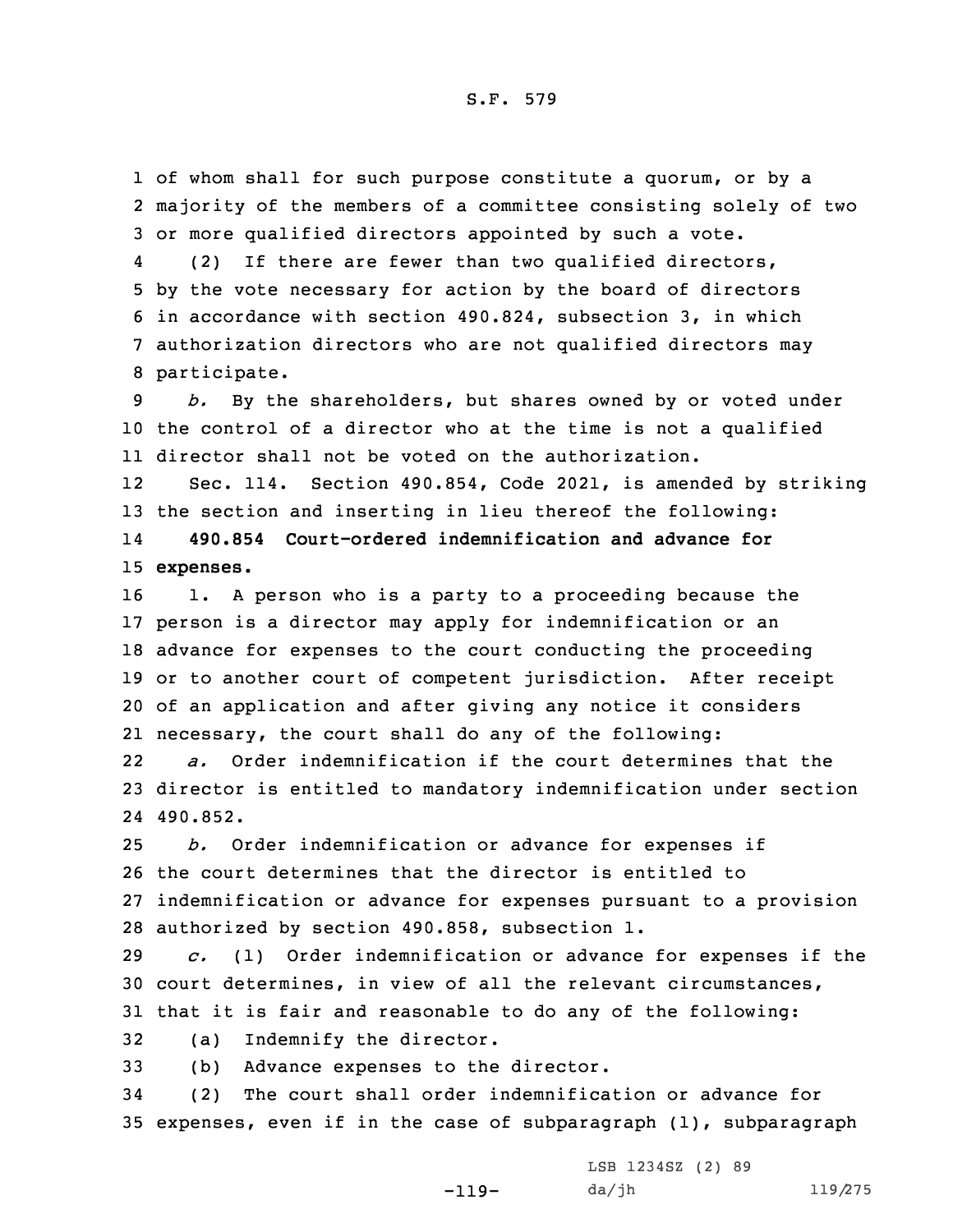division (a) or (b), the director has not met the relevant standard of conduct set forth in section 490.851, subsection 1, failed to comply with section 490.853 or was adjudged liable in <sup>a</sup> proceeding referred to in section 490.851, subsection 4, paragraph *"a"* or *"b"*. However, if the director was adjudged so liable the director's indemnification shall be limited to expenses incurred in connection with the proceeding.

 2. If the court determines that the director is entitled to indemnification under subsection 1, paragraph *"a"*, or to indemnification or advance for expenses under subsection 1, paragraph *"b"*, it shall also order the corporation to pay the director's expenses incurred in connection with obtaining court-ordered indemnification or advance for expenses. If the court determines that the director is entitled to indemnification or advance for expenses under subsection 1, paragraph *"c"*, it may also order the corporation to pay the director's expenses to obtain court-ordered indemnification or advance for expenses.

19 Sec. 115. Section 490.855, Code 2021, is amended by striking 20 the section and inserting in lieu thereof the following:

21 **490.855 Determination and authorization of indemnification.** 22 1. <sup>A</sup> corporation shall not indemnify <sup>a</sup> director under 23 section 490.851 unless authorized for <sup>a</sup> specific proceeding 24 after <sup>a</sup> determination has been made that indemnification is 25 permissible because the director has met the relevant standard 26 of conduct set forth in section 490.851.

 2. The determination shall be made by any of the following: *a.* If there are two or more qualified directors, by the board of directors by <sup>a</sup> majority vote of all the qualified directors, <sup>a</sup> majority of whom shall for such purpose constitute <sup>a</sup> quorum, or by <sup>a</sup> majority of the members of <sup>a</sup> committee of two or more qualified directors appointed by such <sup>a</sup> vote.

33 *b.* By special legal counsel selected in one of the following 34 manners:

 $-120-$ 

<sup>35</sup> (1) In the manner prescribed in paragraph *"a"*.

LSB 1234SZ (2) 89 da/jh 120/275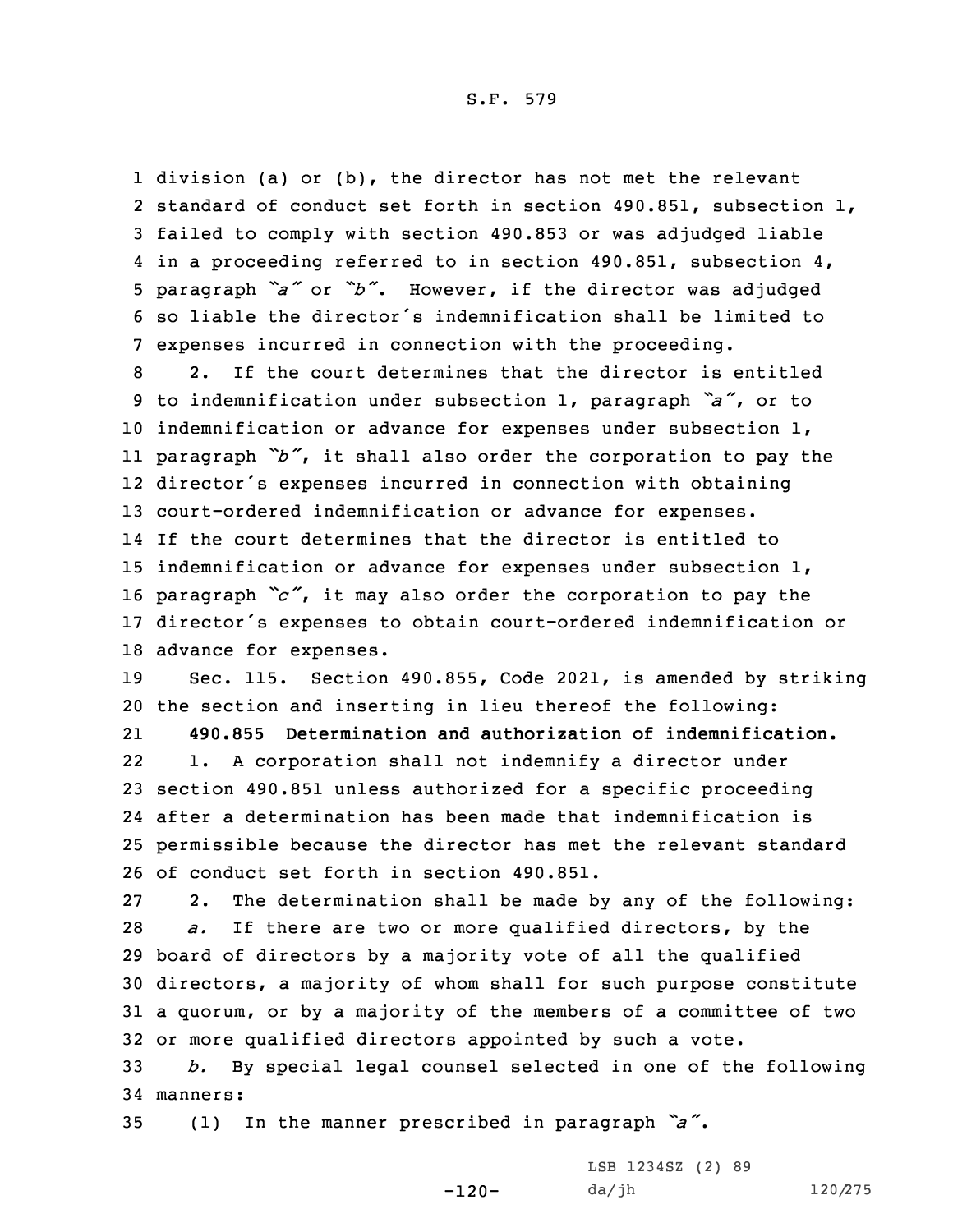1 (2) If there are fewer than two qualified directors, 2 selected by the board of directors, in which selection 3 directors who are not qualified directors may participate. 4 *c.* By the shareholders, but shares owned by or voted under 5 the control of <sup>a</sup> director who at the time is not <sup>a</sup> qualified

6 director shall not be voted on the determination.

 3. Authorization of indemnification shall be made in the same manner as the determination that indemnification is permissible, except that if there are fewer than two qualified directors or if the determination is made by special legal counsel, authorization of indemnification shall be made by those entitled to select special legal counsel under subsection 2, paragraph *"b"*, subparagraph (2).

14 Sec. 116. Section 490.856, Code 2021, is amended by striking 15 the section and inserting in lieu thereof the following: 16 **490.856 Indemnification of officers.**

 1. <sup>A</sup> corporation may indemnify and advance expenses under this part to an officer who is <sup>a</sup> party to <sup>a</sup> proceeding because the person is an officer, according to all of the following: *a.* To the same extent as <sup>a</sup> director.

21 *b.* If the person is an officer but not <sup>a</sup> director, to such further extent as may be provided by the articles of incorporation or bylaws, or by <sup>a</sup> resolution adopted or <sup>a</sup> contract approved by the board of directors or shareholders, except for any of the following:

26 (1) Liability in connection with <sup>a</sup> proceeding by or in the 27 right of the corporation other than for expenses incurred in 28 connection with the proceeding.

29 (2) Liability arising out of conduct that constitutes any 30 of the following:

31 (a) Receipt by the officer of <sup>a</sup> financial benefit to which 32 the officer is not entitled.

33 (b) An intentional infliction of harm on the corporation or 34 the shareholders.

-121-

35 (c) An intentional violation of criminal law.

LSB 1234SZ (2) 89 da/jh 121/275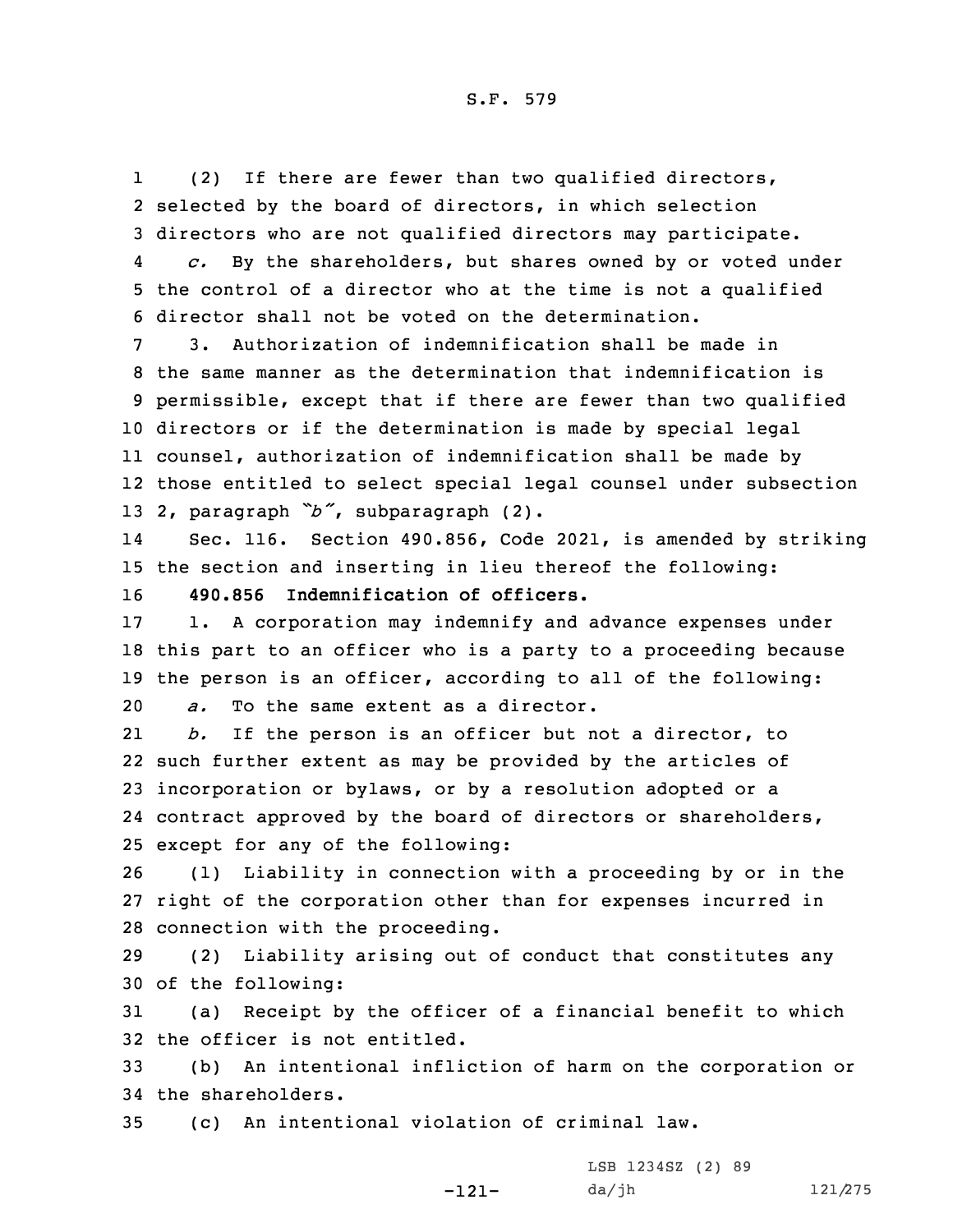S.F. 579

1 2. The provisions of subsection 1, paragraph *"b"*, shall 2 apply to an officer who is also <sup>a</sup> director, if the officer is 3 made <sup>a</sup> party to the proceeding based on an act or omission 4 solely as an officer.

 3. An officer who is not <sup>a</sup> director is entitled to mandatory indemnification under section 490.852, and may apply to <sup>a</sup> court under section 490.854 for indemnification or an advance for expenses, in each case to the same extent to which <sup>a</sup> director may be entitled to indemnification or advance for expenses under those sections.

11 Sec. 117. Section 490.857, Code 2021, is amended by striking 12 the section and inserting in lieu thereof the following:

13 **490.857 Insurance.**

14 <sup>A</sup> corporation may purchase and maintain insurance on behalf of an individual who is <sup>a</sup> director or officer of the corporation, or who, while <sup>a</sup> director or officer of the corporation, serves at the corporation's request as <sup>a</sup> director, officer, partner, trustee, employee, or agent of another 19 domestic or foreign corporation, or a joint venture, trust, employee benefit plan, or other entity, against liability asserted against or incurred by the individual in that capacity or arising from the individual's status as <sup>a</sup> director or officer, regardless of whether the corporation would have power to indemnify or advance expenses to the individual against the same liability under this part.

26 Sec. 118. Section 490.858, Code 2021, is amended by striking 27 the section and inserting in lieu thereof the following:

 **490.858 Variation by corporate action —— application of part.** 1. <sup>A</sup> corporation may, by <sup>a</sup> provision in its articles of incorporation or bylaws or in <sup>a</sup> resolution adopted or <sup>a</sup> contract approved by the board of directors or shareholders, obligate itself in advance of the act or omission giving rise to <sup>a</sup> proceeding to provide indemnification in accordance with section 490.851 or advance funds to pay for or reimburse expenses in accordance with section 490.853. Any

-122-

LSB 1234SZ (2) 89 da/jh 122/275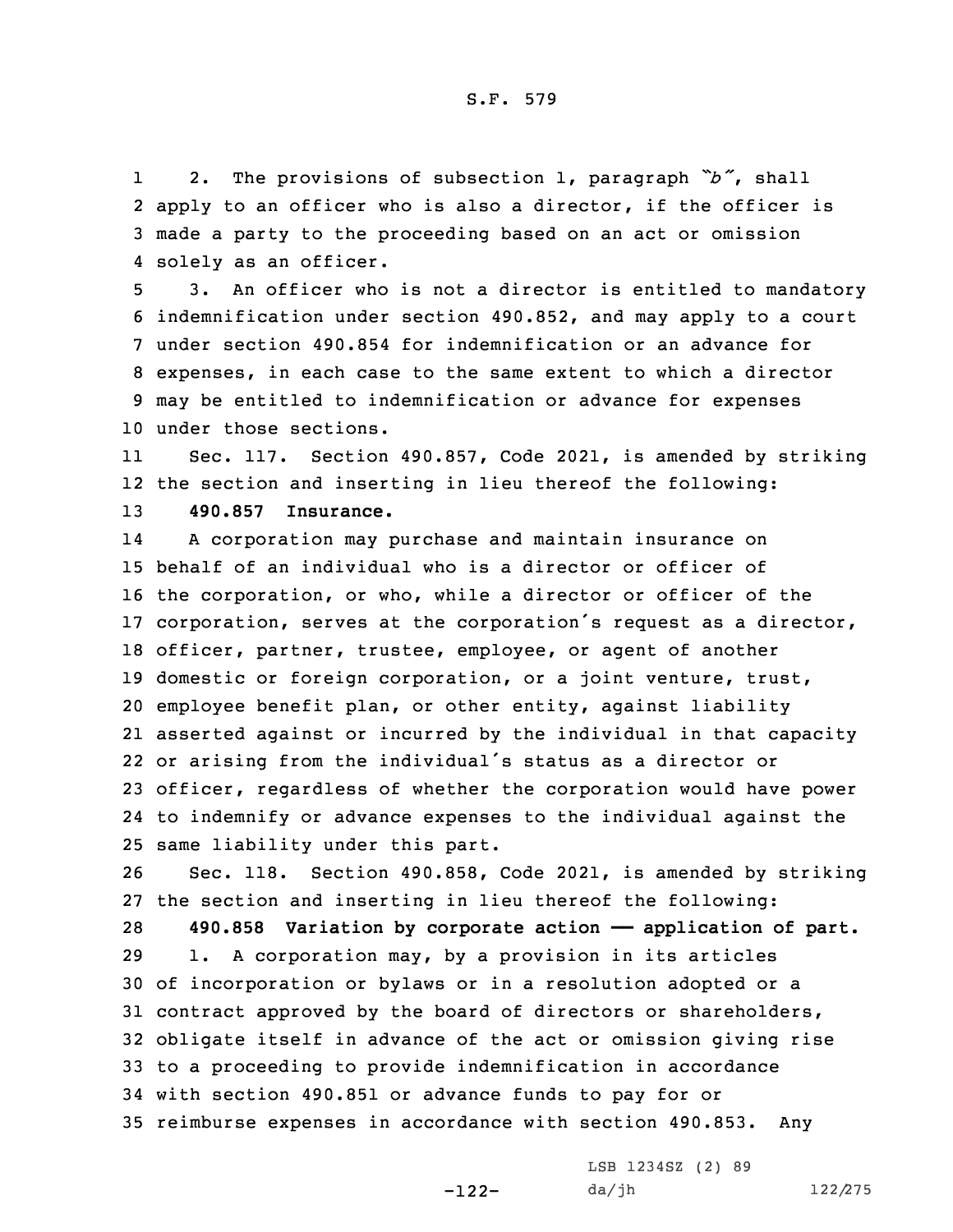S.F. 579

 such obligatory provision shall be deemed to satisfy the requirements for authorization referred to in section 490.853, subsection 3, and in section 490.855, subsection 3. Any such provision that obligates the corporation to provide indemnification to the fullest extent permitted by law shall be deemed to obligate the corporation to advance funds to pay for or reimburse expenses in accordance with section 490.853 to the fullest extent permitted by law, unless the provision expressly provides otherwise.

 2. <sup>A</sup> right of indemnification or to advances for expenses created by this part or under subsection 1 and in effect at the time of an act or omission shall not be eliminated or impaired with respect to such act or omission by an amendment of the articles of incorporation or bylaws or <sup>a</sup> resolution of the board of directors or shareholders, adopted after the occurrence of such act or omission, unless, in the case of <sup>a</sup> right created under subsection 1, the provision creating such right and in effect at the time of such act or omission explicitly authorizes such elimination or impairment after such act or omission has occurred.

21 3. Any provision pursuant to subsection 1 shall not obligate the corporation to indemnify or advance expenses to <sup>a</sup> director of <sup>a</sup> predecessor of the corporation, pertaining to conduct with respect to the predecessor, unless otherwise expressly provided. Any provision for indemnification or advance for expenses in the articles of incorporation, or bylaws, or <sup>a</sup> resolution of the board of directors or shareholders of <sup>a</sup> predecessor of the corporation in <sup>a</sup> merger or in <sup>a</sup> contract to which the predecessor is <sup>a</sup> party, existing at the time the merger takes effect, shall be governed by section 490.1107, subsection 1, paragraph *"d"*.

 4. Subject to subsection 2, <sup>a</sup> corporation may, by <sup>a</sup> provision in its articles of incorporation, limit any of the rights to indemnification or advance for expenses created by or pursuant to this part.

-123-

LSB 1234SZ (2) 89 da/jh 123/275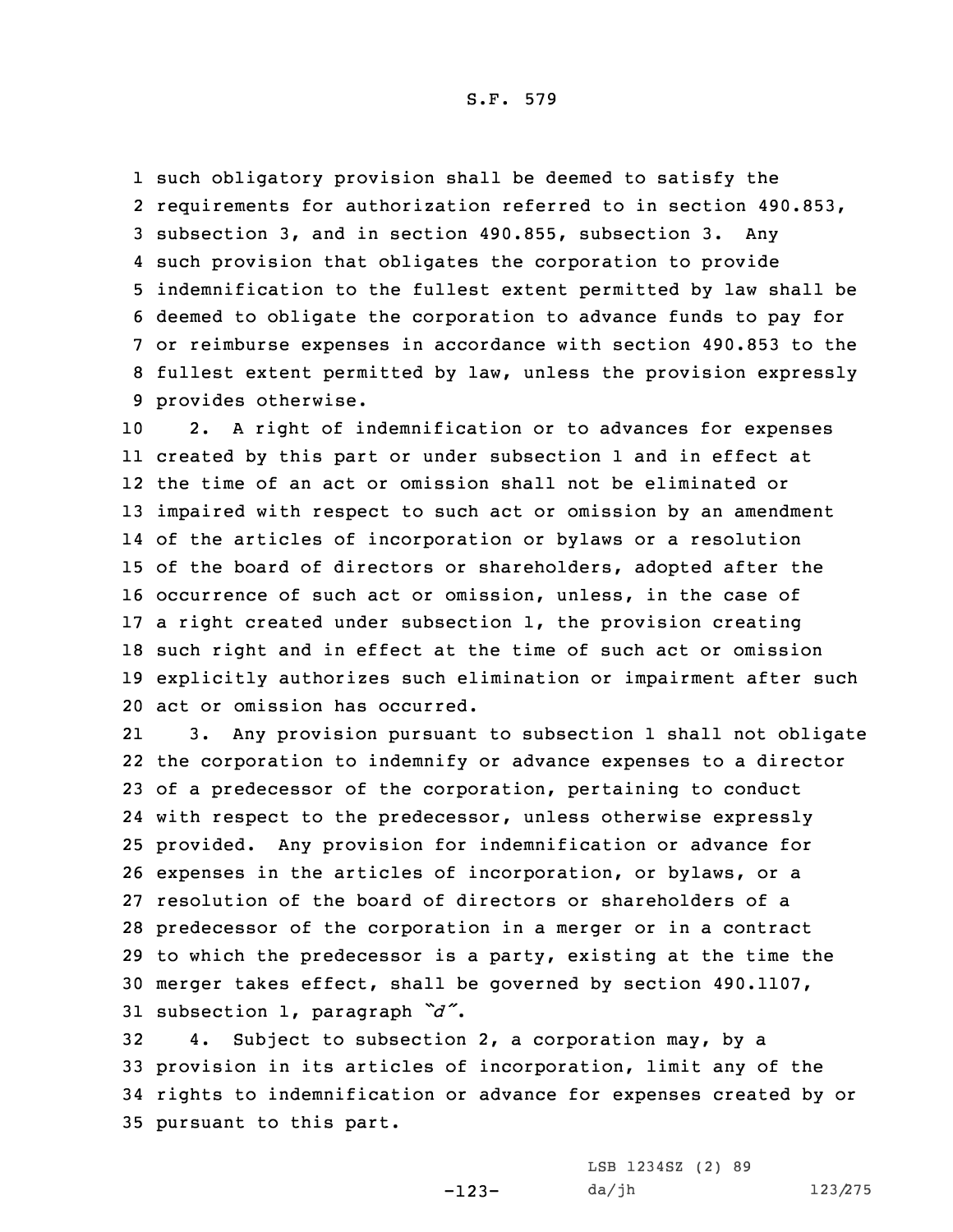1 5. This part does not limit <sup>a</sup> corporation's power to pay 2 or reimburse expenses incurred by <sup>a</sup> director or an officer in 3 connection with appearing as <sup>a</sup> witness in <sup>a</sup> proceeding at <sup>a</sup> 4 time when the director or officer is not <sup>a</sup> party.

<sup>5</sup> 6. This part does not limit <sup>a</sup> corporation's power to 6 indemnify, advance expenses to, or provide or maintain 7 insurance on behalf of an employee or agent.

8 Sec. 119. Section 490.860, Code 2021, is amended by striking 9 the section and inserting in lieu thereof the following:

10 **490.860 Part definitions.**

11As used in this part, unless otherwise specified:

12 1. *"Control"*, including the term *"controlled by"*, means any 13 of the following:

14 *a.* Having the power, directly or indirectly, to elect or remove <sup>a</sup> majority of the members of the board of directors or other governing body of an entity, whether through the ownership of voting shares or interests, by contract, or otherwise.

19 *b.* Being subject to <sup>a</sup> majority of the risk of loss from the <sup>20</sup> entity's activities or entitled to receive <sup>a</sup> majority of the 21 entity's residual returns.

22 2. *"Director's conflicting interest transaction"* means 23 <sup>a</sup> transaction effected or proposed to be effected by the 24 corporation, or by an entity controlled by the corporation, to 25 which, or respecting which, any of the following applies:

 *a.* To which, at the relevant time, the director is <sup>a</sup> party. *b.* Respecting which, at the relevant time, the director had knowledge and <sup>a</sup> material financial interest known to the director.

30 *c.* Respecting which, at the relevant time, the director knew 31 that <sup>a</sup> related person was <sup>a</sup> party or had <sup>a</sup> material financial 32 interest.

<sup>33</sup> 3. *"Fair to the corporation"* means, for purposes of section <sup>34</sup> 490.861, subsection 2, paragraph *"c"*, that the transaction 35 as <sup>a</sup> whole was beneficial to the corporation, taking into

-124-

LSB 1234SZ (2) 89 da/jh 124/275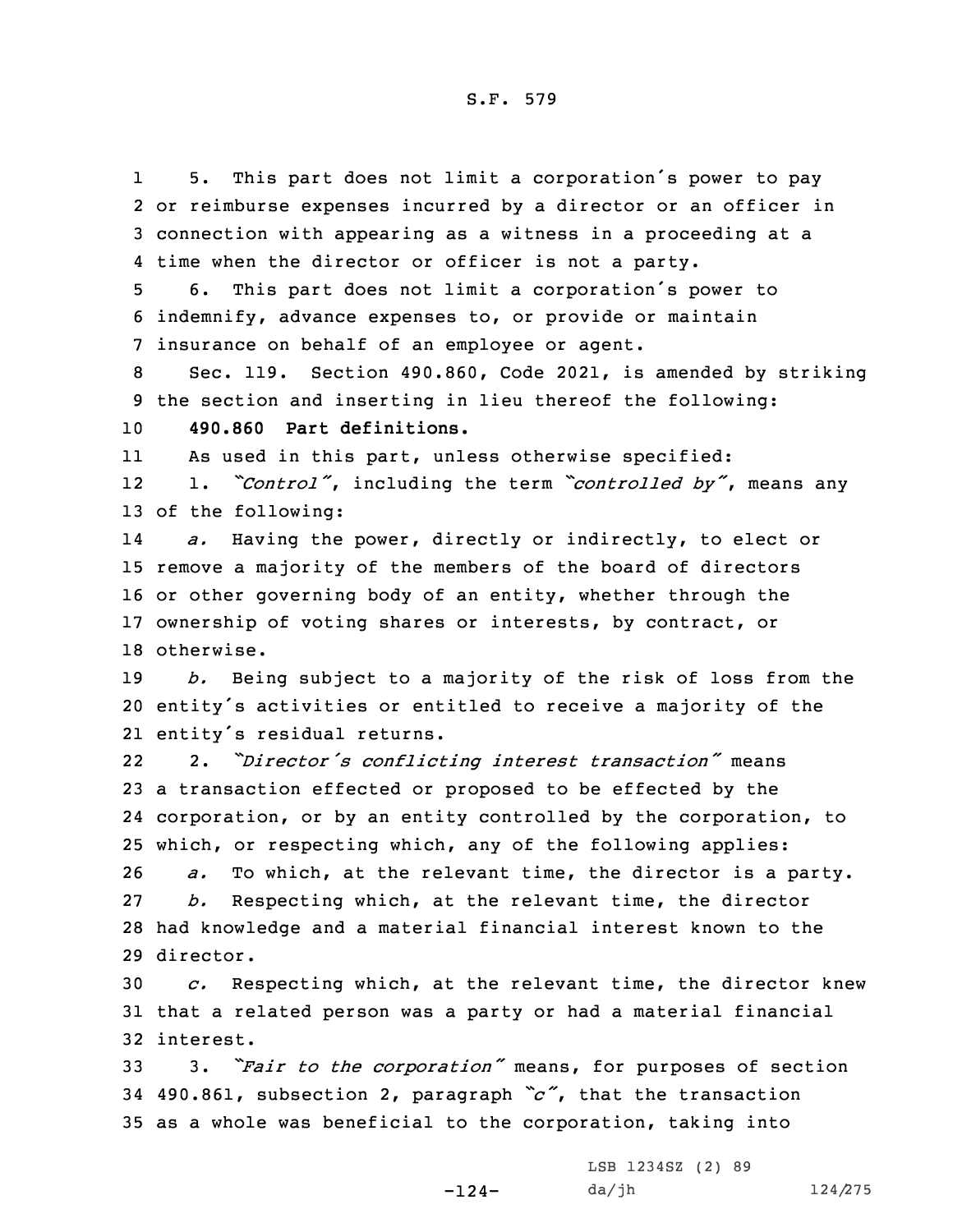1 appropriate account whether it was all of the following:

2 *a.* Fair in terms of the director's dealings with the 3 corporation.

4 *b.* Comparable to what might have been obtainable in an arm's 5 length transaction, given the consideration paid or received 6 by the corporation.

 4. *"Material financial interest"* means <sup>a</sup> financial interest in <sup>a</sup> transaction that would reasonably be expected to impair the objectivity of the director's judgment when participating in action on the authorization of the transaction.

115. *"Related person"* means any of the following:

12*a.* The individual's spouse.

 *b.* <sup>A</sup> child, stepchild, grandchild, parent, stepparent, grandparent, sibling, stepsibling, half sibling, aunt, uncle, niece, or nephew, or spouse of any such person, of the individual or of the individual's spouse.

17 *c.* <sup>A</sup> natural person living in the same home as the 18 individual.

19 *d.* An entity, other than the corporation or an entity 20 controlled by the corporation, controlled by the individual or 21 any person specified in this subsection.

22*e.* Any of the following:

23 (1) <sup>A</sup> domestic or foreign business or nonprofit 24 corporation, other than the corporation or an entity controlled 25 by the corporation, of which the individual is <sup>a</sup> director.

26 (2) <sup>A</sup> domestic or foreign unincorporated entity of which the 27 individual is <sup>a</sup> general partner or <sup>a</sup> member of the governing 28 body.

29 (3) <sup>A</sup> domestic or foreign individual, trust, or estate 30 for whom or of which the individual is <sup>a</sup> trustee, guardian, 31 personal representative, or like fiduciary.

32 *f.* <sup>A</sup> person that is, or an entity that is controlled by, an 33 employer of the individual.

-125-

<sup>34</sup> 6. *"Relevant time"* means the following:

<sup>35</sup> *a.* The time at which directors' action respecting the

LSB 1234SZ (2) 89 da/jh 125/275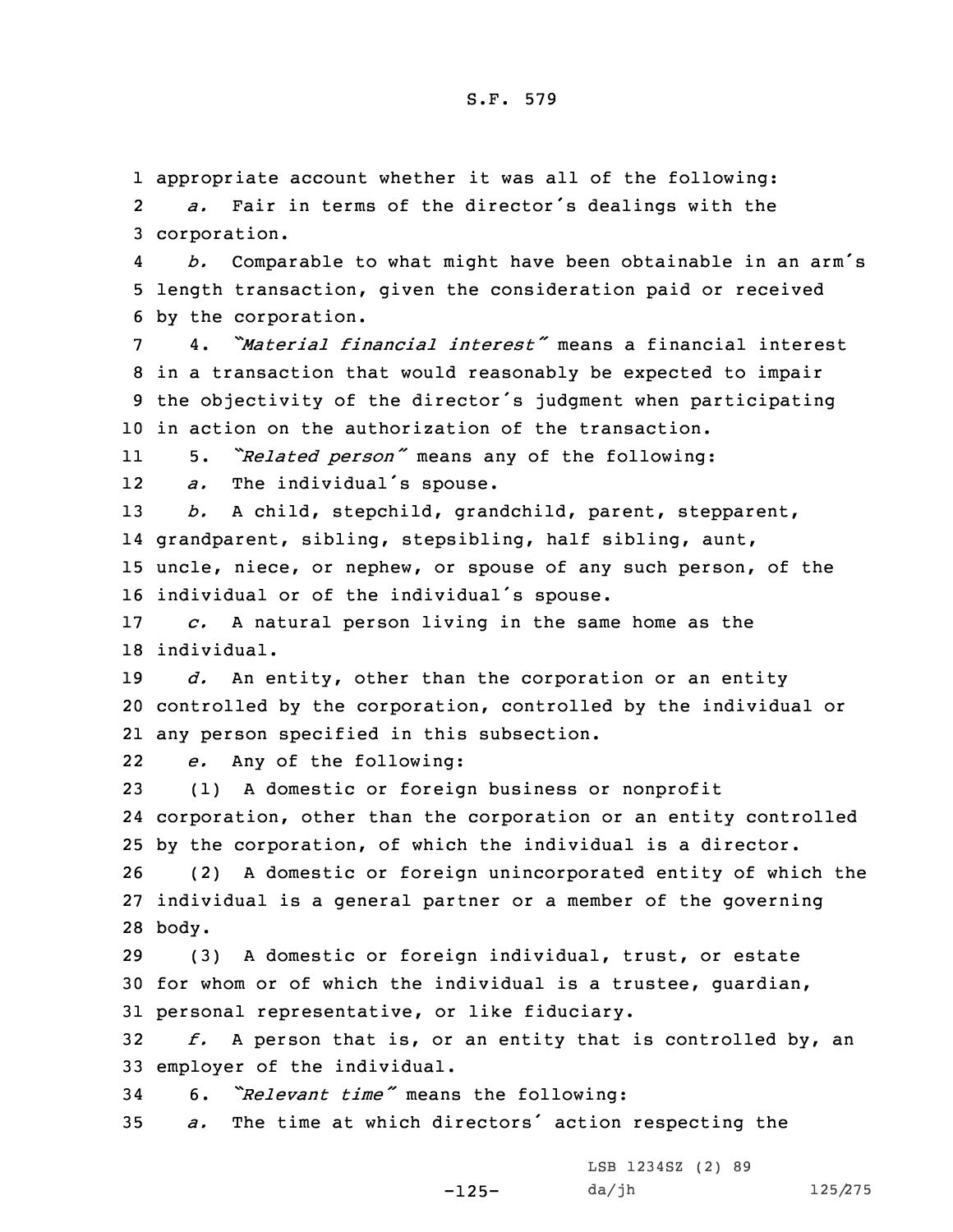1 transaction is taken in compliance with section 490.862.

2 *b.* If the transaction is not brought before the board of directors or <sup>a</sup> board committee for action under section 490.862, at the time the corporation or an entity controlled by the corporation becomes legally obligated to consummate the transaction.

7. *"Required disclosure"* means disclosure of all of the 8 following:

<sup>9</sup> *a.* The existence and nature of the director's conflicting 10 interest.

11 *b.* All facts known to the director respecting the subject 12 matter of the transaction that <sup>a</sup> director free of such 13 conflicting interest would reasonably believe to be material in 14 deciding whether to proceed with the transaction.

15 Sec. 120. Section 490.861, Code 2021, is amended by striking 16 the section and inserting in lieu thereof the following: 17 **490.861 Judicial action.**

18 1. A transaction effected or proposed to be effected by the corporation, or by an entity controlled by the corporation, shall not be the subject of equitable relief, or give rise to an award of damages or other sanctions against <sup>a</sup> director of the corporation, in <sup>a</sup> proceeding by <sup>a</sup> shareholder or by or in the right of the corporation, on the ground that the director has an interest respecting the transaction, if it is not <sup>a</sup> director's conflicting interest transaction.

 2. <sup>A</sup> director's conflicting interest transaction shall not be the subject of equitable relief, or give rise to an award of damages or other sanctions against <sup>a</sup> director of the corporation, in <sup>a</sup> proceeding by <sup>a</sup> shareholder or by or in the right of the corporation, on the ground that the director has an interest respecting the transaction, if any of the following 32 apply:

<sup>33</sup> *a.* Directors' action respecting the transaction was taken in 34 compliance with section 490.862 at any time.

<sup>35</sup> *b.* Shareholders' action respecting the transaction was taken

-126-

LSB 1234SZ (2) 89 da/jh 126/275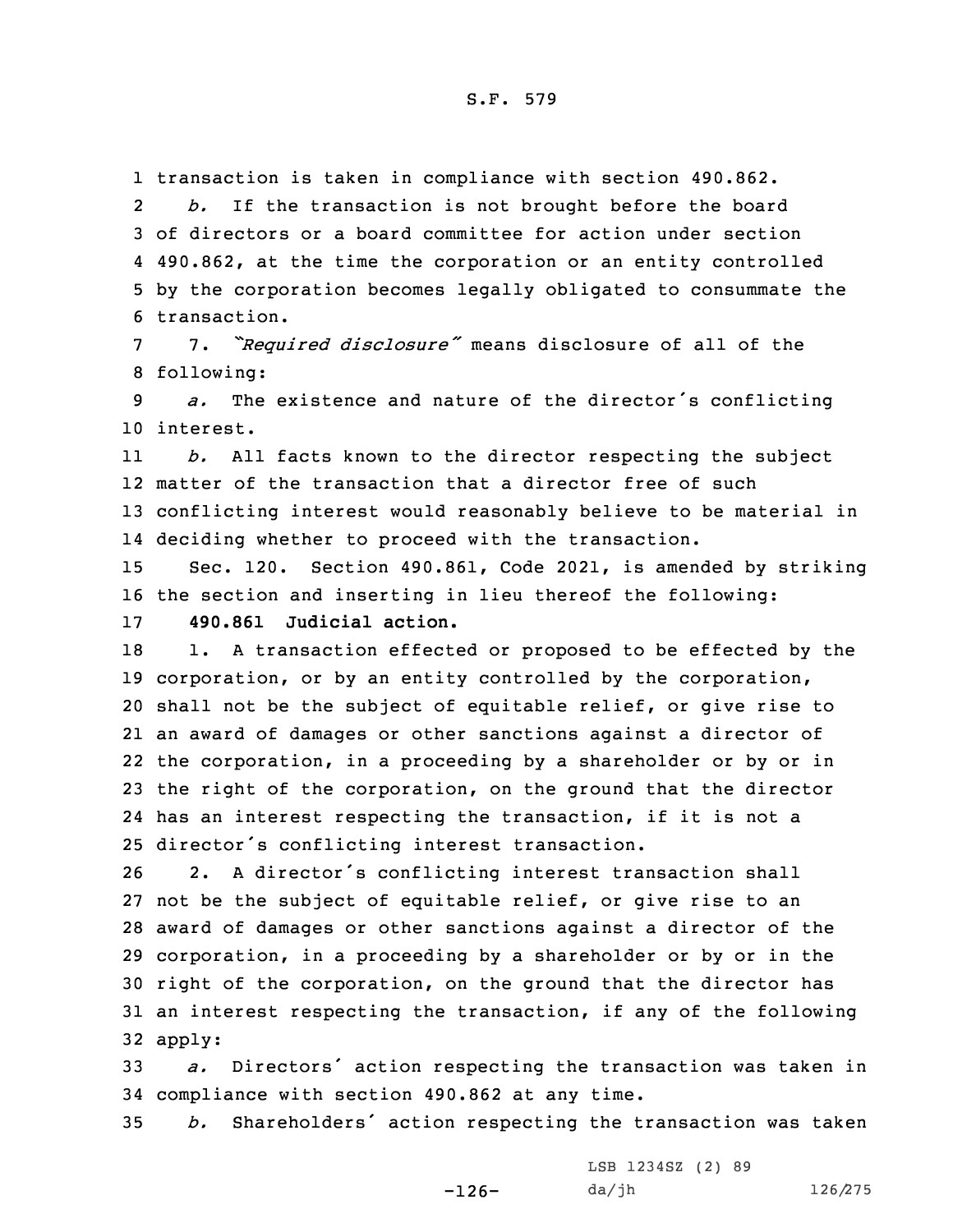1 in compliance with section 490.863 at any time.

2 *c.* The transaction, judged according to the circumstances 3 at the relevant time, is established to have been fair to the 4 corporation.

5 Sec. 121. Section 490.862, Code 2021, is amended by striking 6 the section and inserting in lieu thereof the following:

7 **490.862 Directors' action.**

 1. Directors' action respecting <sup>a</sup> director's conflicting interest transaction is effective for purposes of section 490.861, subsection 2, paragraph *"a"*, if the transaction has been authorized by the affirmative vote of <sup>a</sup> majority, but no fewer than two, of the qualified directors who voted on the transaction, after required disclosure by the conflicted director of information not already known by such qualified directors, or after modified disclosure in compliance with subsection 2, provided that all of the following apply:

17 *a.* The qualified directors have deliberated and voted 18 outside the presence of and without the participation by any 19 other director.

20 *b.* Where the action has been taken by <sup>a</sup> board committee, 21 all members of the committee were qualified directors, and any 22 of the following apply:

23 (1) The committee was composed of all the qualified 24 directors on the board of directors.

25 (2) The members of the committee were appointed by the 26 affirmative vote of <sup>a</sup> majority of the qualified directors on 27 the board of directors.

 2. Notwithstanding subsection 1, when <sup>a</sup> transaction is <sup>a</sup> director's conflicting interest transaction only because <sup>a</sup> related person described in section 490.860, subsection 5, paragraph *"e"* or *"f"*, is <sup>a</sup> party to or has <sup>a</sup> material financial interest in the transaction, the conflicted director is not obligated to make required disclosure to the extent that the director reasonably believes that doing so would violate <sup>a</sup> duty imposed under law, <sup>a</sup> legally enforceable obligation of

-127-

LSB 1234SZ (2) 89 da/jh 127/275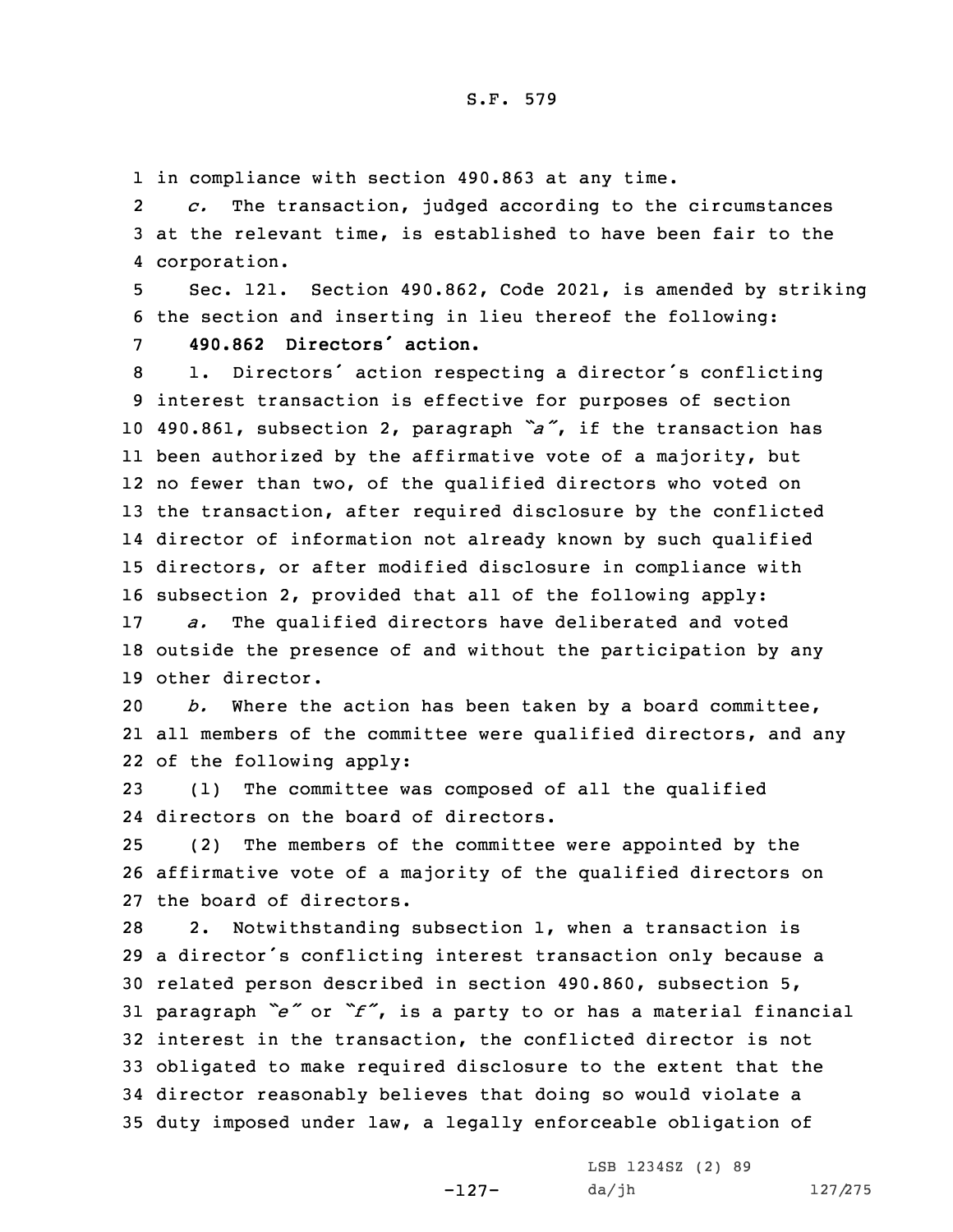1 confidentiality, or <sup>a</sup> professional ethics rule, provided that 2 the conflicted director discloses to the qualified directors 3 voting on the transaction all of the following:

4 *a.* All information required to be disclosed that is not so 5 violative.

<sup>6</sup> *b.* The existence and nature of the director's conflicting 7 interest.

<sup>8</sup> *c.* The nature of the conflicted director's duty not to 9 disclose the confidential information.

 3. <sup>A</sup> majority, but no fewer than two, of all the qualified directors on the board of directors, or on the board committee, constitutes <sup>a</sup> quorum for purposes of action that complies with this section.

14 4. Where directors' action under this section does not satisfy <sup>a</sup> quorum or voting requirement applicable to the authorization of the transaction by reason of the articles of incorporation or bylaws, or <sup>a</sup> provision of law, independent action to satisfy those authorization requirements shall be taken by the board of directors or <sup>a</sup> board committee, in which action directors who are not qualified directors may participate.

22 Sec. 122. Section 490.863, Code 2021, is amended by striking 23 the section and inserting in lieu thereof the following:

24**490.863 Shareholders' action.**

 1. *a.* Shareholders' action respecting <sup>a</sup> director's conflicting interest transaction is effective for purposes of section 490.861, subsection 2, paragraph *"b"*, if <sup>a</sup> majority of the votes cast by the holders of all qualified shares are in favor of the transaction after all of the following occur:

30 (1) Notice to shareholders describing the action to be taken 31 respecting the transaction.

32 (2) Provision to the corporation of the information 33 referred to in subsection 2.

34 (3) Communication to the shareholders entitled to vote 35 on the transaction of the information that is the subject of

-128-

LSB 1234SZ (2) 89 da/jh 128/275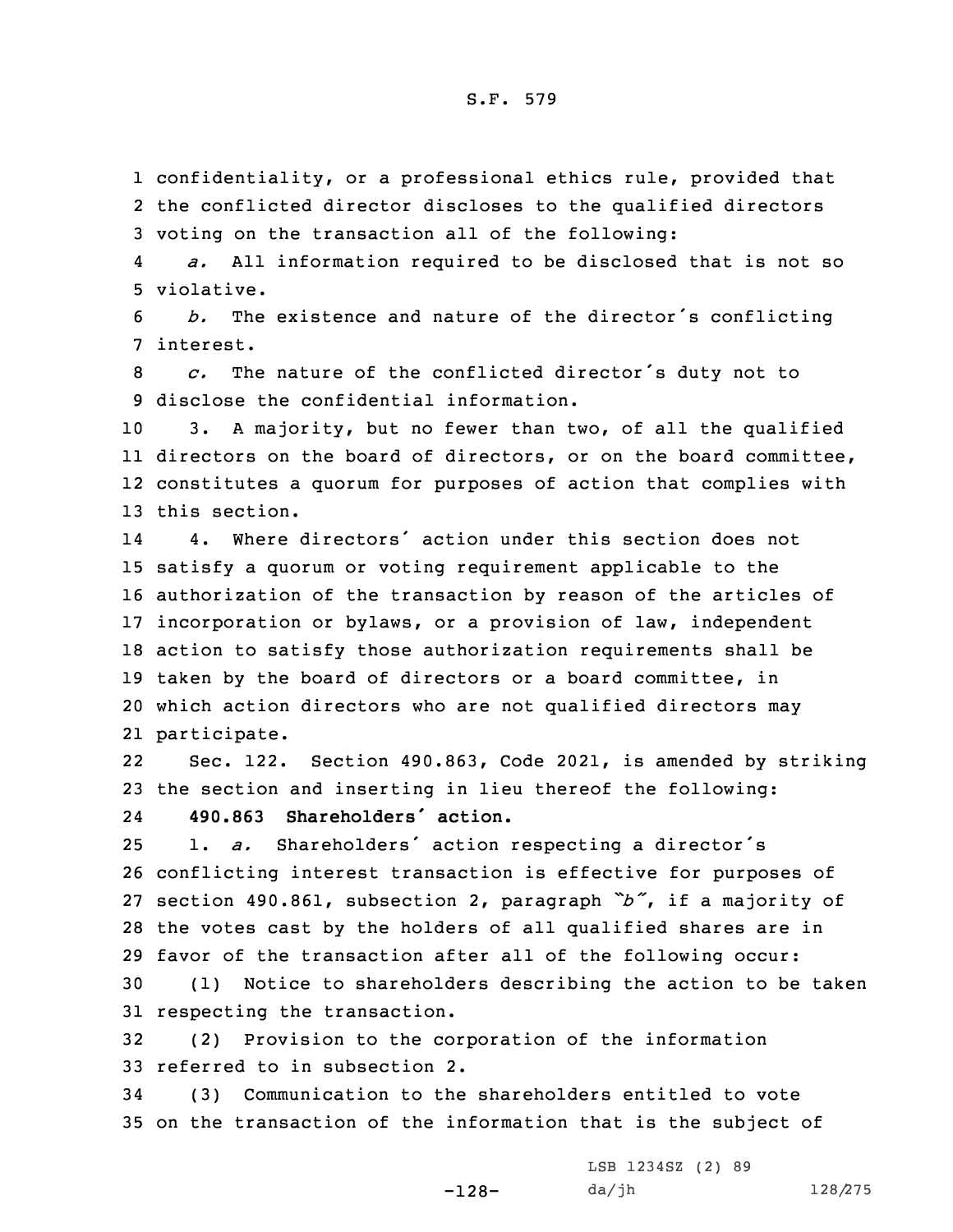1 required disclosure, to the extent the information is not known 2 by them.

<sup>3</sup> *b.* In the case of shareholders' action at <sup>a</sup> meeting, the 4 shareholders entitled to vote shall be determined as of the 5 record date for notice of the meeting.

 2. <sup>A</sup> director who has <sup>a</sup> conflicting interest respecting the transaction shall, before the shareholders' vote, inform the secretary or other officer or agent of the corporation authorized to tabulate votes, in writing, of the number of shares that the director knows are not qualified shares under subsection 3, and the identity of the holders of those shares. 123. As used in this section:

<sup>13</sup> *a. "Holder"* means and *"held by"* refers to shares held 14 by <sup>a</sup> record shareholder, <sup>a</sup> beneficial shareholder, or an 15 unrestricted voting trust beneficial owner.

 *b. "Qualified shares"* means all shares entitled to be voted with respect to the transaction except for shares that the secretary or other officer or agent of the corporation authorized to tabulate votes either knows, or under subsection 2 is notified, are held by any of the following:

21 (1) <sup>A</sup> director who has <sup>a</sup> conflicting interest respecting the 22 transaction.

 (2) <sup>A</sup> related person of the director, excluding <sup>a</sup> person described in section 490.860, subsection 5, paragraph *"f"*. 4. <sup>A</sup> majority of the votes entitled to be cast by the holders of all qualified shares constitutes <sup>a</sup> quorum for purposes of compliance with this section. Subject to the provisions of subsection 5, shareholders' action that otherwise complies with this section is not affected by the presence of holders, or by the voting, of shares that are not qualified 31 shares.

 5. If <sup>a</sup> shareholders' vote does not comply with subsection <sup>1</sup> solely because of <sup>a</sup> director's failure to comply with subsection 2, and if the director establishes that the failure was not intended to influence and did not in fact determine the

-129-

LSB 1234SZ (2) 89 da/jh 129/275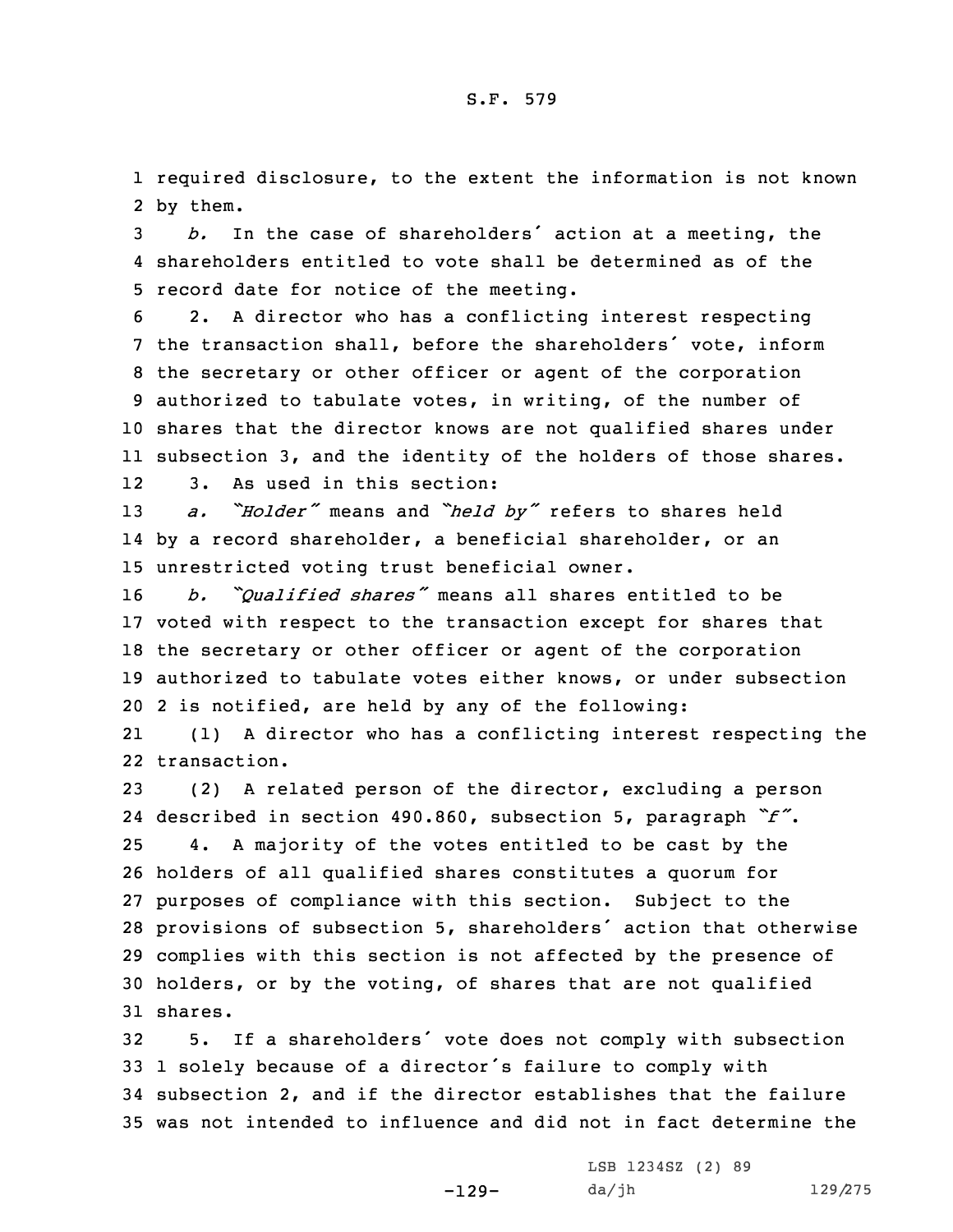outcome of the vote, the court may take such action respecting 2 the transaction and the director, and may give such effect, if any, to the shareholders' vote, as the court considers appropriate in the circumstances.

 6. Where shareholders' action under this section does not satisfy <sup>a</sup> quorum or voting requirement applicable to the authorization of the transaction by reason of the articles of incorporation or bylaws, or <sup>a</sup> provision of law, independent action to satisfy those authorization requirements shall be taken by the shareholders, in which action shares that are not qualified shares may participate.

12 Sec. 123. Section 490.870, Code 2021, is amended by striking 13 the section and inserting in lieu thereof the following:

14**490.870 Business opportunities.**

 1. If <sup>a</sup> director or officer pursues or takes advantage of <sup>a</sup> business opportunity directly, or indirectly through or on behalf of another person, that action shall not be the subject of equitable relief, or give rise to an award of damages or 19 other sanctions against the director, officer, or other person, in <sup>a</sup> proceeding by or in the right of the corporation on the ground that the opportunity should have first been offered to the corporation, if any of the following apply:

 *a.* Before the director, officer, or other person becomes legally obligated respecting the opportunity, the director or officer brings it to the attention of the corporation and any of the following apply:

 (1) Action by qualified directors disclaiming the corporation's interest in the opportunity is taken in compliance with the same procedures as are set forth in section 30 490.862.

 (2) Shareholders' action disclaiming the corporation's interest in the opportunity is taken in compliance with the procedures set forth in section 490.863, in either case as if the decision being made concerned <sup>a</sup> director's conflicting interest transaction; except that, rather than making required

-130-

LSB 1234SZ (2) 89 da/jh 130/275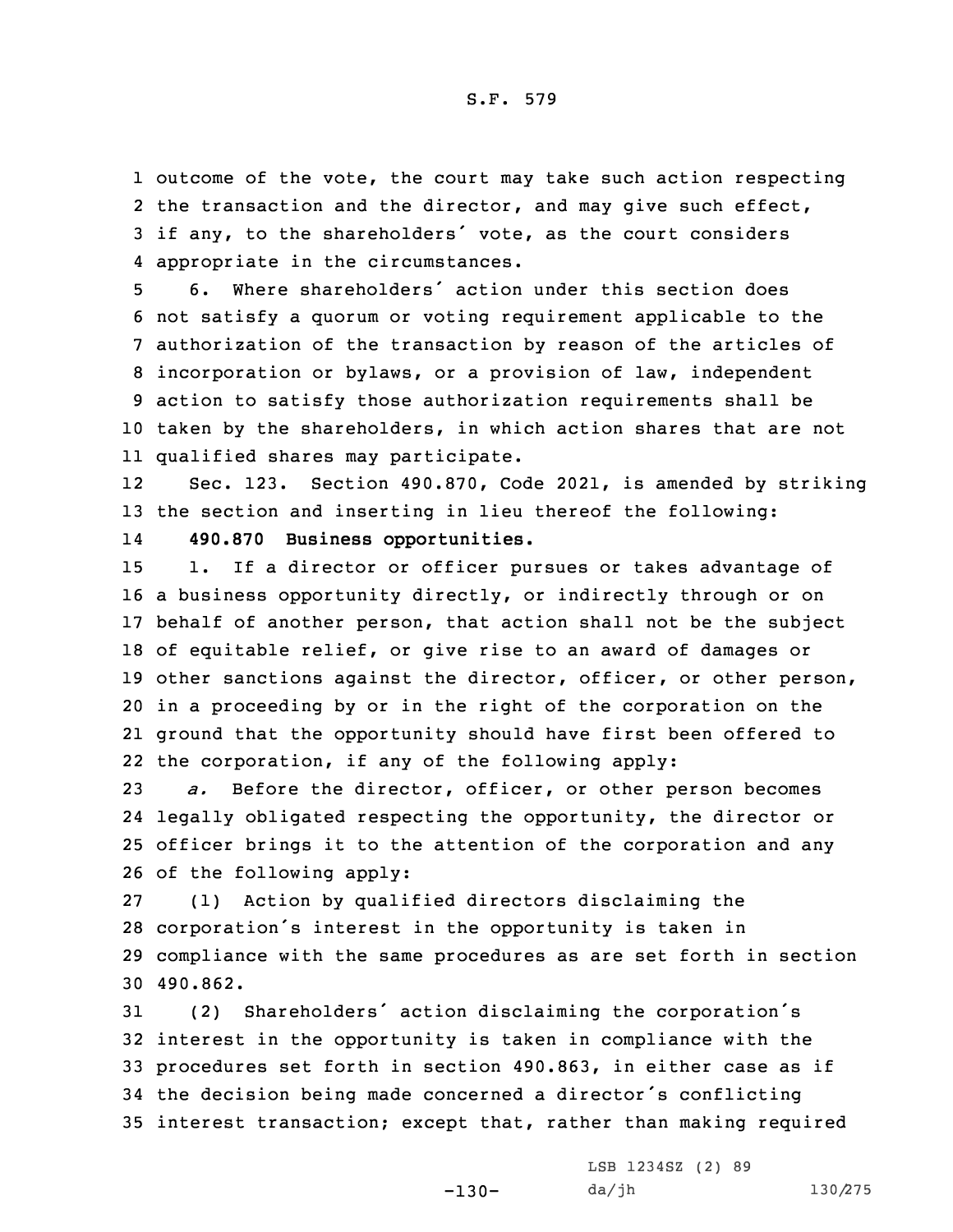disclosure as defined in section 490.860, the director or officer shall have made prior disclosure to those acting on behalf of the corporation of all material facts concerning the business opportunity known to the director or officer.

 *b.* The duty to offer the corporation the business opportunity has been limited or eliminated pursuant to <sup>a</sup> provision of the articles of incorporation adopted, and where required, made effective by action of qualified directors, in accordance with section 490.202, subsection 2, paragraph *"f"*. 2. In any proceeding seeking equitable relief or other remedies based upon an alleged improper pursuit or taking advantage of <sup>a</sup> business opportunity by <sup>a</sup> director or officer, directly, or indirectly through or on behalf of another person, the fact that the director or officer did not employ the procedure described in subsection 1, paragraph *"a"*, subparagraph (1) or (2), before pursuing or taking advantage of the opportunity shall not create an implication that the opportunity should have been first presented to the corporation or alter the burden of proof otherwise applicable to establish that the director or officer breached <sup>a</sup> duty to the corporation in the circumstances.

22 Sec. 124. Section 490.901, Code 2021, is amended by striking 23 the section and inserting in lieu thereof the following:

24**490.901 Subchapter definitions.**

25 1. As used in this subchapter:

<sup>26</sup> *a. "Conversion"* means <sup>a</sup> transaction pursuant to part C.

27 *b. "Converted entity"* means the converting entity as it 28 continues in existence after <sup>a</sup> conversion.

 *c. "Converting entity"* means the domestic corporation that approves <sup>a</sup> plan of conversion pursuant to section 490.932 or the domestic or foreign eligible entity that approves <sup>a</sup> conversion pursuant to the organic law of the eligible entity. *d. "Domesticated corporation"* means the domesticating corporation as it continues in existence after <sup>a</sup> domestication.

-131-

<sup>35</sup> *e. "Domesticating corporation"* means the domestic

LSB 1234SZ (2) 89 da/jh 131/275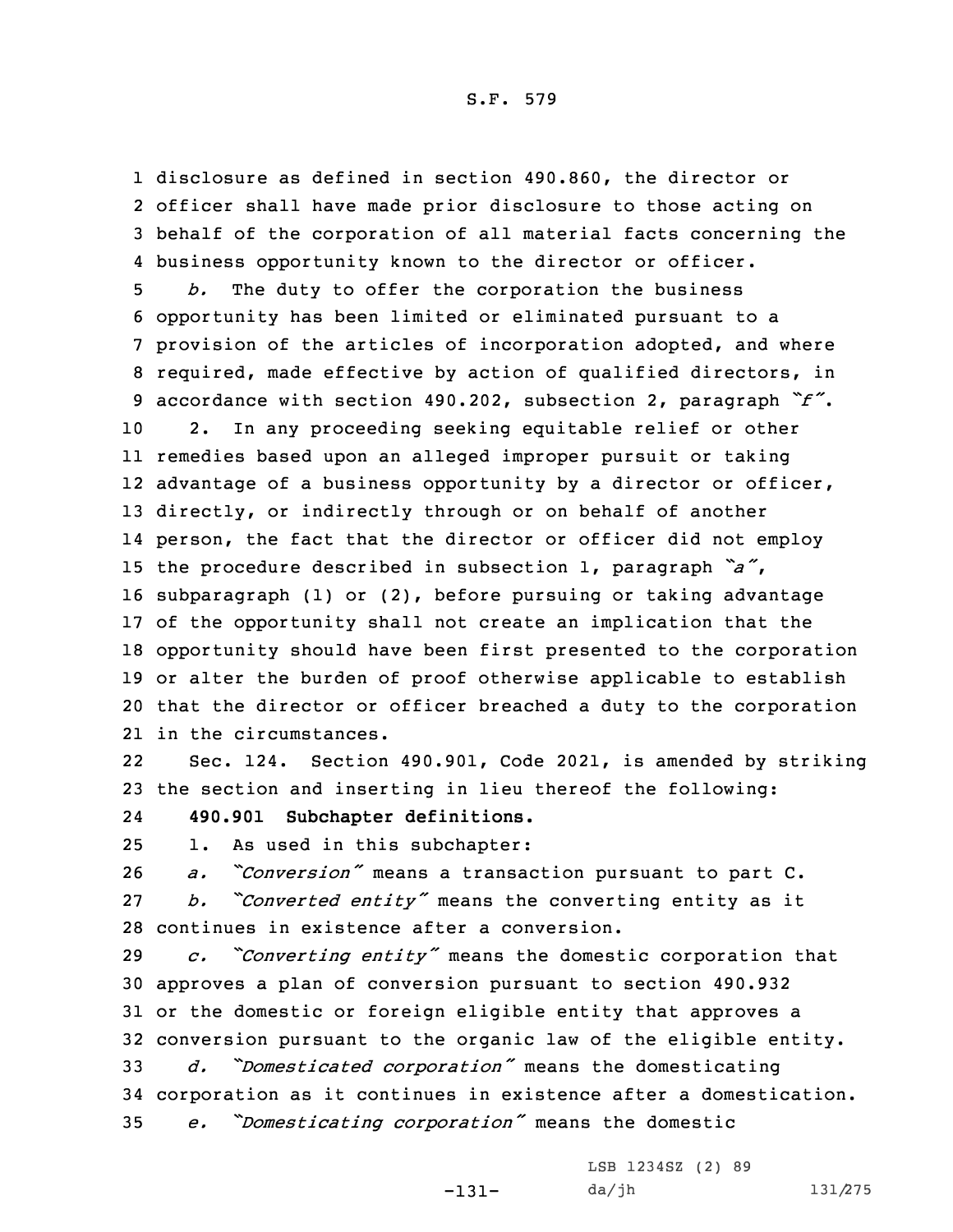corporation that approves <sup>a</sup> plan of domestication pursuant to section 490.921 or the foreign corporation that approves <sup>a</sup> domestication pursuant to the organic law of the foreign corporation.

<sup>5</sup> *f. "Domestication"* means <sup>a</sup> transaction pursuant to part B. <sup>6</sup> *g. "Protected agreement"* means any of the following:

7 (1) <sup>A</sup> document evidencing indebtedness of <sup>a</sup> domestic 8 corporation or eligible entity and any related agreement in 9 effect immediately before the enactment date.

10 (2) An agreement that is binding on <sup>a</sup> domestic corporation 11 or eligible entity immediately before the enactment date.

12 (3) The articles of incorporation or bylaws of <sup>a</sup> domestic 13 corporation or the organic rules of <sup>a</sup> domestic eligible entity, 14 in each case in effect immediately before the enactment date.

 (4) An agreement that is binding on any of the shareholders, members, interest holders, directors, or other governors of <sup>a</sup> domestic corporation or eligible entity, in their capacities as such, immediately before the enactment date.

 2. As used in subsection 1 and sections 490.920 and 490.930, *"enactment date"* means January 1, 2022, as it relates to domestications and January 1, 2009, as it relates to conversions.

23 Sec. 125. Section 490.902, Code 2021, is amended by striking 24 the section and inserting in lieu thereof the following:

25 **490.902 Excluded transactions.**

26 This subchapter shall not be used to effect <sup>a</sup> transaction 27 that converts <sup>a</sup> company organized on the mutual principle to 28 one organized on the basis of share ownership.

29 Sec. 126. NEW SECTION. **490.903 Required approvals.**

 If <sup>a</sup> domestic or foreign corporation or eligible entity shall not be <sup>a</sup> party to <sup>a</sup> merger without the approval of the superintendent of banking, the commissioner of insurance, or the Iowa utility board, and the applicable statutes or regulations do not specifically deal with transactions under this subchapter but do require such approval for mergers,

-132-

LSB 1234SZ (2) 89 da/jh 132/275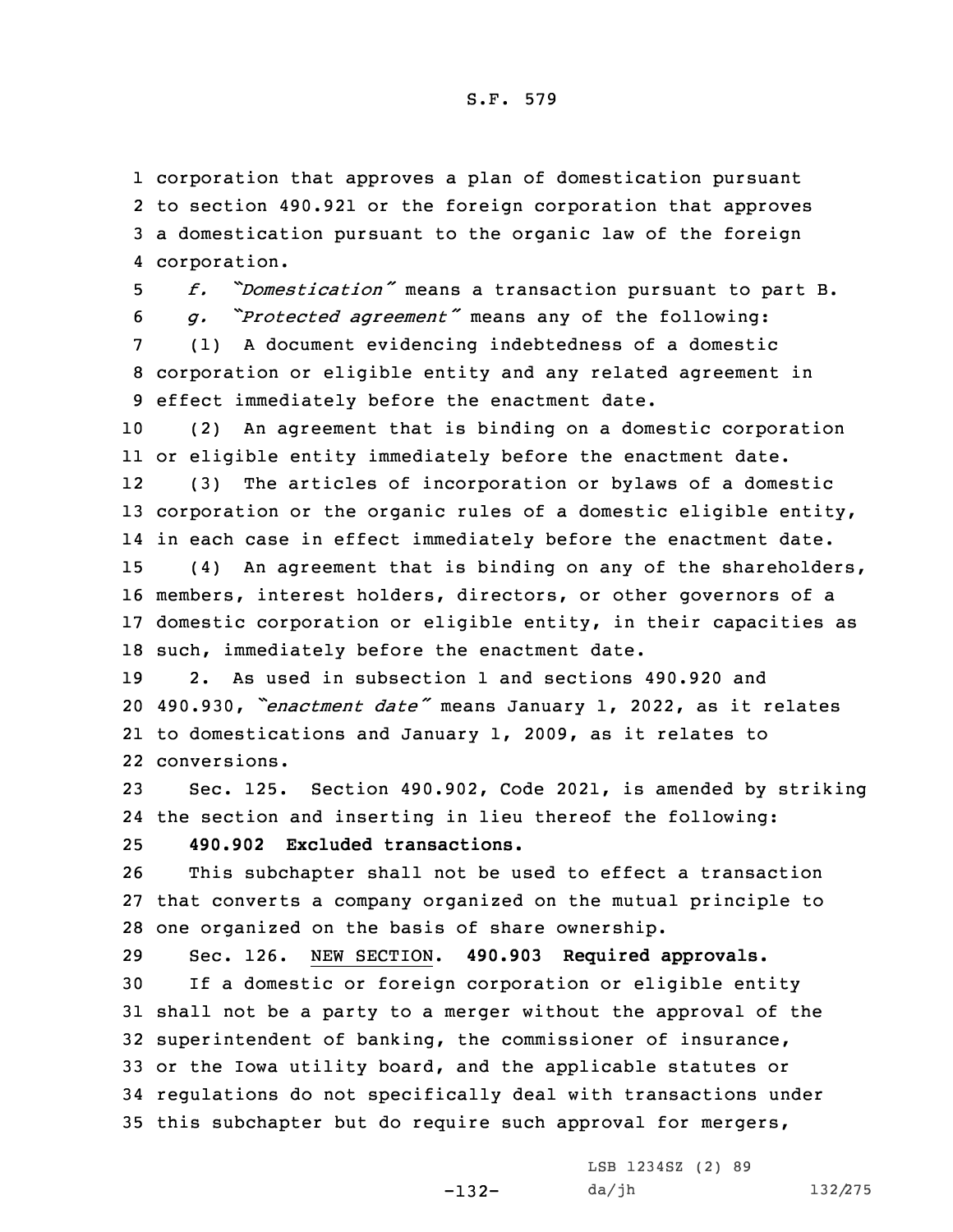1 <sup>a</sup> corporation or eligible entity shall not be <sup>a</sup> party to <sup>a</sup> 2 transaction under this subchapter without the prior approval of 3 that agency or official.

4 Sec. 127. NEW SECTION. **490.904 Relationship of subchapter** 5 **to other laws.**

 <sup>A</sup> transaction effected under this subchapter shall not create or impair <sup>a</sup> right, duty, or obligation of <sup>a</sup> person under the statutory law of this state other than this subchapter relating to <sup>a</sup> change in control, business combination, control-share acquisition, or similar transaction involving <sup>a</sup> domesticating or converting domestic corporation, unless the approval of the plan of domestication or conversion is by <sup>a</sup> vote of the shareholders or the board of directors which would be sufficient to create or impair the right, duty, or obligation directly under that law.

16 Sec. 128. NEW SECTION. **490.905 Foreign insurance companies** 17 **becoming domestic.**

18 1. The secretary of state, upon a corporation complying with this section and upon the filing of articles of incorporation and upon receipt of the fees as provided in this chapter, shall issue an acknowledgment of receipt of document as of the date of the filing of the articles of incorporation with the secretary of state. The acknowledgment of receipt of document shall state on its face that it is issued in accordance with this section. The secretary of state shall then notify the appropriate officer of the state or country of the corporation's last domicile that the corporation is now <sup>a</sup> domestic corporation domiciled in this state. This section applies to life insurance companies, and to insurance companies doing business under chapter 515.

31 2. <sup>A</sup> corporation becoming domiciled in this state under 32 subsection 1 shall not be required to comply with any other 33 requirements under this subchapter.

34 Sec. 129. NEW SECTION. **490.920 Domestication.**

35 1. By complying with the provisions of this part applicable

-133-

LSB 1234SZ (2) 89 da/jh 133/275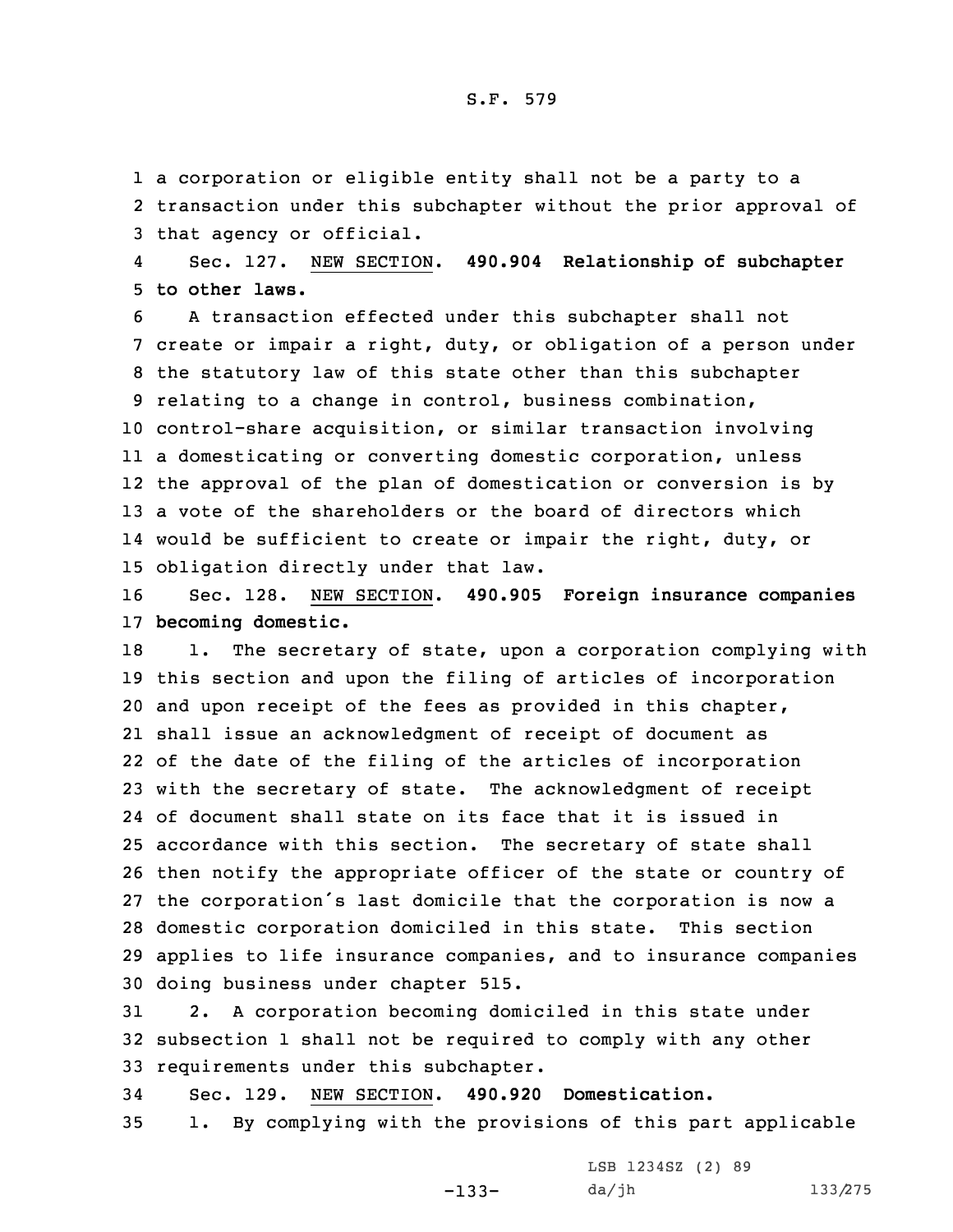1 to foreign corporations, <sup>a</sup> foreign corporation may become <sup>a</sup> 2 domestic corporation if the domestication is permitted by the 3 organic law of the foreign corporation.

4 2. By complying with the provisions of this part, <sup>a</sup> domestic 5 corporation may become <sup>a</sup> foreign corporation pursuant to <sup>a</sup> 6 plan of domestication if the domestication is permitted by the 7 organic law of the foreign corporation.

8 3. The plan of domestication must include all of the 9 following:

10 *a.* The name of the domesticating corporation.

11 *b.* The name and jurisdiction of formation of the 12 domesticated corporation.

 *c.* The manner and basis of reclassifying the shares of the domesticating corporation into shares or other securities, obligations, rights to acquire shares or other securities, cash, other property, or any combination of the foregoing.

17 *d.* The proposed articles of incorporation and bylaws of the 18 domesticated corporation.

 *e.* The other terms and conditions of the domestication. 4. In addition to the requirements of subsection 3, <sup>a</sup> plan of domestication may contain any other provision not prohibited 22 by law.

23 5. The terms of <sup>a</sup> plan of domestication may be made 24 dependent upon facts objectively ascertainable outside the plan 25 in accordance with section 490.120, subsection 11.

 6. If <sup>a</sup> protected agreement of <sup>a</sup> domestic domesticating corporation in effect immediately before the domestication becomes effective contains <sup>a</sup> provision applying to <sup>a</sup> merger of the corporation and the agreement does not refer to <sup>a</sup> domestication of the corporation, the provision applies to <sup>a</sup> domestication of the corporation as if the domestication were <sup>a</sup> merger until such time as the provision is first amended after the enactment date.

34 Sec. 130. NEW SECTION. **490.921 Action on <sup>a</sup> plan of** 35 **domestication.**

> LSB 1234SZ (2) 89 da/jh 134/275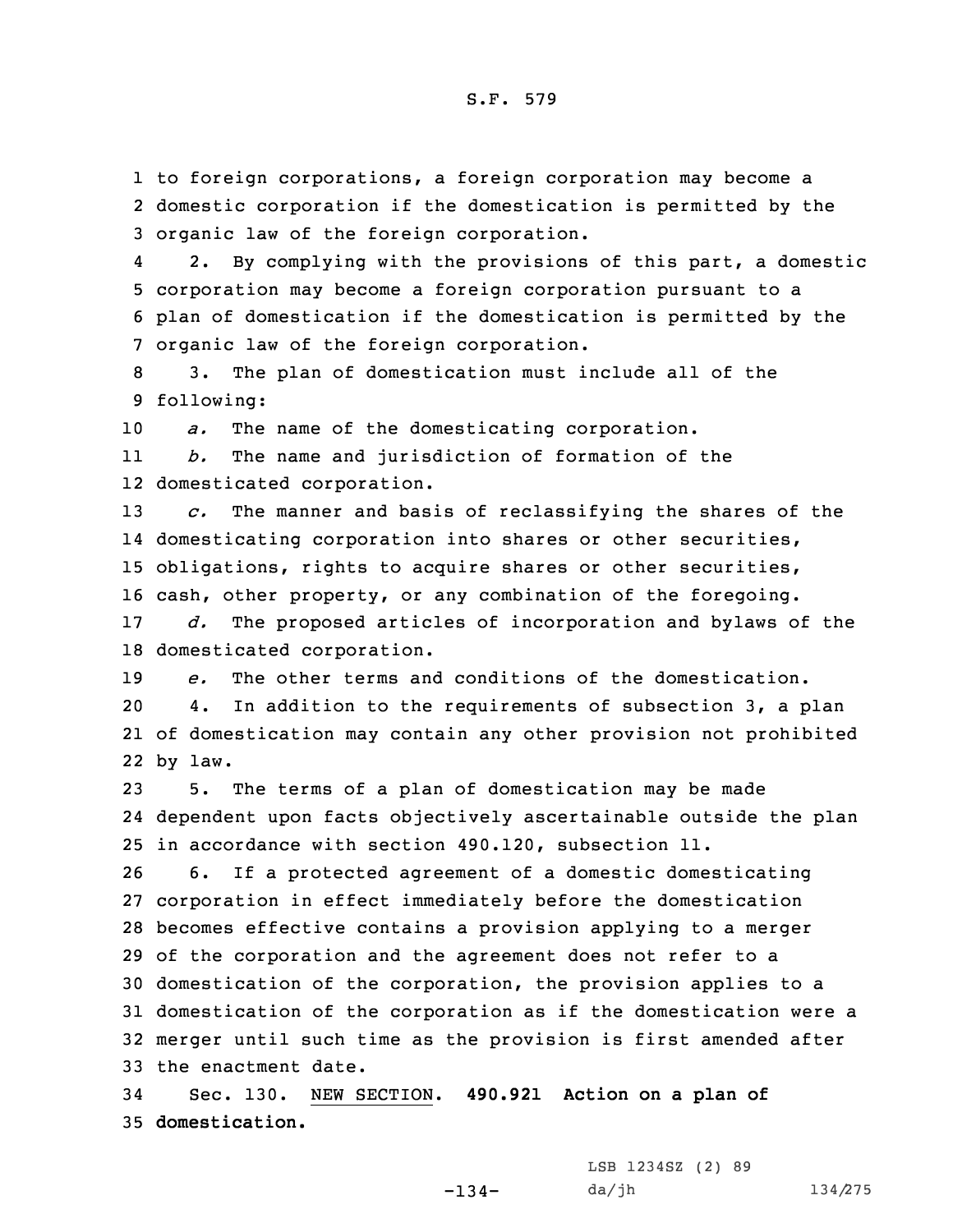1 In the case of <sup>a</sup> domestication of <sup>a</sup> domestic corporation 2 into <sup>a</sup> foreign jurisdiction, the plan of domestication shall be 3 adopted in the following manner:

4 1. The plan of domestication shall first be adopted by the 5 board of directors.

 2. *a.* The plan of domestication shall then be approved by the shareholders. In submitting the plan of domestication to the shareholders for approval, the board of directors shall recommend that the shareholders approve the plan, unless any of the following applies:

11 (1) The board of directors makes <sup>a</sup> determination that 12 because of conflicts of interest or other special circumstances 13 it should not make such <sup>a</sup> recommendation.

14(2) Section 490.826 applies.

<sup>15</sup> *b.* If paragraph *"a"*, subparagraph (1) or (2) applies, the 16 board shall inform the shareholders of the basis for its so 17 proceeding.

18 3. The board of directors may set conditions for approval 19 of the plan of domestication by the shareholders or the 20 effectiveness of the plan of domestication.

21 4. If the approval of the shareholders is to be given at <sup>a</sup> meeting, the corporation shall notify each shareholder, regardless of whether entitled to vote, of the meeting of shareholders at which the plan of domestication is to be submitted for approval. The notice must state that the purpose, or one of the purposes, of the meeting is to consider the plan of domestication and must contain or be accompanied by <sup>a</sup> copy or summary of the plan. The notice must include or be accompanied by <sup>a</sup> copy of the articles of incorporation and the bylaws as they will be in effect immediately after the domestication.

 5. Unless the articles of incorporation, bylaws, or the board of directors acting pursuant to subsection 3, require <sup>a</sup> greater vote or <sup>a</sup> greater quorum, approval of the plan of domestication requires all of the following:

> LSB 1234SZ (2) 89 da/jh 135/275

-135-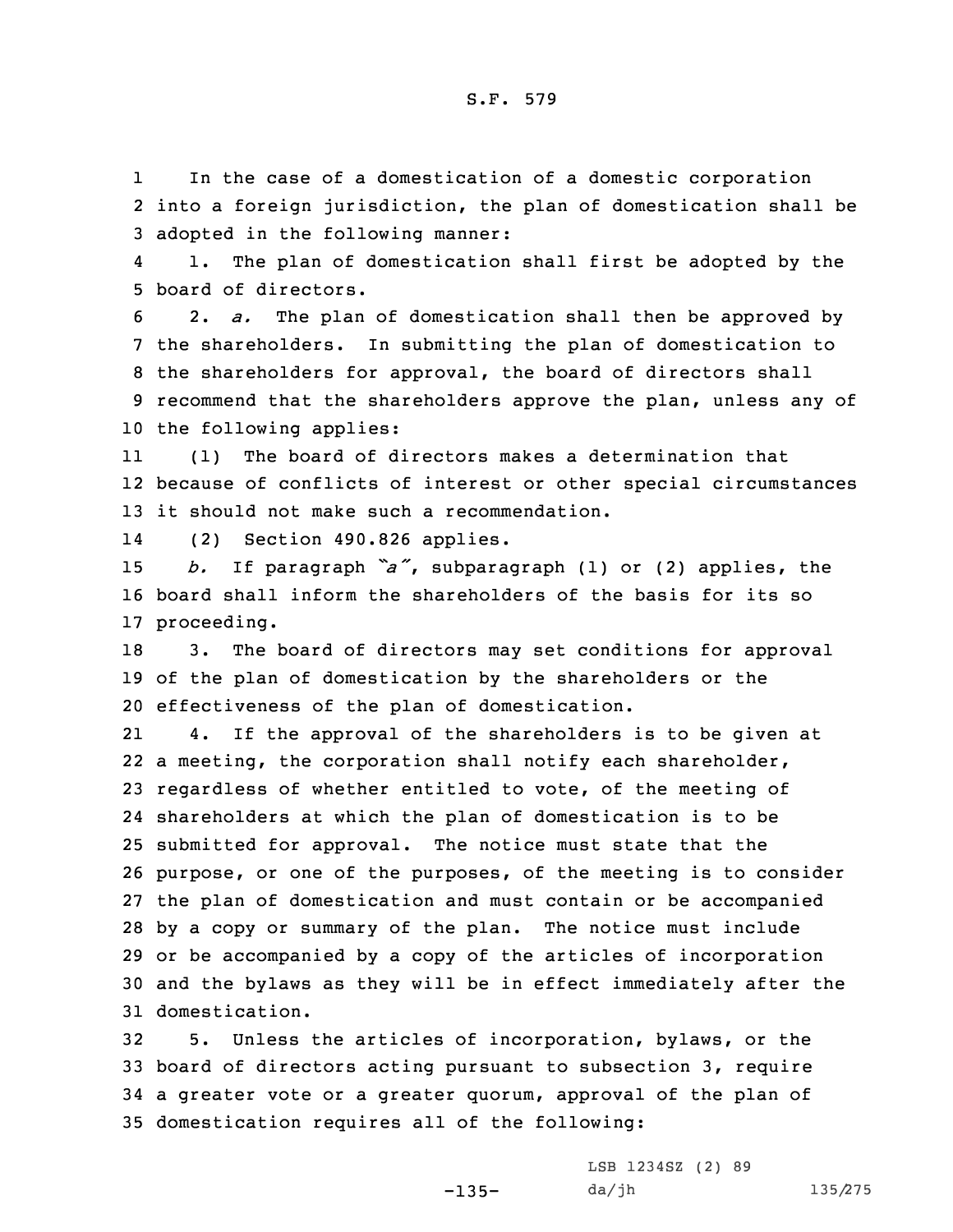1 *a.* The approval of the shareholders at <sup>a</sup> meeting at which <sup>a</sup> 2 quorum exists consisting of <sup>a</sup> majority of the votes entitled 3 to be cast on the plan.

4 *b.* Except as provided in subsection 6, the approval of each class or series of shares voting as <sup>a</sup> separate voting group at <sup>a</sup> meeting at which <sup>a</sup> quorum of the voting group exists consisting of <sup>a</sup> majority of the votes entitled to be cast on the plan by that voting group.

 6. The articles of incorporation may expressly limit or eliminate the separate voting rights provided in subsection 5, paragraph *"b"*, as to any class or series of shares, except when the articles of incorporation of the foreign corporation resulting from the domestication include what would be in effect an amendment that would entitle the class or series to vote as <sup>a</sup> separate group under section 490.1004 if it were <sup>a</sup> proposed amendment of the articles of incorporation of the domestic domesticating corporation.

 7. If as <sup>a</sup> result of <sup>a</sup> domestication one or more shareholders of <sup>a</sup> domestic domesticating corporation would become subject to interest holder liability, approval of the plan of domestication shall require the signing in connection with the domestication, by each such shareholder, of <sup>a</sup> separate written consent to become subject to such interest holder liability, unless in the case of <sup>a</sup> shareholder that already has interest holder liability with respect to the domesticating corporation, the terms and conditions of the interest holder liability with respect to the domesticated corporation are substantially identical to those of the existing interest holder liability, other than for changes that eliminate or reduce such interest holder liability.

31 Sec. 131. NEW SECTION. **490.922 Articles of domestication** 32 **—— effectiveness.**

33 1. After <sup>a</sup> plan of domestication of <sup>a</sup> domestic corporation 34 has been adopted and approved as required by this chapter, or <sup>a</sup> 35 foreign corporation that is the domesticating corporation has

-136-

LSB 1234SZ (2) 89 da/jh 136/275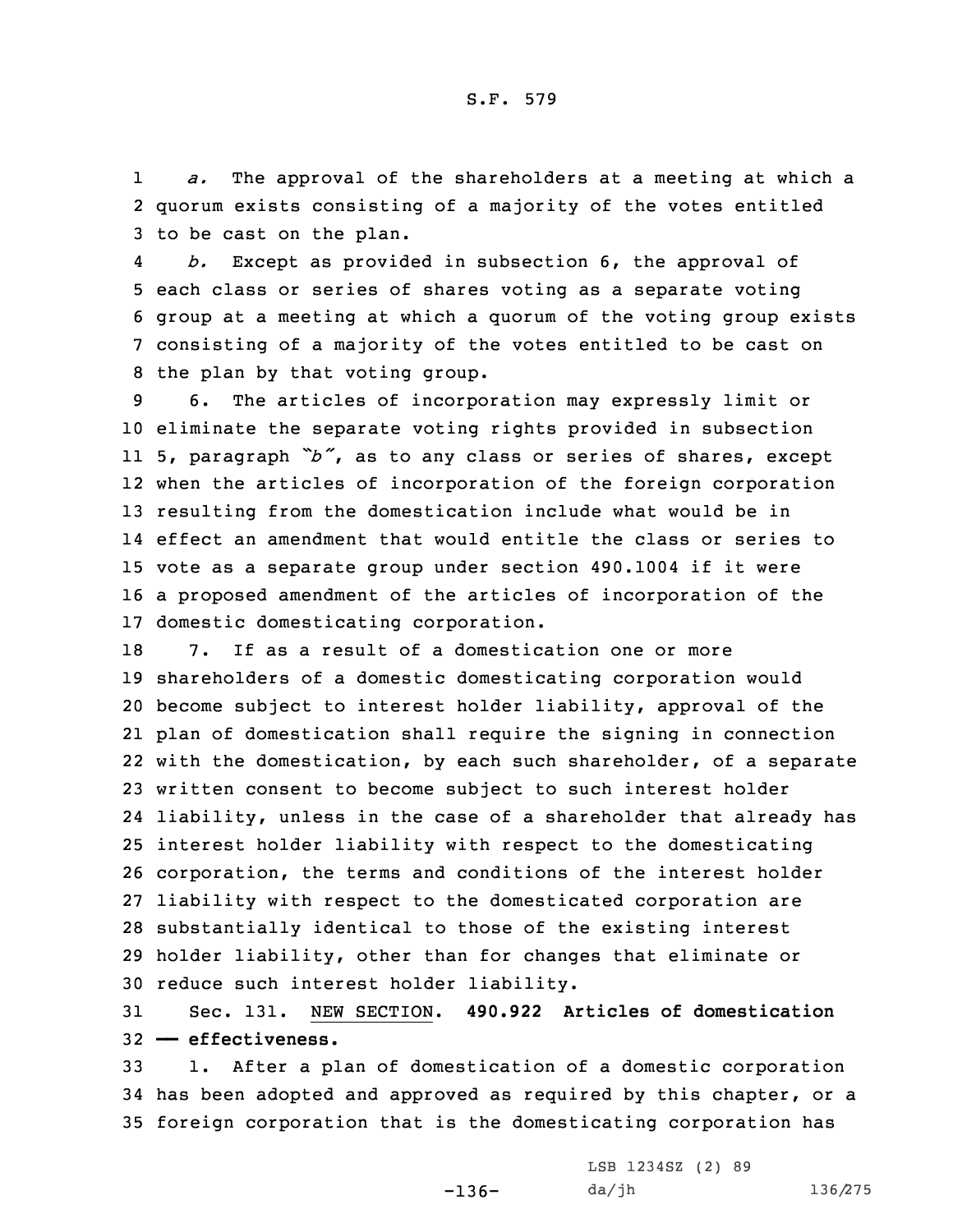S.F. 579

1 approved <sup>a</sup> domestication as required under its organic law, 2 articles of domestication shall be signed by the domesticating 3 corporation. The articles must set forth all of the following: 4*a.* The name of the domesticating corporation and its

5 jurisdiction of formation.

6 *b.* The name and jurisdiction of formation of the 7 domesticated corporation.

 *c.* If the domesticating corporation is <sup>a</sup> domestic corporation, <sup>a</sup> statement that the plan of domestication was approved in accordance with this subchapter or, if the domesticating corporation is <sup>a</sup> foreign corporation, <sup>a</sup> statement that the domestication was approved in accordance with its organic law.

14 2. If the domesticated corporation is <sup>a</sup> domestic corporation, the articles of domestication must attach articles of incorporation of the domesticated corporation that satisfy the requirements of section 490.202. Provisions that would not be required to be included in restated articles of incorporation may be omitted from the articles of incorporation attached to the articles of domestication.

21 3. The articles of domestication shall be delivered to the 22 secretary of state for filing, and shall take effect at the 23 effective date determined in accordance with section 490.123.

24 4. If the domesticated corporation is <sup>a</sup> domestic corporation, the domestication becomes effective when the articles of domestication are effective. If the domesticated corporation is <sup>a</sup> foreign corporation, the domestication becomes effective on the later of the following:

29 *a.* The date and time provided by the organic law of the 30 domesticated corporation.

 *b.* When the articles of domestication are effective. 5. If the domesticating corporation is <sup>a</sup> foreign corporation that is registered to do business in this state under subchapter XV, its registration statement shall be canceled automatically when the domestication becomes

-137-

LSB 1234SZ (2) 89 da/jh 137/275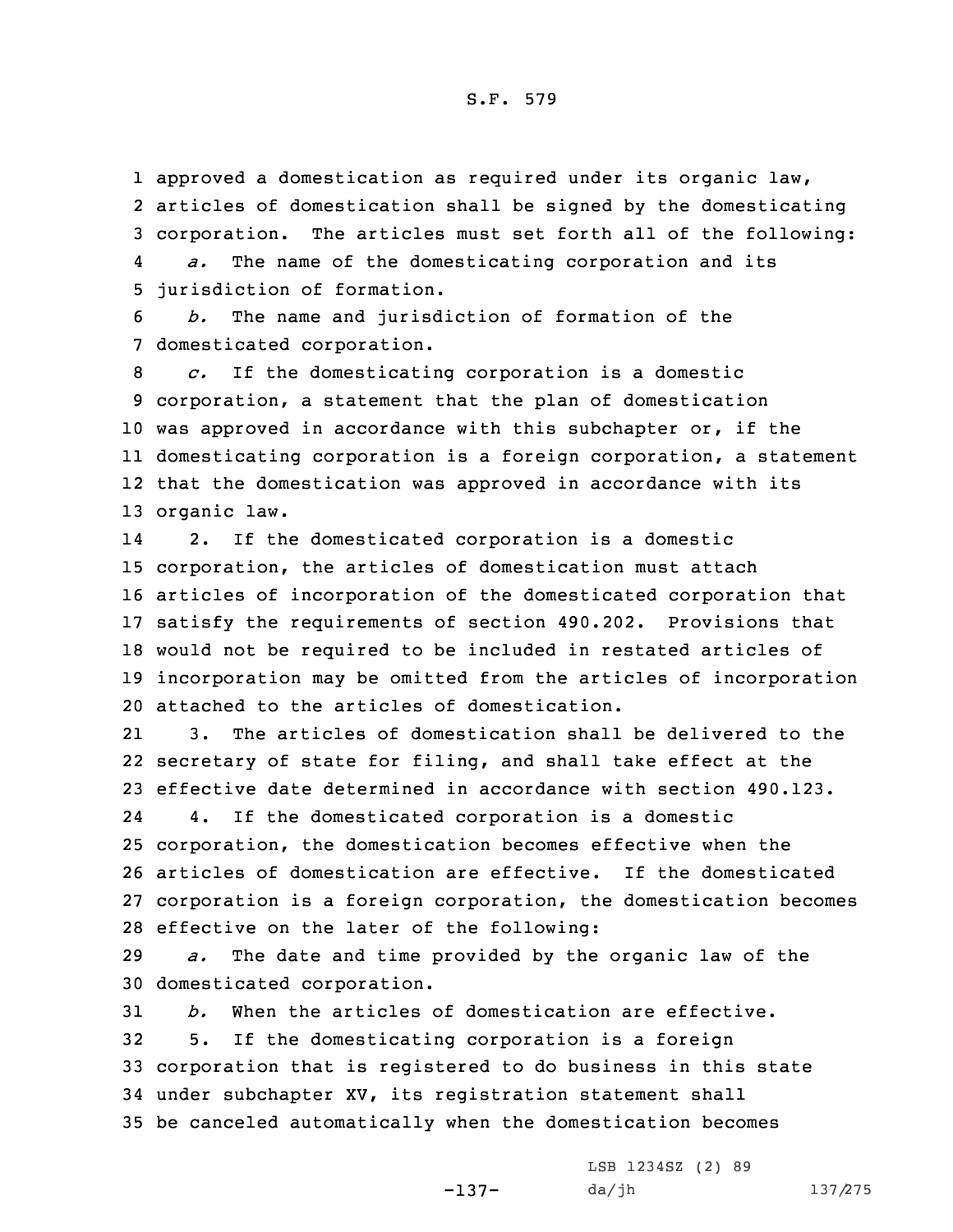1 effective.

2 Sec. 132. NEW SECTION. **490.923 Amendment of plan of** 3 **domestication —— abandonment.**

4 1. <sup>A</sup> plan of domestication of <sup>a</sup> domestic corporation may be 5 amended by any of the following manners:

6 *a.* In the same manner as the plan was approved, if the plan 7 does not provide for the manner in which it may be amended.

 *b.* In the manner provided in the plan, except that <sup>a</sup> shareholder that was entitled to vote on or consent to approval of the plan is entitled to vote on or consent to any amendment of the plan that will change any of the following:

12 (1) The amount or kind of shares or other securities, obligations, rights to acquire shares or other securities, cash, other property, or any combination of the foregoing, to be received by any of the shareholders of the domesticating corporation under the plan.

 (2) The articles of incorporation or bylaws of the domesticated corporation that will be in effect immediately after the domestication becomes effective, except for changes that do not require approval of the shareholders of the domesticated corporation under its organic law or its proposed articles of incorporation or bylaws as set forth in the plan. (3) Any of the other terms or conditions of the plan, if the change would adversely affect the shareholder in any material 25 respect.

 2. After <sup>a</sup> plan of domestication has been adopted and approved by <sup>a</sup> domestic corporation as required by this part, and before the articles of domestication have become effective, the plan may be abandoned by the corporation without action by its shareholders in accordance with any procedures set forth in the plan or, if no such procedures are set forth in the plan, in the manner determined by the board of directors.

33 3. If <sup>a</sup> domestication is abandoned after the articles of 34 domestication have been delivered to the secretary of state for 35 filing but before the articles of domestication have become

-138-

LSB 1234SZ (2) 89 da/jh 138/275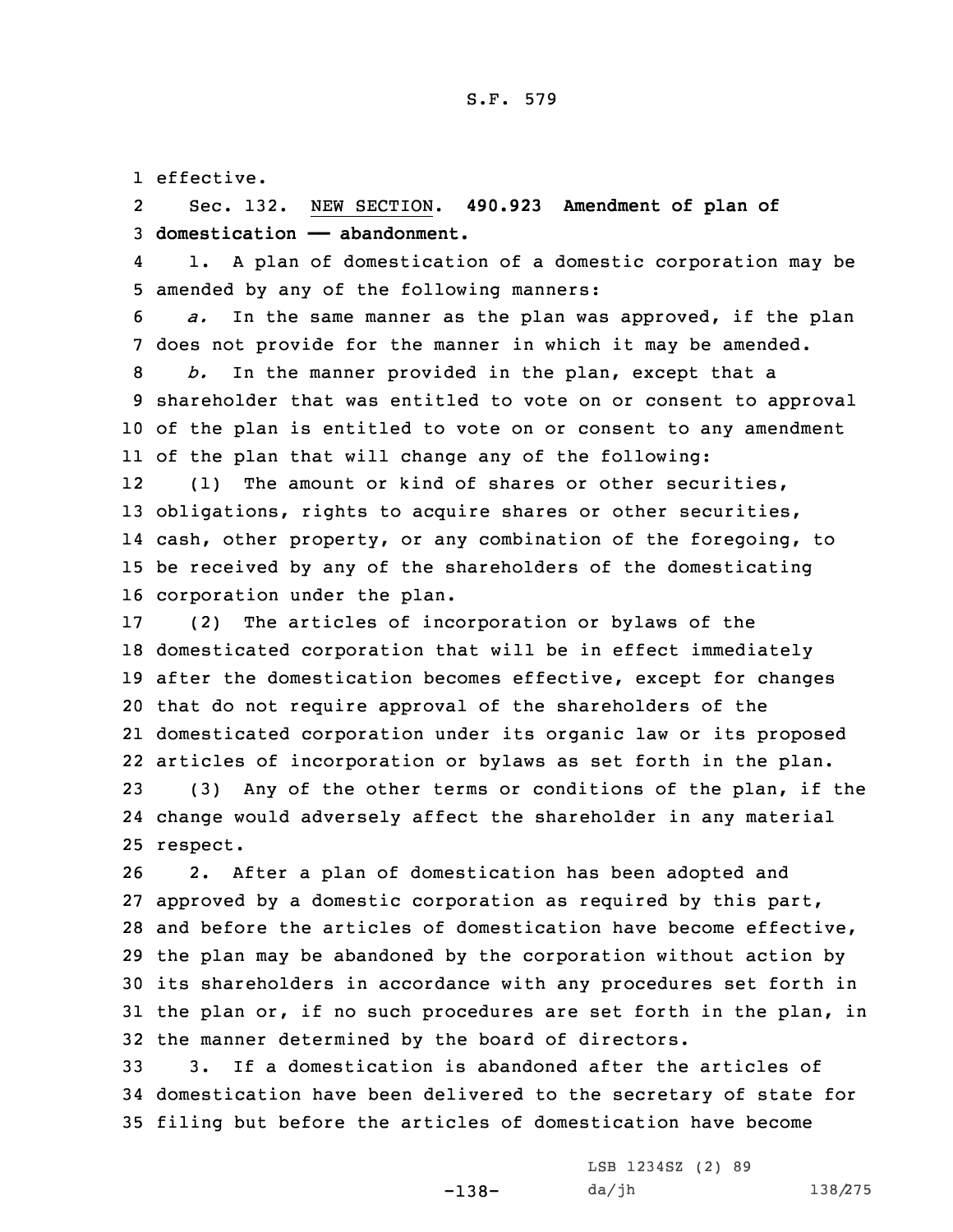S.F. 579

 effective, articles of abandonment, signed by the domesticating corporation, must be delivered to the secretary of state for filing before the articles of domestication become effective. 4 The articles of abandonment take effect upon filing, and the domestication shall be deemed abandoned and shall not become effective. The articles of abandonment must contain all of the following:

8 *a.* The name of the domesticating corporation.

9 *b.* The date on which the articles of domestication were 10 filed by the secretary of state.

11 *c.* A statement that the domestication has been abandoned in 12 accordance with this section.

13 Sec. 133. NEW SECTION. **490.924 Effect of domestication.** 14 1. When <sup>a</sup> domestication becomes effective all of the 15 following apply:

 *a.* All property owned by, and every contract right possessed by, the domesticating corporation are the property and contract rights of the domesticated corporation without transfer, reversion, or impairment.

20 *b.* All debts, obligations, and other liabilities of the 21 domesticating corporation are the debts, obligations, and other 22 liabilities of the domesticated corporation.

23 *c.* The name of the domesticated corporation may but need not 24 be substituted for the name of the domesticating corporation in 25 any pending proceeding.

26 *d.* The articles of incorporation and bylaws of the 27 domesticated corporation become effective.

 *e.* The shares of the domesticating corporation are reclassified into shares or other securities, obligations, rights to acquire shares or other securities, cash, or other property in accordance with the terms of the domestication, and the shareholders of the domesticating corporation are entitled only to the rights provided to them by those terms and to any appraisal rights they may have under the organic law of the domesticating corporation.

> LSB 1234SZ (2) 89 da/jh 139/275

-139-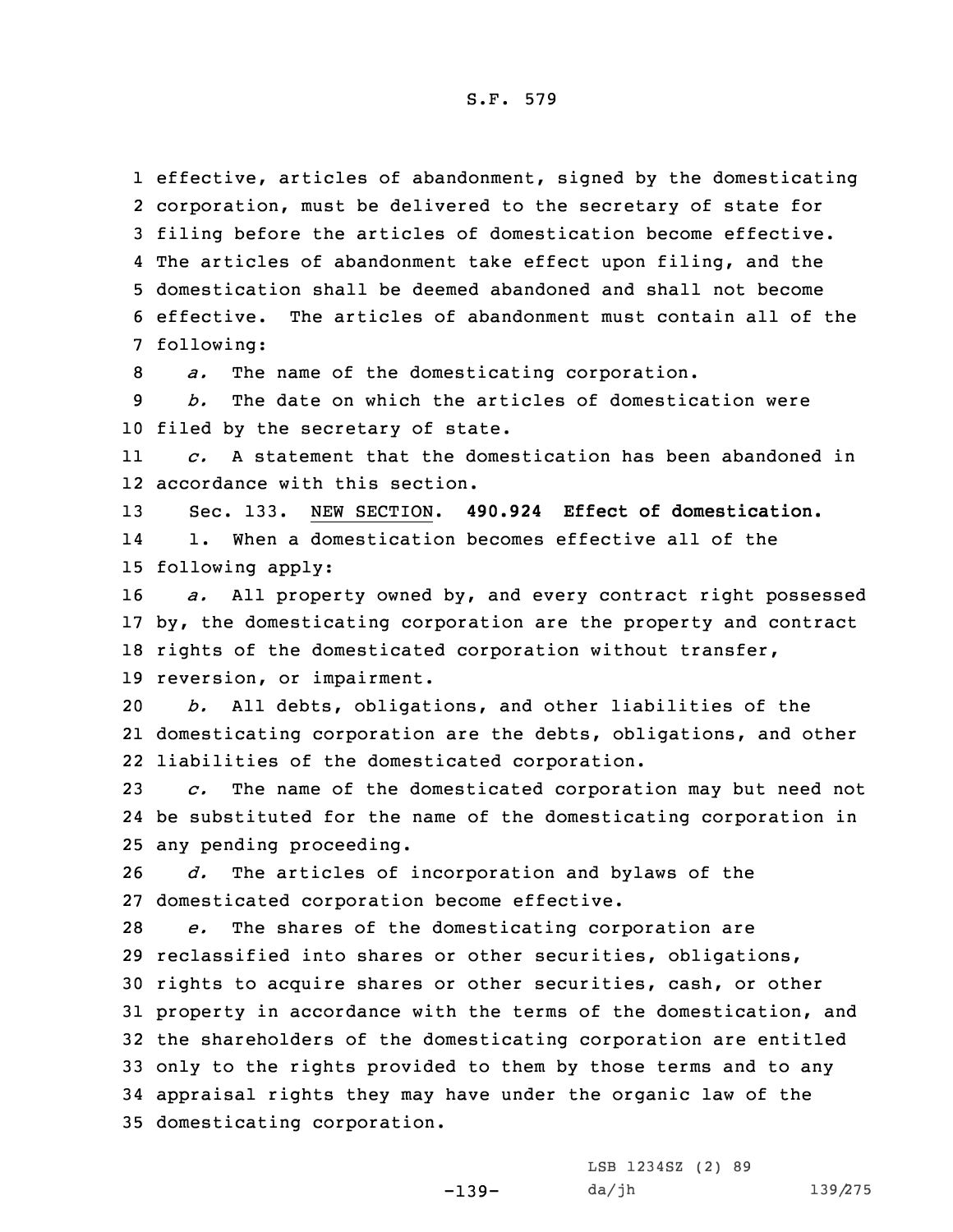1 *f.* The domesticated corporation is all of the following: 2 (1) Incorporated under and subject to the organic law of the 3 domesticated corporation.

4 (2) The same corporation without interruption as the 5 domesticating corporation.

6 (3) Deemed to have been incorporated on the date the 7 domesticating corporation was originally incorporated.

8 2. When <sup>a</sup> domestication of <sup>a</sup> domestic corporation into 9 <sup>a</sup> foreign jurisdiction becomes effective, the domesticated 10 corporation is deemed to have done all of the following:

11 *a.* Appointed the secretary of state as its agent for 12 service of process in <sup>a</sup> proceeding to enforce the rights of 13 shareholders who exercise appraisal rights in connection with 14 the domestication.

 *b.* Agreed that it will promptly pay the amount, if any, to which such shareholders are entitled under subchapter XIII. 3. Except as otherwise provided in the organic law or organic rules of <sup>a</sup> domesticating foreign corporation, the interest holder liability of <sup>a</sup> shareholder in <sup>a</sup> foreign corporation that is domesticated into this state who had interest holder liability in respect of such domesticating corporation before the domestication becomes effective shall be as follows:

24 *a.* The domestication does not discharge that prior 25 interest holder liability with respect to any interest holder 26 liabilities that arose before the domestication becomes 27 effective.

 *b.* The provisions of the organic law of the domesticating corporation shall continue to apply to the collection or discharge of any interest holder liabilities preserved by paragraph *"a"*, as if the domestication had not occurred. *c.* The shareholder shall have such rights of contribution from other persons as are provided by the organic law of the domesticating corporation with respect to any interest holder liabilities preserved by paragraph *"a"*, as if the domestication

 $-140-$ 

LSB 1234SZ (2) 89 da/jh 140/275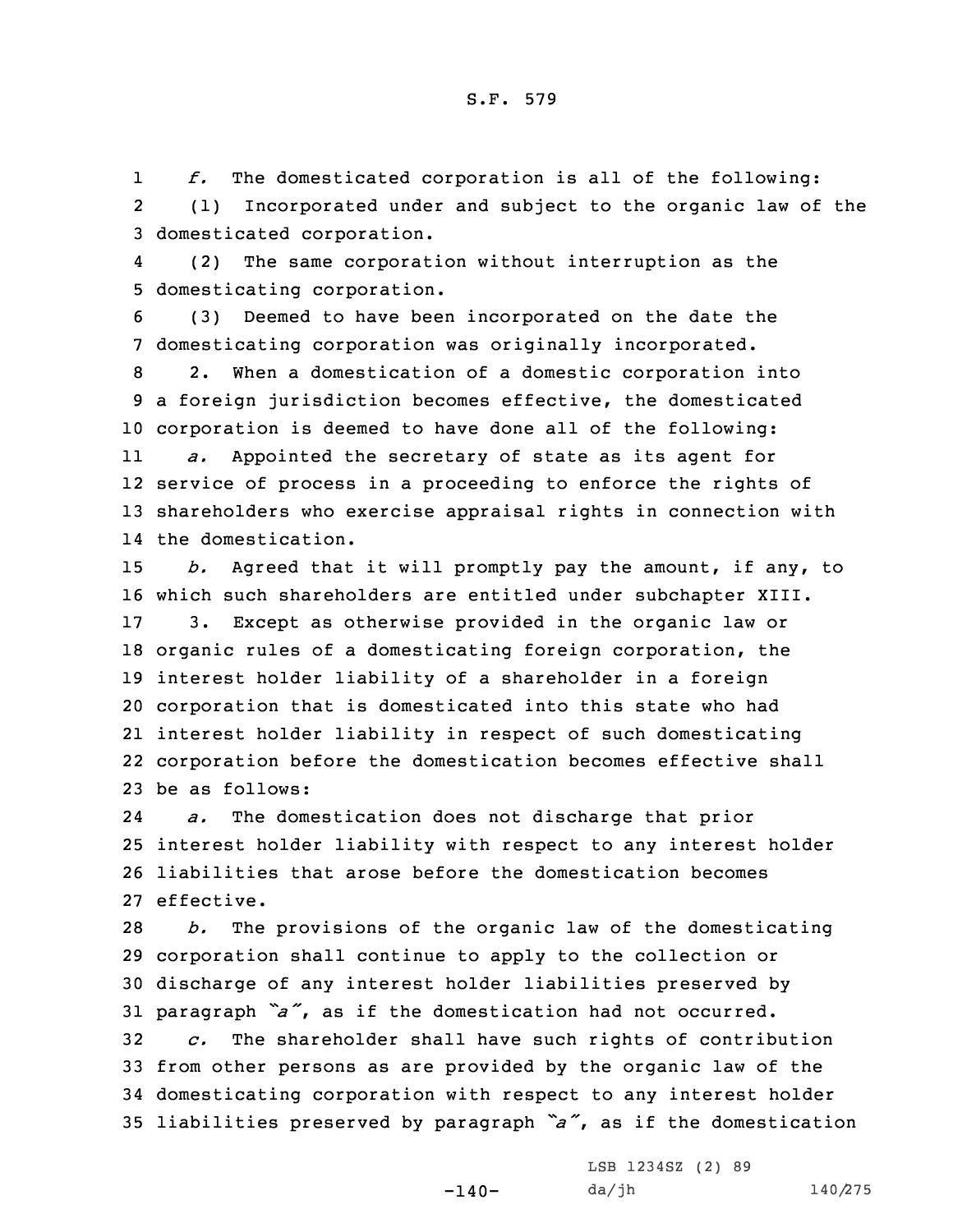1 had not occurred.

2 *d.* The shareholder shall not, by reason of such prior 3 interest holder liability, have interest holder liability with 4 respect to any interest holder liabilities that are incurred 5 after the domestication becomes effective.

 4. <sup>A</sup> shareholder who becomes subject to interest holder liability in respect of the domesticated corporation as <sup>a</sup> result of the domestication shall have such interest holder liability only in respect of interest holder liabilities that arise after the domestication becomes effective.

11 5. A domestication does not constitute or cause the 12 dissolution of the domesticating corporation.

 6. Property held for charitable purposes under the laws of this state by <sup>a</sup> domestic or foreign corporation immediately before <sup>a</sup> domestication shall not, as <sup>a</sup> result of the transaction, be diverted from the objects for which it was donated, granted, devised, or otherwise transferred except and to the extent permitted by or pursuant to the laws of this state addressing cy pres or dealing with nondiversion of charitable assets.

21 7. <sup>A</sup> bequest, devise, gift, grant, or promise contained in <sup>a</sup> will or other instrument of donation, subscription, or conveyance which is made to the domesticating corporation and which takes effect or remains payable after the domestication inures to the domesticated corporation.

 8. <sup>A</sup> trust obligation that would govern property if transferred to the domesticating corporation applies to property that is transferred to the domesticated corporation after the domestication takes effect.

30 Sec. 134. NEW SECTION. **490.930 Conversion.** 31 1. By complying with this subchapter, <sup>a</sup> domestic 32 corporation may become any of the following:

33 *a.* <sup>A</sup> domestic eligible entity.

34 *b.* <sup>A</sup> foreign eligible entity if the conversion is permitted 35 by the organic law of the foreign entity.

> -141-LSB 1234SZ (2) 89 da/jh 141/275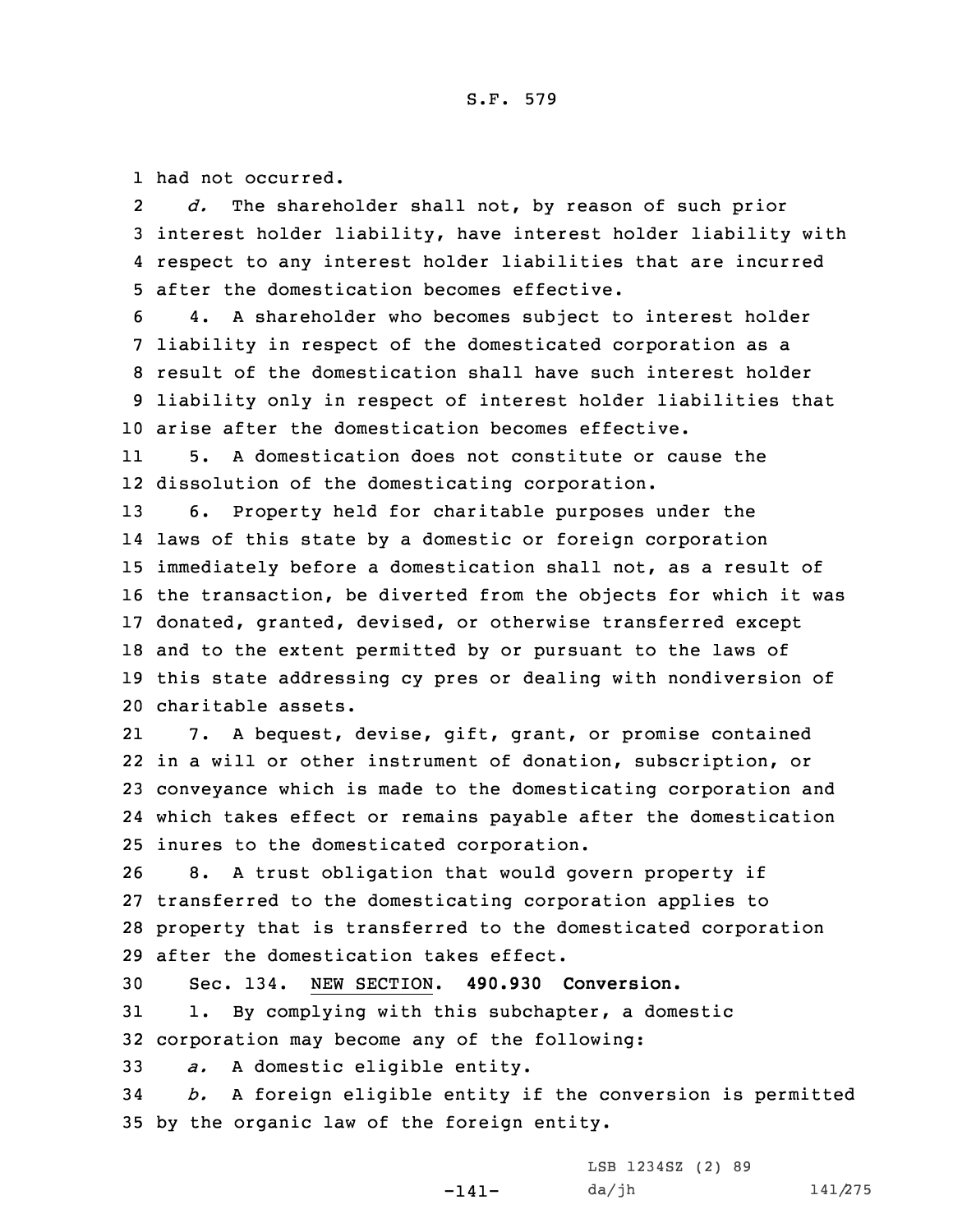1 2. By complying with this part and applicable provisions of its organic law, <sup>a</sup> domestic eligible entity may become <sup>a</sup> domestic corporation. If procedures for the approval of <sup>a</sup> conversion are not provided by the organic law or organic rules of <sup>a</sup> domestic eligible entity, the conversion shall be adopted and approved in the same manner as <sup>a</sup> merger of that eligible entity. If the organic law or organic rules of <sup>a</sup> domestic eligible entity do not provide procedures for the approval of either <sup>a</sup> conversion or <sup>a</sup> merger, <sup>a</sup> plan of conversion may nonetheless be adopted and approved by the unanimous consent of all the interest holders of such eligible entity. In either such case, the conversion thereafter may be effected as provided in the other provisions of this part; and for purposes of applying this subchapter in such <sup>a</sup> case all of the following 15 apply:

 *a.* The eligible entity, its members or interest holders, eligible interests and organic rules taken together, shall be deemed to be <sup>a</sup> domestic business corporation, shareholders, shares and articles of incorporation, respectively and vice versa, as the context may require.

21 *b.* If the business and affairs of the eligible entity are 22 managed by <sup>a</sup> person or persons that are not identical to the 23 members or interest holders, that person or persons shall be 24 deemed to be the board of directors.

 3. By complying with the provisions of this part applicable to foreign entities, <sup>a</sup> foreign eligible entity may become <sup>a</sup> domestic corporation if the organic law of the foreign eligible entity permits it to become <sup>a</sup> business corporation in another jurisdiction.

 4. If <sup>a</sup> protected agreement of <sup>a</sup> domestic converting corporation in effect immediately before the conversion becomes effective contains <sup>a</sup> provision applying to <sup>a</sup> merger of the corporation that is <sup>a</sup> converting entity and the agreement does not refer to <sup>a</sup> conversion of the corporation, the provision applies to <sup>a</sup> conversion of the corporation as if the conversion

-142-

LSB 1234SZ (2) 89 da/jh 142/275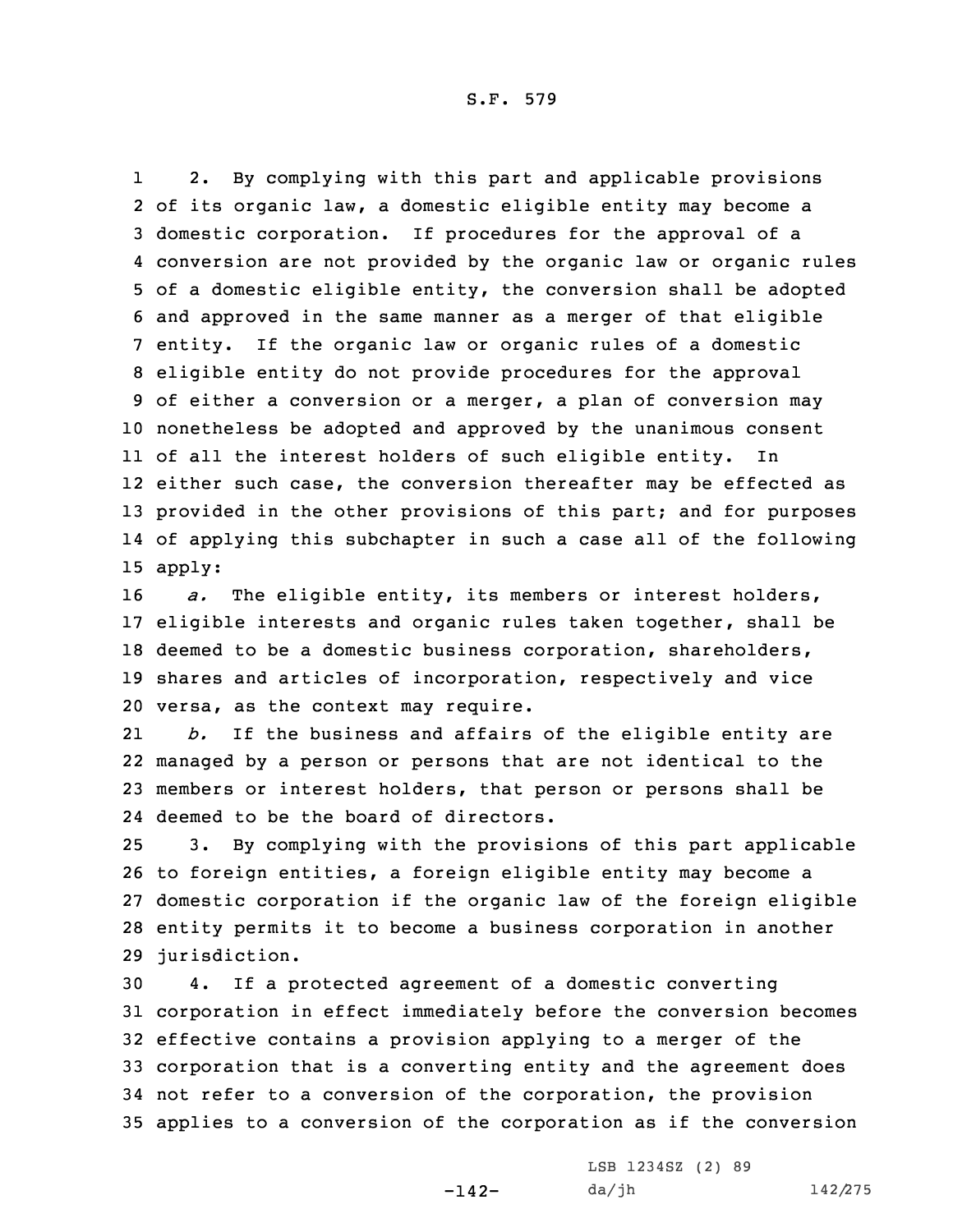1 were <sup>a</sup> merger, until such time as the provision is first 2 amended after the enactment date.

3 Sec. 135. NEW SECTION. **490.931 Plan of conversion.**

4 1. <sup>A</sup> domestic corporation may convert to <sup>a</sup> domestic or 5 foreign eligible entity under this part by approving <sup>a</sup> plan of 6 conversion. The plan of conversion must include all of the 7 following:

8 *a.* The name of the converting corporation.

9 *b.* The name, jurisdiction of formation, and type of entity 10 of the converted entity.

11 *c.* The manner and basis of converting the shares of the domestic corporation into eligible interests or other securities, obligations, rights to acquire eligible interests or other securities, cash, other property, or any combination of the foregoing.

 *d.* The other terms and conditions of the conversion. *e.* The full text, as it will be in effect immediately after the conversion becomes effective, of the organic rules of the converted entity which are to be in writing.

20 2. In addition to the requirements of subsection 1, <sup>a</sup> plan 21 of conversion may contain any other provision not prohibited 22 by law.

23 3. The terms of <sup>a</sup> plan of conversion may be made dependent 24 upon facts objectively ascertainable outside the plan in 25 accordance with section 490.120, subsection 11.

26 Sec. 136. NEW SECTION. **490.932 Action on <sup>a</sup> plan of** 27 **conversion.**

28 In the case of <sup>a</sup> conversion of <sup>a</sup> domestic corporation to <sup>a</sup> 29 domestic or foreign eligible entity, the plan of conversion 30 shall be adopted in the following manner:

31 1. The plan of conversion shall first be adopted by the 32 board of directors.

33 2. *a.* The plan of conversion shall then be approved by 34 the shareholders. In submitting the plan of conversion to the 35 shareholders for their approval, the board of directors must

-143-

LSB 1234SZ (2) 89 da/jh 143/275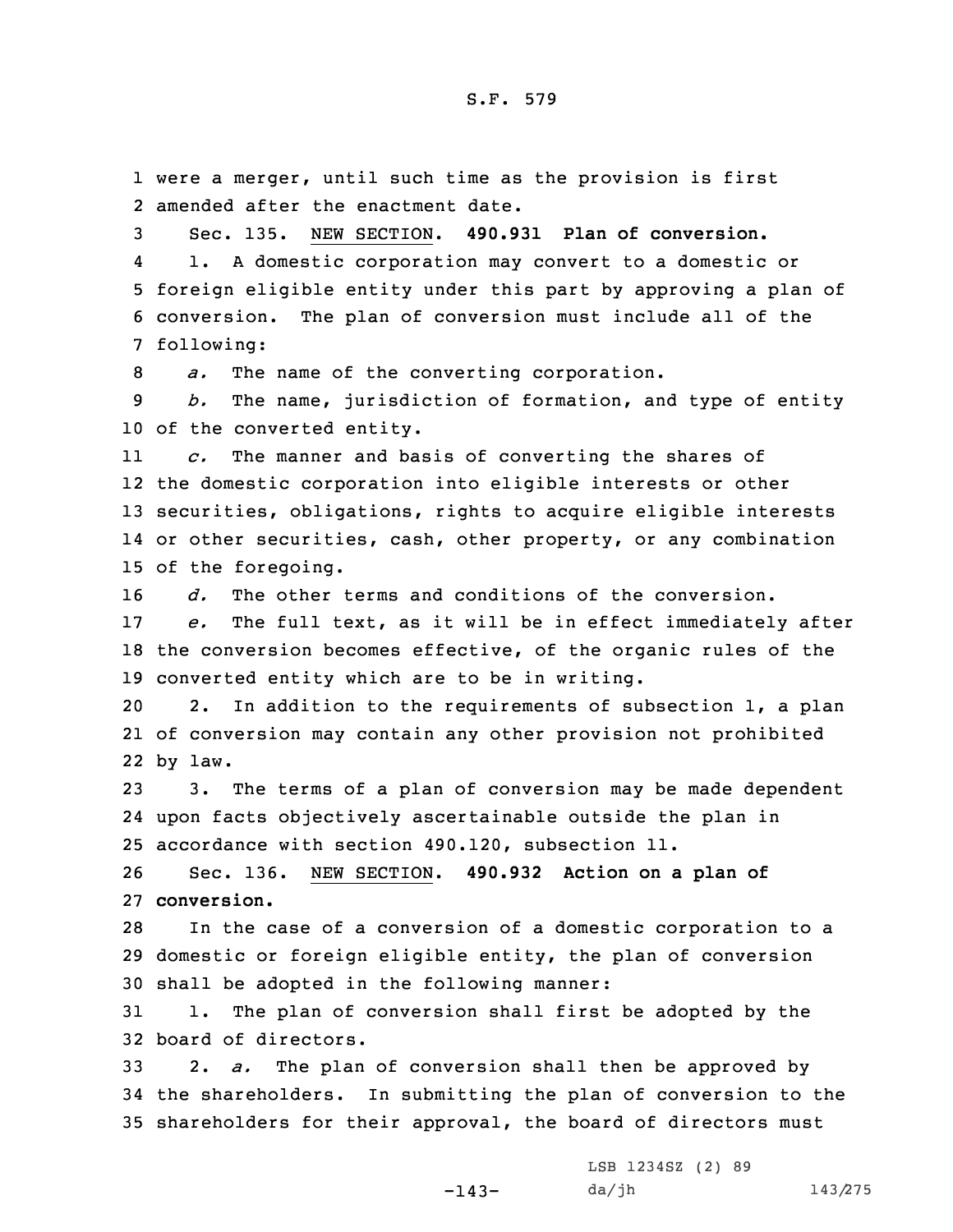1 recommend that the shareholders approve the plan, unless any of 2 the following applies:

3 (1) The board of directors makes <sup>a</sup> determination that 4 because of conflicts of interest or other special circumstances 5 it should not make such <sup>a</sup> recommendation.

6 (2) Section 490.826 applies.

<sup>7</sup> *b.* If paragraph *"a"*, subparagraph (1) or (2) applies, the 8 board of directors shall inform the shareholders of the basis 9 for its so proceeding.

10 3. The board of directors may set conditions for approval of 11 the plan of conversion by the shareholders or the effectiveness 12 of the plan of conversion.

 4. If the approval of the shareholders is to be given at <sup>a</sup> meeting, the corporation shall notify each shareholder, regardless of whether entitled to vote, of the meeting of shareholders at which the plan of conversion is to be submitted for approval. The notice must state that the purpose, or one of the purposes, of the meeting is to consider the plan of conversion and must contain or be accompanied by <sup>a</sup> copy or summary of the plan. The notice must include or be accompanied by <sup>a</sup> copy of the organic rules of the converted entity which are to be in writing as they will be in effect immediately after the conversion.

24 5. Unless the articles of incorporation, bylaws, or the 25 board of directors acting pursuant to subsection 3, require 26 <sup>a</sup> greater vote or <sup>a</sup> greater quorum, approval of the plan of 27 conversion requires all of the following:

28 *a.* The approval of the shareholders at <sup>a</sup> meeting at which <sup>a</sup> 29 quorum exists consisting of <sup>a</sup> majority of the votes entitled 30 to be cast on the plan.

 *b.* Except as provided in subsection 6, the approval of each class or series of shares voting as <sup>a</sup> separate voting group at <sup>a</sup> meeting at which <sup>a</sup> quorum of the voting group exists consisting of <sup>a</sup> majority of the votes entitled to be cast on the plan by that voting group.

> LSB 1234SZ (2) 89 da/jh 144/275

-144-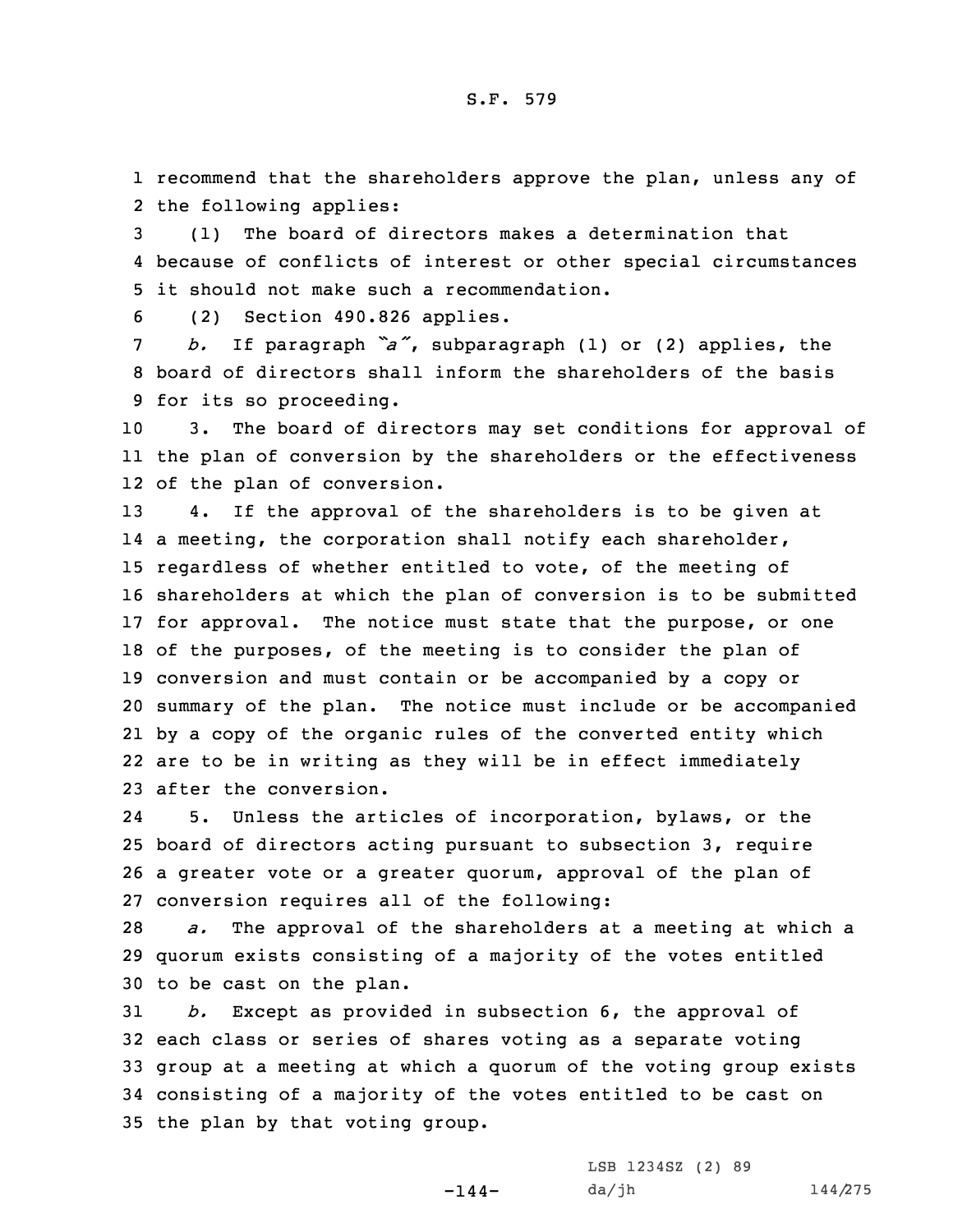1 6. If as <sup>a</sup> result of the conversion one or more shareholders of the converting domestic corporation would become subject to interest holder liability, approval of the plan of conversion shall require the signing in connection with the transaction, by each such shareholder, of <sup>a</sup> separate written consent to become subject to such interest holder liability.

7 Sec. 137. NEW SECTION. **490.933 Articles of conversion ——** 8 **effectiveness.**

 1. Articles of conversion shall be signed by the converting entity after either <sup>a</sup> plan of conversion of <sup>a</sup> domestic corporation has been adopted and approved as required by this chapter or <sup>a</sup> domestic or foreign eligible entity that is the converting entity has approved <sup>a</sup> conversion as required under its organic law. The articles of conversion must do all of the following:

16 *a.* State the name, jurisdiction of formation, and type of 17 entity of the converting entity.

18 *b.* State the name, jurisdiction of formation, and type of 19 entity of the converted entity.

20 *c.* (1) If the converting entity is <sup>a</sup> domestic corporation, 21 state that the plan of conversion was approved in accordance 22 with this part.

23 (2) If the converting entity is an eligible entity, state 24 that the conversion was approved by the eligible entity in 25 accordance with its organic law.

 (3) If the converting entity is <sup>a</sup> domestic eligible entity the organic law of which does not provide for approval of the conversion, state that the conversion was approved by the domestic eligible entity in accordance with this part.

 *d.* (1) If the converted entity is <sup>a</sup> domestic business corporation, or <sup>a</sup> domestic nonprofit corporation or filing entity, have attached the public organic record of the converted entity, except that provisions that would not be required to be included in <sup>a</sup> restated public organic record may be omitted.

 $-145-$ 

LSB 1234SZ (2) 89 da/jh 145/275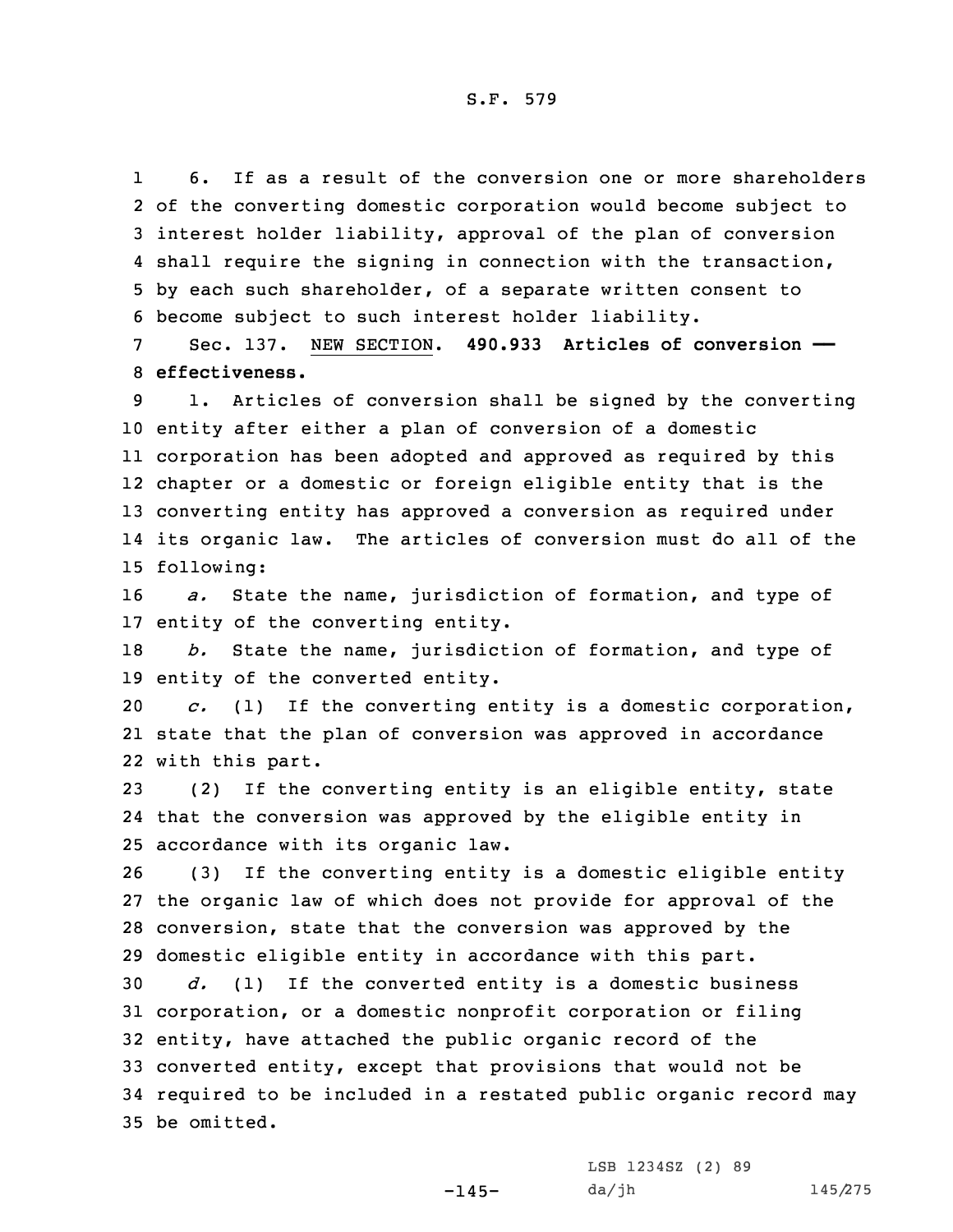1 (2) If the converted entity is <sup>a</sup> domestic limited liability 2 partnership, have attached the filing required to become <sup>a</sup> 3 limited liability partnership.

4 2. If the converted entity is <sup>a</sup> domestic corporation, its articles of incorporation must satisfy the requirements of section 490.202, except that provisions that would not be required to be included in restated articles of incorporation may be omitted from the articles of incorporation. If the converted entity is <sup>a</sup> domestic eligible entity, its public organic record, if any, must satisfy the requirements of the organic law of this state, except that the public organic record does not need to be signed.

 3. The articles of conversion shall be delivered to the secretary of state for filing, and shall take effect at the effective date determined in accordance with section 490.123. 4. If <sup>a</sup> converted entity is <sup>a</sup> domestic entity, the conversion becomes effective when the articles of conversion are effective. With respect to <sup>a</sup> conversion in which the converted entity is <sup>a</sup> foreign eligible entity, the conversion itself shall become effective at the later of the following: 21 *a.* The date and time provided by the organic law of that eligible entity.

 *b.* When the articles of conversion become effective. 24 5. Articles of conversion under this section may be combined with any required conversion filing under the organic law of <sup>a</sup> domestic eligible entity that is the converting entity or converted entity if the combined filing satisfies the requirements of both this section and the other organic law. 6. If the converting entity is <sup>a</sup> foreign eligible entity that is registered to do business in this state under <sup>a</sup> provision of law similar to subchapter XV, its registration statement or other type of foreign qualification shall be canceled automatically on the effective date of its conversion. Sec. 138. NEW SECTION. **490.934 Amendment of plan of conversion —— abandonment.**

-146-

LSB 1234SZ (2) 89 da/jh 146/275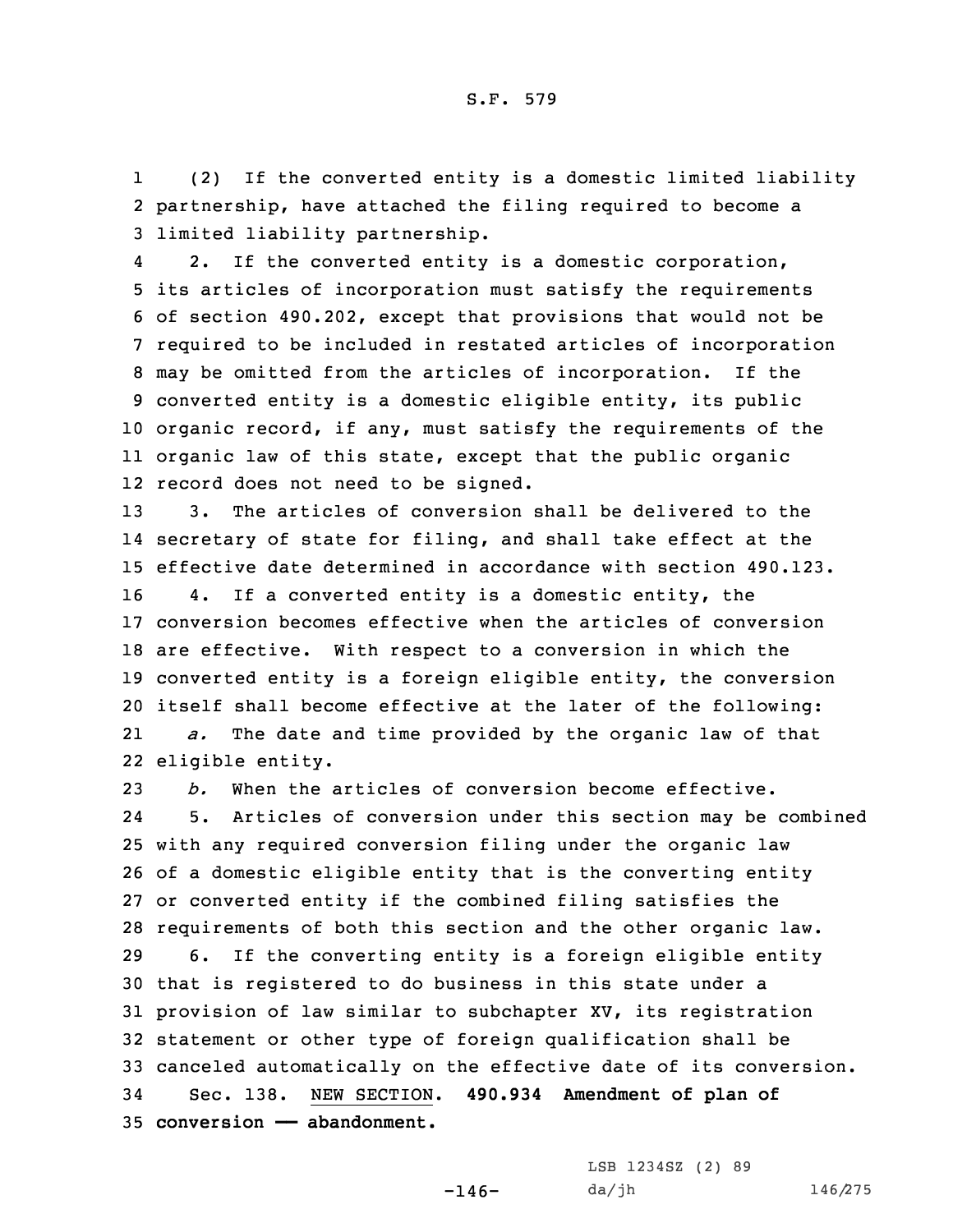1 1. <sup>A</sup> plan of conversion of <sup>a</sup> converting entity that is <sup>a</sup> 2 domestic corporation may be amended in any of the following 3 manners:

4 *a.* In the same manner as the plan was approved, if the plan does not provide for the manner in which it may be amended. *b.* In the manner provided in the plan, except that shareholders that were entitled to vote on or consent to approval of the plan are entitled to vote on or consent to any amendment of the plan that will change any of the following: (1) The amount or kind of eligible interests or other securities, obligations, rights to acquire eligible interests or other securities, cash, other property, or any combination of the foregoing, to be received by any of the shareholders of the converting corporation under the plan.

 (2) The organic rules of the converted entity that will be in effect immediately after the conversion becomes effective, except for changes that do not require approval of the eligible interest holders of the converted entity under its organic law or organic rules.

20 (3) Any other terms or conditions of the plan, if the 21 change would adversely affect such shareholders in any material 22 respect.

 2. After <sup>a</sup> plan of conversion has been approved by <sup>a</sup> converting entity that is <sup>a</sup> domestic corporation in the manner required by this part and before the articles of conversion become effective, the plan may be abandoned by the corporation without action by its shareholders in accordance with any procedures set forth in the plan or, if no such procedures are set forth in the plan, in the manner determined by the board of directors.

 3. If <sup>a</sup> conversion is abandoned after the articles of conversion have been delivered to the secretary of state for filing and before the articles of conversion become effective, articles of abandonment, signed by the converting entity, must be delivered to the secretary of state for filing before

-147-

LSB 1234SZ (2) 89 da/jh 147/275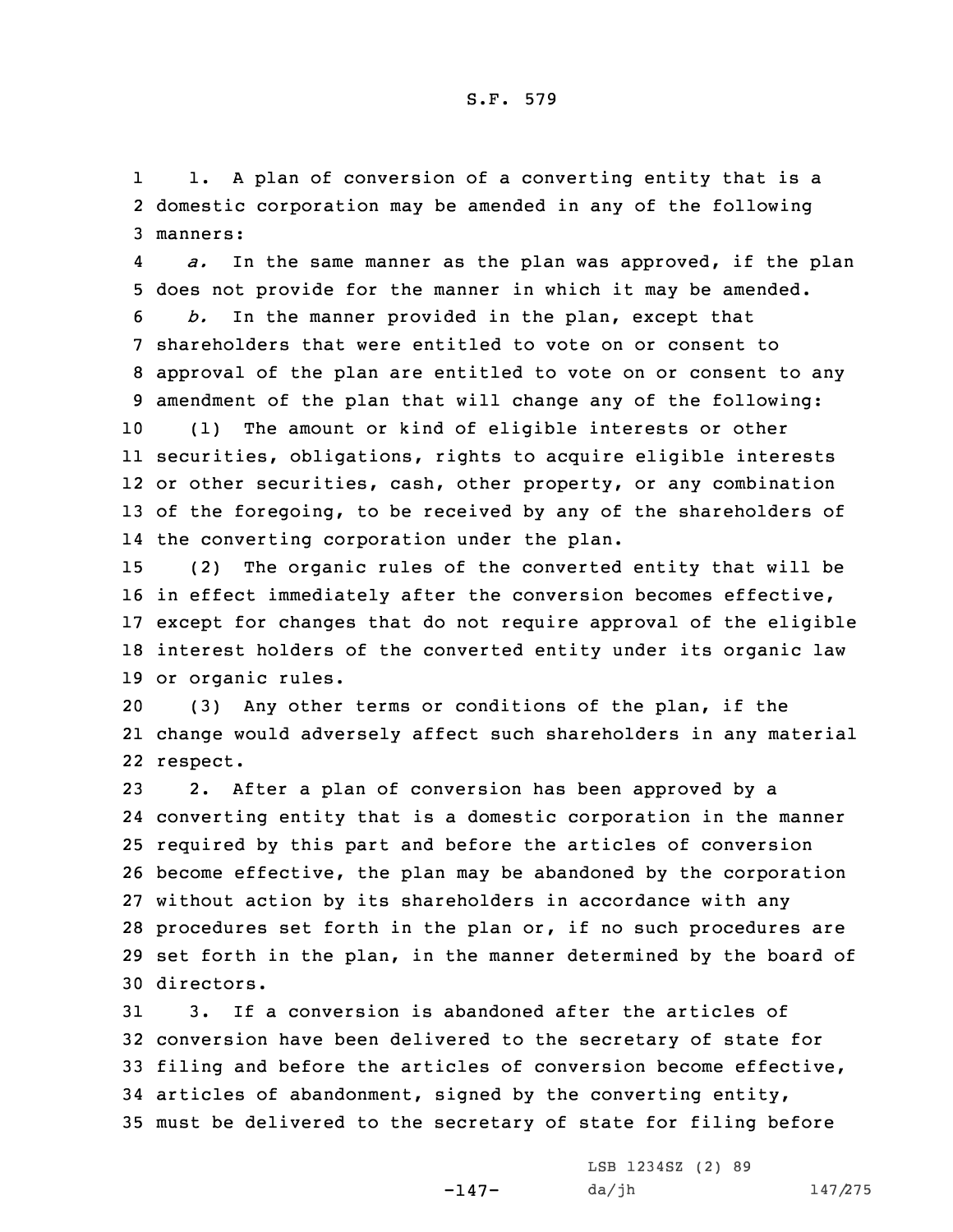the articles of conversion become effective. The articles of abandonment take effect on filing, and the conversion is abandoned and does not become effective. The articles of abandonment must contain all of the following:

5 *a.* The name of the converting entity.

6 *b.* The date on which the articles of conversion were filed 7 by the secretary of state.

8 *c.* A statement that the conversion has been abandoned in 9 accordance with this section.

10 Sec. 139. NEW SECTION. **490.935 Effect of conversion.** 11 1. When <sup>a</sup> conversion becomes effective all of the following 12 shall apply:

 *a.* All property owned by, and every contract right possessed by, the converting entity remain the property and contract rights of the converted entity without transfer, reversion, or impairment.

17 *b.* All debts, obligations, and other liabilities of the 18 converting entity remain the debts, obligations, and other 19 liabilities of the converted entity.

20 *c.* The name of the converted entity may but need not be 21 substituted for the name of the converting entity in any 22 pending action or proceeding.

 *d.* If the converted entity is <sup>a</sup> filing entity or <sup>a</sup> domestic business corporation or <sup>a</sup> domestic or foreign nonprofit corporation, its public organic record and its private organic rules become effective.

27 *e.* If the converted entity is <sup>a</sup> nonfiling entity, its 28 private organic rules become effective.

29 *f.* If the converted entity is <sup>a</sup> limited liability 30 partnership, the filing required to become <sup>a</sup> limited liability 31 partnership and its private organic rules become effective.

 *g.* The shares or eligible interests of the converting entity are reclassified into shares, eligible interests or other securities, obligations, rights to acquire shares, eligible interests or other securities, cash, or other property

-148-

LSB 1234SZ (2) 89 da/jh 148/275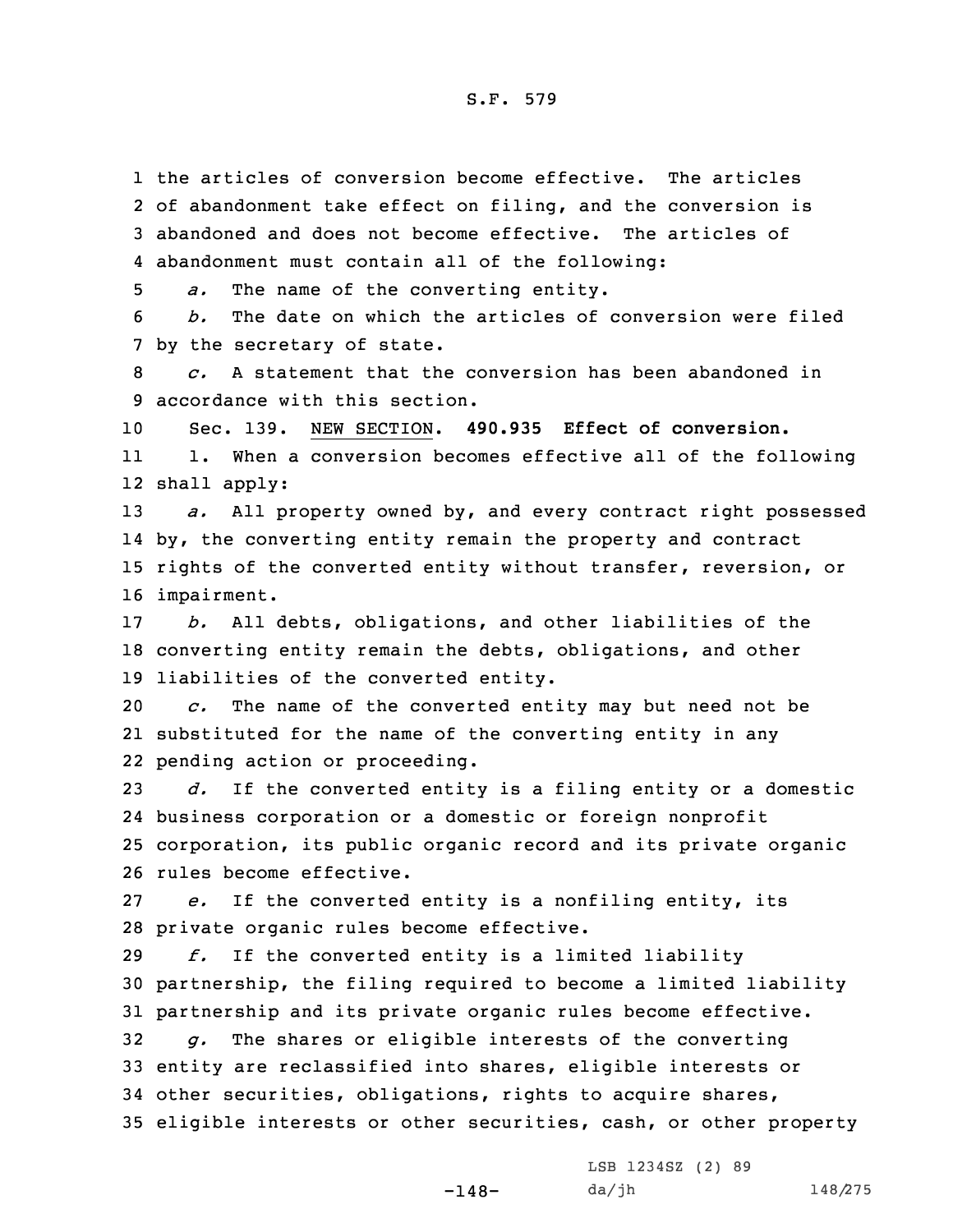in accordance with the terms of the conversion, and the shareholders or interest holders of the converting entity are entitled only to the rights provided to them by those terms and to any appraisal rights they may have under the organic law of the converting entity.

6 *h.* The converted entity is all of the following:

7 (1) Incorporated or organized under and subject to the 8 organic law of the converted entity.

9 (2) The same entity without interruption as the converting 10 entity.

11 (3) Deemed to have been incorporated or otherwise 12 organized on the date that the converting entity was originally 13 incorporated or organized.

14 2. When <sup>a</sup> conversion of <sup>a</sup> domestic corporation to <sup>a</sup> foreign 15 eligible entity becomes effective, the converted entity is 16 deemed to have done all of the following:

 *a.* Appointed the secretary of state as its agent for service of process in <sup>a</sup> proceeding to enforce the rights of shareholders who exercise appraisal rights in connection with the conversion.

21 *b.* Agreed that it will promptly pay the amount, if any, to 22 which such shareholders are entitled under subchapter XIII.

 3. Except as otherwise provided in the articles of incorporation of <sup>a</sup> domestic corporation or the organic law or organic rules of <sup>a</sup> foreign corporation or <sup>a</sup> domestic or foreign eligible entity, <sup>a</sup> shareholder or eligible interest holder who becomes subject to interest holder liability in respect of <sup>a</sup> domestic corporation or eligible entity as <sup>a</sup> result of the conversion shall have such interest holder liability only in respect of interest holder liabilities that arise after the conversion becomes effective.

 4. Except as otherwise provided in the organic law or the organic rules of the eligible entity, the interest holder liability of an interest holder in <sup>a</sup> converting eligible entity that converts to <sup>a</sup> domestic corporation who had interest holder

-149-

LSB 1234SZ (2) 89 da/jh 149/275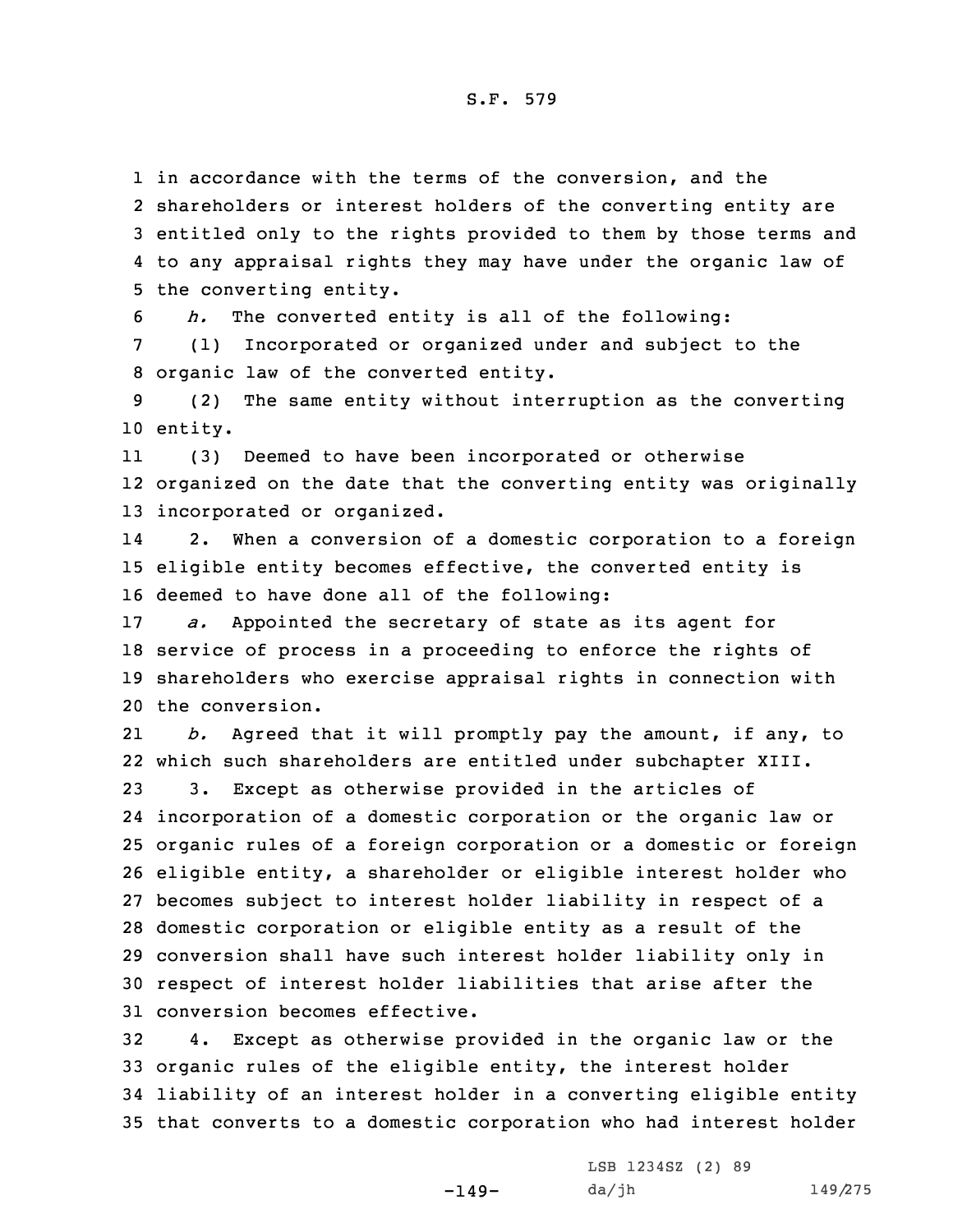1 liability in respect of such converting eligible entity before 2 the conversion becomes effective shall be as follows:

3 *a.* The conversion does not discharge that prior interest 4 holder liability with respect to any interest holder 5 liabilities that arose before the conversion became effective.

 *b.* The provisions of the organic law of the eligible entity shall continue to apply to the collection or discharge of any interest holder liabilities preserved by paragraph *"a"*, as if the conversion had not occurred.

 *c.* The eligible interest holder shall have such rights of contribution from other persons as are provided by the organic law of the eligible entity with respect to any interest holder liabilities preserved by paragraph *"a"*, as if the conversion had not occurred.

 *d.* The eligible interest holder shall not, by reason of such prior interest holder liability, have interest holder liability with respect to any interest holder liabilities that arise after the conversion becomes effective.

19 5. <sup>A</sup> conversion does not require the converting entity 20 to wind up its affairs and does not constitute or cause the 21 dissolution or termination of the entity.

22 6. Property held for charitable purposes under the laws of this state by <sup>a</sup> corporation or <sup>a</sup> domestic or foreign eligible entity immediately before <sup>a</sup> conversion shall not, as <sup>a</sup> result of the transaction, be diverted from the objects for which it was donated, granted, devised, or otherwise transferred except and to the extent permitted by or pursuant to the laws of this state addressing cy pres or dealing with nondiversion of charitable assets.

 7. <sup>A</sup> bequest, devise, gift, grant, or promise contained in <sup>a</sup> will or other instrument of donation, subscription, or conveyance which is made to the converting entity and which takes effect or remains payable after the conversion inures to the converted entity.

35 8. <sup>A</sup> trust obligation that would govern property if

 $-150-$ 

LSB 1234SZ (2) 89 da/jh 150/275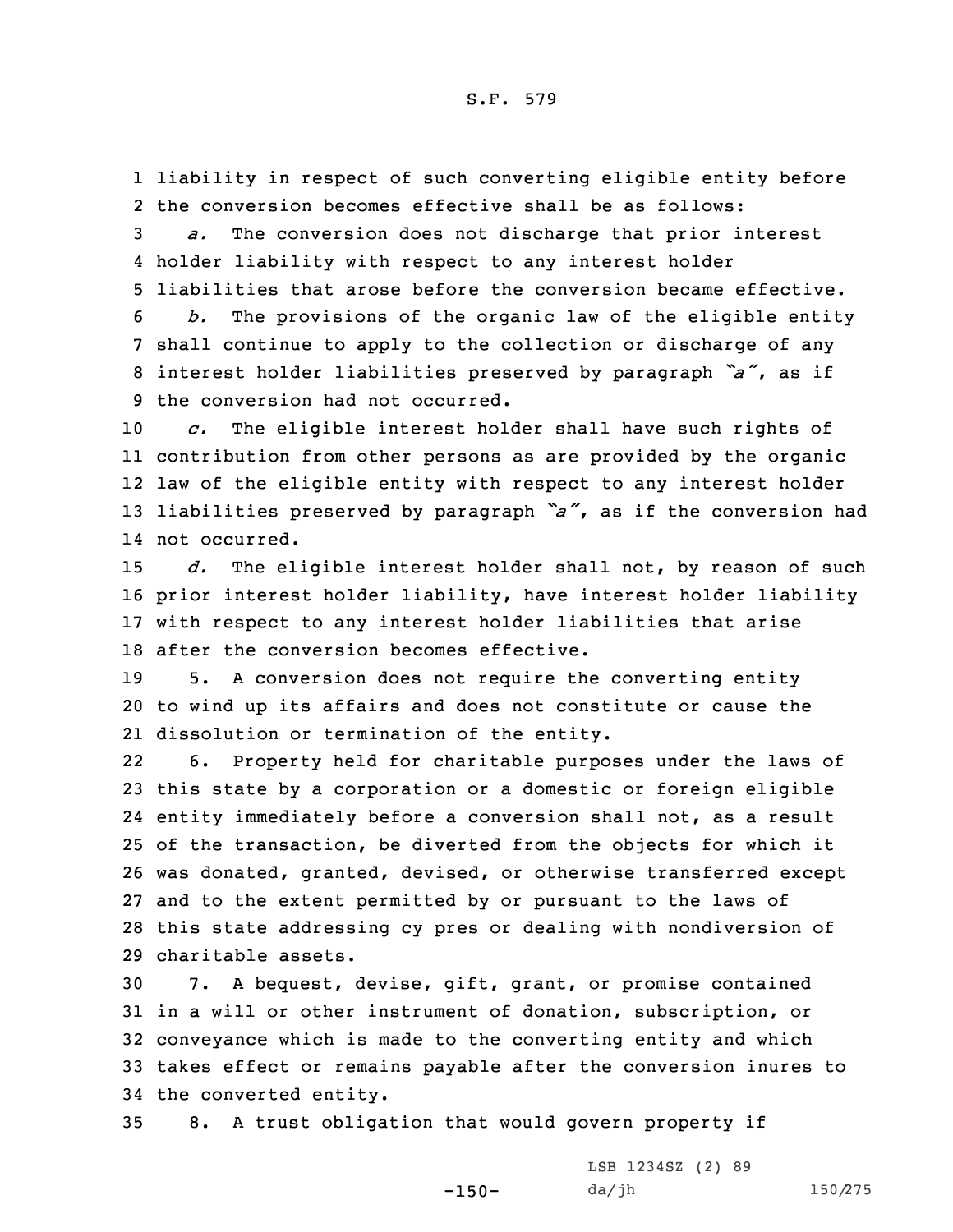## S.F. 579

1 transferred to the converting entity applies to property that 2 is transferred to the converted entity after the conversion 3 takes effect.

4 Sec. 140. Section 490.1003, Code 2021, is amended by 5 striking the section and inserting in lieu thereof the 6 following:

 **490.1003 Amendment by board of directors and shareholders.** If <sup>a</sup> corporation has issued shares, an amendment to the articles of incorporation shall be adopted in the following 10 manner:

11 1. The proposed amendment shall first be adopted by the 12 board of directors.

 2. *a.* Except as provided in sections 490.1005, 490.1007, and 490.1008, the amendment shall then be approved by the shareholders. In submitting the proposed amendment to the shareholders for approval, the board of directors shall recommend that the shareholders approve the amendment, unless any of the following applies:

19 (1) The board of directors makes <sup>a</sup> determination that 20 because of conflicts of interest or other special circumstances 21 it should not make such <sup>a</sup> recommendation.

22(2) Section 490.826 applies.

<sup>23</sup> *b.* If paragraph *"a"*, subparagraph (1) or (2) applies, the 24 board must inform the shareholders of the basis for its so 25 proceeding.

26 3. The board of directors may set conditions for the 27 approval of the amendment by the shareholders or the 28 effectiveness of the amendment.

 4. If the amendment is required to be approved by the shareholders, and the approval is to be given at <sup>a</sup> meeting, the corporation shall notify each shareholder, regardless of whether entitled to vote, of the meeting of shareholders at which the amendment is to be submitted for approval. The notice must state that the purpose, or one of the purposes, of the meeting is to consider the amendment. The notice must

-151-

LSB 1234SZ (2) 89 da/jh 151/275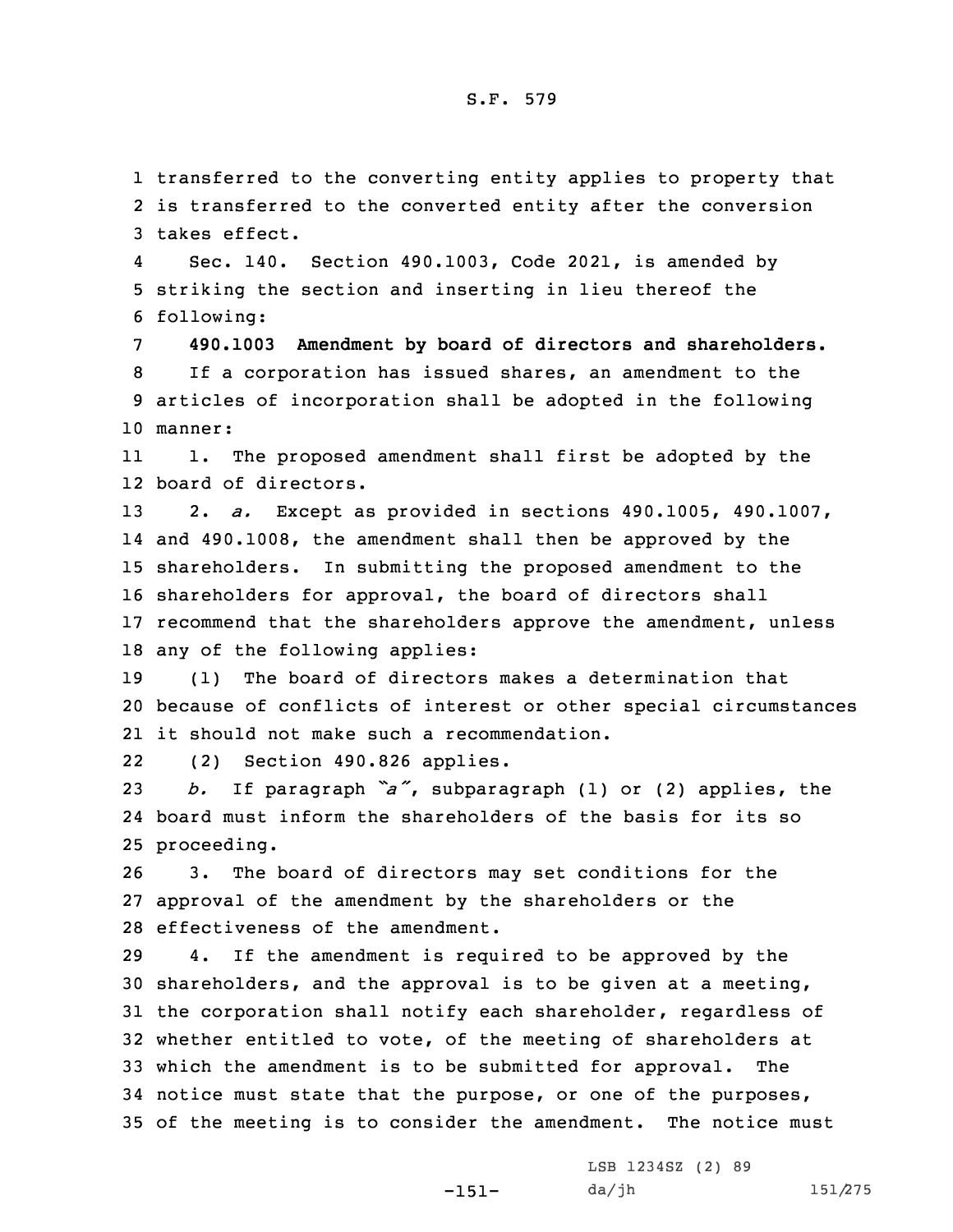1 contain or be accompanied by <sup>a</sup> copy of the amendment.

2 5. Unless the articles of incorporation or bylaws, or the board of directors acting pursuant to subsection 3, require <sup>a</sup> greater vote or <sup>a</sup> greater quorum, approval of the amendment requires the approval of the shareholders at <sup>a</sup> meeting at which <sup>a</sup> quorum consisting of <sup>a</sup> majority of the votes entitled to be cast on the amendment exists, and, if any class or series of shares is entitled to vote as <sup>a</sup> separate group on the amendment, except as provided in section 490.1004, subsection 3, the approval of each such separate voting group at <sup>a</sup> meeting at which <sup>a</sup> quorum of the voting group exists consisting of <sup>a</sup> majority of the votes entitled to be cast on the amendment by that voting group.

14 6. *a.* If as <sup>a</sup> result of an amendment of the articles of incorporation one or more shareholders of <sup>a</sup> domestic corporation would become subject to new interest holder liability, approval of the amendment requires the signing in 18 connection with the amendment, by each such shareholder, of a separate written consent to become subject to such new interest holder liability.

21 *b.* Paragraph *"a"* does not apply in the case of <sup>a</sup> shareholder 22 that already has interest holder liability and the terms and 23 conditions of the new interest holder liability are any of the 24 following:

25 (1) Substantially identical to those of the existing 26 interest holder liability.

27 (2) Substantially identical to those of the existing 28 interest holder liability, other than changes that eliminate or 29 reduce such interest holder liability.

 7. As used in subsection 6 and section 490.1009, *"new interest holder liability"* means interest holder liability of <sup>a</sup> person resulting from an amendment of the articles of incorporation if any of the following applies:

34 *a.* The person did not have interest holder liability before 35 the amendment becomes effective.

-152-

LSB 1234SZ (2) 89 da/jh 152/275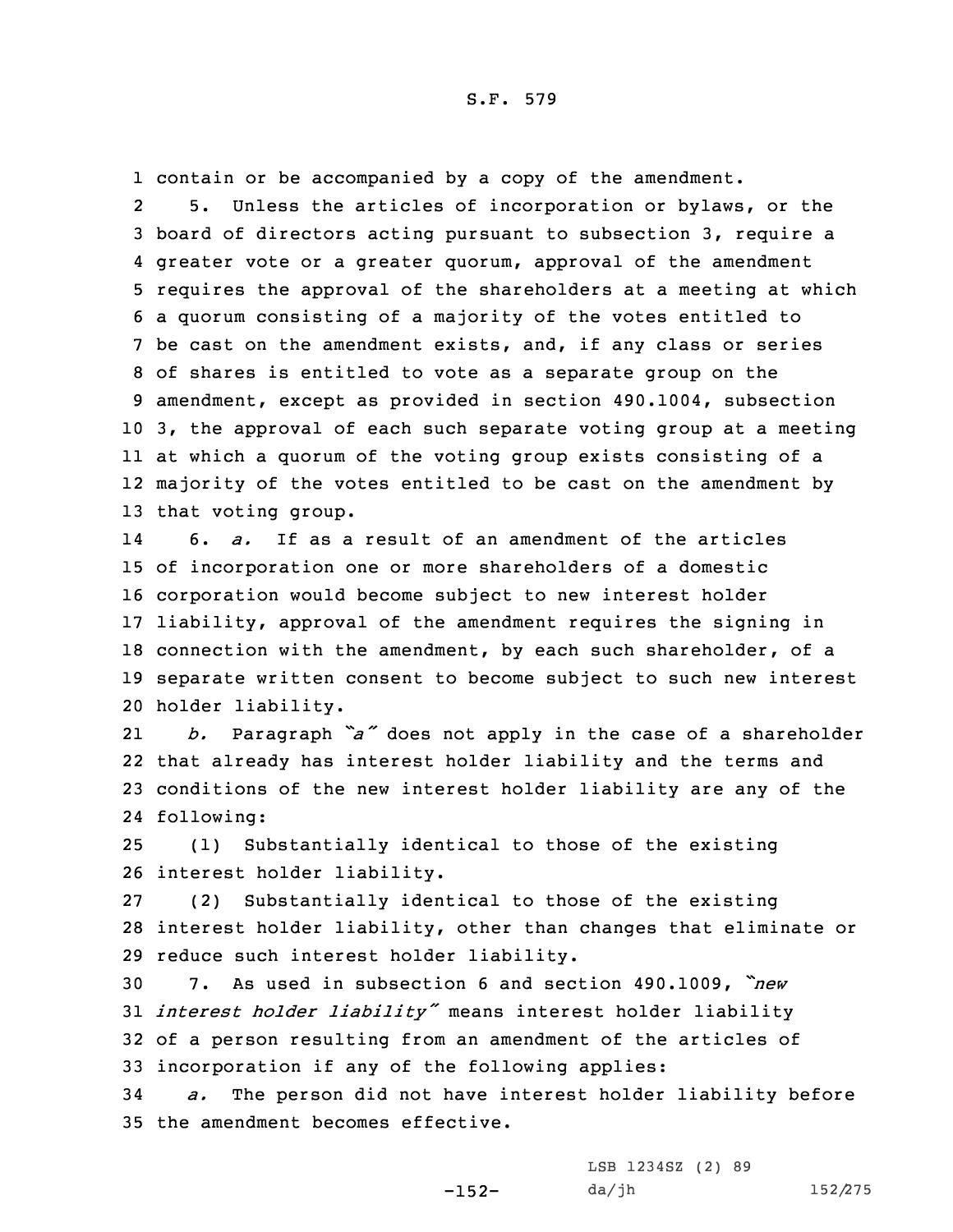1 *b.* The person had interest holder liability before the 2 amendment becomes effective, the terms and conditions of which 3 are changed when the amendment becomes effective.

4 Sec. 141. Section 490.1004, Code 2021, is amended by 5 striking the section and inserting in lieu thereof the 6 following:

7 **490.1004 Voting on amendments by voting groups.**

 1. The holders of the outstanding shares of <sup>a</sup> class are entitled to vote as <sup>a</sup> separate voting group, if shareholder voting is otherwise required by this chapter, on <sup>a</sup> proposed amendment to the articles of incorporation if the amendment would do any of the following:

13 *a.* Effect an exchange or reclassification of all or part of 14 the shares of the class into shares of another class.

15 *b.* Effect an exchange or reclassification, or create the 16 right of exchange, of all or part of the shares of another 17 class into shares of the class.

18 *c.* Change the rights, preferences, or limitations of all or 19 part of the shares of the class.

20 *d.* Change the shares of all or part of the class into <sup>a</sup> 21 different number of shares of the same class.

22 *e.* Create <sup>a</sup> new class of shares having rights or preferences 23 with respect to distributions that are prior or superior to the 24 shares of the class.

 *f.* Increase the rights, preferences, or number of authorized shares of any class that, after giving effect to the amendment, have rights or preferences with respect to distributions that are prior or superior to the shares of the class.

29 *g.* Limit or deny an existing preemptive right of all or part 30 of the shares of the class.

31 *h.* Cancel or otherwise affect rights to distributions that 32 have accumulated but not yet been authorized on all or part of 33 the shares of the class.

34 2. If <sup>a</sup> proposed amendment would affect <sup>a</sup> series of <sup>a</sup> class 35 of shares in one or more of the ways described in subsection 1,

> LSB 1234SZ (2) 89 da/jh 153/275

-153-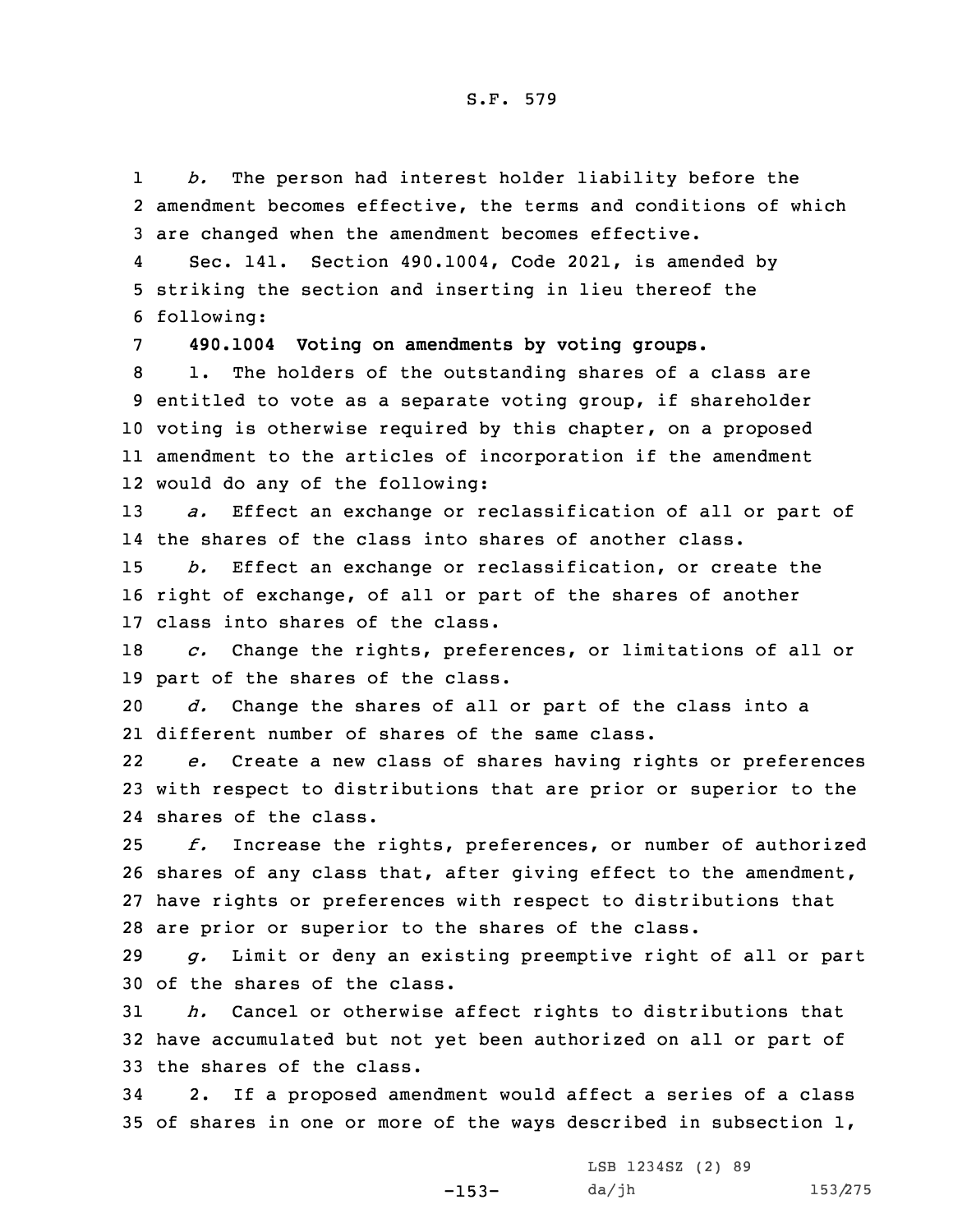1 the holders of shares of that series are entitled to vote as <sup>a</sup> 2 separate voting group on the proposed amendment.

 3. If <sup>a</sup> proposed amendment that entitles the holders of two or more classes or series of shares to vote as separate voting groups under this section would affect those two or more classes or series in the same or <sup>a</sup> substantially similar way, the holders of shares of all the classes or series so affected shall vote together as <sup>a</sup> single voting group on the proposed amendment, unless otherwise provided in the articles of incorporation or added as <sup>a</sup> condition by the board of directors pursuant to section 490.1003, subsection 3.

12 4. <sup>A</sup> class or series of shares is entitled to the voting rights granted by this section even if the articles of incorporation provide that the shares are nonvoting shares. Sec. 142. Section 490.1006, Code 2021, is amended by striking the section and inserting in lieu thereof the following:

18 **490.1006 Articles of amendment.**

 1. After an amendment to the articles of incorporation has been adopted and approved in the manner required by this chapter and by the articles of incorporation, the corporation shall deliver to the secretary of state, for filing, articles of amendment, which must set forth all of the following:

24*a.* The name of the corporation.

25 *b.* The text of each amendment adopted, or the information <sup>26</sup> required by section 490.120, subsection 11, paragraph *"e"*.

27 *c.* If an amendment provides for an exchange,

28 reclassification, or cancellation of issued shares,

 provisions for implementing the amendment, if not contained in the amendment itself, which may be made dependent upon facts objectively ascertainable outside the articles of amendment in accordance with section 490.120, subsection 11, paragraph *"e".*

<sup>33</sup> *d.* The date of each amendment's adoption.

34 *e.* For an amendment, the following:

35 (1) If it was adopted by the incorporators or board of

-154-

LSB 1234SZ (2) 89 da/jh 154/275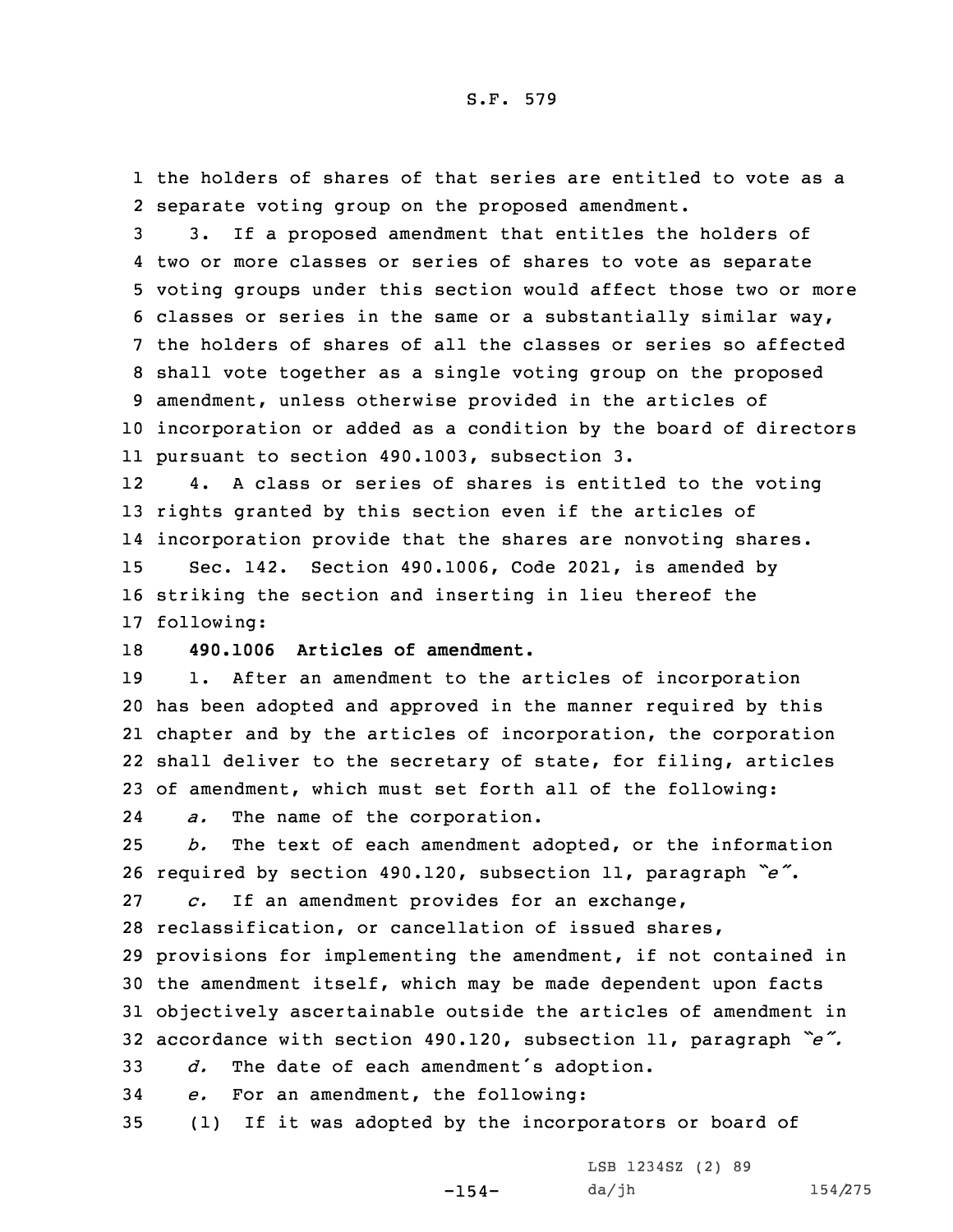directors without shareholder approval, <sup>a</sup> statement that the amendment was duly adopted by the incorporators or by the board of directors, as the case may be, and that shareholder approval was not required.

 (2) If it required approval by the shareholders, <sup>a</sup> statement that the amendment was duly approved by the shareholders in the manner required by this chapter and by the articles of incorporation.

9 (3) If being filed pursuant to section 490.120, subsection <sup>10</sup> 11, paragraph *"e"*, <sup>a</sup> statement to that effect.

11 2. Articles of amendment shall take effect at the effective 12 date determined in accordance with section 490.123.

13 Sec. 143. Section 490.1007, Code 2021, is amended by 14 striking the section and inserting in lieu thereof the 15 following:

16 **490.1007 Restated articles of incorporation.**

 1. <sup>A</sup> corporation's board of directors may restate its articles of incorporation at any time, without shareholder approval, to consolidate all amendments into <sup>a</sup> single document. 2. If the restated articles include one or more new

21 amendments that require shareholder approval, the amendments 22 shall be adopted and approved as provided in section 490.1003.

 3. <sup>A</sup> corporation that restates its articles of incorporation shall deliver to the secretary of state for filing articles of restatement setting forth all of the following:

27 *a.* The name of the corporation.

28 *b.* The text of the restated articles of incorporation. 29 *c.* A statement that the restated articles consolidate all 30 amendments into <sup>a</sup> single document.

31 *d.* If <sup>a</sup> new amendment is included in the restated articles, 32 the statements required under section 490.1006 with respect to 33 the new amendment.

-155-

34 4. Duly adopted restated articles of incorporation 35 supersede the original articles of incorporation and all

> LSB 1234SZ (2) 89 da/jh 155/275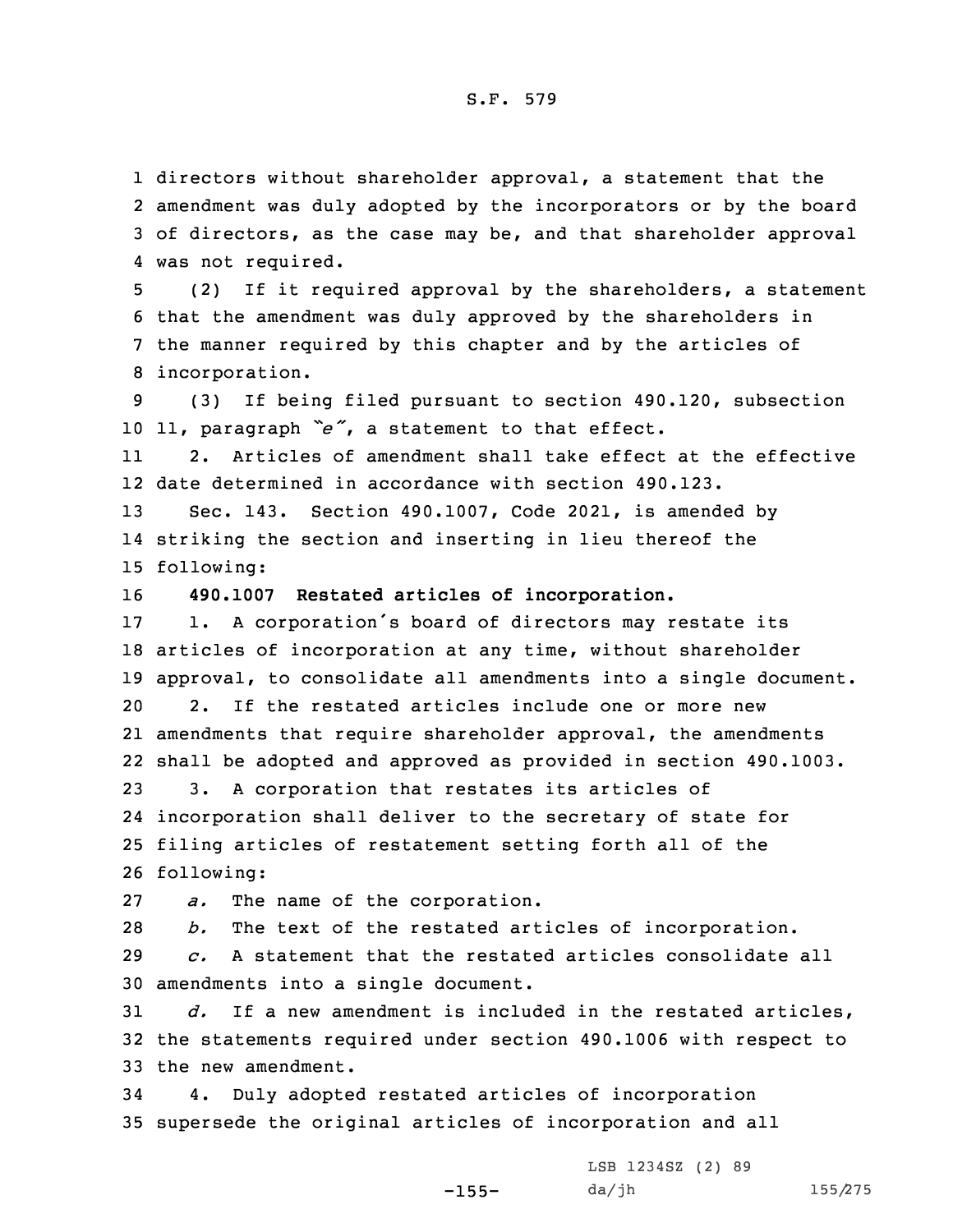1 amendments to the articles of incorporation.

2 5. The secretary of state may certify restated articles of 3 incorporation as the articles of incorporation currently in 4 effect, without including the statements required by subsection <sup>5</sup> 3, paragraph *"d"*.

6 Sec. 144. Section 490.1009, Code 2021, is amended by 7 striking the section and inserting in lieu thereof the 8 following:

9 **490.1009 Effect of amendment.**

 1. An amendment to the articles of incorporation does not affect <sup>a</sup> cause of action existing against or in favor of the 12 corporation, a proceeding to which the corporation is a party, or the existing rights of persons other than the shareholders. An amendment changing <sup>a</sup> corporation's name does not affect <sup>a</sup> proceeding brought by or against the corporation in its former 16 name.

 2. <sup>A</sup> shareholder who becomes subject to new interest holder liability in respect of the corporation as <sup>a</sup> result of an amendment to the articles of incorporation shall have that new interest holder liability only in respect of interest holder liabilities that arise after the amendment becomes effective. 22 3. Except as otherwise provided in the articles of incorporation of the corporation, the interest holder liability of <sup>a</sup> shareholder who had interest holder liability in respect

25 of the corporation before the amendment becomes effective and 26 has new interest holder liability after the amendment becomes 27 effective shall be as follows:

 *a.* The amendment does not discharge that prior interest holder liability with respect to any interest holder liabilities that arose before the amendment becomes effective. *b.* The provisions of the articles of incorporation of the corporation relating to interest holder liability as in effect immediately prior to the amendment shall continue to

34 apply to the collection or discharge of any interest holder <sup>35</sup> liabilities preserved by paragraph *"a"*, as if the amendment had

-156-

LSB 1234SZ (2) 89 da/jh 156/275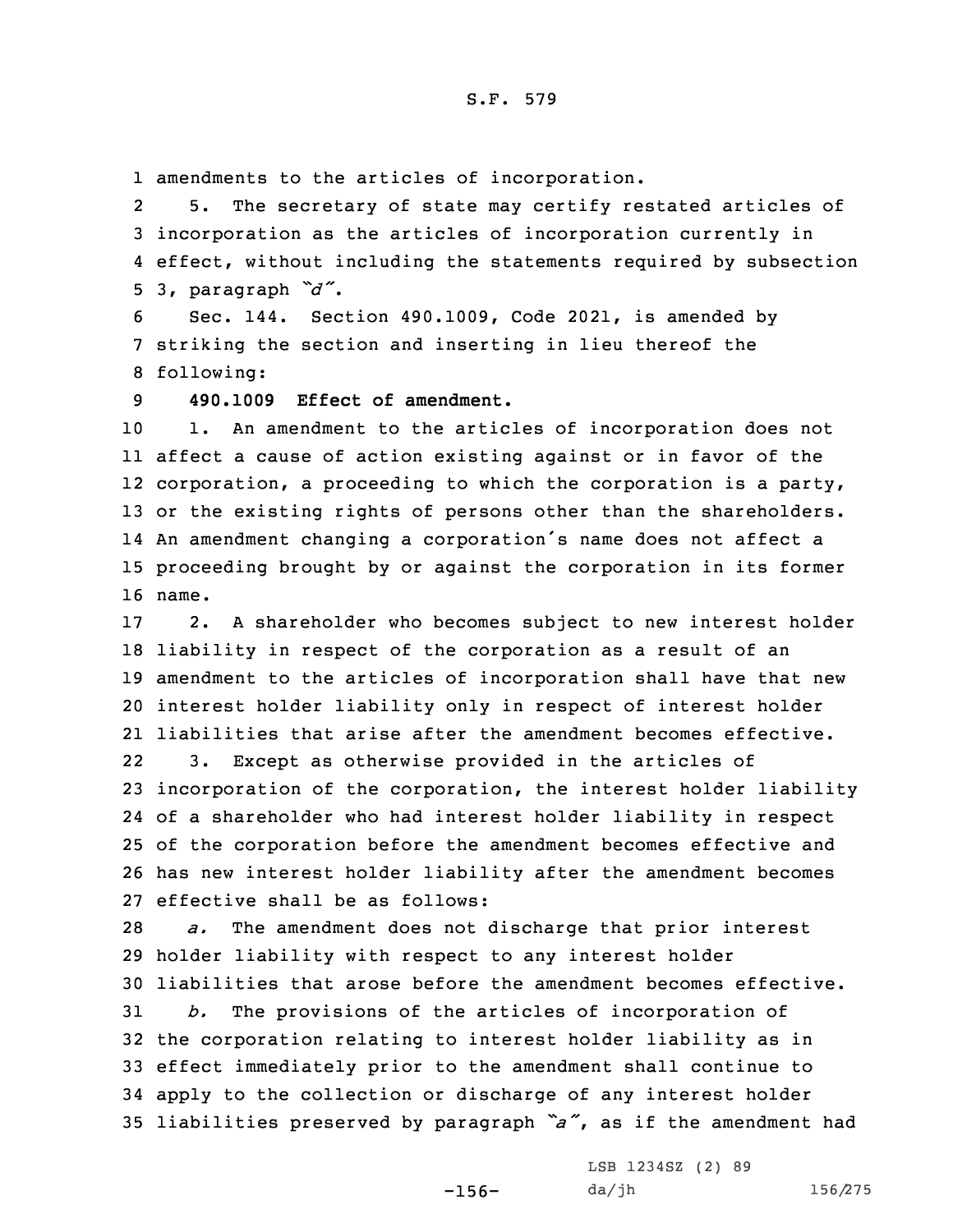1 not occurred.

2 *c.* The shareholder shall have such rights of contribution from other persons as are provided by the articles of incorporation relating to interest holder liability as in effect immediately prior to the amendment with respect to any interest holder liabilities preserved by paragraph *"a"*, as if the amendment had not occurred.

 *d.* The shareholder shall not, by reason of such prior interest holder liability, have interest holder liability with respect to any interest holder liabilities that arise after the amendment becomes effective.

12 Sec. 145. Section 490.1020, Code 2021, is amended by 13 striking the section and inserting in lieu thereof the 14 following:

15 **490.1020 Authority to amend.**

<sup>16</sup> 1. <sup>A</sup> corporation's shareholders may amend or repeal the <sup>17</sup> corporation's bylaws.

 2. <sup>A</sup> corporation's board of directors may amend or repeal the corporation's bylaws unless any of the following apply: *a.* The articles of incorporation, section 490.1021, or, if applicable, section 490.1022, reserve that power exclusively to the shareholders in whole or part.

 *b.* Except as provided in section 490.206, subsection 4, the shareholders in amending, repealing, or adopting <sup>a</sup> bylaw expressly provide that the board of directors shall not amend, repeal, or adopt that bylaw.

27 3. <sup>A</sup> shareholder of the corporation does not have <sup>a</sup> vested 28 property right resulting from any provision in the bylaws.

29 Sec. 146. Section 490.1021, Code 2021, is amended by 30 striking the section and inserting in lieu thereof the 31 following:

32 **490.1021 Bylaw increasing quorum or voting requirement for** 33 **directors.**

34 1. <sup>A</sup> bylaw that increases <sup>a</sup> quorum or voting requirement 35 for the board of directors or that requires <sup>a</sup> meeting of

-157-

LSB 1234SZ (2) 89 da/jh 157/275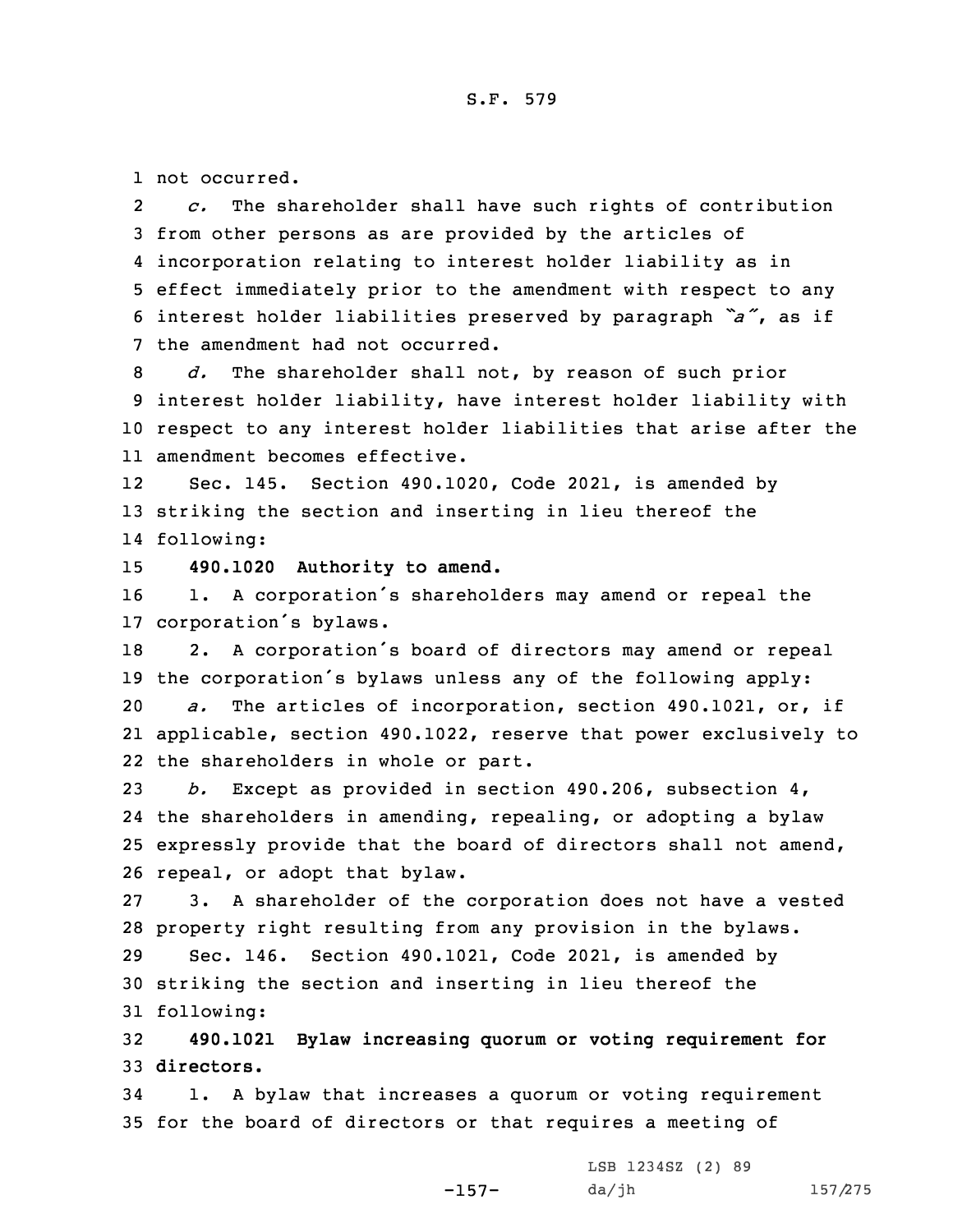1 shareholders to be held at <sup>a</sup> place may be amended or repealed 2 as follows:

3 *a.* If originally adopted by the shareholders, only by the 4 shareholders, unless the bylaw otherwise provides.

5 *b.* If adopted by the board of directors, either by the 6 shareholders or by the board of directors.

 2. <sup>A</sup> bylaw adopted or amended by the shareholders that increases <sup>a</sup> quorum or voting requirement for the board of directors may provide that it can be amended or repealed only by <sup>a</sup> specified vote of either the shareholders or the board of directors.

12 3. Action by the board of directors under subsection 1 to amend or repeal <sup>a</sup> bylaw that changes <sup>a</sup> quorum or voting requirement for the board of directors shall meet the same quorum requirement and be adopted by the same vote required to take action under the quorum and voting requirement then in effect or proposed to be adopted, whichever is greater.

18 Sec. 147. NEW SECTION. **490.1022 Bylaw provisions relating** 19 **to the election of directors.**

 1. Unless the articles of incorporation specifically prohibit the adoption of <sup>a</sup> bylaw pursuant to this section, alter the vote specified in section 490.728, subsection 1, or provide for cumulative voting, <sup>a</sup> corporation may elect in its bylaws to be governed in the election of directors as follows: *a.* Each vote entitled to be cast may be voted for or against up to that number of candidates that is equal to the number of directors to be elected, or <sup>a</sup> shareholder may indicate an abstention, but without cumulating the votes.

 *b.* To be elected, <sup>a</sup> nominee shall have received <sup>a</sup> plurality of the votes cast by holders of shares entitled to vote in the election at <sup>a</sup> meeting at which <sup>a</sup> quorum is present, provided that <sup>a</sup> nominee who is elected but receives more votes against than for election shall serve as <sup>a</sup> director for <sup>a</sup> term that shall terminate on the date that is the earlier of the following:

-158-

LSB 1234SZ (2) 89 da/jh 158/275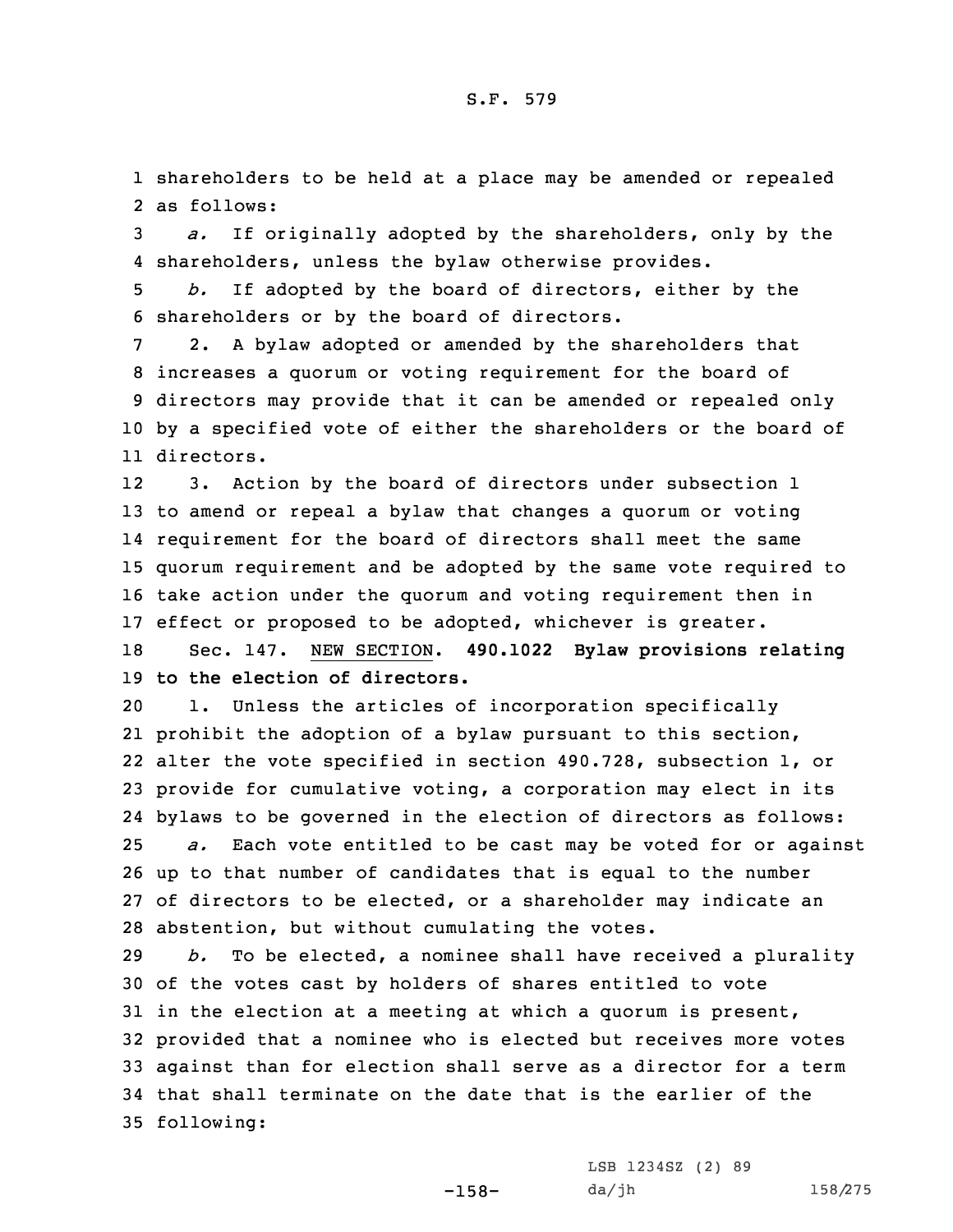1 (1) (a) Ninety days from the date on which the voting 2 results are determined pursuant to section 490.729, subsection <sup>3</sup> 2, paragraph *"e"*.

4 (b) The date on which an individual is selected by the 5 board of directors to fill the office held by such director, 6 which selection shall be deemed to constitute the filling of <sup>a</sup> 7 vacancy by the board to which section 490.810 applies.

 (2) Subject to subsection 1, paragraph *"c"*, <sup>a</sup> nominee who is elected but receives more votes against than for election shall not serve as <sup>a</sup> director beyond the ninety-day period provided in subparagraph division (a).

12 *c.* The board of directors may select any qualified 13 individual to fill the office held by <sup>a</sup> director who received 14 more votes against than for election.

 2. *a.* Subsection 1 does not apply to an election of directors by <sup>a</sup> voting group if any of the fo1lowing applies: (1) At the expiration of the time fixed under <sup>a</sup> provision requiring advance notification of director candidates.

 (2) Absent such <sup>a</sup> provision, at <sup>a</sup> time fixed by the board of directors which is not more than fourteen days before notice is given of the meeting at which the election is to occur, there are more candidates for election by the voting group than the number of directors to be elected, one or more of whom are properly proposed by shareholders.

 *b.* An individual shall not be considered <sup>a</sup> candidate for purposes of paragraph *"a"*, if the board of directors determines before the notice of meeting is given that such individual's candidacy does not create <sup>a</sup> bona fide election contest.

29 3. <sup>A</sup> bylaw electing to be governed by this section may be 30 repealed under any of the following circumstances:

31 *a.* If originally adopted by the shareholders, only by the 32 shareholders, unless the bylaw otherwise provides.

33 *b.* If adopted by the board of directors, by the board of 34 directors or the shareholders.

-159-

35 Sec. 148. Section 490.1101, Code 2021, is amended by

LSB 1234SZ (2) 89 da/jh 159/275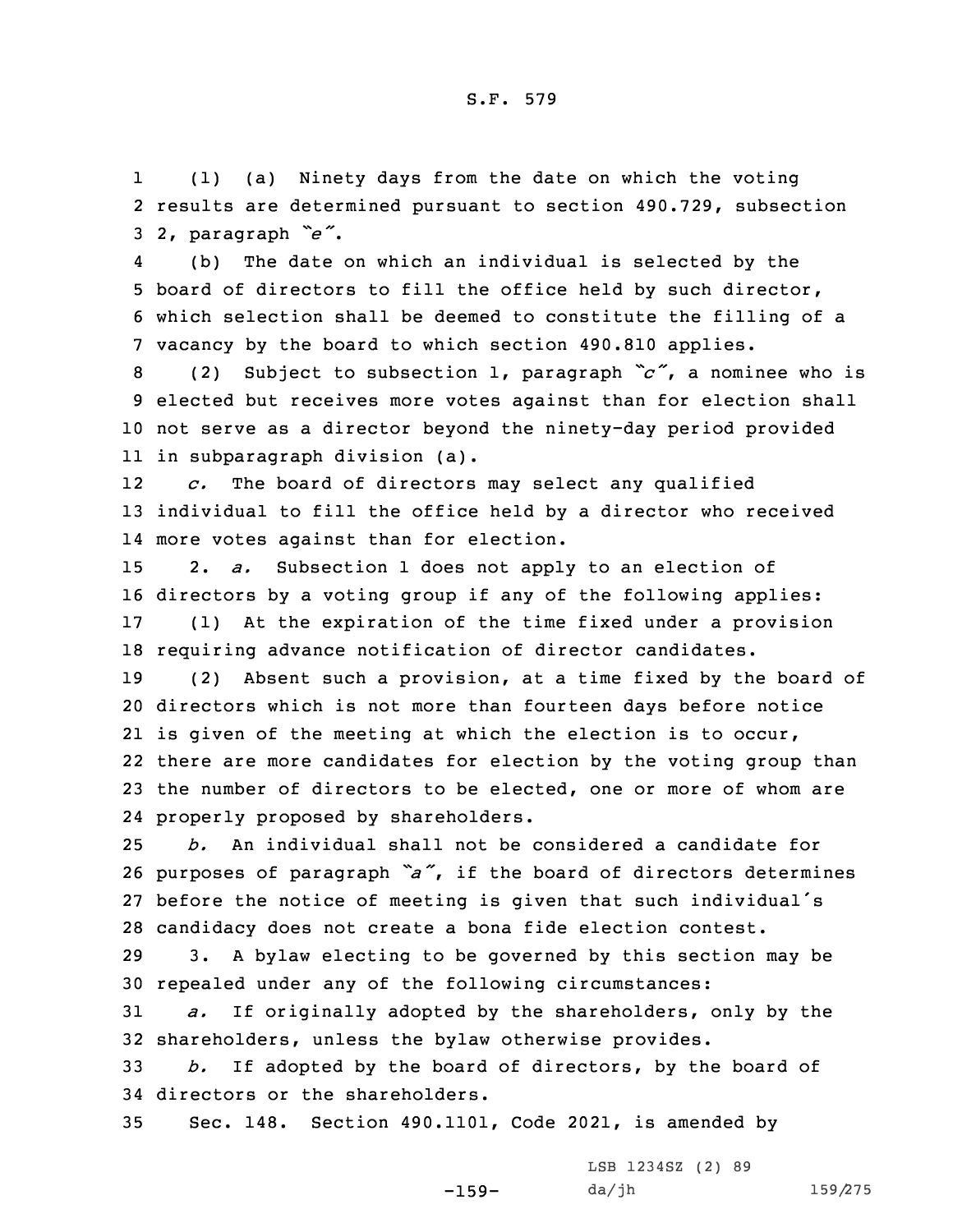1 striking the section and inserting in lieu thereof the 2 following:

3 **490.1101 Subchapter definitions.**

4As used in this subchapter:

 1. *"Acquired entity"* means the domestic or foreign corporation or eligible entity that will have all of one or more classes or series of its shares or eligible interests acquired in <sup>a</sup> share exchange.

 2. *"Acquiring entity"* means the domestic or foreign corporation or eligible entity that will acquire all of one or more classes or series of shares or eligible interests of the acquired entity in <sup>a</sup> share exchange.

<sup>13</sup> 3. *"New interest holder liability"* means interest holder 14 liability of <sup>a</sup> person, resulting from <sup>a</sup> merger or share 15 exchange, that is any of the following:

 *a.* In respect of an entity which is different from the entity in which the person held shares or eligible interests immediately before the merger or share exchange became effective.

 *b.* In respect of the same entity as the one in which the person held shares or eligible interests immediately before the merger or share exchange became effective if any of the following apply:

24 (1) The person did not have interest holder liability 25 immediately before the merger or share exchange became 26 effective.

 (2) The person had interest holder liability immediately before the merger or share exchange became effective, the terms and conditions of which were changed when the merger or share exchange became effective.

 4. *"Party to <sup>a</sup> merger"* means any domestic or foreign corporation or eligible entity that will merge under <sup>a</sup> plan of merger but does not include <sup>a</sup> survivor created by the merger. 5. *"Survivor"* in <sup>a</sup> merger means the domestic or foreign corporation or eligible entity into which one or more other

-160-

LSB 1234SZ (2) 89 da/jh 160/275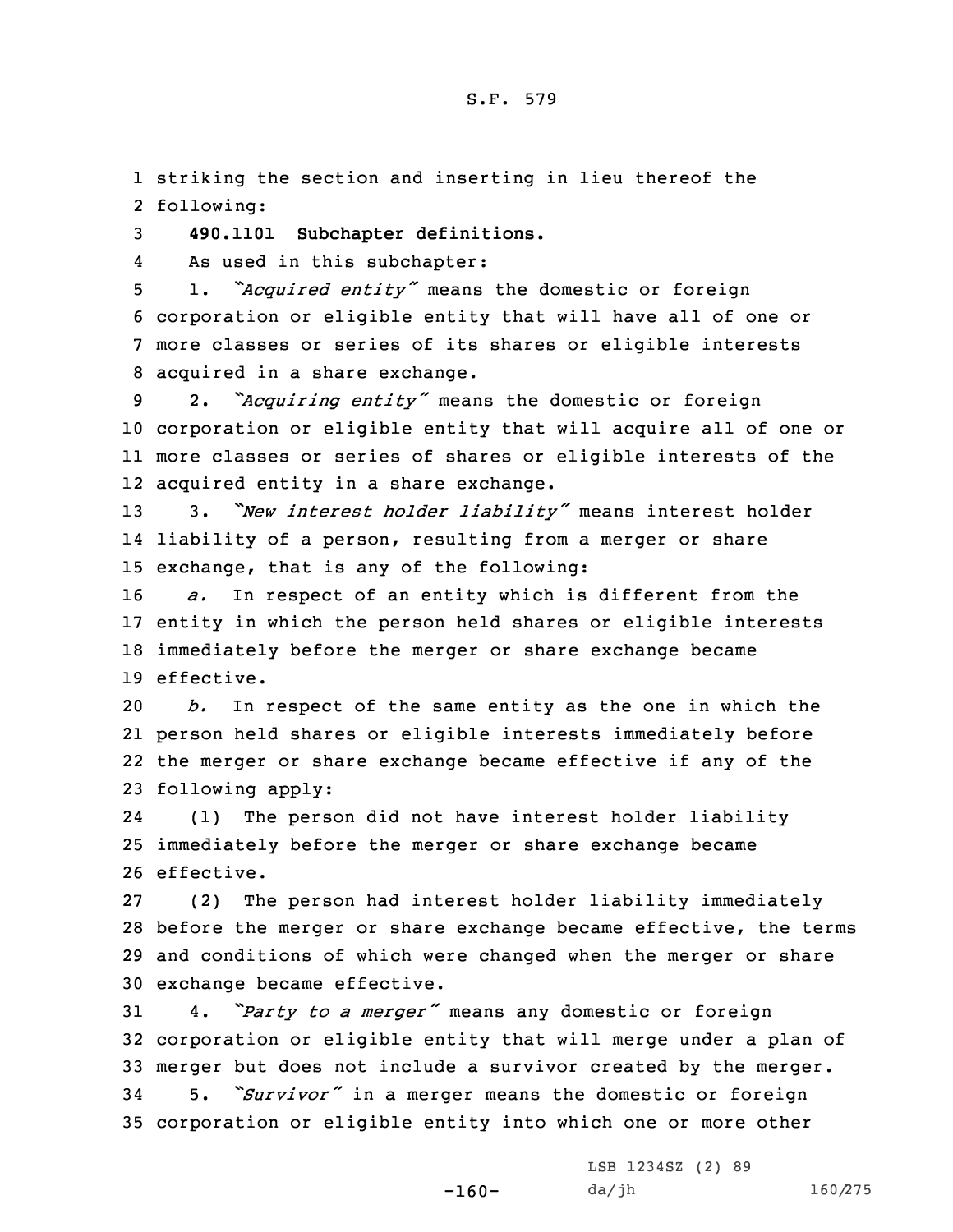1 corporations or eligible entities are merged.

2 Sec. 149. Section 490.1102, Code 2021, is amended by 3 striking the section and inserting in lieu thereof the 4 following:

5 **490.1102 Merger.**

6 1. By complying with this subchapter, all of the following 7 apply:

 *a.* One or more domestic business corporations may merge with one or more domestic or foreign business corporations or eligible entities pursuant to <sup>a</sup> plan of merger, resulting in <sup>a</sup> survivor.

12 *b.* Two or more foreign business corporations or domestic or foreign eligible entities may merge, resulting in <sup>a</sup> survivor that is <sup>a</sup> domestic business corporation created in the merger. 2. By complying with the provisions of this subchapter applicable to foreign entities, <sup>a</sup> foreign business corporation or <sup>a</sup> foreign eligible entity may be <sup>a</sup> party to <sup>a</sup> merger with <sup>a</sup> domestic business corporation, or may be created as the survivor in <sup>a</sup> merger in which <sup>a</sup> domestic business corporation is <sup>a</sup> party, but only if the merger is permitted by the organic law of the foreign business corporation or eligible entity. 22 3. If the organic law or organic rules of <sup>a</sup> domestic eligible entity do not provide procedures for the approval of <sup>a</sup> merger, <sup>a</sup> plan of merger may nonetheless be adopted and approved by the unanimous consent of all of the interest holders of such eligible entity, and the merger may thereafter by effected as provided in the other provisions of this subchapter; and for the purposes of applying this subchapter in such <sup>a</sup> case all of the following shall apply:

 *a.* The eligible entity, its members or interest holders, eligible interests and articles of incorporation or other organic rules taken together shall be deemed to be <sup>a</sup> domestic business corporation, shareholders, shares and articles of incorporation, respectively and vice versa as the context may 35 require.

> LSB 1234SZ (2) 89 da/jh 161/275

-161-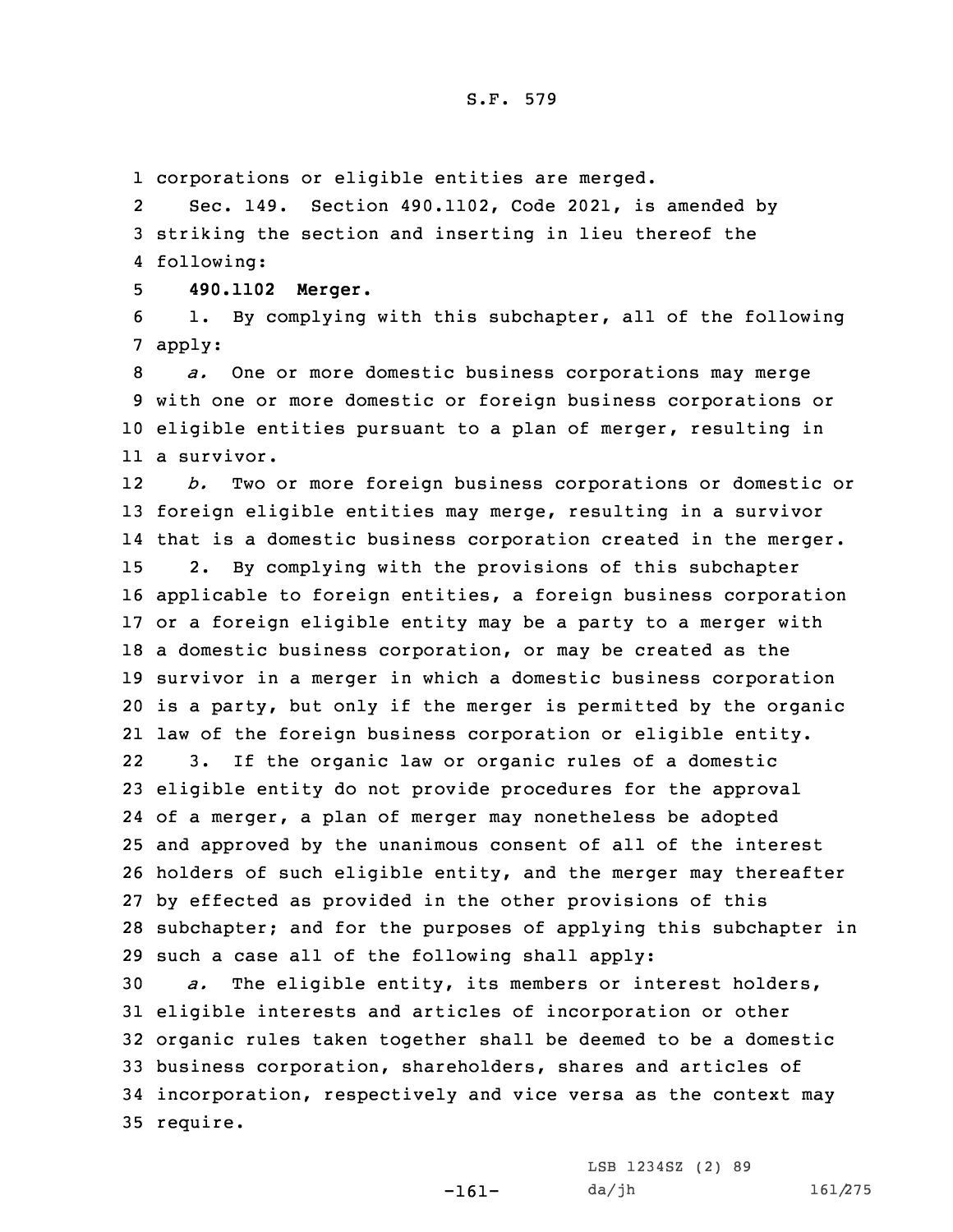1 *b.* If the business and affairs of the eligible entity are 2 managed by <sup>a</sup> person or persons that are not identical to the 3 members or interest holders, that group shall be deemed to be 4 the board of directors.

5 4. The plan of merger must include all of the following: 6 *a.* As to each party to the merger, its name, jurisdiction of 7 formation, and type of entity.

<sup>8</sup> *b.* The survivor's name, jurisdiction of formation, and type 9 of entity, and, if the survivor is to be created in the merger, 10 a statement to that effect.

11*c.* The terms and conditions of the merger.

12 *d.* The manner and basis of converting the shares of each merging domestic or foreign business corporation and eligible interests of each merging domestic or foreign eligible entity into shares or other securities, eligible interests, obligations, rights to acquire shares, other securities or eligible interests, cash, other property, or any combination of the foregoing.

 *e.* The articles of incorporation of any domestic or foreign business or nonprofit corporation, or the public organic record of any domestic or foreign unincorporated entity, to be created by the merger, or if <sup>a</sup> new domestic or foreign business or nonprofit corporation or unincorporated entity is not to be created by the merger, any amendments to the survivor's articles of incorporation or other public organic record. *f.* Any other provisions required by the laws under which any party to the merger is organized or by which it is governed, or

28 by the articles of incorporation or organic rules of any such 29 party.

30 5. In addition to the requirements of subsection 4, <sup>a</sup> plan 31 of merger may contain any other provision not prohibited by 32 law.

33 6. Terms of <sup>a</sup> plan of merger may be made dependent on facts 34 objectively ascertainable outside the plan in accordance with 35 section 490.120, subsection 11.

> -162- LSB 1234SZ (2) 89 da/jh 162/275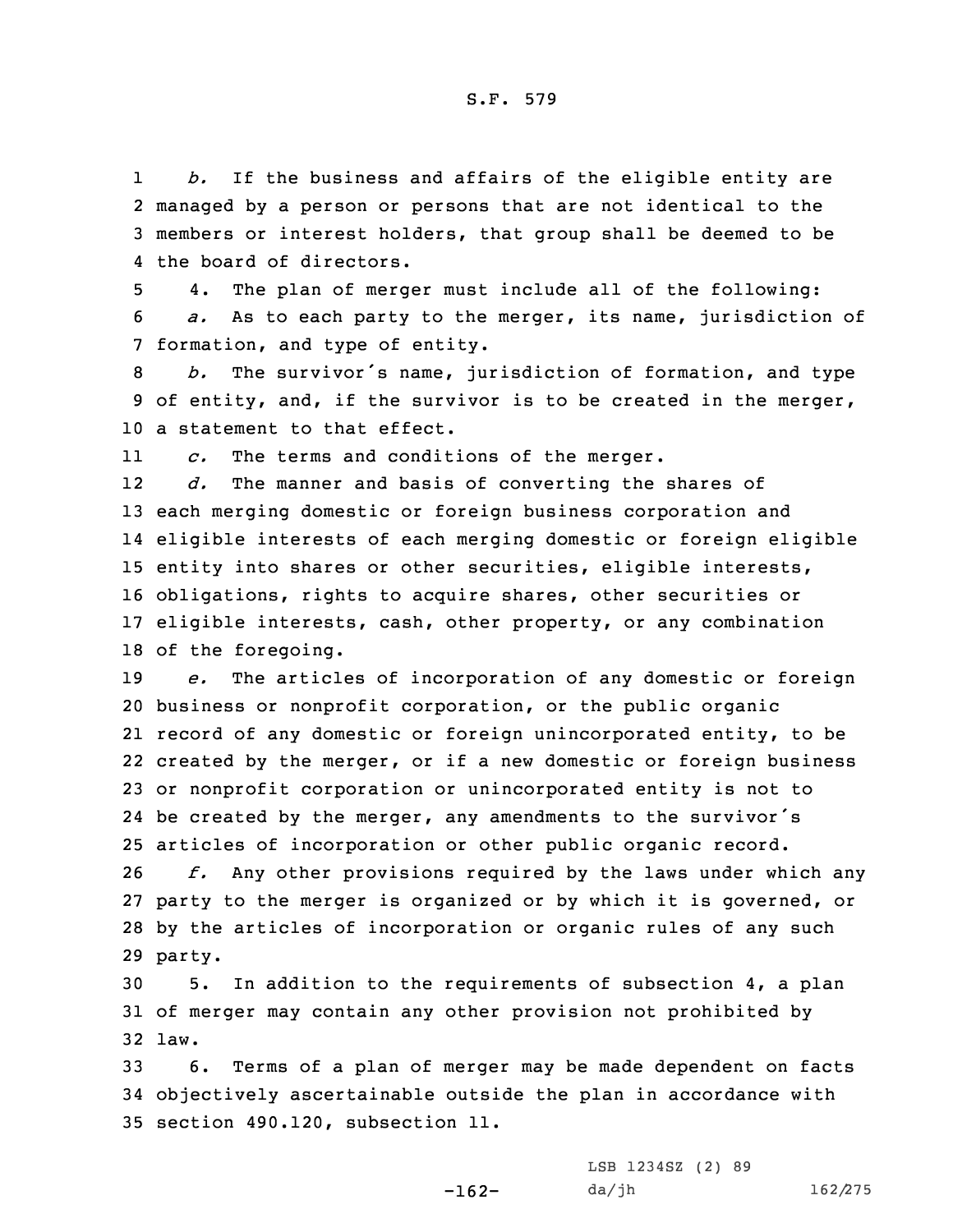1 7. <sup>A</sup> plan of merger may be amended only with the consent of 2 each party to the merger, except as provided in the plan. <sup>A</sup> 3 domestic party to <sup>a</sup> merger may approve an amendment to <sup>a</sup> plan 4 in any of the following manners:

5 *a.* In the same manner as the plan was approved, if the plan 6 does not provide for the manner in which it may be amended.

 *b.* In the manner provided in the plan, except that shareholders, members, or interest holders that were entitled to vote on or consent to approval of the plan are entitled to vote on or consent to any amendment of the plan that will change any of the following:

12 (1) The amount or kind of shares or other securities, eligible interests, obligations, rights to acquire shares, other securities or eligible interests, cash, or other property to be received under the plan by the shareholders, members, or interest holders of any party to the merger.

 (2) The articles of incorporation of any domestic or foreign business or nonprofit corporation, or the organic rules of any unincorporated entity, that will be the survivor of the merger, except for changes permitted by section 490.1005 or by comparable provisions of the organic law of any such foreign corporation or domestic or foreign nonprofit corporation or unincorporated entity.

24 (3) Any of the other terms or conditions of the plan if the 25 change would adversely affect such shareholders, members, or 26 interest holders in any material respect.

27 Sec. 150. Section 490.1103, Code 2021, is amended by 28 striking the section and inserting in lieu thereof the 29 following:

30 **490.1103 Share exchange.**

31 1. By complying with this subchapter all of the following 32 apply:

33 *a.* <sup>A</sup> domestic corporation may acquire all of the shares of 34 one or more classes or series of shares of another domestic or 35 foreign corporation, or all of the eligible interests of one or

-163-

LSB 1234SZ (2) 89 da/jh 163/275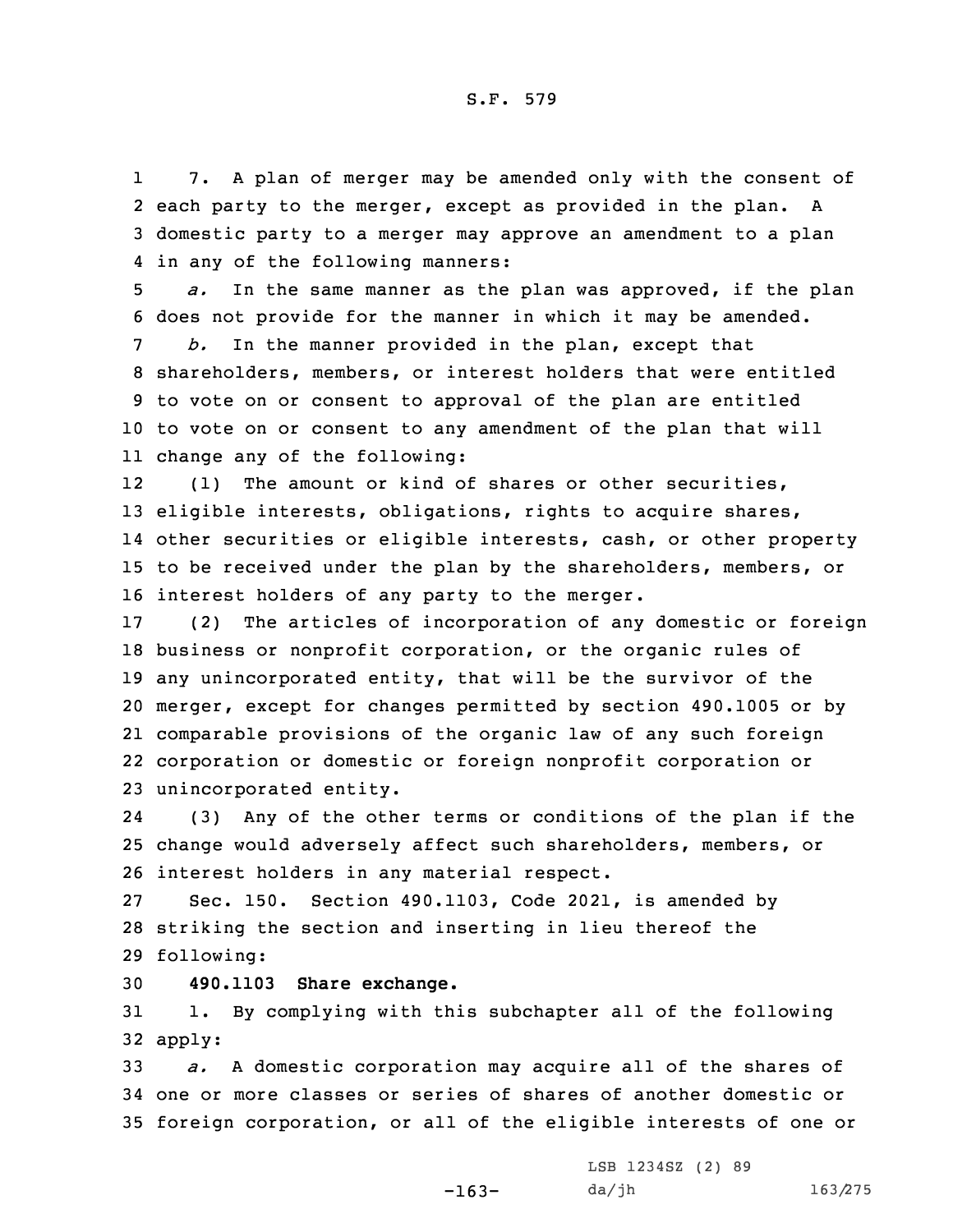S.F. 579

 more classes or series of interests of <sup>a</sup> domestic or foreign eligible entity, in exchange for shares or other securities, eligible interests, obligations, rights to acquire shares or other securities or eligible interests, cash, other property, or any combination of the foregoing, pursuant to <sup>a</sup> plan of share exchange.

 *b.* All of the shares of one or more classes or series of shares of <sup>a</sup> domestic corporation may be acquired by another domestic or foreign corporation or eligible entity, in exchange for shares or other securities, eligible interests, obligations, rights to acquire shares or other securities or eligible interests, cash, other property, or any combination of 13 the foregoing, pursuant to a plan of share exchange.

14 2. <sup>A</sup> foreign corporation or eligible entity may be the 15 acquired entity in <sup>a</sup> share exchange only if the share exchange 16 is permitted by the organic law of that corporation or other 17 entity.

 3. If the organic law or organic rules of <sup>a</sup> domestic eligible entity do not provide procedures for the approval of <sup>a</sup> share exchange, <sup>a</sup> plan of share exchange may be adopted and approved, and the share exchange effected, in accordance with the procedures, if any, for <sup>a</sup> merger. If the organic law or organic rules of <sup>a</sup> domestic eligible entity do not provide procedures for the approval of either <sup>a</sup> share exchange or <sup>a</sup> merger, <sup>a</sup> plan of share exchange may nonetheless be adopted and approved by the unanimous consent of all of the interest holders of such eligible entity whose interests will be exchanged under the plan of share exchange, and the share exchange may thereafter be effected as provided in the other provisions of this subchapter; and for purposes of applying this subchapter in such <sup>a</sup> case all of the following apply: *a.* The eligible entity, its interest holders, interests, and articles of incorporation or other organic rules taken together shall be deemed to be <sup>a</sup> domestic business corporation, shareholders, shares and articles of incorporation,

 $-164-$ 

LSB 1234SZ (2) 89 da/jh 164/275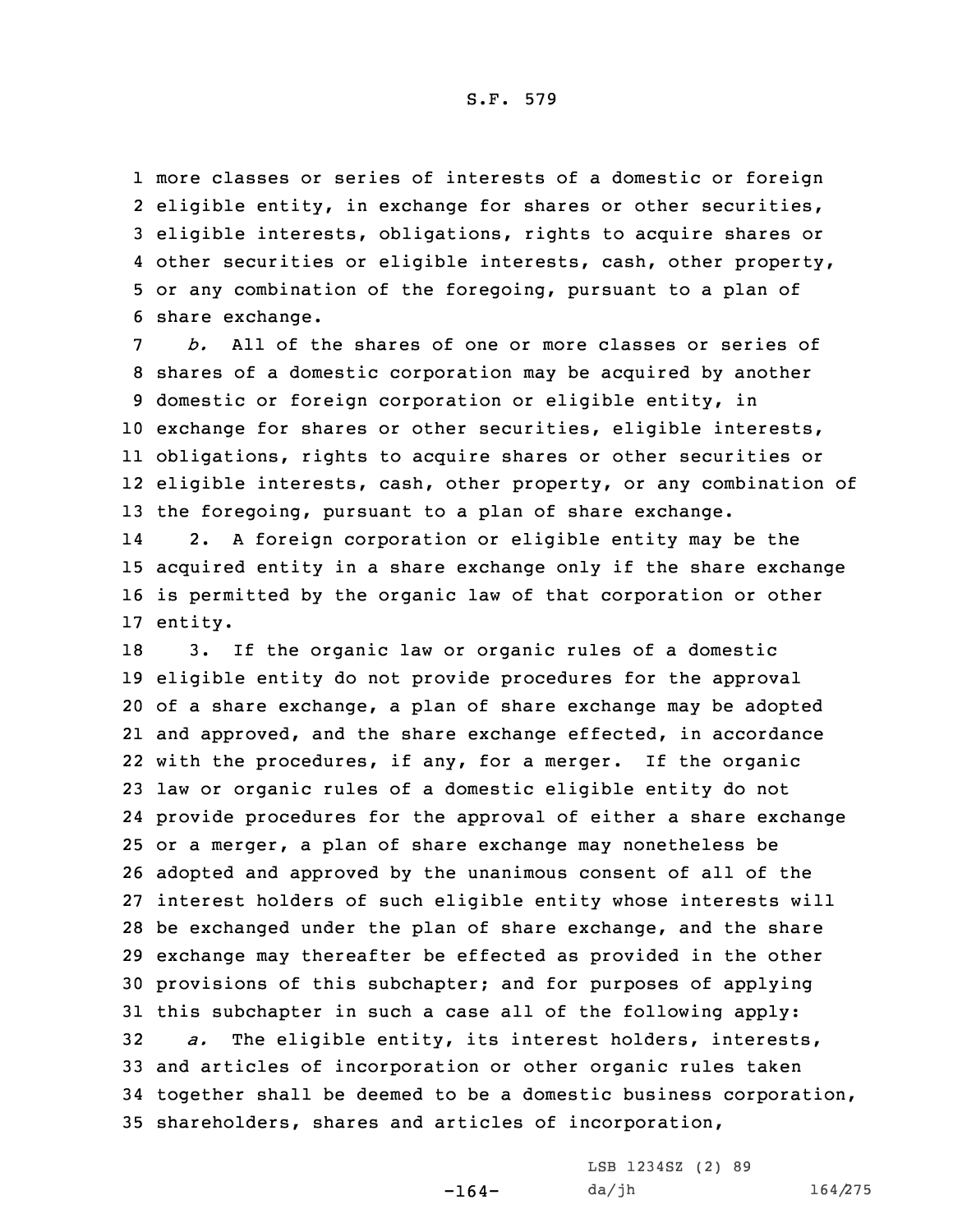1 respectively and vice versa as the context may require.

2 *b.* If the business and affairs of the eligible entity are 3 managed by <sup>a</sup> person or persons that are not identical to the 4 members or interest holders, that person or those persons shall 5 be deemed to be the board of directors.

6 4. The plan of share exchange must include all of the 7 following:

 *a.* The name of each domestic or foreign corporation or other eligible entity the shares or eligible interests of which will be acquired and the name of the domestic or foreign corporation or eligible entity that will acquire those shares or eligible interests.

13 *b.* The terms and conditions of the share exchange.

14 *c.* The manner and basis of exchanging shares of <sup>a</sup> domestic or foreign corporation or eligible interests in <sup>a</sup> domestic or foreign eligible entity the shares or eligible interests of which will be acquired under the share exchange for shares or other securities, eligible interests, obligations, rights to acquire shares, other securities, or eligible interests, cash, other property, or any combination of the foregoing.

21 *d.* Any other provisions required by the organic law 22 governing the acquired entity or its articles of incorporation 23 or organic rules.

24 5. The terms of <sup>a</sup> plan of share exchange may be made 25 dependent on facts objectively ascertainable outside the plan 26 in accordance with section 490.120, subsection 11.

 6. <sup>A</sup> plan of share exchange may be amended only with the consent of each party to the share exchange, except as provided in the plan. <sup>A</sup> domestic entity may approve an amendment to <sup>a</sup> plan in any of the following manners:

 *a.* In the same manner as the plan was approved, if the plan does not provide for the manner in which it may be amended. *b.* In the manner provided in the plan, except that shareholders, members, or interest holders that were entitled to vote on or consent to approval of the plan are entitled

-165-

LSB 1234SZ (2) 89 da/jh 165/275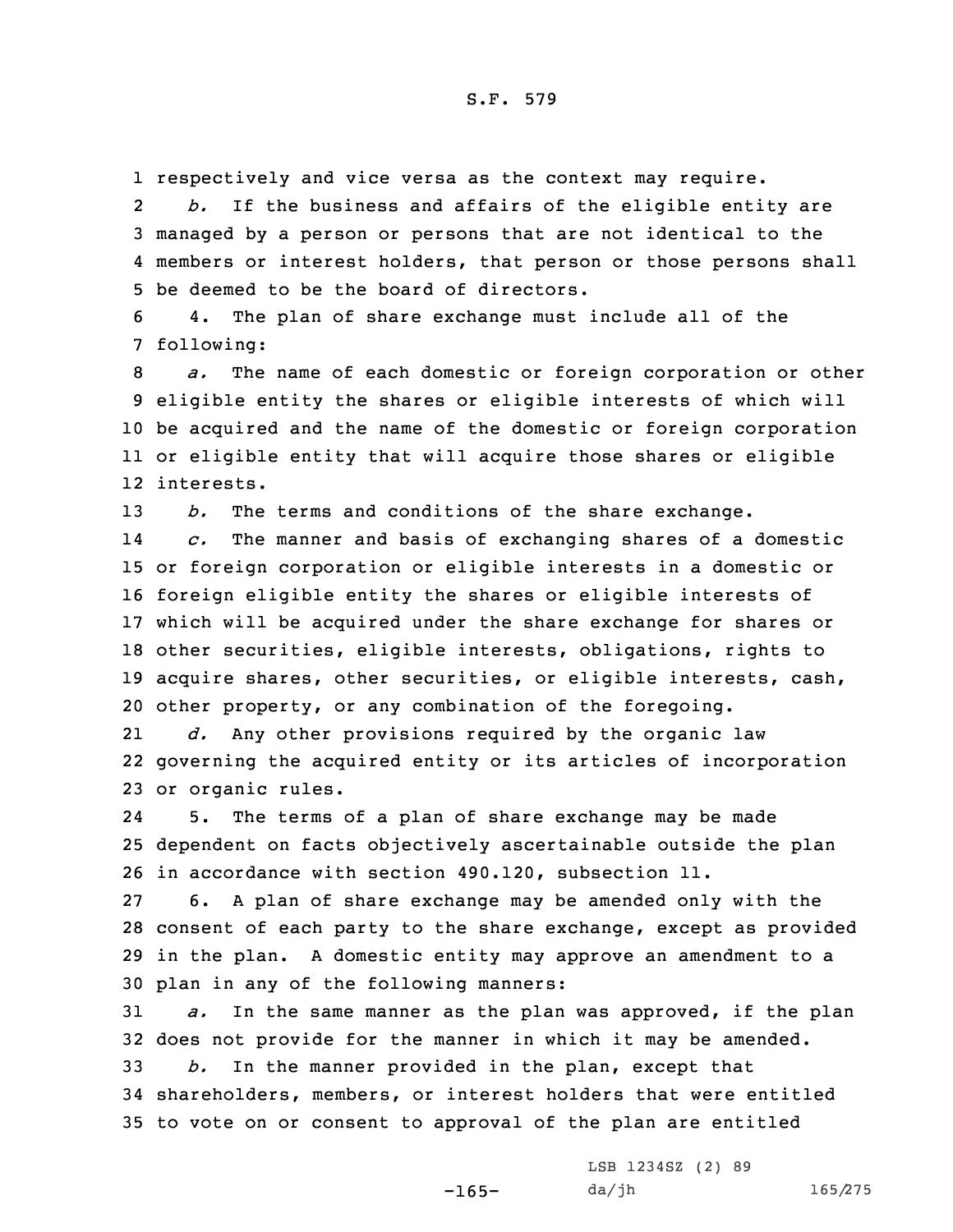1 to vote on or consent to any amendment of the plan that will 2 change any of the following:

 (1) The amount or kind of shares or other securities, eligible interests, obligations, rights to acquire shares, other securities or eligible interests, cash, or other property to be received under the plan by the shareholders, members, or interest holders of the acquired entity.

8 (2) Any of the other terms or conditions of the plan if the 9 change would adversely affect such shareholders, members, or 10 interest holders in any material respect.

11 Sec. 151. Section 490.1104, Code 2021, is amended by 12 striking the section and inserting in lieu thereof the 13 following:

14 **490.1104 Action on <sup>a</sup> plan of merger or share exchange.** 15 In the case of <sup>a</sup> domestic corporation that is <sup>a</sup> party to <sup>a</sup> 16 merger or the acquired entity in <sup>a</sup> share exchange, the plan 17 of merger or share exchange shall be adopted in the following 18 manner:

19 1. The plan of merger or share exchange shall first be 20 adopted by the board of directors.

21 2. *a.* Except as provided in subsections 8, 10, and 12, and in section 490.1105, the plan of merger or share exchange shall then be approved by the shareholders. In submitting the plan of merger or share exchange to the shareholders for approval, the board of directors shall recommend that the shareholders approve the plan, or, in the case of an offer referred to in subsection 10, paragraph *"b"*, that the shareholders tender their shares to the offeror in response to the offer, unless any of the following apply:

30 (1) The board of directors makes <sup>a</sup> determination that 31 because of conflicts of interest or other special circumstances 32 it should not make such <sup>a</sup> recommendation.

33 (2) Section 490.826 applies.

<sup>34</sup> *b.* If either paragraph *"a"*, subparagraph (1) or (2), 35 applies, the board shall inform the shareholders of the basis

-166-

LSB 1234SZ (2) 89 da/jh 166/275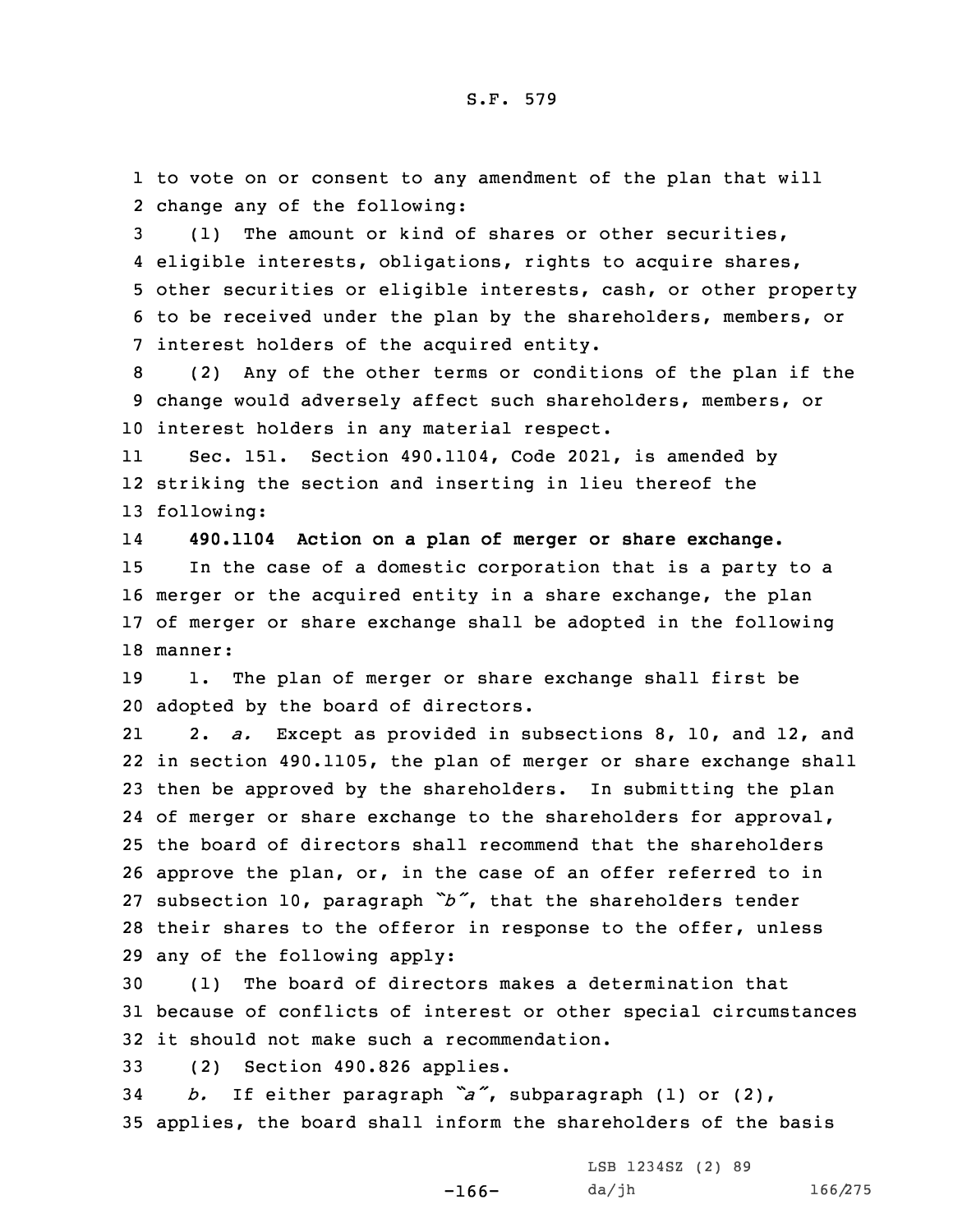1 for its so proceeding.

2 3. The board of directors may set conditions for the 3 approval of the plan of merger or share exchange by the 4 shareholders or the effectiveness of the plan of merger or 5 share exchange.

 4. If the plan of merger or share exchange is required to be approved by the shareholders, and if the approval is to be given at <sup>a</sup> meeting, the corporation shall notify each shareholder, regardless of whether entitled to vote, of the meeting of shareholders at which the plan is to be submitted for approval. The notice must state that the purpose, or one of the purposes, of the meeting is to consider the plan and must contain or be accompanied by <sup>a</sup> copy or summary of the plan. If the corporation is to be merged into an existing foreign or domestic corporation or eligible entity, the notice must also include or be accompanied by <sup>a</sup> copy or summary of the articles of incorporation and bylaws or the organic rules of that corporation or eligible entity. If the corporation is to be merged with <sup>a</sup> domestic or foreign corporation or eligible entity and <sup>a</sup> new domestic or foreign corporation or eligible entity is to be created pursuant to the merger, the notice must include or be accompanied by <sup>a</sup> copy or <sup>a</sup> summary of the articles of incorporation and bylaws or the organic rules of the new corporation or eligible entity.

 5. Unless the articles of incorporation, bylaws, or the board of directors acting pursuant to subsection 3, require <sup>a</sup> greater vote or <sup>a</sup> greater quorum, approval of the plan of merger or share exchange requires the approval of the shareholders at <sup>a</sup> meeting at which <sup>a</sup> quorum exists consisting of <sup>a</sup> majority of the votes entitled to be cast on the plan, and, if any class or series of shares is entitled to vote as <sup>a</sup> separate group on the plan of merger or share exchange, the approval of each such separate voting group at <sup>a</sup> meeting at which <sup>a</sup> quorum of the voting group is present consisting of <sup>a</sup> majority of the votes entitled to be cast on the merger or

-167-

LSB 1234SZ (2) 89 da/jh 167/275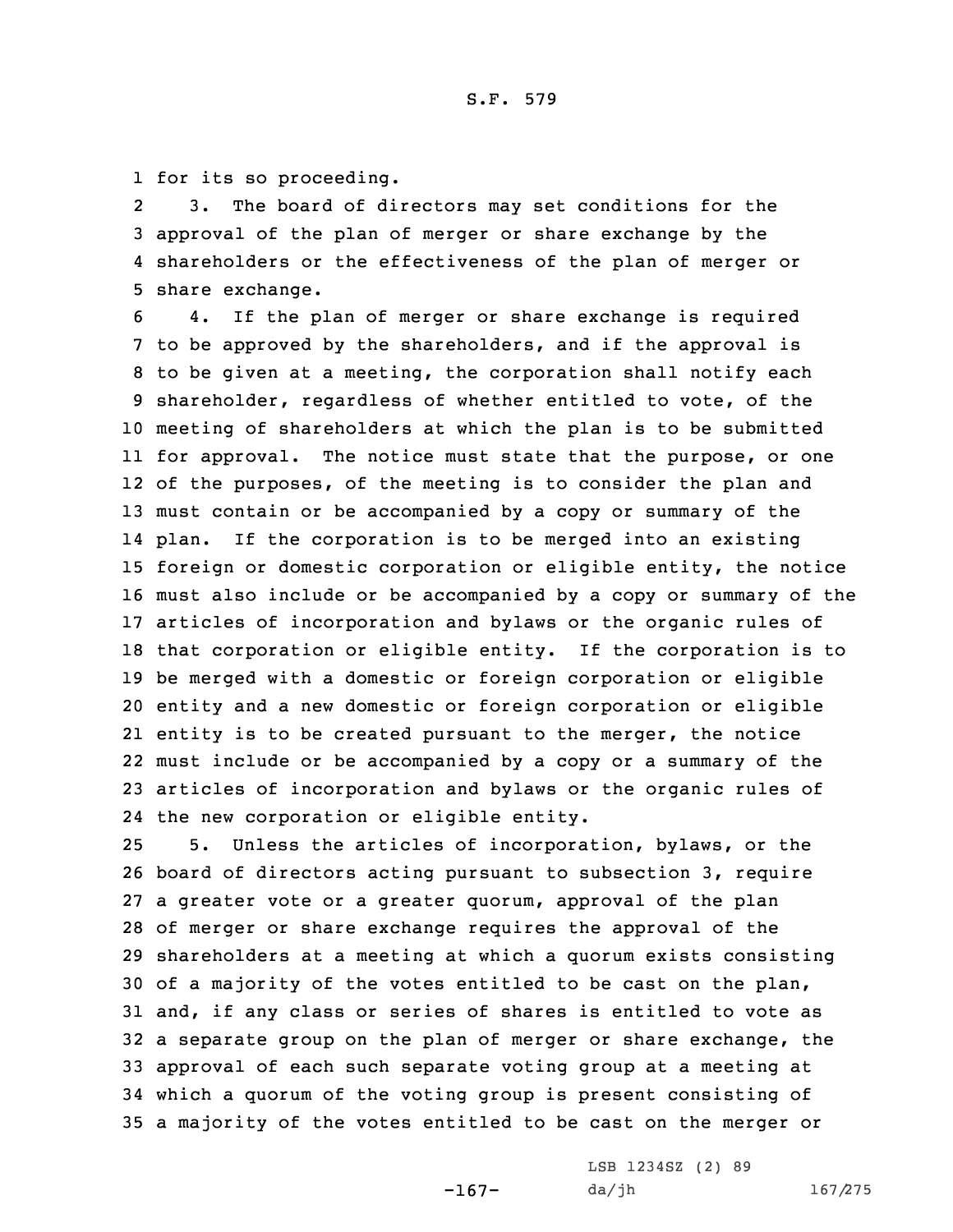S.F. 579

1 share exchange by that voting group.

2 6. Subject to subsection 7, separate voting by voting groups 3 is required for each of the following:

4 *a.* On <sup>a</sup> plan of merger, by each class or series of shares 5 that are any of the following:

 (1) To be converted under the plan of merger into shares, other securities, eligible interests, obligations, rights to acquire shares, other securities or eligible interests, cash, other property, or any combination of the foregoing.

 (2) Entitled to vote as <sup>a</sup> separate group on <sup>a</sup> provision in the plan that constitutes <sup>a</sup> proposed amendment to the articles of incorporation of <sup>a</sup> surviving corporation that requires action by separate voting groups under section 490.1004. 14*b.* On <sup>a</sup> plan of share exchange, by each class or series

15 of shares included in the exchange, with each class or series 16 constituting <sup>a</sup> separate voting group.

 *c.* On <sup>a</sup> plan of merger or share exchange, if the voting group is entitled under the articles of incorporation to vote as <sup>a</sup> voting group to approve <sup>a</sup> plan of merger or share exchange, respectively.

21 7. The articles of incorporation may expressly limit or eliminate the separate voting rights provided in subsection 6, paragraph *"a"*, subparagraph (1), and subsection 6, paragraph *"b"*, as to any class or series of shares, except when all of the following apply:

26 *a.* The plan of merger or share exchange includes what is 27 or would be in effect an amendment subject to subsection 6, <sup>28</sup> paragraph *"a"*, subparagraph (2).

29 *b.* The plan of merger or share exchange will not effect <sup>a</sup> 30 substantive business combination.

 8. Unless the articles of incorporation otherwise provide, approval by the corporation's shareholders of <sup>a</sup> plan of merger is not required if all of the following conditions are satisfied:

-168-

35 *a.* The corporation will survive the merger.

LSB 1234SZ (2) 89 da/jh 168/275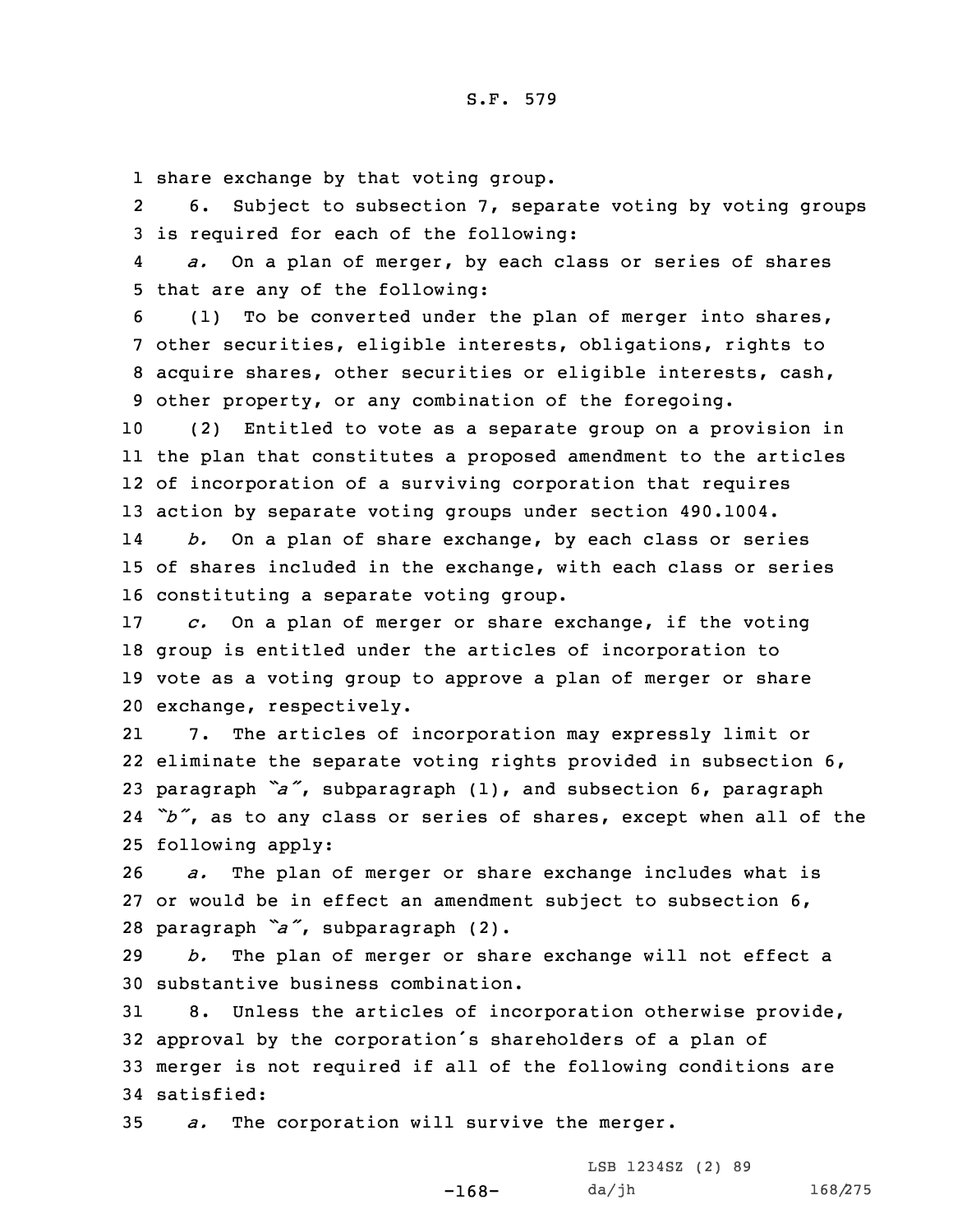S.F. 579

1 *b.* Except for amendments permitted by section 490.1005, its 2 articles of incorporation will not be changed.

 *c.* Each shareholder of the corporation whose shares were outstanding immediately before the effective date of the merger or share exchange will hold the same number of shares, with identical preferences, rights, and limitations, immediately after the effective date of the merger.

8 *d.* The issuance in the merger of shares or other securities 9 convertible into or rights exercisable for shares does not 10 require <sup>a</sup> vote under section 490.621, subsection 6.

11 9. *a.* If, as <sup>a</sup> result of <sup>a</sup> merger or share exchange, one or more shareholders of <sup>a</sup> domestic corporation would become subject to new interest holder liability, approval of the plan of merger or share exchange requires the signing in connection with the transaction, by each such shareholder, of <sup>a</sup> separate written consent to become subject to such new interest holder liability.

<sup>18</sup> *b.* Paragraph *"a"* does not apply in the case of <sup>a</sup> shareholder 19 that already has interest holder liability with respect to such 20 domestic corporation, if all of the following apply:

21 (1) The new interest holder liability is with respect to 22 <sup>a</sup> domestic or foreign corporation, which may be <sup>a</sup> different 23 or the same domestic corporation in which the person is <sup>a</sup> 24 shareholder.

 (2) The terms and conditions of the new interest holder liability are substantially identical to those of the existing interest holder liability, other than for changes that eliminate or reduce such interest holder liability.

29 10. Unless the articles of incorporation otherwise provide, 30 approval by the shareholders of <sup>a</sup> plan of merger or share 31 exchange is not required if all of the following apply:

 *a.* The plan of merger or share exchange expressly permits or requires the merger or share exchange to be effected under this subsection and provides that, if the merger or share exchange is to be effected under this subsection, the merger or share

-169-

LSB 1234SZ (2) 89 da/jh 169/275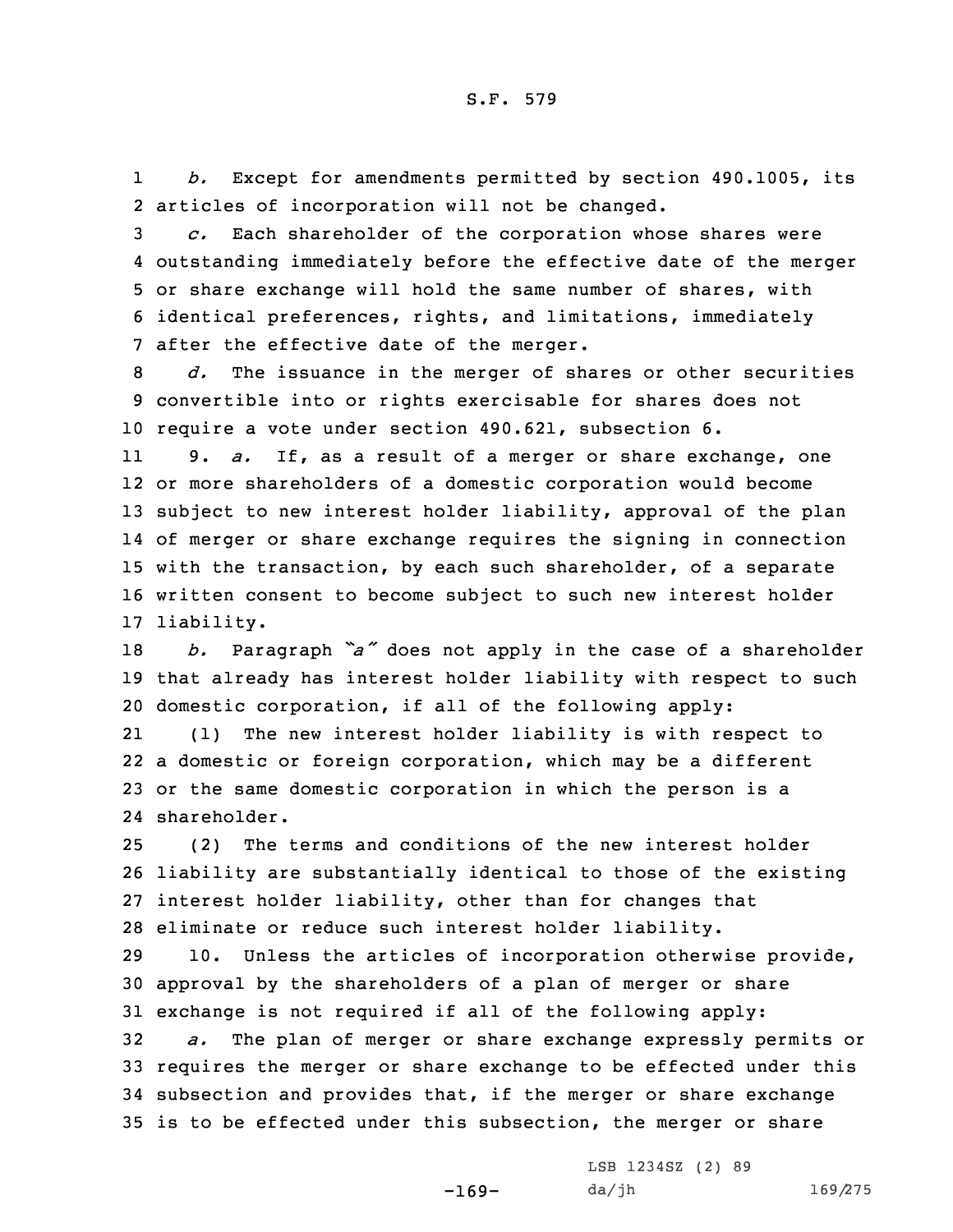exchange will be effected as soon as practicable following the satisfaction of the requirement set forth in paragraph *"f"*. *b.* Another party to the merger, the acquiring entity in the share exchange, or <sup>a</sup> parent of another party to the merger or the acquiring entity in the share exchange, makes an offer to purchase, on the terms provided in the plan of merger or share exchange, any and all of the outstanding shares of the corporation that, absent this subsection, would be entitled to vote on the plan of merger or share exchange, except that the offer may exclude shares of the corporation that are owned at the commencement of the offer by the corporation, the offeror, or any parent of the offeror, or by any wholly owned subsidiary of any of the foregoing.

14 *c.* The offer discloses that the plan of merger or share exchange provides that the merger or share exchange will be effected as soon as practicable following the satisfaction of the requirement set forth in paragraph *"f"* and that the shares of the corporation that are not tendered in response to the offer will be treated as set forth in paragraph *"h"*.

20 *d.* The offer remains open for at least ten days. 21 *e.* The offeror purchases all shares properly tendered in 22 response to the offer and not properly withdrawn.

 *f.* The shares listed below are collectively entitled to cast at least the minimum number of votes on the merger or share exchange that, absent this subsection, would be required by this subchapter and by the articles of incorporation for the approval of the merger or share exchange by the shareholders and by any other voting group entitled to vote on the merger or share exchange at <sup>a</sup> meeting at which all shares entitled to vote on the approval were present and voted:

31 (1) Shares purchased by the offeror in accordance with the 32 offer.

33 (2) Shares otherwise owned by the offeror or by any parent 34 of the offeror or any wholly owned subsidiary of any of the 35 foregoing.

 $-170-$ 

LSB 1234SZ (2) 89 da/jh 170/275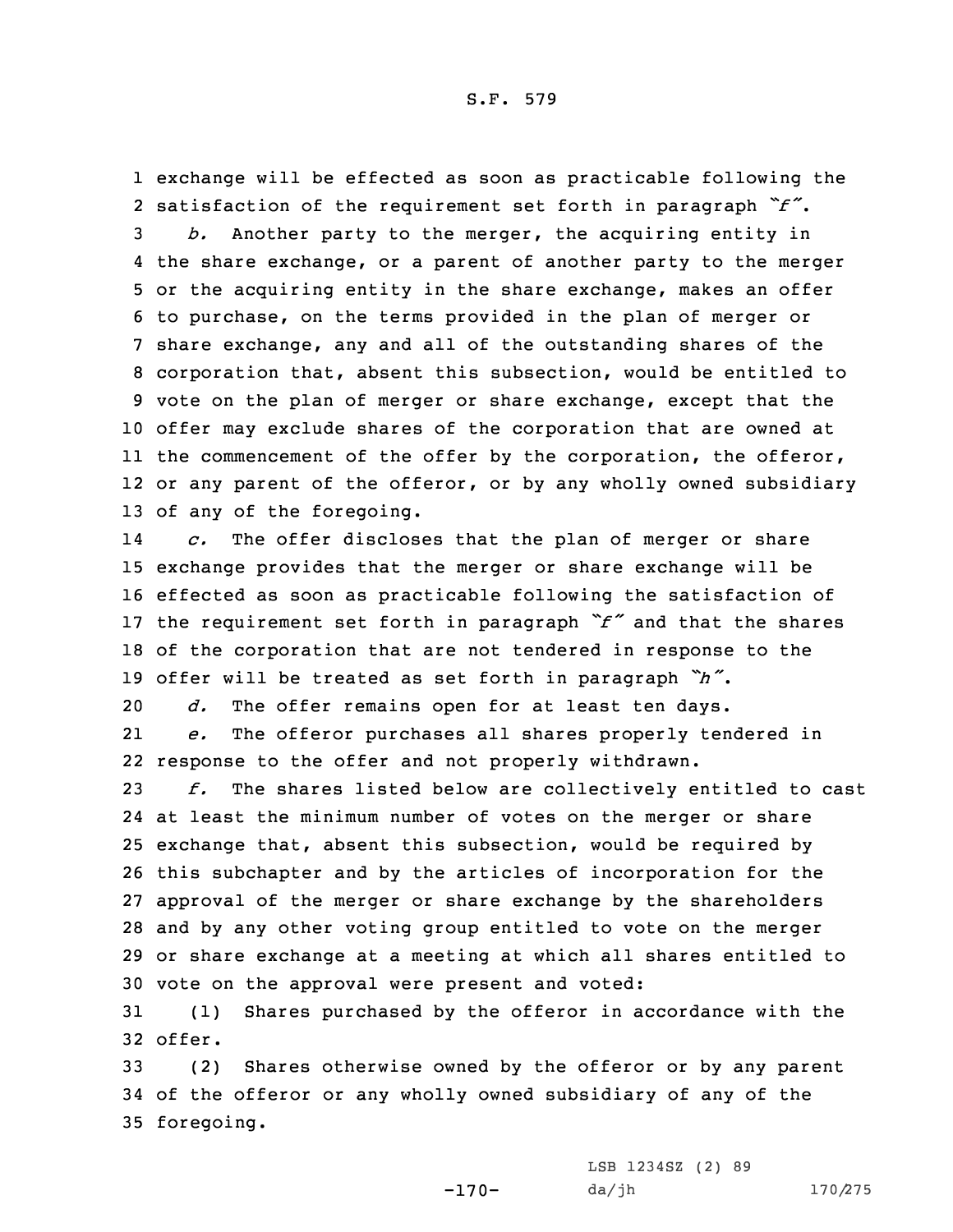S.F. 579

1 (3) Shares subject to an agreement that they are to be 2 transferred, contributed, or delivered to the offeror, any 3 parent of the offeror, or any wholly owned subsidiary of any of 4 the foregoing in exchange for shares or eligible interests in 5 such offeror, parent, or subsidiary.

6 *g.* The offeror or <sup>a</sup> wholly owned subsidiary of the offeror 7 merges with or into, or effects <sup>a</sup> share exchange in which it 8 acquires shares of, the corporation.

 *h.* Each outstanding share of each class or series of shares of the corporation that the offeror is offering to purchase in accordance with the offer, and that is not purchased in 12 accordance with the offer, is to be converted in the merger into, or into the right to receive, or is to be exchanged in the share exchange for, or for the right to receive, the same amount and kind of securities, eligible interests, obligations, rights, cash, or other property to be paid or exchanged in accordance with the offer for each share of that class or series of shares that is tendered in response to the offer, except that shares of the corporation that are owned by the corporation or that are described in paragraph *"f"*, subparagraph (2) or (3), need not be converted into or exchanged for the consideration described in this paragraph  $\frac{m}{2}$ .

2411. As used in subsection 10:

25 *a. "Offer"* means the offer referred to in subsection 10, <sup>26</sup> paragraph *"b"*.

27 *b. "Offeror"* means the person making the offer.

 *c. "Parent"* of an entity means <sup>a</sup> person that owns, directly or indirectly, through one or more wholly owned subsidiaries, all of the outstanding shares of or eligible interests in that 31 entity.

32 *d.* Shares tendered in response to the offer shall be deemed <sup>33</sup> to have been "purchased" in accordance with the offer at the 34 earliest time as of which the following applies:

35 (1) The offeror has irrevocably accepted those shares for

-171-

LSB 1234SZ (2) 89 da/jh 171/275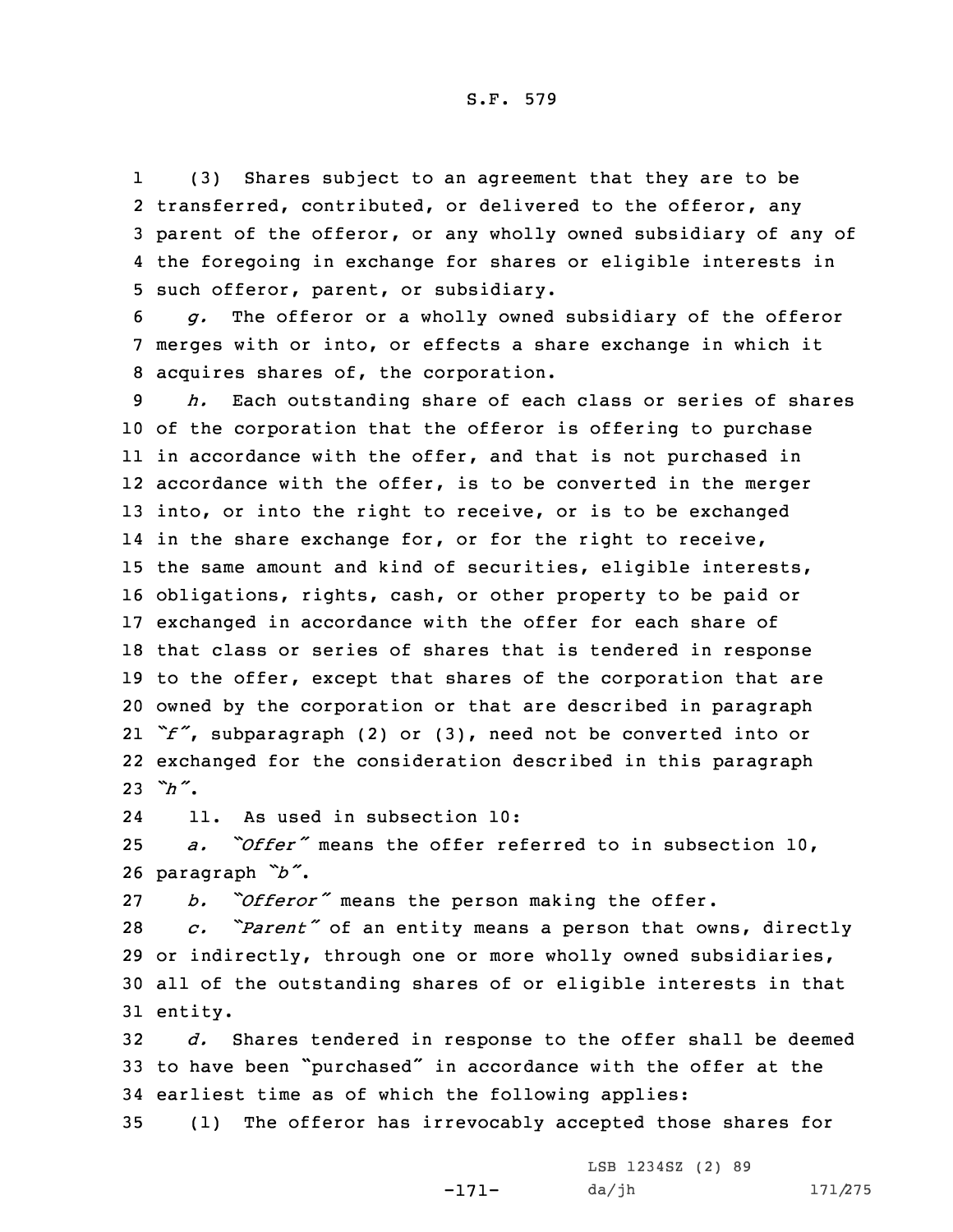1 payment.

2(2) Either of the following applies:

 (a) In the case of shares represented by certificates, the offeror, or the offeror's designated depository or other agent, has physically received the certificates representing those 6 shares.

 (b) In the case of shares without certificates, those shares have been transferred into the account of the offeror or its designated depository or other agent, or an agent's message relating to those shares has been received by the offeror or its designated depository or other agent.

12 *e. "Wholly owned subsidiary"* of <sup>a</sup> person means an entity of 13 or in which that person owns, directly or indirectly, through 14 one or more wholly owned subsidiaries, all of the outstanding 15 shares or eligible interests.

16 12. Unless the articles of incorporation otherwise provide, 17 all of the following applies:

18 *a.* Approval of <sup>a</sup> plan of share exchange by the shareholders 19 of <sup>a</sup> domestic corporation is not required if the corporation is 20 the acquiring entity in the share exchange.

21 *b.* Shares not to be exchanged under the plan of share 22 exchange are not entitled to vote on the plan.

23 Sec. 152. Section 490.1105, Code 2021, is amended by 24 striking the section and inserting in lieu thereof the 25 following:

26 **490.1105 Merger between parent and subsidiary or between** 27 **subsidiaries.**

 1. <sup>A</sup> domestic or foreign parent entity that owns shares of <sup>a</sup> domestic corporation which carry at least ninety percent of the voting power of each class and series of the outstanding shares of the subsidiary that has voting power may do any of the following:

33 *a.* Merge the subsidiary into itself, if it is <sup>a</sup> domestic 34 or foreign corporation or eligible entity, or into another 35 domestic or foreign corporation or eligible entity in which the

-172-

```
LSB 1234SZ (2) 89
da/jh 172/275
```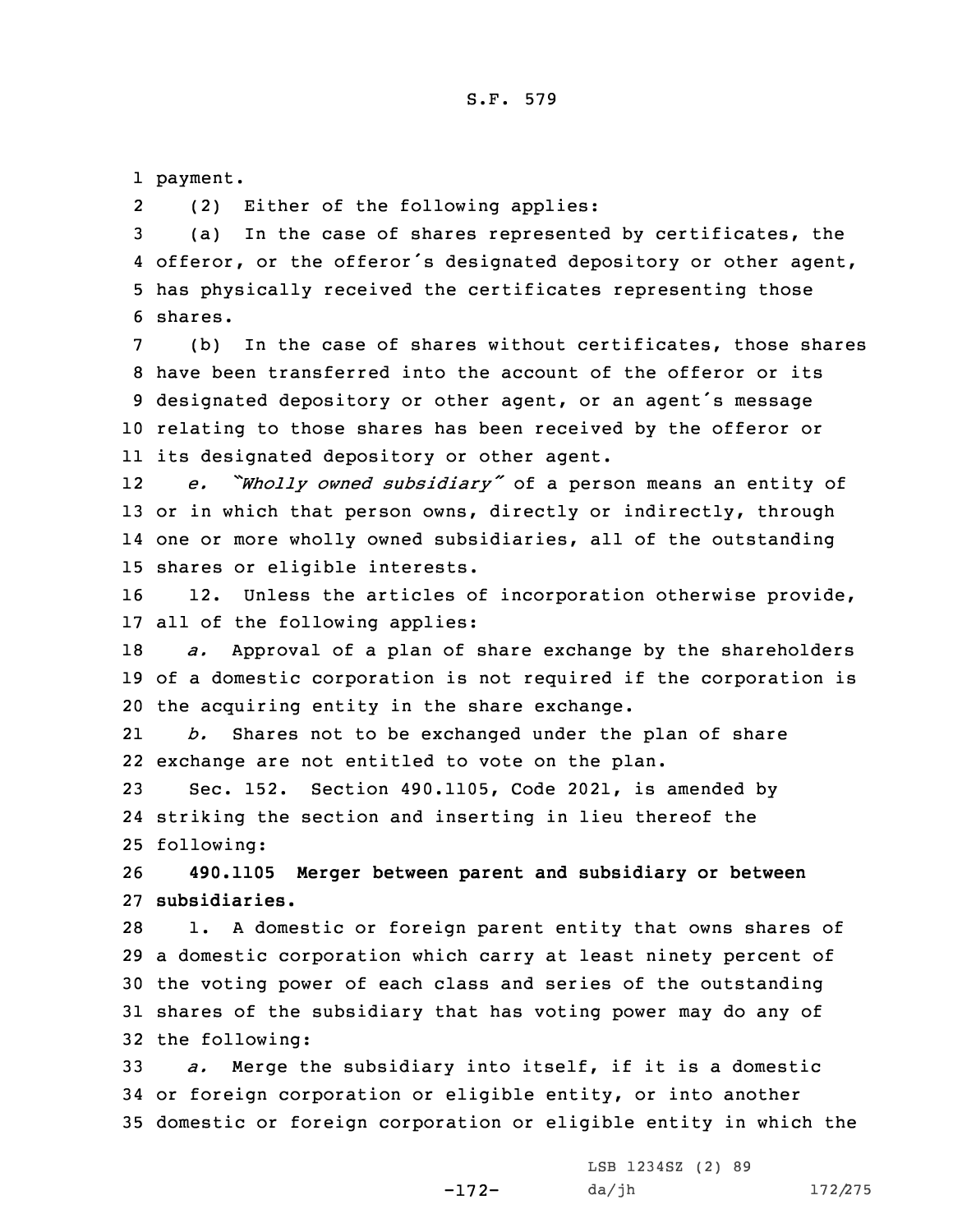1 parent entity owns at least ninety percent of the voting power 2 of each class and series of the outstanding shares or eligible 3 interests which have voting power.

4 *b.* Merge itself, if it is <sup>a</sup> domestic or foreign corporation or eligible entity, into such subsidiary, in either case without the approval of the board of directors or shareholders of the subsidiary, unless the articles of incorporation or organic rules of the parent entity or the articles of incorporation of the subsidiary corporation otherwise provide. *c.* Section 490.1104, subsection 9, applies to <sup>a</sup> merger under this section. The articles of merger relating to <sup>a</sup> merger under this section do not need to be signed by the subsidiary. 2. <sup>A</sup> parent entity shall, within ten days after the effective date of <sup>a</sup> merger approved under subsection 1, notify each of the subsidiary's shareholders that the merger has become effective.

 3. Except as provided in subsections 1 and 2, <sup>a</sup> merger between <sup>a</sup> parent entity and <sup>a</sup> domestic subsidiary corporation shall be governed by the provisions of this subchapter applicable to mergers generally.

21 Sec. 153. Section 490.1106, Code 2021, is amended by 22 striking the section and inserting in lieu thereof the 23 following:

24**490.1106 Articles of merger or share exchange.**

 1. After <sup>a</sup> plan of merger has been adopted and approved as required by this chapter, or if the merger is being effected under section 490.1102, subsection 1, paragraph *"b"*, the merger has been approved as required by the organic law governing the parties to the merger, then articles of merger shall be signed by each party to the merger except as provided in section 490.1105, subsection 1. The articles must set forth all of the following:

33 *a.* The name, jurisdiction of formation, and type of entity 34 of each party to the merger.

35 *b.* The name, jurisdiction of formation, and type of entity

-173-

LSB 1234SZ (2) 89 da/jh 173/275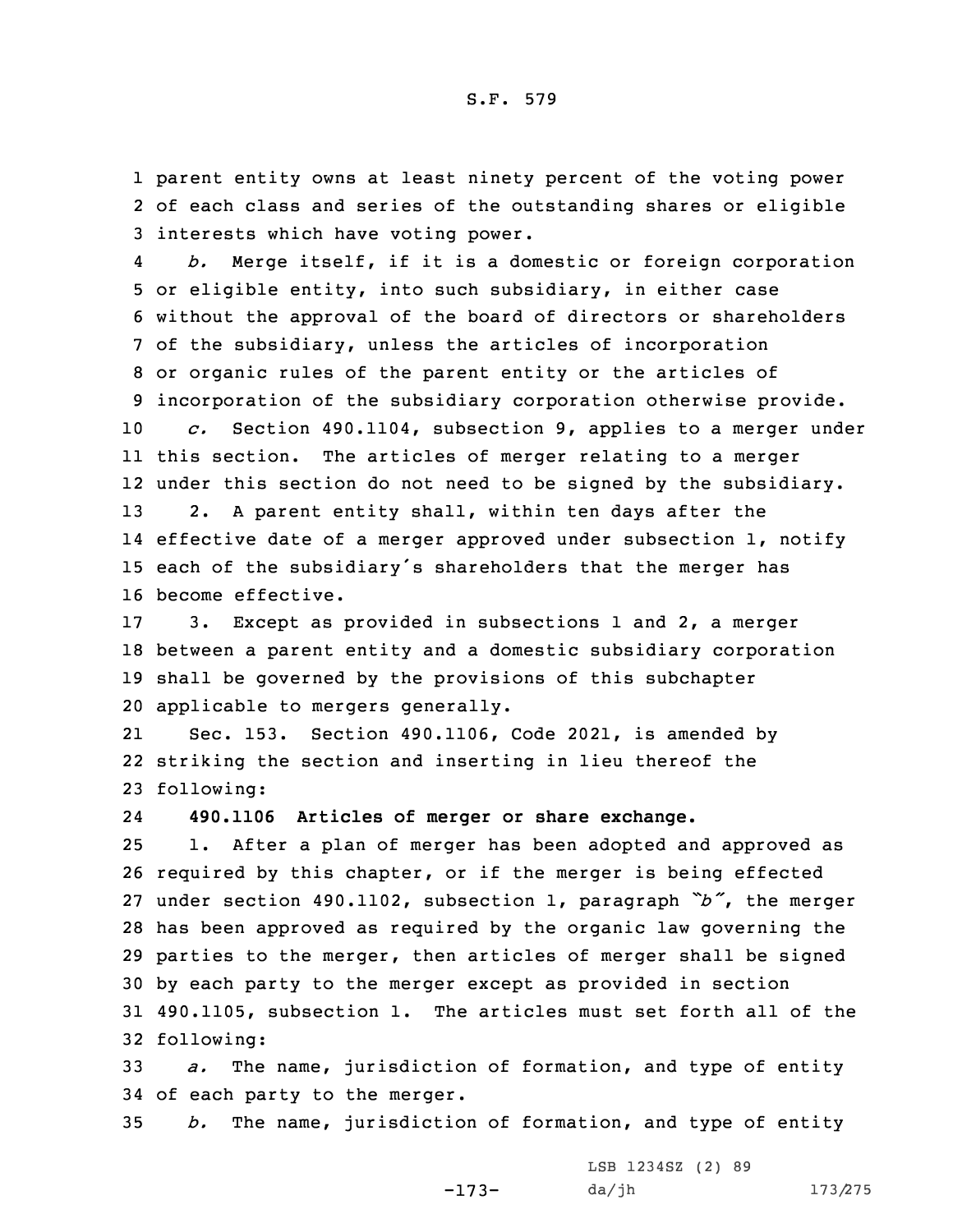1 of the survivor.

2 *c.* If the survivor of the merger is <sup>a</sup> domestic corporation 3 and its articles of incorporation are amended, or if <sup>a</sup> new 4 domestic corporation is created as a result of the merger, any 5 of the following:

<sup>6</sup> (1) The amendments to the survivor's articles of 7 incorporation.

 (2) The articles of incorporation of the new corporation. *d.* If the survivor of the merger is <sup>a</sup> domestic eligible entity and its public organic record is amended, or if <sup>a</sup> new domestic eligible entity is created as <sup>a</sup> result of the merger, any of the following:

13 (1) The amendments to the public organic record of the 14 survivor.

15 (2) The public organic record, if any, of the new eligible 16 entity.

 *e.* If the plan of merger required approval by the shareholders of <sup>a</sup> domestic corporation that is <sup>a</sup> party to the merger, <sup>a</sup> statement that the plan was duly approved by the shareholders and, if voting by any separate voting group was required, by each such separate voting group, in the manner required by this chapter and the articles of incorporation. *f.* If the plan of merger or share exchange did not require

24 approval by the shareholders of <sup>a</sup> domestic corporation that is 25 <sup>a</sup> party to the merger, <sup>a</sup> statement to that effect.

 *g.* As to each foreign corporation that is <sup>a</sup> party to the merger, <sup>a</sup> statement that the participation of the foreign corporation was duly authorized as required by its organic law. *h.* As to each domestic or foreign eligible entity that is <sup>a</sup> party to the merger, <sup>a</sup> statement that the merger was approved in accordance with its organic law or section 490.1102, subsection 3.

33 *i.* If the survivor is created by the merger and is <sup>a</sup> 34 domestic limited liability partnership, the filing required to 35 become <sup>a</sup> limited liability partnership, as an attachment.

> LSB 1234SZ (2) 89 da/jh 174/275

 $-174-$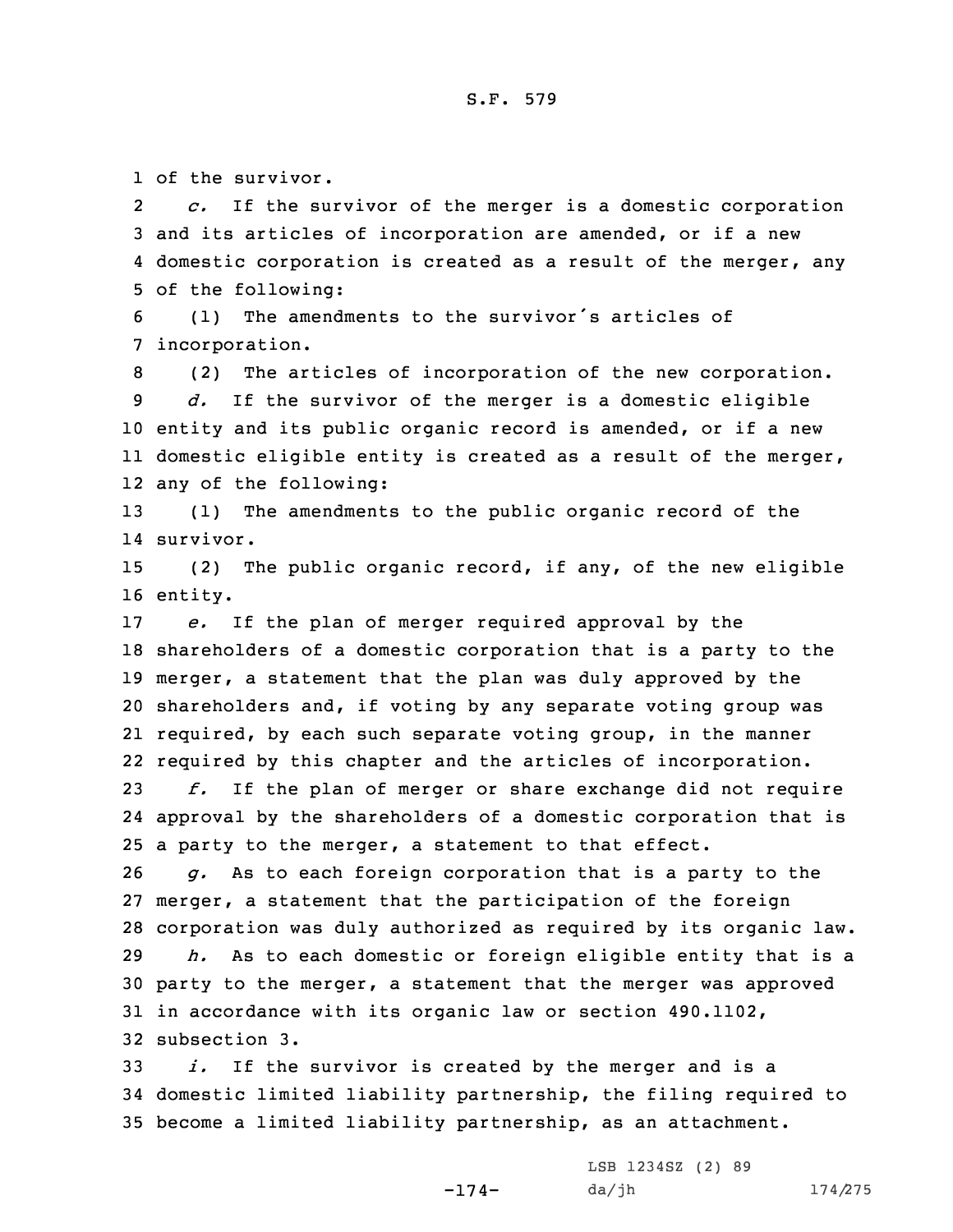S.F. 579

1 2. After <sup>a</sup> plan of share exchange in which the acquired entity is <sup>a</sup> domestic corporation or eligible entity has been adopted and approved as required by this chapter, articles of share exchange shall be signed by the acquired entity and the acquiring entity. The articles shall set forth all of the following:

7 *a.* The name of the acquired entity.

8 *b.* The name, jurisdiction of formation, and type of entity 9 of the domestic or foreign corporation or eligible entity that 10 is the acquiring entity.

11 *c.* <sup>A</sup> statement that the plan of share exchange was duly 12 approved by the acquired entity by all of the following:

13 (1) The required vote or consent of each class or series of 14 shares or eligible interests included in the exchange.

 (2) The required vote or consent of each other class or series of shares or eligible interests entitled to vote on approval of the exchange by the articles of incorporation or organic rules of the acquired entity or section 490.1103, subsection 3.

20 3. In addition to the requirements of subsection 1 or 2, 21 articles of merger or share exchange may contain any other 22 provision not prohibited by law.

 4. The articles of merger or share exchange shall be delivered to the secretary of state for filing and, subject to subsection 5, the merger or share exchange shall take effect on the effective date determined in accordance with section 27 490.123.

 5. With respect to <sup>a</sup> merger in which one or more foreign entities is <sup>a</sup> party or <sup>a</sup> foreign entity created by the merger is the survivor, the merger itself shall become effective at the later of the following:

32 *a.* When all documents required to be filed in foreign 33 jurisdictions to effect the merger have become effective.

34 *b.* When the articles of merger take effect.

35 6. Articles of merger filed under this section may be

-175-

LSB 1234SZ (2) 89 da/jh 175/275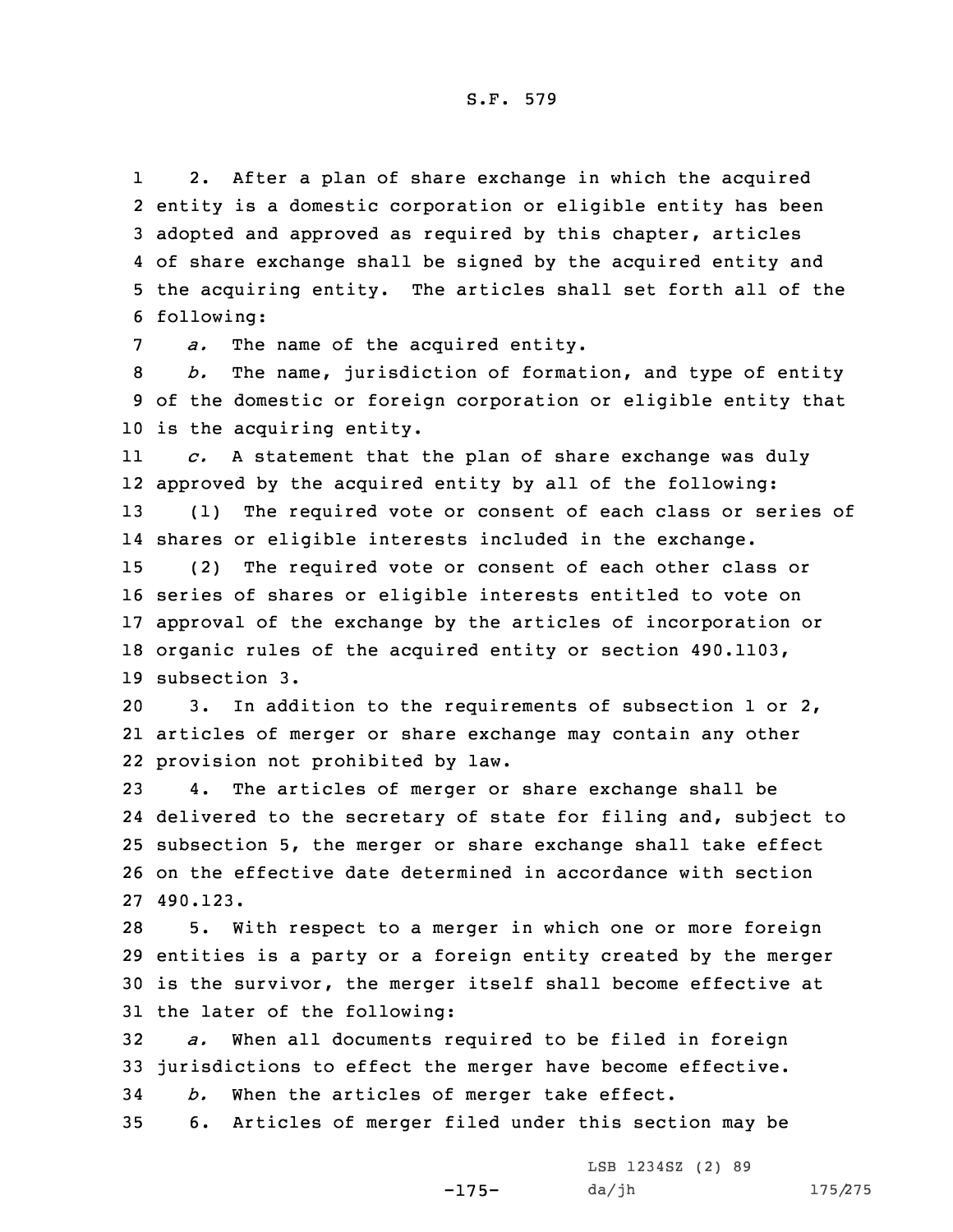combined with any filing required under the organic law governing any domestic eligible entity involved in the transaction if the combined filing satisfies the requirements of both this section and the other organic law.

5 Sec. 154. Section 490.1107, Code 2021, is amended by 6 striking the section and inserting in lieu thereof the 7 following:

8 **490.1107 Effect of merger or share exchange.**

9 1. When <sup>a</sup> merger becomes effective, all of the following 10 apply:

11 *a.* The domestic or foreign corporation or eligible entity 12 that is designated in the plan of merger as the survivor 13 continues or comes into existence, as the case may be.

14 *b.* The separate existence of every domestic or foreign 15 corporation or eligible entity that is <sup>a</sup> party to the merger, 16 other than the survivor, ceases.

 *c.* All property owned by, and every contract right possessed by, each domestic or foreign corporation or eligible entity that is <sup>a</sup> party to the merger, other than the survivor, are the property and contract rights of the survivor without transfer, reversion, or impairment.

22 *d.* All debts, obligations, and other liabilities of each 23 domestic or foreign corporation or eligible entity that is 24 <sup>a</sup> party to the merger, other than the survivor, are debts, 25 obligations, or liabilities of the survivor.

 *e.* The name of the survivor may, but need not be, substituted in any pending proceeding for the name of any party to the merger whose separate existence ceased in the merger. *f.* If the survivor is <sup>a</sup> domestic entity, the articles of incorporation and bylaws or the organic rules of the survivor are amended to the extent provided in the plan of merger.

32 *g.* The articles of incorporation and bylaws or the organic 33 rules of <sup>a</sup> survivor that is <sup>a</sup> domestic entity and is created by 34 the merger become effective.

-176-

35 *h.* The shares of each domestic or foreign corporation

LSB 1234SZ (2) 89 da/jh 176/275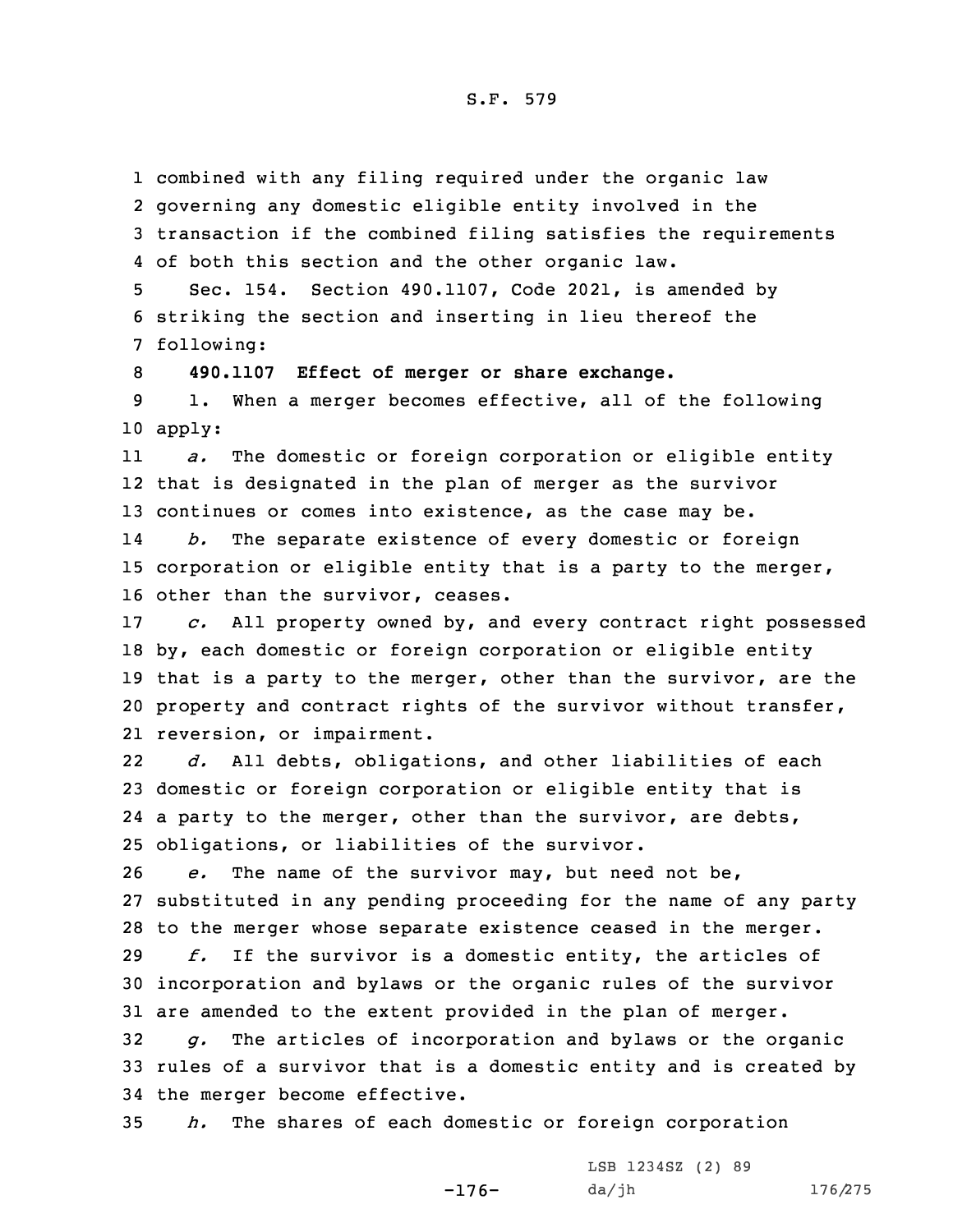that is <sup>a</sup> party to the merger, and the eligible interests in an eligible entity that is <sup>a</sup> party to <sup>a</sup> merger, that are to be converted in accordance with the terms of the merger into shares, or other securities, eligible interests, obligations, rights to acquire shares, other securities, or eligible interests, cash, other property, or any combination of the foregoing, are converted, and the former holders of such shares or eligible interests are entitled only to the rights provided to them by those terms or to any rights they may have under subchapter XIII or the organic law governing the eligible entity or foreign corporation.

12 *i.* Except as provided by law or the terms of the merger, all the rights, privileges, franchises, and immunities of each entity that is <sup>a</sup> party to the merger, other than the survivor, are the rights, privileges, franchises, and immunities of the survivor.

17 *j.* If the survivor exists before the merger, all of the 18 following apply:

19 (1) All the property and contract rights of the survivor 20 remain its property and contract rights without transfer, 21 reversion, or impairment.

22 (2) The survivor remains subject to all its debts, 23 obligations, and other liabilities.

24 (3) Except as provided by law or the plan of merger, the 25 survivor continues to hold all of its rights, privileges, 26 franchises, and immunities.

 2. When <sup>a</sup> share exchange becomes effective, the shares or eligible interests in the acquired entity that are to be exchanged for shares or other securities, eligible interests, obligations, rights to acquire shares, other securities or eligible interests, cash, other property, or any combination of the foregoing, are entitled only to the rights provided to them in the plan of share exchange or to any rights they may have under subchapter XIII or under the organic law governing the acquired entity.

> LSB 1234SZ (2) 89 da/jh 177/275

-177-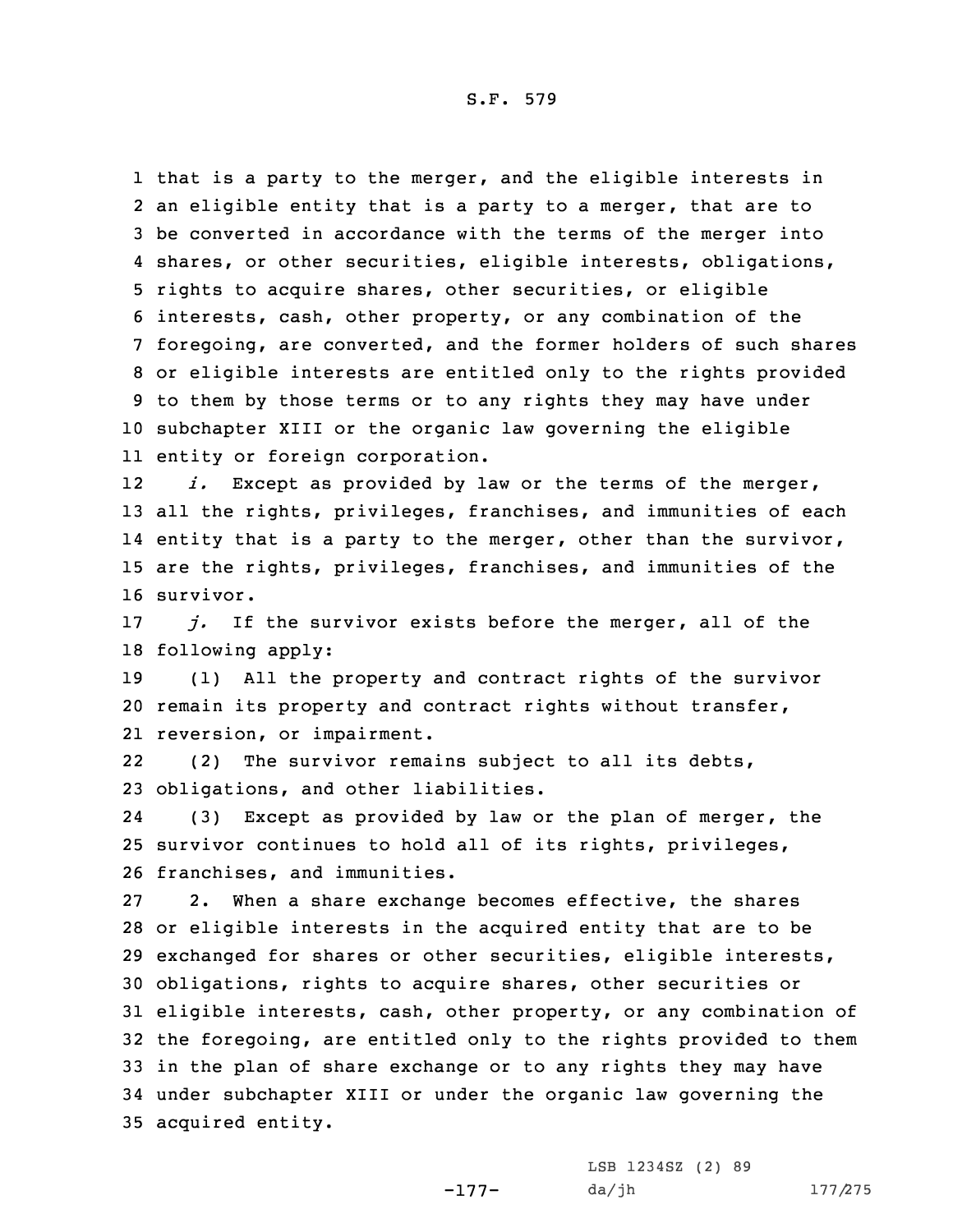S.F. 579

1 3. Except as otherwise provided in the articles of incorporation of <sup>a</sup> domestic corporation or the organic law governing or organic rules of <sup>a</sup> foreign corporation or <sup>a</sup> domestic or foreign eligible entity, the effect of <sup>a</sup> merger or share exchange on interest holder liability is as follows: *a.* <sup>A</sup> person who becomes subject to new interest holder liability in respect of an entity as <sup>a</sup> result of <sup>a</sup> merger or share exchange shall have that new interest holder liability only in respect of interest holder liabilities that arise after the merger or share exchange becomes effective.

11 *b.* If <sup>a</sup> person had interest holder liability with respect to <sup>a</sup> party to the merger or the acquired entity before the merger or share exchange becomes effective with respect to shares or eligible interests of such party or acquired entity which were exchanged in the merger or share exchange, were canceled in the merger, or the terms and conditions of which relating to interest holder liability were amended pursuant to the merger, then all of the following apply:

 (1) The merger or share exchange does not discharge that prior interest holder liability with respect to any interest holder liabilities that arose before the merger or share exchange becomes effective.

 (2) The provisions of the organic law governing any entity for which the person had that prior interest holder liability shall continue to apply to the collection or discharge of any interest holder liabilities preserved by subparagraph (1), as if the merger or share exchange had not occurred.

 (3) The person shall have such rights of contribution from other persons as are provided by the organic law governing the entity for which the person had that prior interest holder liability with respect to any interest holder liabilities preserved by subparagraph (1), as if the merger or share exchange had not occurred.

34 (4) The person shall not, by reason of such prior interest 35 holder liability, have interest holder liability with respect

-178-

LSB 1234SZ (2) 89 da/jh 178/275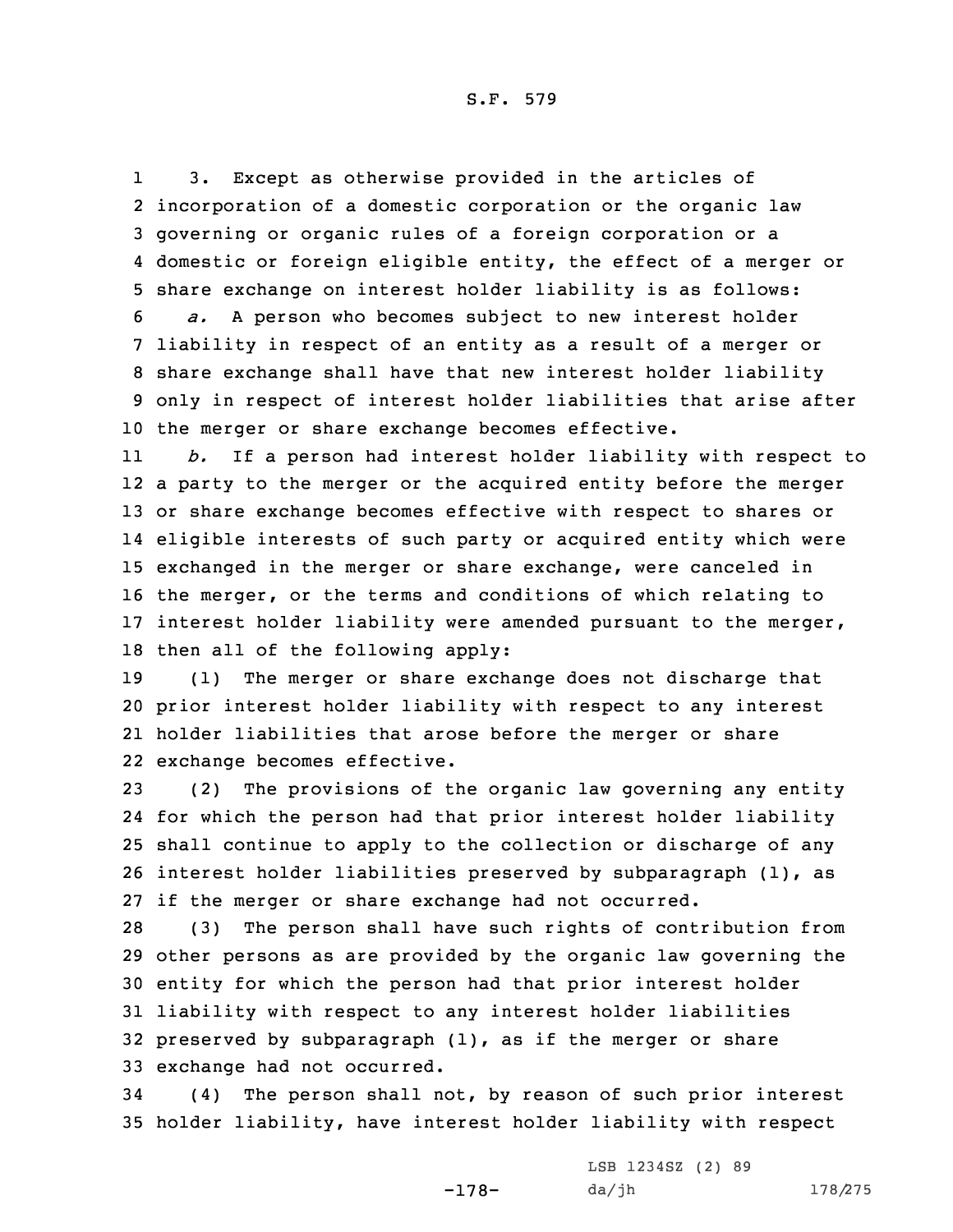1 to any interest holder liabilities that arise after the merger 2 or share exchange becomes effective.

 *c.* If <sup>a</sup> person has interest holder liability both before and after <sup>a</sup> merger becomes effective with unchanged terms and conditions with respect to the entity that is the survivor by reason of owning the same shares or eligible interests before and after the merger becomes effective, the merger has no effect on such interest holder liability.

 *d.* <sup>A</sup> share exchange has no effect on interest holder liability related to shares or eligible interests of the acquired entity that were not exchanged in the share exchange. 12 4. Upon <sup>a</sup> merger becoming effective, <sup>a</sup> foreign corporation, or <sup>a</sup> foreign eligible entity, that is the survivor of the merger is deemed to have done all of the following:

 *a.* Appointed the secretary of state as its agent for service of process in <sup>a</sup> proceeding to enforce the rights of shareholders of each domestic corporation that is <sup>a</sup> party to the merger who exercise appraisal rights.

 *b.* Agreed that it will promptly pay the amount, if any, to which such shareholders are entitled under subchapter XIII. 21 5. Except as provided in the organic law governing <sup>a</sup> party to <sup>a</sup> merger or in its articles of incorporation or organic rules, the merger does not give rise to any rights that an interest holder, governor, or third party would have upon <sup>a</sup> dissolution, liquidation, or winding up of that party. The merger does not require <sup>a</sup> party to the merger to wind up its affairs and does not constitute or cause its dissolution or termination.

 6. Property held for <sup>a</sup> charitable purpose under the law of this state by <sup>a</sup> domestic or foreign corporation or eligible entity immediately before <sup>a</sup> merger becomes effective shall not, as <sup>a</sup> result of the transaction, be diverted from the objects for which it was donated, granted, devised, or otherwise transferred except and to the extent permitted by or pursuant to the laws of this state addressing cy pres or dealing with

-179-

LSB 1234SZ (2) 89 da/jh 179/275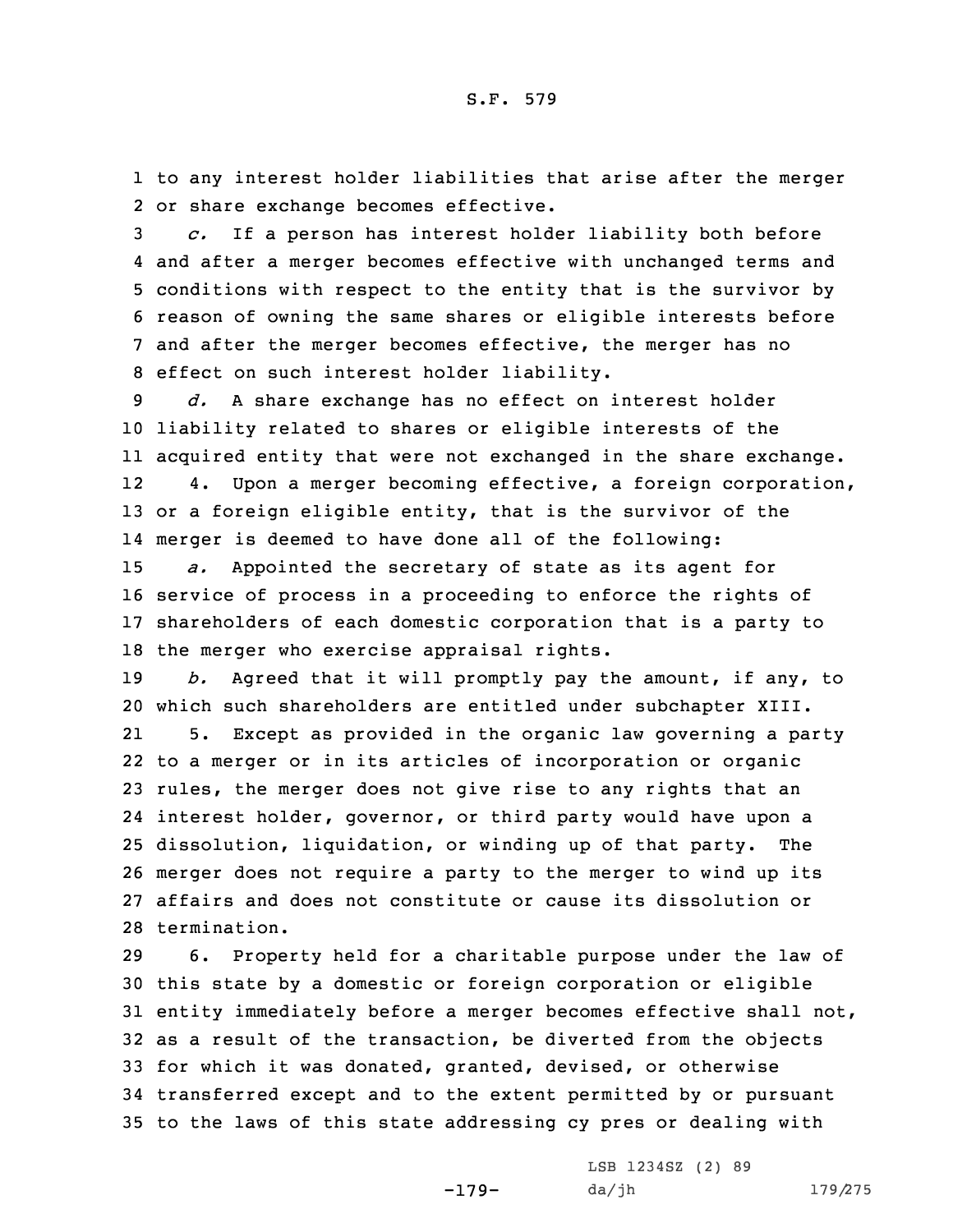1 nondiversion of charitable assets.

2 7. <sup>A</sup> bequest, devise, gift, grant, or promise contained in <sup>a</sup> will or other instrument of donation, subscription, or conveyance which is made to an entity that is <sup>a</sup> party to <sup>a</sup> merger that is not the survivor and which takes effect or remains payable after the merger inures to the survivor.

 8. <sup>A</sup> trust obligation that would govern property if transferred to <sup>a</sup> nonsurviving entity applies to property that is transferred to the survivor after <sup>a</sup> merger becomes effective.

11 Sec. 155. Section 490.1108, Code 2021, is amended by 12 striking the section and inserting in lieu thereof the 13 following:

14 **490.1108 Abandonment of <sup>a</sup> merger or share exchange.** 1. After <sup>a</sup> plan of merger or share exchange has been adopted and approved as required by this subchapter, and before articles of merger or share exchange have become effective, the plan may be abandoned by <sup>a</sup> domestic business corporation that is <sup>a</sup> party to the plan without action by its shareholders in accordance with any procedures set forth in the plan of merger or share exchange or, if no such procedures are set forth in the plan, in the manner determined by the board of directors. 2. If <sup>a</sup> merger or share exchange is abandoned under subsection 1 after articles of merger or share exchange have been delivered to the secretary of state for filing but before the merger or share exchange has become effective, <sup>a</sup> statement of abandonment signed by all the parties that signed the articles of merger or share exchange shall be delivered to the secretary of state for filing before the articles of merger or share exchange become effective. The statement shall take effect on filing and the merger or share exchange shall be deemed abandoned and shall not become effective. The statement of abandonment must contain all of the following: *a.* The name of each party to the merger or the names of the

35 acquiring and acquired entities in <sup>a</sup> share exchange.

-180-

LSB 1234SZ (2) 89 da/jh 180/275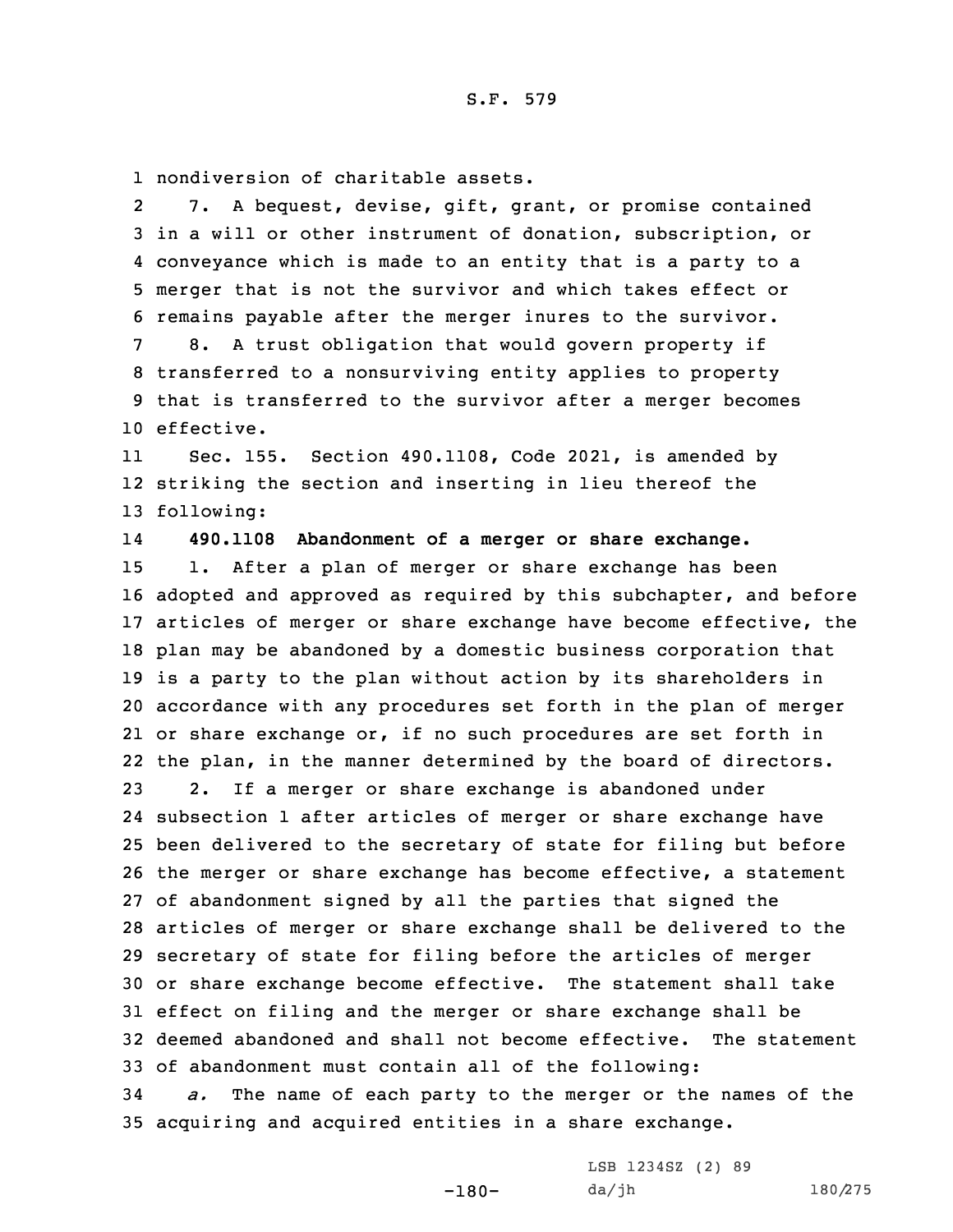1 *b.* The date on which the articles of merger or share 2 exchange were filed by the secretary of state.

3 *c.* <sup>A</sup> statement that the merger or share exchange has been 4 abandoned in accordance with this section.

5 Sec. 156. Section 490.1201, Code 2021, is amended by 6 striking the section and inserting in lieu thereof the 7 following:

8 **490.1201 Disposition of assets not requiring shareholder** 9 **approval.**

10 No approval of the shareholders is required to do any of 11 the following, unless the articles of incorporation otherwise 12 provide:

13 1. Sell, lease, exchange, or otherwise dispose of any of 14 the corporation's assets in the usual and regular course of 15 business.

 2. Mortgage, pledge, dedicate to the repayment of indebtedness, whether with or without recourse, or otherwise encumber any or all of the corporation's assets, regardless of whether in the usual and regular course of business.

<sup>20</sup> 3. Transfer any or all of the corporation's assets to one or 21 more domestic or foreign corporations or other entities, all of 22 the shares or interests of which are owned by the corporation.

23 4. Distribute assets pro rata to the holders of one or more 24 classes or series of the corporation's shares.

25 Sec. 157. Section 490.1202, Code 2021, is amended by 26 striking the section and inserting in lieu thereof the 27 following:

28 **490.1202 Shareholder approval of certain dispositions.**

 1. <sup>A</sup> sale, lease, exchange, or other disposition of assets, other than <sup>a</sup> disposition described in section 490.1201, requires approval of the corporation's shareholders if the disposition would leave the corporation without <sup>a</sup> significant continuing business activity. <sup>A</sup> corporation will conclusively be deemed to have retained <sup>a</sup> significant continuing business activity if it retains <sup>a</sup> business activity that represented,

-181-

LSB 1234SZ (2) 89 da/jh 181/275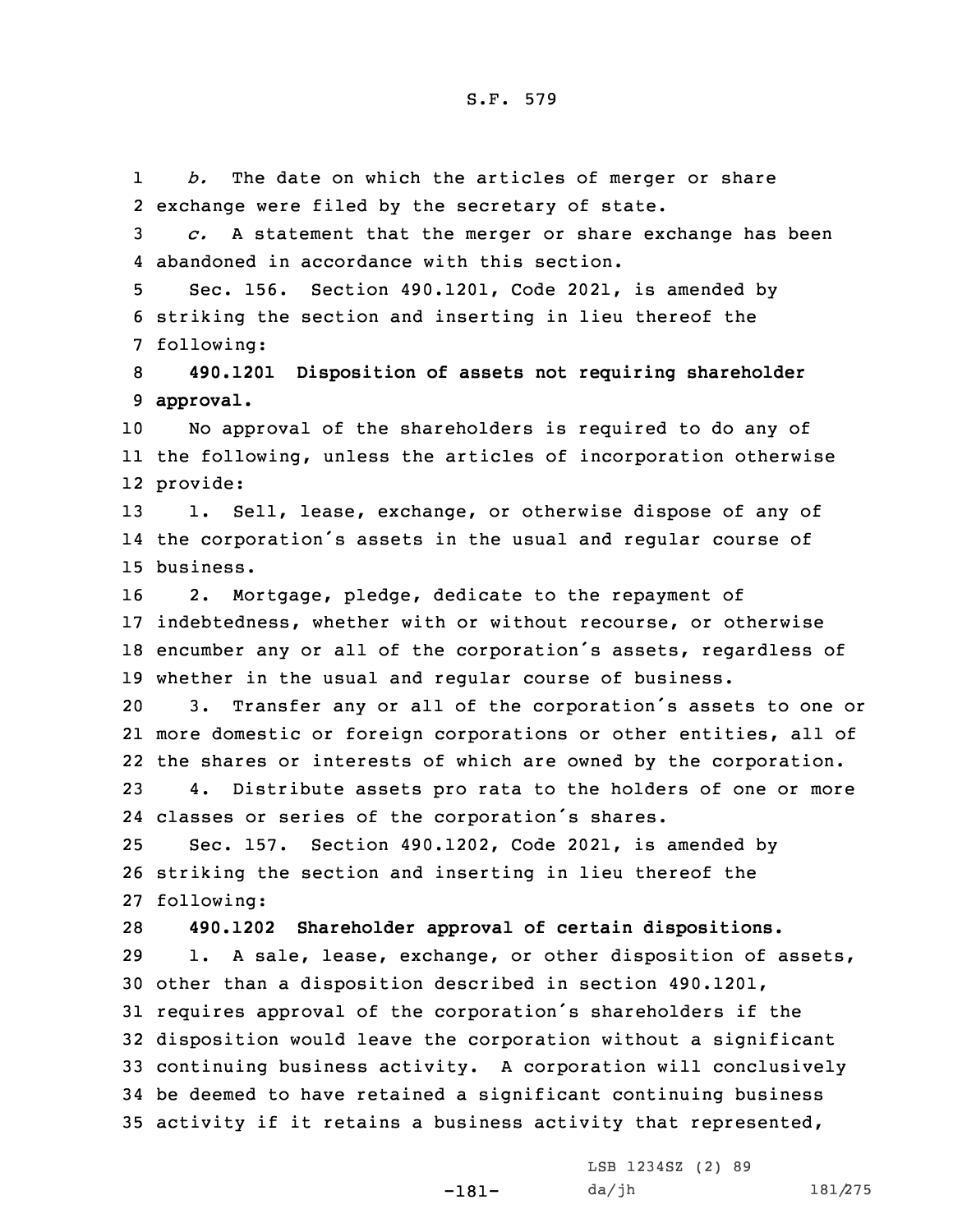for the corporation and its subsidiaries on <sup>a</sup> consolidated basis, at least twenty-five percent of total assets at the end of the most recently completed fiscal year, and either twenty-five percent of either income from continuing operations before taxes or twenty-five percent of revenues from continuing operations, in each case for the most recently completed fiscal year; but no presumption that the disposition will leave the corporation without <sup>a</sup> significant continuing business activity shall arise from the fact that the corporation's continuing business activity does not equal or exceed any of these percentages.

12 2. To obtain the approval of the shareholders under 13 subsection 1, all of the following shall apply:

14 *a.* The board of directors shall first adopt <sup>a</sup> resolution authorizing the disposition. The disposition shall then be approved by the shareholders. In submitting the disposition to the shareholders for approval, the board of directors shall recommend that the shareholders approve the disposition, unless any of the following apply:

20 (1) The board of directors makes <sup>a</sup> determination that 21 because of conflicts of interest or other special circumstances 22 it should not make such <sup>a</sup> recommendation.

23 (2) Section 490.826 applies.

24 *b.* If paragraph *"a"*, subparagraph (1) or (2), applies, the 25 board shall inform the shareholders of the basis for its so 26 proceeding.

27 3. The board of directors may set conditions for the 28 approval by the shareholders of <sup>a</sup> disposition or the 29 effectiveness of the disposition.

 4. If <sup>a</sup> disposition is required to be approved by the shareholders under subsection 1, and if the approval is to be given at <sup>a</sup> meeting, the corporation shall notify each shareholder, regardless of whether entitled to vote, of the meeting of shareholders at which the disposition is to be submitted for approval. The notice must state that

-182-

LSB 1234SZ (2) 89 da/jh 182/275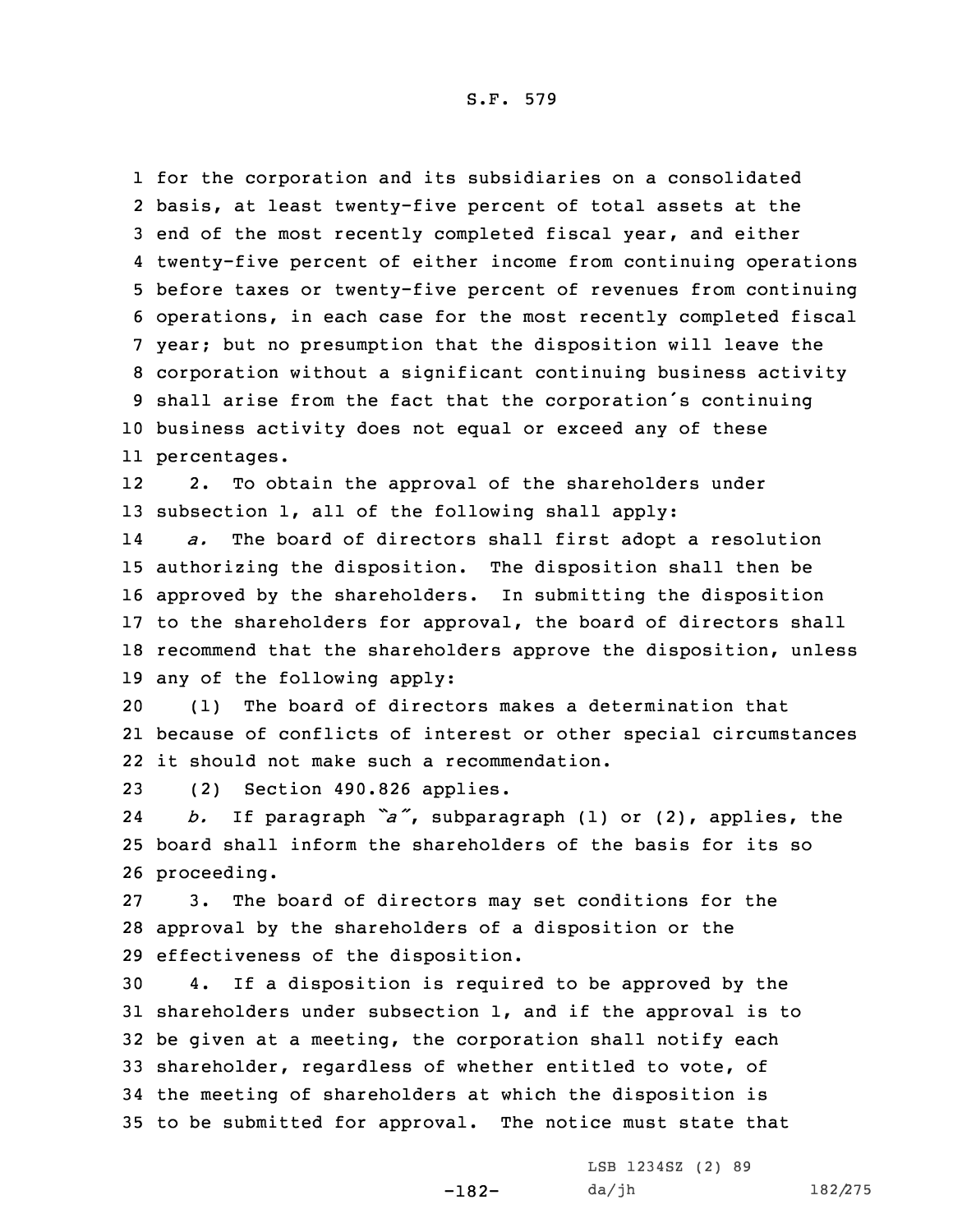the purpose, or one of the purposes, of the meeting is to consider the disposition and must contain <sup>a</sup> description of the disposition, including the terms and conditions of the disposition and the consideration to be received by the corporation.

 5. Unless the articles of incorporation, bylaws, or the board of directors acting pursuant to subsection 3 require <sup>a</sup> greater vote or <sup>a</sup> greater quorum, the approval of <sup>a</sup> disposition by the shareholders shall require the approval of the shareholders at <sup>a</sup> meeting at which <sup>a</sup> quorum exists consisting of <sup>a</sup> majority of the votes entitled to be cast on the disposition.

 6. After <sup>a</sup> disposition has been approved by the shareholders under this subchapter, and at any time before the disposition has been consummated, it may be abandoned by the corporation without action by the shareholders, subject to any contractual rights of other parties to the disposition.

18 7. <sup>A</sup> disposition of assets in the course of dissolution 19 under subchapter XIV is not governed by this section.

20 8. The assets of <sup>a</sup> direct or indirect consolidated 21 subsidiary shall be deemed to be the assets of the parent 22 corporation for the purposes of this section.

23 Sec. 158. Section 490.1301, Code 2021, is amended by 24 striking the section and inserting in lieu thereof the 25 following:

26 **490.1301 Subchapter definitions.**

27 As used in this subchapter:

 1. *"Affiliate"* means <sup>a</sup> person that directly or indirectly through one or more intermediaries controls, is controlled by, or is under common control with another person or is <sup>a</sup> senior executive of such person. For purposes of section 490.1302, subsection 2, paragraph *"d"*, <sup>a</sup> person is deemed to be an affiliate of its senior executives.

<sup>34</sup> 2. *"Corporation"* means the domestic corporation that is the 35 issuer of the shares held by <sup>a</sup> shareholder demanding appraisal

-183-

LSB 1234SZ (2) 89 da/jh 183/275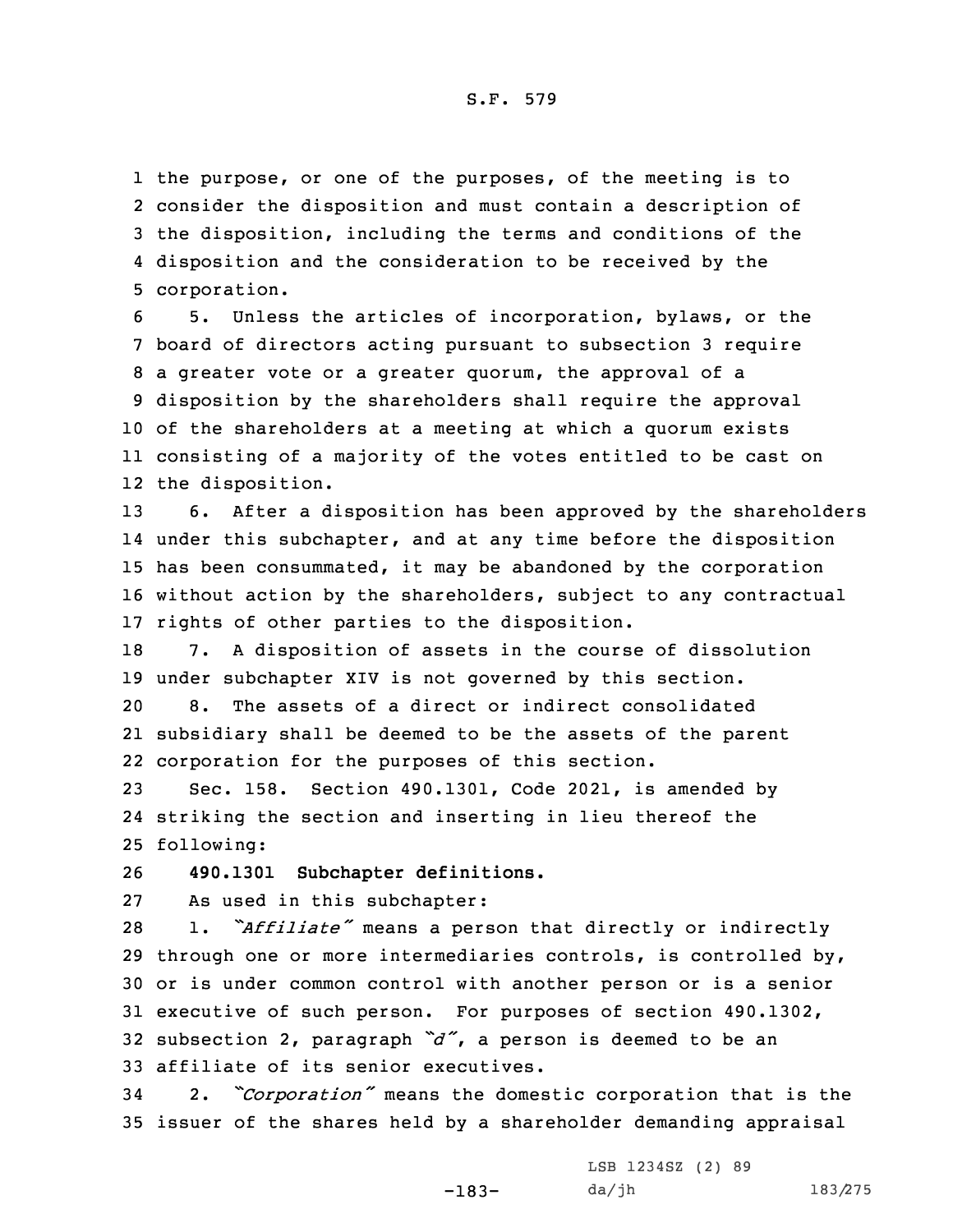1 and, for matters covered in sections 490.1322 through 490.1331, 2 *"corporation"* includes the survivor of <sup>a</sup> merger.

<sup>3</sup> 3. *"Fair value"* means the value of the corporation's shares 4 determined according to the following:

5 *a.* Immediately before the effectiveness of the corporate 6 action to which the shareholder objects.

7 *b.* Using customary and current valuation concepts and 8 techniques generally employed for similar businesses in the 9 context of the transaction requiring appraisal.

 *c.* Without discounting for lack of marketability or minority status except, if appropriate, for amendments to the articles of incorporation pursuant to section 490.1302, subsection 1, paragraph *"d"*.

14 4. *"Interest"* means interest from the date the corporate 15 action becomes effective until the date of payment, at the rate 16 of interest on judgments in this state on the effective date 17 of the corporate action.

 5. *"Interested transaction"* means <sup>a</sup> corporate action described in section 490.1302, subsection 1, other than <sup>a</sup> merger pursuant to section 490.1105, involving an interested person in which any of the shares or assets of the corporation are being acquired or converted. As used in this subsection:

 *a. "Beneficial owner"* means any person who, directly or indirectly, through any contract, arrangement, or understanding, other than <sup>a</sup> revocable proxy, has or shares the power to vote, or to direct the voting of, shares; except that <sup>a</sup> member of <sup>a</sup> national securities exchange is not deemed to be <sup>a</sup> beneficial owner of securities held directly or indirectly by it on behalf of another person if the member is precluded by the rules of the exchange from voting without instruction on contested matters or matters that may affect substantially the rights or privileges of the holders of the securities to be voted. When two or more persons agree to act together for the purpose of voting their shares of the corporation, each member of the group formed thereby is deemed to have acquired

-184-

LSB 1234SZ (2) 89 da/jh 184/275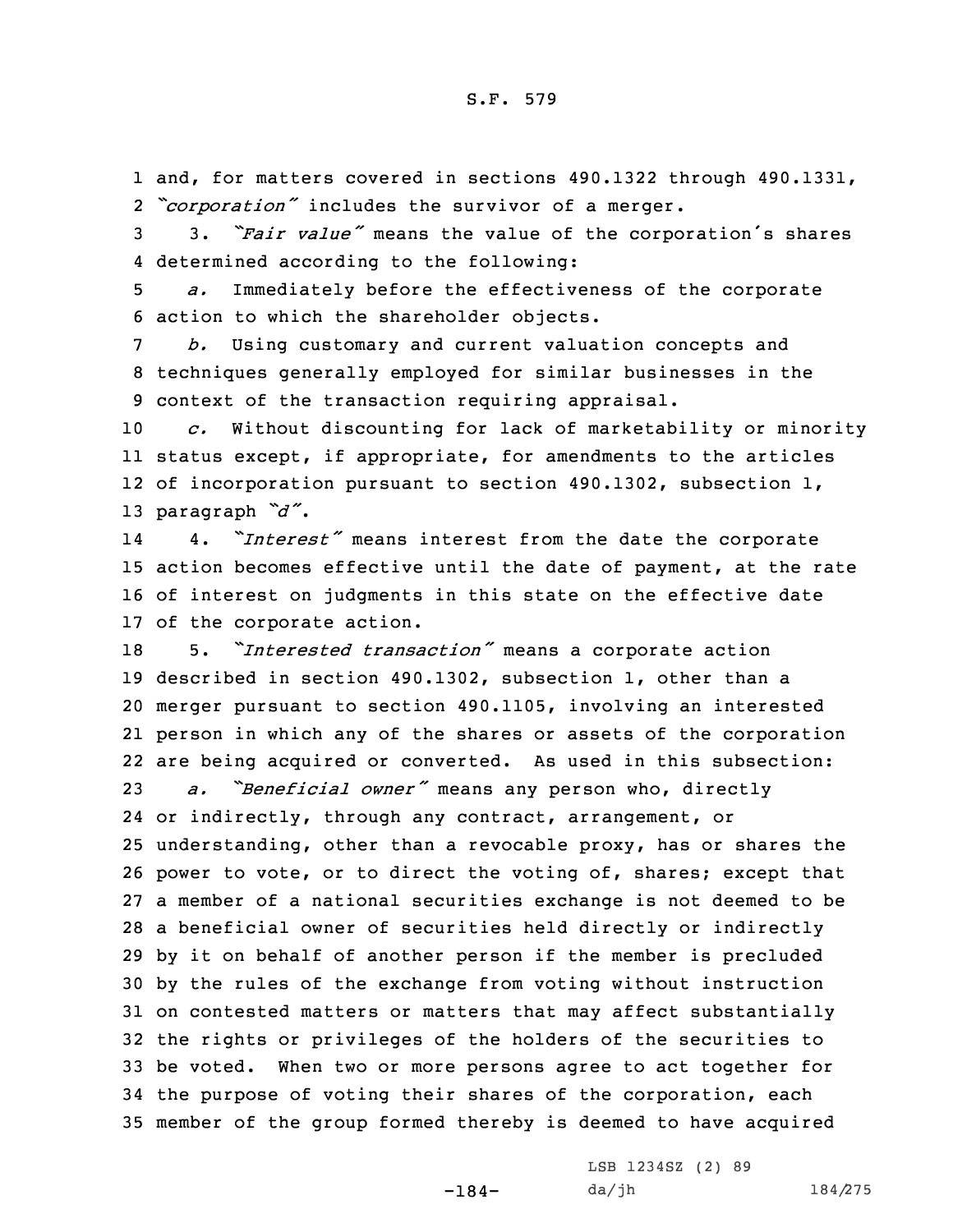1 beneficial ownership, as of the date of the agreement, of all 2 shares having voting power of the corporation beneficially 3 owned by any member of the group.

4 *b. "Excluded shares"* means shares acquired pursuant to an offer for all shares having voting power if the offer was made within one year before the corporate action for consideration of the same kind and of <sup>a</sup> value equal to or less than that paid in connection with the corporate action.

 *c. "Interested person"* means <sup>a</sup> person, or an affiliate of <sup>a</sup> person, who at any time during the one-year period immediately preceding approval by the board of directors of the corporate action was or had any of the following:

13 (1) Was the beneficial owner of twenty percent or more of 14 the voting power of the corporation, other than as owner of 15 excluded shares.

 (2) Had the power, contractually or otherwise, other than as owner of excluded shares, to cause the appointment or election of twenty-five percent or more of the directors to the board of directors of the corporation.

 (3) Was <sup>a</sup> senior executive or director of the corporation or <sup>a</sup> senior executive of any affiliate of the corporation, and that senior executive or director will receive, as <sup>a</sup> result of the corporate action, <sup>a</sup> financial benefit not generally available to other shareholders as such, other than any of the following:

26 (a) Employment, consulting, retirement, or similar benefits 27 established separately and not as part of or in contemplation 28 of the corporate action.

 (b) Employment, consulting, retirement, or similar benefits established in contemplation of, or as part of, the corporate action that are not more favorable than those existing before the corporate action or, if more favorable, that have been approved on behalf of the corporation in the same manner as is provided in section 490.862.

35 (c) In the case of <sup>a</sup> director of the corporation who will,

-185-

LSB 1234SZ (2) 89 da/jh 185/275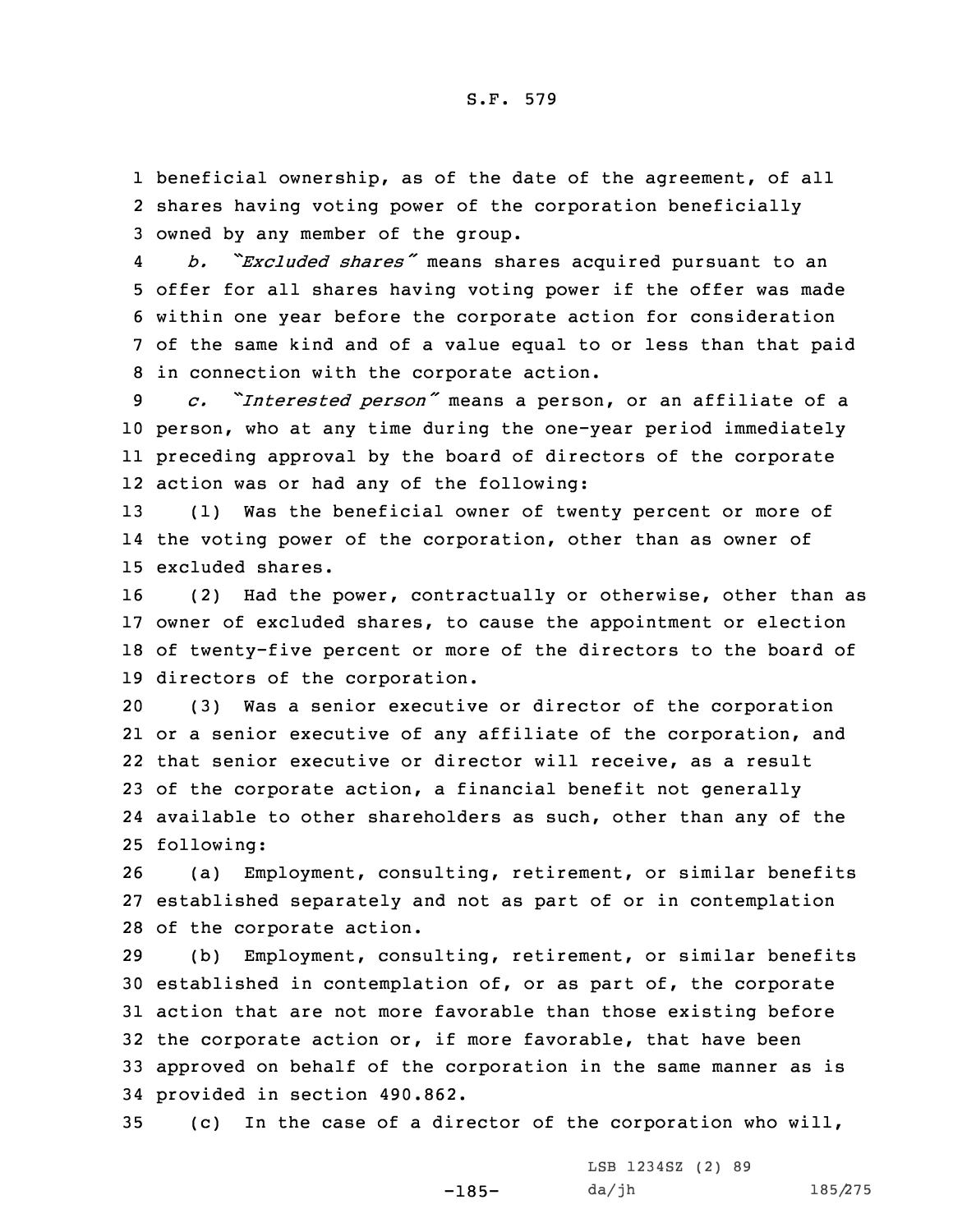in the corporate action, become <sup>a</sup> director or governor of the acquiror or any of its affiliates, rights, and benefits as <sup>a</sup> director or governor that are provided on the same basis as those afforded by the acquiror generally to other directors or governors of such entity or such affiliate.

6 6. *"Preferred shares"* means <sup>a</sup> class or series of shares 7 whose holders have preference over any other class or series of 8 shares with respect to distributions.

9 7. *"Senior executive"* means the chief executive officer, 10 chief operating officer, chief financial officer, and any 11 individual in charge of <sup>a</sup> principal business unit or function. 128. *"Shareholder"* means <sup>a</sup> record shareholder, <sup>a</sup> beneficial

13 shareholder, and <sup>a</sup> voting trust beneficial owner.

14 Sec. 159. Section 490.1302, Code 2021, is amended by 15 striking the section and inserting in lieu thereof the 16 following:

17 **490.1302 Right to appraisal.**

18 1. A shareholder is entitled to appraisal rights, and to 19 obtain payment of the fair value of that shareholder's shares, 20 in the event of any of the following corporate actions: 21*a.* Consummation of <sup>a</sup> merger to which the corporation is <sup>a</sup>

22 party if any of the following apply:

 (1) Shareholder approval is required for the merger by section 490.1104 or would be required but for the provisions of section 490.1104, subsection 10, except that appraisal rights shall not be available to any shareholder of the corporation with respect to shares of any class or series that remain outstanding after consummation of the merger.

29 (2) The corporation is <sup>a</sup> subsidiary and the merger is 30 governed by section 490.1105.

 *b.* Consummation of <sup>a</sup> share exchange to which the corporation is <sup>a</sup> party the shares of which will be acquired, except that appraisal rights shall not be available to any shareholder of the corporation with respect to any class or series of shares of the corporation that is not acquired in the share exchange.

-186-

LSB 1234SZ (2) 89 da/jh 186/275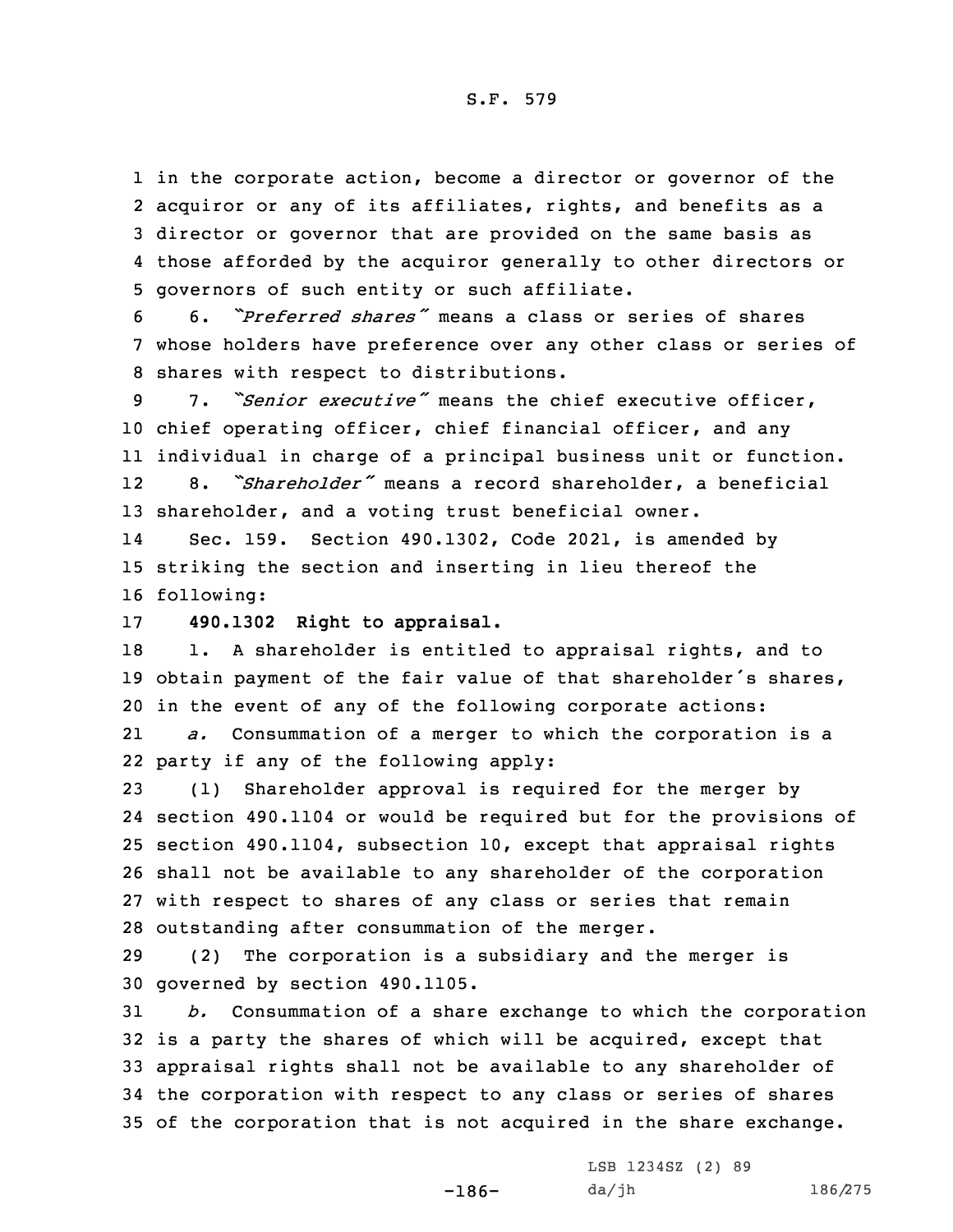1 *c.* Consummation of <sup>a</sup> disposition of assets pursuant to section 490.1202 if the shareholder is entitled to vote on the disposition, except that appraisal rights shall not be available to any shareholder of the corporation with respect to shares of any class or series if all of the following apply: (1) Under the terms of the corporate action approved by the shareholders there is to be distributed to shareholders in cash the corporation's net assets, in excess of <sup>a</sup> reasonable amount reserved to meet claims of the type described in sections 490.1406 and 490.1407, if the distribution is made subject to all of the following:

12 (a) Within one year after the shareholders' approval of the 13 action.

14 (b) In accordance with the shareholders' respective 15 interests determined at the time of distribution.

16 (2) The disposition of assets is not an interested 17 transaction.

 *d.* An amendment of the articles of incorporation with respect to <sup>a</sup> class or series of shares that reduces the number of shares of <sup>a</sup> class or series owned by the shareholder to <sup>a</sup> fraction of <sup>a</sup> share if the corporation has the obligation or right to repurchase the fractional share so created.

 *e.* Any other merger, share exchange, disposition of assets, or amendment to the articles of incorporation, in each case to the extent provided by the articles of incorporation, bylaws, or <sup>a</sup> resolution of the board of directors.

 *f.* Consummation of <sup>a</sup> domestication pursuant to section 490.920 if the shareholder does not receive shares in the foreign corporation resulting from the domestication that have terms as favorable to the shareholder in all material respects, and represent at least the same percentage interest of the total voting rights of the outstanding shares of the foreign corporation, as the shares held by the shareholder before the domestication.

35 *g.* Consummation of <sup>a</sup> conversion of the corporation to <sup>a</sup>

-187-

LSB 1234SZ (2) 89 da/jh 187/275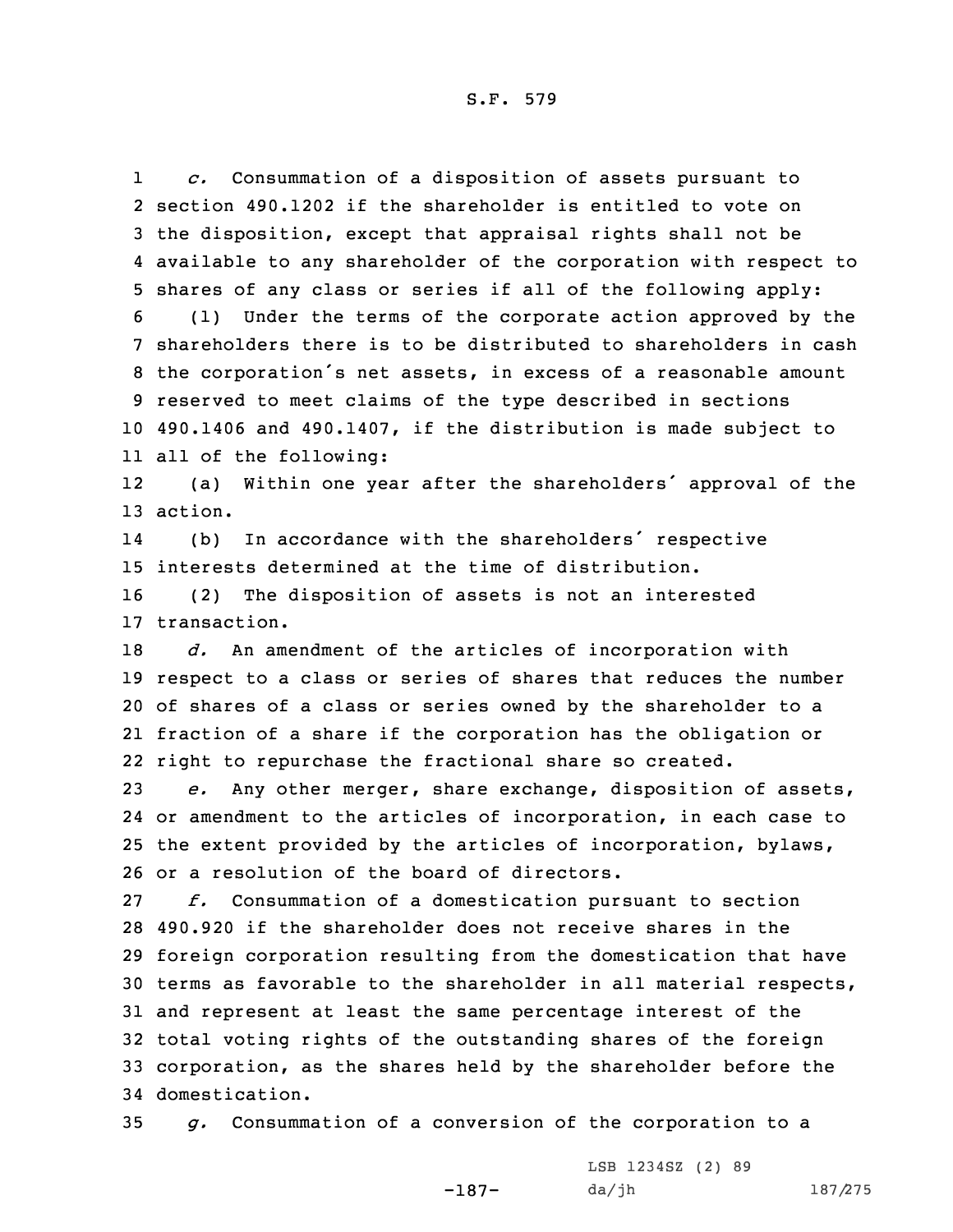1 nonprofit corporation pursuant to section 490.930.

2 *h.* Consummation of <sup>a</sup> conversion of the corporation to an 3 unincorporated entity pursuant to section 490.930.

4 2. Notwithstanding subsection 1, the availability of <sup>5</sup> appraisal rights under subsection 1, paragraphs *"a"*, *"b"*, *"c"*, 6 *"d"*, *"f"*, and *"h"*, shall be limited in accordance with the 7 following provisions:

8 *a.* Appraisal rights shall not be available for the holders 9 of shares of any class or series of shares which is any of the 10 following:

11 (1) <sup>A</sup> covered security under section 18(b)(1)(A) or (B) of 12 the federal Securities Act of 1933, as amended.

 (2) Traded in an organized market and has at least two thousand shareholders and <sup>a</sup> market value of at least twenty million dollars, exclusive of the value of such shares held by the corporation's subsidiaries, senior executives and directors, and by any beneficial shareholder and any voting trust beneficial owner owning more than ten percent of such 19 shares.

 (3) Issued by an open-end management investment company registered with the United States securities and exchange commission under the federal Investment Company Act of 1940, 15 U.S.C. §80a-1 et seq., and which may be redeemed at the option of the holder at net asset value.

<sup>25</sup> *b.* The applicability of paragraph *"a"* shall be determined 26 according to the following:

 (1) The record date fixed to determine the shareholders entitled to receive notice of the meeting of shareholders to act upon the corporate action requiring appraisal rights or in the case of an offer made pursuant to section 490.1104, subsection 10, the date of such offer.

 (2) If there is no meeting of shareholders and no offer made pursuant to section 490.1104, subsection 10, the day before the consummation of the corporate action or effective date of the amendment of the articles of incorporation, as applicable.

-188-

LSB 1234SZ (2) 89 da/jh 188/275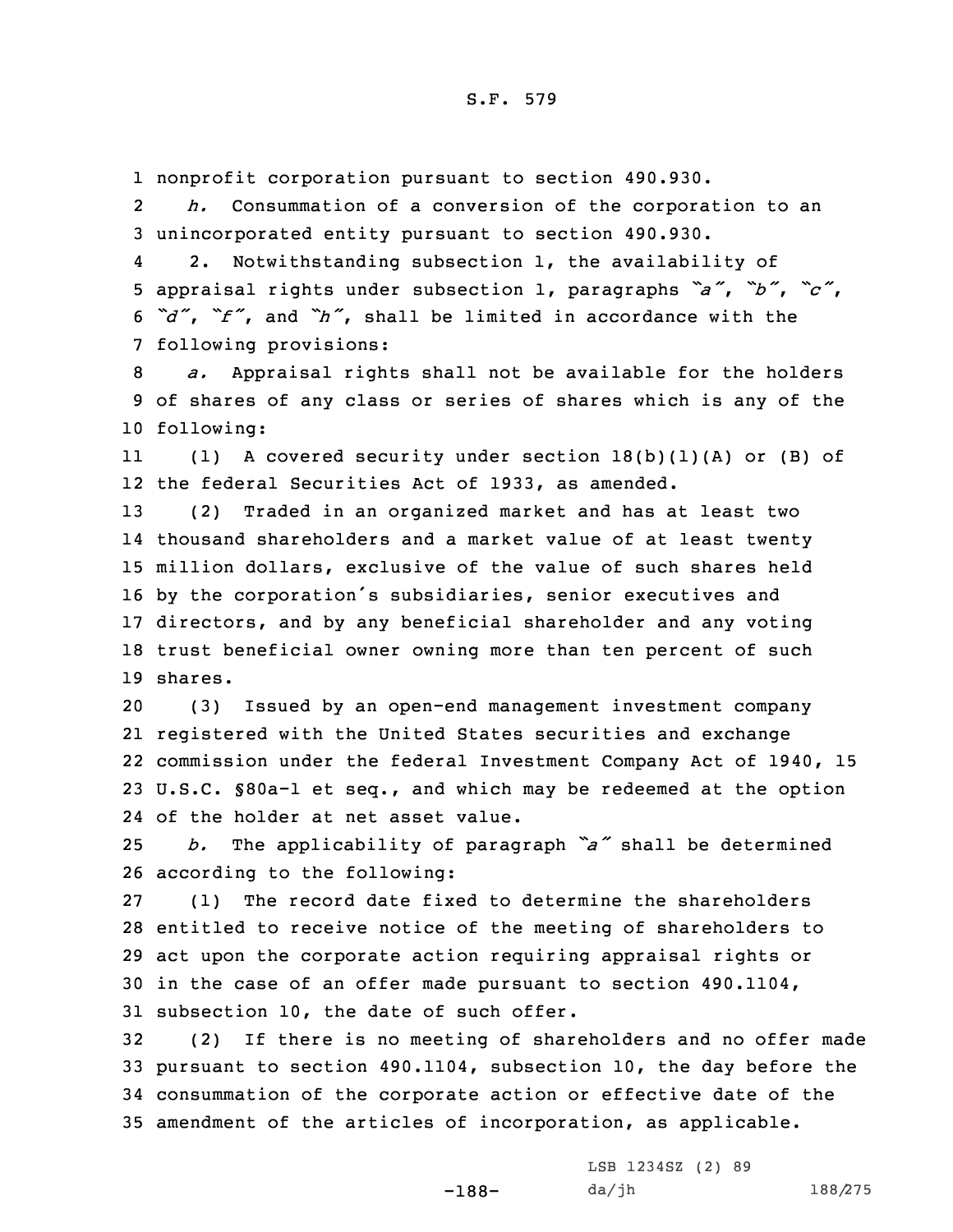1 *c.* Paragraph *"a"* shall not be applicable and appraisal 2 rights shall be available pursuant to subsection 1 under the 3 following circumstances:

4 (1) For the holders of any class or series of shares who are required by the terms of the corporate action requiring appraisal rights to accept for such shares anything other than cash or shares of any class or any series of shares of any corporation, or any other proprietary interest of any other entity, that satisfies the standards set forth in paragraph *"a"*, at the time the corporate action becomes effective.

11 (2) For the holders of any class or series of shares, in the case of the consummation of <sup>a</sup> disposition of assets pursuant to section 490.1202, unless the cash, shares, or proprietary interests received in the disposition are, under the terms of the corporate action approved by the shareholders, to be distributed to the shareholders, as part of <sup>a</sup> distribution to shareholders of the net assets of the corporation in excess of <sup>a</sup> reasonable amount to meet claims of the type described in sections 490.1406 and 490.1407, if the distribution is made subject to all of the following:

21 (a) Within one year after the shareholders' approval of the 22 action.

<sup>23</sup> (b) In accordance with the shareholders' respective 24 interests determined at the time of the distribution.

 *d.* Paragraph *"a"* shall not be applicable and appraisal rights shall be available pursuant to subsection 1 for the holders of any class or series of shares where the corporate action is an interested transaction.

 3. Notwithstanding any other provision of this section, the articles of incorporation as originally filed or any amendment to the articles of incorporation may limit or eliminate appraisal rights for any class or series of preferred shares, except that the following shall apply:

<sup>34</sup> *a.* Except as provided in paragraph *"b"*, no such limitation 35 or elimination shall be effective if the class or series does

-189-

LSB 1234SZ (2) 89 da/jh 189/275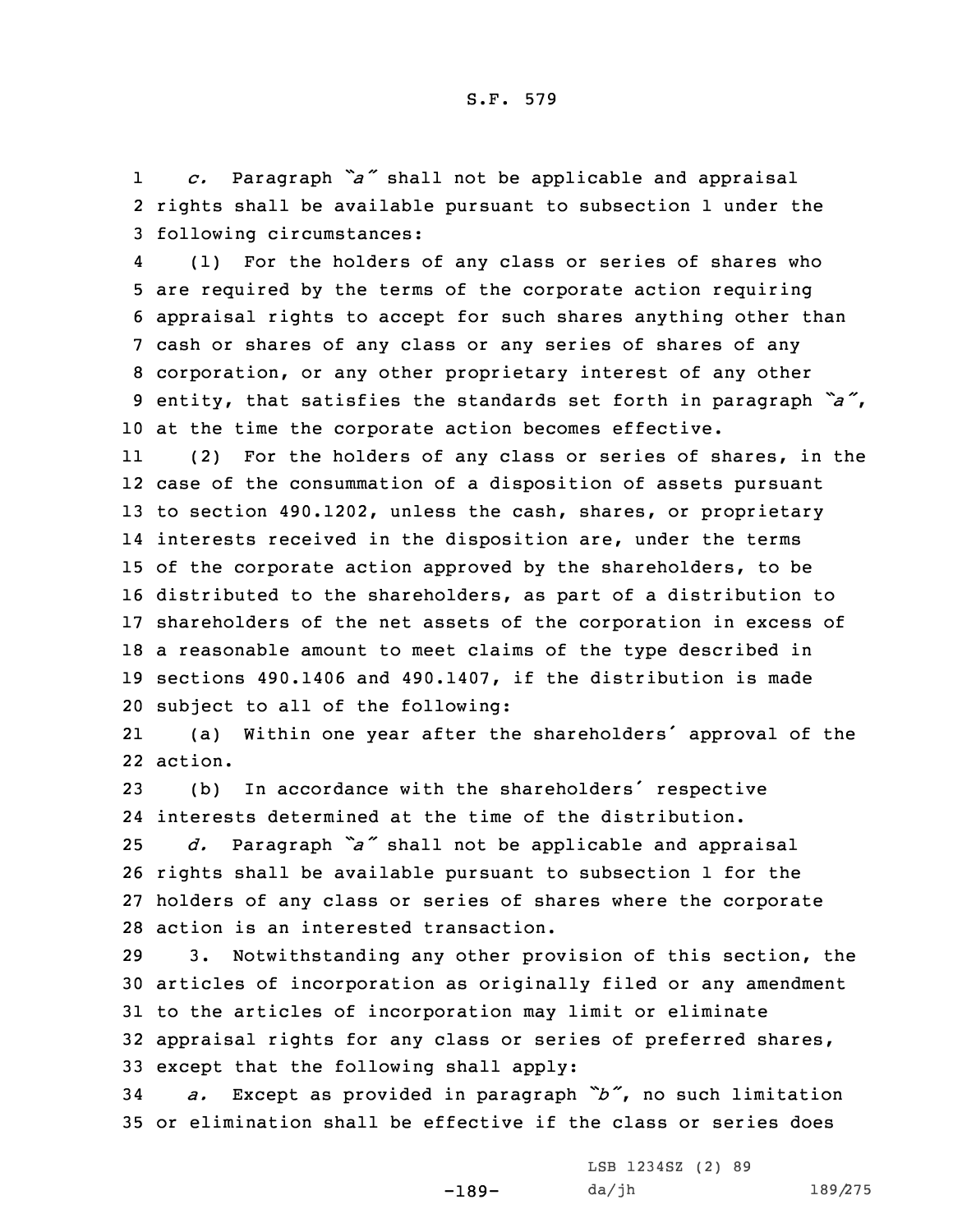not have the right to vote separately as <sup>a</sup> voting group, alone or as part of <sup>a</sup> group, on the action or if the action is <sup>a</sup> conversion under section 490.930, or <sup>a</sup> merger having <sup>a</sup> similar effect as <sup>a</sup> conversion in which the converted entity is an eligible entity.

 *b.* Any such limitation or elimination contained in an amendment to the articles of incorporation that limits or eliminates appraisal rights for any of such shares that are outstanding immediately before the effective date of such amendment or that the corporation is or may be required to issue or sell thereafter pursuant to any conversion, exchange, or other right existing immediately before the effective date of such amendment, shall not apply to any corporate action that becomes effective within one year after the effective date of such amendment if such action would otherwise afford appraisal 16 rights.

17 Sec. 160. Section 490.1303, Code 2021, is amended by 18 striking the section and inserting in lieu thereof the 19 following:

20 **490.1303 Assertion of rights by nominees and beneficial** 21 **shareholders.**

22 1. <sup>A</sup> record shareholder may assert appraisal rights as to fewer than all the shares registered in the record shareholder's name but owned by <sup>a</sup> beneficial shareholder or <sup>a</sup> voting trust beneficial owner only if the record shareholder objects with respect to all shares of <sup>a</sup> class or series owned by the beneficial shareholder or the voting trust beneficial owner and notifies the corporation in writing of the name and address of each beneficial shareholder or voting trust beneficial owner on whose behalf appraisal rights are being asserted. The rights of <sup>a</sup> record shareholder who asserts appraisal rights for only part of the shares held of record in the record shareholder's name under this subsection shall be determined as if the shares as to which the record shareholder objects and the record shareholder's other shares were

-190-

LSB 1234SZ (2) 89 da/jh 190/275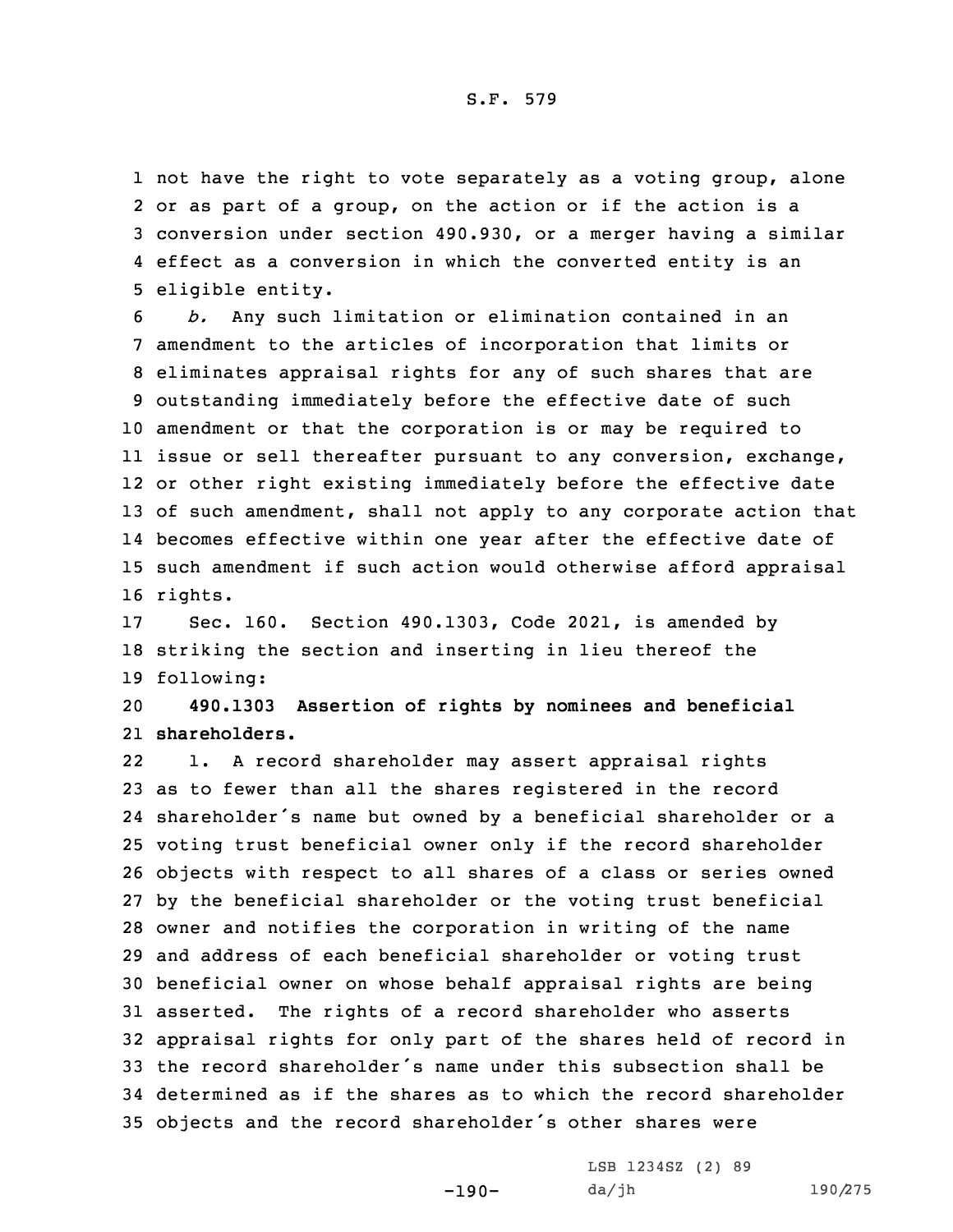1 registered in the names of different record shareholders.

2 2. <sup>A</sup> beneficial shareholder and <sup>a</sup> voting trust beneficial 3 owner may assert appraisal rights as to shares of any class 4 or series held on behalf of the shareholder only if such 5 shareholder does all of the following:

 *a.* Submits to the corporation the record shareholder's written consent to the assertion of such rights no later than the date referred to in section 490.1322, subsection 2, paragraph *"b"*, subparagraph (2).

10 *b.* Does so with respect to all shares of the class or series 11 that are beneficially owned by the beneficial shareholder or 12 the voting trust beneficial owner.

13 Sec. 161. Section 490.1320, Code 2021, is amended by 14 striking the section and inserting in lieu thereof the 15 following:

16 **490.1320 Notice of appraisal rights.**

 1. Where any corporate action specified in section 490.1302, subsection 1, is to be submitted to <sup>a</sup> vote at <sup>a</sup> shareholders' meeting, the meeting notice, or where no approval of such action is required pursuant to section 490.1104, subsection 10, the offer made pursuant to that section, must state that the corporation has concluded that appraisal rights are, are not, or may be available under this subchapter. If the corporation concludes that appraisal rights are or may be available, <sup>a</sup> copy of this subchapter must accompany the meeting notice or offer sent to those record shareholders entitled to exercise appraisal rights.

 2. In <sup>a</sup> merger pursuant to section 490.1105, the parent entity shall notify in writing all record shareholders of the subsidiary who are entitled to assert appraisal rights that the corporate action became effective. Such notice shall be sent within ten days after the corporate action became effective and include the materials described in section 490.1322.

34 3. Where any corporate action specified in section 35 490.1302, subsection 1, is to be approved by written consent

-191-

LSB 1234SZ (2) 89 da/jh 191/275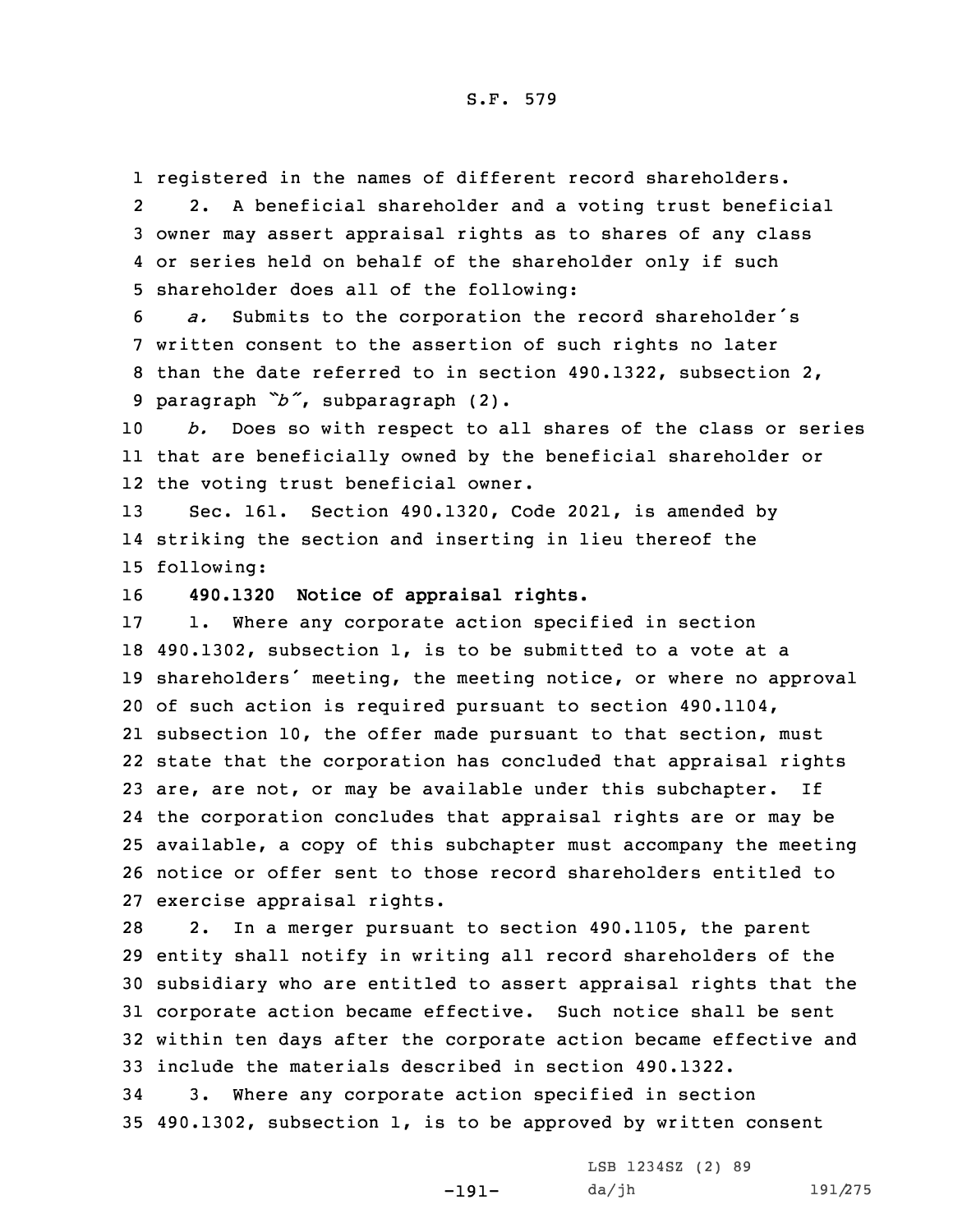1 of the shareholders pursuant to section 490.704, all of the 2 following apply:

 *a.* Written notice that appraisal rights are, are not, or may be available shall be sent to each record shareholder from whom <sup>a</sup> consent is solicited at the time consent of such shareholder is first solicited and, if the corporation has concluded that appraisal rights are or may be available, the notice must be accompanied by <sup>a</sup> copy of this subchapter.

 *b.* Written notice that appraisal rights are, are not, or may be available must be delivered together with the notice to nonconsenting and nonvoting shareholders required by section 490.704, subsections 5 and 6, may include the materials described in section 490.1322, and, if the corporation has concluded that appraisal rights are or may be available, must be accompanied by <sup>a</sup> copy of this subchapter.

 4. Where corporate action described in section 490.1302, subsection 1, is proposed, or <sup>a</sup> merger pursuant to section 490.1105 is effected, the notice referred to in subsection 1 or 3, if the corporation concludes that appraisal rights are or may be available, and in subsection 2 must be accompanied by all of the following:

22 *a.* Financial statements of the corporation that issued the shares that may be subject to appraisal, consisting of <sup>a</sup> balance sheet as of the end of <sup>a</sup> fiscal year ending not more than sixteen months before the date of the notice, an income statement for that year, and <sup>a</sup> cash flow statement for that year; provided that, if such financial statements are not reasonably available, the corporation shall provide reasonably equivalent financial information.

30 *b.* The latest interim financial statements of such 31 corporation, if any.

32 5. The right to receive the information described in 33 subsection 4 may be waived in writing by <sup>a</sup> shareholder before 34 or after the corporate action.

-192-

35 Sec. 162. Section 490.1321, Code 2021, is amended by

LSB 1234SZ (2) 89 da/jh 192/275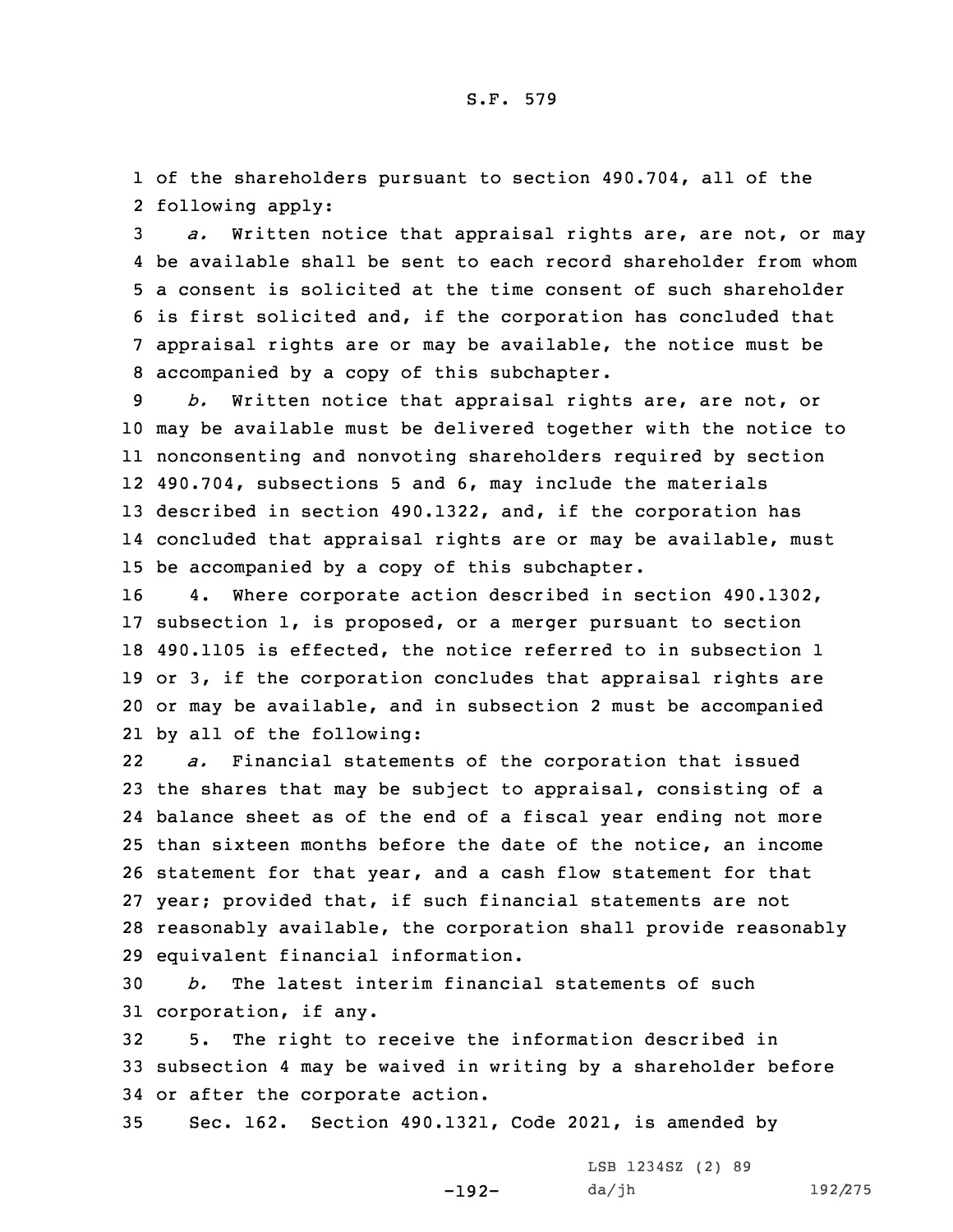1 striking the section and inserting in lieu thereof the 2 following:

3 **490.1321 Notice of intent to demand payment and consequences** 4 **of voting or consenting.**

 1. If <sup>a</sup> corporate action specified in section 490.1302, subsection 1, is submitted to <sup>a</sup> vote at <sup>a</sup> shareholders' meeting, <sup>a</sup> shareholder who wishes to assert appraisal rights with respect to any class or series of shares must do all of the following:

10 *a.* Deliver to the corporation, before the vote is taken, 11 written notice of the shareholder's intent to demand payment if 12 the proposed action is effectuated.

 *b.* Not vote, or cause or permit to be voted, any shares of such class or series in favor of the proposed action. 2. If <sup>a</sup> corporate action specified in section 490.1302, subsection 1, is to be approved by written consent, <sup>a</sup> shareholder who wishes to assert appraisal rights with respect to any class or series of shares shall not sign <sup>a</sup> consent in favor of the proposed action with respect to that class or series of shares.

21 3. If <sup>a</sup> corporate action specified in section 490.1302, subsection 1, does not require shareholder approval pursuant to section 490.1104, subsection 10, <sup>a</sup> shareholder who wishes to assert appraisal rights with respect to any class or series of shares must do all of the following:

 *a.* Deliver to the corporation before the shares are purchased pursuant to the offer written notice of the shareholder's intent to demand payment if the proposed action is effected.

30 *b.* Not tender, or cause or permit to be tendered, any shares 31 of such class or series in response to such offer.

32 4. <sup>A</sup> shareholder who fails to satisfy the requirements of 33 subsection 1, 2, or 3 is not entitled to payment under this 34 subchapter.

-193-

35 Sec. 163. Section 490.1322, Code 2021, is amended by

LSB 1234SZ (2) 89 da/jh 193/275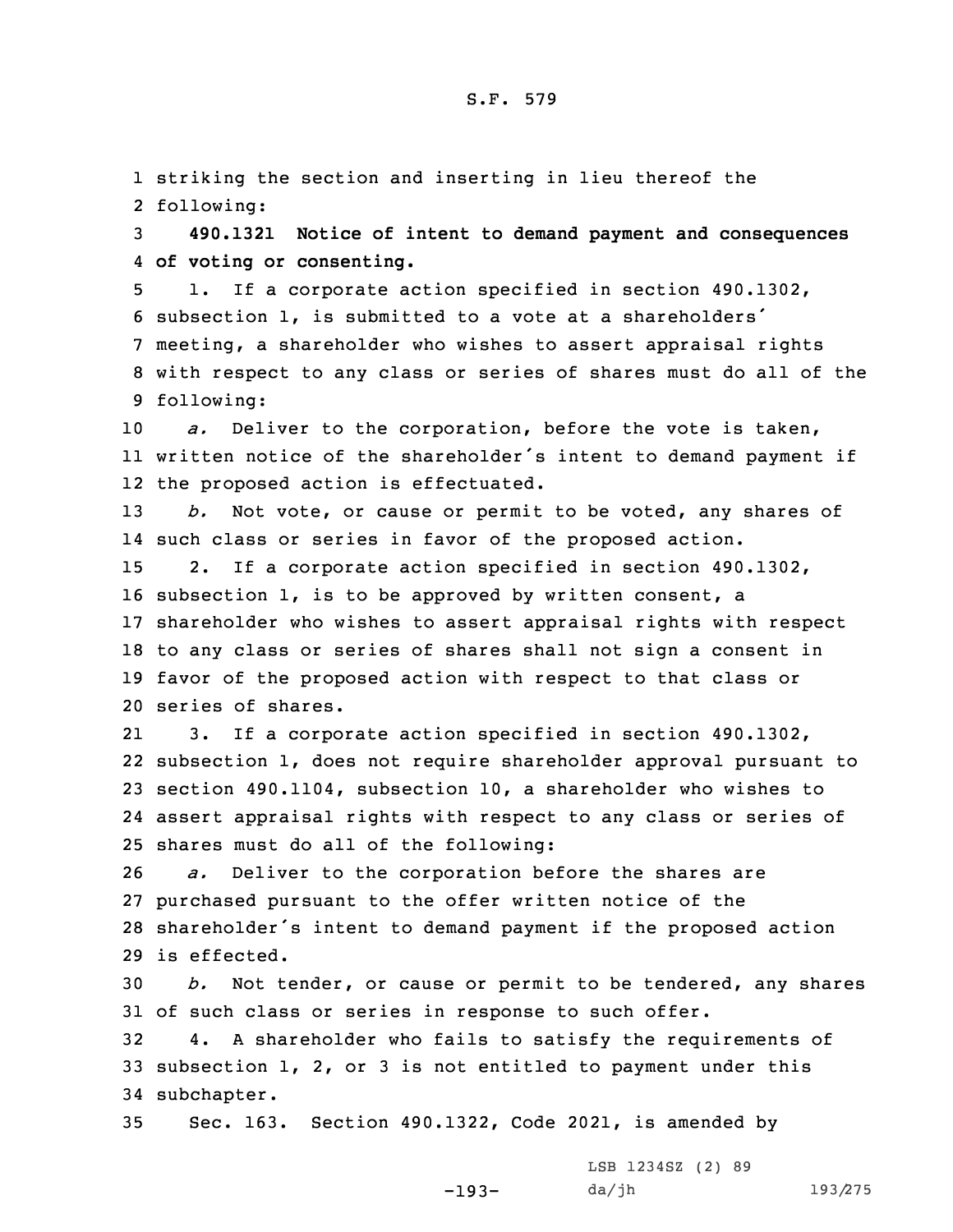1 striking the section and inserting in lieu thereof the 2 following:

3 **490.1322 Appraisal notice and form.**

4 1. If <sup>a</sup> corporate action requiring appraisal rights under section 490.1302, subsection 1, becomes effective, the corporation shall deliver <sup>a</sup> written appraisal notice and form required by subsection 2, to all shareholders who satisfy the requirements of section 490.1321, subsection 1, 2, or 3. In the case of <sup>a</sup> merger under section 490.1105, the parent shall deliver an appraisal notice and form to all record shareholders who may be entitled to assert appraisal rights.

12 2. The appraisal notice shall be delivered no earlier than 13 the date the corporate action specified in section 490.1302, 14 subsection 1, became effective, and no later than ten days 15 after such date, and must do all of the following:

 *a.* Supply <sup>a</sup> form that does all of the following: (1) Specifies the first date of any announcement to shareholders made before the date the corporate action became effective of the principal terms of the proposed corporate 20 action.

21 (2) If such announcement was made, requires the shareholder 22 asserting appraisal rights to certify whether beneficial 23 ownership of those shares for which appraisal rights are 24 asserted was acquired before that date.

 (3) Requires the shareholder asserting appraisal rights to certify that such shareholder did not vote for or consent to the transaction as to the class or series of shares for which appraisal is sought.

29 *b.* State all of the following:

 (1) Where the form shall be sent and where certificates for certificated shares shall be deposited and the date by which those certificates must be deposited, which date shall not be earlier than the date by which the corporation must receive the required form under subparagraph (2).

-194-

35 (2) <sup>A</sup> date by which the corporation shall receive the

LSB 1234SZ (2) 89 da/jh 194/275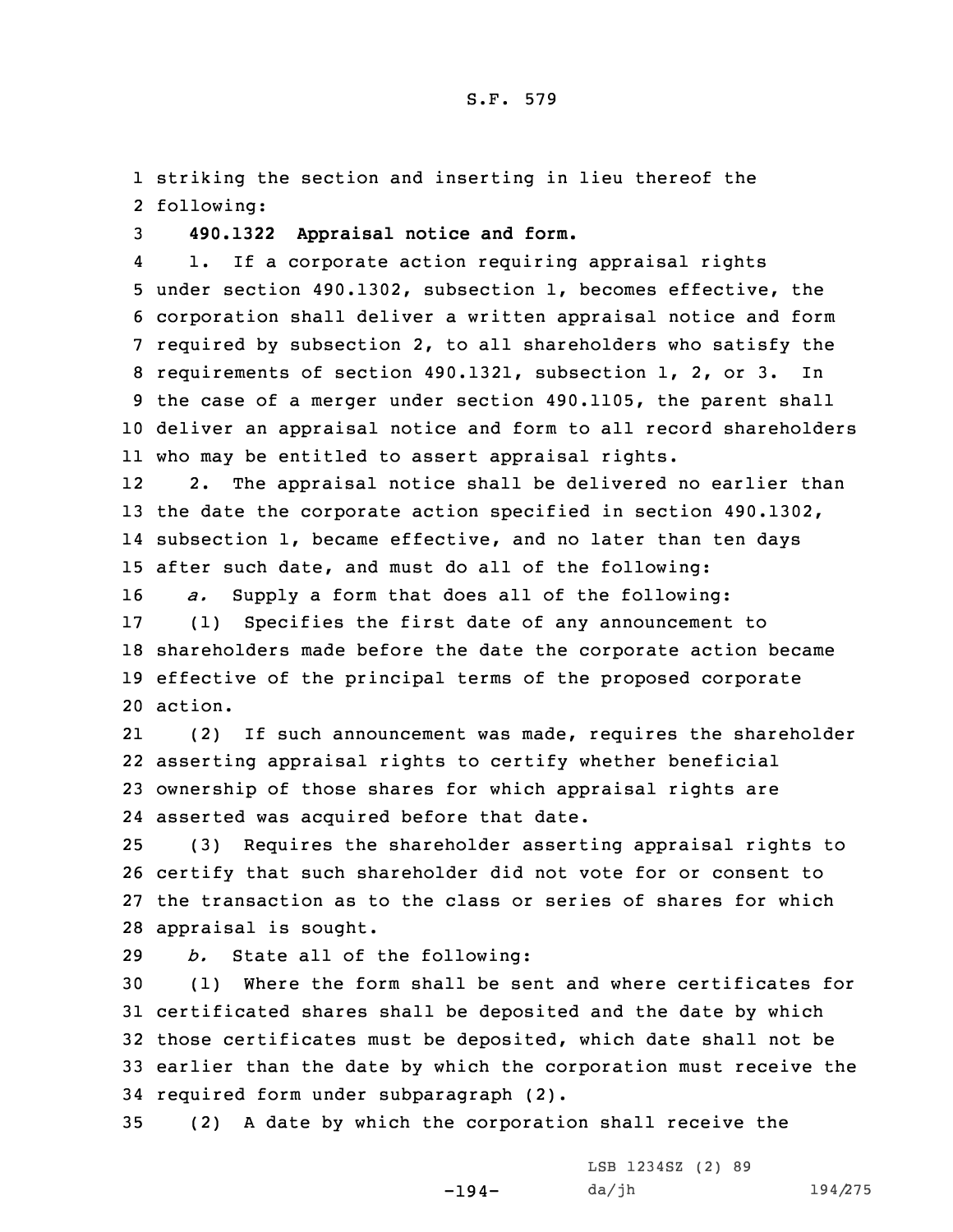form, which date shall not be fewer than forty nor more than sixty days after the date the appraisal notice is sent under subsection 1, and state that the shareholder shall have waived the right to demand appraisal with respect to the shares unless the form is received by the corporation by such specified date. (3) The corporation's estimate of the fair value of the 7 shares.

 (4) That, if requested in writing, the corporation will provide, to the shareholder so requesting, within ten days after the date specified in subparagraph (2) the number of shareholders who return the forms by the specified date and the total number of shares owned by them.

13 (5) The date by which the notice to withdraw under section 14 490.1323 shall be received, which date shall be within twenty 15 days after the date specified in subparagraph (2).

 *c.* Be accompanied by <sup>a</sup> copy of this subchapter. Sec. 164. Section 490.1323, Code 2021, is amended by striking the section and inserting in lieu thereof the following:

20 **490.1323 Perfection of rights —— right to withdraw.**

21 1. <sup>A</sup> shareholder who receives notice pursuant to section 490.1322 and who wishes to exercise appraisal rights shall sign and return the form sent by the corporation and, in the case of certificated shares, deposit the shareholder's certificates in accordance with the terms of the notice by the date referred to in the notice pursuant to section 490.1322, subsection 2, paragraph *"b"*, subparagraph (2). In addition, if applicable, the shareholder shall certify on the form whether the beneficial owner of such shares acquired beneficial ownership of the shares before the date required to be set forth in the notice pursuant to section 490.1322, subsection 2, paragraph *"a"*, subparagraph (1). If <sup>a</sup> shareholder fails to make this certification, the corporation may elect to treat the shareholder's shares as after-acquired shares under section 490.1325. Once <sup>a</sup> shareholder deposits that shareholder's

-195-

LSB 1234SZ (2) 89 da/jh 195/275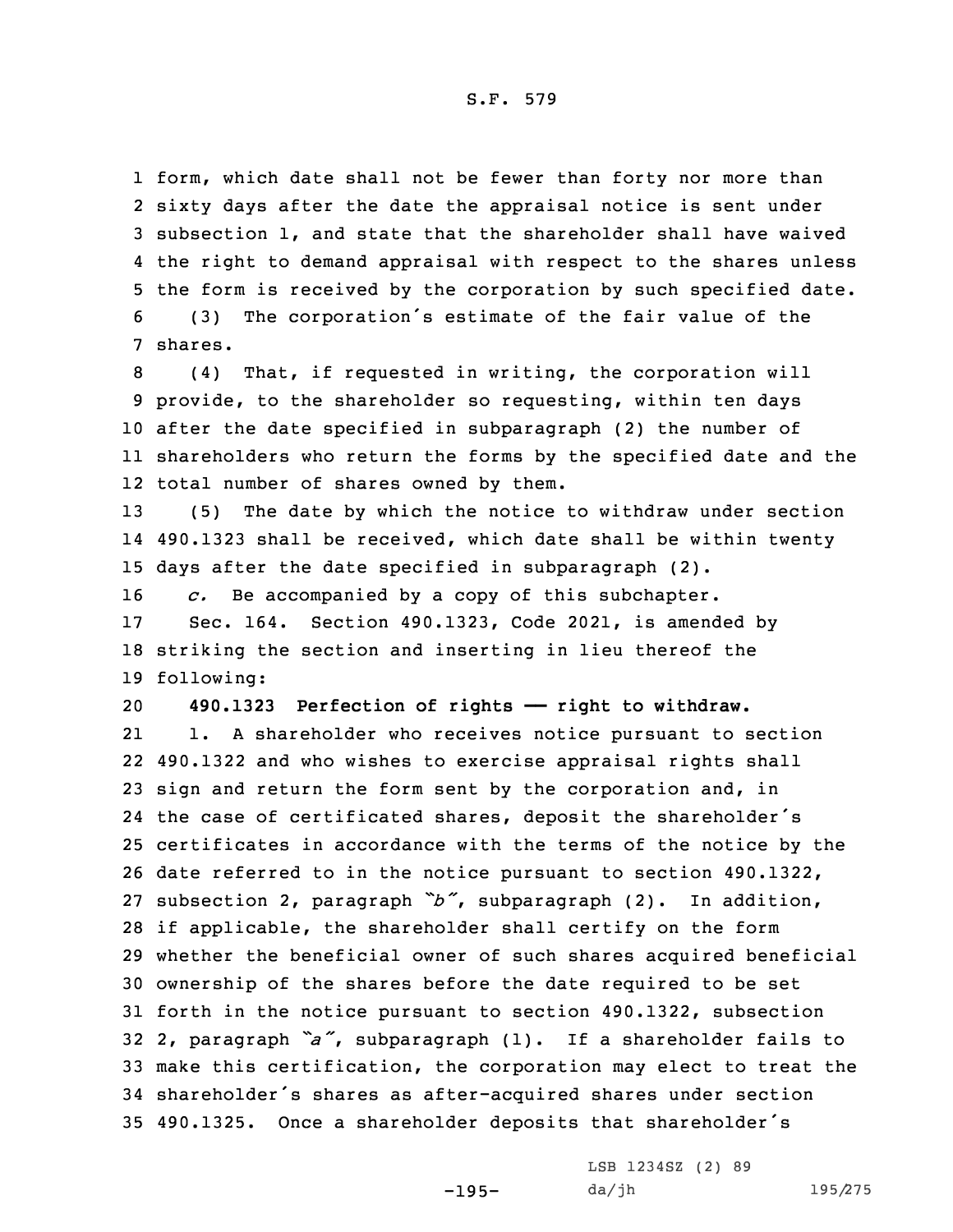1 certificates or, in the case of uncertificated shares, returns the signed forms, that shareholder loses all rights as <sup>a</sup> shareholder, unless the shareholder withdraws pursuant to subsection 2.

 2. <sup>A</sup> shareholder who has complied with subsection 1 may nevertheless decline to exercise appraisal rights and withdraw from the appraisal process by so notifying the corporation in writing by the date set forth in the appraisal notice pursuant to section 490.1322, subsection 2, paragraph *"b"*, subparagraph (5). <sup>A</sup> shareholder who fails to so withdraw from the appraisal process shall not thereafter withdraw without the corporation's written consent.

13 3. A shareholder who does not sign and return the form and, in the case of certificated shares, deposit that shareholder's share certificates where required, each by the date set forth in the notice described in section 490.1322, subsection 2, shall not be entitled to payment under this subchapter. Sec. 165. Section 490.1324, Code 2021, is amended by striking the section and inserting in lieu thereof the following:

## 21**490.1324 Payment.**

22 1. Except as provided in section 490.1325, within thirty days after the form required by section 490.1322, subsection 2, paragraph *"b"*, subparagraph (2), is due, the corporation shall pay in cash to those shareholders who complied with section 490.1323, subsection 1, the amount the corporation estimates to be the fair value of their shares, plus interest.

28 2. The payment to each shareholder pursuant to subsection 1 29 must be accompanied by all of the following:

 *a.* (1) Financial statements of the corporation that issued the shares to be appraised, consisting of <sup>a</sup> balance sheet as of the end of <sup>a</sup> fiscal year ending not more than sixteen months before the date of payment, an income statement for that year, and <sup>a</sup> cash flow statement for that year; provided that, if such annual financial statements are not reasonably available,

-196-

LSB 1234SZ (2) 89 da/jh 196/275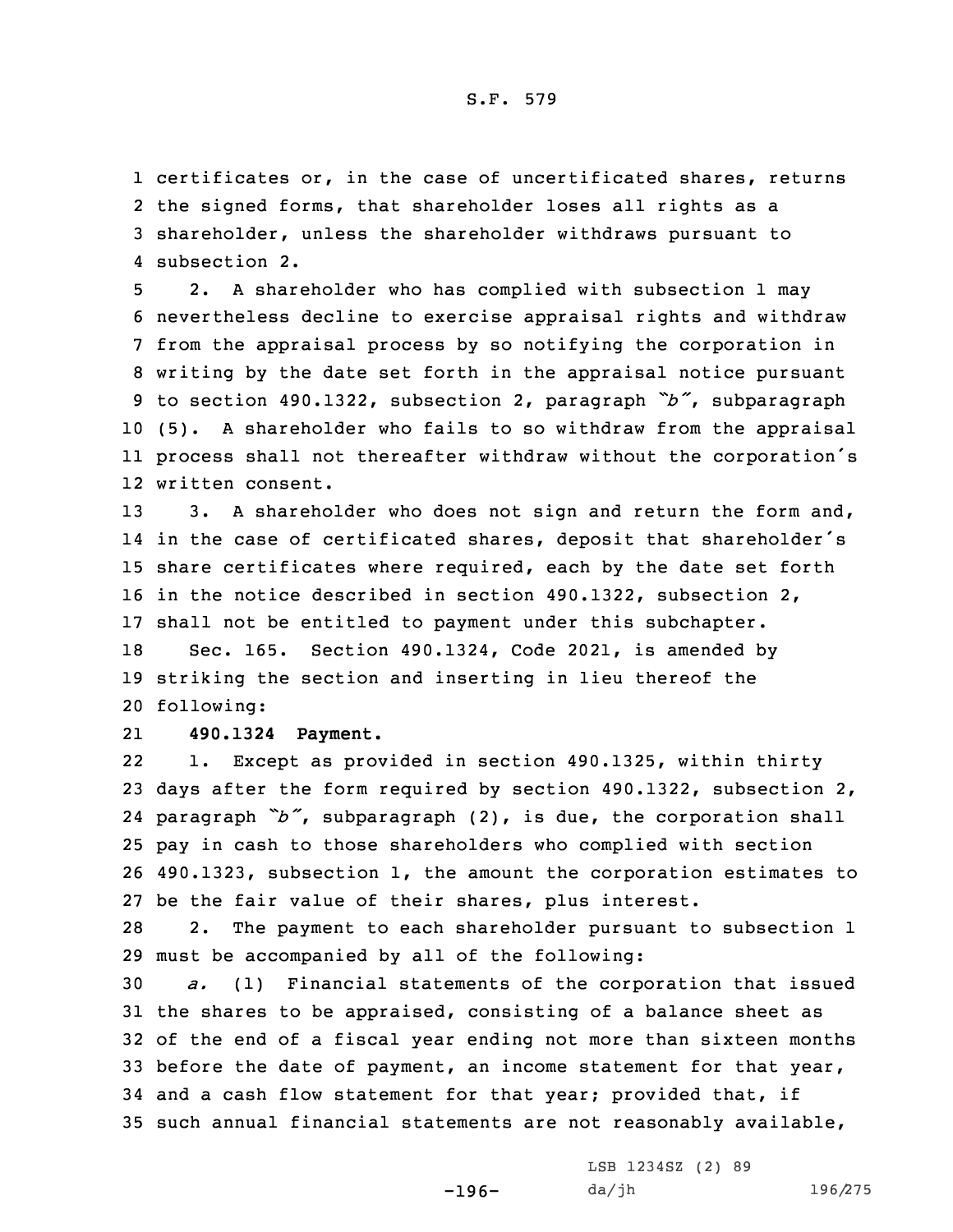1 the corporation shall provide reasonably equivalent financial 2 information.

3 (2) The latest interim financial statements of such 4 corporation, if any.

 *b.* <sup>A</sup> statement of the corporation's estimate of the fair value of the shares, which estimate shall equal or exceed the corporation's estimate given pursuant to section 490.1322, subsection 2, paragraph *"b"*, subparagraph (3).

 *c.* A statement that shareholders described in subsection 1 have the right to demand further payment under section 490.1326 and that if any such shareholder does not do so within the time period specified in section 490.1326, subsection 2, such shareholder shall be deemed to have accepted the payment under subsection <sup>1</sup> in full satisfaction of the corporation's obligations under this subchapter.

16 Sec. 166. Section 490.1325, Code 2021, is amended by 17 striking the section and inserting in lieu thereof the 18 following:

19 **490.1325 After-acquired shares.**

 1. <sup>A</sup> corporation may elect to withhold payment required by section 490.1324 from any shareholder who was required to, but did not certify that beneficial ownership of all of the shareholder's shares for which appraisal rights are asserted was acquired before the date set forth in the appraisal notice sent pursuant to section 490.1322, subsection 2, paragraph *"a"*. 2. If the corporation elected to withhold payment under subsection 1, within thirty days after the form required by section 490.1322, subsection 2, paragraph *"b"*, subparagraph (2), is due, the corporation shall notify all shareholders who are described in subsection 1 regarding all of the following: *a.* Of the information required by section 490.1324, subsection 2, paragraph *"a"*.

<sup>33</sup> *b.* Of the corporation's estimate of fair value pursuant to <sup>34</sup> section 490.1324, subsection 2, paragraph *"b"*.

<sup>35</sup> *c.* That they may accept the corporation's estimate of fair

-197-

LSB 1234SZ (2) 89 da/jh 197/275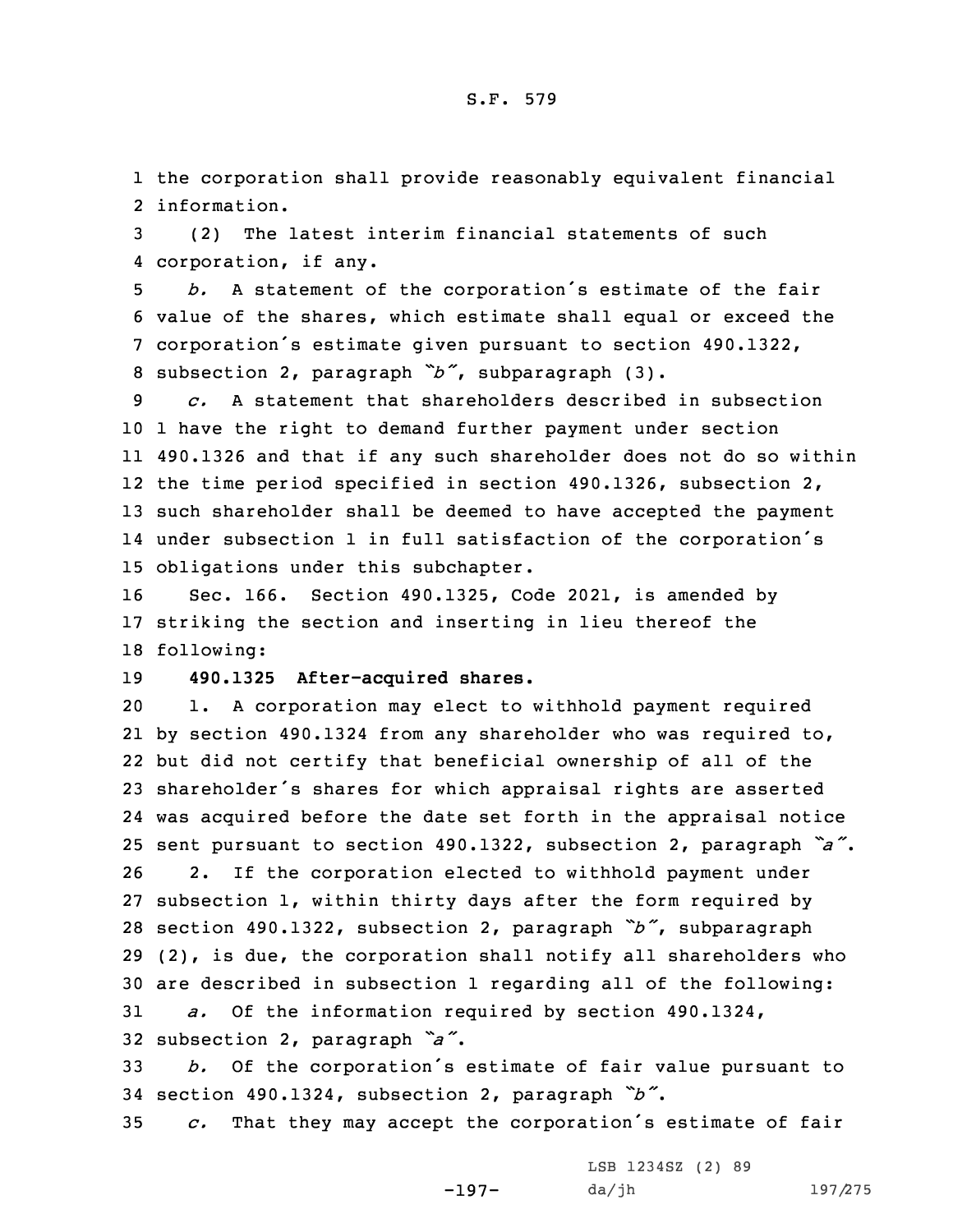1 value, plus interest, in full satisfaction of their demands or 2 demand appraisal under section 490.1326.

 *d.* That those shareholders who wish to accept such offer shall so notify the corporation of their acceptance of the corporation's offer within thirty days after receiving the 6 offer.

 *e.* That those shareholders who do not satisfy the requirements for demanding appraisal under section 490.1326 shall be deemed to have accepted the corporation's offer. 3. Within ten days after receiving the shareholder's acceptance pursuant to subsection 2, paragraph *"d"*, the corporation shall pay in cash the amount it offered under subsection 2, paragraph *"b"*, plus interest to each shareholder who agreed to accept the corporation's offer in full

15 satisfaction of the shareholder's demand.

 4. Within forty days after delivering the notice described in subsection 2, the corporation shall pay in cash the amount it offered to pay under subsection 2, paragraph *"b"*, plus interest to each shareholder described in subsection 2, paragraph *"e"*.

21 Sec. 167. Section 490.1326, Code 2021, is amended by 22 striking the section and inserting in lieu thereof the 23 following:

24 **490.1326 Procedure if shareholder dissatisfied with payment** 25 **or offer.**

 1. <sup>A</sup> shareholder paid pursuant to section 490.1324 who is dissatisfied with the amount of the payment shall notify the corporation in writing of that shareholder's estimate of the fair value of the shares and demand payment of that estimate, less any payment under section 490.1324 plus interest. <sup>A</sup> shareholder offered payment under section 490.1325 who is dissatisfied with that offer shall reject the offer and demand payment of the shareholder's stated estimate of the fair value of the shares plus interest.

-198-

35 2. <sup>A</sup> shareholder who fails to notify the corporation

LSB 1234SZ (2) 89 da/jh 198/275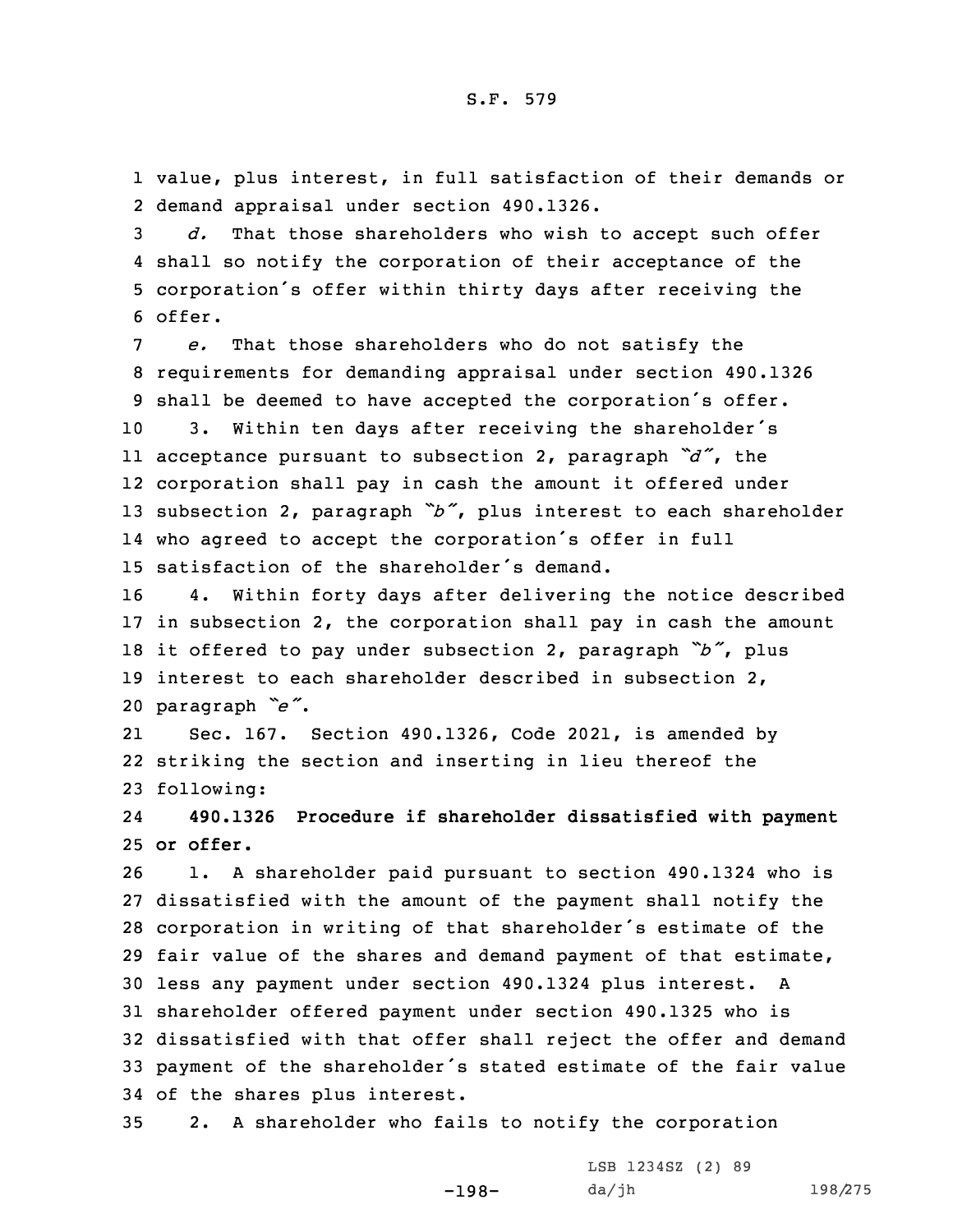in writing of that shareholder's demand to be paid the shareholder's stated estimate of the fair value plus interest under subsection 1 within thirty days after receiving the corporation's payment or offer of payment under section 490.1324 or 490.1325, respectively, waives the right to demand payment under this section and shall be entitled only to the payment made or offered pursuant to those respective sections. Sec. 168. Section 490.1330, Code 2021, is amended by striking the section and inserting in lieu thereof the following:

11**490.1330 Court action.**

12 1. If <sup>a</sup> shareholder makes <sup>a</sup> demand for payment under section 490.1326 which remains unsettled, the corporation shall commence <sup>a</sup> proceeding within sixty days after receiving the payment demand and petition the court to determine the fair value of the shares and accrued interest. If the corporation does not commence the proceeding within the sixty-day period, it shall pay in cash to each shareholder the amount the shareholder demanded pursuant to section 490.1326 plus interest.

21 2. The corporation shall commence the proceeding in the district court of the county where the corporation's principal 23 office or, if none, its registered office, in this state is located. If the corporation is <sup>a</sup> foreign corporation without <sup>a</sup> registered office in this state, it shall commence the proceeding in the county in this state where the principal office or registered office of the domestic corporation merged with the foreign corporation was located at the time of the transaction.

 3. The corporation shall make all shareholders, regardless 31 of whether they are residents of this state, whose demands remain unsettled parties to the proceeding as in an action against their shares, and all parties shall be served with <sup>a</sup> copy of the petition. Nonresidents may be served by registered or certified mail or by publication as provided by law.

-199-

LSB 1234SZ (2) 89 da/jh 199/275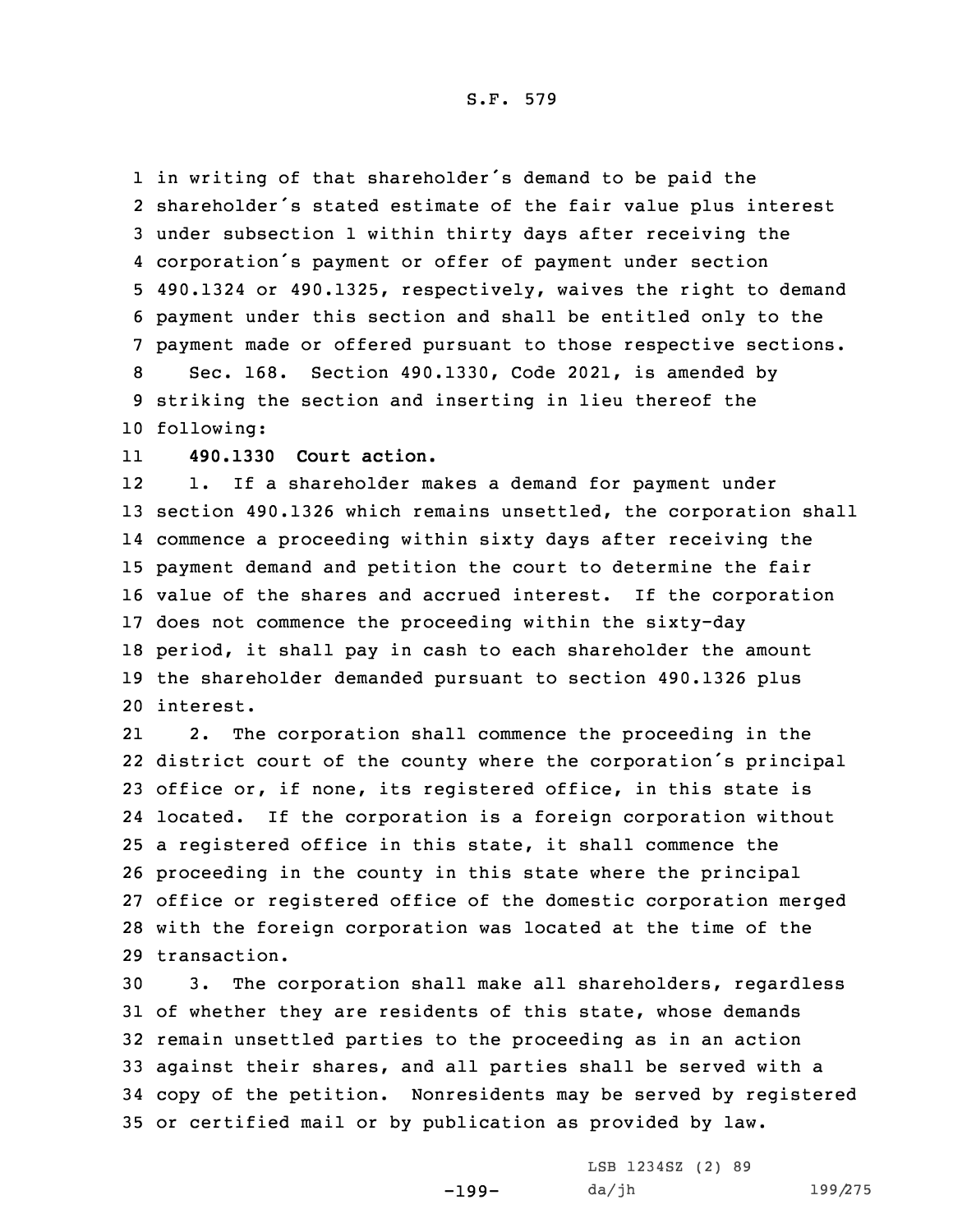1 4. The jurisdiction of the court in which the proceeding is commenced under subsection 2 is plenary and exclusive. The court may appoint one or more persons as appraisers to receive evidence and recommend <sup>a</sup> decision on the question of fair value. The appraisers shall have the powers described in the order appointing them, or in any amendment to it. The shareholders demanding appraisal rights are entitled to the same discovery rights as parties in other civil proceedings. There shall be no right to <sup>a</sup> jury trial.

10 5. Each shareholder made <sup>a</sup> party to the proceeding is 11 entitled to judgment for any of the following:

12 *a.* The amount, if any, by which the court finds the fair <sup>13</sup> value of the shareholder's shares exceeds the amount paid 14 by the corporation to the shareholder for such shares, plus 15 interest.

<sup>16</sup> *b.* The fair value, plus interest, of the shareholder's 17 shares for which the corporation elected to withhold payment 18 under section 490.1325.

19 Sec. 169. Section 490.1331, Code 2021, is amended by 20 striking the section and inserting in lieu thereof the 21 following:

22**490.1331 Court costs and expenses.**

 1. The court in an appraisal proceeding commenced under section 490.1330 shall determine all court costs of the proceeding, including the reasonable compensation and expenses of appraisers appointed by the court. The court shall assess the court costs against the corporation, except that the court may assess court costs against all or some of the shareholders demanding appraisal, in amounts which the court finds equitable, to the extent the court finds such shareholders acted arbitrarily, vexatiously, or not in good faith with respect to the rights provided by this subchapter.

33 2. The court in an appraisal proceeding may also assess the 34 expenses of the respective parties in amounts the court finds 35 equitable, against any of the following:

-200-

LSB 1234SZ (2) 89 da/jh 200/275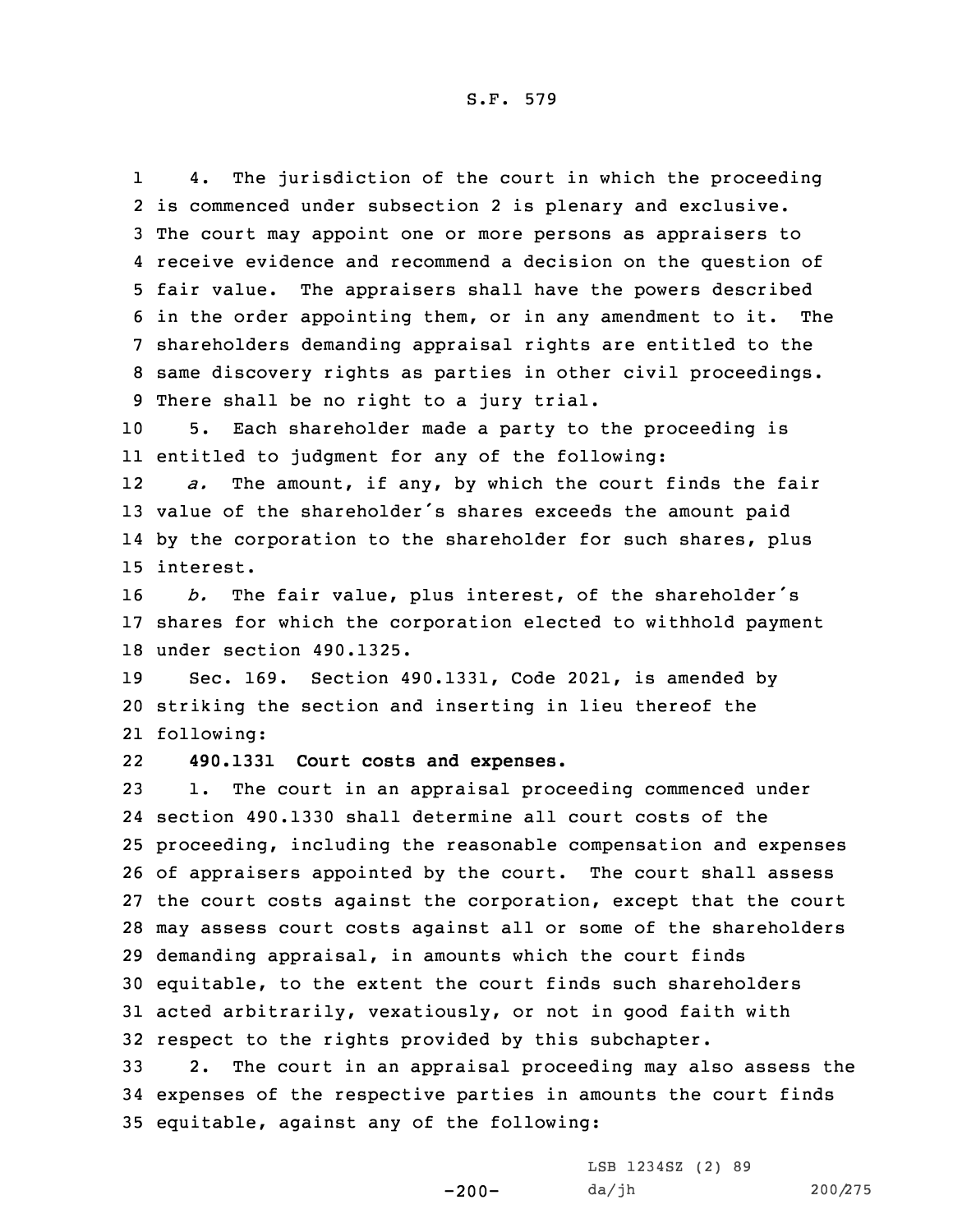1 *a.* The corporation and in favor of any or all shareholders 2 demanding appraisal if the court finds the corporation did not 3 substantially comply with the requirements of section 490.1320, 4 490.1322, 490.1324, or 490.1325.

 *b.* Either the corporation or <sup>a</sup> shareholder demanding appraisal, in favor of any other party, if the court finds that the party against whom expenses are assessed acted arbitrarily, vexatiously, or not in good faith with respect to the rights provided by this subchapter.

 3. If the court in an appraisal proceeding finds that the expenses incurred by any shareholder were of substantial benefit to other shareholders similarly situated and that such expenses should not be assessed against the corporation, the court may direct that such expenses be paid out of the amounts awarded the shareholders who were benefited.

 4. To the extent the corporation fails to make <sup>a</sup> required payment pursuant to section 490.1324, 490.1325, or 490.1326, the shareholder may sue directly for the amount owed, and to the extent successful, shall be entitled to recover from the corporation all expenses of the suit.

21 Sec. 170. Section 490.1340, Code 2021, is amended by 22 striking the section and inserting in lieu thereof the 23 following:

24**490.1340 Other remedies limited.**

 1. The legality of <sup>a</sup> proposed or completed corporate action described in section 490.1302, subsection 1, shall not be contested, nor may the corporate action be enjoined, set aside, or rescinded, in <sup>a</sup> legal or equitable proceeding by <sup>a</sup> shareholder after the shareholders have approved the corporate 30 action.

31 2. Subsection 1 does not apply to <sup>a</sup> corporate action that 32 meets any of the following conditions:

33 *a.* Was not authorized and approved in accordance with the 34 applicable provisions of any of the following:

 $-201-$ 

35 (1) Subchapter IX, X, XI, or XII.

LSB 1234SZ (2) 89 da/jh 201/275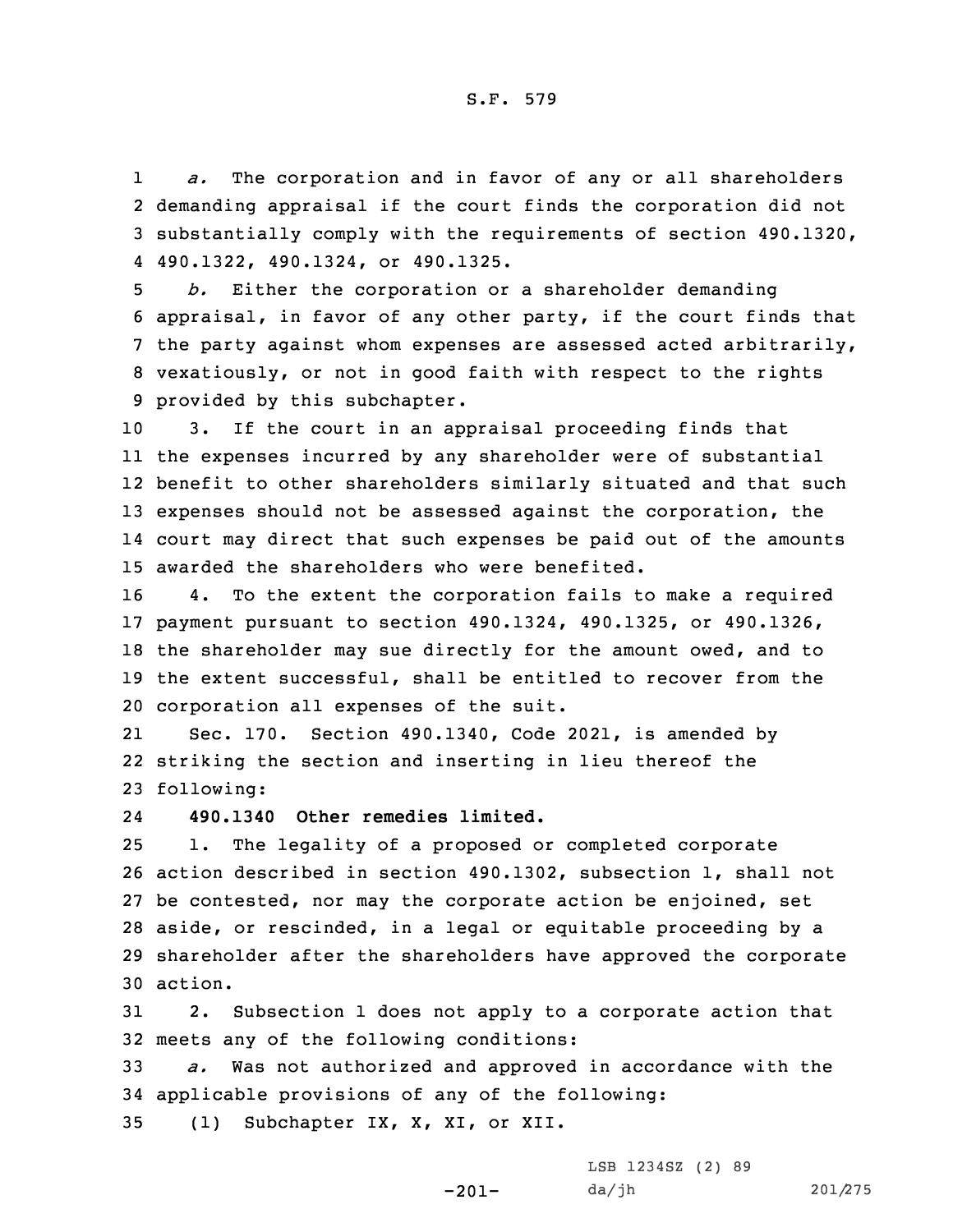1(2) The articles of incorporation or bylaws.

2 (3) The resolution of the board of directors authorizing the 3 corporate action.

4 *b.* Was procured as <sup>a</sup> result of fraud, <sup>a</sup> material 5 misrepresentation, or an omission of <sup>a</sup> material fact necessary 6 to make statements made, in light of the circumstances in which 7 they were made, not misleading.

 *c.* Is an interested transaction, unless it has been recommended by the board of directors in the same manner as is provided in section 490.862 and has been approved by the shareholders in the same manner as is provided in section 490.863 as if the interested transaction were <sup>a</sup> director's conflicting interest transaction.

14 *d.* Is approved by less than unanimous consent of the 15 voting shareholders pursuant to section 490.704 if all of the 16 following apply:

 (1) The challenge to the corporate action is brought by <sup>a</sup> shareholder who did not consent and as to whom notice of the approval of the corporate action was not effective at least ten days before the corporate action was effected.

21 (2) The proceeding challenging the corporate action is 22 commenced within ten days after notice of the approval of the 23 corporate action is effective as to the shareholder bringing 24 the proceeding.

25 Sec. 171. Section 490.1402, Code 2021, is amended by 26 striking the section and inserting in lieu thereof the 27 following:

 **490.1402 Dissolution by board of directors and shareholders.** 1. The board of directors may propose dissolution for submission to the shareholders by first adopting <sup>a</sup> resolution authorizing the dissolution.

 2. *a.* For <sup>a</sup> proposal to dissolve to be adopted, it shall then be approved by the shareholders. In submitting the proposal to dissolve to the shareholders for approval, the board of directors shall recommend that the shareholders

-202-

LSB 1234SZ (2) 89 da/jh 202/275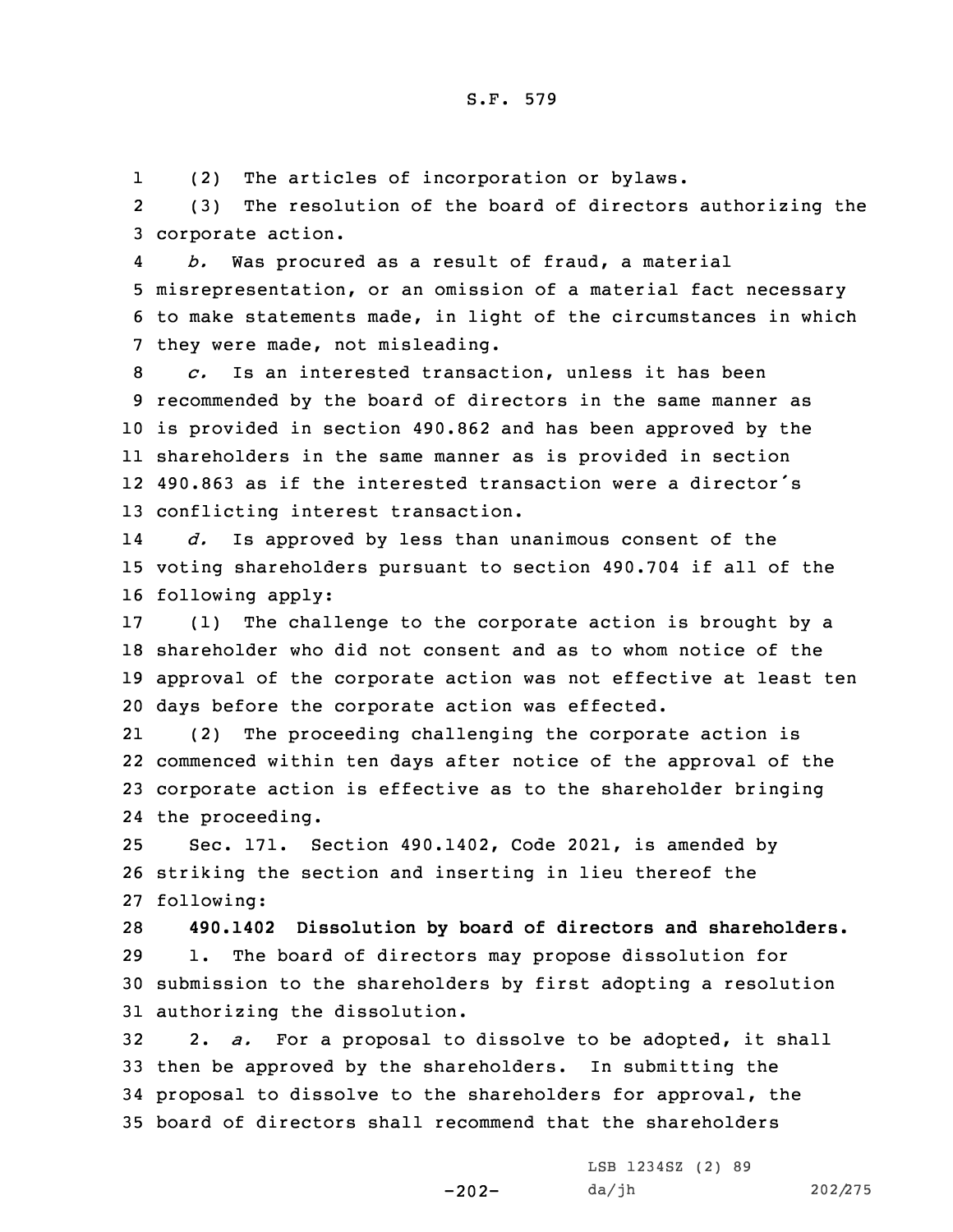1 approve the dissolution, unless any of the following apply:

2 (1) The board of directors determines that because of 3 conflict of interest or other special circumstances it should 4 make no recommendation.

5 (2) Section 490.826 applies.

<sup>6</sup> *b.* If paragraph *"a"*, subparagraph (1) or (2), applies, the 7 board shall inform the shareholders of the basis for its so 8 proceeding.

9 3. The board of directors may set conditions for the 10 approval of the proposal for dissolution by shareholders or the 11 effectiveness of the dissolution.

12 4. If the approval of the shareholders is to be given at 13 a meeting, the corporation shall notify each shareholder, regardless of whether entitled to vote, of the meeting of shareholders at which the dissolution is to be submitted for approval. The notice must state that the purpose, or one of the purposes, of the meeting is to consider dissolving the corporation.

 5. Unless the articles of incorporation, bylaws, or the board of directors acting pursuant to subsection 3 require <sup>a</sup> greater vote, <sup>a</sup> greater quorum, or <sup>a</sup> vote by voting groups, adoption of the proposal to dissolve shall require the approval of the shareholders at <sup>a</sup> meeting at which <sup>a</sup> quorum exists consisting of <sup>a</sup> majority of the votes entitled to be cast on the proposal to dissolve.

26 Sec. 172. Section 490.1403, Code 2021, is amended by 27 striking the section and inserting in lieu thereof the 28 following:

29 **490.1403 Articles of dissolution.**

 1. At any time after dissolution is authorized, the corporation may dissolve by delivering to the secretary of state for filing articles of dissolution setting forth all of the following:

-203-

34 *a.* The name of the corporation.

35 *b.* The date that dissolution was authorized.

LSB 1234SZ (2) 89 da/jh 203/275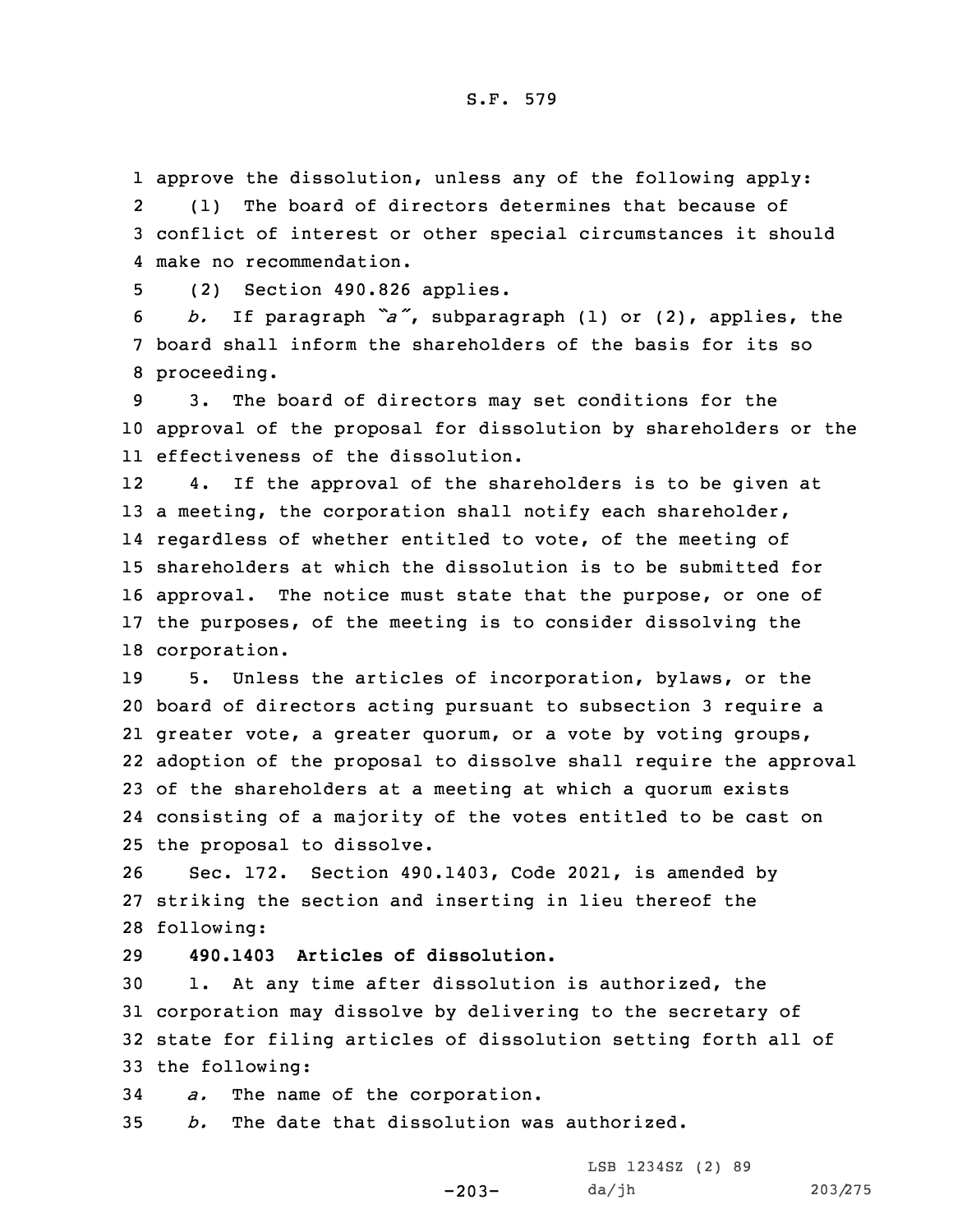1 *c.* If dissolution was approved by the shareholders, <sup>a</sup> 2 statement that the proposal to dissolve was duly approved by 3 the shareholders in the manner required by this chapter and by 4 the articles of incorporation and bylaws.

 2. The articles of dissolution shall take effect at the effective date determined in accordance with section 490.123. <sup>A</sup> corporation is dissolved upon the effective date of its articles of dissolution.

 3. As used in this part, *"dissolved corporation"* means <sup>a</sup> corporation whose articles of dissolution have become effective and includes <sup>a</sup> successor entity to which the remaining assets of the corporation are transferred subject to its liabilities for purposes of liquidation.

14 Sec. 173. Section 490.1404, Code 2021, is amended by 15 striking the section and inserting in lieu thereof the 16 following:

17 **490.1404 Revocation of dissolution.**

18 1. A corporation may revoke its dissolution within one 19 hundred twenty days after its effective date.

 2. Revocation of dissolution shall be authorized in the same manner as the dissolution was authorized unless that authorization permitted revocation by action of the board of directors alone, in which event the board of directors may revoke the dissolution without shareholder action.

 3. After the revocation of dissolution is authorized, the corporation may revoke the dissolution by delivering to the secretary of state for filing articles of revocation of dissolution, together with <sup>a</sup> copy of its articles of dissolution, that set forth all of the following:

30 *a.* The name of the corporation.

31 *b.* The effective date of the dissolution that was revoked. 32 *c.* The date that the revocation of dissolution was 33 authorized.

<sup>34</sup> *d.* If the corporation's board of directors or incorporators 35 revoked the dissolution, <sup>a</sup> statement to that effect.

 $-204-$ 

LSB 1234SZ (2) 89 da/jh 204/275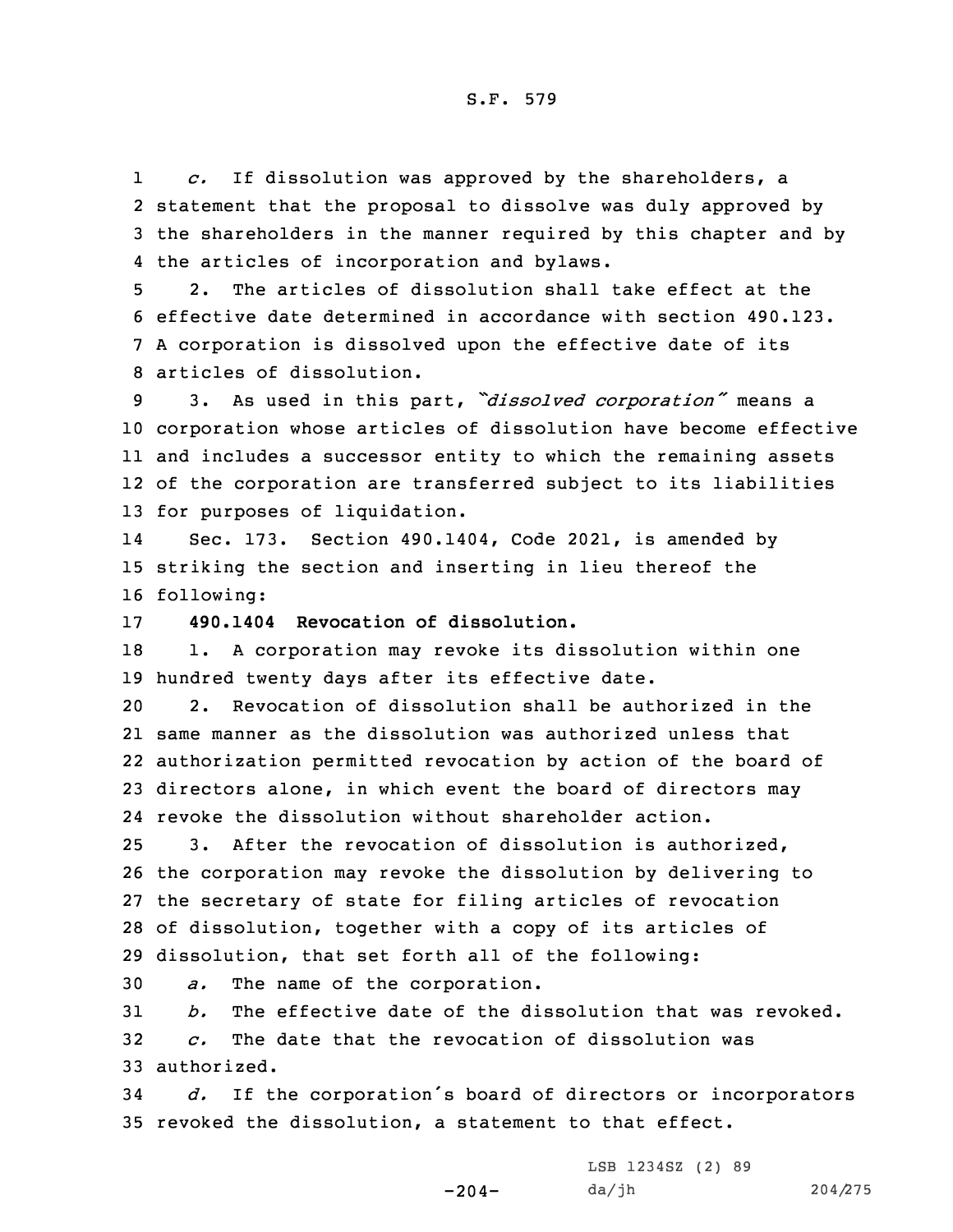1 *e.* If the corporation's board of directors revoked <sup>a</sup> 2 dissolution as authorized by the shareholders, <sup>a</sup> statement that 3 revocation was permitted by action by the board of directors 4 alone pursuant to that authorization.

 *f.* If shareholder action was required to revoke the dissolution, <sup>a</sup> statement that the revocation was duly approved by the shareholders in the manner required by this chapter and by the articles of incorporation and bylaws.

 4. The articles of revocation of dissolution shall take effect at the effective date determined in accordance with section 490.123. Revocation of dissolution is effective upon the effective date of the articles of revocation of dissolution.

14 5. When the revocation of dissolution is effective, it 15 relates back to and takes effect as of the effective date of 16 the dissolution and the corporation resumes carrying on its 17 business as if the dissolution had never occurred.

18 Sec. 174. Section 490.1405, Code 2021, is amended by 19 striking the section and inserting in lieu thereof the 20 following:

21**490.1405 Effect of dissolution.**

22 1. <sup>A</sup> corporation that has dissolved continues its corporate existence but the dissolved corporation shall not carry on any business except that appropriate to wind up and liquidate its business and affairs, including by doing any of the following: *a.* Collecting its assets.

27 *b.* Disposing of its properties that will not be distributed 28 in kind to its shareholders.

29 *c.* Discharging or making provision for discharging its 30 liabilities.

31 *d.* Making distributions of its remaining assets among its 32 shareholders according to their interests.

33 *e.* Doing every other act necessary to wind up and liquidate 34 its business and affairs.

-205-

35 2. Dissolution of <sup>a</sup> corporation does not do any of the

LSB 1234SZ (2) 89 da/jh 205/275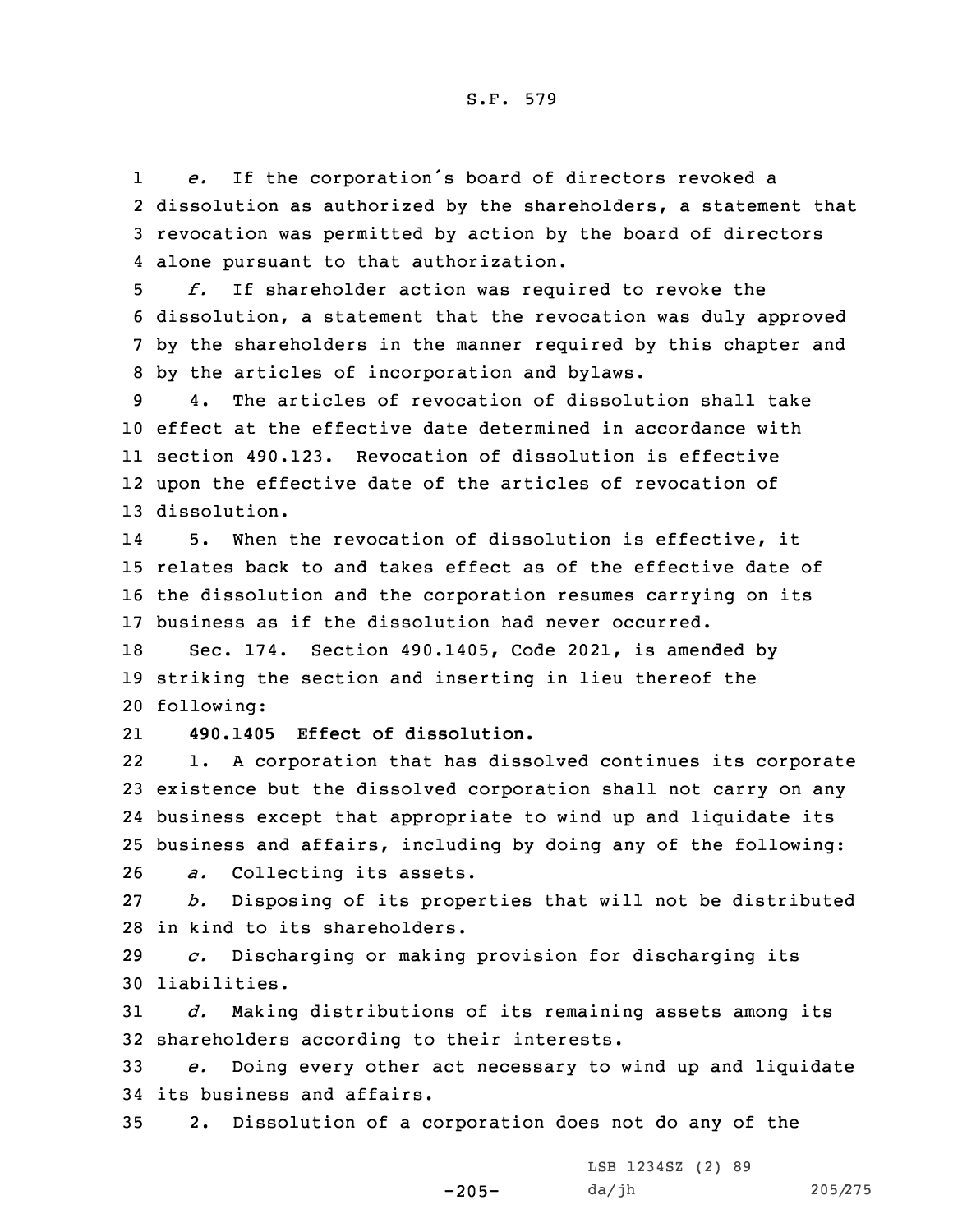1 following:

2*a.* Transfer title to the corporation's property.

3 *b.* Prevent transfer of its shares or securities.

4 *c.* Subject its directors or officers to standards of conduct 5 different from those prescribed in subchapter VIII.

6 *d.* Change any of the following:

7 (1) Quorum or voting requirements for its board of directors 8 or shareholders.

9 (2) Provisions for selection, resignation, or removal of 10 its directors or officers or both.

11(3) Provisions for amending its bylaws.

12 *e.* Prevent commencement of <sup>a</sup> proceeding by or against the 13 corporation in its corporate name.

14 *f.* Abate or suspend <sup>a</sup> proceeding pending by or against the 15 corporation on the effective date of dissolution.

16 *g.* Terminate the authority of the registered agent of the 17 corporation.

 3. <sup>A</sup> distribution in liquidation under this section may only be made by <sup>a</sup> dissolved corporation. For purposes of determining the shareholders entitled to receive <sup>a</sup> distribution in liquidation, the board of directors may fix <sup>a</sup> record date for determining shareholders entitled to <sup>a</sup> distribution in liquidation, which date shall not be retroactive. If the board of directors does not fix <sup>a</sup> record date for determining shareholders entitled to <sup>a</sup> distribution in liquidation, the record date is the date the board of directors authorizes the distribution in liquidation.

28 Sec. 175. Section 490.1406, Code 2021, is amended by 29 striking the section and inserting in lieu thereof the 30 following:

 **490.1406 Known claims against dissolved corporation.** 1. <sup>A</sup> dissolved corporation may dispose of the known claims against it by notifying its known claimants in writing of the dissolution at any time after its effective date.

-206-

35 2. The written notice must do all of the following:

LSB 1234SZ (2) 89 da/jh 206/275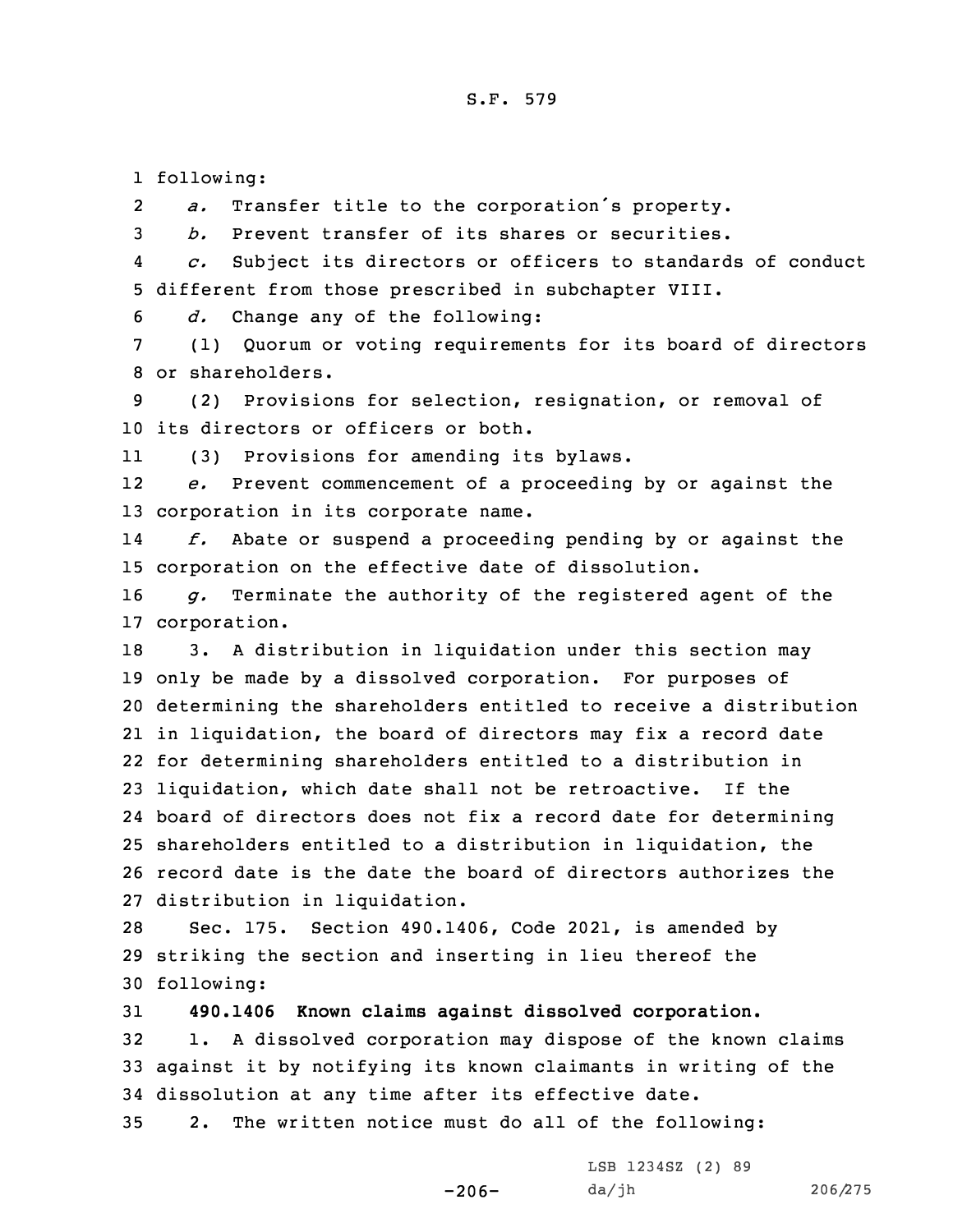1*a.* Describe information that must be included in <sup>a</sup> claim.

2*b.* Provide <sup>a</sup> mailing address where <sup>a</sup> claim may be sent.

3 *c.* State the deadline, which must not be fewer than one 4 hundred twenty days after the written notice is effective, by 5 which the dissolved corporation shall receive the claim.

6 *d.* State that the claim will be barred if not received by 7 the deadline.

8 3. <sup>A</sup> claim against the dissolved corporation is barred if 9 any of the following occurs:

10 *a.* <sup>A</sup> claimant who was given written notice under subsection 11 2 does not deliver the claim to the dissolved corporation by 12 the deadline.

13 *b.* <sup>A</sup> claimant whose claim was rejected by the dissolved 14 corporation does not commence <sup>a</sup> proceeding to enforce the claim 15 within ninety days after the rejection notice is effective.

16 4. As used in this section, *"claim"* does not include <sup>a</sup> 17 contingent liability or <sup>a</sup> claim based on an event occurring 18 after the effective date of dissolution.

19 Sec. 176. Section 490.1407, Code 2021, is amended by 20 striking the section and inserting in lieu thereof the 21 following:

22**490.1407 Other claims against dissolved corporation.**

 1. <sup>A</sup> dissolved corporation may publish notice of its dissolution and request that persons with claims against the dissolved corporation present them in accordance with the 26 notice.

 2. The notice must meet all of the following requirements: *a.* Be published in compliance with any of the following: (1) One time in <sup>a</sup> newspaper of general circulation in the county where the dissolved corporation's principal office, or, if none in this state, its registered office, is or was last 32 located.

33 (2) Be posted conspicuously for at least thirty days on the <sup>34</sup> dissolved corporation's internet site.

35 *b.* Describe the information that must be included in <sup>a</sup> claim

-207-

LSB 1234SZ (2) 89 da/jh 207/275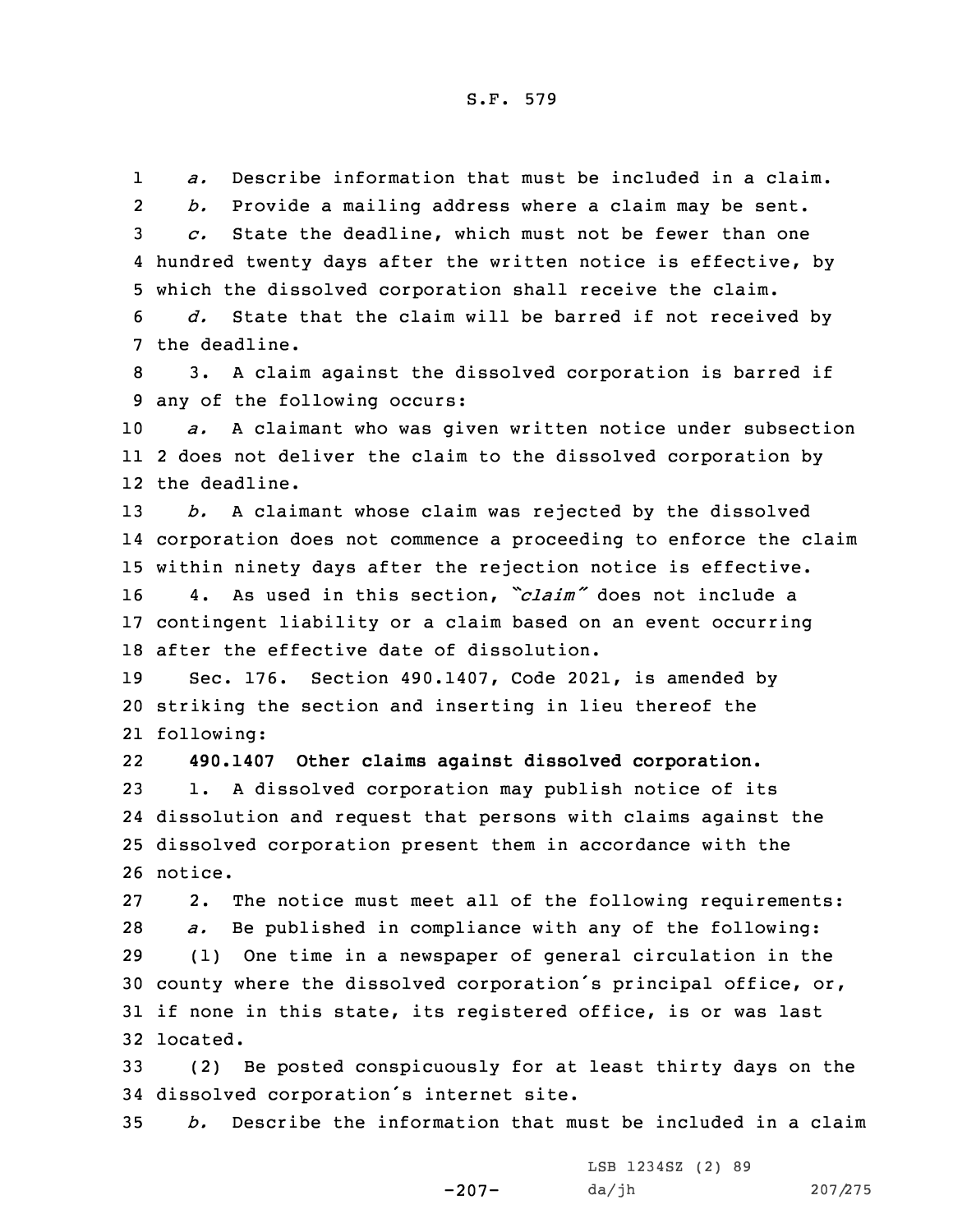and provide <sup>a</sup> mailing address where the claim may be sent. 2 *c.* State that <sup>a</sup> claim against the dissolved corporation will be barred unless <sup>a</sup> proceeding to enforce the claim is commenced within three years after the publication of the notice. 3. If the dissolved corporation publishes <sup>a</sup> notice in accordance with subsection 2, the claim of each of the following claimants is barred unless the claimant commences <sup>a</sup> proceeding to enforce the claim against the dissolved corporation within three years after the publication date of the notice: 11 *a.* <sup>A</sup> claimant who was not given written notice under section 490.1406. *b.* <sup>A</sup> claimant whose claim was timely sent to the dissolved corporation but not acted on by the corporation. *c.* <sup>A</sup> claimant whose claim is contingent or based on an event occurring after the effective date of dissolution. 4. <sup>A</sup> claim that is not barred by section 490.1406, subsection 2, or subsection 3 of this section, may be enforced in any of the following ways: *a.* Against the dissolved corporation, to the extent of its undistributed assets. 22 *b.* Except as provided in section 490.1408, subsection 4, if the assets have been distributed in liquidation, against <sup>a</sup> shareholder of the dissolved corporation to the extent of the shareholder's pro rata share of the claim or the corporate assets distributed to the shareholder in liquidation, whichever is less, but <sup>a</sup> shareholder's total liability for all claims under this section shall not exceed the total amount of assets distributed to the shareholder in liquidation. Sec. 177. Section 490.1409, Code 2021, is amended by striking the section and inserting in lieu thereof the following:

33 **490.1409 Director duties.**

34 1. Directors shall cause the dissolved corporation to 35 discharge or make reasonable provision for the payment of

 $-208-$ 

LSB 1234SZ (2) 89 da/jh 208/275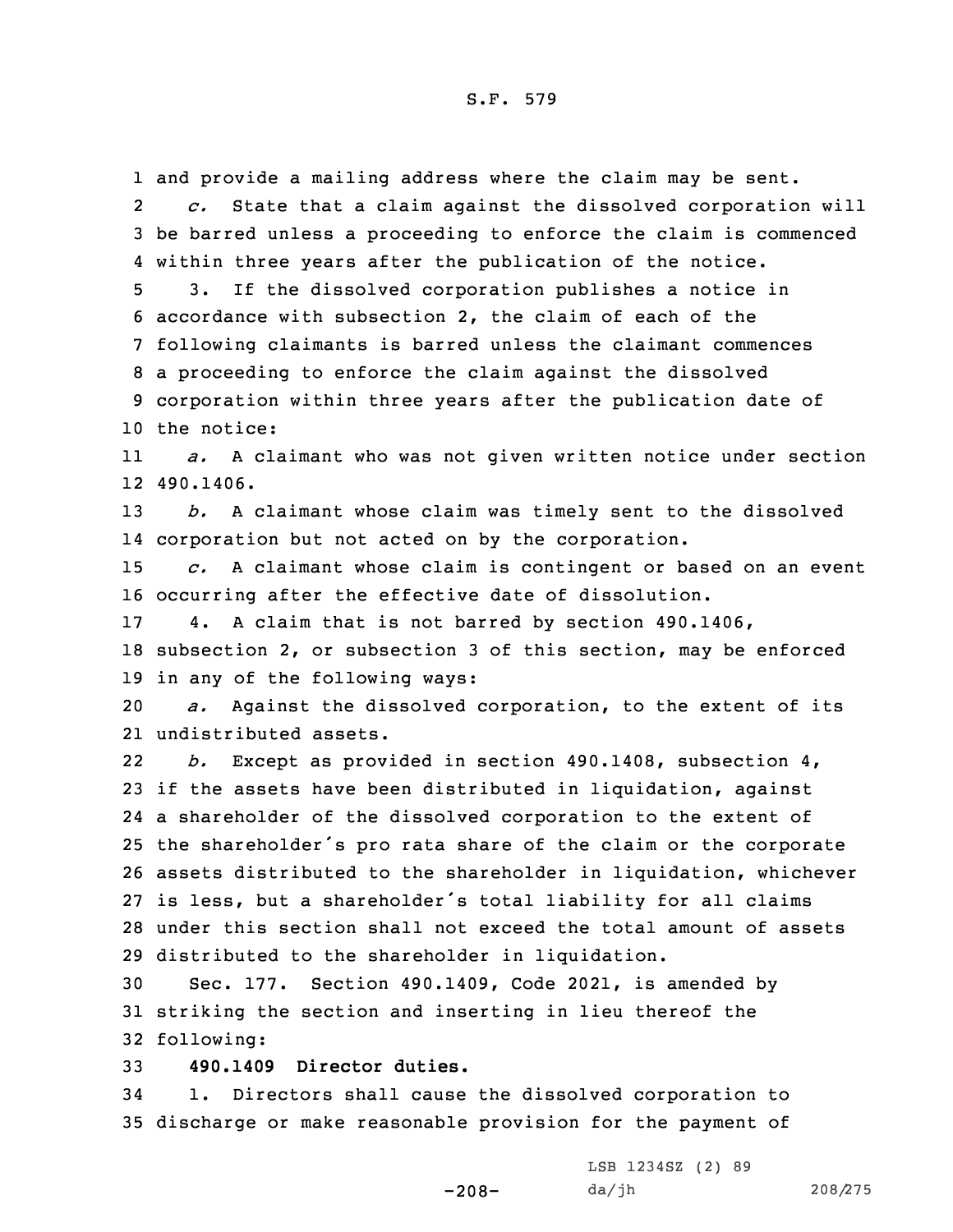1 claims and make distributions in liquidation of assets to 2 shareholders after payment or provision for claims.

 2. Directors of <sup>a</sup> dissolved corporation which has disposed of claims under section 490.1406, 490.1407, or 490.1408 shall not be liable for breach of subsection 1 with respect to claims against the dissolved corporation that are barred or satisfied under section 490.1406, 490.1407, or 490.1408.

8 Sec. 178. Section 490.1420, Code 2021, is amended by 9 striking the section and inserting in lieu thereof the 10 following:

11 **490.1420 Grounds for administrative dissolution.** 12 The secretary of state may commence <sup>a</sup> proceeding under 13 section 490.1421 to dissolve <sup>a</sup> corporation administratively, 14 if any of the following apply:

15 1. The corporation does not pay within sixty days after they 16 are due any fees, taxes, interest, or penalties imposed by this 17 chapter or other laws of this state.

18 2. The corporation does not deliver its biennial report 19 required by section 490.1622 to the secretary of state within 20 sixty days after it is due.

21 3. The corporation is without <sup>a</sup> registered agent or 22 registered office in this state for sixty days or more.

 4. The secretary of state has not been notified within sixty days that the corporation's registered agent or registered office has been changed, that its registered agent has resigned, or that its registered office has been discontinued. 5. The corporation's period of duration stated in its articles of incorporation expires.

29 Sec. 179. Section 490.1421, Code 2021, is amended by 30 striking the section and inserting in lieu thereof the 31 following:

32 **490.1421 Procedure for and effect of administrative** 33 **dissolution.**

34 1. If the secretary of state determines that one or 35 more grounds exist under section 490.1420 for dissolving <sup>a</sup>

-209-

LSB 1234SZ (2) 89 da/jh 209/275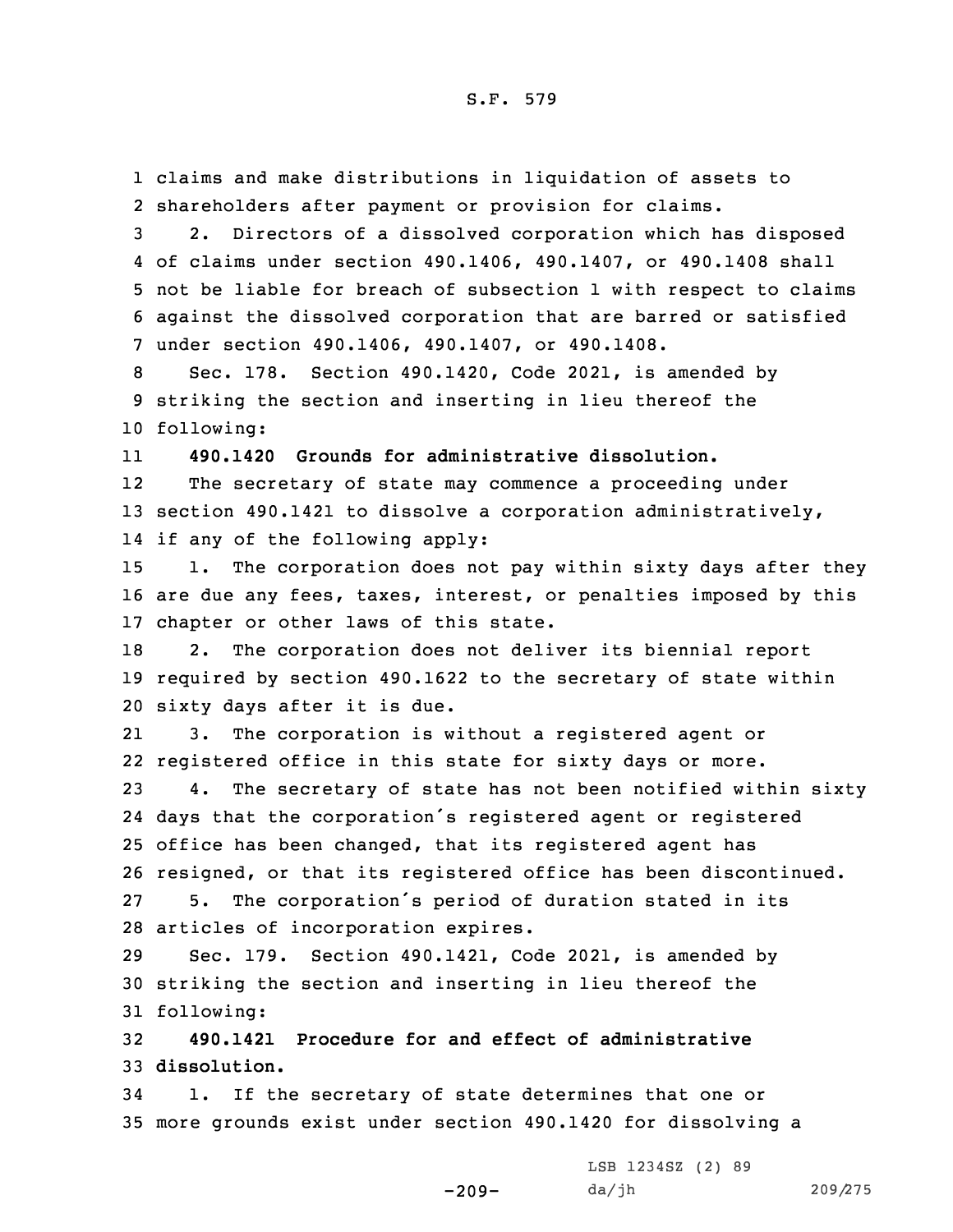1 corporation, the secretary of state shall serve the corporation 2 with written notice of such determination under section 3 490.504.

4 2. If the corporation does not correct each ground for dissolution or demonstrate to the reasonable satisfaction of the secretary of state that each ground determined by the secretary of state does not exist within sixty days after service of the notice under section 490.504, the secretary of state shall administratively dissolve the corporation by signing <sup>a</sup> certificate of dissolution that recites the ground or grounds for dissolution and its effective date. The secretary of state shall file the original of the certificate and serve <sup>a</sup> copy on the corporation under section 490.504.

14 3. <sup>A</sup> corporation administratively dissolved continues its corporate existence but shall not carry on any business except that necessary to wind up and liquidate its business and affairs under section 490.1405 and notify claimants under sections 490.1406 and 490.1407.

19 4. The administrative dissolution of <sup>a</sup> corporation does not 20 terminate the authority of its registered agent.

21 Sec. 180. Section 490.1422, Code 2021, is amended by 22 striking the section and inserting in lieu thereof the 23 following:

24 **490.1422 Reinstatement following administrative dissolution.** 1. <sup>A</sup> corporation administratively dissolved under section 490.1421 may apply to the secretary of state for reinstatement at any time after the effective date of dissolution. The application must meet all of the following requirements:

29 *a.* State the name of the corporation at its date of 30 dissolution and the effective date of its administrative 31 dissolution.

32 *b.* State that the ground or grounds for dissolution either 33 did not exist or have been eliminated.

34 *c.* If the application is received more than five years after 35 the effective date of dissolution, state <sup>a</sup> corporate name that

> LSB 1234SZ (2) 89 da/jh 210/275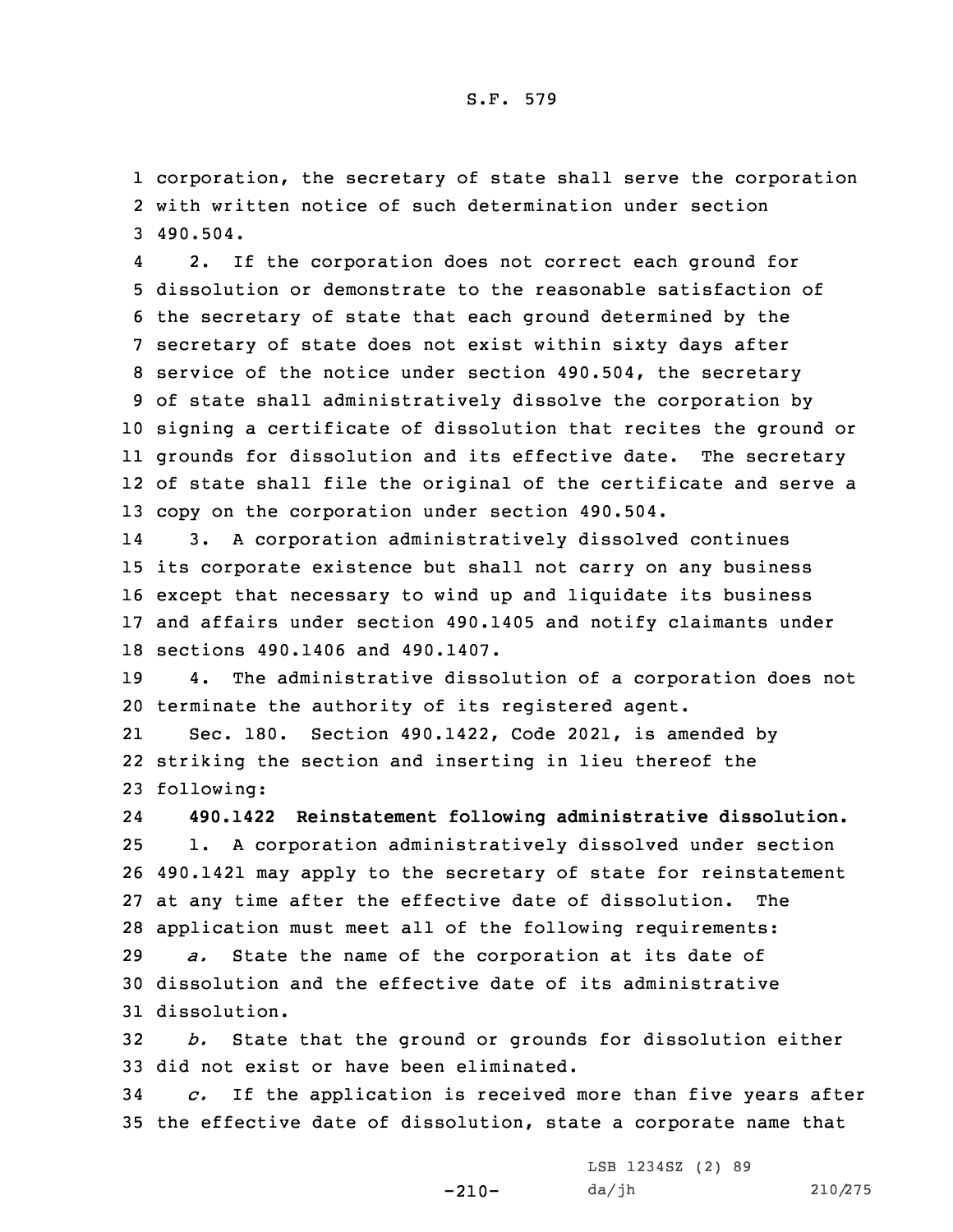1 satisfies the requirements of section 490.401.

2 *d.* State the federal tax identification number of the 3 corporation.

4 2. *a.* The secretary of state shall refer the federal tax identification number contained in the application for reinstatement to the department of workforce development. The department shall report to the secretary of state the tax status of the corporation. If the department reports to the secretary of state that <sup>a</sup> filing delinquency or liability exists against the corporation, the secretary of state shall not cancel the certificate of dissolution until the filing delinquency or liability is satisfied.

 *b.* (1) If the secretary of state determines that the application contains the information required by subsection 1, and that <sup>a</sup> delinquency or liability reported pursuant to paragraph *"a"* has been satisfied, and that the information is correct, the secretary of state shall cancel the certificate of dissolution and prepare <sup>a</sup> certificate of reinstatement that recites the secretary of state's determination and the effective date of reinstatement, file the certificate of reinstatement, and deliver <sup>a</sup> copy to the corporation under section 490.504.

 (2) If the corporate name in subsection 1, paragraph *"c"*, is different from the corporate name in subsection 1, paragraph *"a"*, the certificate of reinstatement shall constitute an amendment to the articles of incorporation insofar as it pertains to the corporate name. <sup>A</sup> corporation shall not relinquish the right to retain its corporate name if the reinstatement is effective within five years of the effective date of the corporation's dissolution.

 3. When the reinstatement is effective, it relates back to and takes effect as of the effective date of the administrative dissolution as if the administrative dissolution had never occurred.

35 Sec. 181. Section 490.1423, Code 2021, is amended by

-211-

LSB 1234SZ (2) 89 da/jh 211/275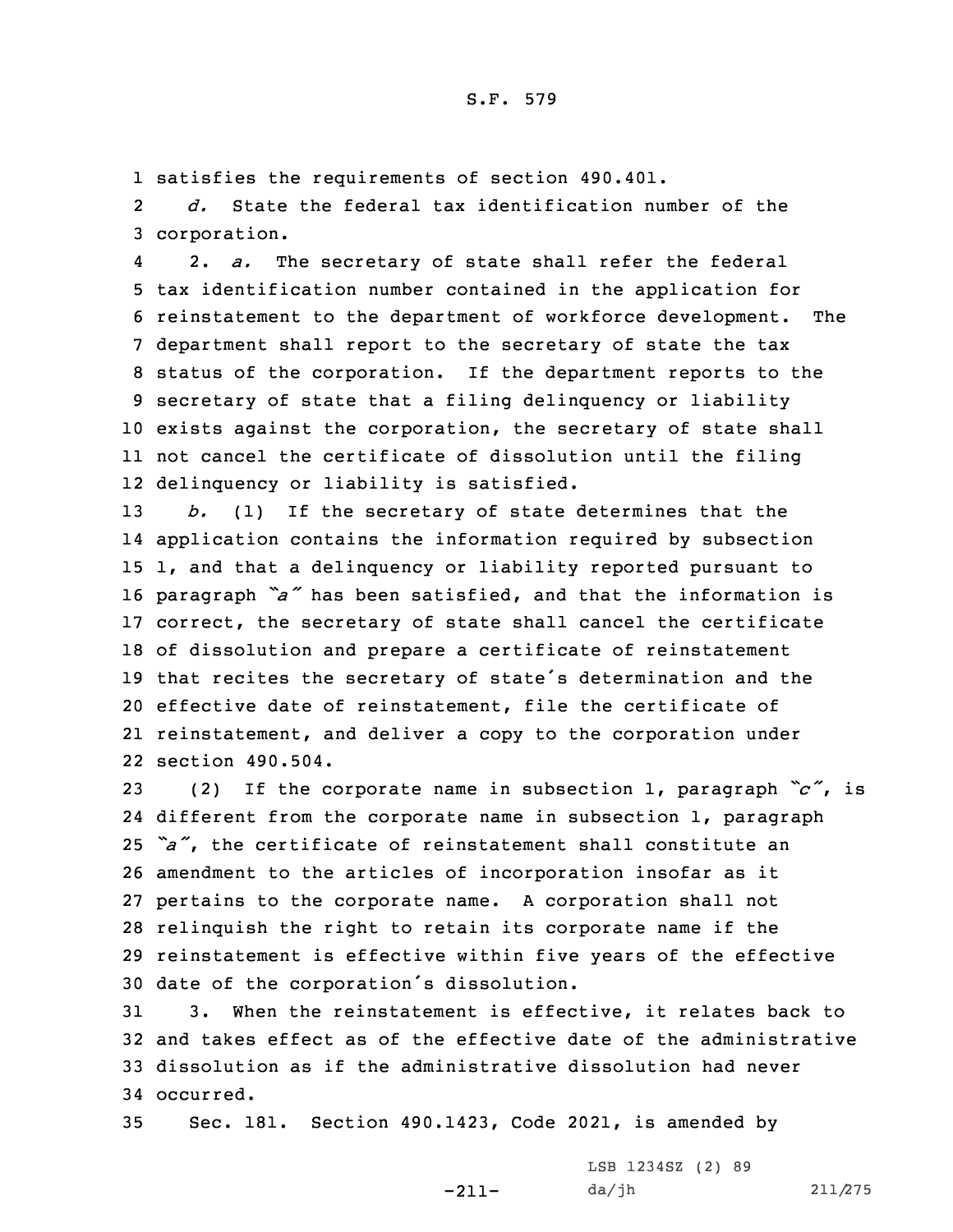1 striking the section and inserting in lieu thereof the 2 following:

3 **490.1423 Appeal from denial of reinstatement.**

4 1. If the secretary of state denies <sup>a</sup> corporation's application for reinstatement following administrative dissolution, the secretary of state shall serve the corporation under section 490.504 with <sup>a</sup> written notice that explains the reason or reasons for denial.

 2. The corporation may appeal the denial of reinstatement to the district court of the county where the corporation's principal office or, if none in this state, its registered office, is located within thirty days after service of the notice of denial is effected. The corporation appeals by petitioning the court to set aside the dissolution and attaching to the petition copies of the secretary of state's certificate of dissolution, the corporation's application for reinstatement, and the secretary of state's notice of denial.

18 3. The court may summarily order the secretary of state to 19 reinstate the dissolved corporation or may take other action 20 the court considers appropriate.

21 4. The court's final decision may be appealed as in other 22 civil proceedings.

23 Sec. 182. Section 490.1430, Code 2021, is amended by 24 striking the section and inserting in lieu thereof the 25 following:

26 **490.1430 Grounds for judicial dissolution.**

27 1. The district court may dissolve <sup>a</sup> corporation in any of 28 the following ways:

29 *a.* <sup>A</sup> proceeding by the attorney general if it is established 30 that any of the following apply:

31 (1) The corporation obtained its articles of incorporation 32 through fraud.

33 (2) The corporation has continued to exceed or abuse the 34 authority conferred upon it by law.

35 *b.* <sup>A</sup> proceeding by <sup>a</sup> shareholder if it is established that

-212-

LSB 1234SZ (2) 89 da/jh 212/275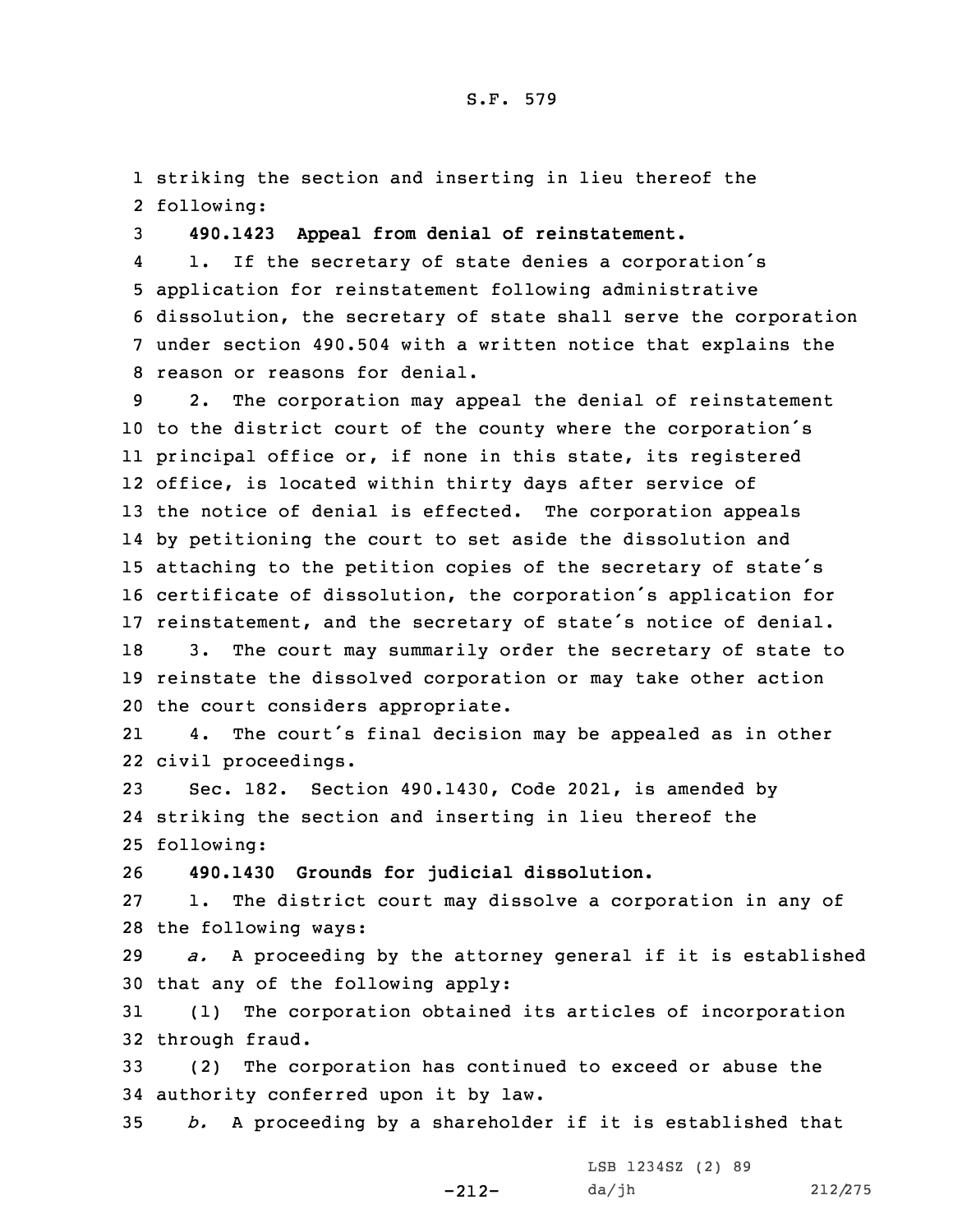1 any of the following conditions exist:

2 (1) The directors are deadlocked in the management of the corporate affairs, the shareholders are unable to break the deadlock, and irreparable injury to the corporation is threatened or being suffered, or the business and affairs of the corporation can no longer be conducted to the advantage of the shareholders generally, because of the deadlock.

8 (2) The directors or those in control of the corporation 9 have acted, are acting, or will act in <sup>a</sup> manner that is 10 illegal, oppressive, or fraudulent.

11 (3) The shareholders are deadlocked in voting power and have 12 failed, for <sup>a</sup> period that includes at least two consecutive 13 annual meeting dates, to elect successors to directors whose 14 terms have expired.

15 (4) The corporate assets are being misapplied or wasted. 16 *c.* <sup>A</sup> proceeding by <sup>a</sup> creditor if it is established that any 17 of the following applies:

18 (1) The creditor's claim has been reduced to judgment, 19 the execution on the judgment returned unsatisfied, and the 20 corporation is insolvent.

21 (2) The corporation has admitted in writing that the 22 creditor's claim is due and owing and the corporation is 23 insolvent.

24 *d.* <sup>A</sup> proceeding by the corporation to have its voluntary 25 dissolution continued under court supervision.

26 *e.* <sup>A</sup> proceeding by <sup>a</sup> shareholder if the corporation has 27 abandoned its business and has failed within <sup>a</sup> reasonable time 28 to liquidate and distribute its assets and dissolve.

 2. Subsection 1, paragraph *"b"*, shall not apply in the case of <sup>a</sup> corporation that, on the date of the filing of the proceeding, has <sup>a</sup> class or series of shares which is any of the following:

33 *a.* <sup>A</sup> covered security under section 18(b)(1)(A) or (B) of 34 the federal Securities Act of 1933.

35 *b.* Not <sup>a</sup> covered security, but is held by at least three

-213-

LSB 1234SZ (2) 89 da/jh 213/275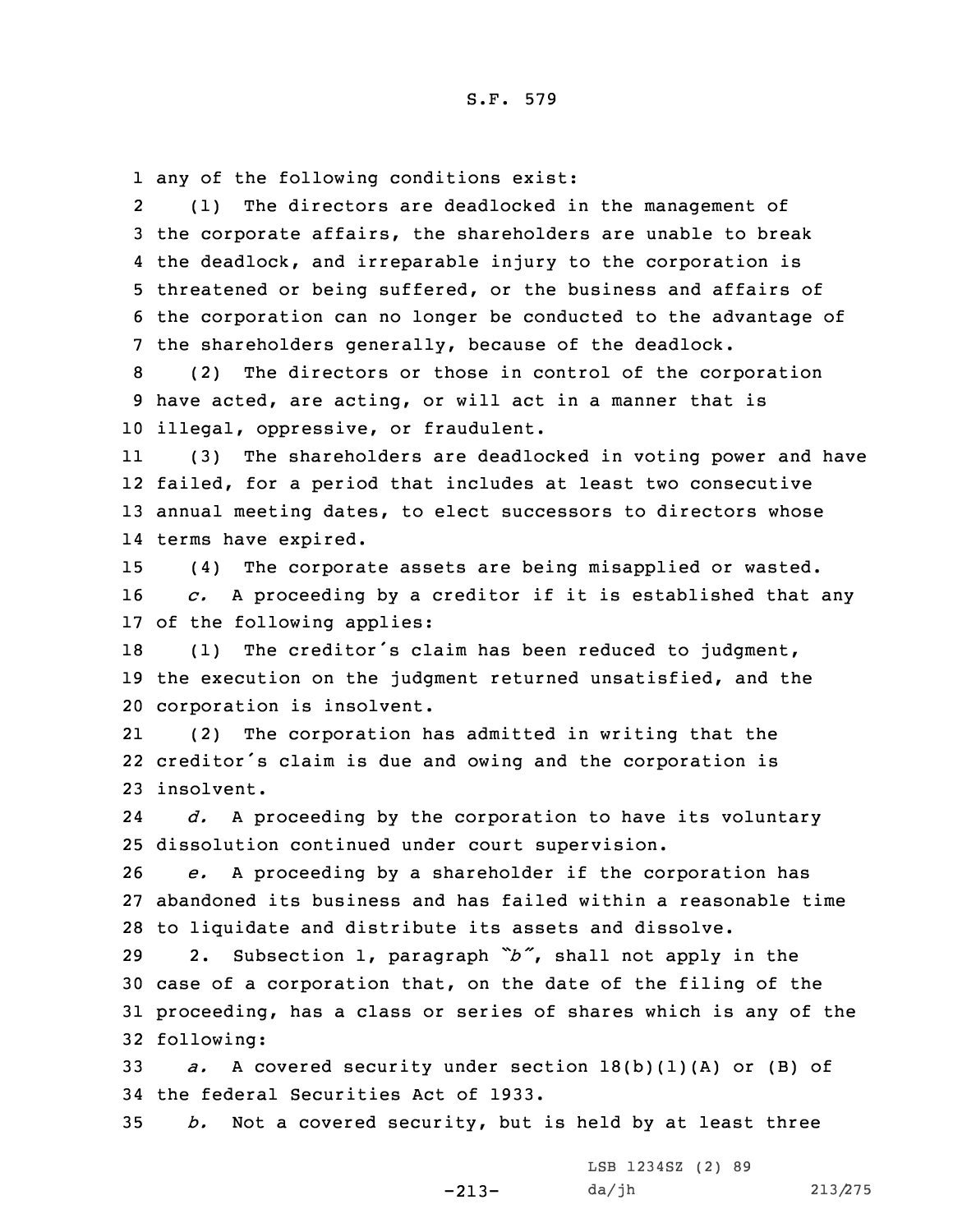hundred shareholders and the shares outstanding have <sup>a</sup> market value of at least twenty million dollars, exclusive of the value of such shares held by the corporation's subsidiaries, senior executives, directors, and if they own more than ten percent of such shares, beneficial shareholders, and voting trust beneficial owners.

7 3. *a.* As used in subsection 1, *"shareholder"* means <sup>a</sup> record 8 shareholder, <sup>a</sup> beneficial shareholder, and an unrestricted 9 voting trust beneficial owner.

10 *b.* As used in subsection 2, *"shareholder"* means <sup>a</sup> record 11 shareholder, <sup>a</sup> beneficial shareholder, and <sup>a</sup> voting trust 12 beneficial owner.

13 Sec. 183. Section 490.1431, Code 2021, is amended by 14 striking the section and inserting in lieu thereof the 15 following:

16 **490.1431 Procedure for judicial dissolution.**

 1. Venue for <sup>a</sup> proceeding by the attorney general to dissolve <sup>a</sup> corporation lies in Polk county. Venue for <sup>a</sup> proceeding brought by any other party named in section 490.1430, subsection 1, lies in the county where <sup>a</sup> corporation's principal office or, if none in this state, its registered office is or was last located.

23 2. It is not necessary to make shareholders parties to <sup>a</sup> 24 proceeding to dissolve <sup>a</sup> corporation unless relief is sought 25 against them individually.

 3. <sup>A</sup> court in <sup>a</sup> proceeding brought to dissolve <sup>a</sup> corporation may issue injunctions, appoint <sup>a</sup> receiver or custodian during the proceeding with all powers and duties the court directs, take other action required to preserve the corporate assets wherever located, and carry on the business of the corporation until <sup>a</sup> full hearing can be held.

 4. Within ten days of the commencement of <sup>a</sup> proceeding to dissolve <sup>a</sup> corporation under section 490.1430, subsection 1, paragraph *"b"*, the corporation shall deliver to all shareholders, other than the petitioner, <sup>a</sup> notice stating that

 $-214-$ 

LSB 1234SZ (2) 89 da/jh 214/275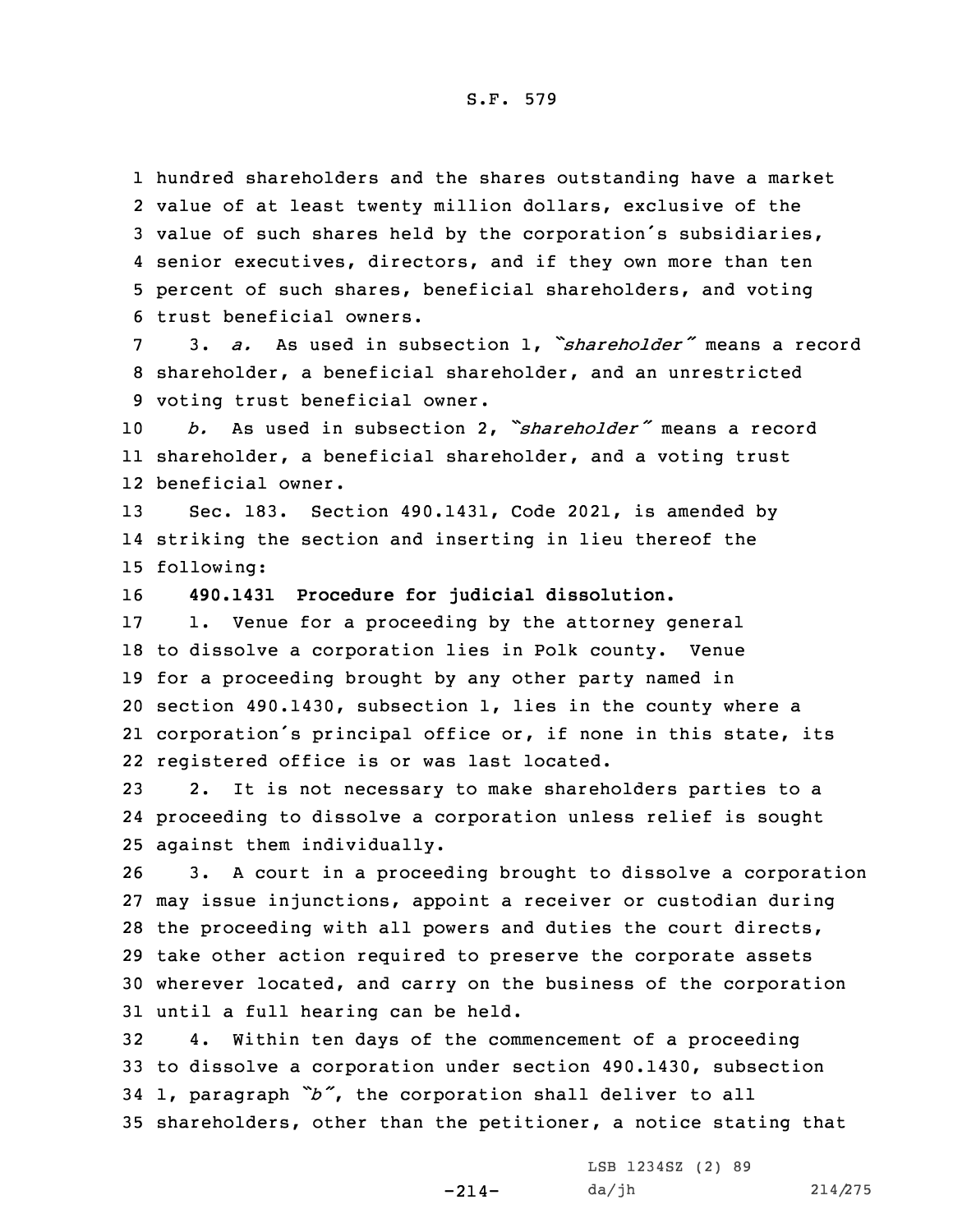the shareholders are entitled to avoid the dissolution of the corporation by electing to purchase the petitioner's shares under section 490.1434, and accompanied by <sup>a</sup> copy of section 490.1434.

5 Sec. 184. Section 490.1432, Code 2021, is amended by 6 striking the section and inserting in lieu thereof the 7 following:

8 **490.1432 Receivership or custodianship.**

 1. Unless an election to purchase has been filed under section 490.1434, <sup>a</sup> court in <sup>a</sup> judicial proceeding brought to dissolve <sup>a</sup> corporation may appoint one or more receivers to wind up and liquidate, or one or more custodians to manage, the business and affairs of the corporation. The court shall hold <sup>a</sup> hearing, after notifying all parties to the proceeding 15 and any interested persons designated by the court, before appointing <sup>a</sup> receiver or custodian. The court appointing <sup>a</sup> receiver or custodian has jurisdiction over the corporation and all of its property wherever located.

 2. The court may appoint an individual or <sup>a</sup> domestic or foreign corporation or eligible entity as <sup>a</sup> receiver or custodian, which, if <sup>a</sup> foreign corporation or foreign eligible entity, must be registered to do business in this state. The court may require the receiver or custodian to post bond, with or without sureties, in an amount the court directs.

 3. The court shall describe the powers and duties of the receiver or custodian in its appointing order, which may be amended from time to time. Among other powers all of the following apply:

 *a.* The receiver may do any or all of the following: (1) Dispose of all or any part of the assets of the corporation wherever located, at <sup>a</sup> public or private sale. (2) Sue and defend in the receiver's own name as receiver of the corporation in all courts of this state.

34 *b.* The custodian may exercise all of the powers of the 35 corporation, through or in place of its board of directors, to

-215-

LSB 1234SZ (2) 89 da/jh 215/275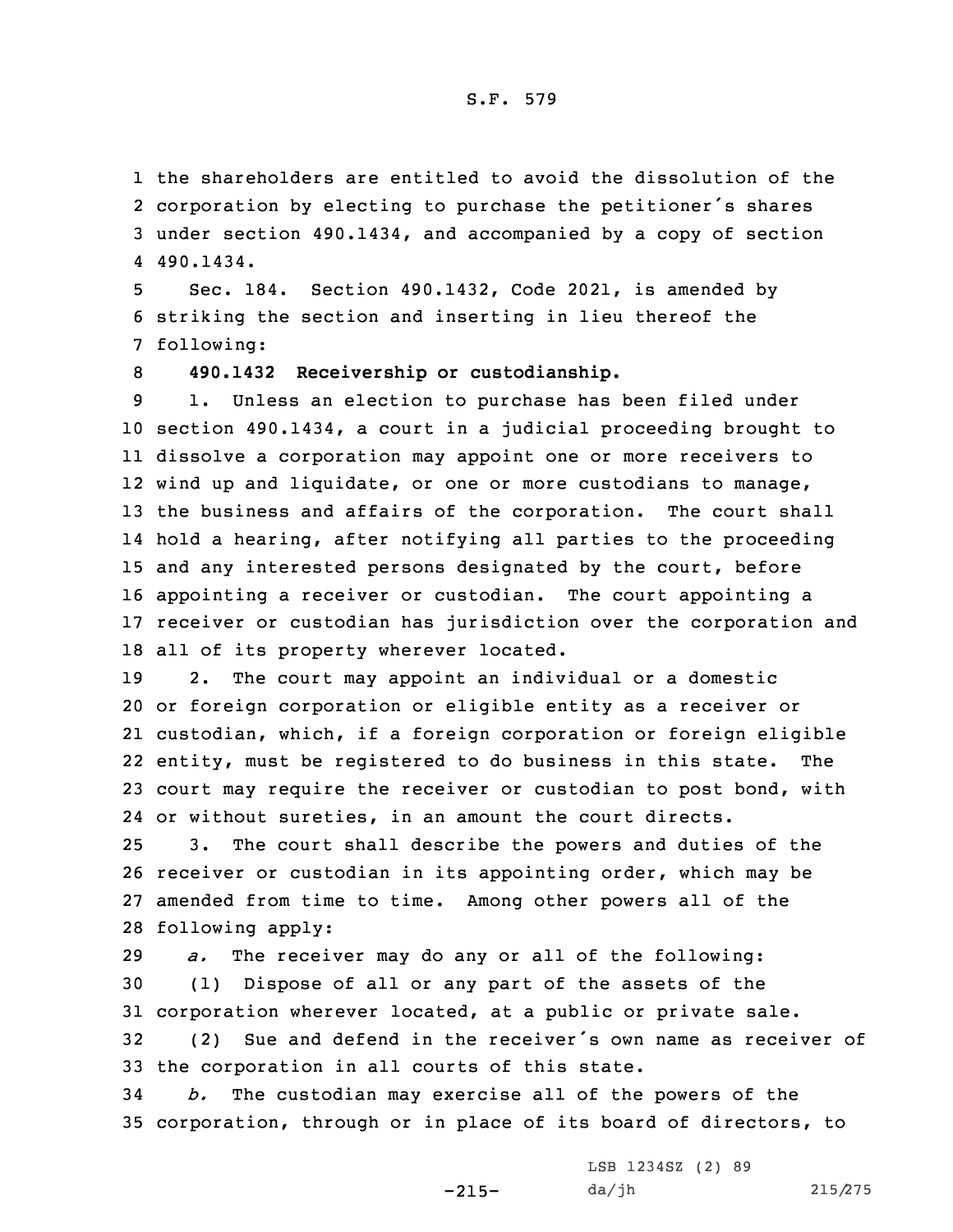1 the extent necessary to manage the affairs of the corporation 2 in the best interests of its shareholders and creditors.

3 *c.* The receiver or custodian shall have such other powers 4 and duties as the court may provide in the appointing order, 5 which may be amended from time to time.

6 4. The court during <sup>a</sup> receivership may redesignate the 7 receiver <sup>a</sup> custodian and during <sup>a</sup> custodianship may redesignate 8 the custodian <sup>a</sup> receiver.

 5. The court from time to time during the receivership or custodianship may order compensation paid and expenses paid or reimbursed to the receiver or custodian from the assets of the corporation or proceeds from the sale of the assets.

13 Sec. 185. Section 490.1434, Code 2021, is amended by 14 striking the section and inserting in lieu thereof the 15 following:

 **490.1434 Election to purchase in lieu of dissolution.** 1. In <sup>a</sup> proceeding under section 490.1430, subsection 1, paragraph *"b"*, to dissolve <sup>a</sup> corporation, the corporation may elect or, if it fails to elect, one or more shareholders may elect to purchase all shares owned by the petitioning shareholder at the fair value of the shares. An election pursuant to this section shall be irrevocable unless the court determines that it is equitable to set aside or modify the

24 election.

 2. An election to purchase pursuant to this section may be filed with the court at any time within ninety days after the filing of the petition under section 490.1430, subsection 1, paragraph *"b"*, or at such later time as the court in its discretion may allow. If the election to purchase is filed by one or more shareholders, the corporation shall, within ten days thereafter, give written notice to all shareholders, other than the petitioner. The notice must state the name and number of shares owned by the petitioner and the name and number of shares owned by each electing shareholder and must advise the recipients of their right to join in the election to

-216-

LSB 1234SZ (2) 89 da/jh 216/275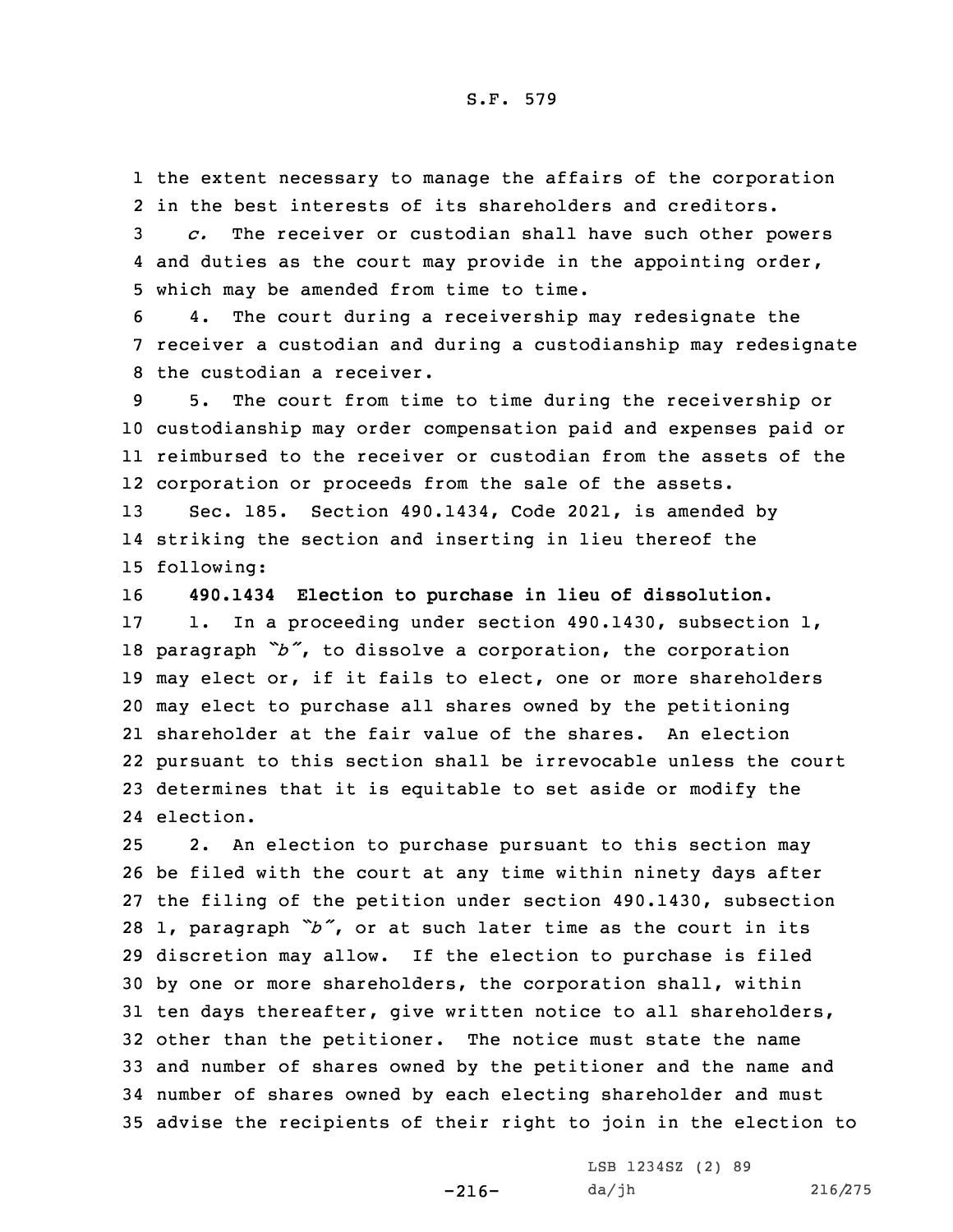purchase shares in accordance with this section. Shareholders who wish to participate shall file notice of their intention to join in the purchase no later than thirty days after the effectiveness of the notice to them. All shareholders who have filed an election or notice of their intention to participate in the election to purchase thereby become parties to the proceeding and shall participate in the purchase in proportion to their ownership of shares as of the date the first election was filed, unless they otherwise agree or the court otherwise directs. After an election has been filed by the corporation or one or more shareholders, the proceeding under section 490.1430, subsection 1, paragraph *"b"*, shall not be discontinued or settled, nor shall the petitioning shareholder sell or otherwise dispose of the shareholder's shares, unless the court determines that it would be equitable to the corporation and the shareholders, other than the petitioner, to permit such discontinuance, settlement, sale, or other disposition.

 3. If, within sixty days of the filing of the first election, the parties reach agreement as to the fair value and terms of purchase of the petitioner's shares, the court shall enter an order directing the purchase of the petitioner's shares upon the terms and conditions agreed to by the parties. 24 4. If the parties are unable to reach an agreement as provided for in subsection 3, the court, upon application of any party, shall stay the proceedings under section 490.1430, subsection 1, paragraph *"b"*, and determine the fair value of the petitioner's shares as of the day before the date on which the petition under section 490.1430, subsection 1, paragraph *"b"*, was filed or as of such other date as the court deems appropriate under the circumstances.

 5. Upon determining the fair value of the shares, the court shall enter an order directing the purchase upon such terms and conditions as the court deems appropriate, which may include payment of the purchase price in installments, where

-217-

LSB 1234SZ (2) 89 da/jh 217/275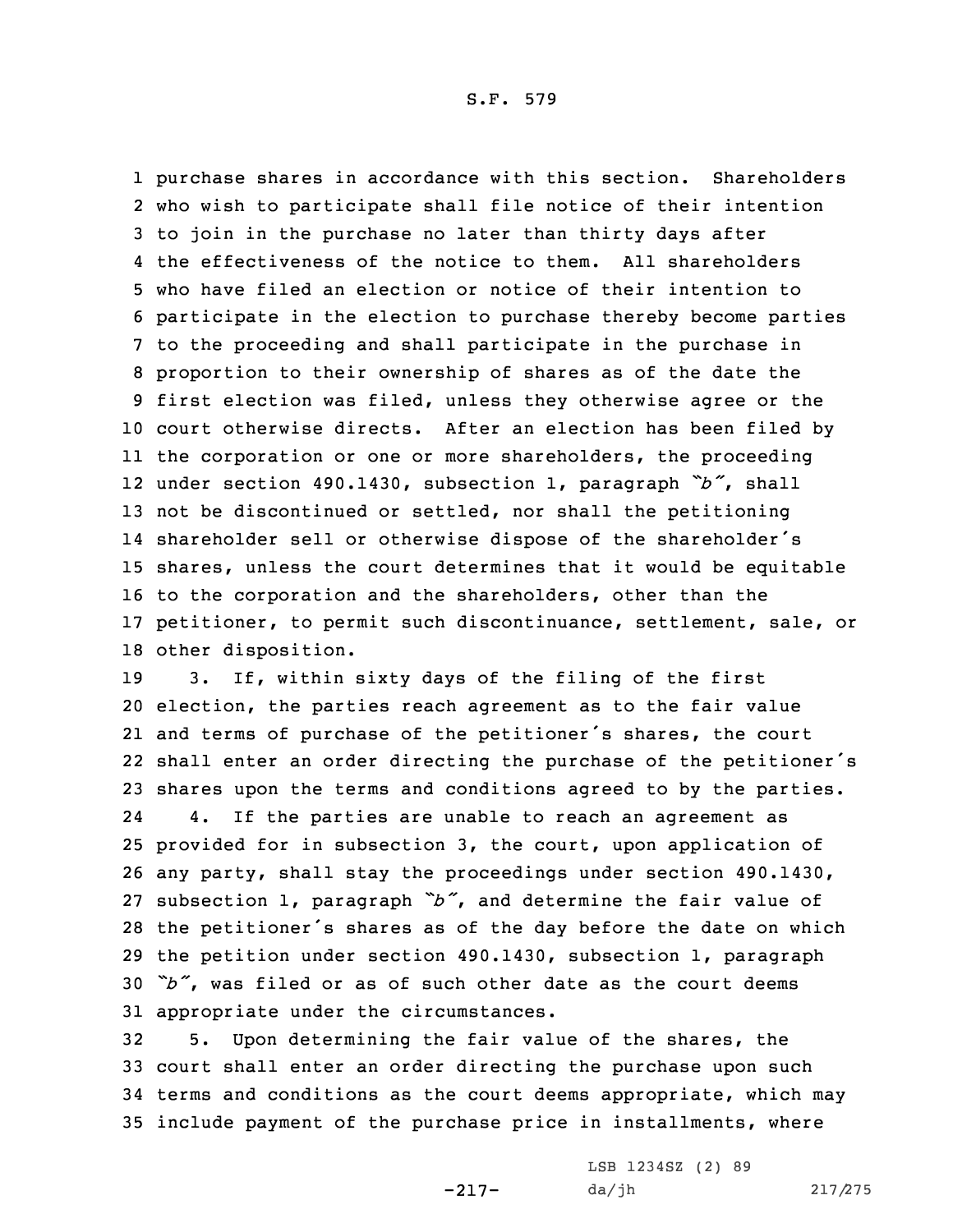necessary in the interests of equity, provision for security to assure payment of the purchase price and any additional expenses as may have been awarded, and, if the shares are to be purchased by shareholders, the allocation of shares among them. In allocating the petitioner's shares among holders of different classes or series of shares, the court should attempt to preserve the existing distribution of voting rights among holders of different classes or series insofar as practicable and may direct that holders of <sup>a</sup> specific class or classes or series shall not participate in the purchase. Interest may be allowed at the rate and from the date determined by the court to be equitable, but if the court finds that the refusal of the petitioning shareholder to accept an offer of payment was arbitrary or otherwise not in good faith, no interest shall be allowed. If the court finds that the petitioning shareholder had probable grounds for relief under section 490.1430, subsection 1, paragraph *"b"*, subparagraph (2) or (4), it may award expenses to the petitioning shareholder. 6. Upon entry of an order under subsection 3 or 5, the court shall dismiss the petition to dissolve the corporation under section 490.1430, subsection 1, paragraph *"b"*, and the petitioning shareholder shall no longer have any rights or status as <sup>a</sup> shareholder of the corporation, except the right to receive the amounts awarded by the order of the court which shall be enforceable in the same manner as any other judgment. 7. The purchase ordered pursuant to subsection 5 shall be made within ten days after the date the order becomes final. 8. Any payment by the corporation pursuant to an order under subsection 3 or 5, other than an award of expenses pursuant to subsection 5, is subject to the provisions of section 490.640. Sec. 186. Section 490.1440, Code 2021, is amended by striking the section and inserting in lieu thereof the following:

34 **490.1440 Deposit with state treasurer.**

35 Assets of <sup>a</sup> dissolved corporation that should be transferred

-218-

LSB 1234SZ (2) 89 da/jh 218/275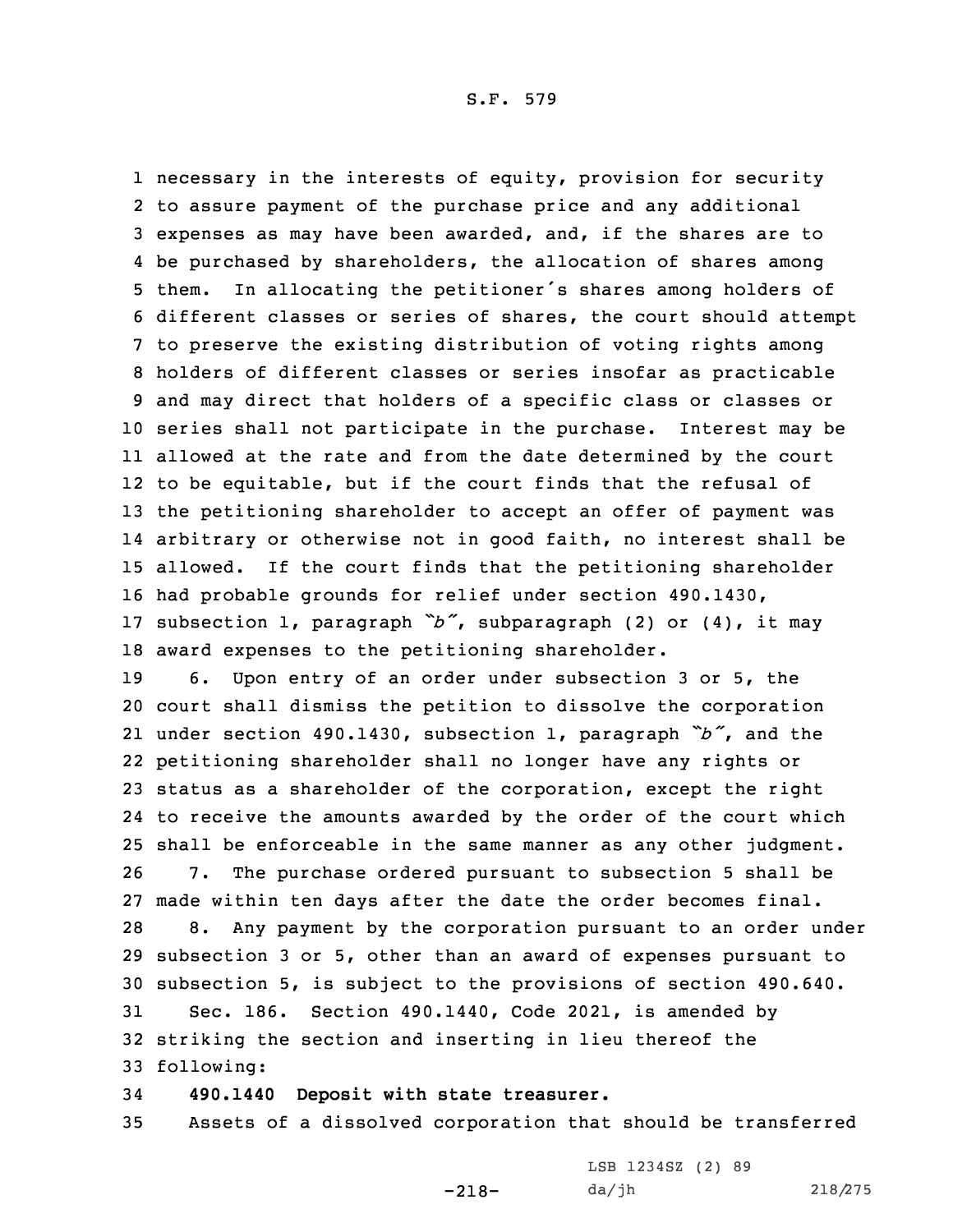S.F. 579

 to <sup>a</sup> creditor, claimant, or shareholder of the corporation who cannot be found or who is not competent to receive them shall be reduced to cash and deposited with the treasurer of state or other appropriate state official for safekeeping. When the creditor, claimant, or shareholder furnishes satisfactory proof of entitlement to the amount deposited, the treasurer of state or other appropriate state official shall pay such person, or the representative of such person, that amount.

9 Sec. 187. Section 490.1501, Code 2021, is amended by 10 striking the section and inserting in lieu thereof the 11 following:

12**490.1501 Governing law.**

13 1. The law of the jurisdiction of formation of <sup>a</sup> foreign 14 corporation governs all of the following:

15 *a.* The internal affairs of the foreign corporation.

16 *b.* The interest holder liability of its shareholders.

 2. <sup>A</sup> foreign corporation is not precluded from registering to do business in this state because of any difference between the law of the foreign corporation's jurisdiction of formation and the law of this state.

21 3. Registration of <sup>a</sup> foreign corporation to do business in 22 this state does not permit the foreign corporation to engage in 23 any business or affairs or exercise any power that <sup>a</sup> domestic 24 corporation cannot lawfully engage in or exercise in this 25 state.

26 Sec. 188. Section 490.1502, Code 2021, is amended by 27 striking the section and inserting in lieu thereof the 28 following:

29 **490.1502 Registration to do business in this state.**

30 1. <sup>A</sup> foreign corporation shall not do business in this 31 state until it registers with the secretary of state under this 32 chapter.

33 2. <sup>A</sup> foreign corporation doing business in this state shall 34 not maintain <sup>a</sup> proceeding in any court of this state until it 35 is registered to do business in this state.

-219-

LSB 1234SZ (2) 89 da/jh 219/275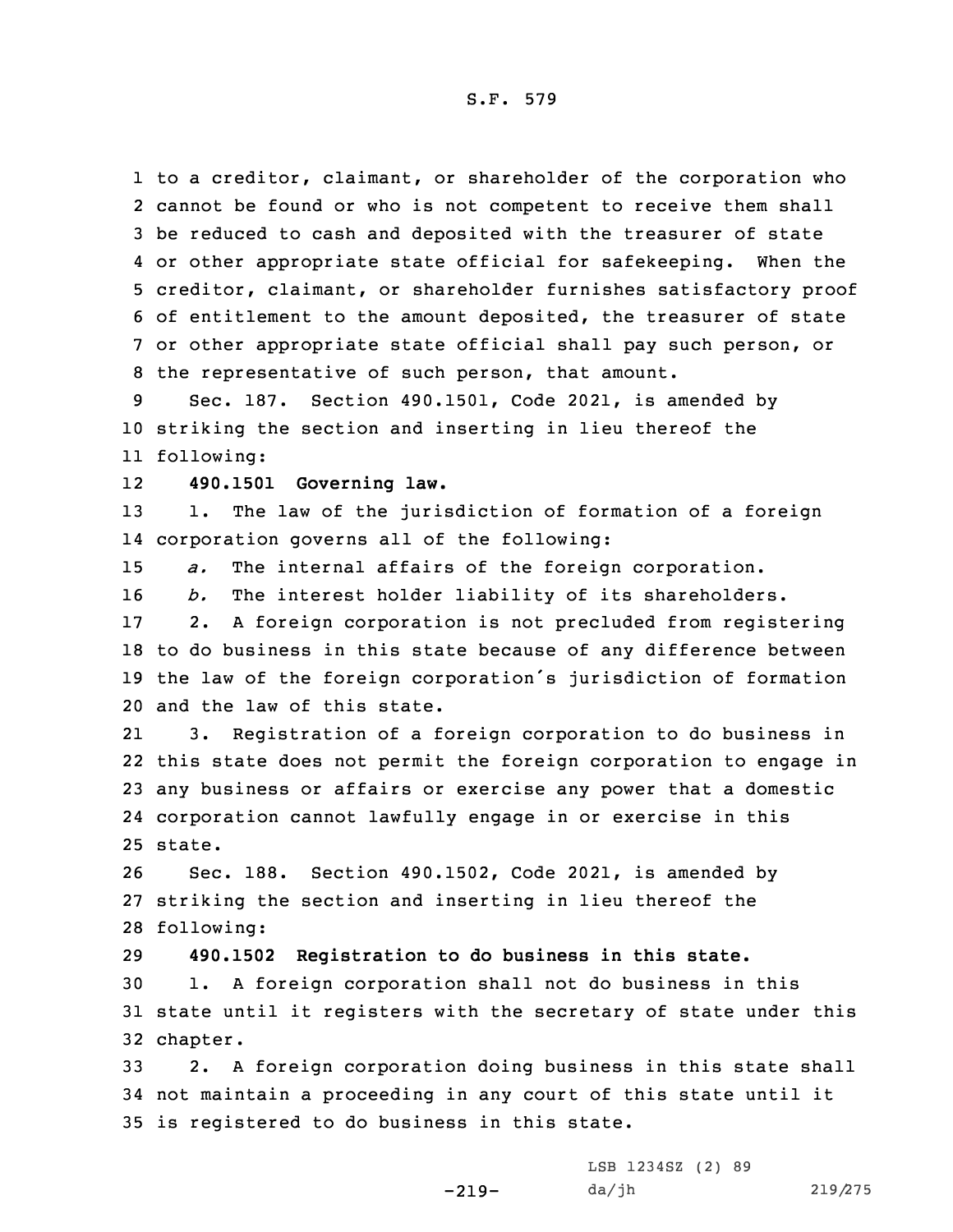1 3. The failure of <sup>a</sup> foreign corporation to register to 2 do business in this state does not impair the validity of <sup>a</sup> 3 contract or act of the foreign corporation or preclude it from 4 defending <sup>a</sup> proceeding in this state.

 4. <sup>A</sup> limitation on the liability of <sup>a</sup> shareholder or director of <sup>a</sup> foreign corporation is not waived solely because the foreign corporation does business in this state without registering.

9 5. Section 490.1501, subsection 1, applies even if <sup>a</sup> foreign 10 corporation fails to register under this chapter.

11 Sec. 189. Section 490.1503, Code 2021, is amended by 12 striking the section and inserting in lieu thereof the 13 following:

14**490.1503 Foreign registration statement.**

 1. To register to do business in this state, <sup>a</sup> foreign corporation shall deliver <sup>a</sup> foreign registration statement to the secretary of state for filing. The registration statement must be signed by the foreign corporation and state all of the following:

20 *a.* The corporate name of the foreign corporation and, if the 21 name does not comply with section 490.401, an alternate name as 22 required by section 490.1506.

 *b.* The foreign corporation's jurisdiction of formation. 24 *c.* The street and mailing addresses of the foreign corporation's principal office and, if the law of the foreign corporation's jurisdiction of formation requires the foreign corporation to maintain an office in that jurisdiction, the street and mailing addresses of that office.

29 *d.* The street and mailing addresses of the foreign <sup>30</sup> corporation's registered office in this state and the name of 31 its registered agent at that office.

32 *e.* The names and business addresses of its directors and 33 principal officers.

34 2. The foreign corporation shall deliver the completed 35 foreign registration statement to the secretary of state,

-220-

LSB 1234SZ (2) 89 da/jh 220/275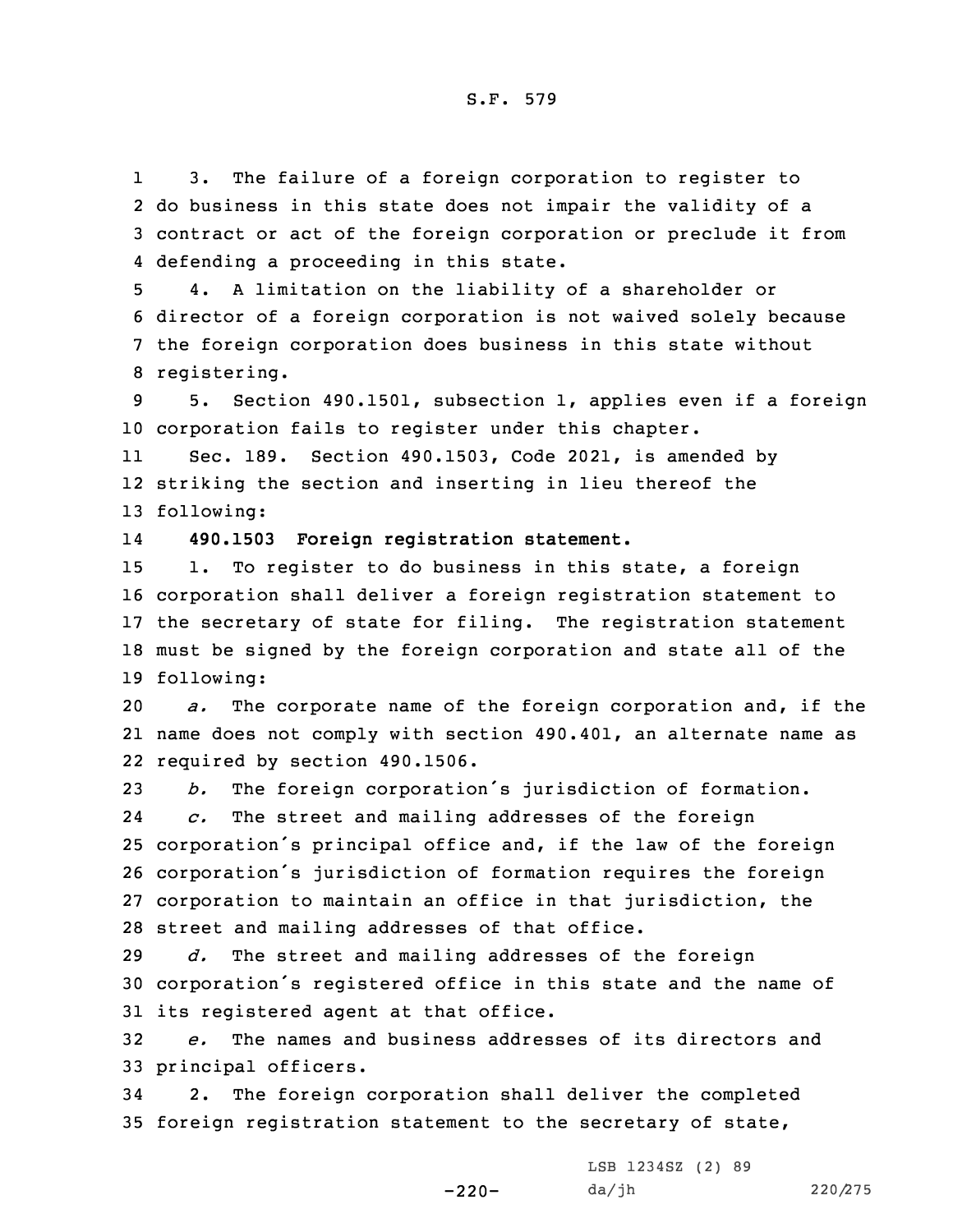S.F. 579

 and also deliver to the secretary of state <sup>a</sup> certificate of existence or <sup>a</sup> document of similar import duly authenticated by the secretary of state or other official having custody of corporate records in the state or country under whose law it is incorporated which is dated no earlier than ninety days prior to the date the application is filed by the secretary of state. Sec. 190. Section 490.1504, Code 2021, is amended by striking the section and inserting in lieu thereof the following:

10 **490.1504 Amendment of foreign registration statement.**

11 <sup>A</sup> registered foreign corporation shall sign and deliver to 12 the secretary of state for filing an amendment to its foreign 13 registration statement if there is <sup>a</sup> change in any of the 14 following:

15 1. Its name or alternate name.

16 2. Its jurisdiction of formation, unless its registration 17 is deemed to have been withdrawn under section 490.1508 or 18 transferred under section 490.1510.

19 3. An address required by section 490.1503, subsection 1, <sup>20</sup> paragraph *"c"*.

21 Sec. 191. Section 490.1505, Code 2021, is amended by 22 striking the section and inserting in lieu thereof the 23 following:

24**490.1505 Activities not constituting doing business.**

25 1. Activities of <sup>a</sup> foreign corporation that do not 26 constitute doing business in this state for purposes of this 27 subchapter include all of the following:

28 *a.* Maintaining, defending, mediating, arbitrating, or 29 settling <sup>a</sup> proceeding.

30 *b.* Carrying on any activity concerning the internal affairs 31 of the foreign corporation, including holding meetings of its 32 shareholders or board of directors.

-221-

33 *c.* Maintaining accounts in financial institutions.

34 *d.* Maintaining offices or agencies for the transfer, 35 exchange, and registration of securities of the foreign

> LSB 1234SZ (2) 89 da/jh 221/275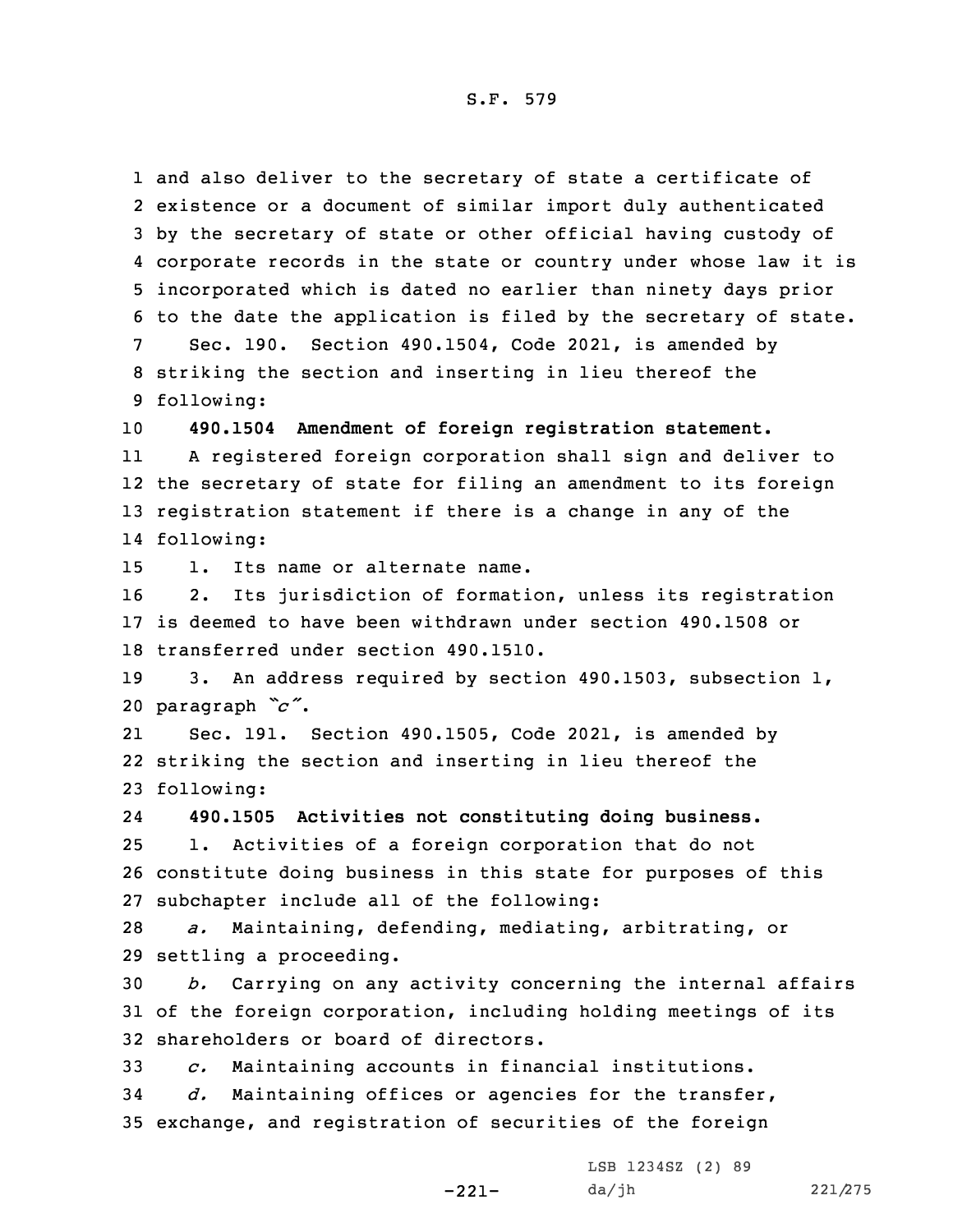1 corporation or maintaining trustees or depositories with 2 respect to those securities.

3 *e.* Selling through independent contractors.

4 *f.* Soliciting or obtaining orders by any means if the 5 orders require acceptance outside this state before they become 6 contracts.

7 *g.* Creating or acquiring indebtedness, mortgages, or 8 security interests in property.

9 *h.* Securing or collecting debts or enforcing mortgages or 10 security interests in property securing the debts, and holding, 11 protecting, or maintaining property so acquired.

12 *i.* Conducting an isolated transaction that is not in the 13 course of similar transactions.

14*j.* Owning, protecting, and maintaining property.

15 *k.* Doing business in interstate commerce.

 2. This section does not apply in determining the contacts or activities that may subject <sup>a</sup> foreign corporation to service of process, taxation, or regulation under the laws of this state other than this chapter.

20 Sec. 192. Section 490.1506, Code 2021, is amended by 21 striking the section and inserting in lieu thereof the 22 following:

23 **490.1506 Noncomplying name of foreign corporation.**

24 1. <sup>A</sup> foreign corporation whose name does not comply with section 490.401 shall not register to do business in this state until it adopts, for the purpose of doing business in this state, an alternate name that complies with section 490.401 by filing <sup>a</sup> foreign registration statement under section 490.1503, or if applicable, <sup>a</sup> transfer of registration statement under section 490.1510, setting forth that alternate name. After registering to do business in this state with an alternate name, <sup>a</sup> foreign corporation shall do business in this state under any of the following:

34 *a.* The alternate name.

<sup>35</sup> *b.* The foreign corporation's name, with the addition of its

-222-

LSB 1234SZ (2) 89 da/jh 222/275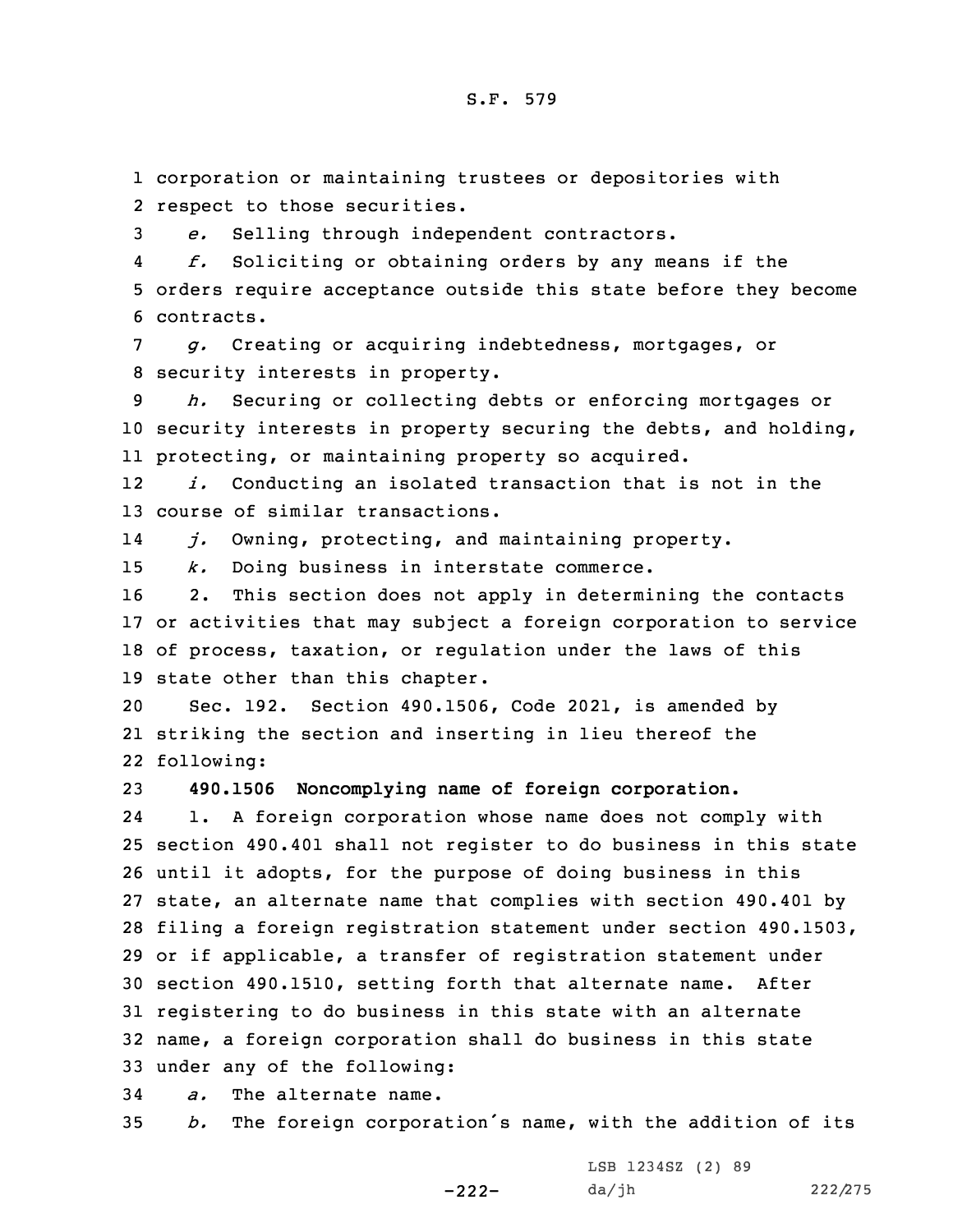1 jurisdiction of formation.

2 2. If <sup>a</sup> registered foreign corporation changes its name 3 after registration to <sup>a</sup> name that does not comply with section 4 490.401, it shall not do business in this state until it 5 complies with subsection 1 by amending its registration 6 statement to adopt an alternate name that complies with section 7 490.401.

8 Sec. 193. Section 490.1507, Code 2021, is amended by 9 striking the section and inserting in lieu thereof the 10 following:

11 **490.1507 Withdrawal of registration of registered foreign** 12 **corporation.**

13 1. A registered foreign corporation may withdraw its registration by delivering <sup>a</sup> statement of withdrawal to the secretary of state for filing. The statement of withdrawal must be signed by the foreign corporation and state all of the following:

18 *a.* The name of the foreign corporation and its jurisdiction 19 of formation.

20 *b.* That the foreign corporation is not doing business 21 in this state and that it withdraws its registration to do 22 business in this state.

23 *c.* That the foreign corporation revokes the authority of its 24 registered agent in this state.

25 *d.* An address to which process on the foreign corporation 26 may be sent by the secretary of state under section 490.504, 27 subsection 3.

 2. After the withdrawal of the registration of <sup>a</sup> foreign corporation, service of process in any proceeding based on <sup>a</sup> cause of action arising during the time the entity was registered to do business in this state may be made as provided in section 490.504.

33 Sec. 194. Section 490.1508, Code 2021, is amended by 34 striking the section and inserting in lieu thereof the 35 following:

 $-223-$ 

LSB 1234SZ (2) 89 da/jh 223/275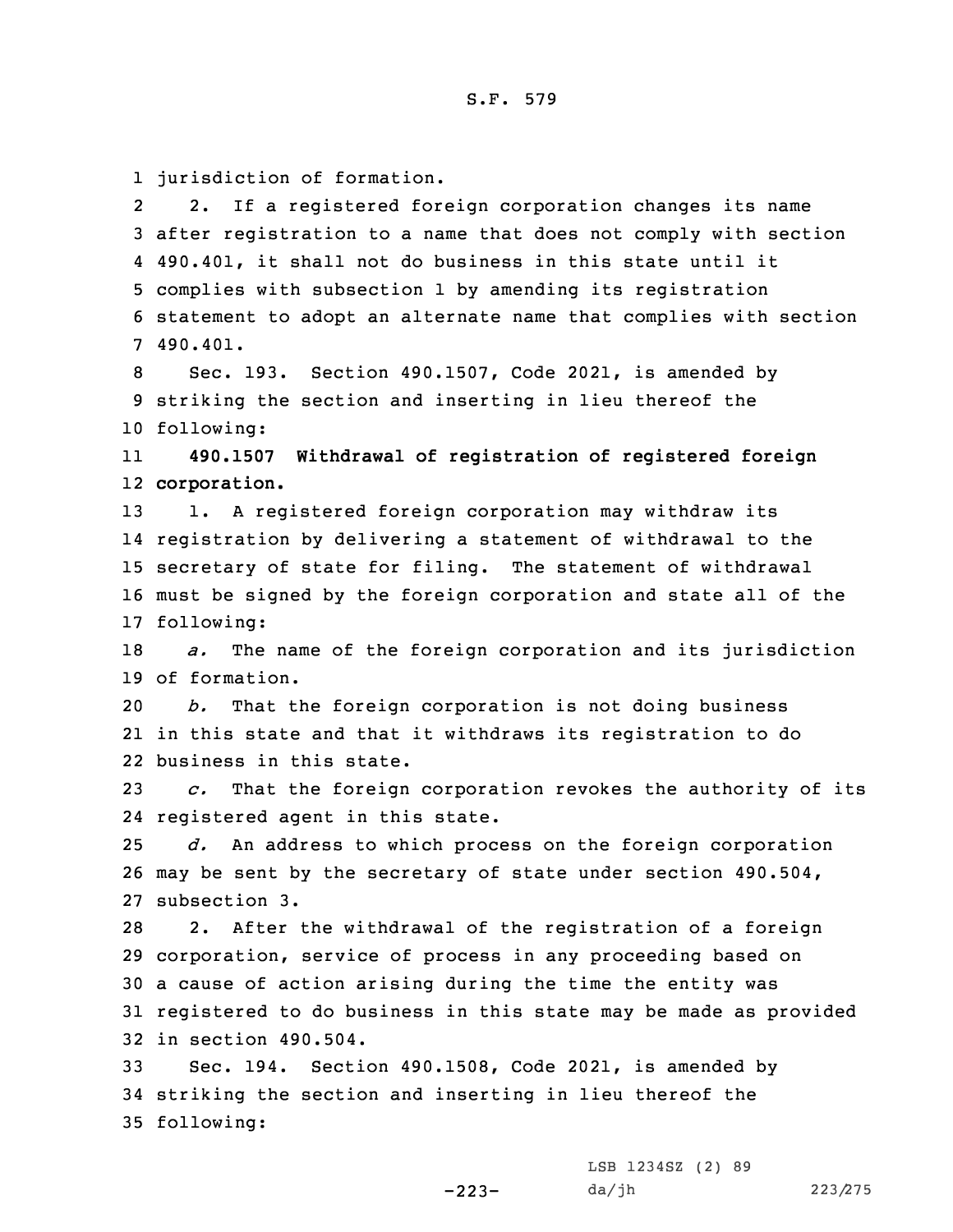1 **490.1508 Deemed withdrawal upon domestication or conversion** 2 **to certain domestic entities.**

 <sup>A</sup> registered foreign corporation that domesticates to <sup>a</sup> domestic business corporation or converts to <sup>a</sup> domestic nonprofit corporation or any type of domestic filing entity or to <sup>a</sup> domestic limited liability partnership is deemed to have withdrawn its registration on the effectiveness of such event.

8 Sec. 195. Section 490.1509, Code 2021, is amended by 9 striking the section and inserting in lieu thereof the 10 following:

11 **490.1509 Withdrawal upon dissolution or conversion to certain** 12 **nonfiling entities.**

13 1. A registered foreign corporation that has dissolved and completed winding up or has converted to <sup>a</sup> domestic or foreign nonfiling entity other than <sup>a</sup> limited liability partnership shall deliver to the secretary of state for filing <sup>a</sup> statement of withdrawal. The statement must be signed by the dissolved corporation or the converted domestic or foreign nonfiling entity and state:

20 *a.* In the case of <sup>a</sup> foreign corporation that has completed 21 winding up all of the following:

22(1) Its name and jurisdiction of formation.

23 (2) That the foreign corporation withdraws its registration 24 to do business in this state and revokes the authority of its 25 registered agent to accept service on its behalf.

26 (3) An address to which process on the foreign corporation 27 may be sent by the secretary of state under section 490.504, 28 subsection 3.

29 *b.* In the case of <sup>a</sup> foreign corporation that has converted 30 to <sup>a</sup> domestic or foreign nonfiling entity other than <sup>a</sup> limited 31 liability partnership all of the following:

32 (1) The name of the converting foreign corporation and its 33 jurisdiction of formation.

-224-

34 (2) The type of the nonfiling entity to which it has 35 converted and its name and jurisdiction of formation.

> LSB 1234SZ (2) 89 da/jh 224/275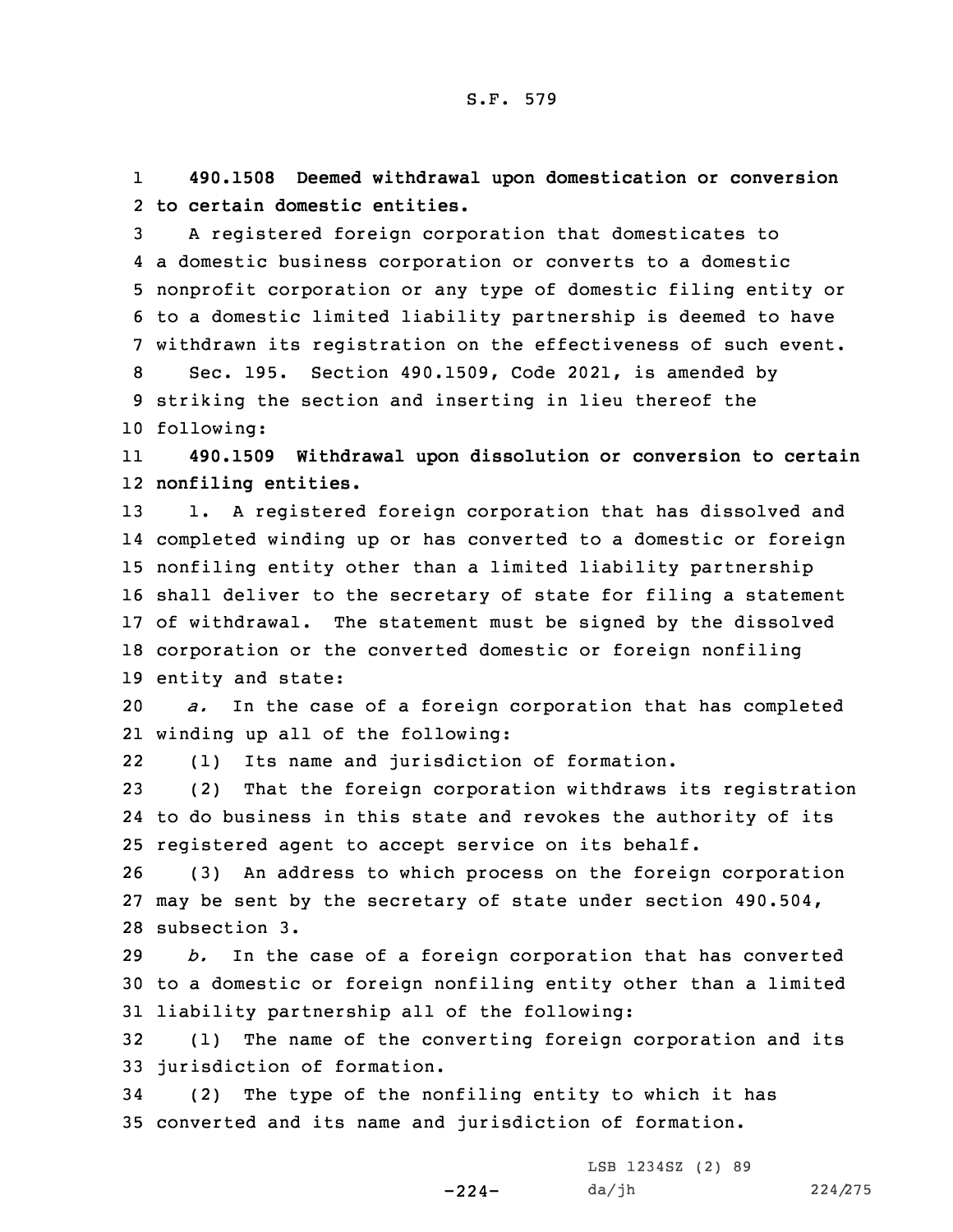1 (3) That it withdraws its registration to do business in 2 this state and revokes the authority of its registered agent to 3 accept service on its behalf.

4 (4) An address to which process on the foreign corporation 5 may be sent by the secretary of state under section 490.504, 6 subsection 3.

 2. After the withdrawal of the registration of <sup>a</sup> foreign corporation, service of process in any proceeding based on <sup>a</sup> cause of action arising during the time the entity was registered to do business in this state may be made as provided in section 490.504.

12 Sec. 196. Section 490.1510, Code 2021, is amended by 13 striking the section and inserting in lieu thereof the 14 following:

15 **490.1510 Transfer of registration.**

16 1. If a registered foreign corporation merges into a nonregistered foreign corporation or converts to <sup>a</sup> foreign corporation required to register with the secretary of state to do business in this state, the foreign corporation shall deliver to the secretary of state for filing <sup>a</sup> transfer of registration statement. The transfer of registration statement must be signed by the surviving or converted foreign corporation and state all of the following:

24 *a.* The name of the registered foreign corporation and its jurisdiction of formation before the merger or conversion. *b.* The name of the surviving or converted foreign corporation and its jurisdiction of formation after the merger or conversion and, if the name does not comply with section 490.401, an alternate name adopted pursuant to section 490.1506.

31 *c.* All of the following information regarding the 32 surviving or converted foreign corporation after the merger or 33 conversion:

-225-

34 (1) The street and mailing addresses of the principal 35 office of the foreign corporation and, if the law of the

> LSB 1234SZ (2) 89 da/jh 225/275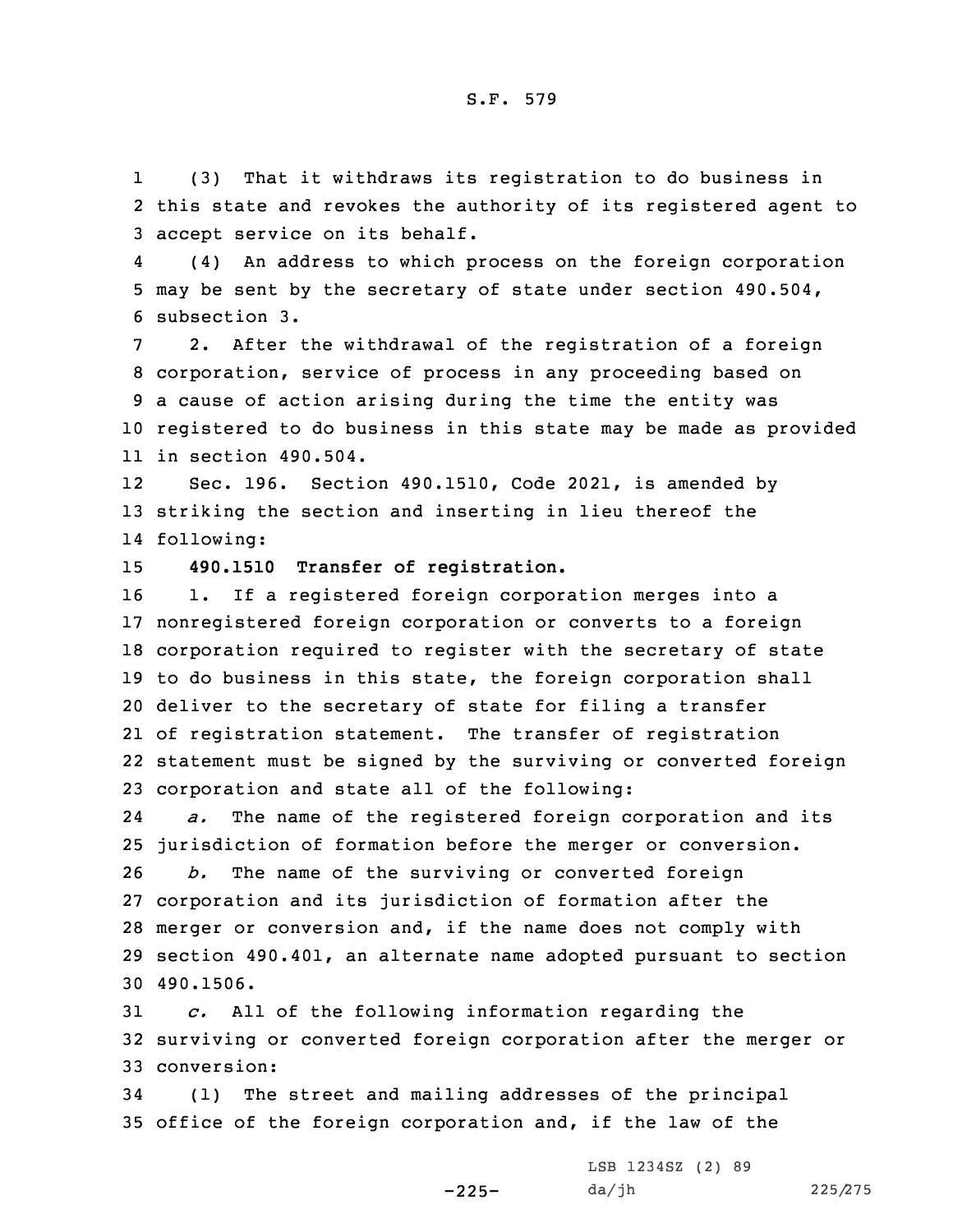1 foreign corporation's jurisdiction of formation requires it to 2 maintain an office in that jurisdiction, the street and mailing 3 addresses of that office.

4 (2) The street and mailing addresses of the foreign <sup>5</sup> corporation's registered office in this state and the name of 6 its registered agent at that office.

 2. On the effective date of <sup>a</sup> transfer of registration statement as determined in accordance with section 490.123, the registration of the registered foreign corporation to do business in this state is transferred without interruption to the foreign corporation into which it has merged or to which it has been converted.

13 Sec. 197. NEW SECTION. **490.1511 Administrative termination** 14 **of registration.**

15 1. The secretary of state may terminate the registration 16 of <sup>a</sup> registered foreign corporation in the manner provided in 17 subsections 2 and 3, if any of the following applies:

18 *a.* The foreign corporation does not pay within sixty days 19 after they are due any fees, taxes, interest, or penalties 20 imposed by this chapter or other laws of this state.

21 *b.* The foreign corporation does not deliver its biennial 22 report to the secretary of state within sixty days after it is 23 due.

24 *c.* The foreign corporation is without <sup>a</sup> registered agent or 25 registered office in this state for sixty days or more.

 *d.* The secretary of state has not been notified within sixty days that the foreign corporation's registered agent or registered office has been changed, that its registered agent has resigned, or that its registered office has been discontinued.

31 2. The secretary of state may terminate the registration of 32 <sup>a</sup> registered foreign corporation by doing all of the following: 33 *a.* Filing <sup>a</sup> certificate of termination.

34 *b.* Delivering <sup>a</sup> copy of the certificate of termination to <sup>35</sup> the foreign corporation's registered agent or, if the foreign

-226-

LSB 1234SZ (2) 89 da/jh 226/275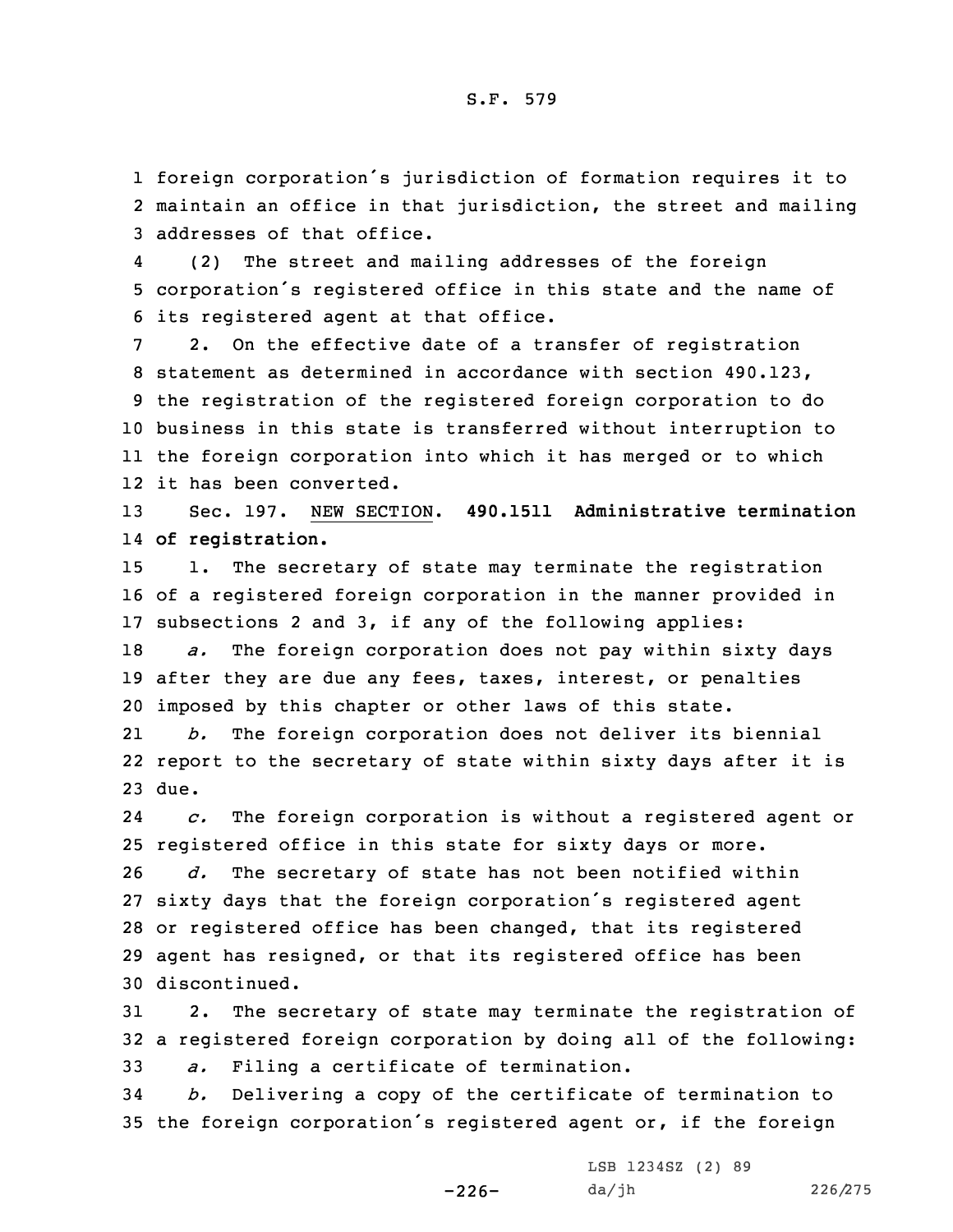1 corporation does not have <sup>a</sup> registered agent, to the foreign 2 corporation's principal office.

3 3. The certificate of termination must state all of the 4 following:

 *a.* The effective date of the termination, which must be not less than sixty days after the secretary of state delivers the copy of the certificate of termination as prescribed in subsection 2, paragraph *"b"*.

 *b.* The grounds for termination under subsection 1. 4. The registration of <sup>a</sup> registered foreign corporation to do business in this state ceases on the effective date of the termination as set forth in the certificate of termination, unless before that date the foreign corporation cures each ground for termination stated in the certificate of termination. If the foreign corporation cures each ground, the secretary of state shall file <sup>a</sup> statement that the certificate of termination is withdrawn.

 5. After the effective date of the termination as set forth in the certificate of termination, service of process in any proceeding based on <sup>a</sup> cause of action arising during the time the entity was registered to do business in this state may be made as provided in section 490.504.

23 Sec. 198. NEW SECTION. **490.1512 Action by attorney general.** 24 The attorney general may maintain an action to enjoin <sup>a</sup> 25 foreign corporation from doing business in this state in 26 violation of this chapter.

27 Sec. 199. Section 490.1601, Code 2021, is amended by 28 striking the section and inserting in lieu thereof the 29 following:

30 **490.1601 Corporate records.**

31 1. <sup>A</sup> corporation shall maintain all of the following 32 records:

33 *a.* Its articles of incorporation as currently in effect. 34 *b.* Any notices to shareholders referred to in section <sup>35</sup> 490.120, subsection 11, paragraph *"e"*, specifying facts

-227-

LSB 1234SZ (2) 89 da/jh 227/275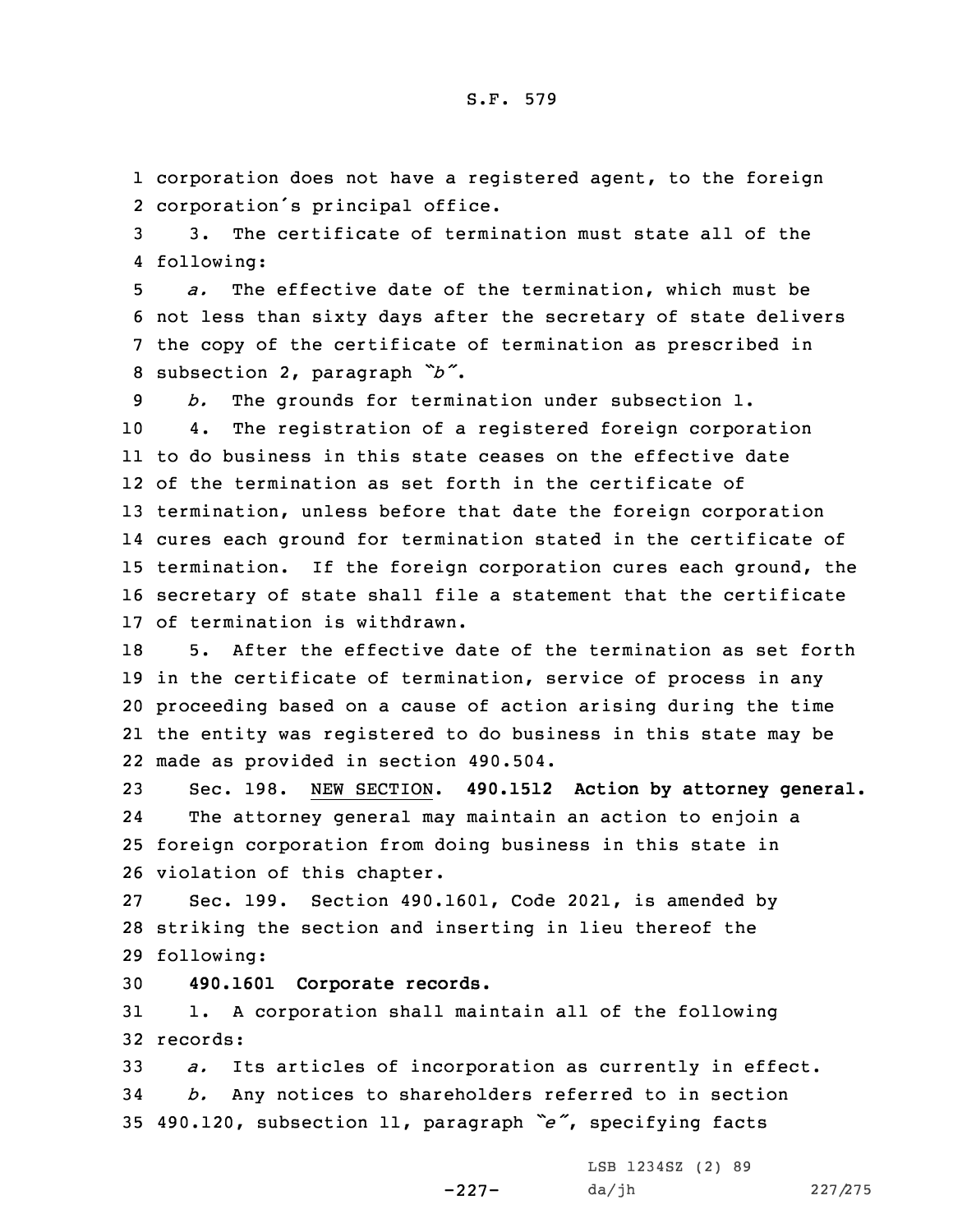on which <sup>a</sup> filed document is dependent if those facts are not included in the articles of incorporation or otherwise available as specified in section 490.120, subsection 11, paragraph *"e"*.

5 *c.* Its bylaws as currently in effect.

6 *d.* All written communications within the past three years to 7 shareholders generally.

 *e.* Minutes of all meetings of, and records of all actions taken without <sup>a</sup> meeting by, its shareholders, its board of directors, and board committees established under section 11 490.825.

12 *f.* A list of the names and business addresses of its current 13 directors and officers.

14 *g.* Its most recent biennial report delivered to the 15 secretary of state under section 490.1622.

 2. <sup>A</sup> corporation shall maintain all annual financial statements prepared for the corporation for its last three fiscal years, or such shorter period of existence, and any audit or other reports with respect to such financial statements.

21 3. <sup>A</sup> corporation shall maintain accounting records in <sup>a</sup> form 22 that permits preparation of its financial statements.

 4. <sup>A</sup> corporation shall maintain <sup>a</sup> record of its current shareholders in alphabetical order by class or series of shares showing the address of, and the number and class or series of shares held by, each shareholder. Nothing contained in this subsection shall require the corporation to include in such record the electronic mail address or other electronic contact information of <sup>a</sup> shareholder.

30 5. <sup>A</sup> corporation shall maintain the records specified in 31 this section in <sup>a</sup> manner so that they may be made available for 32 inspection within <sup>a</sup> reasonable time.

33 Sec. 200. Section 490.1602, Code 2021, is amended by 34 striking the section and inserting in lieu thereof the 35 following:

-228-

LSB 1234SZ (2) 89 da/jh 228/275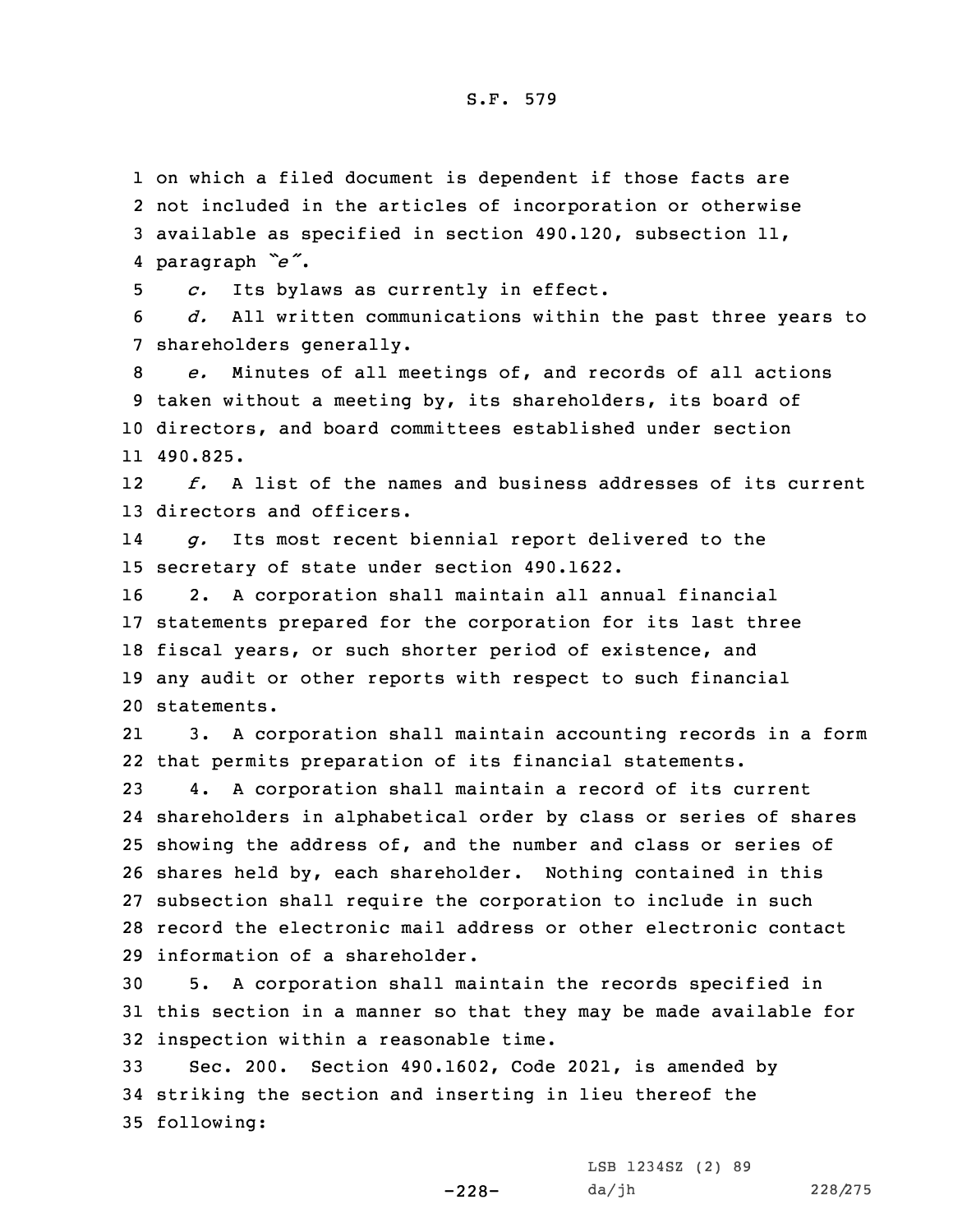## 1**490.1602 Inspection rights of shareholders.**

2 1. <sup>A</sup> shareholder of <sup>a</sup> corporation is entitled to inspect and copy, during regular business hours at the corporation's principal office, any of the records of the corporation described in section 490.1601, subsection 1, excluding minutes of meetings of, and records of actions taken without <sup>a</sup> meeting by, the corporation's board of directors and board committees established under section 490.825, if the shareholder gives the corporation <sup>a</sup> signed written notice of the shareholder's demand at least five business days before the date on which the shareholder wishes to inspect and copy.

12 2. <sup>A</sup> shareholder of <sup>a</sup> corporation is entitled to inspect and copy, during regular business hours at <sup>a</sup> reasonable location specified by the corporation, any of the following records of the corporation if the shareholder meets the requirements of subsection 3 and gives the corporation <sup>a</sup> signed written notice of the shareholder's demand at least five business days before the date on which the shareholder wishes to inspect and copy any of the following:

20 *a.* The financial statements of the corporation maintained in 21 accordance with section 490.1601, subsection 2.

22*b.* Accounting records of the corporation.

 *c.* Excerpts from minutes of any meeting of, or records of any actions taken without <sup>a</sup> meeting by, the corporation's board of directors and board committees maintained in accordance with section 490.1601, subsection 1.

27 *d.* The record of shareholders maintained in accordance with 28 section 490.1601, subsection 4.

29 3. <sup>A</sup> shareholder may inspect and copy the records described 30 in subsection 2 only if all of the following apply:

<sup>31</sup> *a.* The shareholder's demand is made in good faith and for 32 <sup>a</sup> proper purpose.

33 *b.* The shareholder's demand describes with reasonable <sup>34</sup> particularity the shareholder's purpose and the records the 35 shareholder desires to inspect.

-229-

LSB 1234SZ (2) 89 da/jh 229/275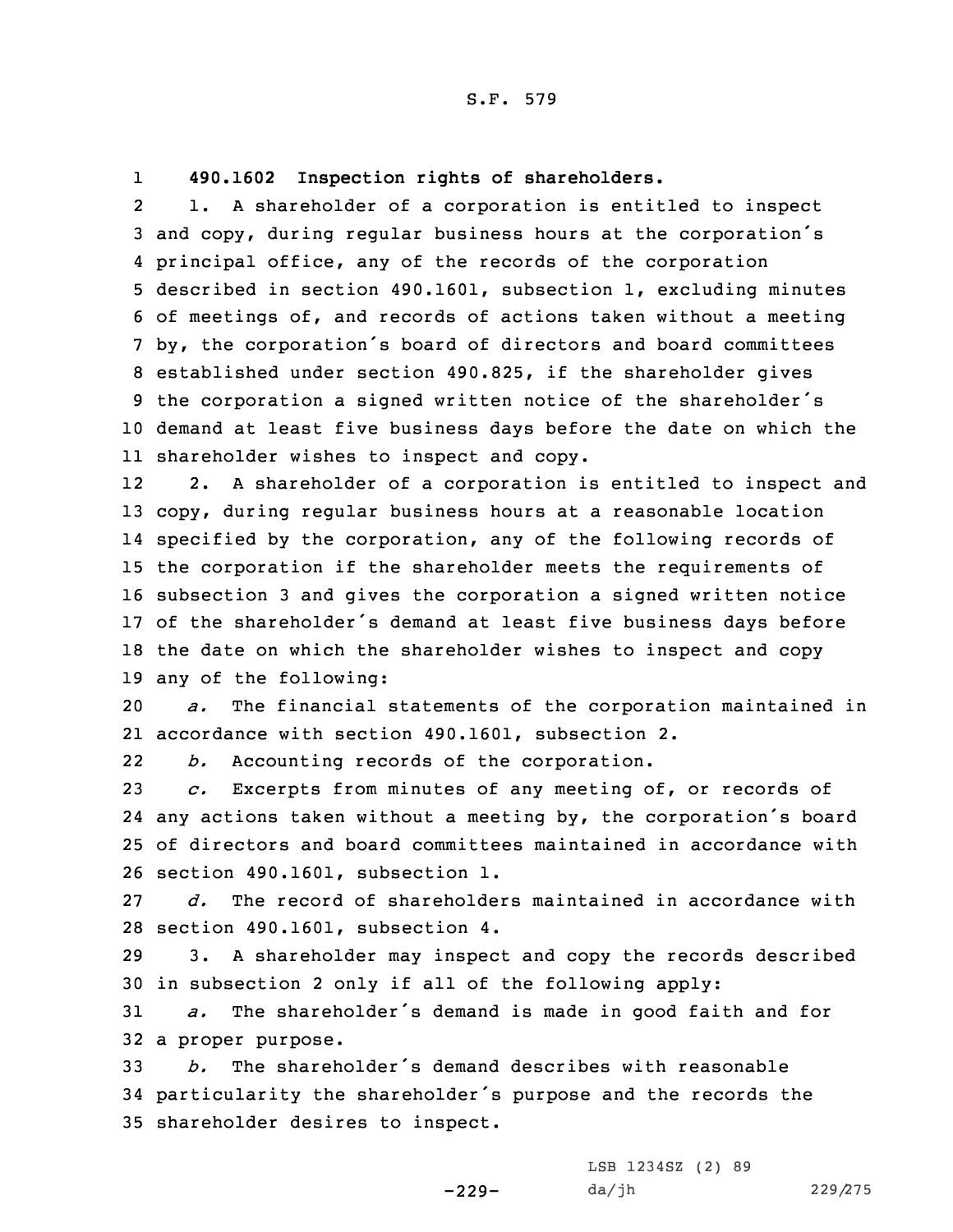1 *c.* The records are directly connected with the shareholder's 2 purpose.

3 4. The corporation may impose reasonable restrictions on 4 the confidentiality, use, or distribution of records described 5 in subsection 2.

 5. For any meeting of shareholders for which the record date for determining shareholders entitled to vote at the meeting is different from the record date for notice of the meeting, any person who becomes <sup>a</sup> shareholder subsequent to the record date for notice of the meeting and is entitled to vote at the meeting is entitled to obtain from the corporation upon request the notice and any other information provided by the 13 corporation to shareholders in connection with the meeting, unless the corporation has made such information generally available to shareholders by posting it on its internet site or by other generally recognized means. Failure of <sup>a</sup> corporation to provide such information does not affect the validity of action taken at the meeting.

19 6. The right of inspection granted by this section shall <sup>20</sup> not be abolished or limited by <sup>a</sup> corporation's articles of 21 incorporation or bylaws.

22 7. This section does not affect any of the following: *a.* The right of <sup>a</sup> shareholder to inspect records under section 490.720 or, if the shareholder is in litigation with the corporation, to the same extent as any other litigant. *b.* The power of <sup>a</sup> court, independently of this chapter, to compel the production of corporate records for examination and to impose reasonable restrictions as provided in section 490.1604, subsection 3, provided that, in the case of production of records described in subsection 2, at the request of <sup>a</sup> shareholder, the shareholder has met the requirements of subsection 3.

33 8. As used in this section, *"shareholder"* means <sup>a</sup> record 34 shareholder, <sup>a</sup> beneficial shareholder, and an unrestricted 35 voting trust beneficial owner.

-230-

LSB 1234SZ (2) 89 da/jh 230/275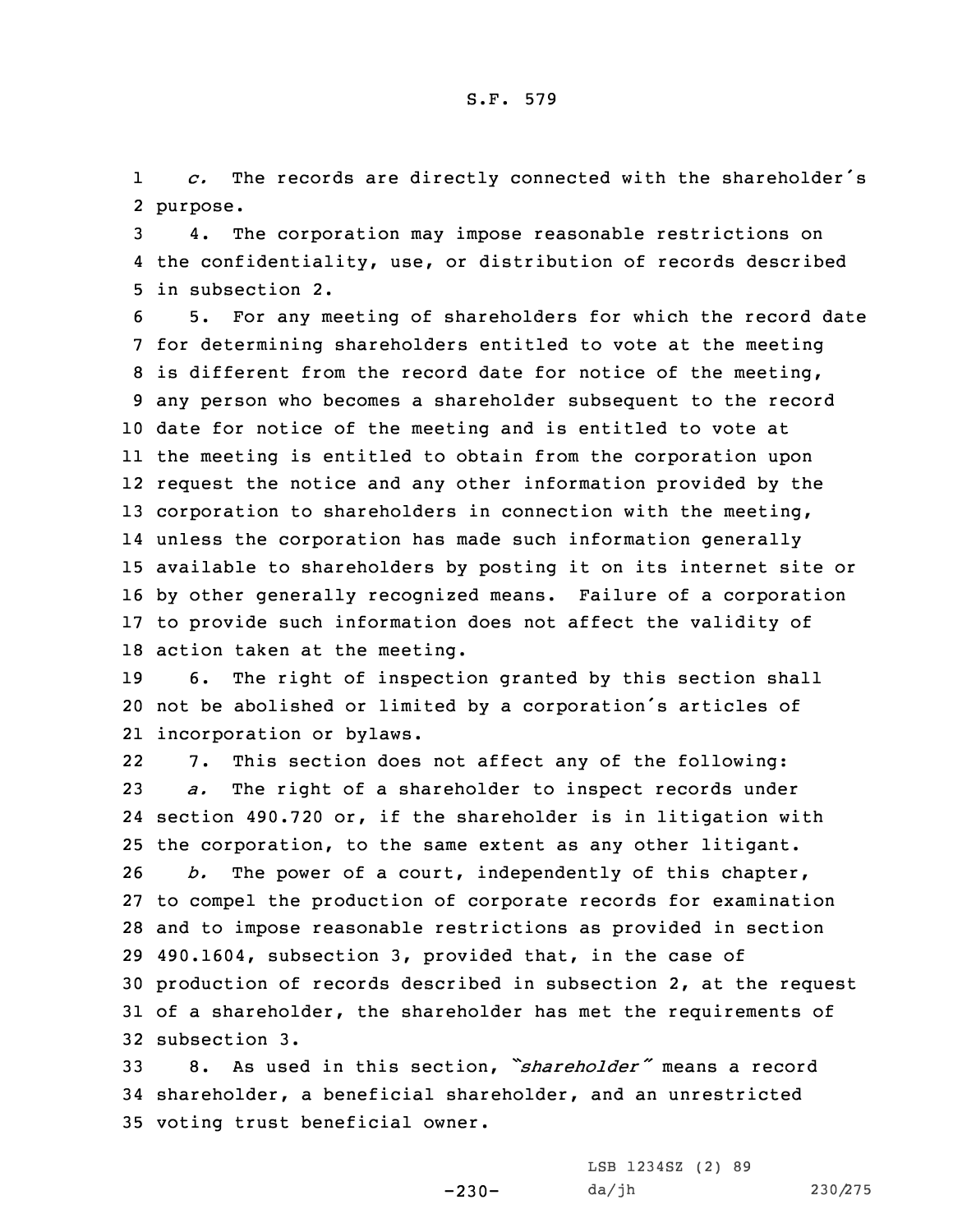1 Sec. 201. Section 490.1603, Code 2021, is amended by 2 striking the section and inserting in lieu thereof the 3 following:

4**490.1603 Scope of inspection right.**

5 1. <sup>A</sup> shareholder may appoint an agent or attorney to <sup>6</sup> exercise the shareholder's inspection and copying rights under 7 section 490.1602.

 2. The corporation may, if reasonable, satisfy the right of <sup>a</sup> shareholder to copy records under section 490.1602 by furnishing to the shareholder copies by photocopy or other means chosen by the corporation, including furnishing copies through an electronic transmission.

 3. The corporation may comply at its expense with <sup>a</sup> shareholder's demand to inspect the record of shareholders under section 490.1602, subsection 2, paragraph *"d"*, by providing the shareholder with <sup>a</sup> list of shareholders that was compiled no earlier than the date of the shareholder's demand. 4. The corporation may impose <sup>a</sup> reasonable charge to cover the costs of providing copies of documents to the shareholder, which may be based on an estimate of such costs.

21 Sec. 202. Section 490.1604, Code 2021, is amended by 22 striking the section and inserting in lieu thereof the 23 following:

24**490.1604 Court-ordered inspection.**

 1. If <sup>a</sup> corporation does not allow <sup>a</sup> shareholder who complies with section 490.1602, subsection 1, to inspect and copy any records required by that section to be available for inspection, the district court of the county where the corporation's principal office or, if none in this state, its registered office, is located, may summarily order inspection and copying of the records demanded at the corporation's expense upon application of the shareholder.

33 2. If <sup>a</sup> corporation does not within <sup>a</sup> reasonable time allow 34 <sup>a</sup> shareholder who complies with section 490.1602, subsection 35 2, to inspect and copy the records required by that section,

-231-

LSB 1234SZ (2) 89 da/jh 231/275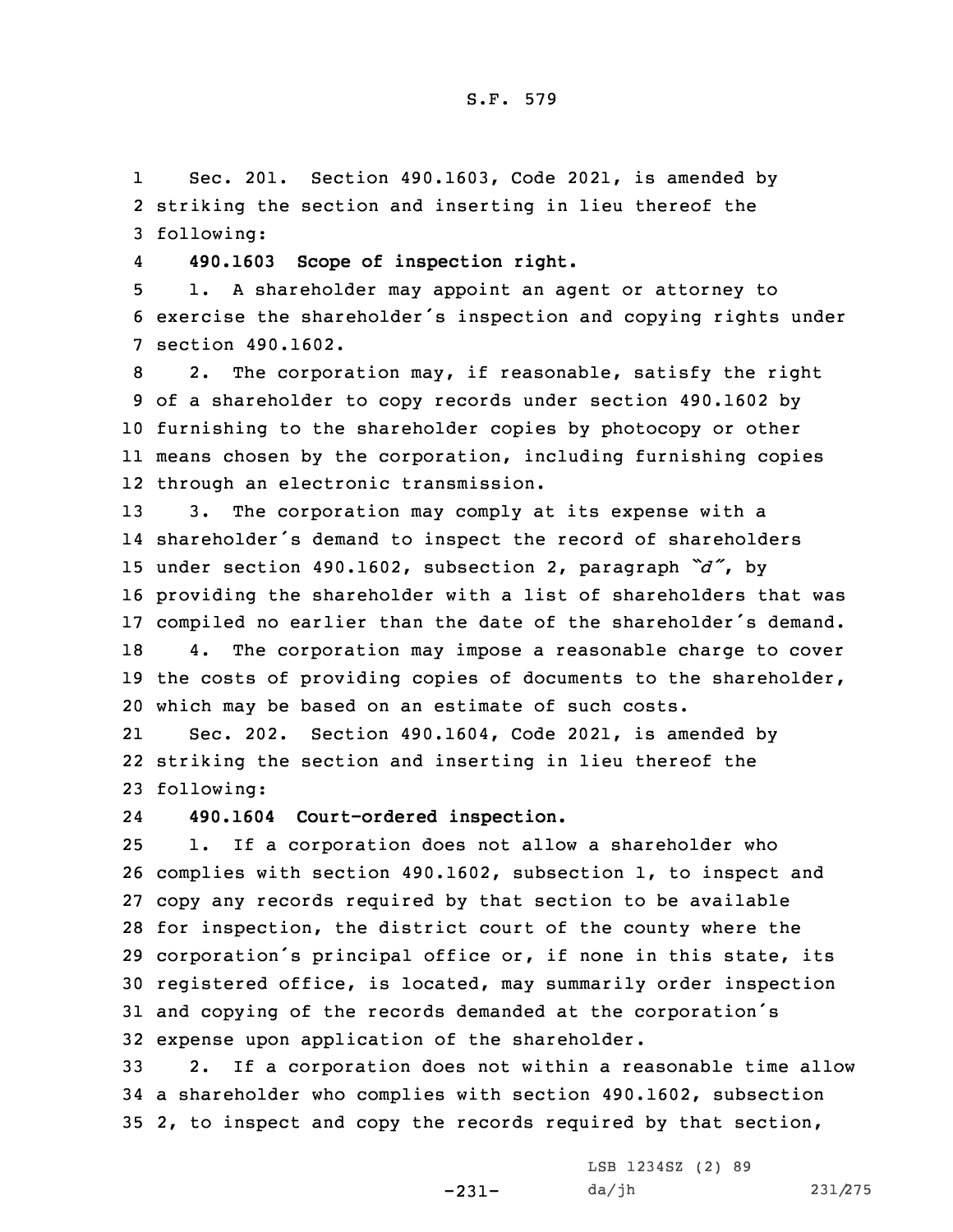the shareholder who complies with section 490.1602, subsection 3, may apply to the district court in the county where the corporation's principal office or, if none in this state, its registered office, is located for an order to permit inspection and copying of the records demanded. The court shall dispose of an application under this subsection on an expedited basis. 3. If the court orders inspection and copying of the records demanded under section 490.1602, subsection 2, it may impose reasonable restrictions on their confidentiality, use, or distribution by the demanding shareholder and it shall also order the corporation to pay the shareholder's expenses incurred to obtain the order, unless the corporation establishes that it refused inspection in good faith because of any of the following:

 *a.* The corporation had <sup>a</sup> reasonable basis for doubt about the right of the shareholder to inspect the records demanded. *b.* The corporation required reasonable restrictions on the confidentiality, use, or distribution of the records demanded to which the demanding shareholder had been unwilling to agree. Sec. 203. Section 490.1605, Code 2021, is amended by striking the section and inserting in lieu thereof the following:

23 **490.1605 Inspection of records by directors.**

24 1. <sup>A</sup> director of <sup>a</sup> corporation is entitled to inspect and copy the books, records, and documents of the corporation at any reasonable time to the extent reasonably related to the performance of the director's duties as <sup>a</sup> director, including duties as <sup>a</sup> member of <sup>a</sup> board committee, but not for any other purpose or in any manner that would violate any duty to the corporation.

 2. The district court of the county where the corporation's principal office, or if none in this state, its registered office, is located may order inspection and copying of the books, records, and documents at the corporation's expense, upon application of <sup>a</sup> director who has been refused such

-232-

LSB 1234SZ (2) 89 da/jh 232/275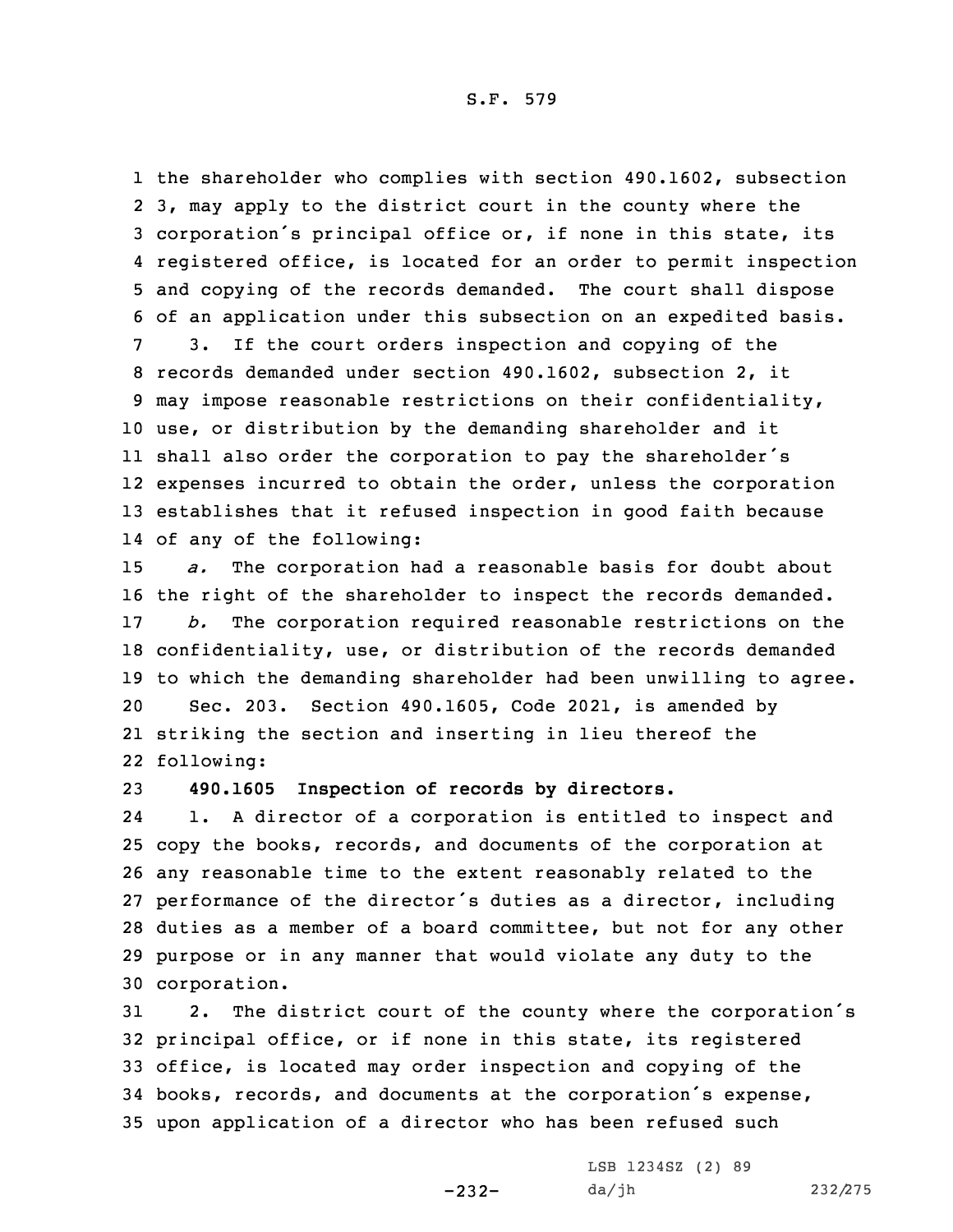inspection rights, unless the corporation establishes that the director is not entitled to such inspection rights. The court shall dispose of an application under this subsection on an expedited basis.

 3. If an order is issued, the court may include provisions protecting the corporation from undue burden or expense, and prohibiting the director from using information obtained upon exercise of the inspection rights in <sup>a</sup> manner that would violate <sup>a</sup> duty to the corporation, and may also order the corporation to reimburse the director for the director's expenses incurred in connection with the application. 12 Sec. 204. Section 490.1620, Code 2021, is amended by striking the section and inserting in lieu thereof the

14 following:

15 **490.1620 Financial statements for shareholders.**

16 1. Upon the written request of a shareholder, a corporation shall deliver or make available to such requesting shareholder by posting on its internet site or by other generally recognized means annual financial statements for the most recent fiscal year of the corporation for which annual financial statements have been prepared for the corporation. If financial statements have been prepared for the corporation on the basis of generally accepted accounting principles for such specified period, the corporation shall deliver or make available such financial statements to the requesting shareholder. If the annual financial statements to be delivered or made available to the requesting shareholder are audited or otherwise reported upon by <sup>a</sup> public accountant, the report shall also be delivered or made available to the requesting shareholder.

 2. <sup>A</sup> corporation shall deliver, or make available and provide written notice of availability of, the financial statements required under subsection 1 to the requesting shareholder within five business days of delivery of such written request to the corporation.

-233-

LSB 1234SZ (2) 89 da/jh 233/275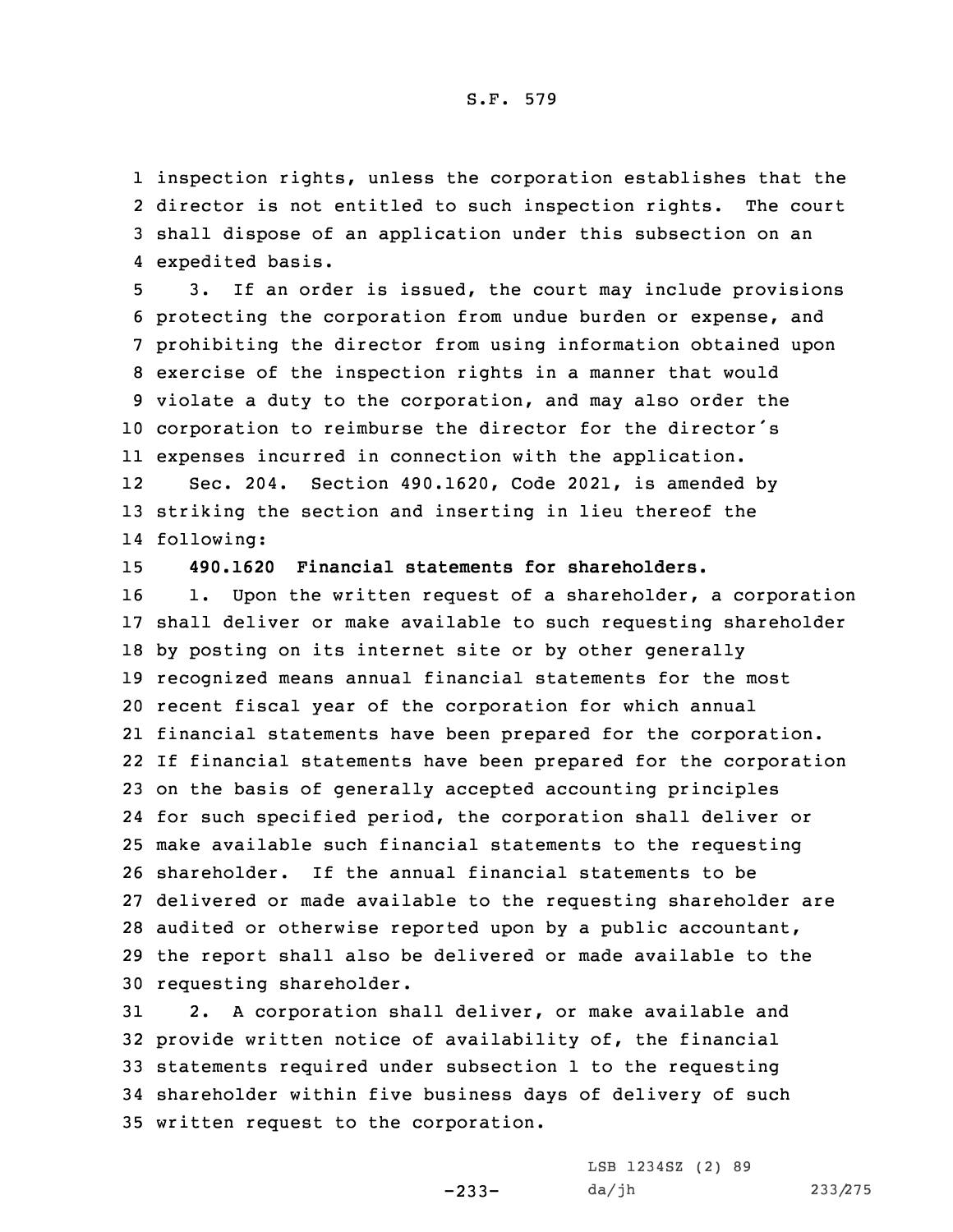1 3. <sup>A</sup> corporation may fulfill its responsibilities under 2 this section by delivering the specified financial statements, 3 or otherwise making them available, in any manner permitted by 4 the applicable rules and regulations of the federal securities 5 and exchange commission.

6 4. Notwithstanding the provisions of subsections 1, 2, and 7 3, all of the following apply:

 *a.* As <sup>a</sup> condition to delivering or making available financial statements to <sup>a</sup> requesting shareholder, the corporation may require the requesting shareholder to agree to reasonable restrictions on the confidentiality, use, and distribution of such financial statements.

 *b.* The corporation may, if it reasonably determines that the shareholder's request is not made in good faith or for <sup>a</sup> proper purpose, decline to deliver or make available such financial statements to that shareholder.

 5. If <sup>a</sup> corporation does not respond to <sup>a</sup> shareholder's request for annual financial statements pursuant to this section in accordance with subsection 2 within five business days of delivery of such request to the corporation all of the following shall apply:

22 *a.* The requesting shareholder may apply to the district court of the county where the corporation's principal office, or if none in this state, its registered office, is located for an order requiring delivery of or access to the requested financial statements. The court shall dispose of an application under this subsection on an expedited basis.

28 *b.* If the court orders delivery or access to the requested 29 financial statements, it may impose reasonable restrictions on 30 their confidentiality, use, or distribution.

 *c.* In such proceeding, if the corporation has declined to deliver or make available such financial statements because the shareholder had been unwilling to agree to restrictions proposed by the corporation on the confidentiality, use, and distribution of such financial statements, the corporation

-234-

LSB 1234SZ (2) 89 da/jh 234/275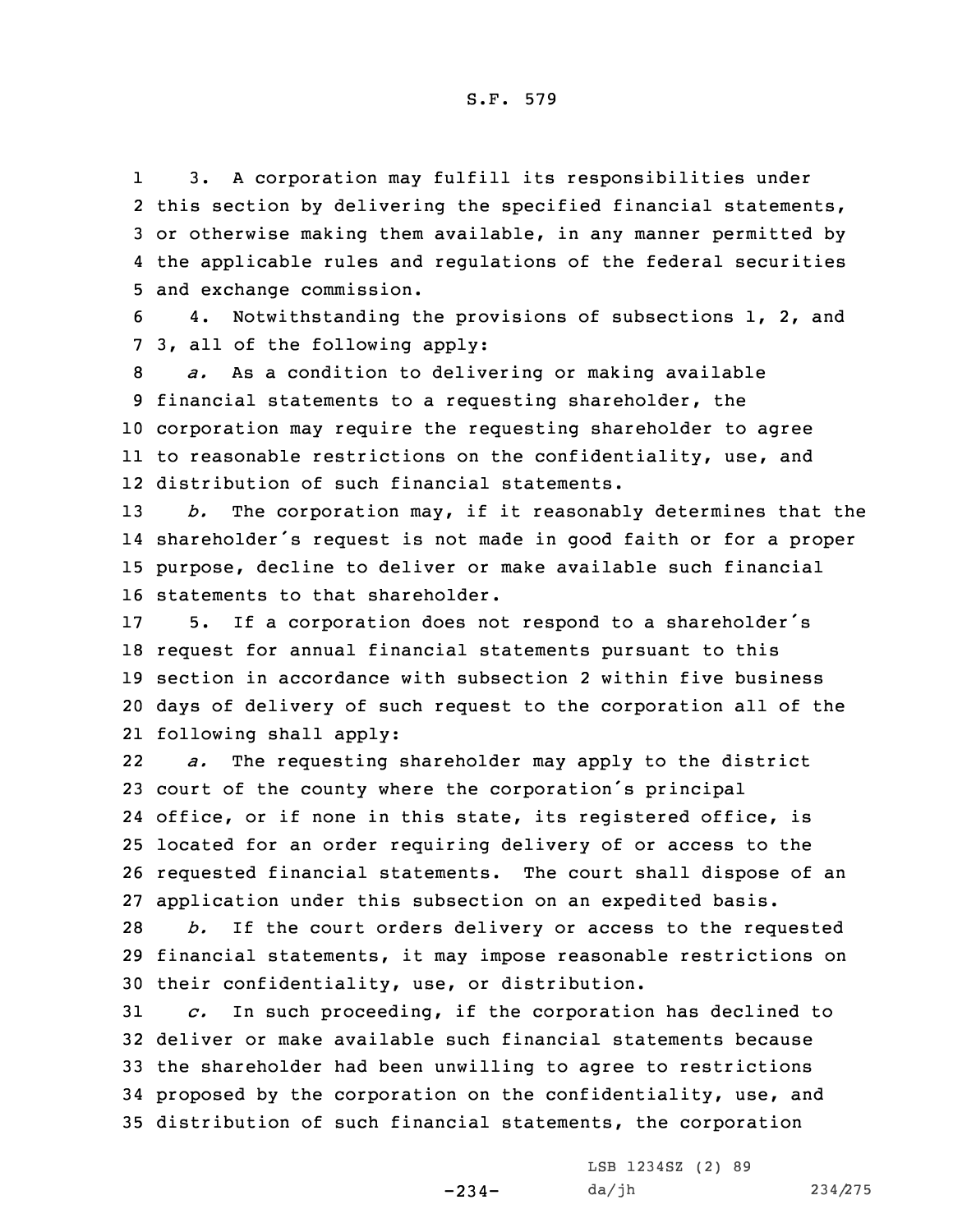1 shall have the burden of demonstrating that the restrictions 2 proposed by the corporation were reasonable.

 *d.* In such proceeding, if the corporation has declined to deliver or make available such financial statements pursuant to subsection 4, paragraph *"b"*, the corporation shall have the burden of demonstrating that it had reasonably determined that the shareholder's request was not made in good faith or for <sup>a</sup> proper purpose.

 *e.* If the court orders delivery or access to the requested financial statements it shall order the corporation to pay the shareholder's expenses incurred to obtain such order unless the corporation establishes that it had refused delivery or access to the requested financial statements because the shareholder had refused to agree to reasonable restrictions on the confidentiality, use, or distribution of the financial statements or that the corporation had reasonably determined that the shareholder's request was not made in good faith or for <sup>a</sup> proper purpose.

19 Sec. 205. Section 490.1622, Code 2021, is amended by 20 striking the section and inserting in lieu thereof the 21 following:

22**490.1622 Biennial report for secretary of state.**

23 1. Each domestic corporation shall deliver to the secretary 24 of state for filing <sup>a</sup> biennial report that sets forth all of 25 the following:

26 *a.* The name of the corporation.

27 *b.* The street and mailing addresses of its registered office 28 and the name of its registered agent at that office in this 29 state.

30 *c.* The street and mailing addresses of its principal office. 31 *d.* The names and business addresses of the president, 32 secretary, treasurer, and one of the board of directors.

33 2. Each foreign corporation registered to do business in 34 this state shall deliver to the secretary of state for filing <sup>a</sup> 35 biennial report that sets forth all of the following:

-235-

LSB 1234SZ (2) 89 da/jh 235/275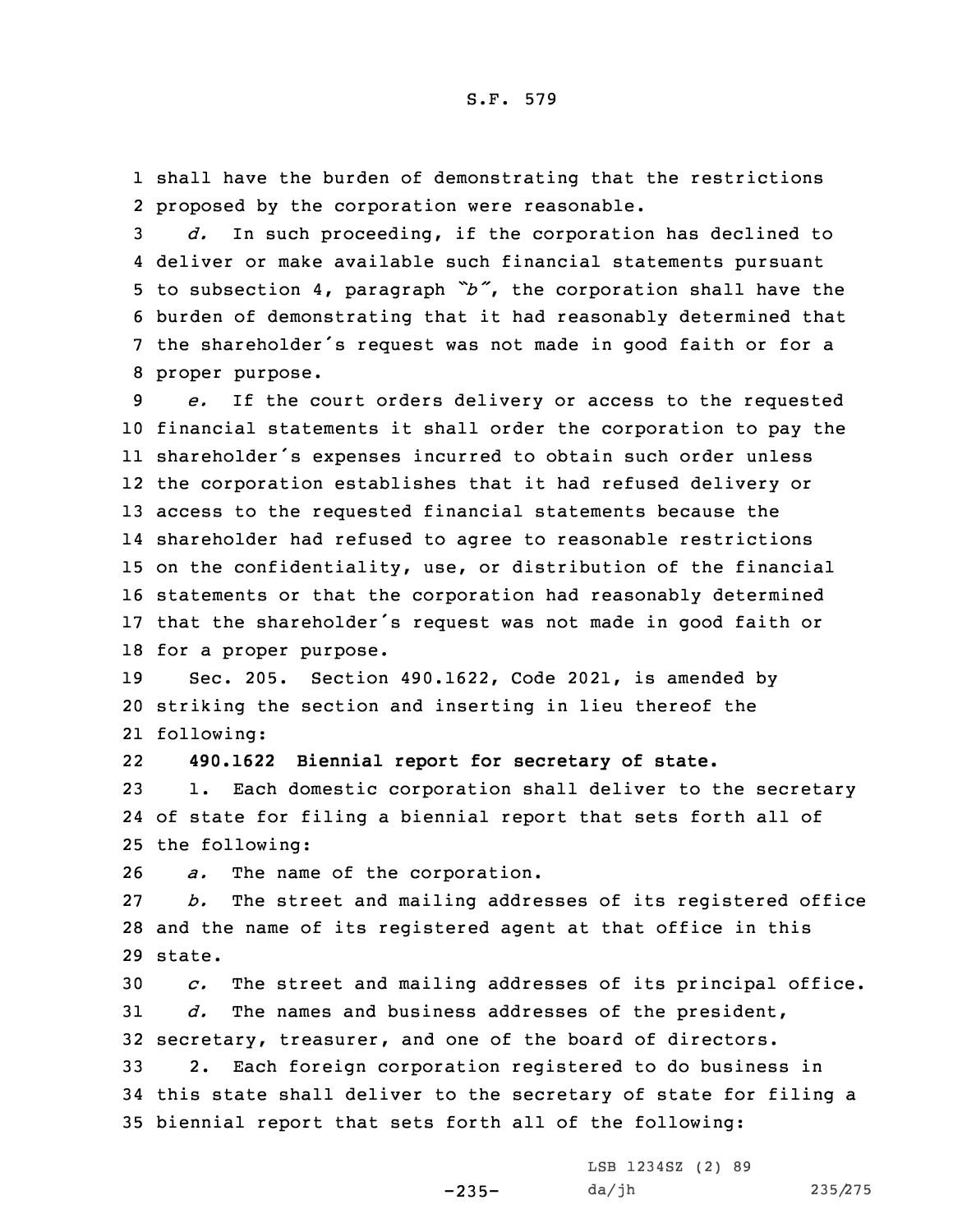1 *a.* The name of the foreign corporation and, if the name does 2 not comply with section 490.401, an alternate name as required 3 by section 490.1506.

4 *b.* The foreign corporation's jurisdiction of formation. *c.* The street and mailing addresses of the foreign corporation's principal office and, if the law of the foreign corporation's jurisdiction of formation requires the foreign corporation to maintain an office in that jurisdiction, the street and mailing addresses of that office.

10 *d.* The street and mailing addresses of the foreign 11 corporation's registered office in this state and the name of 12 its registered agent at that office.

 *e.* The names and business addresses of the president, secretary, treasurer, and one of the board of directors. 3. Information in the biennial report must be current as of the date the biennial report is signed on behalf of the corporation. The report shall be executed on behalf of the corporation and signed as provided in section 490.120 or by any other person authorized by the board of directors of the corporation.

21 4. The first biennial report shall be delivered to the secretary of state between January 1 and April 1 of the first even-numbered year following the calendar year in which <sup>a</sup> domestic corporation was incorporated or <sup>a</sup> foreign corporation was authorized to transact business. Subsequent biennial reports must be delivered to the secretary of state between January 1 and April 1 of the following even-numbered calendar years. For purposes of this section, each biennial report shall contain information related to the two-year period immediately preceding the calendar year in which the report is 31 filed.

 5. If <sup>a</sup> biennial report does not contain the information required by this section, the secretary of state shall promptly notify the reporting domestic or foreign corporation in writing and return the report to it for correction. If the report is

-236-

LSB 1234SZ (2) 89 da/jh 236/275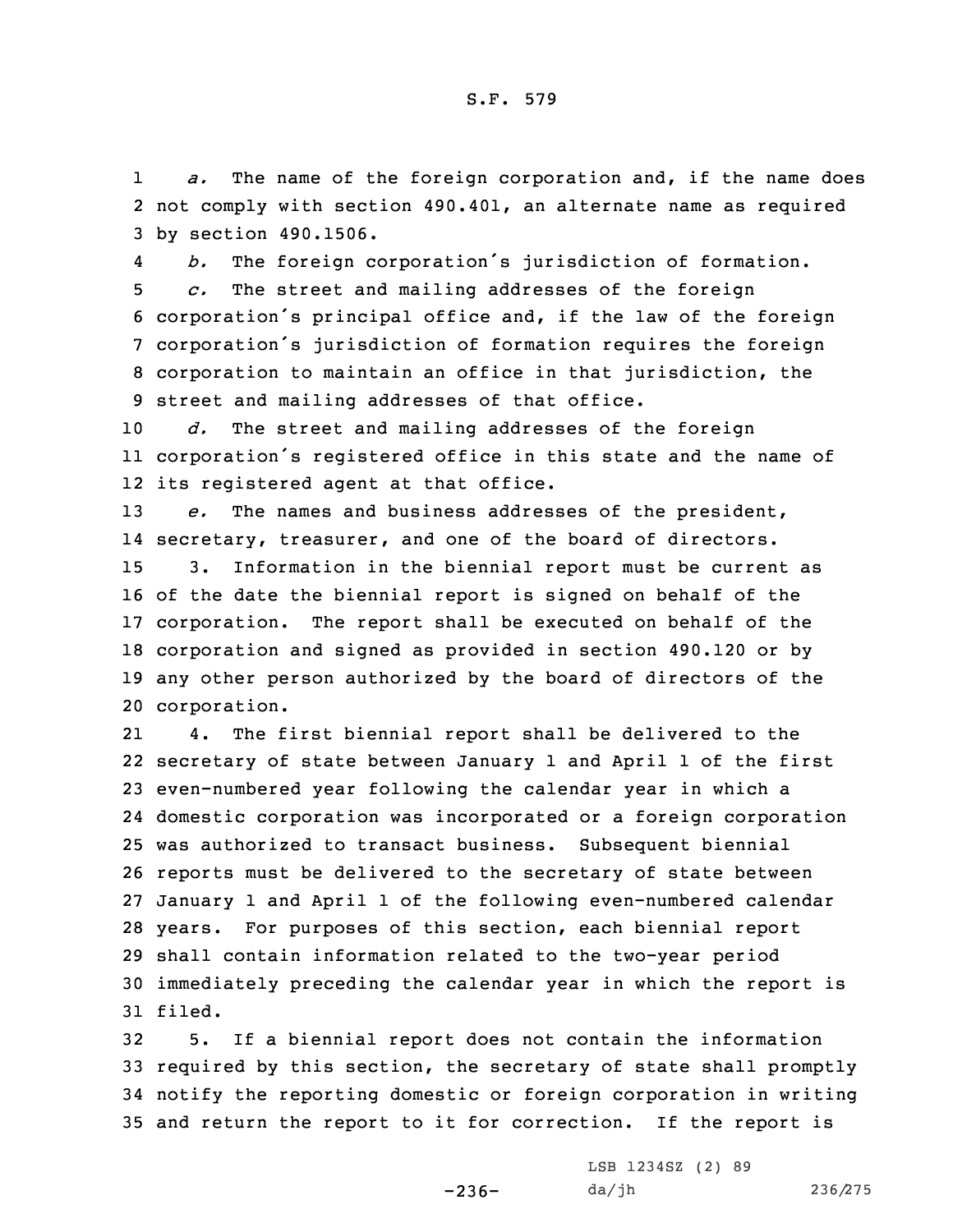S.F. 579

 corrected to contain the information required by this section and delivered to the secretary of state within thirty days after the notice from the secretary of state becomes effective as determined in accordance with section 490.141, it is deemed to be timely filed.

 6. The secretary of state may provide for the change of registered office or registered agent on the form prescribed by the secretary of state for the biennial report, provided that the form contains the information required in section 490.502. If the secretary of state determines that <sup>a</sup> biennial report does not contain the information required by this section but otherwise meets the requirements of section 490.502 for the purpose of changing the registered office or registered agent, the secretary of state shall file the statement of change of registered office or registered agent, effective as provided in section 490.123, before returning the biennial report to the corporation as provided in this section. <sup>A</sup> statement of change of registered office or agent pursuant to this subsection shall be executed by <sup>a</sup> person authorized to execute the biennial 20 report.

21 Sec. 206. Section 490.1701, Code 2021, is amended by 22 striking the section and inserting in lieu thereof the 23 following:

24**490.1701 Application of subchapter —— definitions.**

 1. If <sup>a</sup> corporation elects to become <sup>a</sup> benefit corporation under this subchapter in the manner prescribed in this subchapter, it is subject in all respects to the provisions of this chapter, except to the extent this subchapter imposes additional or different requirements, in which case such requirements apply. The inclusion of <sup>a</sup> provision in this subchapter does not imply that <sup>a</sup> contrary or different rule of law applies to <sup>a</sup> corporation that is not <sup>a</sup> benefit corporation. This subchapter does not affect <sup>a</sup> statute or rule of law that applies to <sup>a</sup> corporation that is not <sup>a</sup> benefit corporation. 2. As used in this subchapter:

> LSB 1234SZ (2) 89 da/jh 237/275

-237-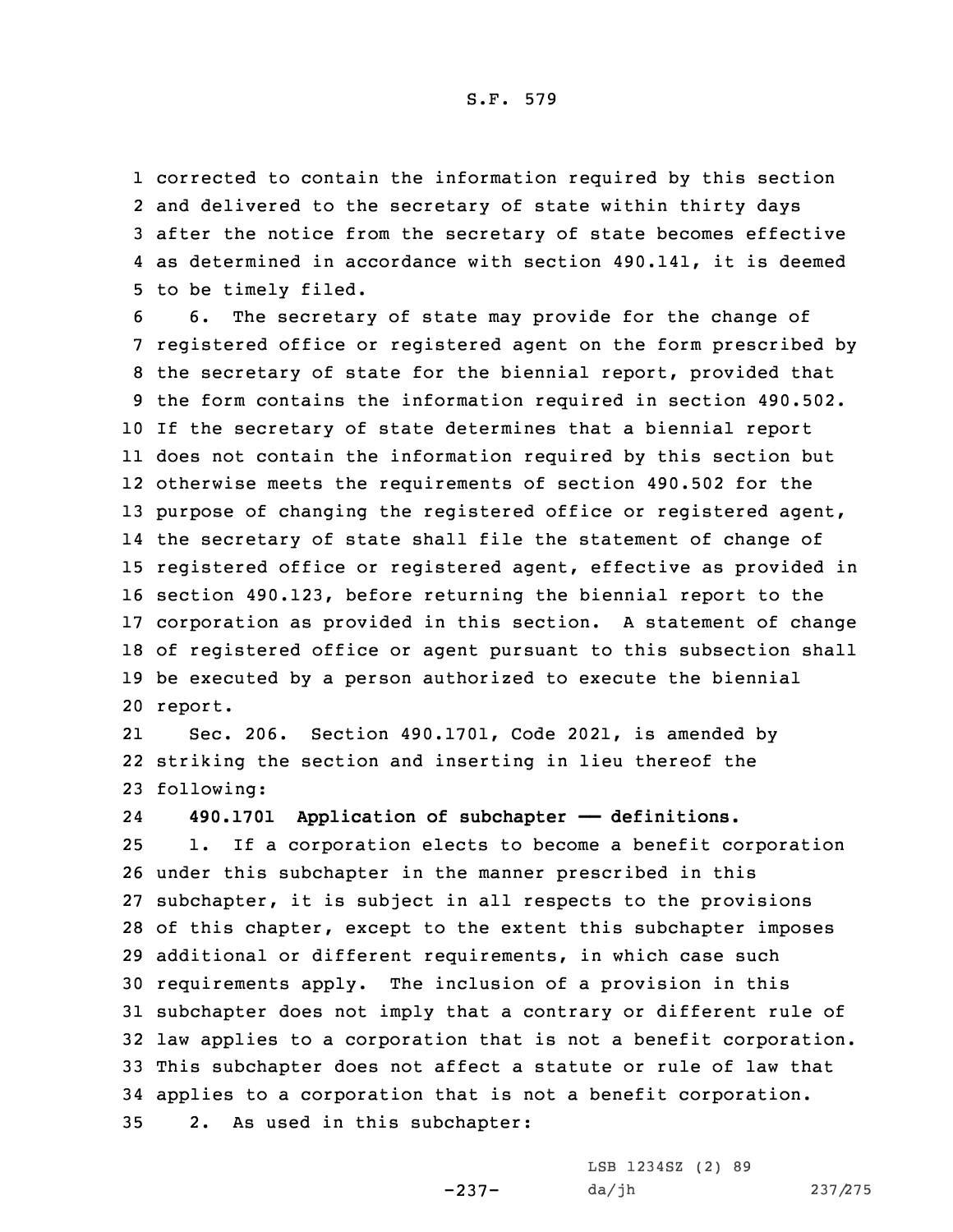1 *a. "Benefit corporation"* means <sup>a</sup> corporation that includes 2 in its articles of incorporation <sup>a</sup> statement that the 3 corporation is subject to this subchapter.

4 *b. "Public benefit"* means <sup>a</sup> positive effect, or reduction of negative effects, on one or more communities or categories of persons or entities, other than shareholders solely in their capacity as shareholders, or on the environment, including effects of an artistic, charitable, economic, educational, cultural, literary, medical, religious, social, ecological, or scientific nature.

11 *c. "Public benefit provision"* means <sup>a</sup> provision in the 12 articles of incorporation which states that the corporation 13 shall pursue one or more identified public benefits.

14 *d. "Responsible and sustainable manner"* means <sup>a</sup> manner that 15 does all of the following:

 (1) Pursues through the business of the corporation the creation of <sup>a</sup> positive effect on society and the environment, taken as <sup>a</sup> whole, that is material taking into consideration the corporation's size and the nature of its business.

 (2) Considers, in addition to the interests of shareholders, the interests of stakeholders known to be affected by the conduct of the business of the corporation. Sec. 207. Section 490.1702, Code 2021, is amended by striking the section and inserting in lieu thereof the following:

26 **490.1702 Name —— share certificates.**

 1. The name of <sup>a</sup> benefit corporation may contain the words "benefit corporation", the abbreviation "B.C.", or the designation "BC", any of which shall be deemed to satisfy the requirements of section 490.401, subsection 1, paragraph *"a"*. 2. Any share certificate issued by <sup>a</sup> benefit corporation, and any information statement delivered by <sup>a</sup> benefit corporation pursuant to section 490.626, subsection 2, must note conspicuously that the corporation is <sup>a</sup> benefit corporation subject to this subchapter.

-238-

LSB 1234SZ (2) 89 da/jh 238/275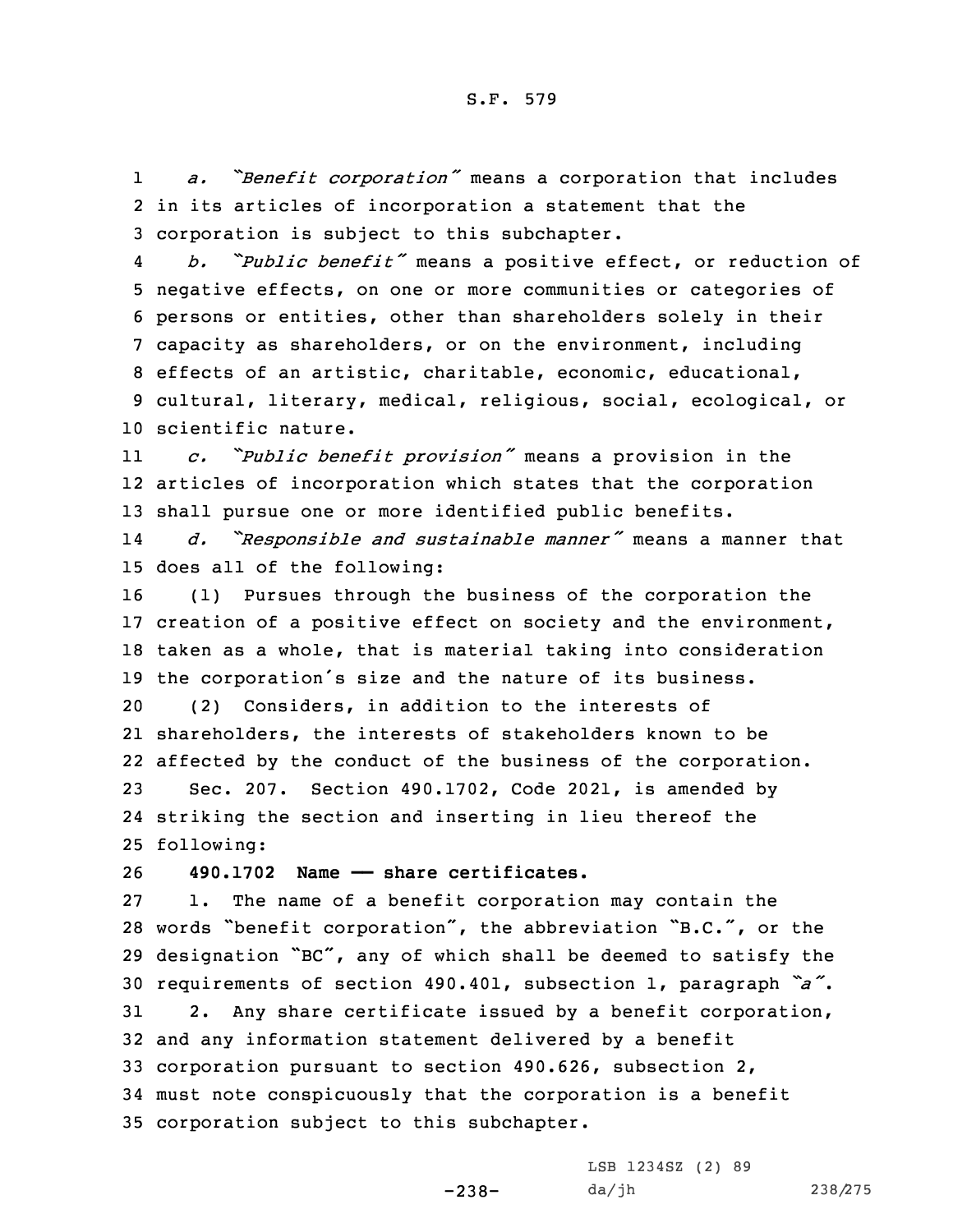1 Sec. 208. Section 490.1703, Code 2021, is amended by 2 striking the section and inserting in lieu thereof the 3 following:

4 **490.1703 Certain amendments and transactions —— votes** 5 **required.**

 1. Unless the articles of incorporation or bylaws require <sup>a</sup> greater vote, the approval of at least two-thirds of the voting power of the outstanding shares of the corporation entitled to vote thereon, and, if any class or series of shares is entitled to vote as <sup>a</sup> separate group on any such amendment or transaction, the approval of at least two-thirds of the outstanding shares of each such separate voting group entitled to vote thereon, shall be required for <sup>a</sup> corporation that is not <sup>a</sup> benefit corporation to do any of the following: *a.* Amend its articles of incorporation to include <sup>a</sup> statement that it is subject to this subchapter.

 *b.* Merge with or into, or enter into <sup>a</sup> share exchange with, another entity, or effect <sup>a</sup> domestication or conversion, if, as <sup>a</sup> result of the merger, share exchange, domestication, or conversion, the shares of any voting group would become, or be converted into or exchanged for the right to receive, shares of <sup>a</sup> benefit corporation or shares or interests in an entity subject to provisions of organic law analogous to those in this subchapter; provided, however, that in the case of this paragraph *"b"*, if the shares of one or more, but not all, voting groups are so affected, then only the shares in the voting groups so affected shall be entitled to vote under this subsection.

 2. Unless the articles of incorporation or bylaws require <sup>a</sup> greater vote, the approval of at least two-thirds of the voting power of the outstanding shares of the corporation entitled to vote thereon and, if any class or series of shares is entitled to vote as <sup>a</sup> separate group on any such amendment or transaction, the approval of at least two-thirds of the voting power of the outstanding shares of each such separate voting

-239-

LSB 1234SZ (2) 89 da/jh 239/275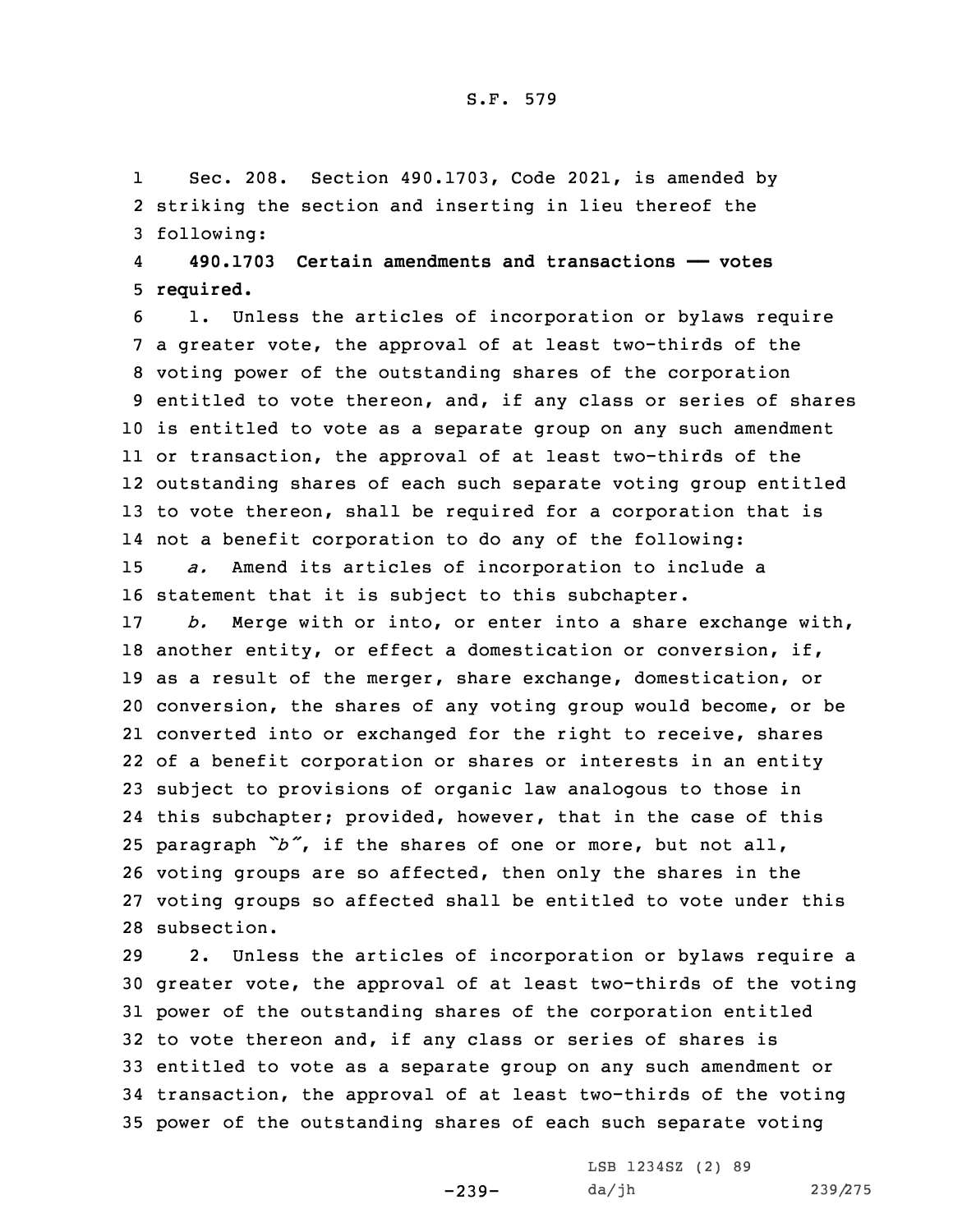1 group, shall be required for <sup>a</sup> benefit corporation to do any 2 of the following:

 *a.* Amend its articles of incorporation to eliminate <sup>a</sup> statement that the corporation is subject to this subchapter. *b.* Merge with or into, or enter into <sup>a</sup> share exchange with, another entity, or effect <sup>a</sup> domestication or conversion if, as <sup>a</sup> result of the merger, share exchange, domestication, or conversion, the shares of any voting group would become, or be converted into or exchanged for the right to receive, shares or interests in an entity that is neither <sup>a</sup> benefit corporation nor an entity subject to provisions of organic law analogous to those in this subchapter; provided, however, that in the case of this paragraph *"b"*, if the shares of one or more, but not all, voting groups are so affected, then only the shares in the voting groups so affected shall be entitled to vote under this subsection.

 3. The vote required under subsections 1 and 2 is in addition to any vote otherwise required under this chapter. Sec. 209. NEW SECTION. **490.1704 Duties of directors.** 1. Each member of the board of directors of <sup>a</sup> benefit corporation, when discharging the duties of <sup>a</sup> director, shall act according to all of the following:

23 *a.* In <sup>a</sup> responsible and sustainable manner.

24b. In a manner that pursues the public benefit or benefits 25 identified in any public benefit provision.

 2. In fulfilling the duties under subsection 1, <sup>a</sup> director shall consider, to the extent affected, in addition to the interests of shareholders generally, the separate interests of stakeholders known to be affected by the business of the corporation including all of the following:

31 *a.* The employees and workforces of the corporation, its 32 subsidiaries, and its suppliers.

33 *b.* Customers.

34 *c.* Communities or society, including those of each community 35 in which offices or facilities of the corporation, its

 $-240-$ 

LSB 1234SZ (2) 89 da/jh 240/275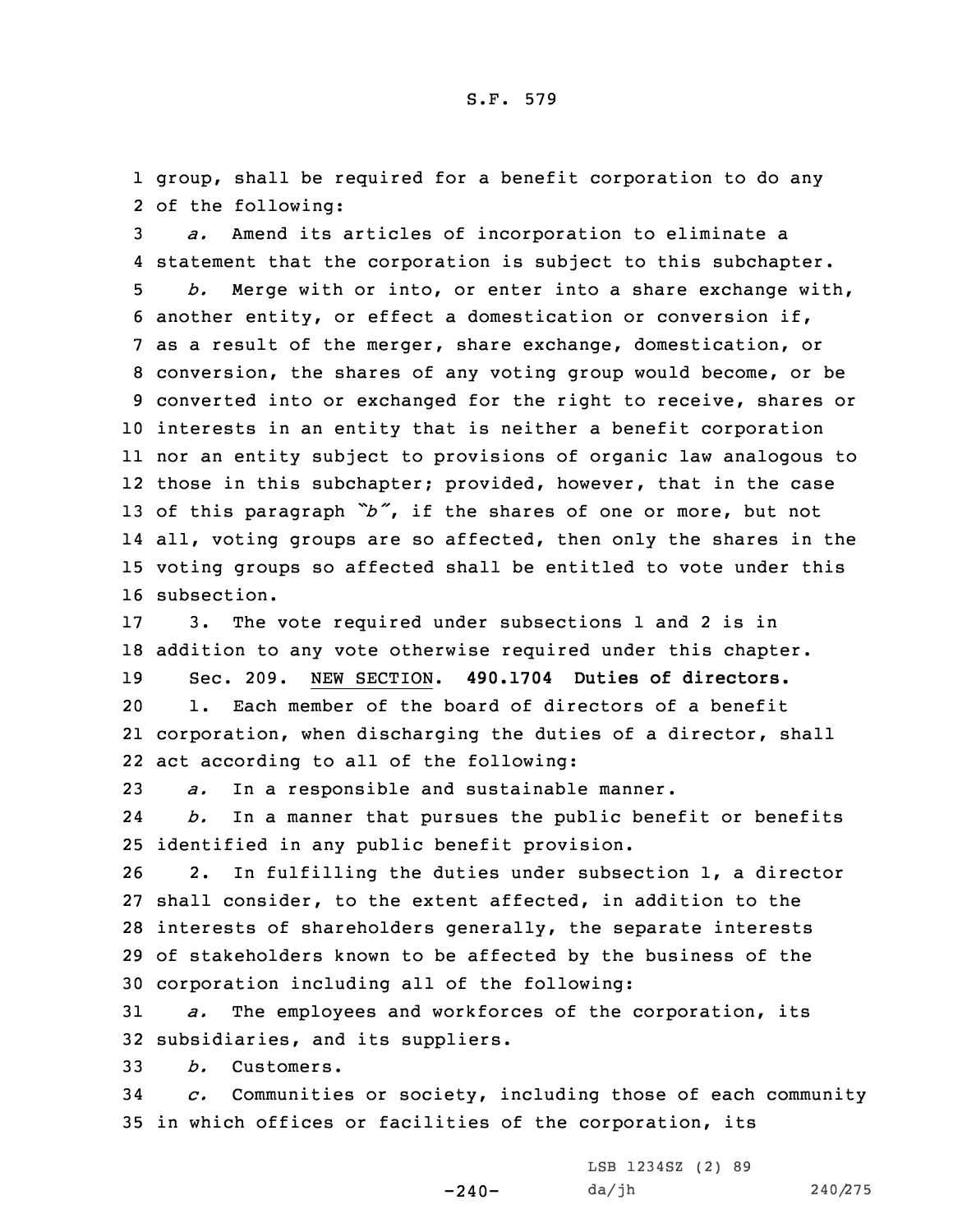1 subsidiaries, or its suppliers are located.

2*d.* The local and global environment.

 3. <sup>A</sup> director of <sup>a</sup> benefit corporation shall not, by virtue of the duties imposed by subsections 1 and 2, owe any duty to <sup>a</sup> person other than the benefit corporation due to any interest of the person in the status of the corporation as <sup>a</sup> benefit corporation or in any public benefit provision.

 4. Unless otherwise provided in the articles of incorporation, the violation by <sup>a</sup> director of the duties imposed by subsections 1 and 2 shall not constitute an intentional infliction of harm on the corporation or the shareholders for the purposes of sections 490.202, subsection 2, paragraphs *"d"* and *"e"*.

14 Sec. 210. NEW SECTION. **490.1705 Annual benefit report.** 1. No less than annually, <sup>a</sup> benefit corporation shall prepare <sup>a</sup> benefit report addressing the efforts of the corporation during the preceding year to operate in <sup>a</sup> responsible and sustainable manner, to pursue any public benefit or benefits identified in any public benefit provision, and to consider the interests described in section 490.1704, subsection 2. The annual benefit report must include all of the following:

 *a.* The objectives that the board of directors has established for the corporation to operate in <sup>a</sup> responsible and sustainable manner, to pursue any public benefit or benefits identified in any public benefit provision, and to consider the interests described in section 490.1704, subsection 2. *b.* The standards the board of directors has adopted to measure the corporation's progress in operating in <sup>a</sup> responsible and sustainable manner, in pursuing the public benefit or benefits identified in any public benefit provision, and in considering the interests described in section 490.1704, subsection 2.

34 *c.* If the articles of incorporation or bylaws require 35 that the corporation use an independent third-party standard

 $-241-$ 

```
LSB 1234SZ (2) 89
da/jh 241/275
```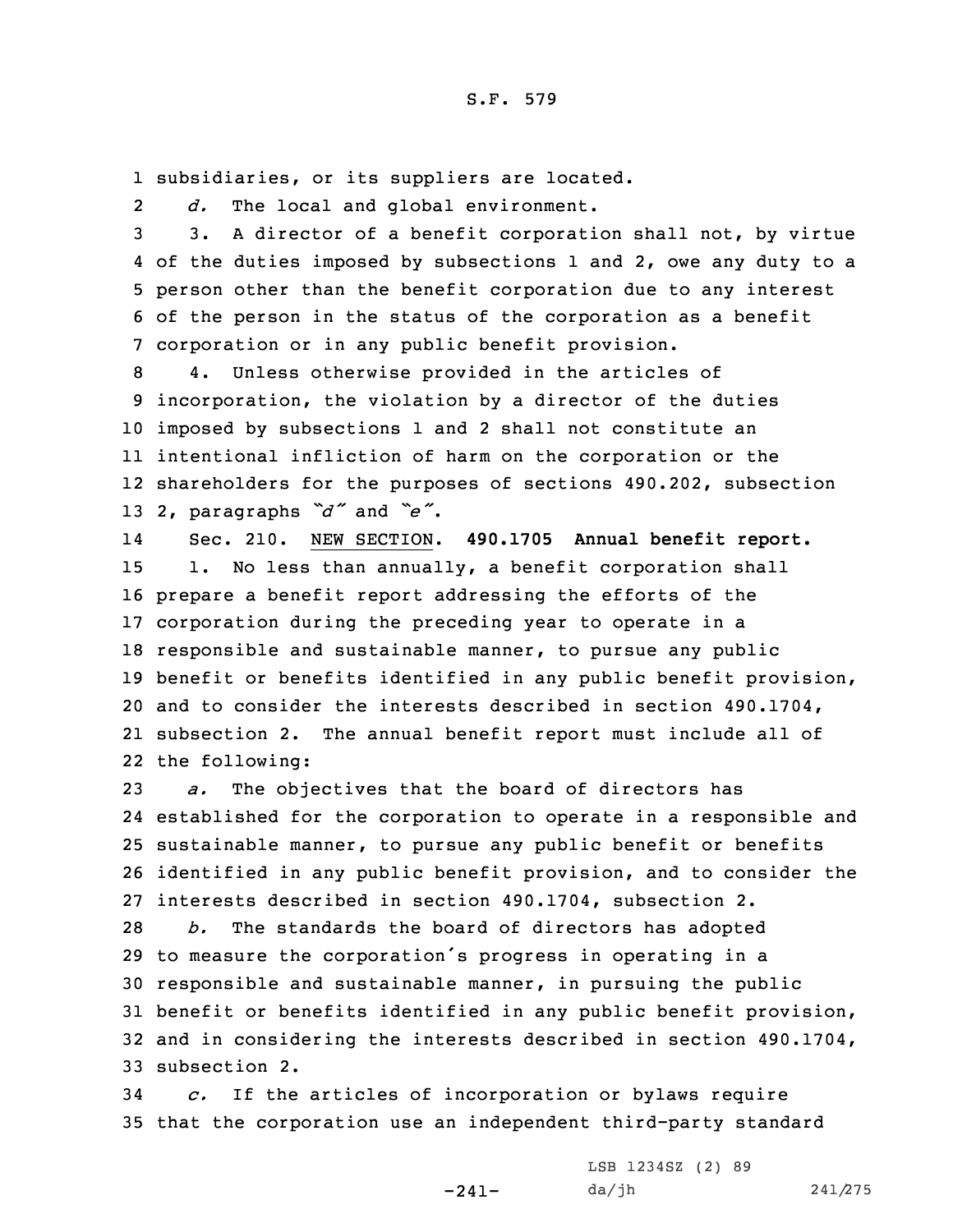S.F. 579

 in reporting on the corporation's progress in operating in <sup>a</sup> responsible and sustainable manner, in pursuing any public benefit or benefits identified in any public benefit provision, or in considering the interests described in section 490.1704, subsection 2, or if the board of directors has chosen to use such <sup>a</sup> standard, the applicable standard so required or chosen. *d.* An assessment of the corporation's success in meeting the objectives and standards identified in paragraphs *"a"* and *"b"*, and, if applicable, paragraph *"c"*, and the basis for that assessment.

11 2. The benefit corporation shall deliver to each 12 shareholder, or make available and provide written notice to 13 each shareholder of the availability of, the annual benefit 14 report required by subsection 1 on or before the earlier of the 15 following:

16 *a.* One hundred twenty days following the end of the fiscal 17 year of the benefit corporation.

18 *b.* The time that the benefit corporation delivers any 19 other annual reports or annual financial statements to its 20 shareholders.

21 3. Any shareholder that has not received or been given access to an annual benefit report within the time required by subsection 2 may make <sup>a</sup> written request that the corporation deliver or make available the annual benefit report to the shareholder. If <sup>a</sup> benefit corporation does not deliver or make available an annual benefit report to the shareholder within five business days of receiving such request, the requesting shareholder may apply to the district court of the county where the corporation's principal office or, if none in this state, its registered office, is located for an order requiring delivery of or access to the annual benefit report. The court shall dispose of an action under this subsection 3 on an expedited basis.

34 4. <sup>A</sup> benefit corporation shall post all of its annual 35 benefit reports on the public portion of its internet site,

> LSB 1234SZ (2) 89 da/jh 242/275

-242-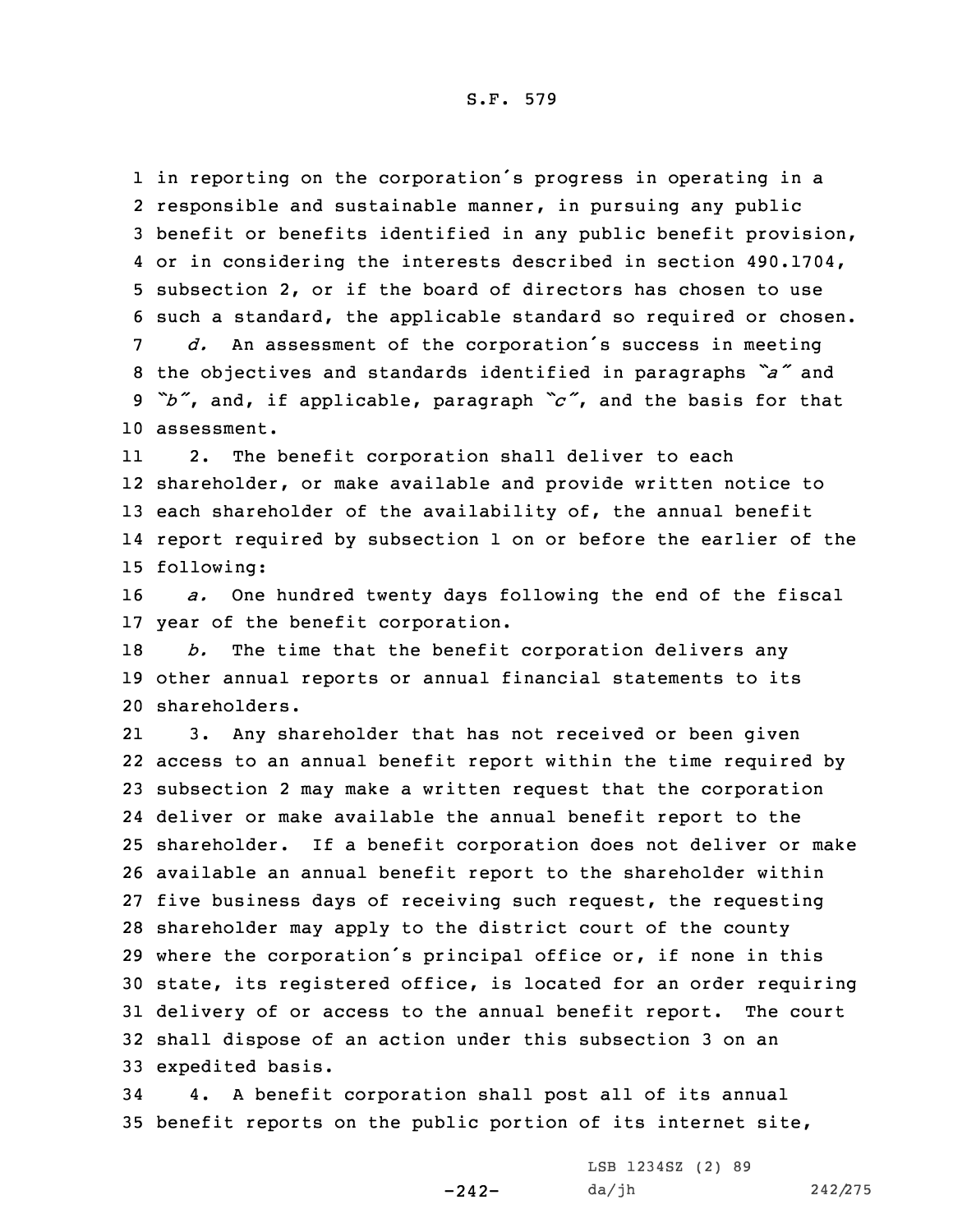if any. If <sup>a</sup> benefit corporation does not have an internet site, the benefit corporation shall provide <sup>a</sup> copy of its most recent annual benefit report, without charge, to any person that requests <sup>a</sup> copy in writing.

 Sec. 211. NEW SECTION. **490.1706 Rights of action.** 1. Except in <sup>a</sup> proceeding authorized under section 490.1705, subsection 3, or this section, no person other than the corporation, or <sup>a</sup> shareholder in the right of the corporation pursuant to subsection 2, may bring an action or assert <sup>a</sup> claim with respect to the violation of any duty applicable to <sup>a</sup> benefit corporation or any of its directors under this subchapter.

 2. Except for <sup>a</sup> proceeding brought under section 490.1705, subsection 3, <sup>a</sup> proceeding by <sup>a</sup> shareholder of <sup>a</sup> benefit corporation claiming violation of any duty applicable to <sup>a</sup> benefit corporation or any of its directors under this subchapter is subject to all of the following:

18 *a.* The proceeding must be brought in <sup>a</sup> derivative proceeding 19 pursuant to subchapter VII, part 4.

 *b.* The proceeding may be brought only by <sup>a</sup> shareholder of the benefit corporation that at the time of the act or omission complained of either individually, or together with other shareholders bringing such action collectively, owned directly or indirectly at least five percent of <sup>a</sup> class of the corporation's outstanding shares or, in the case of <sup>a</sup> corporation with shares traded on an organized market as described in section 490.1302, subsection 2, paragraph *"a"*, subparagraph (2), either that percentage of shares or shares with <sup>a</sup> market value of at least five million dollars at the time the proceeding is commenced.

 3. A suit under subsection 2 shall not be maintained if, during the pendency of the suit, the shareholder individually fails, or the shareholders collectively fail, to continue to own directly or indirectly the lesser of the number of shares owned at the time the proceeding is commenced or five percent

-243-

LSB 1234SZ (2) 89 da/jh 243/275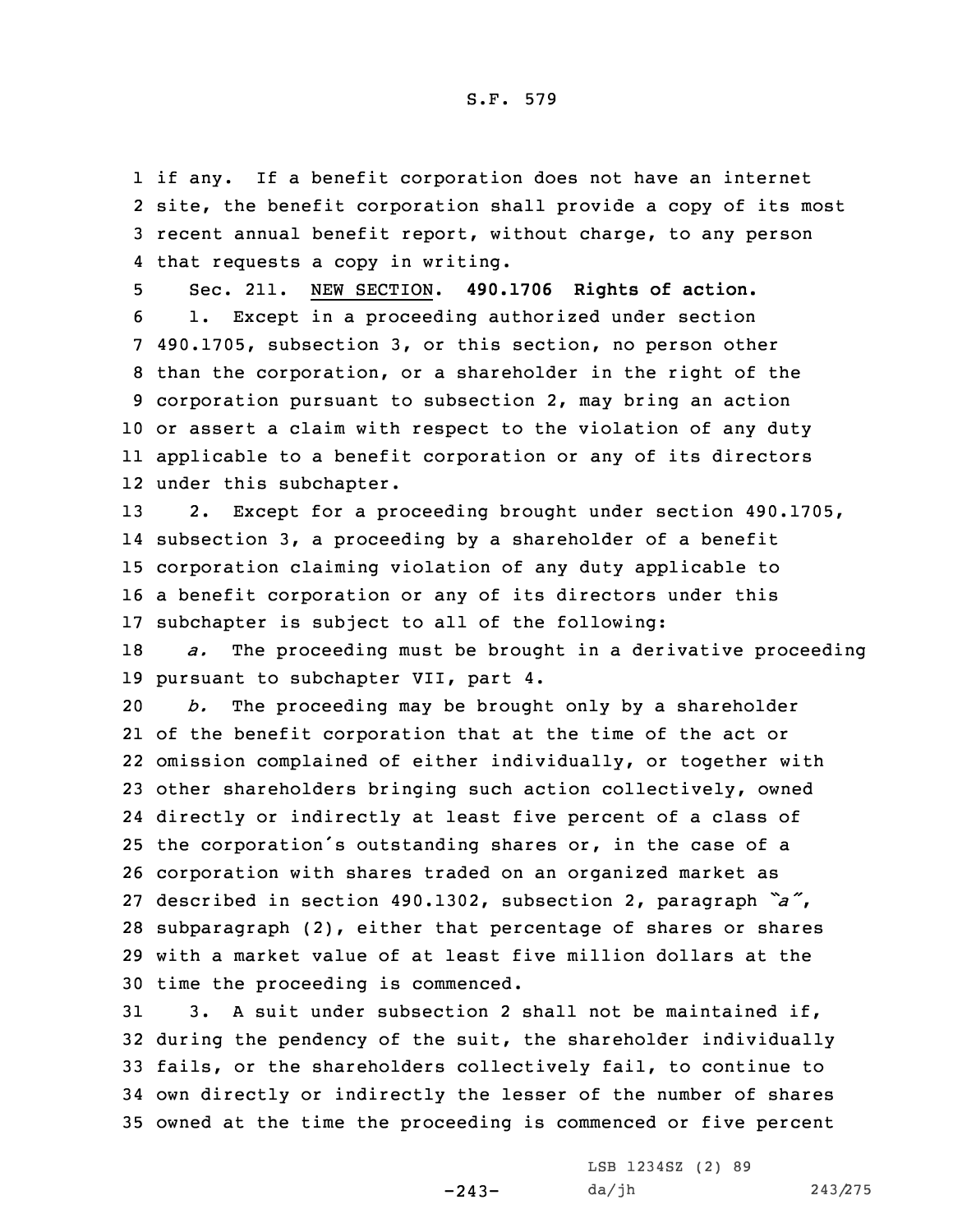1 of <sup>a</sup> class of the corporation's shares.

2 Sec. 212. NEW SECTION. **490.1801 Application to existing** 3 **domestic corporations.**

4 1. This chapter applies to all domestic corporations in existence on January 1, 2022, that were incorporated under any general statute of this state providing for incorporation of corporations for profit if power to amend or repeal the statute under which the corporation was incorporated was reserved.

 2. *a.* Unless otherwise provided, this chapter does not apply to an entity subject to chapter 174, 497, 498, 499, 499A, 501, 501A, 524, or 533, or <sup>a</sup> corporation organized on the mutual plan under chapter 491, or <sup>a</sup> telephone company organized as <sup>a</sup> corporation under chapter 491 qualifying pursuant to an internal revenue service letter ruling under Internal Revenue Code §501(c)(12) as <sup>a</sup> nonprofit corporation entitled to distribute profits in <sup>a</sup> manner similar to <sup>a</sup> chapter 499 corporation, unless such entity voluntarily elects to adopt the provisions of this chapter and complies with the procedure prescribed by subsection 3.

20 *b.* <sup>A</sup> corporation organized under chapter 496C may 21 voluntarily elect to adopt the provisions of this chapter by 22 complying with the provisions prescribed by subsection 3.

23 3. The procedure for the voluntary election referred to in 24 subsection 2 is as follows:

 *a.* The corporation shall amend or restate its articles of incorporation to indicate that the corporation adopts this chapter and to designate the address of its initial registered office and the name of its registered agent at that office and, if the name of the corporation is not in compliance with the requirements of this chapter, to change the name of the corporation to one complying with the requirements of this 32 chapter.

33 *b.* (1) The instrument shall be delivered to the secretary <sup>34</sup> of state for filing and recording in the secretary of state's 35 office. If the corporation was organized under chapter 524

 $-244-$ 

LSB 1234SZ (2) 89 da/jh 244/275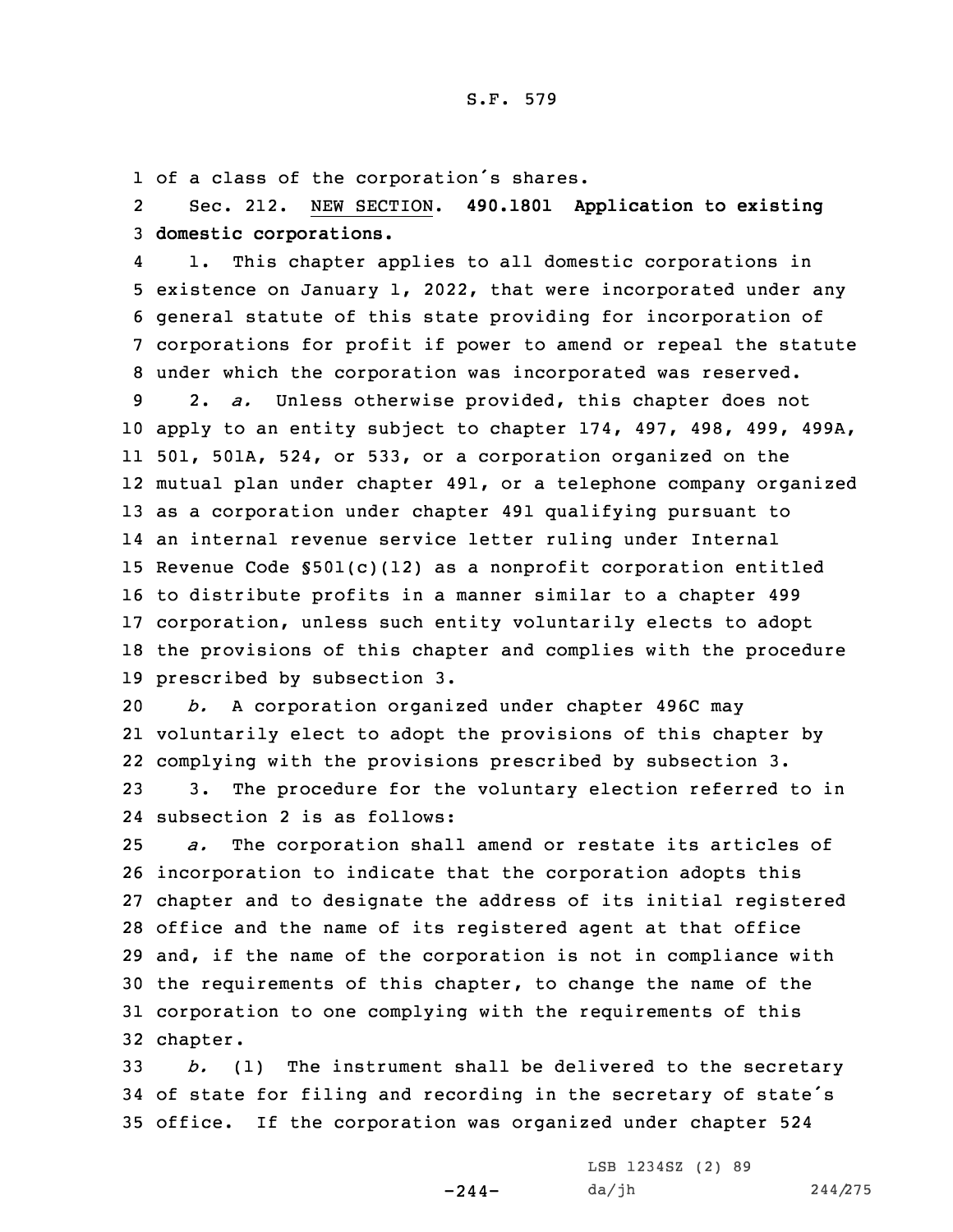S.F. 579

 or 533, the instrument shall also be filed and recorded in the office of the county recorder. The corporation shall at the time it files the instrument with the secretary of state deliver also to the secretary of state for filing in the secretary of state's office any biennial report required by section 490.1622 which is then due.

 (2) If the county of the initial registered office as stated in the instrument for <sup>a</sup> corporation organized under chapter 524 or 533 is one which is other than the county where the principal place of business of the corporation, as designated in its articles of incorporation, was located, the corporation shall forward to the county recorder of the county in which the principal place of business of the corporation was located <sup>a</sup> copy of the instrument and the corporation shall forward to the recorder of the county in which the initial registered office of the corporation is located, in addition to <sup>a</sup> copy of the original instrument, <sup>a</sup> copy of the articles of incorporation of the corporation together with all amendments to them as then on file in the secretary of state's office. The corporation shall, through an officer or director, certify to the secretary of state that <sup>a</sup> copy has been sent to each applicable county recorder, including the date each copy was sent.

23 *c.* Upon the filing of the instrument by <sup>a</sup> corporation all 24 of the following apply:

25 (1) All of the provisions of this chapter apply to the 26 corporation.

27 (2) The secretary of state shall issue <sup>a</sup> certificate as to 28 the filing of the instrument and deliver the certificate to the 29 corporation or its representative.

 (3) The secretary of state shall not file the instrument with respect to <sup>a</sup> corporation unless at the time of filing the corporation is validly existing and in good standing in that office under the chapter under which it is incorporated. The corporation shall be considered validly existing and in good standing for the purpose of this chapter for <sup>a</sup> period of

-245-

LSB 1234SZ (2) 89 da/jh 245/275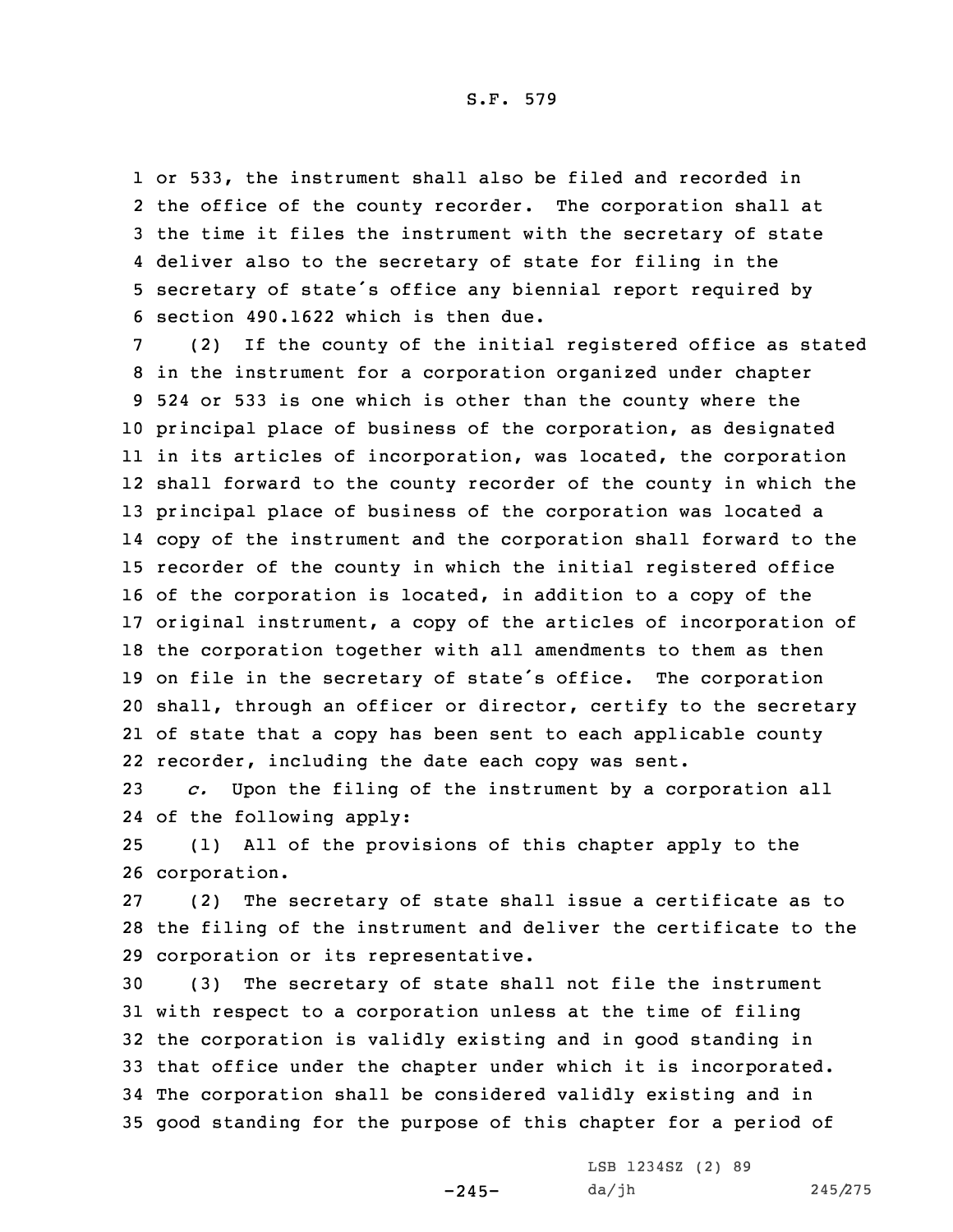1 three months following the expiration date of the corporation, 2 provided all biennial reports due have been filed and all fees 3 due in connection with the biennial reports have been paid.

4 *d.* The provisions of this chapter becoming applicable to <sup>a</sup> corporation voluntarily electing to be governed by this chapter do not affect any right accrued or established, or any liability or penalty incurred, under the chapter under which it is incorporated prior to the filing by the secretary of state in the secretary of state's office of the instrument manifesting the election by the corporation to adopt the provisions of this chapter as provided in this subsection. 124. <sup>A</sup> corporation subject to this chapter is not subject to

13 chapter 491, 492, 493, or 495.

14 Sec. 213. NEW SECTION. **490.1802 Application to existing** 15 **foreign corporation.**

 <sup>A</sup> foreign corporation registered or authorized to do business in this state on the effective date of this division of this Act is subject to this chapter, is deemed to be registered to do business in this state, and is not required to file <sup>a</sup> foreign registration statement under this chapter.

21 Sec. 214. NEW SECTION. **490.1803 Savings provisions.** 22 1. Except as to procedural provisions, this division of this 23 Act does not affect <sup>a</sup> pending action or proceeding or <sup>a</sup> right 24 accrued before the effective date of this division of this Act, 25 and <sup>a</sup> pending civil action or proceeding may be completed, and 26 <sup>a</sup> right accrued may be enforced, as if this division of this 27 Act had not become effective.

 2. If <sup>a</sup> penalty or punishment for violation of <sup>a</sup> statute or rule is reduced by this division of this Act, the penalty, if not already imposed, shall be imposed in accordance with this division of this Act.

 3. In the event that any provision of this chapter is deemed to modify, limit, or supersede the federal Electronic Signatures in Global and National Commerce Act, 15 U.S.C. §7001 et seq., the provisions of this chapter shall control to the

-246-

LSB 1234SZ (2) 89 da/jh 246/275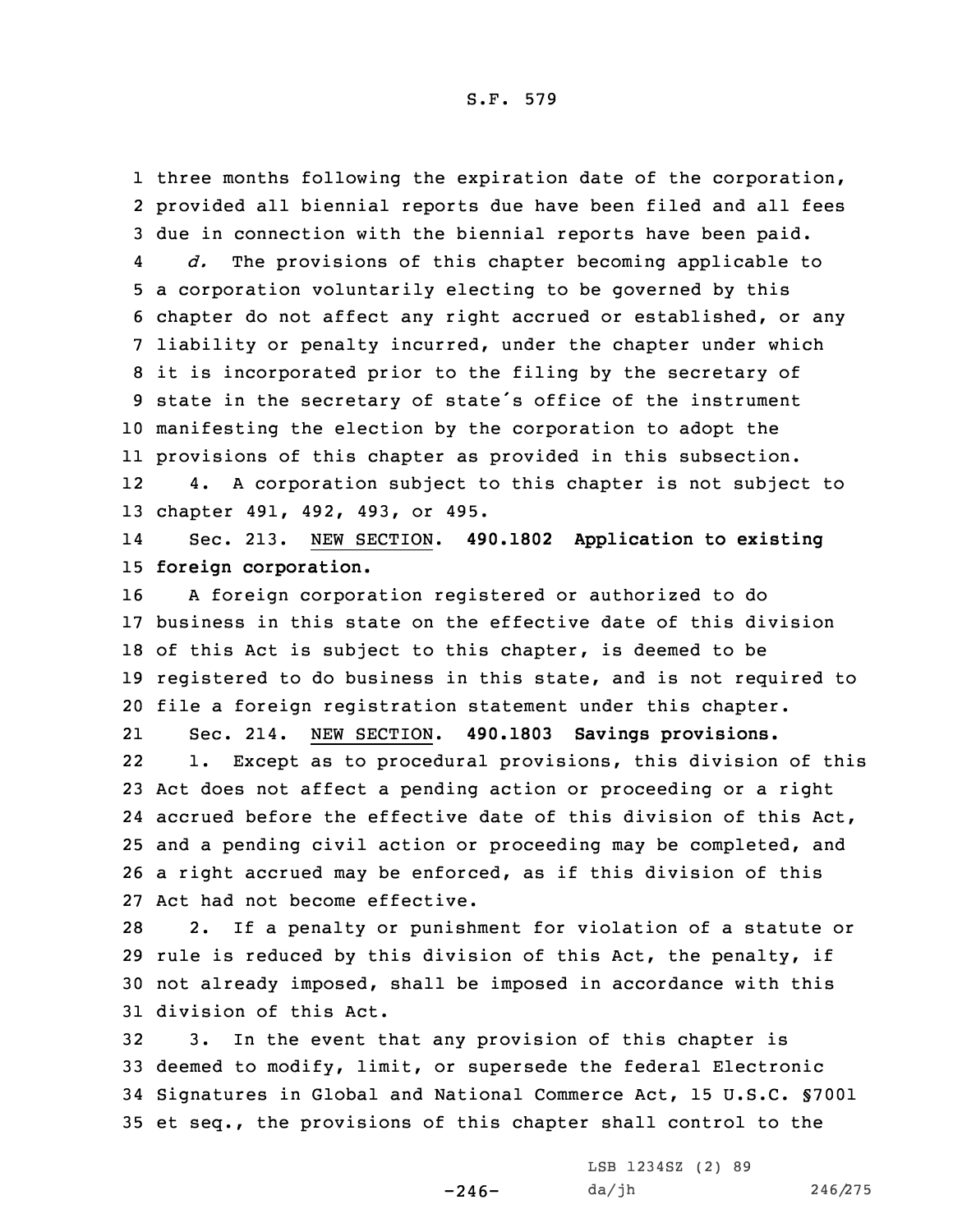## S.F. 579

1 maximum extent permitted by section 102(a)(2) of that federal 2 Act.

3 Sec. 215. NEW SECTION. **490.1804 Severability.**

4 If any provision of this chapter or its application to any person or circumstance is held invalid by <sup>a</sup> court of competent jurisdiction, the invalidity does not affect other provisions or applications of this chapter that can be given effect without the invalid provision or application.

9 Sec. 216. CODE EDITOR DIRECTIVE.

10 1. The Code editor is directed to make the following 11 transfers:

12 a. Section 490.135, as amended by this division of this Act, 13 to section 490.130.

14 b. Section 490.833, as amended by this division of this Act, 15 to section 490.832.

16 c. Section 490.629 to section 490.628.

17 d. Section 490.1622, as amended by this division of this 18 Act, to section 490.1621.

19 2. The Code editor shall correct internal references in the 20 Code and in any enacted legislation as necessary due to the 21 enactment of this section.

22 Sec. 217. REPEAL. Sections 490.624A, 490.628, 490.1111, 490.1112, 490.1113, 490.1114, 490.1520, 490.1523, 490.1530, 490.1531, 490.1532, and 490.1606, Code 2021, are repealed. Sec. 218. DIRECTIONS TO THE CODE EDITOR. The Code editor is directed to divide Code chapter 490 into subchapters and subdivide certain subchapters into parts, including sections in that chapter not amended in this division of this Act, sections amended or enacted in this division of this Act, and sections transferred in this division of this Act as follows:

 1. Subchapter I, subdivided into part A, including sections 490.101 and 490.102; part B, including sections 490.120 through 490.129; part C, including section 490.130; part D, including sections 490.140 through 490.144; and part E, including sections 490.145 through 490.152.

-247-

LSB 1234SZ (2) 89 da/jh 247/275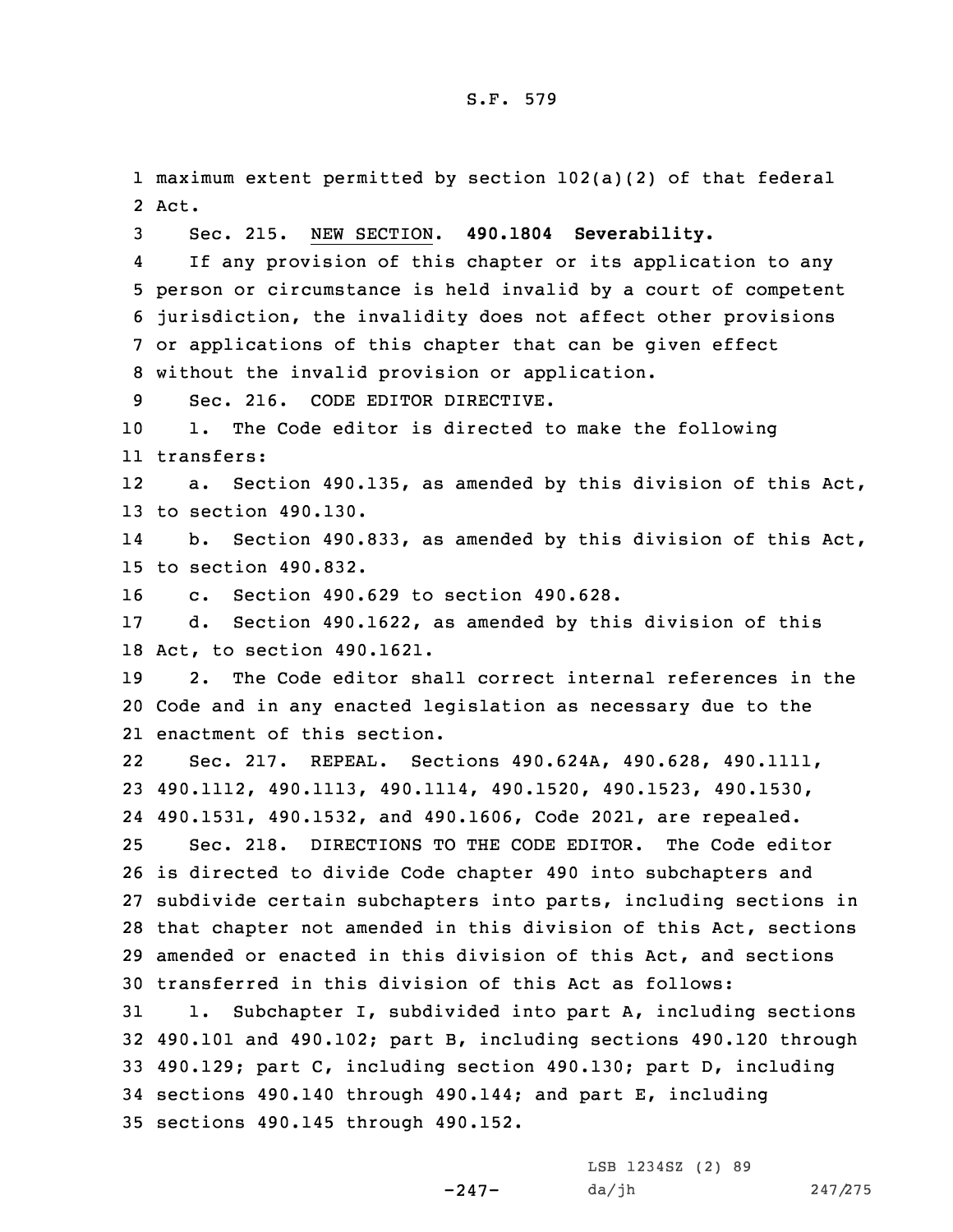1 2. Subchapter II, including sections 490.201 through 2 490.209.

3 3. Subchapter III, including sections 490.301 through 4 490.304.

5 4. Subchapter IV, including sections 490.401 through 6 490.403.

7 5. Subchapter V, including sections 490.501 through 8 490.504.

 6. Subchapter VI, subdivided into part A, including sections 490.601 through 490.604; part B, including sections 490.620 through 490.628; part C, including sections 490.630 and 490.631; and part D, including section 490.640.

 7. Subchapter VII, subdivided into part A, including sections 490.701 through 490.709; part B, including sections 490.720 through 490.729; part C, including sections 490.730 through 490.732; part D, including sections 490.740 through 490.747; and part E, including sections 490.748 and 490.749.

 8. Subchapter VIII, subdivided into part A, including sections 490.801 through 490.811; part B, including sections 490.820 through 490.826; part C, including sections 490.830 through 490.832; part D, including sections 490.840 through 490.844; part E, including sections 490.850 through 490.859; part F, including sections 490.860 through 490.863; and part G, including section 490.870.

 9. Subchapter IX, subdivided into part A, including sections 490.901 through 490.905; part B, including sections 490.920 through 490.924; and part C, including sections 490.930 through 490.935.

29 10. Subchapter X, subdivided into part A, including 30 sections 490.1001 through 490.1009; and part B, including 31 sections 490.1020 through 490.1022.

32 11. Subchapter XI, including sections 490.1101 through 33 490.1110.

 $-248-$ 

34 12. Subchapter XII, including sections 490.1201 and 35 490.1202.

> LSB 1234SZ (2) 89 da/jh 248/275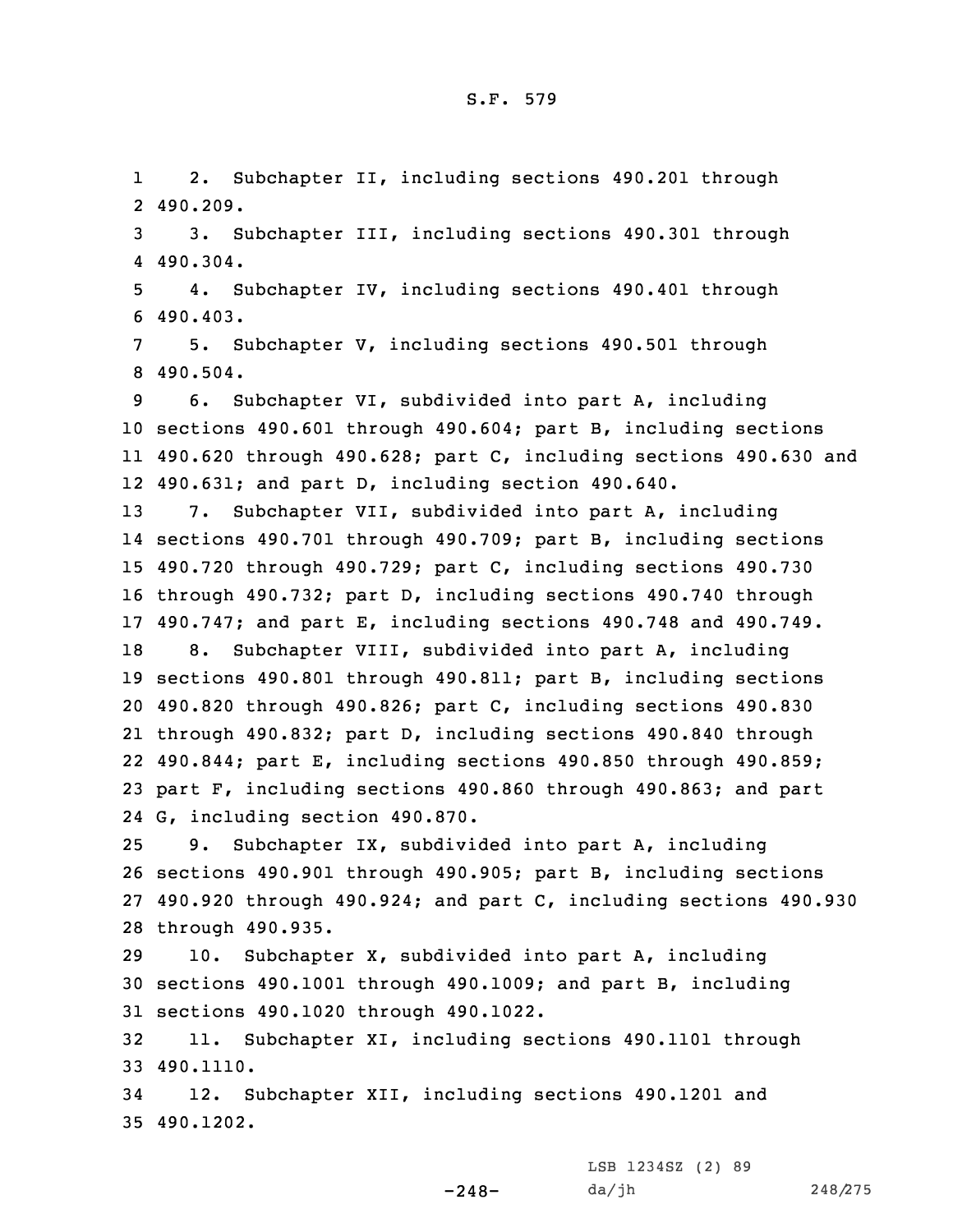1 13. Subchapter XIII, subdivided into part A, including sections 490.1301 through 490.1303; part B, including sections 490.1320 through 490.1326; subchapter C, including sections 490.1330 and 490.1331; and part D, including section 490.1340. 14. Subchapter XIV, subdivided into part A, including sections 490.1401 through 490.1409; part B, including sections 490.1420 through 490.1423; part C, including sections 490.1430 through 490.1434; and part D, including section 490.1440. 15. Subchapter XV, including sections 490.1501 through 490.1512. 11 16. Subchapter XVI, subdivided into part A, including sections 490.1601 through 490.1605; and part B, including sections 490.1620 and 490.1621. 14 17. Subchapter XVII, including sections 490.1701 through 490.1706. 18. Subchapter XVIII, including sections 490.1801 through 490.1804. 18 PART B CORRESPONDING PROVISIONS Sec. 219. Section 249A.40, Code 2021, is amended to read as 21 follows: 22 **249A.40 Involuntarily dissolved providers —— overpayments or incorrect payments.** 24Medical assistance paid to a provider following involuntary administrative dissolution of the provider pursuant to chapter 490, subchapter XIV, part B, shall be considered incorrectly paid for the purposes of [section](https://www.legis.iowa.gov/docs/code/2021/249A.53.pdf) 249A.53 and the provider shall be considered to have received an overpayment for the purposes of this [subchapter](https://www.legis.iowa.gov/docs/code/2021/249A.pdf). For the purposes of this [section](https://www.legis.iowa.gov/docs/code/2021/249A.40.pdf), the overpayment shall not accrue until after <sup>a</sup> grace period of ninety days following receipt of notice by the provider of the dissolution from the department. Notwithstanding section 490.1422, or any other similar retroactive provision for reinstatement, the director shall recoup any medical assistance paid to <sup>a</sup> provider while the provider was dissolved

 $-249-$ 

LSB 1234SZ (2) 89 da/jh 249/275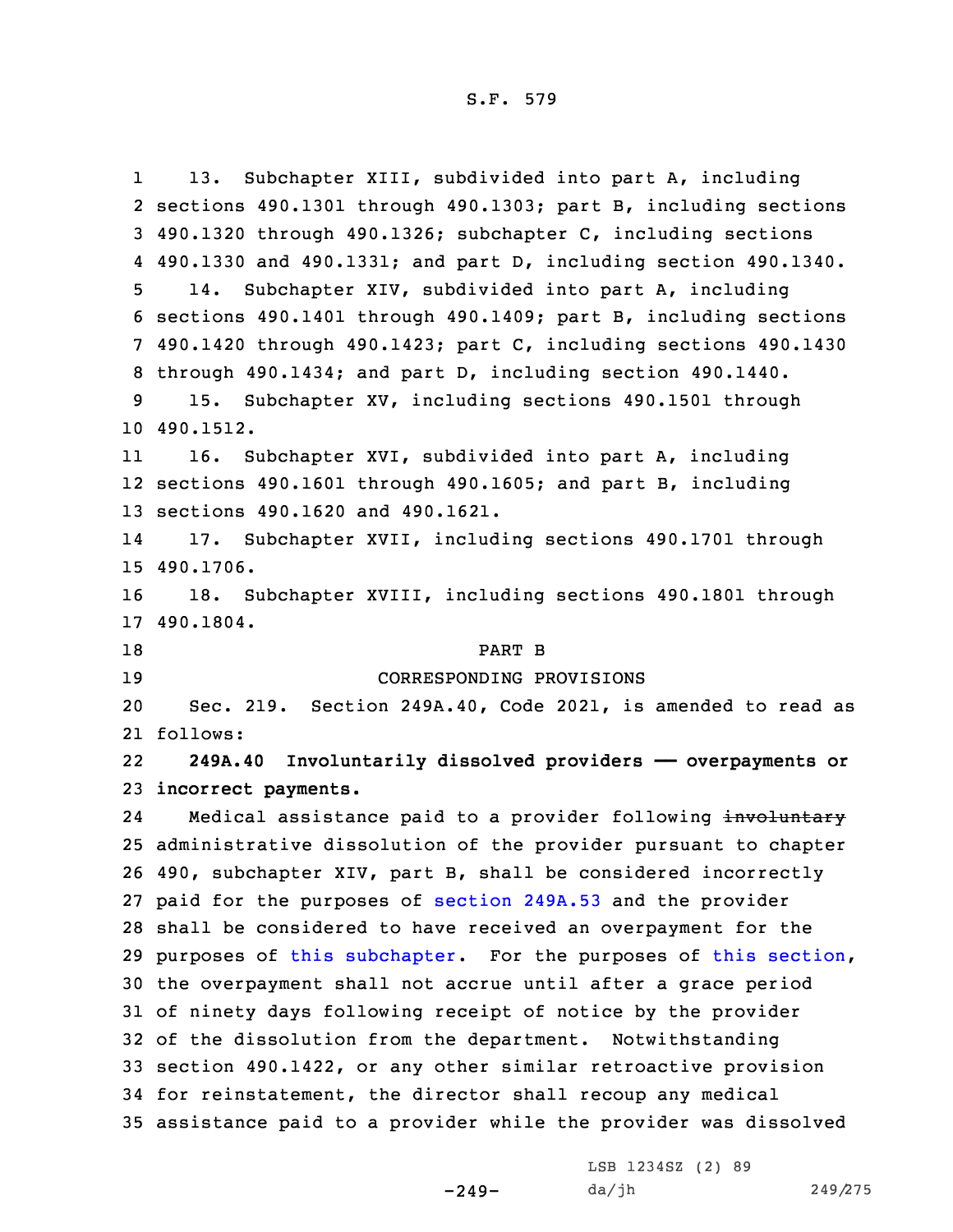S.F. 579

 if the provider is not retroactively reinstated within the ninety-day grace period. The principals of the provider shall be personally liable for the incorrect payment or overpayment. 4 Sec. 220. Section 455B.397, Code 2021, is amended to read as follows:

6 **455B.397 Financial disclosure.**

 Immediately upon the incurrence of any liability to the state under this part, the debtor shall submit to the director <sup>a</sup> report consisting of documentation of the debtor's liabilities and assets, including if filed, <sup>a</sup> copy of the ll <del>annual</del> biennial report submitted to the secretary of state 12 pursuant to <del>[chapter](https://www.legis.iowa.gov/docs/code/2021/490.pdf) 490</del> section 490.1622. A subsequent report pursuant to this [section](https://www.legis.iowa.gov/docs/code/2021/455B.397.pdf) shall be submitted annually on April 15 for the life of the debt. These reports shall be kept confidential and shall not be available to the public. Sec. 221. Section 455B.430, subsection 5, Code 2021, is amended to read as follows:

 5. Immediately upon the listing of real property in the registry of hazardous waste or hazardous substance disposal sites, <sup>a</sup> person liable for cleanup costs shall submit to the director <sup>a</sup> report consisting of documentation of the responsible person's liabilities and assets, including if 23 filed, a copy of the annual biennial report submitted to the 24 secretary of state pursuant to *ehapter* 490 section 490.1622. A subsequent report pursuant to this [section](https://www.legis.iowa.gov/docs/code/2021/455B.430.pdf) shall be submitted annually on April 15 for the period the site remains on the registry.

28 Sec. 222. Section 496C.14, subsection 5, Code 2021, is 29 amended to read as follows:

 5. Notwithstanding [subsections](https://www.legis.iowa.gov/docs/code/2021/496C.14.pdf) 1 through 4, purchase by the corporation is not required upon the occurrence of any event other than death of <sup>a</sup> shareholder if the corporation is dissolved or voluntarily elects to adopt the provisions of the Iowa business corporation Act, as provided in section 490.1701 490.1801, subsection 2, within sixty days after the

 $-250-$ 

LSB 1234SZ (2) 89 da/jh 250/275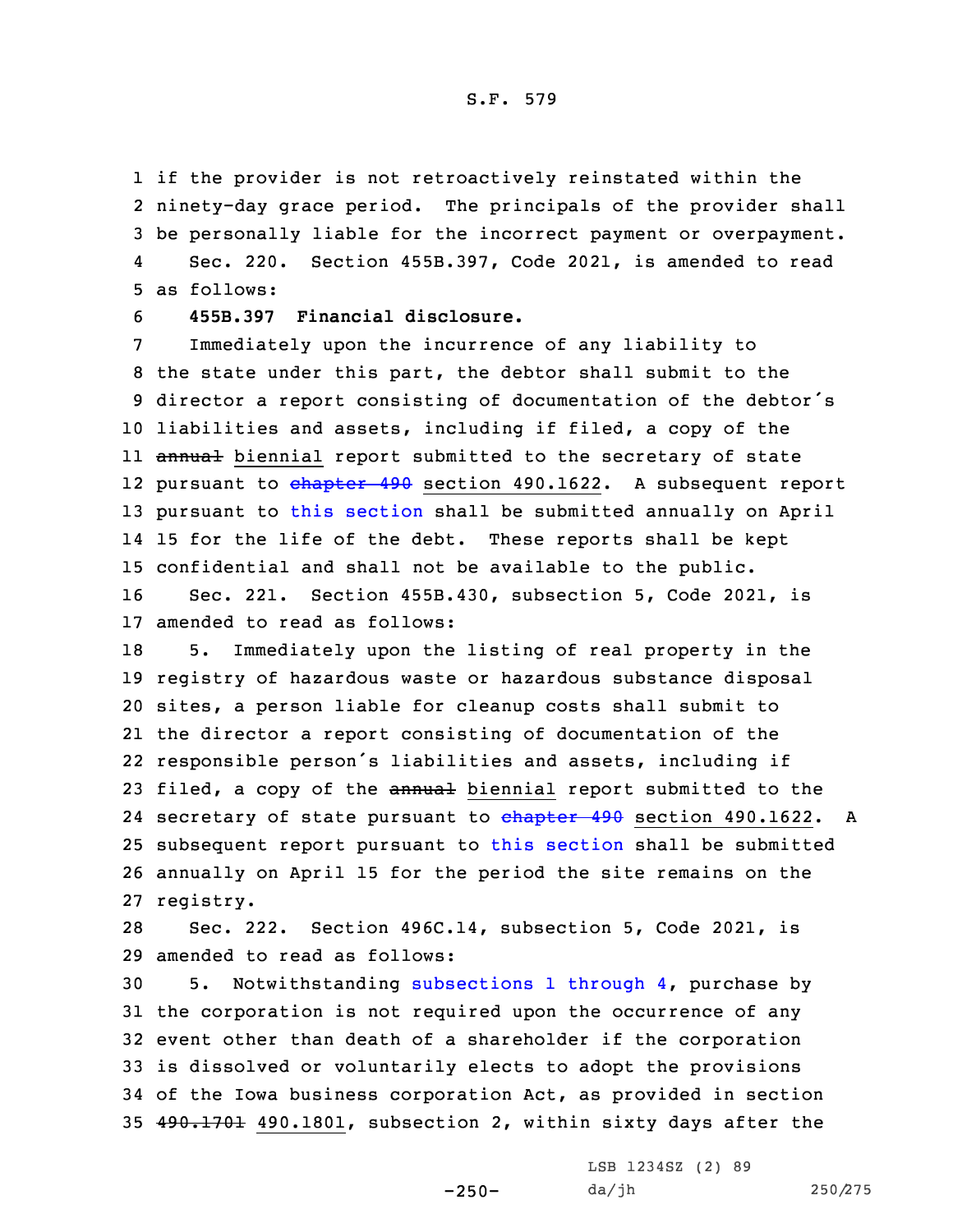occurrence of the event. The articles of incorporation or bylaws may provide that purchase is not required upon the death of <sup>a</sup> shareholder if the corporation is dissolved within sixty 4 days after the death. Notwithstanding [subsections](https://www.legis.iowa.gov/docs/code/2021/496C.14.pdf) 1 through  $4$ , purchase by the corporation is not required upon the death of <sup>a</sup> shareholder if the corporation voluntarily elects to adopt the provisions of the Iowa business corporation Act, as provided 8 in section 490.1701 490.1801, subsection 2, within sixty days after death.

10 Sec. 223. Section 496C.19, Code 2021, is amended to read as 11 follows:

12**496C.19 Dissolution or liquidation.**

 Violation of any provision of this [chapter](https://www.legis.iowa.gov/docs/code/2021/496C.pdf) by <sup>a</sup> professional corporation or any of its shareholders, directors, or officers shall be cause for its involuntary dissolution, or liquidation of its assets and business by the district court, as provided 17 in the Iowa business corporation Act, [chapter](https://www.legis.iowa.gov/docs/code/2021/490.pdf) 490. Upon the death of the last remaining shareholder of <sup>a</sup> professional corporation, or whenever the last remaining shareholder is not licensed or ceases to be licensed to practice in this state <sup>a</sup> profession which the corporation is authorized to practice, or whenever any person other than the shareholder of record becomes entitled to have all shares of the last remaining shareholder of the corporation transferred into that person's name or to exercise voting rights, except as <sup>a</sup> proxy, with respect to such shares, the corporation shall not practice any profession and it shall either be promptly dissolved or shall promptly elect to adopt the provisions of the Iowa 29 business corporation Act, as provided in section 490.1701 490.1801, subsection 2. However, if prior to such dissolution all outstanding shares of the corporation are acquired by one or more persons licensed to practice in this state <sup>a</sup> profession which the corporation is authorized to practice, the corporation need not be dissolved and may practice the profession as provided in this [chapter](https://www.legis.iowa.gov/docs/code/2021/496C.pdf).

> LSB 1234SZ (2) 89 da/jh 251/275

-251-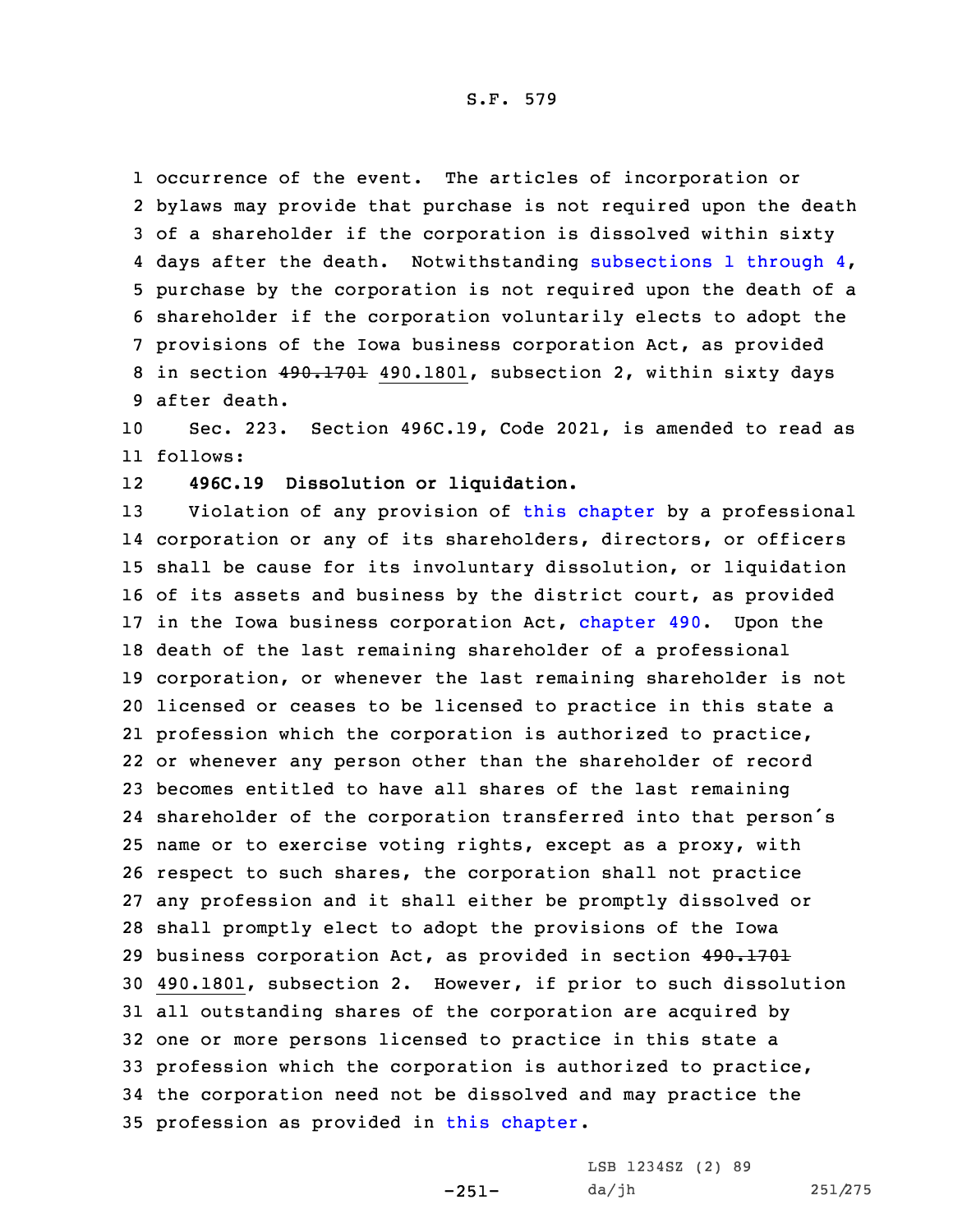1 Sec. 224. Section 499.69A, subsection 2, paragraph b, subparagraph (2), Code 2021, is amended to read as follows: (2) For <sup>a</sup> qualified corporation which is <sup>a</sup> party to the proposed qualified merger, the qualified corporation shall approve the plan as provided in [chapter](https://www.legis.iowa.gov/docs/code/2021/490.pdf) 490, subchapter XI. Sec. 225. Section 499.69A, subsections 5 and 6, Code 2021, are amended to read as follows:

 5. The effect of <sup>a</sup> qualified merger for <sup>a</sup> qualified survivor which is <sup>a</sup> cooperative association shall be as provided for in this chapter. The effect of <sup>a</sup> qualified merger for <sup>a</sup> qualified survivor which is <sup>a</sup> qualified corporation shall be as provided 12 for corporations under [chapter](https://www.legis.iowa.gov/docs/code/2021/490.pdf) 490, subchapter XI.

 6. The provisions governing the right of <sup>a</sup> shareholder or member of <sup>a</sup> cooperative association to object to <sup>a</sup> merger or the right of <sup>a</sup> member to dissent and obtain payment of the fair value of an interest in the cooperative association in the case of <sup>a</sup> merger as provided in this [chapter](https://www.legis.iowa.gov/docs/code/2021/499.pdf) shall apply to <sup>a</sup> qualified merger. The provisions governing the right 19 of a shareholder of a corporation to dissent from exercise appraisal rights and obtain payment of the fair value of the shareholder's shares in the case of <sup>a</sup> merger as provided in 22 <del>subchapter XIII of</del> chapter 490, subchapter XIII, shall apply to <sup>a</sup> qualified merger.

24 Sec. 226. Section 508.12, subsection 1, Code 2021, is 25 amended to read as follows:

 1. An insurer which is organized under the laws of any state and has created or will create jobs in this state or which is an affiliate or subsidiary of <sup>a</sup> domestic insurer, and is admitted to do business in this state for the purpose 30 of writing insurance authorized by this [chapter](https://www.legis.iowa.gov/docs/code/2021/508.pdf) may become a domestic insurer by complying with section 490.902 490.905 or 491.33 and with all of the requirements of law relative to the organization and licensing of <sup>a</sup> domestic insurer of the same type and by designating its principal place of business in this state may become <sup>a</sup> domestic corporation and be entitled to like

-252-

LSB 1234SZ (2) 89 da/jh 252/275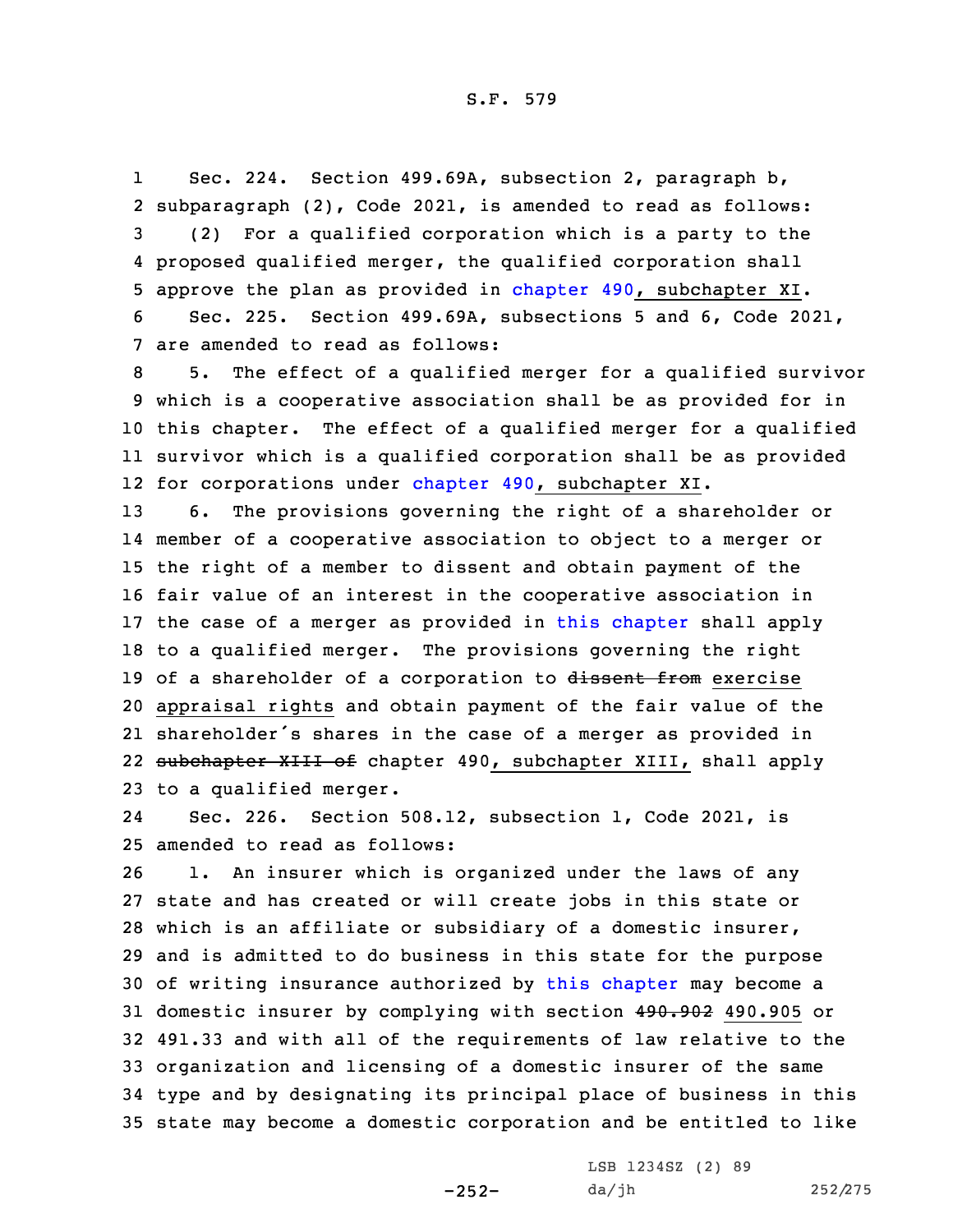1 certificates of its corporate existence and license to transact 2 business in this state, and be subject in all respects to the 3 authority and jurisdiction thereof.

4 Sec. 227. Section 515.78, subsection 1, Code 2021, is 5 amended to read as follows:

 1. An insurer which is organized under the laws of any state and has created or will create jobs in this state or which is an affiliate or subsidiary of <sup>a</sup> domestic insurer, and is admitted to do business in this state for the purpose 10 of writing insurance authorized by this [chapter](https://www.legis.iowa.gov/docs/code/2021/515.pdf) may become a domestic insurer by complying with section 490.902 490.905 or 491.33 and with all of the requirements of law relative to the organization and licensing of <sup>a</sup> domestic insurer of the same type and by designating its principal place of business in this state may become <sup>a</sup> domestic corporation and be entitled to like certificates of its corporate existence and license to transact business in this state, and be subject in all respects to the authority and jurisdiction thereof.

19 Sec. 228. Section 515E.3A, subsection 1, paragraph a, Code 20 2021, is amended to read as follows:

21*a.* Complying with [section](https://www.legis.iowa.gov/docs/code/2021/490.902.pdf) 490.902 490.905.

22 Sec. 229. Section 515G.3, subsection 2, Code 2021, is 23 amended to read as follows:

24 2. <sup>A</sup> plan of conversion for an insurer organized on the mutual plan under [chapter](https://www.legis.iowa.gov/docs/code/2021/491.pdf) 491, shall also provide for conversion to <sup>a</sup> stock company as follows: the insurer 27 organized on the mutual plan under [chapter](https://www.legis.iowa.gov/docs/code/2021/491.pdf) 491 shall amend its articles pursuant to [chapter](https://www.legis.iowa.gov/docs/code/2021/491.pdf) 491 as necessary to become <sup>a</sup> stock company, and shall immediately convert to <sup>a</sup> chapter 490 corporation as provided in section 490.1701 490.1801 upon becoming <sup>a</sup> stock company.

32 PART C EFFECTIVE DATES Sec. 230. EFFECTIVE DATE. 1. Except as provided in subsection 2, this division of this

-253-

LSB 1234SZ (2) 89 da/jh 253/275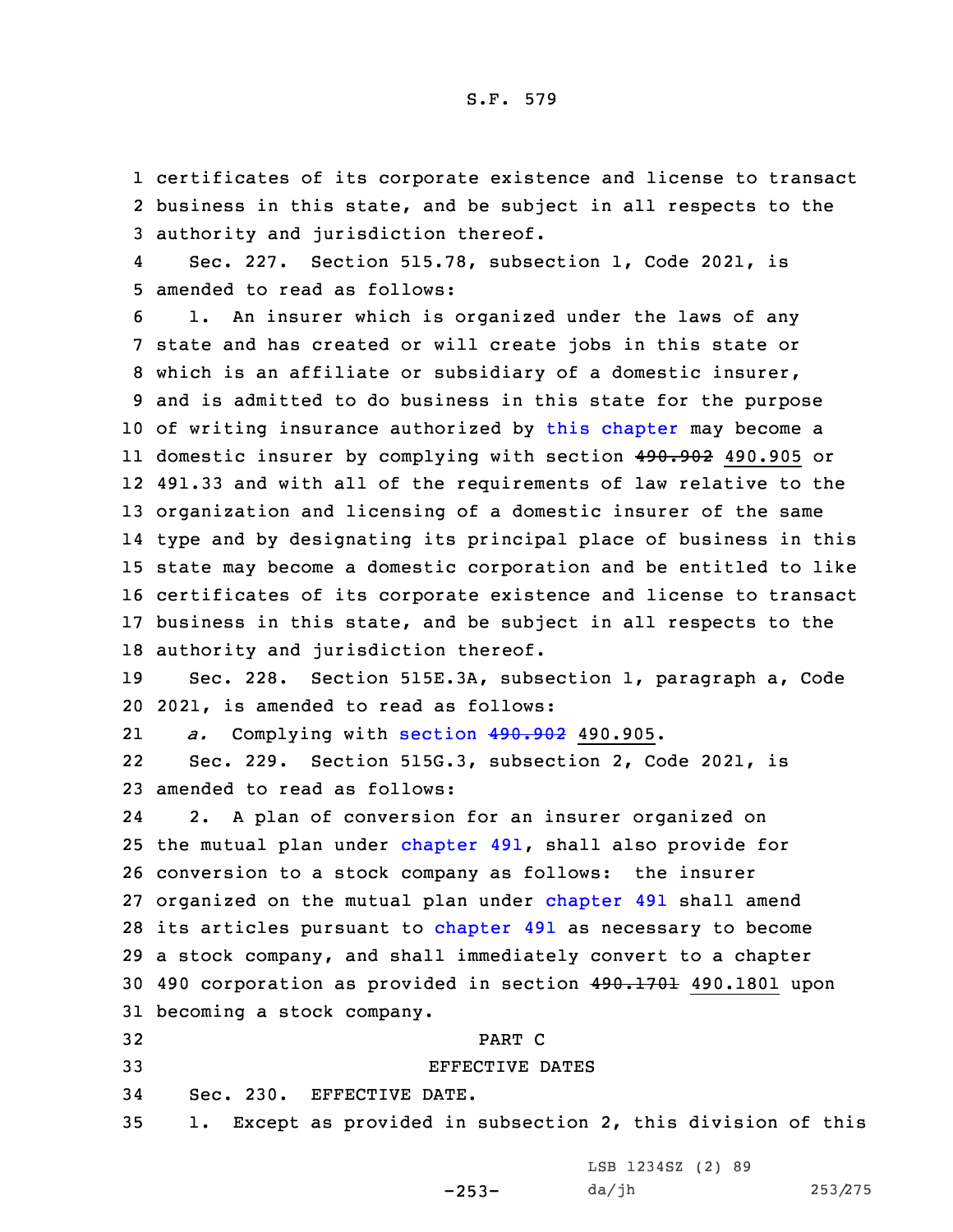Act takes effect January 1, 2022. 2 2. The following sections of this division of this Act, being deemed of immediate importance, take effect upon enactment: a. The section of this division of this Act amending section 6 490.701. b. The section of this division of this Act amending section 490.702, subsections 1 through 4. c. The section of this division of this Act amending section 10 490.709. 11 DIVISION II 12 REMOTE PARTICIPATION 13 PART A 14 FOR-PROFIT CORPORATIONS Sec. 231. NEW SECTION. **491.17 Remote participation in meetings of shareholders.** 1. Shareholders of any class may participate in any meeting of shareholders by means of remote communication to the extent the board of directors authorizes such participation for such class. Participation as <sup>a</sup> shareholder by means of remote communication shall be subject to such guidelines and procedures as the board of directors adopts, and shall be in conformity with subsection 2. 24 2. Shareholders participating in <sup>a</sup> meeting of shareholders by means of remote communication shall be deemed present and may vote at such <sup>a</sup> meeting if the corporation has implemented reasonable measures to do all of the following: *a.* Verify that each person participating remotely as <sup>a</sup> shareholder is <sup>a</sup> shareholder. *b.* Provide such shareholders <sup>a</sup> reasonable opportunity to participate in the meeting and to vote on matters submitted to the shareholders, including an opportunity to communicate, and to read or hear the proceedings of the meeting, substantially concurrently with such proceedings. 3. Unless the bylaws require the meeting of shareholders to LSB 1234SZ (2) 89

-254-

da/jh 254/275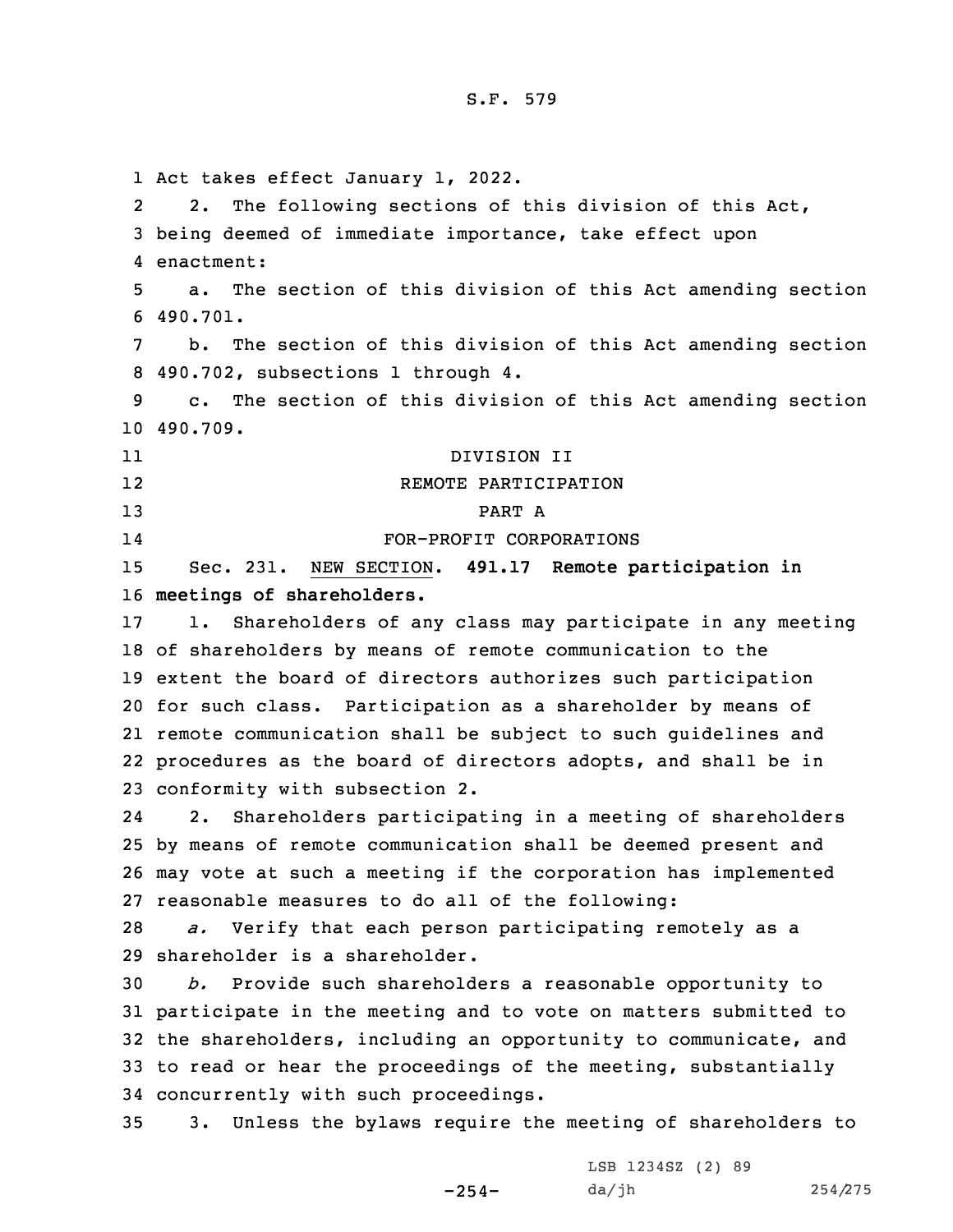be held at <sup>a</sup> place, the board of directors may determine that any meeting of shareholders shall not be held at any place and shall instead be held solely by means of remote communication, but only if the corporation implements the measures specified in subsection 2.

6 Sec. 232. Section 491.104, Code 2021, is amended by adding 7 the following new unnumbered paragraph:

 NEW UNNUMBERED PARAGRAPH. The board of directors may hold the meeting solely by means of remote communication in accordance with section 491.17 and in that case the notice shall describe how shareholders may participate in the meeting. 12PART B

### 13 INSURERS

14 Sec. 233. NEW SECTION. **515.25 Remote participation in** <sup>15</sup> **shareholders', members', or policyholders' meetings.**

 1. Shareholders of any class or series of shares, members, or policyholders may participate in any meeting of shareholders, members, or policyholders by means of remote communication to the extent the board of directors authorizes such participation for such class or series. Participation as <sup>a</sup> shareholder, member, or policyholder by means of remote communication shall be subject to such guidelines and procedures as the board of directors adopts, and shall be in conformity with subsection 2.

 2. Shareholders, members, or policyholders participating in <sup>a</sup> shareholders', members', or policyholders' meeting by means of remote communication shall be deemed present and may vote at such <sup>a</sup> meeting if the company has implemented reasonable measures to do all of the following:

 *a.* Verify that each person participating remotely as <sup>a</sup> shareholder is <sup>a</sup> shareholder, that each person participating remotely as <sup>a</sup> member is <sup>a</sup> member, or that each person participating remotely as <sup>a</sup> policyholder is <sup>a</sup> policyholder. *b.* Provide such shareholders, members, or policyholders <sup>a</sup> reasonable opportunity to participate in the meeting and to

-255-

LSB 1234SZ (2) 89 da/jh 255/275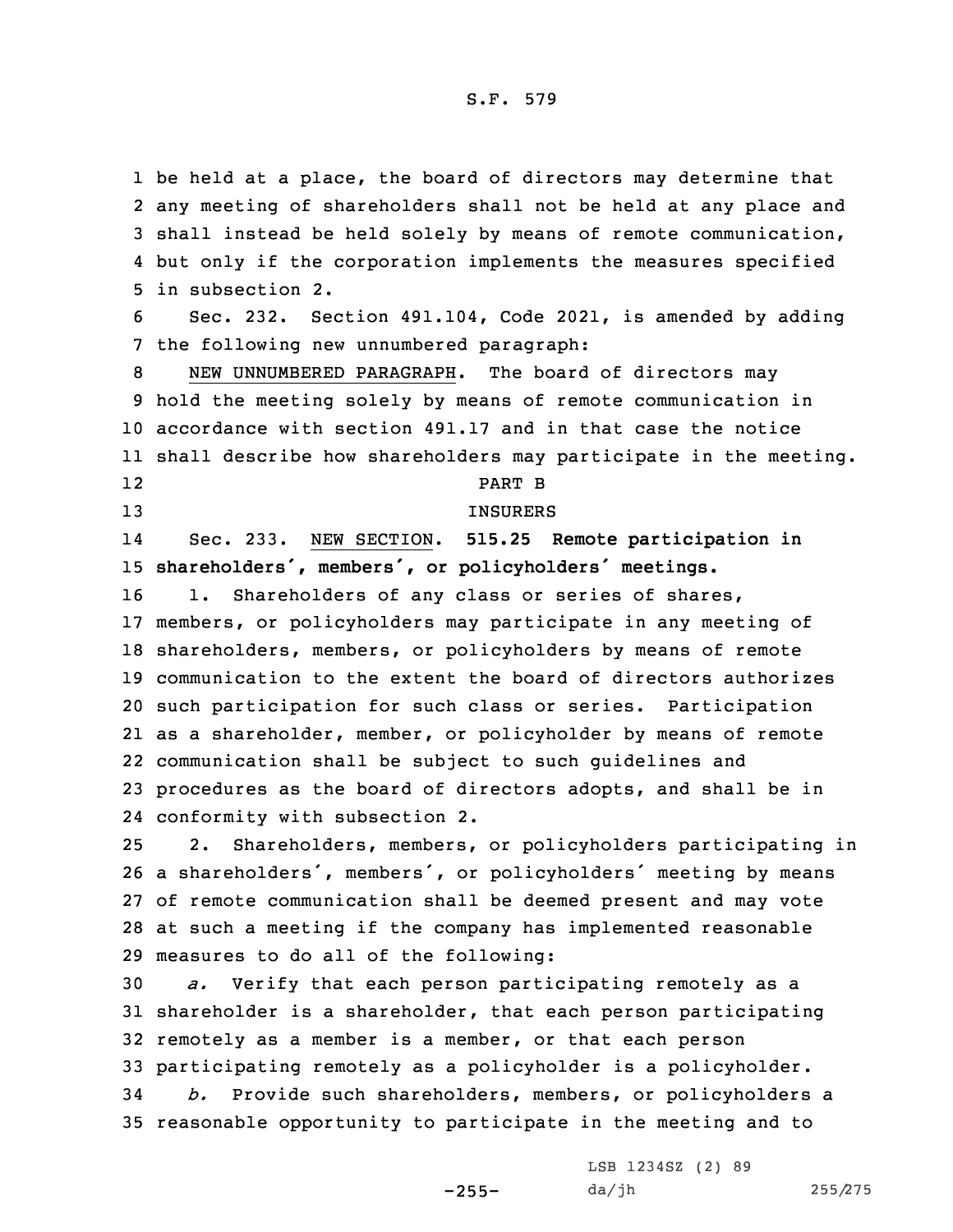vote on matters submitted to the shareholders, members, or policyholders, including an opportunity to communicate, and to read or hear the proceedings of the meeting, substantially concurrently with such proceedings.

 3. Unless the bylaws require the meeting of shareholders, members, or policyholders to be held at <sup>a</sup> place, the board of directors may determine that any meeting of shareholders, members, or policyholders shall not be held at any place and shall instead be held solely by means of remote communication, but only if the company implements the measures specified in subsection 2.

12 Sec. 234. NEW SECTION. **518.6A Remote participation in** 13 **meetings of members.**

14 1. Members of any class may participate in any meeting of the members by means of remote communication to the extent the board of directors authorizes such participation for such class. Participation as <sup>a</sup> member by means of remote communication shall be subject to such guidelines and procedures as the board of directors adopts, and shall be in conformity with subsection 2.

21 2. Members participating in <sup>a</sup> meeting of the members by 22 means of remote communication shall be deemed present and may 23 vote at such <sup>a</sup> meeting if the association has implemented 24 reasonable measures to do all of the following:

25 *a.* Verify that each person participating remotely as <sup>a</sup> 26 member is <sup>a</sup> member.

 *b.* Provide such members <sup>a</sup> reasonable opportunity to participate in the meeting and to vote on matters submitted to the members, including an opportunity to communicate, and to read or hear the proceedings of the meeting, substantially concurrently with such proceedings.

 3. Unless the bylaws require the meeting of the members to be held at <sup>a</sup> place, the board of directors may determine that any meeting of the members shall not be held at any place and shall instead be held solely by means of remote communication,

-256-

LSB 1234SZ (2) 89 da/jh 256/275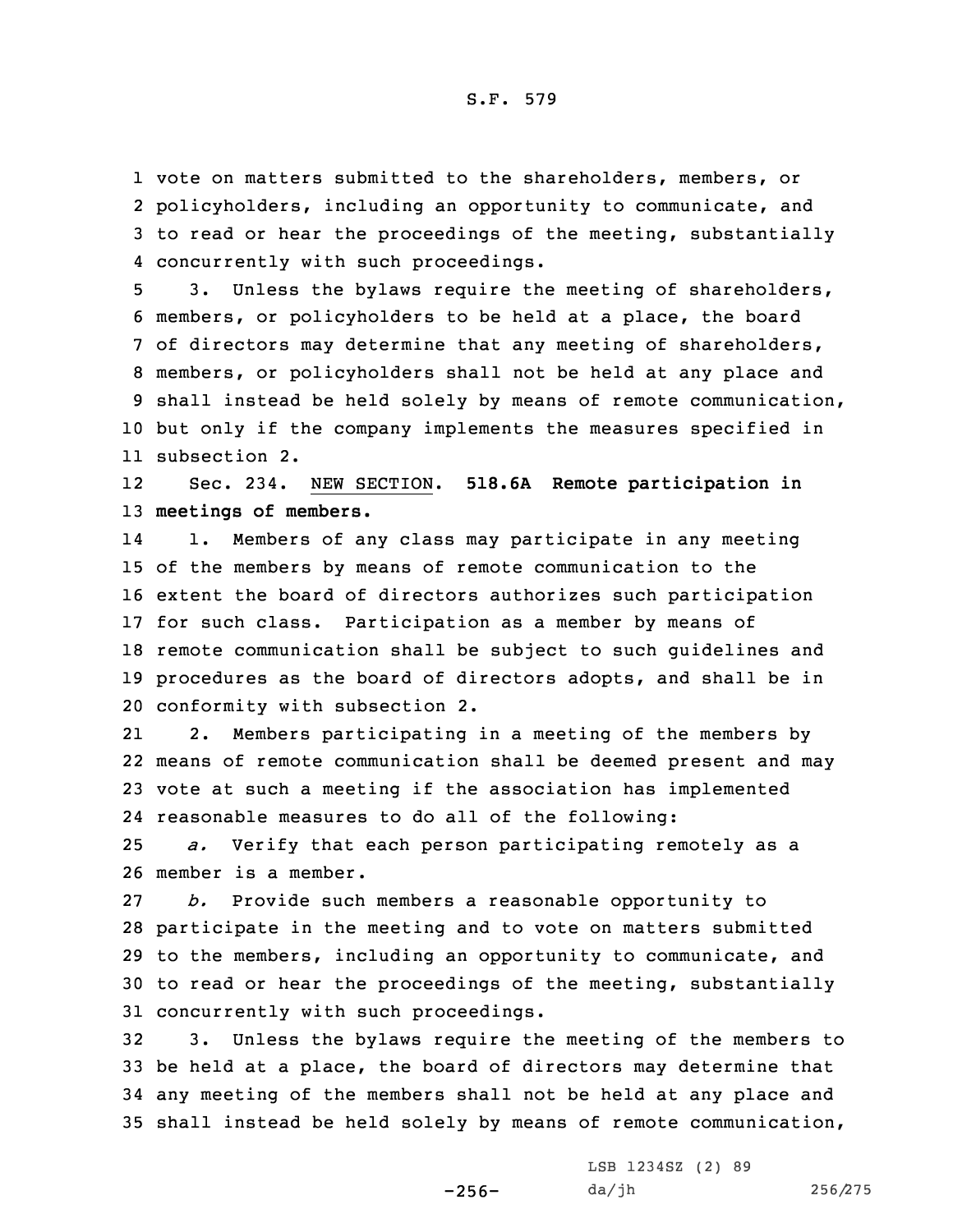1 but only if the association implements the measures specified 2 in subsection 2.

3 Sec. 235. NEW SECTION. **518A.3A Remote participation in** 4 **meetings of members.**

 1. Members of any class may participate in any meeting of members by means of remote communication to the extent the board of directors authorizes such participation for such class. Participation as <sup>a</sup> member by means of remote communication shall be subject to such guidelines and procedures as the board of directors adopts, and shall be in conformity with subsection 2.

12 2. Members participating in <sup>a</sup> meeting of the members by 13 means of remote communication shall be deemed present and may 14 vote at such <sup>a</sup> meeting if the association has implemented 15 reasonable measures to do all of the following:

16 *a.* Verify that each person participating remotely as <sup>a</sup> 17 member is <sup>a</sup> member.

 *b.* Provide such members <sup>a</sup> reasonable opportunity to participate in the meeting and to vote on matters submitted to the members, including an opportunity to communicate, and to read or hear the proceedings of the meeting, substantially concurrently with such proceedings.

 3. Unless the bylaws require the meeting of the members to be held at <sup>a</sup> place, the board of directors may determine that any meeting of the members shall not be held at any place and shall instead be held solely by means of remote communication, but only if the association implements the measures specified in subsection 2.

# 29 PART C

## 30 COOPERATIVE ENTITIES

31 Sec. 236. Section 499.27, Code 2021, is amended by adding 32 the following new subsection:

33 NEW SUBSECTION. 4. The board of directors may hold the 34 meeting solely by means of remote communication in accordance 35 with section 499.27A and in that case the notice shall describe

-257-

LSB 1234SZ (2) 89 da/jh 257/275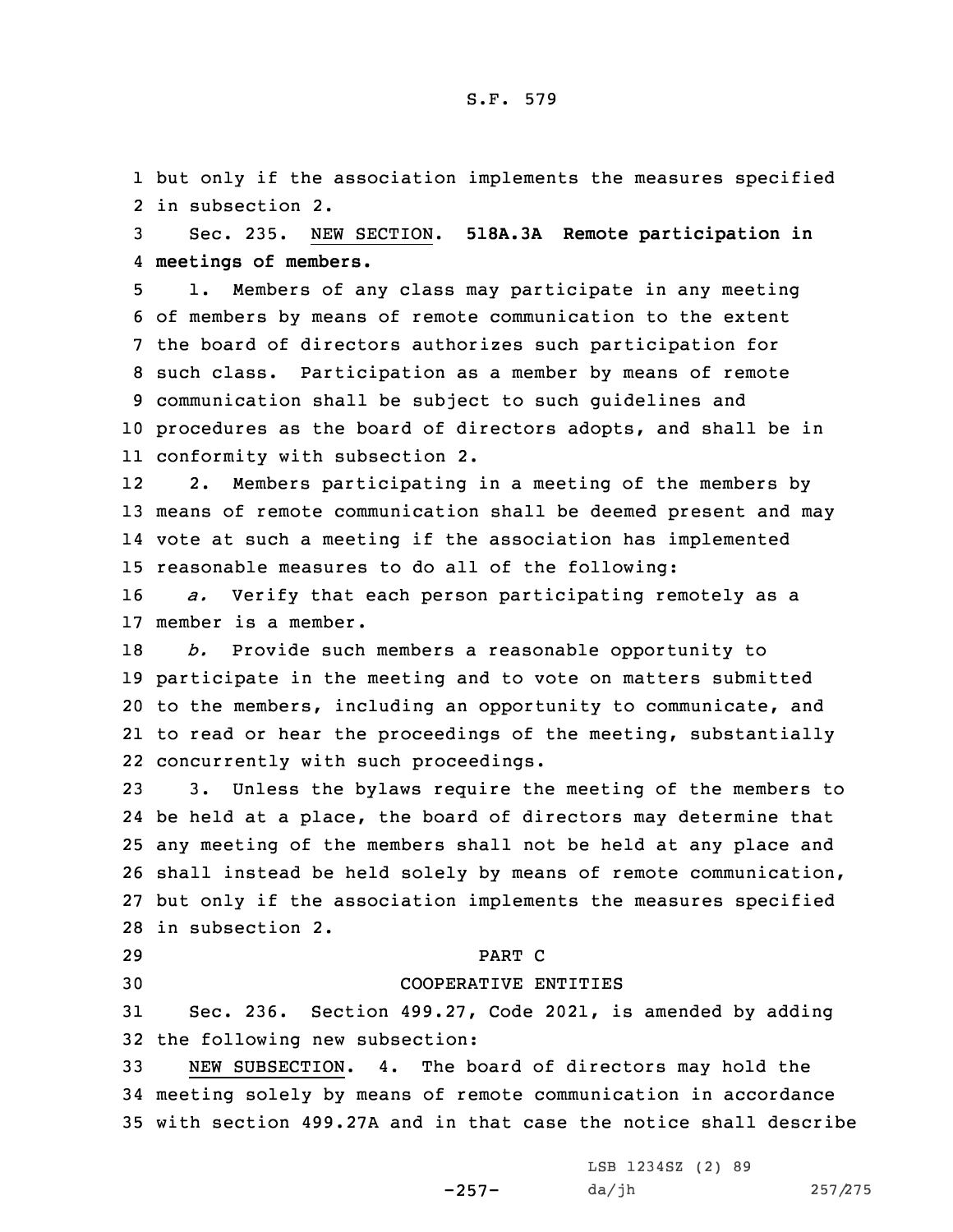1 how members may participate in the meeting.

2 Sec. 237. NEW SECTION. **499.27A Remote participation in** 3 **meetings of members.**

4 1. Members of any class may participate in any meeting of members by means of remote communication to the extent the board of directors authorizes such participation for such class. Participation as <sup>a</sup> member by means of remote communication shall be subject to such guidelines and procedures as the board of directors adopts, and shall be in conformity with subsection 2.

11 2. Members participating in <sup>a</sup> meeting of members by means of 12 remote communication shall be deemed present and may vote at 13 such <sup>a</sup> meeting if the association has implemented reasonable 14 measures to do all of the following:

15 *a.* Verify that each person participating remotely as <sup>a</sup> 16 member is <sup>a</sup> member.

 *b.* Provide such members <sup>a</sup> reasonable opportunity to participate in the meeting and to vote on matters submitted to the members, including an opportunity to communicate, and to read or hear the proceedings of the meeting, substantially concurrently with such proceedings.

22 3. Unless the bylaws require the meeting of members to be held at <sup>a</sup> place, the board of directors may determine that any meeting of members shall not be held at any place and shall instead be held solely by means of remote communication, but only if the association implements the measures specified in subsection 2.

28 Sec. 238. Section 499.64, Code 2021, is amended by adding 29 the following new subsection:

 NEW SUBSECTION. 1A. The board of directors may hold the meeting solely by means of remote communication in accordance with section 499.27A and in that case the notice shall describe how members may participate in the meeting.

34 Sec. 239. Section 501A.803, Code 2021, is amended by adding 35 the following new subsection:

-258-

LSB 1234SZ (2) 89 da/jh 258/275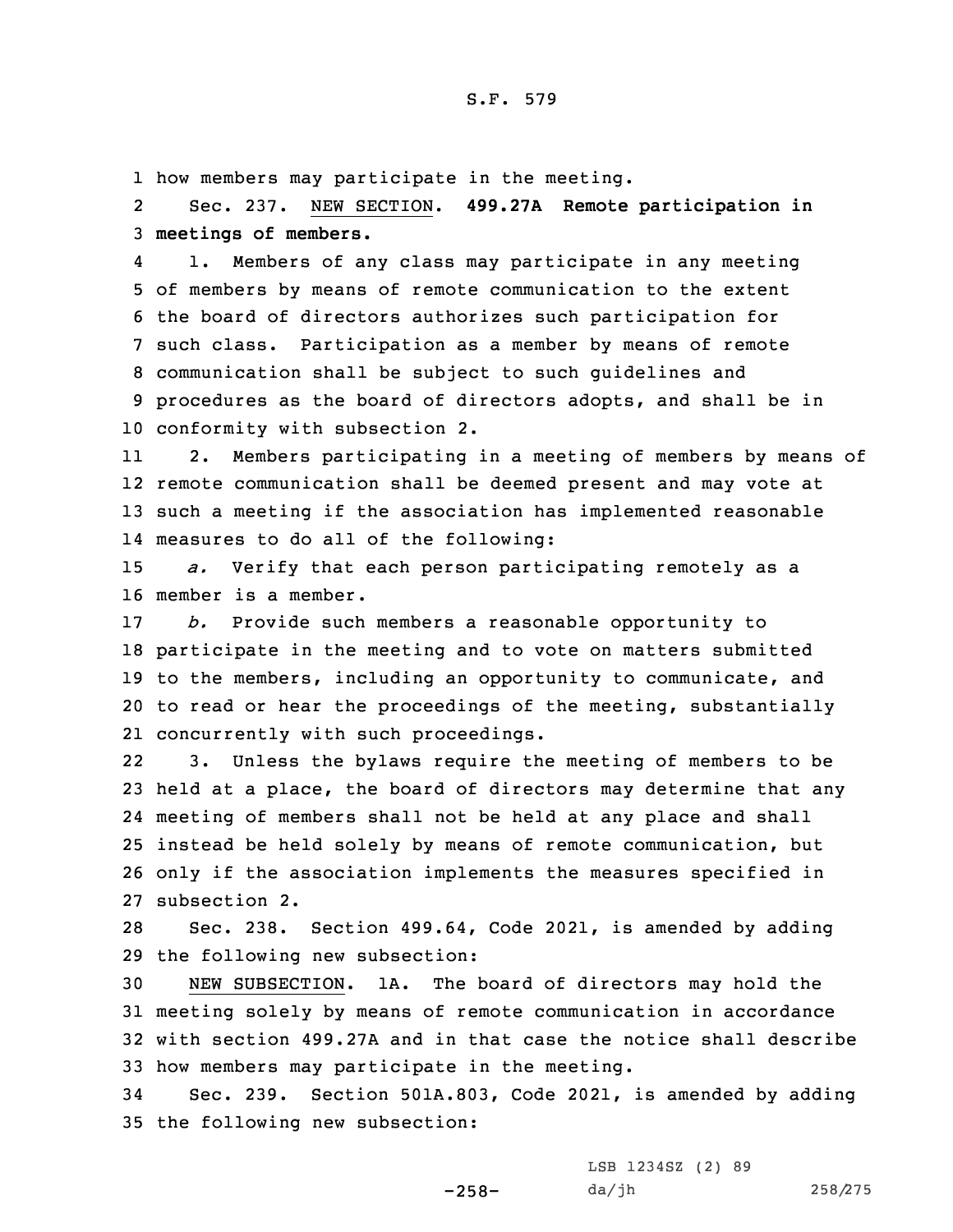1 NEW SUBSECTION. 2A. *Remote participation.* The board may hold the meeting solely by means of remote communication in accordance with section 501A.804A and in that case the notice shall describe how members may participate in the meeting. Sec. 240. Section 501A.804, Code 2021, is amended by adding the following new subsection:

 NEW SUBSECTION. 2A. *Remote participation.* The board may hold the meeting solely by means of remote communication in accordance with section 501A.804A and in that case the notice shall describe how members may participate in the meeting.

11 Sec. 241. NEW SECTION. **501A.804A Remote participation in** 12 **members' meetings.**

 1. Members of any class or series of membership interests may participate in any members' meeting by means of remote communication to the extent the board authorizes such participation for such class or series. Participation as <sup>a</sup> member by means of remote communication shall be subject to such guidelines and procedures as the board adopts, and shall be in conformity with subsection 2.

 2. Members participating in <sup>a</sup> members' meeting by means of remote communication shall be deemed present and may vote at such <sup>a</sup> meeting if the cooperative has implemented reasonable measures to do all of the following:

24 *a.* Verify that each person participating remotely as <sup>a</sup> 25 member is <sup>a</sup> member.

 *b.* Provide such members <sup>a</sup> reasonable opportunity to participate in the meeting and to vote on matters submitted to the members, including an opportunity to communicate, and to read or hear the proceedings of the meeting, substantially concurrently with such proceedings.

 3. Unless the bylaws require the members' meeting to be held at <sup>a</sup> place, the board may determine that any members' meeting shall not be held at any place and shall instead be held solely by means of remote communication, but only if the cooperative implements the measures specified in subsection 2.

> LSB 1234SZ (2) 89 da/jh 259/275

 $-259-$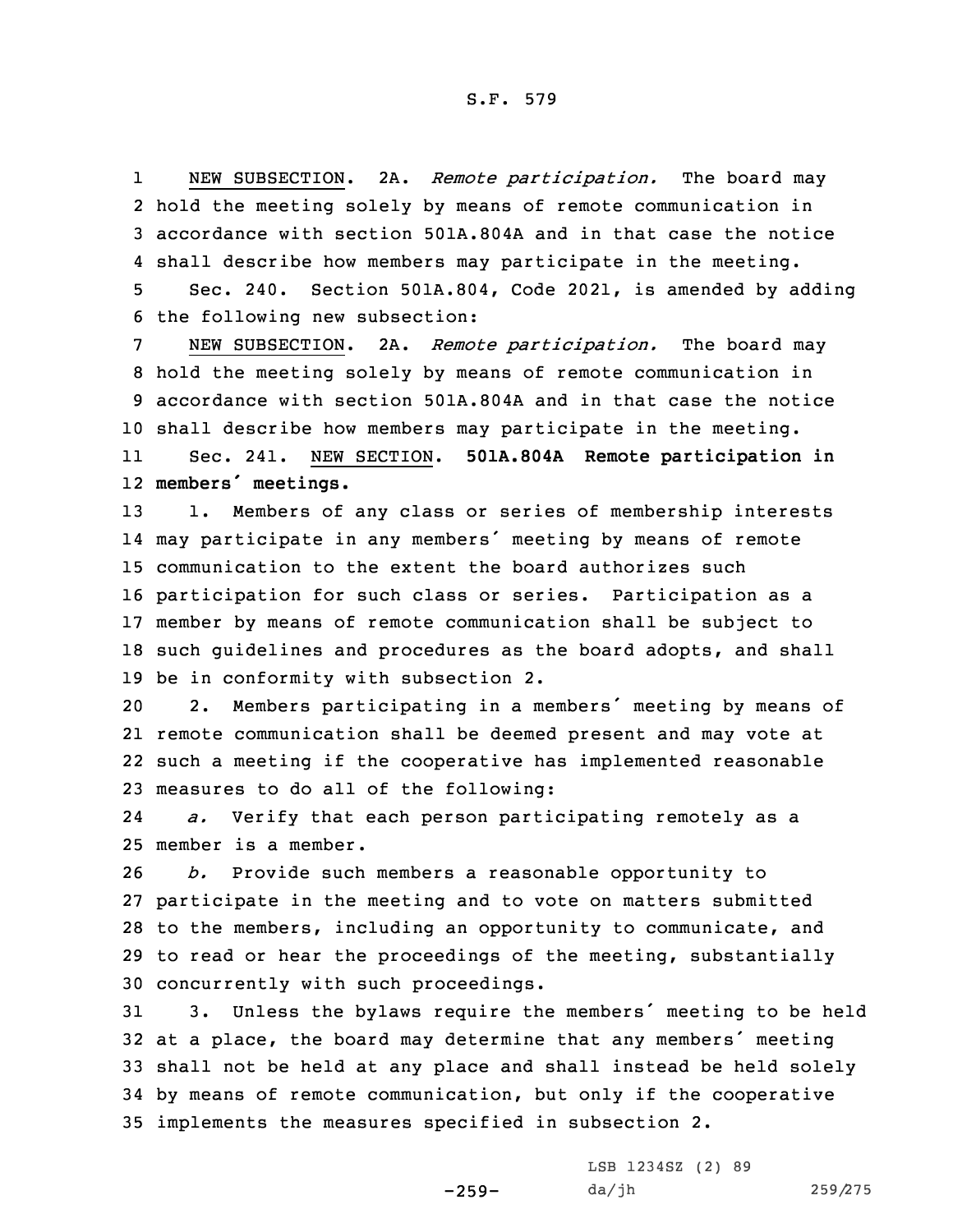1 Sec. 242. Section 501A.814, subsection 1, paragraph c, Code 2 2021, is amended to read as follows:

 *c.* The telephonic transmission or authenticated electronic communication must set forth or be submitted with information from which it can be determined that the appointment was authorized by the member. If it is reasonably concluded that the telephonic transmission or authenticated electronic communication is valid, the inspectors of election or, if there are not inspectors, the other persons making that determination shall specify the information upon which they relied to make ll that determination. <del>A proxy so appointed may vote on behalf of</del> the member, or otherwise participate, in <sup>a</sup> meeting by remote communication under section [501A.807](https://www.legis.iowa.gov/docs/code/2021/501A.807.pdf), to the extent the member appointing the proxy would have been entitled to participate by 15 remote communication if the member did not appoint the proxy. Sec. 243. REPEAL. Section 501A.807, Code 2021, is repealed. 17 PART D 18 NONPROFIT CORPORATIONS Sec. 244. Section 504.701, Code 2021, is amended by adding the following new subsection: 21 NEW SUBSECTION. 3A. The board may hold an annual or <sup>a</sup> regular membership meeting solely by means of remote communication in accordance with section 504.702A and in that case the notice shall describe how members may participate in the meeting. Sec. 245. Section 504.701, subsection 7, Code 2021, is amended by striking the subsection. Sec. 246. Section 504.702, Code 2021, is amended by adding the following new subsection: NEW SUBSECTION. 4A. The board may hold <sup>a</sup> special meeting for members solely by means of remote communication in accordance with section 504.702A and in that case the notice shall describe how members may participate in the meeting. Sec. 247. Section 504.702, subsection 6, Code 2021, is amended by striking the subsection.

-260-

LSB 1234SZ (2) 89 da/jh 260/275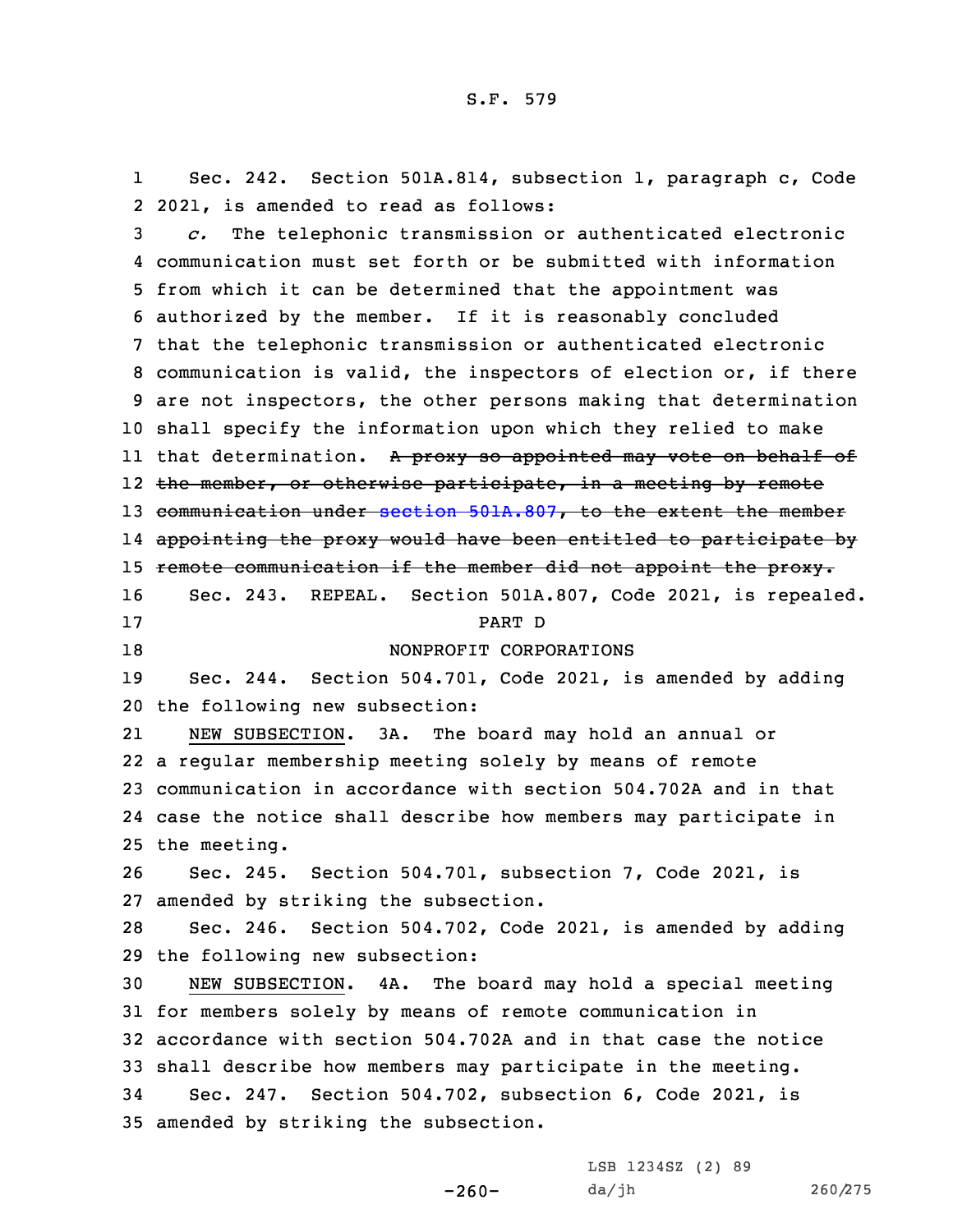1 Sec. 248. NEW SECTION. **504.702A Remote participation in** 2 **meetings of members.**

 1. Members of any class, unit, or grouping may participate in any meeting of members by means of remote communication to the extent the board of directors authorizes such participation for such class, unit, or grouping. Participation as <sup>a</sup> member by means of remote communication shall be subject to such guidelines and procedures as the board adopts, and shall be in conformity with subsection 2.

 2. Members participating in <sup>a</sup> meeting of members by means of remote communication shall be deemed present and may vote at such <sup>a</sup> meeting if the corporation has implemented reasonable measures to do all of the following:

14 *a.* Verify that each person participating remotely as <sup>a</sup> 15 member is <sup>a</sup> member.

 *b.* Provide such members <sup>a</sup> reasonable opportunity to participate in the meeting and to vote on matters submitted to the members, including an opportunity to communicate, and to read or hear the proceedings of the meeting, substantially concurrently with such proceedings.

21 3. Unless the bylaws require the meeting of members to be held at <sup>a</sup> place, the board may determine that any meeting of members shall not be held at any place and shall instead be held solely by means of remote communication, but only if the corporation implements the measures specified in subsection 2. Sec. 249. Section 504.705, Code 2021, is amended by adding the following new subsection:

 NEW SUBSECTION. 4A. The board may hold <sup>a</sup> meeting for members solely by means of remote communication in accordance with section 504.702A and in that case the notice shall describe how members may participate in the meeting. Sec. 250. EFFECTIVE DATE. This division of this Act, being deemed of immediate importance, takes effect upon enactment. DIVISION III

35 SECRETARY OF STATE —— EXTRA SERVICES

LSB 1234SZ (2) 89

-261-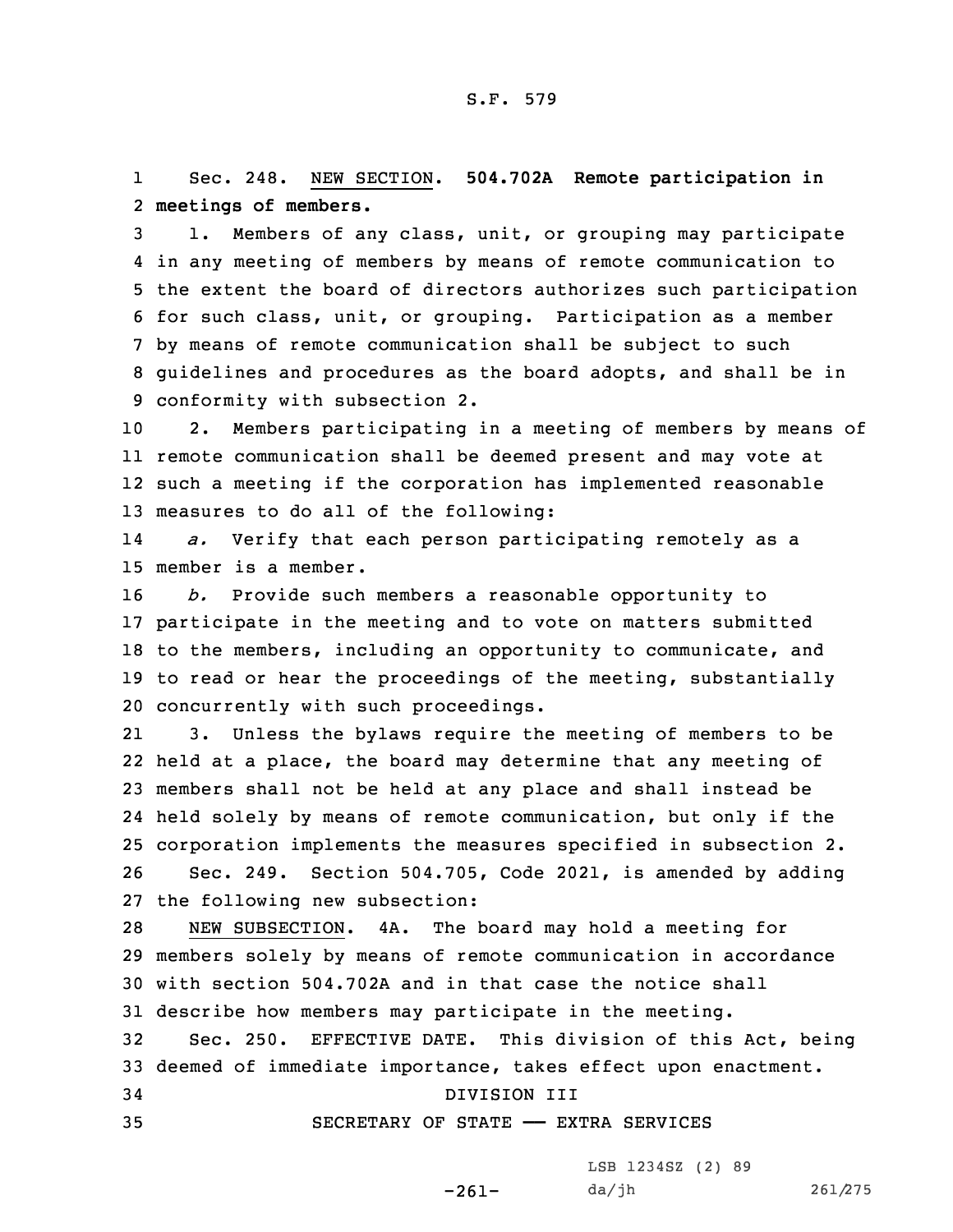1 PART A 2 FILING REQUIREMENTS AND FEES Sec. 251. NEW SECTION. **9.11 Definitions.** 4 As used in this subchapter unless the context otherwise requires: 1. *"Document"* means <sup>a</sup> document for filing by the secretary as provided in the relevant filing statute as follows: *a.* Chapter 486A, including as provided in section 486A.105, and as stated in section 486A.1202 or as otherwise described in sections 486A.1212 and 486A.1213. 11 *b.* Chapter 488, including as provided in section 488.206, and as stated in section 488.117A or as otherwise described in sections 488.116, 488.202, 488.210, 488.306, 488.810, 488.904, 488.906, 488.907, 488.1104, and 488.1108. *c.* Chapter 489, including as provided in section 489.205, and as stated in section 489.117 or as otherwise described in sections 489.112, 489.302, 489.702, 489.1008, 489.1012, and 489.14502. *d.* Chapter 490, including as provided in section 490.120, and as stated in section 490.122. 21 *e.* Chapter 491, including as described in sections 491.5, 491.13, 491.15, 491.20, 491.23, 491.25, 491.27, 491.28, 491.107, 491.111, and 491.112. 24 *f.* Chapter 499, including as provided in section 499.44, and as stated in section 499.45 or as otherwise described in sections 499.4, 499.5, 499.41, 499.42, 499.43A, 499.43B, 499.47, 499.49, 499.54, 499.67, 499.69, 499.73, 499.73A, and 28 499.74. *g.* Chapter 501, including as provided in section 501.105, and as otherwise described in sections 501.106, 501.617, 501.713, 501.801, 501.803, 501.804, and 501.813. *h.* Chapter 501A, including as provided in section 501A.201A, and as stated in section 501A.205 or as otherwise described in sections 501A.231, 501A.302, 501A.1101, and 501A.1104. *i.* Chapter 504, including as provided in section 504.111,

-262-

LSB 1234SZ (2) 89 da/jh 262/275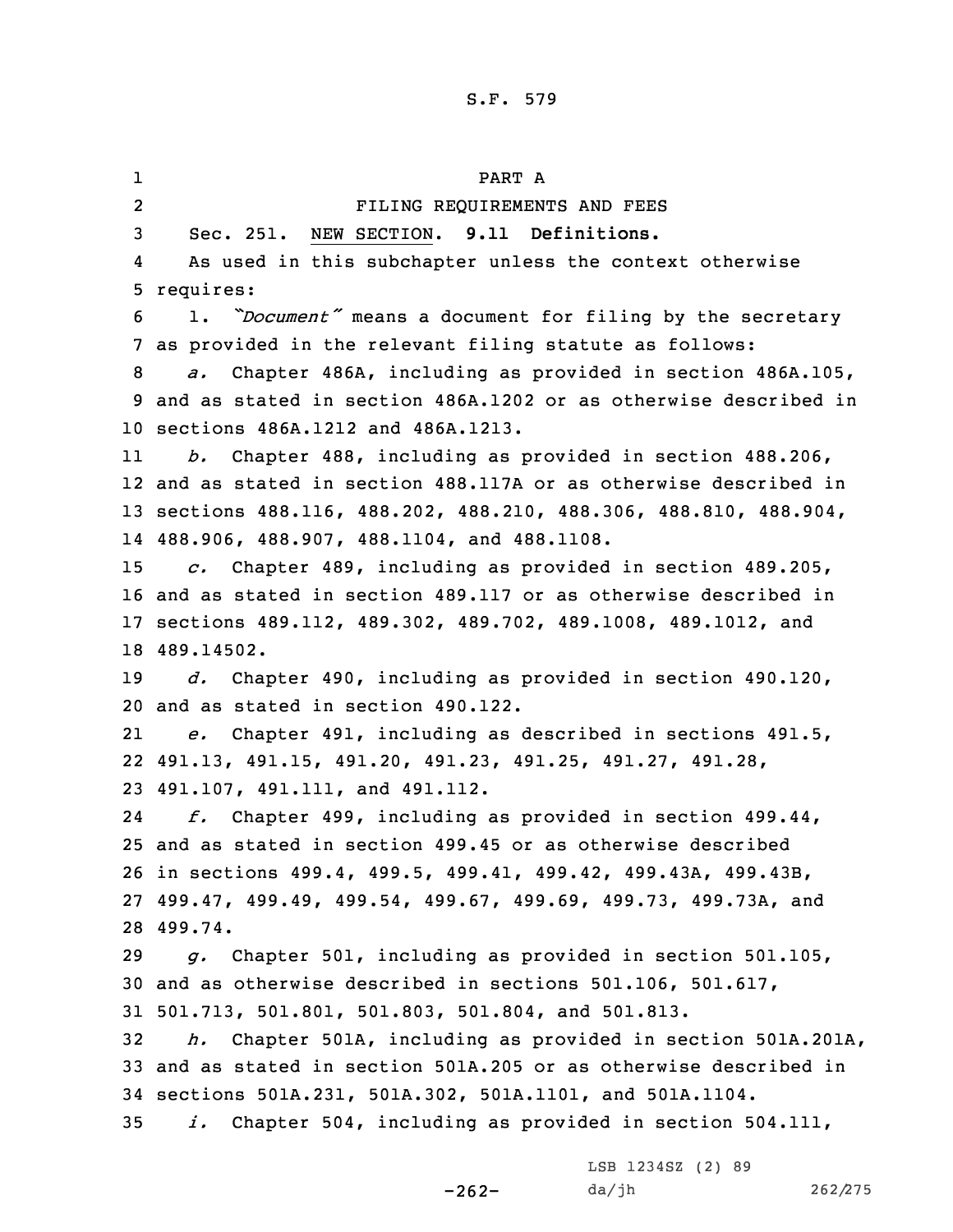1 and as stated in section 504.113 or as described in sections 2 504.115, 504.1508, and 504.1521.

<sup>3</sup> 2. *"Extra filing service"* means <sup>a</sup> preclearance filing 4 service as provided in section 9.14 or expedited filing service 5 as provided in section 9.15.

 3. *"Preclearance filing service"* or *"service"* means an advanced review by the secretary of the proposed filing of <sup>a</sup> document to determine the sufficiency of the actual filing of the document to meet all applicable statutory requirements as required in section 9.14.

114. *"Secretary"* means the secretary of state.

12Sec. 252. NEW SECTION. **9.12 Rules.**

 The secretary shall adopt rules pursuant to chapter 17A necessary or desirable to administer this subchapter, including by offering and performing extra filing services upon request by filers. The rules may increase the amount of <sup>a</sup> surcharge implemented, assessed, and collected, or modify the period of service as provided under this subchapter.

 Sec. 253. NEW SECTION. **9.13 Business administration fund.** 1. A business administration fund is created in the state treasury under the control of the secretary. The fund is composed of moneys collected in surcharges implemented, assessed, and collected by the secretary pursuant to sections 9.14 and 9.15.

 2. Moneys in the business administration fund are appropriated to the office of the secretary of state for the exclusive purpose of supporting the administration of Title 28 XII.

 3. Section 8.33 shall not apply to moneys in the fund. Notwithstanding section 12C.7, moneys earned as income, including as interest, from the fund shall remain in the fund until expended as provided in this section.

33 Sec. 254. NEW SECTION. **9.14 Preclearance filing service** 34 **—— surcharge.**

 $-263-$ 

35 1. Upon the request of the filer of <sup>a</sup> document not yet

LSB 1234SZ (2) 89 da/jh 263/275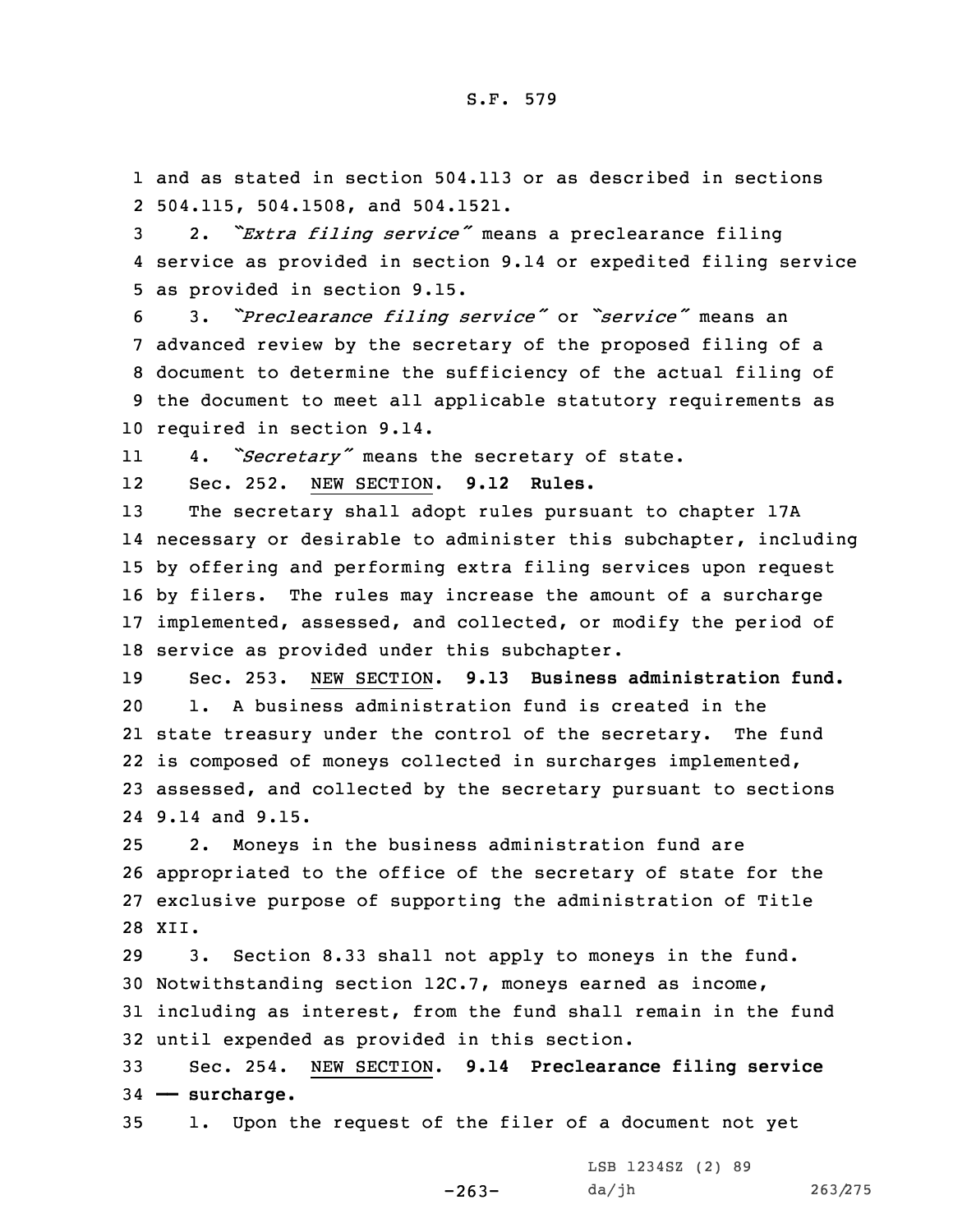actually filed, the secretary shall provide <sup>a</sup> preclearance filing service to determine if the proposed filing of the document would be actually filed by the secretary under the relevant filing statute. The secretary shall report to the filer whether the proposed filing of the document is approved or disapproved.

 2. If the secretary reports the approval of <sup>a</sup> proposed filing of the document, the secretary shall return the proposed filing's document stamped with the approval date. If an inaccuracy or defect was present in an approved proposed filing of <sup>a</sup> document, but that inaccuracy or defect prevents the actual filing of the document by the secretary, the filer may timely submit <sup>a</sup> corrected document. The corrected document is effective retroactively as of the effective date that the actual filing of the document was submitted to the secretary. 3. *a.* If the secretary reports the approval of <sup>a</sup> proposed filing of the document, and the document is actually filed within six months from the date of the proposed filing's approval date, the actual filing of <sup>a</sup> document is presumed 20 valid.

21 *b.* This section does not affect the operation of filing <sup>a</sup> statement of correction as provided in section 486A.1204, 488.207, or 489.206; articles of correction as provided in section 490.124, 499.44, 501.105, 501A.204, or 504.115; or an application for the issuance of <sup>a</sup> new certificate as provided in section 491.29.

27 4. *a.* The secretary shall implement, assess, and collect <sup>a</sup> 28 surcharge for providing the preclearance filing service based 29 on the period of service as follows:

30 (1) For same-day service, the surcharge shall be two hundred 31 fifty dollars.

32 (2) For two-day service, the surcharge shall be twice the 33 amount of the filing fee.

34 (3) For three-day service, the surcharge shall be the same 35 amount as the filing fee.

 $-264-$ 

LSB 1234SZ (2) 89 da/jh 264/275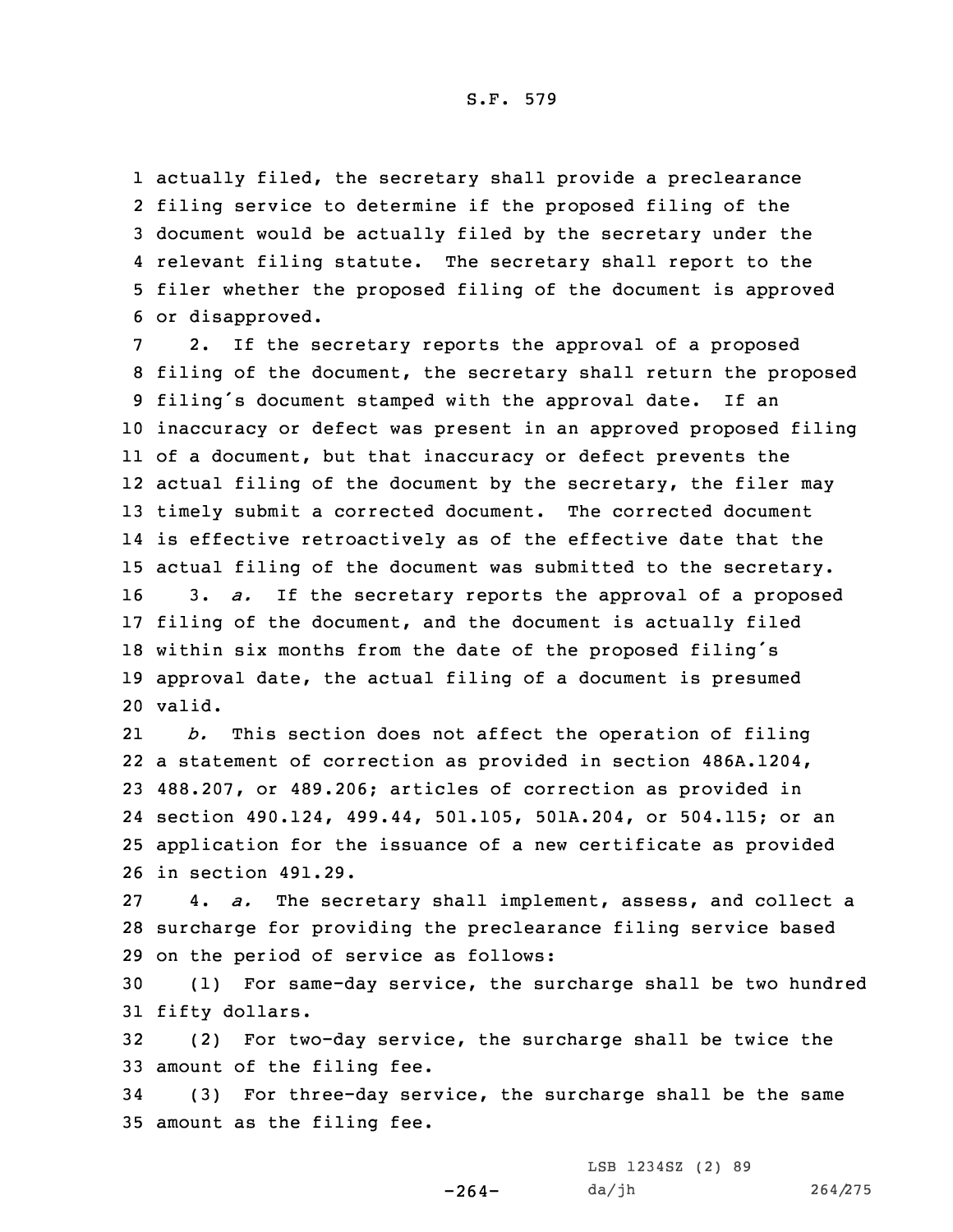1 *b.* The secretary of state is not required to provide <sup>a</sup> 2 four-day or more period of service.

3 *c.* The surcharge shall be added to the amount of the fee 4 implemented, assessed, and collected for the actual filing of 5 the document.

 *d.* The secretary shall provide <sup>a</sup> preclearance filing service without charge to approve or disapprove <sup>a</sup> proposed corrected actual filing of <sup>a</sup> document, if an inaccuracy or defect was present in <sup>a</sup> proposed filing of the document, the proposed filing of the document was approved, and the inaccuracy or defect prevented the actual filing of the document.

12 5. Any moneys collected by the secretary under this section 13 shall be deposited in the business administration fund created 14 in section 9.13.

15 Sec. 255. NEW SECTION. **9.15 Expedited filing service ——** 16 **surcharge.**

 1. Upon the request of the filer of <sup>a</sup> document, the secretary shall provide an expedited filing service. As part of the service, the secretary shall file <sup>a</sup> document submitted by <sup>a</sup> filer on an expedited basis.

21 2. The secretary shall implement, assess, and collect <sup>a</sup> 22 surcharge for providing the expedited filing service based on 23 the period of service as follows:

24 *a.* For <sup>a</sup> two-day service, the surcharge shall be fifty 25 dollars.

26 *b.* For <sup>a</sup> five-day service, the surcharge shall be fifteen 27 dollars.

28 3. The surcharge shall be added to the amount of the fee 29 implemented, assessed, and collected for the actual filing of 30 the document.

31 4. Any moneys collected by the secretary under this section 32 shall be deposited in the business administration fund created 33 in section 9.13.

## 34 PART B

## 35 COORDINATING PROVISIONS

LSB 1234SZ (2) 89 da/jh 265/275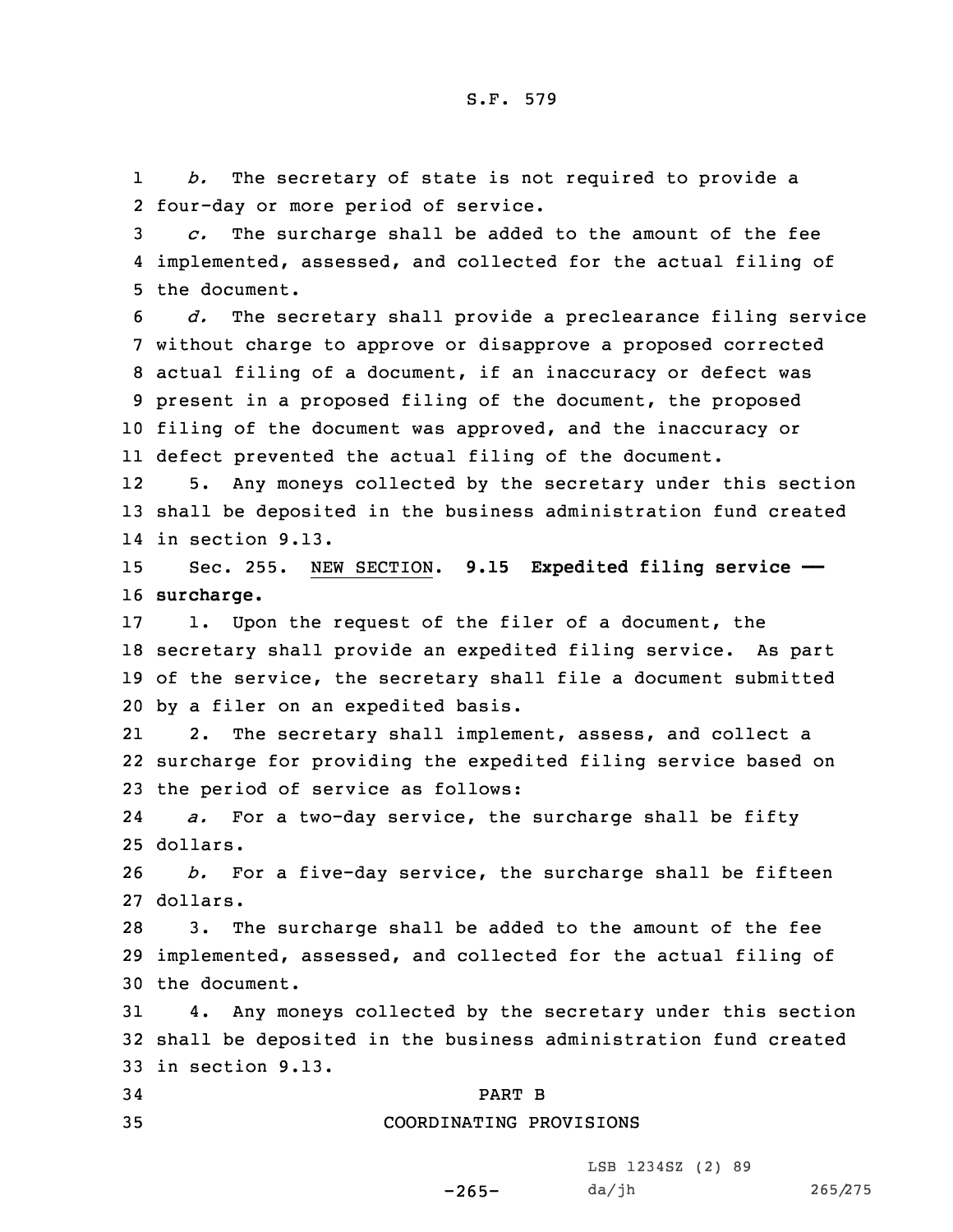1 Sec. 256. NEW SECTION. **486A.105A Secretary of state ——** 2 **extra services —— surcharge.**

 Upon the request of <sup>a</sup> filer of <sup>a</sup> document under this chapter, the secretary of state shall provide an extra filing service and assess <sup>a</sup> surcharge as provided in chapter 9, subchapter II. Sec. 257. NEW SECTION. **488.206A Secretary of state —— extra services —— surcharge.**

 Upon the request of <sup>a</sup> filer of <sup>a</sup> document under this chapter, the secretary of state shall provide an extra filing service and assess <sup>a</sup> surcharge as provided in chapter 9, subchapter II. 11 Sec. 258. NEW SECTION. **489.205A Secretary of state —— extra services —— surcharge.**

 Upon the request of <sup>a</sup> filer of <sup>a</sup> document under this chapter, the secretary of state shall provide an extra filing service and assess <sup>a</sup> surcharge as provided in chapter 9, subchapter II. Sec. 259. NEW SECTION. **490.120A Secretary of state —— extra services —— surcharge.**

 Upon the request of <sup>a</sup> filer of <sup>a</sup> document under this chapter, the secretary of state shall provide an extra filing service and assess <sup>a</sup> surcharge as provided in chapter 9, subchapter II. 21 Sec. 260. NEW SECTION. **491.5A Secretary of state —— extra services —— surcharge.**

 Upon the request of <sup>a</sup> filer of <sup>a</sup> document under this chapter, the secretary of state shall provide an extra filing service and assess <sup>a</sup> surcharge as provided in chapter 9, subchapter II. Sec. 261. NEW SECTION. **499.44A Secretary of state —— extra services —— surcharge.**

 Upon the request of <sup>a</sup> filer of <sup>a</sup> document under this chapter, the secretary of state shall provide an extra filing service and assess <sup>a</sup> surcharge as provided in chapter 9, subchapter II. Sec. 262. NEW SECTION. **501.105A Secretary of state —— extra services —— surcharge.**

33 Upon the request of <sup>a</sup> filer of <sup>a</sup> document under this chapter, 34 the secretary of state shall provide an extra filing service 35 and assess <sup>a</sup> surcharge as provided in chapter 9, subchapter II.

 $-266-$ 

LSB 1234SZ (2) 89 da/jh 266/275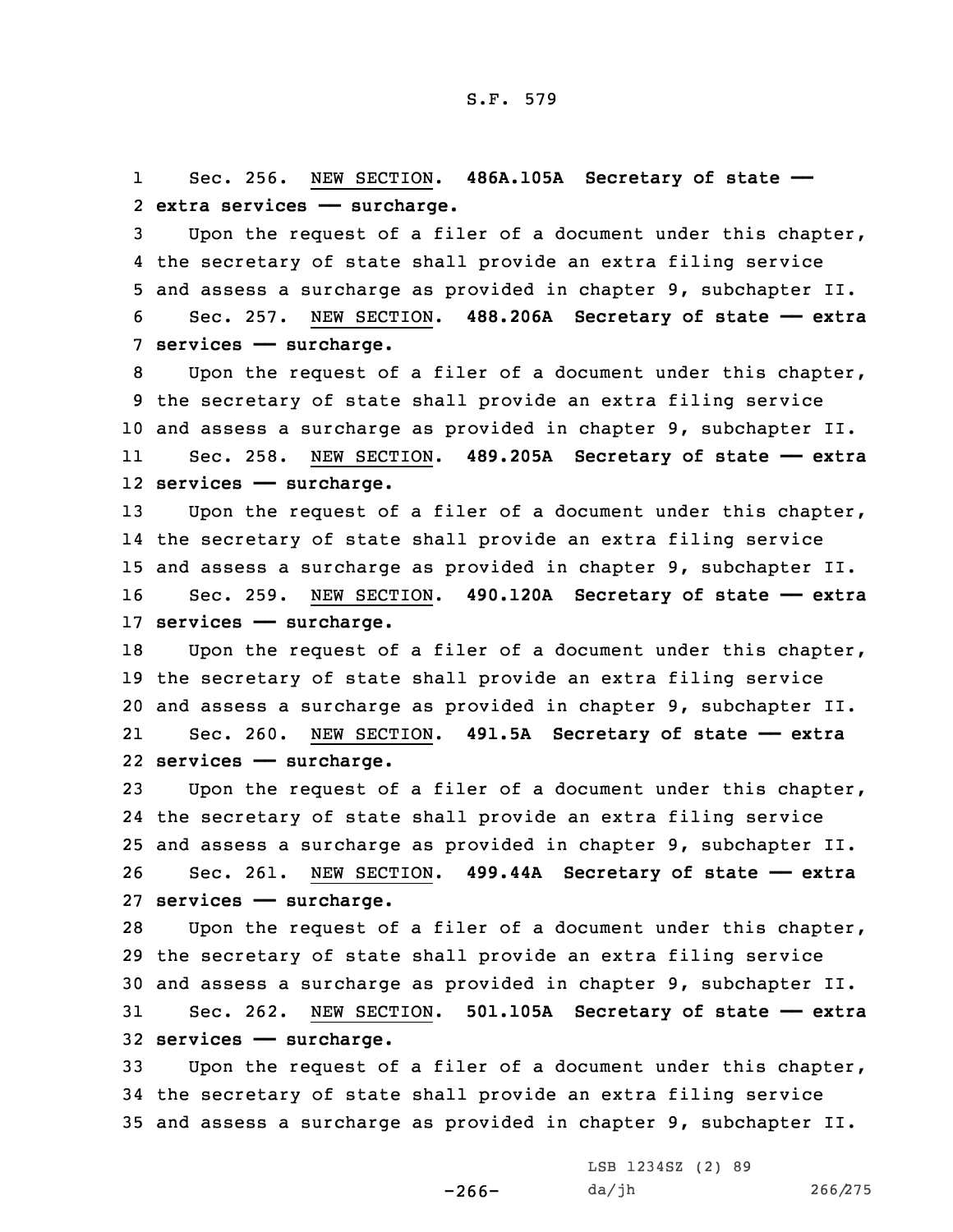1 Sec. 263. NEW SECTION. **501A.201A Secretary of state ——** 2 **extra services —— surcharge.**

 Upon the request of <sup>a</sup> filer of <sup>a</sup> document under this chapter, the secretary of state shall provide an extra filing service and assess <sup>a</sup> surcharge as provided in chapter 9, subchapter II. Sec. 264. NEW SECTION. **504.111A Secretary of state —— extra services —— surcharge.**

8 Upon the request of <sup>a</sup> filer of <sup>a</sup> document under this chapter, 9 the secretary of state shall provide an extra filing service 10 and assess <sup>a</sup> surcharge as provided in chapter 9, subchapter II. 11EXPLANATION

12 **The inclusion of this explanation does not constitute agreement with** <sup>13</sup> **the explanation's substance by the members of the general assembly.**

14 DIVISION I —— FOR PROFIT CORPORATIONS. This bill amends 15 existing and enacts new provisions relating to for profit 16 corporations authorized to do business in Iowa as domestic or 17 foreign entities under Code chapter 490.

 BACKGROUND. Code chapter 490, the "Iowa Business Corporation Act" (IBCA) was enacted in <sup>1989</sup> (1989 Iowa Acts, chapter 288), and it is the primary Code chapter governing the requirements for the creation, organization, and operation of for-profit corporations, including the relationship between shareholders, directors, and officers of the corporation. Generally, and with notable exceptions, the IBCA establishes default requirements and procedures which may be modified by <sup>a</sup> corporation's articles of incorporation or bylaws. The IBCA is administered by the secretary of state.

 BASIS FOR THE IBCA. The IBCA was based on legislation proposed by the American bar association (ABA) referred to as the model business corporation Act (MBCA) and has been subsequently amended. The most substantial amendments to the IBCA, based on ABA-recommended legislation, were enacted in 2013 (2013 Iowa Acts, chapter 31). The bill includes amendments adopted in 2016 by the ABA corporate laws committee and published as the fourth edition of the MBCA (new MBCA).

> LSB 1234SZ (2) 89 da/jh 267/275

 $-267-$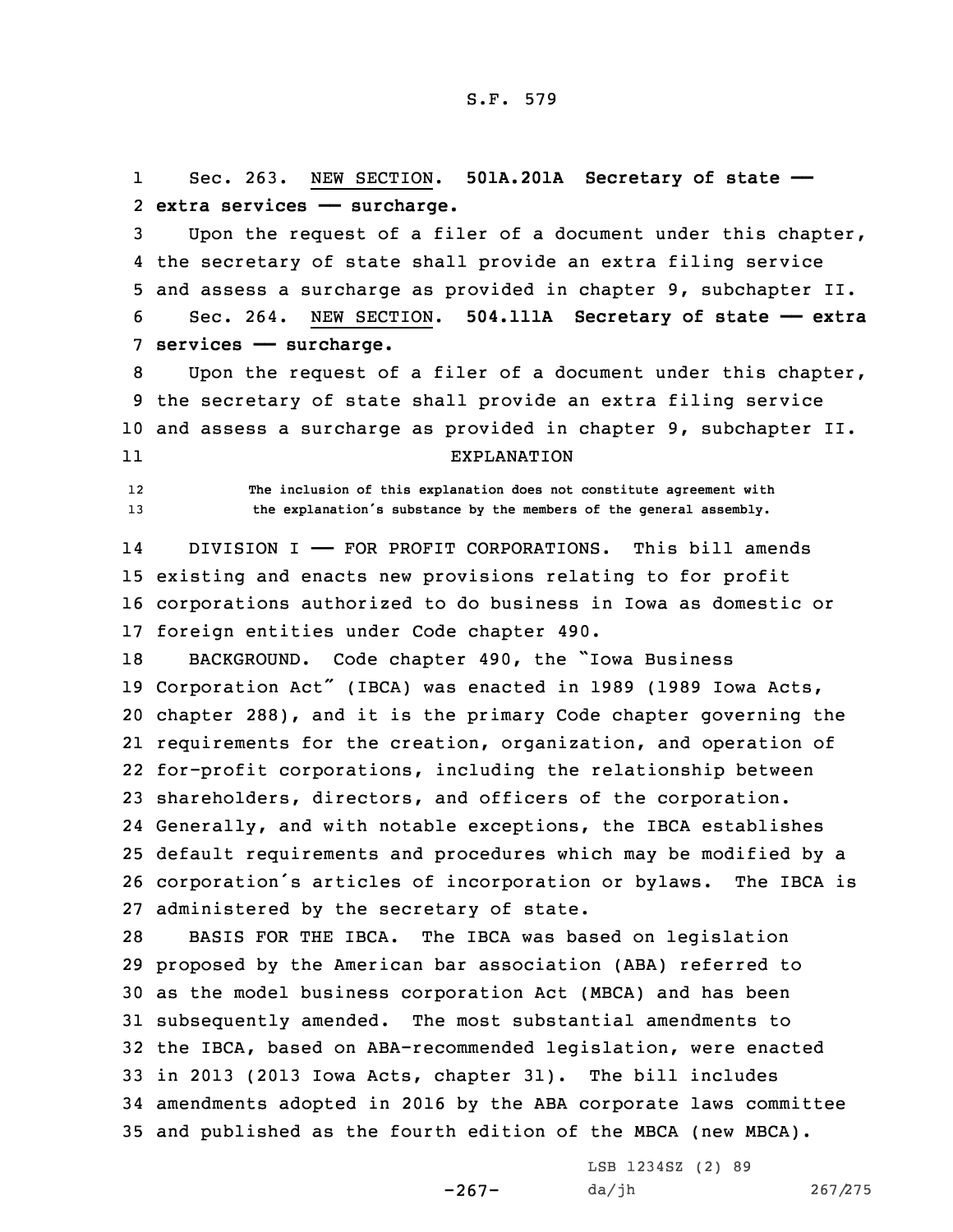The new MBCA is divided into various chapters which are referred to as subchapters in Code chapter 490. The new MBCA makes <sup>a</sup> number of changes to most of its sections, in many instances to enhance readability or internal consistency. FORMS AND FILING FEES. The bill revises the types of documents that the secretary of state may prescribe without requiring that the form of such documents are mandatory (amended Code section 490.121). It replaces the schedule of specific filing fees (amended Code section 490.122). It revises requirements to determine when <sup>a</sup> document filed with the secretary of state becomes effective (amended Code section 490.123).

 DEFINITIONS. The bill rewrites <sup>a</sup> number of definitions applicable throughout the IBCA, including by eliminating the definition of <sup>a</sup> "public corporation" (a corporation having <sup>a</sup> class of voting stock that is listed on <sup>a</sup> national securities exchange or held of record by more than 2,000 shareholders) which currently distinguishes such entities from closely held corporations (amended Code section 490.140). The bill defines "eligible entities", which include noncorporate entities authorized to engage in transactions with <sup>a</sup> corporation, including by merger or share exchange (amended Code sections 490.140, 490.1102, and 490.1103).

24 FORUM. The bill provides that the article of incorporation or bylaws may specify the forum for litigation involving internal corporate claims (new Code section 490.208). RATIFICATION AS A METHOD TO CURE A DEFECT IN A CORPORATE ACTION. The bill provides <sup>a</sup> process to remedy <sup>a</sup> defect in the manner in which <sup>a</sup> corporate action was authorized ("ratification"), including an action relating to the issuance of shares, thereby creating <sup>a</sup> "safe harbor" procedure for <sup>a</sup> corporation to avoid <sup>a</sup> legal challenge. The remedial action may be taken by the board of directors and if required by the shareholders. It also provides for <sup>a</sup> judicial remedy. Finally, the bill provides for the retroactive validity of the

-268-

LSB 1234SZ (2) 89 da/jh 268/275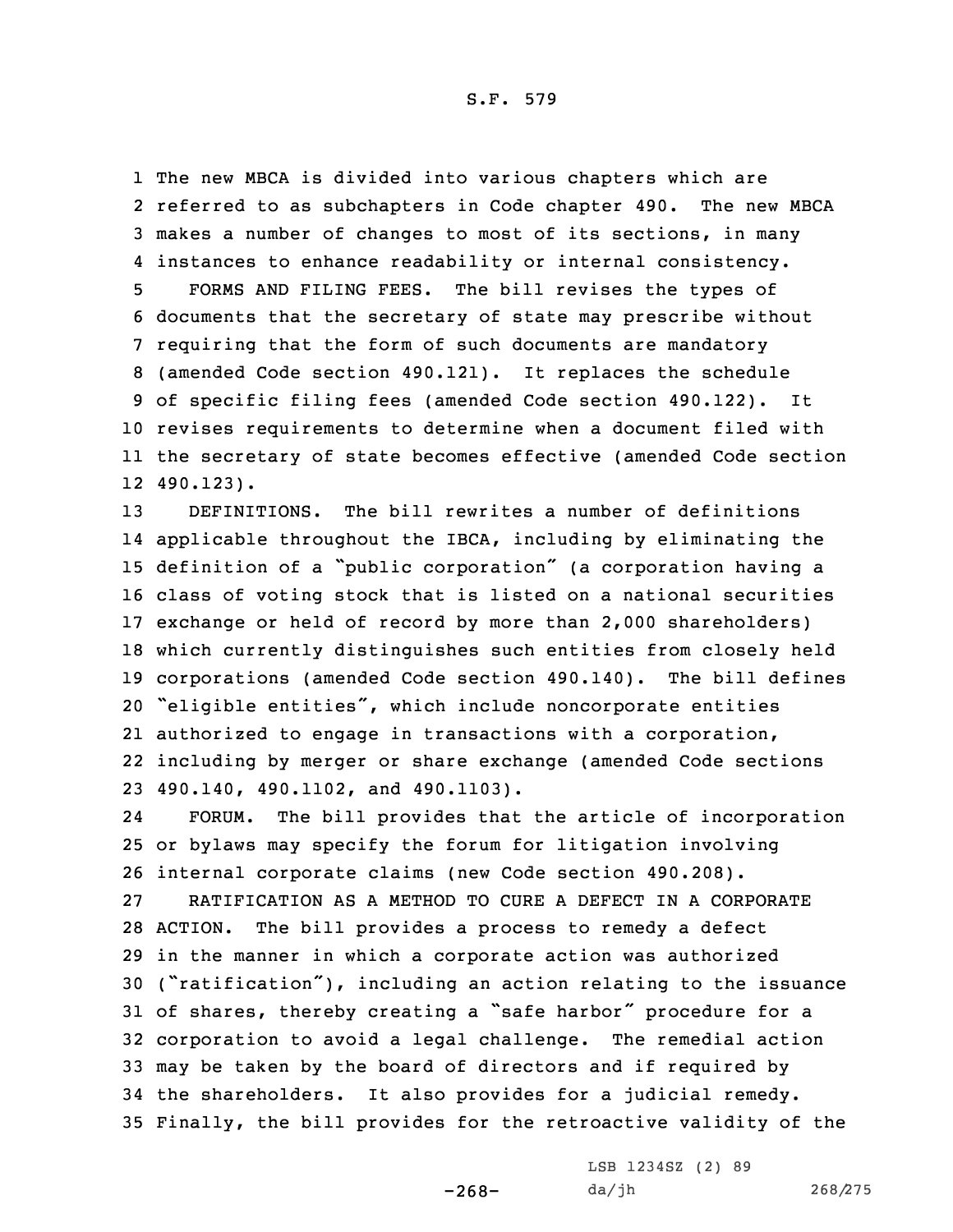remedial action (new Code sections 490.145 through 490.152). 2 REGISTERED OFFICES AND REGISTERED AGENTS. The bill provides that the resignation of <sup>a</sup> registered agent of <sup>a</sup> foreign corporation takes effect either at 12:01 a.m. on the 31st day after the day on which the registration statement is filed with the secretary of state or the designation of <sup>a</sup> new registered agent by the corporation, whichever is earlier (amended Code section 490.503).

 DIRECTORS. The bill provides for the qualifications of directors or nominees for directors, including as may be prescribed by the articles of incorporation or bylaws (e.g., not being subject to criminal, civil, or administrative sanctions). It requires that the qualifications must be both reasonable and lawful (amended Code section 490.802). It provides for the judicial removal of <sup>a</sup> director by <sup>a</sup> court and for <sup>a</sup> court order barring the director from seeking reelection (amended Code section 490.809). It also provides quorum requirements for <sup>a</sup> meeting of the board as specified by the articles of incorporation or bylaws so long as it consists of at least one-third of the total number of directors as currently required (amended Code section 490.824). It also provides that in <sup>a</sup> noncompetitive election, <sup>a</sup> director who failed to receive <sup>a</sup> majority vote may fill the office for 90 days (new Code section 490.1022).

 DIRECTORS AND OFFICERS —— BUSINESS OPPORTUNITIES AND EXPENSES. <sup>A</sup> director or officer may be presented with <sup>a</sup> business opportunity that affects the interest of the corporation, and may create <sup>a</sup> duty to present the business opportunity to the corporation to be approved by qualified (i.e., disinterested) board members. The bill provides that the articles of incorporation may limit or eliminate this duty (amended Code sections 490.202 and 490.870). It also provides for advancing expenses to directors and officers (e.g., in cases involving litigation). The bill eliminates <sup>a</sup> requirement that the director or officer must provide <sup>a</sup> written affirmation

-269-

LSB 1234SZ (2) 89 da/jh 269/275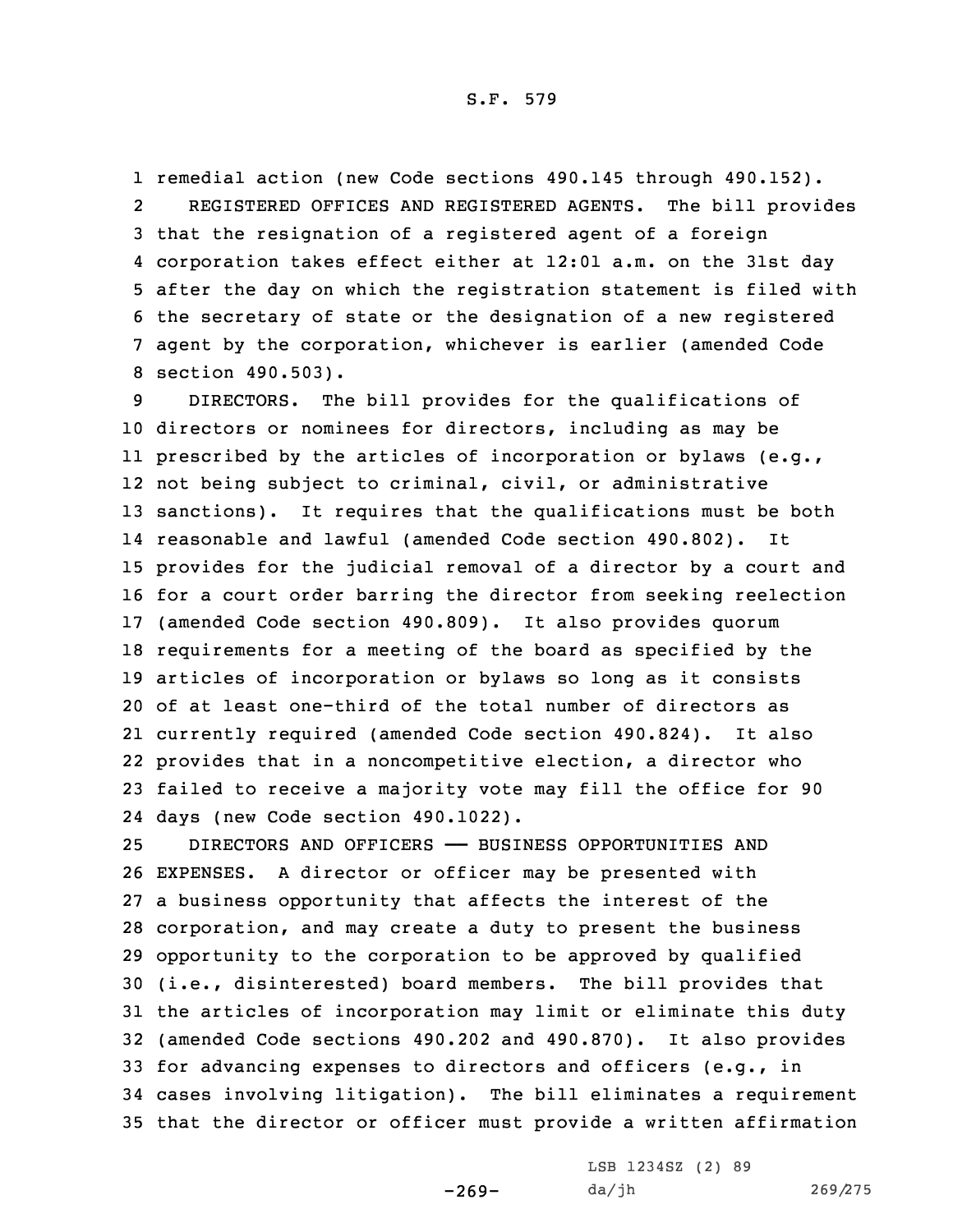that the director or officer has satisfied the required standard of conduct, but does not amend another requirement that requires repayment if the person is not required to be indemnified (amended Code sections 490.851 and 490.853). OFFICERS —— STANDARD OF CONDUCT. The bill provides methods for an officer to report <sup>a</sup> violation of law or other breach of <sup>a</sup> fiduciary obligation (amended Code section 490.842). SHAREHOLDERS. The bill provides for procedures for notifying shareholders (amended Code section 490.141). It amends provisions allowing for remote participation by shareholders, by providing for such access during annual and special meetings, including remote-only access without <sup>a</sup> designated location (amended Code section 490.709). It prohibits <sup>a</sup> corporation from voting shares of an entity which is owned or controlled by the corporation, regardless of the circumstances (amended Code section 490.721). It provides that the articles of incorporation or bylaws cannot establish <sup>a</sup> quorum that is less than that required by the Code chapter (amended Code section 490.725). It requires that before <sup>a</sup> shareholder (interest holder) becomes liable for <sup>a</sup> new obligation due to the amendment to the articles of incorporation (new interest holder liability), the shareholder must provide written consent (amended Code section 490.1003). 24 SHARES AND DISTRIBUTIONS. The bill provides that <sup>a</sup> shareholder may become personally liable for the debts of the corporation if such liability is due to <sup>a</sup> shareholder's conduct. It eliminates <sup>a</sup> provision, not part of the MBCA, referred to as the "poison pill" that allows <sup>a</sup> board of directors to prevent <sup>a</sup> hostile takeover (repealed Code section 490.624A). It provides that <sup>a</sup> board of directors may fix the record date for determining when shareholders are entitled to receive <sup>a</sup> dividend or distribution (amended Code sections 490.623 and 490.640). The record date is the date for determining the identity of the corporation's shareholders (amended Code section 490.705).

 $-270-$ 

LSB 1234SZ (2) 89 da/jh 270/275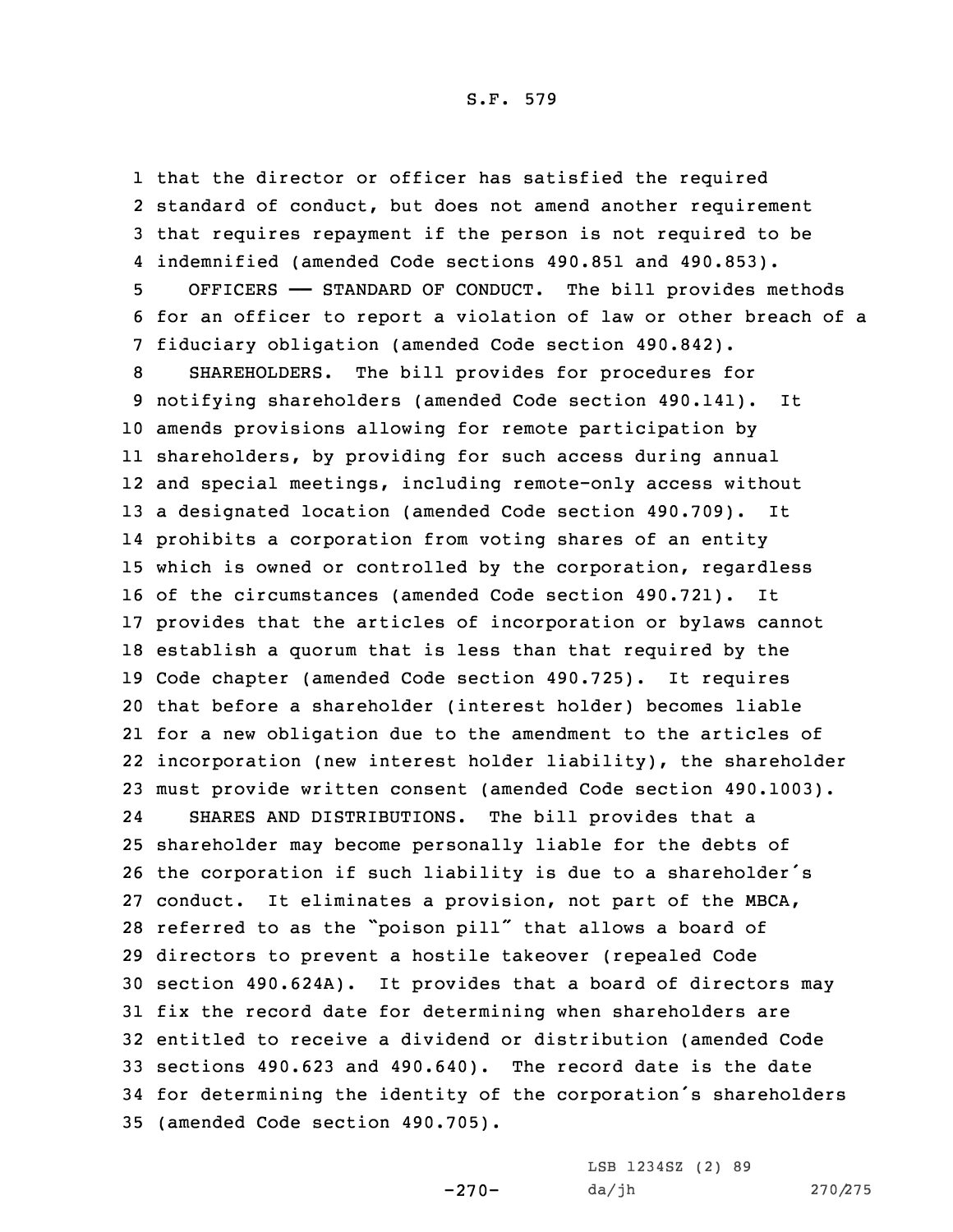1 DOMESTICATION AND CONVERSION. The bill provides <sup>a</sup> procedure referred to as domestication which allows an entity organized under Iowa law to change its state of incorporation (to become foreign) to another state or to allow an entity incorporated in another state to be incorporated in Iowa (new Code sections 490.920 through 490.924). It also rewrites provisions for the process of conversion in which <sup>a</sup> domestic corporation may become another type of entity or <sup>a</sup> foreign entity which is not <sup>a</sup> corporation may become <sup>a</sup> domestic corporation (Code sections 490.1111 through 490.1114 repealed and replaced by new Code sections 490.930 through 490.935).

12 FOREIGN CORPORATIONS. The bill eliminates the term "certificate of authorization" issued to <sup>a</sup> foreign corporation, replaces that term with "certificate of registration", and includes specific requirements for that document (Code section 490.128). It repeals <sup>a</sup> number of provisions relating to the issuance or revocation of such authorization, including the withdrawal of <sup>a</sup> foreign corporation's authorization (Code section 490.1520), the transfer of <sup>a</sup> foreign corporation's authorization to transact business in this state (Code section 490.1523), the grounds or the revocation of <sup>a</sup> certificate of authority (Code section 490.1530), the procedure for such revocation (Code section 490.1531), and <sup>a</sup> process to repeal that revocation (Code section 490.1532).

 MERGERS AND SHARE EXCHANGES WITHOUT SHAREHOLDER APPROVAL. The bill amends provisions allowing for both mergers (the combination or consolidation of two or more entities into <sup>a</sup> new entity) and <sup>a</sup> share exchange (a transaction in which two corporations exchange shares or securities which results in one corporation controlling the acquired corporation while each corporation remains in existence). The bill allows <sup>a</sup> merger or share exchange without <sup>a</sup> shareholder vote in addition to the current short form exception that allows such <sup>a</sup> transaction only if the acquiring corporation would own 90 percent of the shares in the other corporation after the transaction. Under

-271-

LSB 1234SZ (2) 89 da/jh 271/275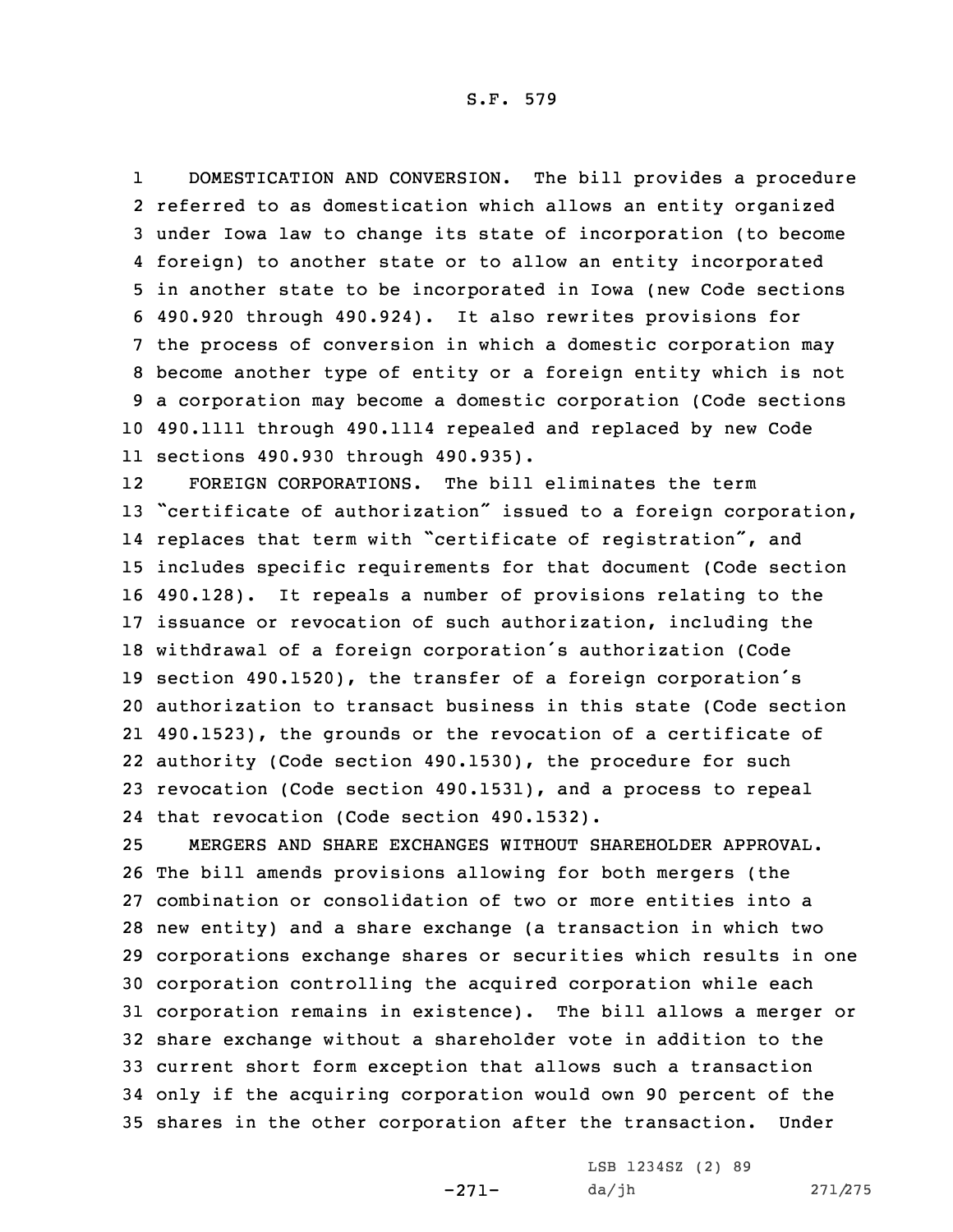the bill, the transaction is allowed, so long as <sup>a</sup> number of conditions are satisfied (amended Code sections 490.1101 through 490.1108 and unamended sections 490.1108A through 490.1110). The merger or share exchange must follow the tender offer and be made on the terms provided in the plan of merger or share exchange, and the offeror must acquire enough shares to permit it to approve the merger or share exchange as if the matter were submitted to <sup>a</sup> vote at <sup>a</sup> meeting of shareholders. It would also allow for <sup>a</sup> subsidiary corporation to merge with an unincorporated parent entity without the approval of the subsidiary corporation's board of directors or shareholders (amended Code section 490.1105).

 APPRAISAL RIGHTS. The bill amends provisions that allow <sup>a</sup> minority (dissenting) shareholder to assert appraisal rights which triggers <sup>a</sup> payout for the fair value for the shareholder's shares under limited circumstances where <sup>a</sup> material change in the relationship between the corporation and the shareholder is proposed (e.g., in the case of <sup>a</sup> merger or share exchange). The bill provides that <sup>a</sup> domestication or conversion to an unincorporated entity also triggers that right (Code section 490.1302). It also limits the right to an appraisal if the corporate action involves the distribution of the corporation's net assets to the shareholders.

24 DISSOLUTION. The bill allows the board of directors to fix <sup>a</sup> record date to determine shareholder distribution so long as it is not made retroactive (amended Code section 490.1405). It also requires the board to make reasonable payment of claims and distributions in liquidations of assets to shareholders after satisfying claims (amended Code section 490.1409). The bill largely retains the current provision allowing for reinstatement following administrative dissolution (amended Code section 490.1422).

33 RECORDS AND REPORTS. The bill amends provisions which allow 34 for the inspection of corporate records by shareholders (e.g., 35 articles of incorporation, bylaws, notices to shareholders,

-272-

LSB 1234SZ (2) 89 da/jh 272/275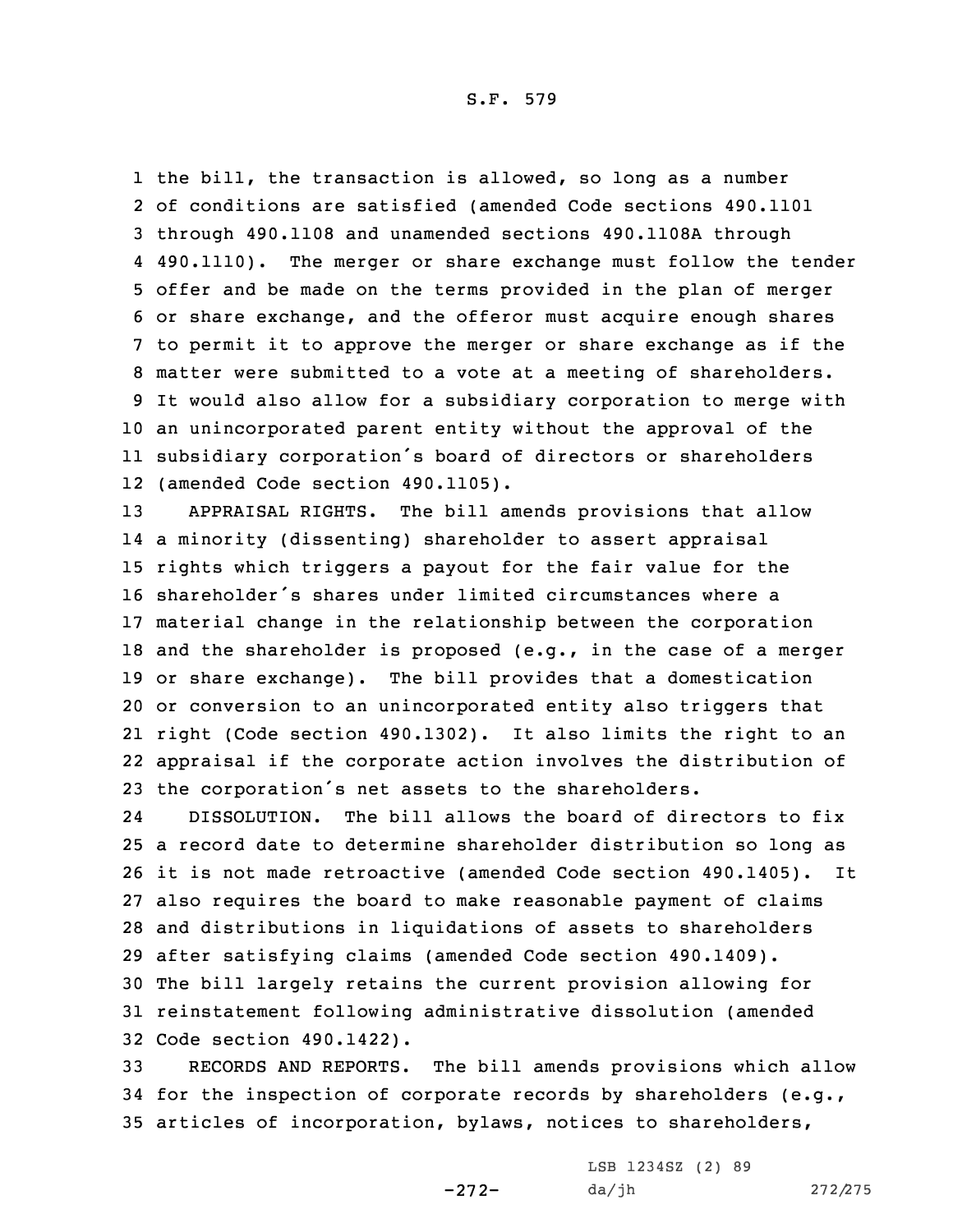contact information for directors and officers, biennial reports, minutes of meetings, records of action taken without <sup>a</sup> board or committee meeting, and financial statements). The bill provides that the corporation may impose reasonable restrictions upon <sup>a</sup> shareholder's request, including confidentiality and the use distribution of such records (amended Code sections 490.1601 and 490.1602). It eliminates <sup>a</sup> requirement that <sup>a</sup> corporation deliver or make available to shareholders the corporation's annual financial statement (amended Code section 490.1620). It does not adopt the new MBCA's provisions relating to annual reports but retains and revises the provision requiring corporations to prepare and deliver biennial reports to the secretary of state (amended Code section 490.1622).

 BENEFIT CORPORATIONS. The bill authorizes benefit corporations. <sup>A</sup> benefit corporation allows an entity to be formed as <sup>a</sup> corporation but requires directors to consider, in addition to shareholder interests, the social, environmental, and other effects of corporate activity, and allows business decisions to be based on such effects, even where those decisions may be contrary to the financial interests of shareholders (new Code sections 490.1701 through 490.1706). In order to become or stop from being <sup>a</sup> benefit corporation, the articles of incorporation must be amended by <sup>a</sup> two-thirds vote of all outstanding shares of the corporation entitled to vote on the question (new Code section 490.1703). <sup>A</sup> benefit corporation is required to prepare an annual benefit report that addresses the efforts of the corporation during the preceding year, which may be based on <sup>a</sup> third-party standard (new Code section 490.1705).

 TRANSITIONAL PROVISIONS. The bill includes <sup>a</sup> number of transitional provisions. This includes exceptions from its provisions, including county and district fairs (Code chapter 174), entities organized on <sup>a</sup> cooperative basis (Code chapters 497, 498, 499, 499A, 501, and 501A), financial institutions

-273-

LSB 1234SZ (2) 89 da/jh 273/275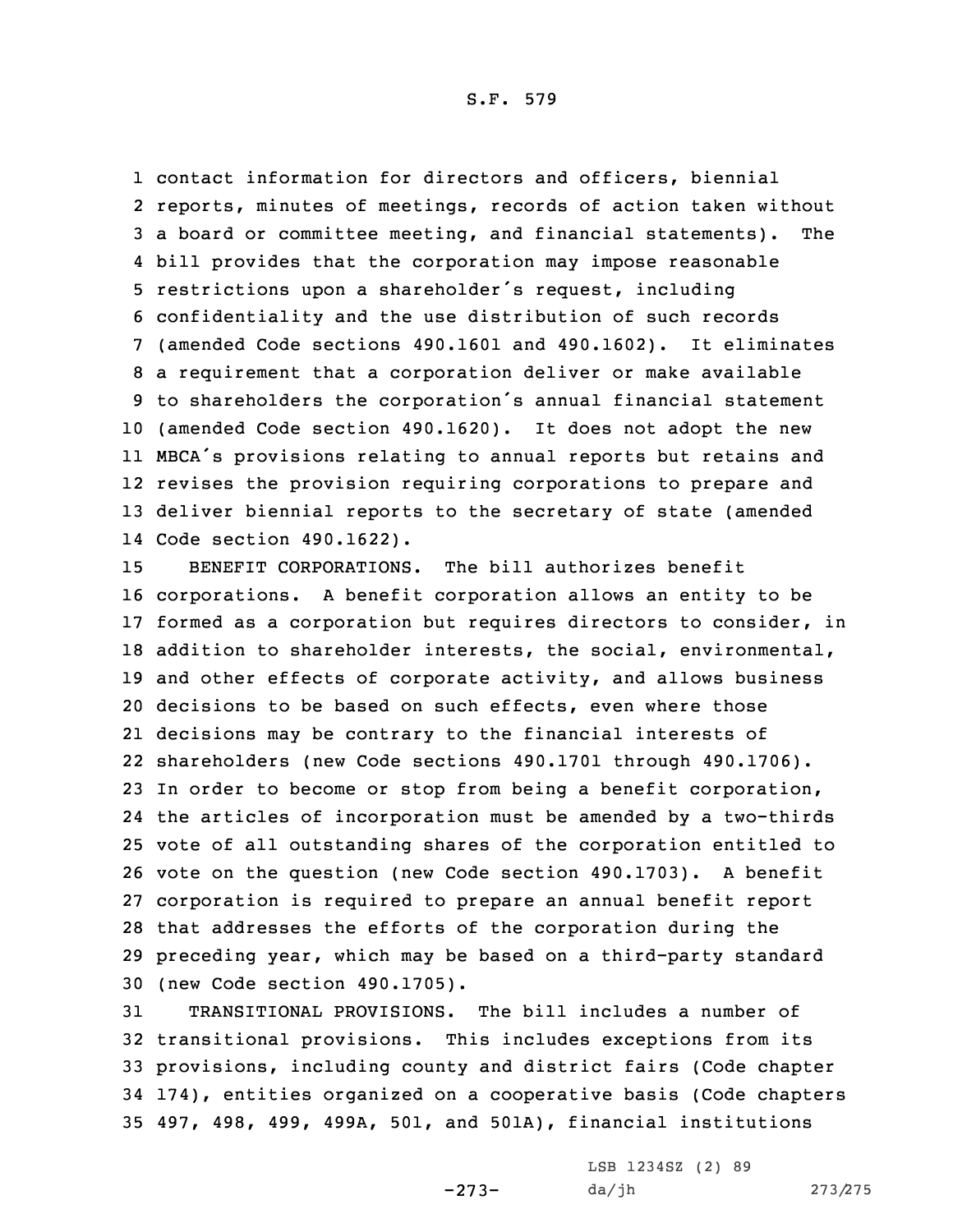(Code chapters 524 and 533), corporations organized on <sup>a</sup> mutual plan (Code chapter 491), and professional corporations (Code chapter 496C). The Code section does not prohibit an entity from electing to adopt the provisions of Code chapter 490 (Code section 490.1701).

6 COORDINATING AMENDMENTS. The bill includes <sup>a</sup> number of 7 coordinating amendments in various Code chapters.

 EFFECTIVE DATES. Generally, the division of the bill takes effect on January 1, 2022. However, provisions of the division of the bill providing for certain shareholder meetings, including remote meetings, take effect upon enactment.

12 DIVISION II —— REMOTE PARTICIPATION. The bill provides for the remote participation of certain persons holding voting rights in <sup>a</sup> number of types of business entities including for-profit corporations organized under Code chapter 491 (applying to shareholders); insurers organized under Code chapters 515 (applying to shareholders, members, or policy holders), 518 (applying to members), and 518A (applying to members); cooperative entities organized under Code chapters 499 (applying to members) and 501A (applying to members); and nonprofit corporations organized under Code chapter 504 (applying to members). In each case, the person may participate in <sup>a</sup> meeting held for those persons by means of technology in lieu of in-person attendance. Such participation is subject to procedures adopted by their business entity's board of directors. The person's rights include to be counted present at the meeting, to communicate to other persons attending the meeting, and to vote on matters submitted at the 29 meeting.

30 The division takes effect upon enactment.

 DIVISION III —— SECRETARY OF STATE —— EXTRA SERVICES AND SURCHARGES. The bill requires the secretary of state to establish and administer two programs providing extra services to filers of documents under <sup>a</sup> number of Code sections regulating business entities, including partnerships (Code

-274-

LSB 1234SZ (2) 89 da/jh 274/275